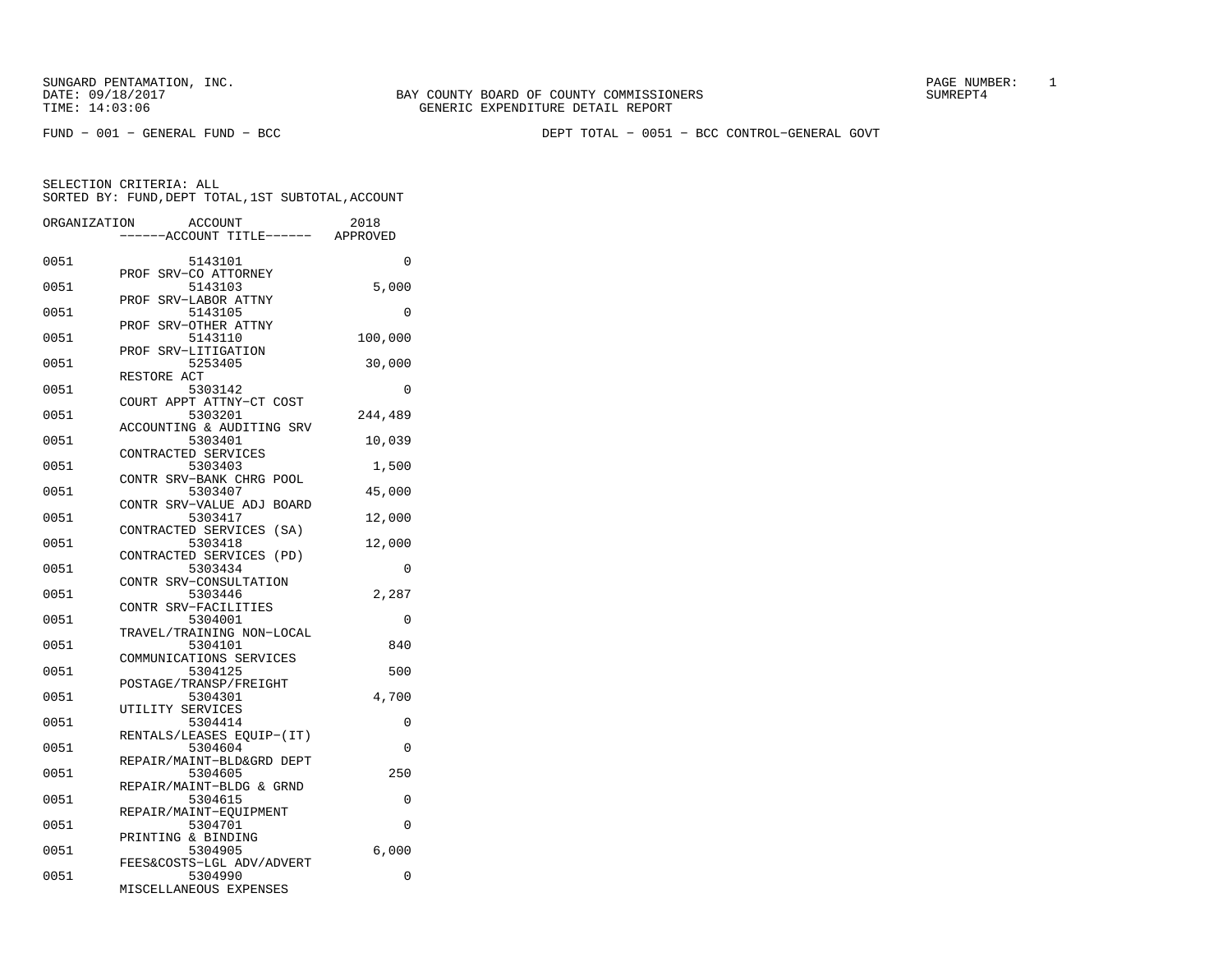BAY COUNTY BOARD OF COUNTY COMMISSIONERS TIME: 14:03:06 GENERIC EXPENDITURE DETAIL REPORT

FUND − 001 − GENERAL FUND − BCC DEPT TOTAL − 0051 − BCC CONTROL−GENERAL GOVT

|      | ORGANIZATION<br>ACCOUNT<br>-----ACCOUNT TITLE------ APPROVED | 2018      |
|------|--------------------------------------------------------------|-----------|
| 0051 | 5305101<br>OFFICE SUPPLIES                                   | $\Omega$  |
| 0051 | 5305402<br>DUES & MEMBERSHIPS                                | 44        |
|      | TOTAL OPERATING EXPENSES                                     | 474,649   |
| 0051 | 5707115<br>PRINCIPAL-REV BONDS                               | 2,406,211 |
| 0051 | 5707215<br>INTEREST-REV BONDS                                | 1,190,746 |
| 0051 | 5707303<br><b>BOND ISSUE COSTS</b>                           | $\Omega$  |
| 0051 | 5707316<br>PAYING AGENT/TRUSTEE-FEES                         | 500       |
| 0051 | 5707370<br>ARBITRAGE REBATE EXPENSE                          | 3,000     |
|      | TOTAL DEBT SERVICE                                           | 3,600,457 |
| 0051 | 5808175                                                      | $\Omega$  |
| 0051 | GRANT-BYRNE GRANT<br>5808201<br>AID-PRIVATE ORGANIZATIONS    | 15,000    |
| 0051 | 5810010<br>CONTRIBUTION-OTHER GOVT                           | $\Omega$  |
|      | TOTAL GRANTS & AIDS                                          | 15,000    |
| 0051 | 5905907                                                      | $\Omega$  |
| 0051 | LITIGATION SETTLEMENT<br>5905998                             | $\Omega$  |
|      | DEPRECIATION EXPENSE<br>TOTAL NON-OPERATING EXPENSES         | $\Omega$  |
|      | TOTAL BCC CONTROL-GENERAL GOVT                               | 4,090,106 |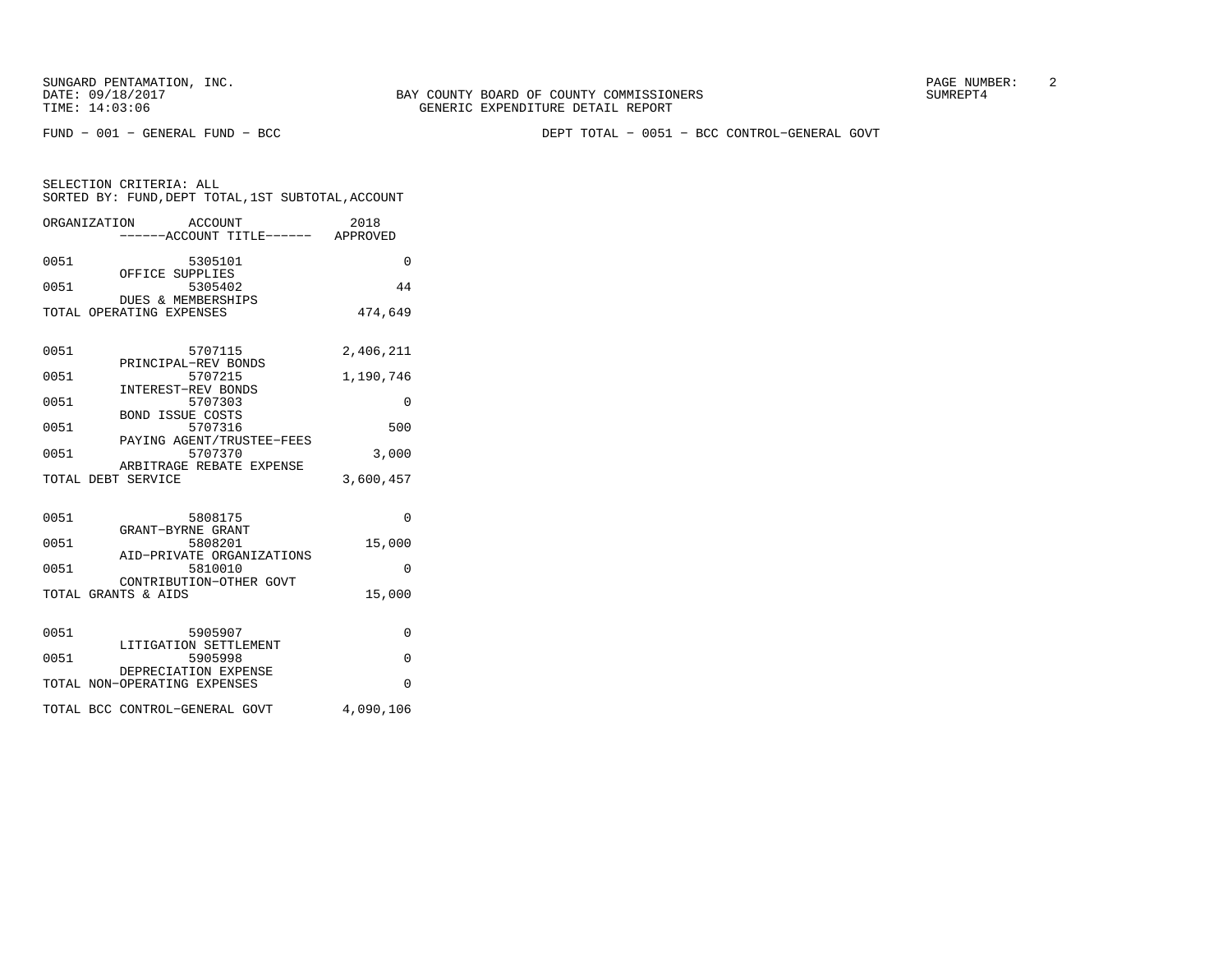FUND − 001 − GENERAL FUND − BCC DEPT TOTAL − 0052 − BCC CONTROL−PUBLIC SAFETY

|      | ORGANIZATION<br>ACCOUNT<br>---ACCOUNT TITLE------ APPROVED | 2018      |
|------|------------------------------------------------------------|-----------|
|      |                                                            |           |
| 0052 | 5213010                                                    | 0         |
| 0052 | CRIME PREVENTION<br>5223401                                | 27,179    |
|      | FIRE CONTROL-FORESTRY DIV                                  |           |
| 0052 | 5233401                                                    | 0         |
|      | CONTR SRV-CCA                                              |           |
| 0052 | 5233405                                                    | 70,000    |
|      | MEDICAL SRV-INMATES                                        |           |
| 0052 | 5233407<br>JUVENILE DETENTION                              | 947,913   |
| 0052 | 5233409                                                    | 0         |
|      | MEDICAL SRV-ARRESTED                                       |           |
| 0052 | 5303401                                                    | $\Omega$  |
|      | CONTRACTED SERVICES                                        |           |
| 0052 | 5303405                                                    | 0         |
| 0052 | CONTR SRV-ELECT MONITOR<br>5303466                         | 0         |
|      | CONTR SRV-MENTAL HEALTH                                    |           |
| 0052 | 5303487                                                    | 60,000    |
|      | CONTR SRV-RAZING BLDGS                                     |           |
| 0052 | 5304301                                                    | 0         |
|      | UTILITY SERVICES                                           |           |
| 0052 | 5304501<br>INSURANCE & BONDS                               | 0         |
| 0052 | 5304605                                                    | 0         |
|      | REPAIR/MAINT-BLDG & GRND                                   |           |
| 0052 | 5304905                                                    | 0         |
|      | FEES&COSTS-LGL ADV/ADVERT                                  |           |
|      | TOTAL OPERATING EXPENSES                                   | 1,105,092 |
| 0052 | 5707115                                                    | 345,000   |
|      | PRINCIPAL-REV BONDS                                        |           |
| 0052 | 5707215                                                    | 1,333,917 |
|      | INTEREST-REV BONDS                                         |           |
| 0052 | 5707303<br><b>BOND ISSUE COSTS</b>                         | 0         |
| 0052 | 5707316                                                    | 0         |
|      | PAYING AGENT/TRUSTEE-FEES                                  |           |
|      | TOTAL DEBT SERVICE                                         | 1,678,917 |
|      |                                                            |           |
| 0052 | 5808175                                                    | 0         |
|      | GRANT-BYRNE GRANT                                          |           |
| 0052 | 5808201                                                    | 0         |
| 0052 | AID-PRIVATE ORGANIZATIONS<br>5808209                       | $\Omega$  |
|      | AID-BMC/EMS                                                |           |
|      | TOTAL GRANTS & AIDS                                        | $\Omega$  |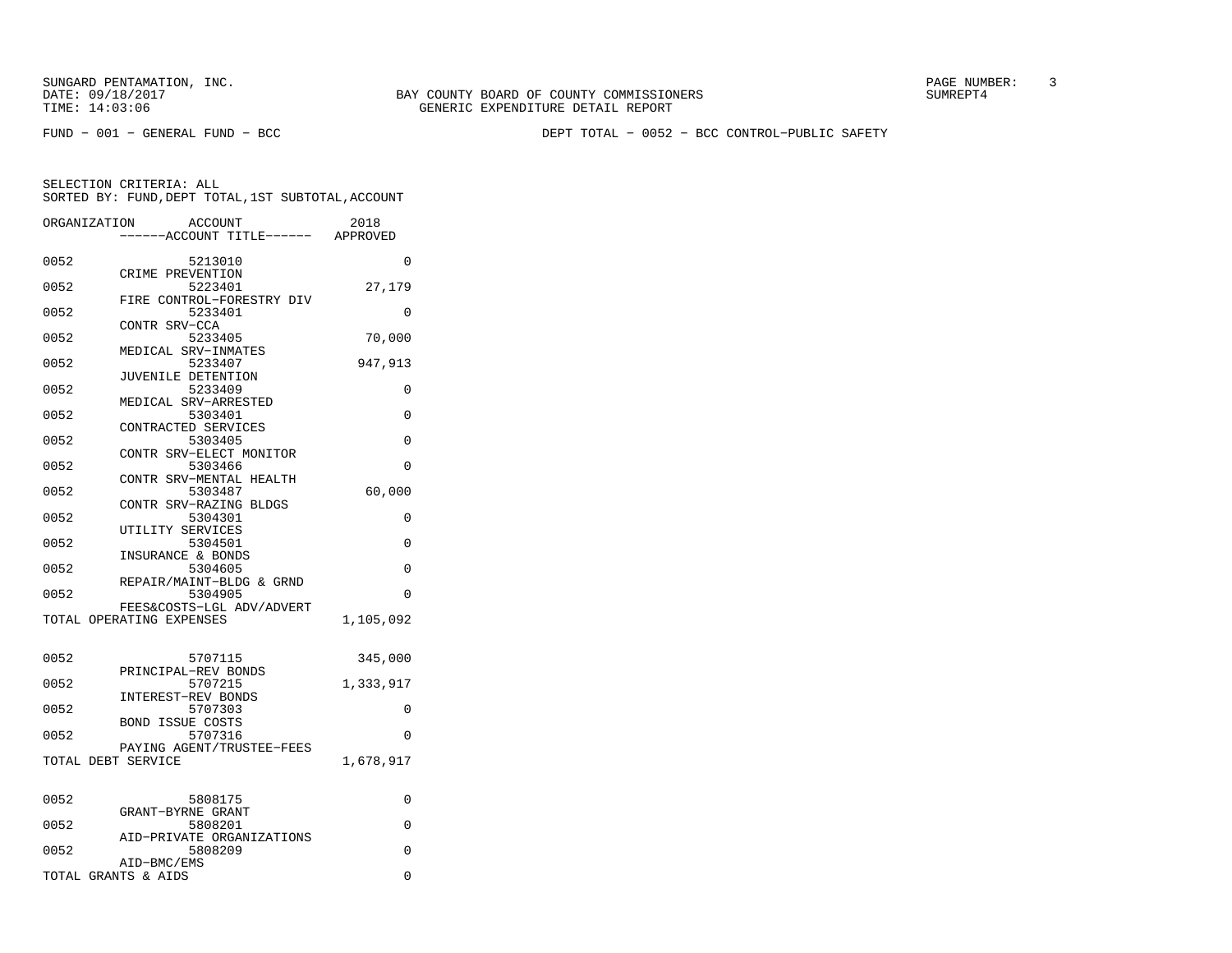SUNGARD PENTAMATION, INC.<br>
BAY COUNTY BOARD OF COUNTY COMMISSIONERS AND SUNREPT4 SUMREPT4

FUND − 001 − GENERAL FUND − BCC DEPT TOTAL − 0052 − BCC CONTROL−PUBLIC SAFETY

|      | ORGANIZATION                    | ACCOUNT |                           | 2018      |  |
|------|---------------------------------|---------|---------------------------|-----------|--|
|      |                                 |         | ------ACCOUNT TITLE------ | APPROVED  |  |
|      |                                 |         |                           |           |  |
| 0052 |                                 | 5905998 |                           |           |  |
|      | DEPRECIATION EXPENSE            |         |                           |           |  |
| 0052 |                                 | 5909917 |                           |           |  |
|      | RESERVE-BONDS                   |         |                           |           |  |
|      | TOTAL NON-OPERATING EXPENSES    |         |                           |           |  |
|      |                                 |         |                           |           |  |
|      | TOTAL BCC CONTROL-PUBLIC SAFETY |         |                           | 2,784,009 |  |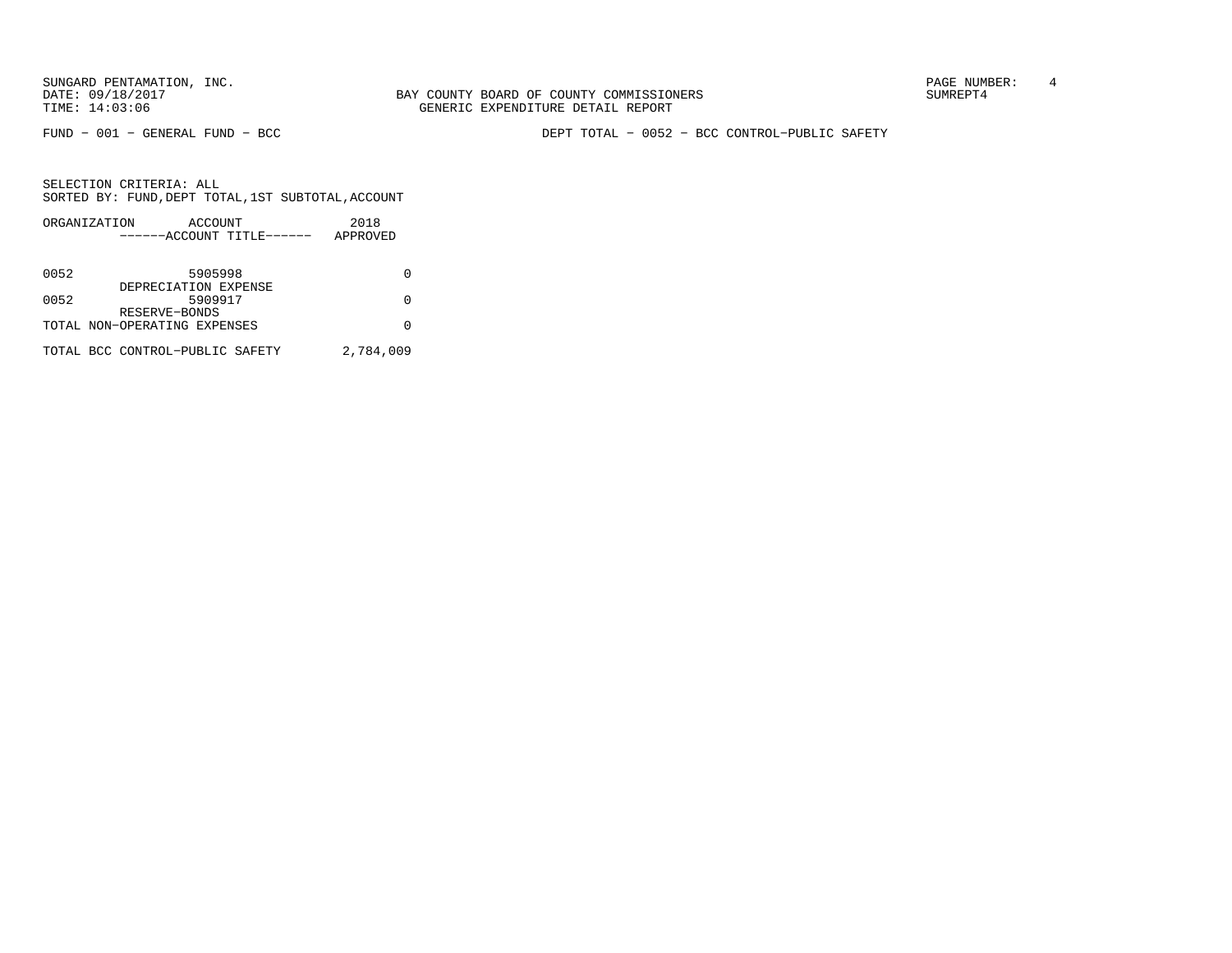FUND − 001 − GENERAL FUND − BCC DEPT TOTAL − 0053 − BCC CONTROL−PHYS ENVRNMNT

|      | ORGANIZATION<br>ACCOUNT         | 2018     |
|------|---------------------------------|----------|
|      | ------ACCOUNT TITLE------       | APPROVED |
| 0053 | 5303450                         | 2,000    |
|      | CONTR SRV-FARM FORRESTER        |          |
| 0053 | 5303464                         | 1,155    |
|      | CONTR SRV-LAB                   |          |
| 0053 | 5305240                         | U        |
|      | OPER SUPPLIES-LAB               |          |
|      | TOTAL OPERATING EXPENSES        | 3,155    |
|      | TOTAL BCC CONTROL-PHYS ENVRNMNT | 3,155    |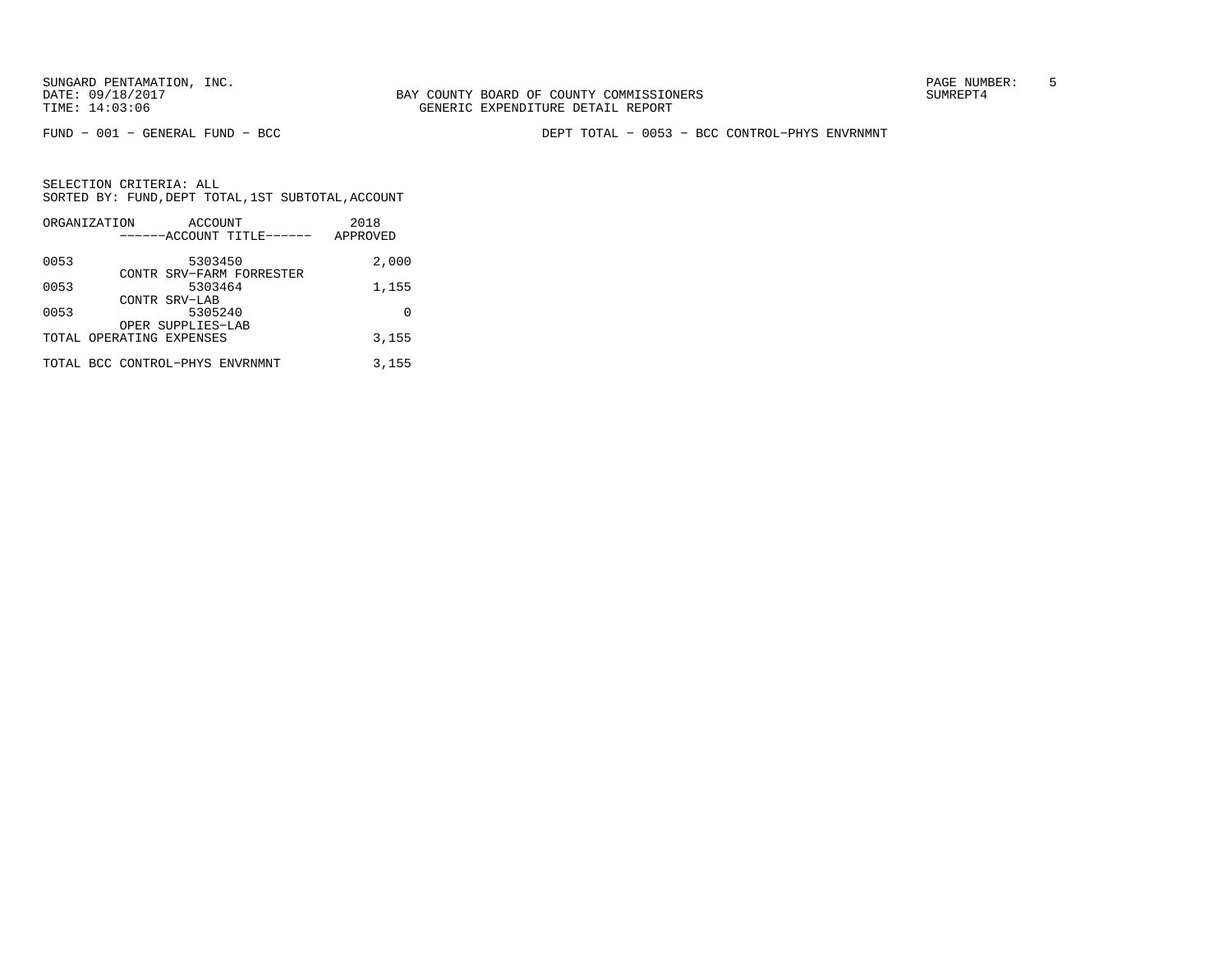FUND − 001 − GENERAL FUND − BCC DEPT TOTAL − 0055 − BCC CONTROL−ECON ENVRNMNT

SELECTION CRITERIA: ALL SORTED BY: FUND,DEPT TOTAL,1ST SUBTOTAL,ACCOUNTORGANIZATION ACCOUNT 2019

| URGANIZATION             |                      | ACCOUNT |                                   | 2018     |
|--------------------------|----------------------|---------|-----------------------------------|----------|
|                          |                      |         | -----ACCOUNT TITLE------ APPROVED |          |
| 0055                     |                      | 5303104 |                                   | 0        |
|                          | PROF SRV-ENGINEERING |         |                                   |          |
| 0055                     |                      | 5303401 |                                   | $\Omega$ |
|                          | CONTRACTED SERVICES  |         |                                   |          |
| 0055                     |                      | 5303403 |                                   | 10,000   |
|                          |                      |         | CONTR SRV-BANK CHRG POOL          |          |
| 0055                     |                      | 5303443 | CONTR SRV-BEACH PATROL            | 0        |
| 0055                     |                      | 5304125 |                                   | $\Omega$ |
|                          |                      |         | POSTAGE/TRANSP/FREIGHT            |          |
| 0055                     |                      | 5304990 |                                   | 0        |
|                          |                      |         | MISCELLANEOUS EXPENSES            |          |
| 0055                     |                      | 5305216 |                                   | $\Omega$ |
|                          | SALES TAX INITIATIVE |         |                                   |          |
| TOTAL OPERATING EXPENSES |                      |         |                                   | 10,000   |
|                          |                      |         |                                   |          |
| 0055                     |                      | 5808101 |                                   | 0        |
|                          | AID-GOV'T AGENGY     |         |                                   |          |
| 0055                     |                      | 5808105 |                                   | 0        |
|                          | AID-MEXICO BEACH/EMS |         |                                   |          |
| 0055                     |                      | 5808108 |                                   | $\Omega$ |
|                          |                      |         | AID-CRA PANAMA CITY BCH           |          |
| 0055                     |                      | 5808109 |                                   | 153,270  |
|                          | AID-CRA LYNN HAVEN   |         |                                   |          |
| 0055                     |                      | 5808110 |                                   | 444,888  |
|                          | AID-CRA PIER PARK    |         |                                   |          |
| 0055                     |                      | 5808190 |                                   | 0        |
| 0055                     | AID-CRA CEDAR GROVE  | 5808201 |                                   | 0        |
|                          |                      |         | AID-PRIVATE ORGANIZATIONS         |          |
| 0055                     |                      | 5808202 |                                   | 0        |
|                          | AID-CRA SPRINGFIELD  |         |                                   |          |
| 0055                     |                      | 5808204 |                                   | 0        |
|                          | AID-CRA PARKER       |         |                                   |          |
| 0055                     |                      | 5808206 |                                   | 29,225   |
|                          | AID-CRA CALLAWAY     |         |                                   |          |
| 0055                     |                      | 5808207 |                                   | 929,452  |
|                          |                      |         | AID-CRA PANAMA CITY / DIB         |          |
| 0055                     |                      | 5808208 | AID-CRA P.C./MILLVILLE            | 160,814  |
| 0055                     |                      | 5808211 |                                   | 134,316  |
|                          |                      |         | AID-CHAMBER ECON DEVELPMT         |          |
| 0055                     |                      | 5808212 |                                   | 0        |
|                          |                      |         | AID-PCB CHAMBER ECON DEV          |          |
| 0055                     |                      | 5808215 |                                   | 9,000    |
|                          |                      |         | AID-CHAMBER BASE CLOSURE          |          |
| 0055                     |                      | 5808218 |                                   | 30,000   |
|                          | AID-FILM COMMISSION  |         |                                   |          |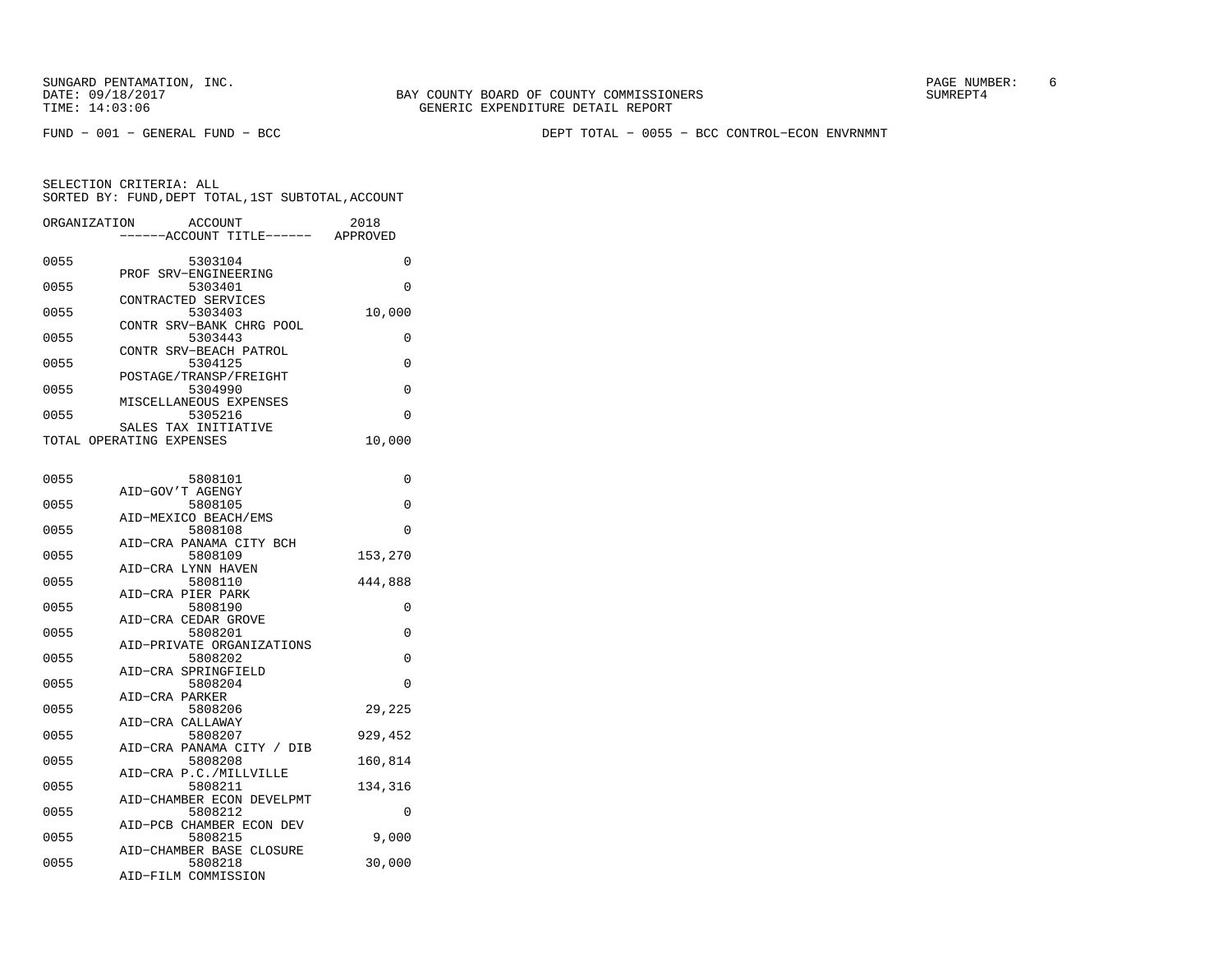BAY COUNTY BOARD OF COUNTY COMMISSIONERS TIME: 14:03:06 GENERIC EXPENDITURE DETAIL REPORT

FUND − 001 − GENERAL FUND − BCC DEPT TOTAL − 0055 − BCC CONTROL−ECON ENVRNMNT

|      | ORGANIZATION                    | ACCOUNT | ------ACCOUNT TITLE------ | 2018<br>APPROVED |
|------|---------------------------------|---------|---------------------------|------------------|
| 0055 |                                 | 5810010 | CONTRIBUTION-OTHER GOVT   |                  |
|      | TOTAL GRANTS & AIDS             |         |                           | 1,890,965        |
|      | TOTAL BCC CONTROL-ECON ENVRNMNT |         |                           | 1,900,965        |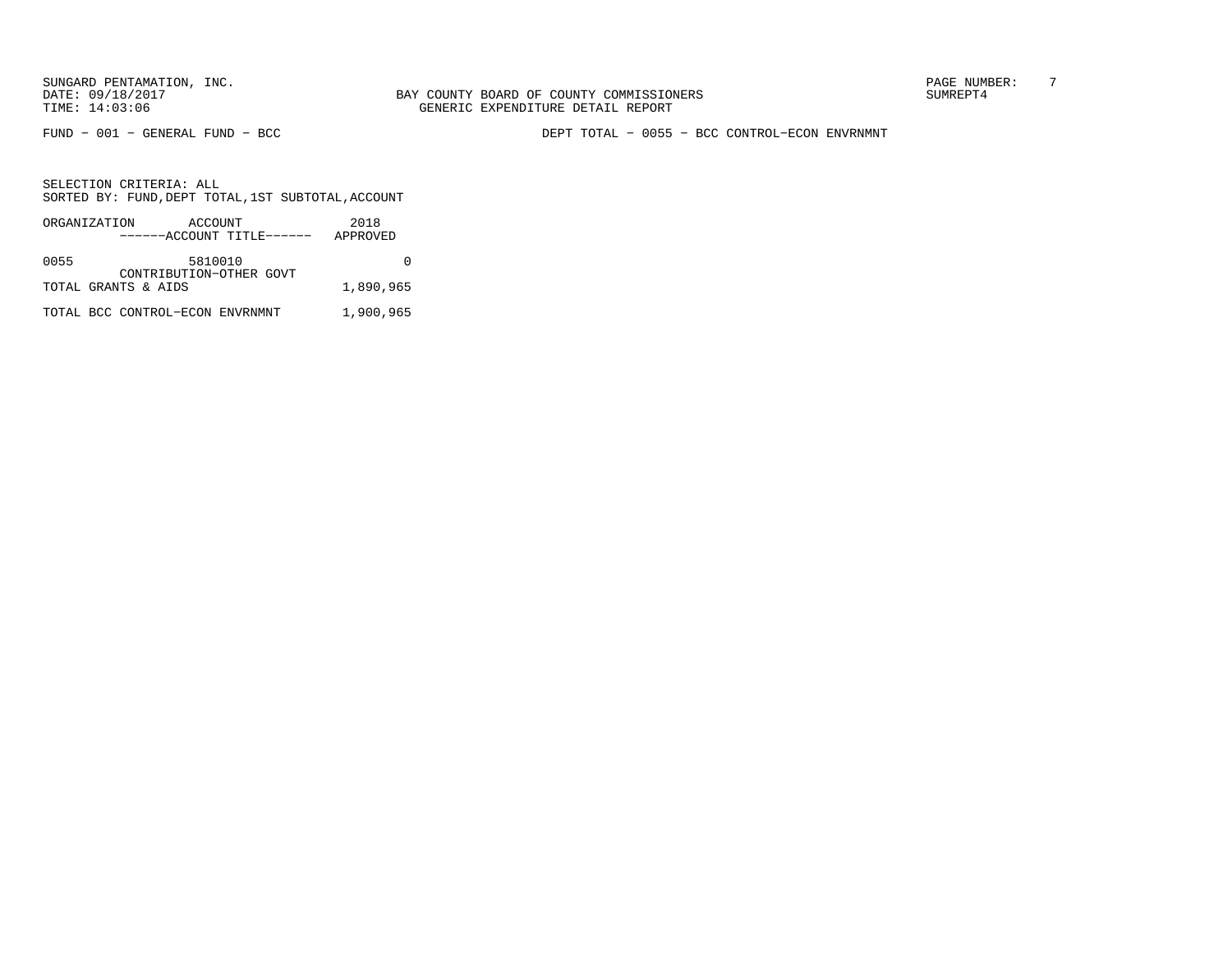FUND − 001 − GENERAL FUND − BCC DEPT TOTAL − 0056 − BCC CONTROL−HUMAN SERVICE

| ORGANIZATION | <b>ACCOUNT</b>                                 | 2018<br>---ACCOUNT TITLE------ APPROVED |
|--------------|------------------------------------------------|-----------------------------------------|
| 0056         | 5303170<br>MEDICAID PMTS-HOSPITALS             | 2,456,326                               |
| 0056         | 5303171<br>MEDICAID PMTS-NURSING HM            | 0                                       |
| 0056         | 5303172<br>MEDICAID PMTS-HMO                   | 0                                       |
| 0056         | 5303175<br>PUBLIC HEALTH UNIT                  | 1,386,026                               |
| 0056         | 5303401<br>CONTRACTED SERVICES                 | 17,520                                  |
| 0056         | 5303446<br>CONTR SRV-FACILITIES                | 33,606                                  |
| 0056         | 5303465<br>CONTR SRV-MNTL HLTH/BKR             | 321,000                                 |
| 0056         | 5303466<br>CONTR SRV-MENTAL HEALTH             | 0                                       |
| 0056         | 5303467<br>CONTR SRV-TRNSP/MNTL HLT            | 7,380                                   |
| 0056         | 5304301<br>UTILITY SERVICES                    | 5,000                                   |
| 0056         | 5304410<br>RENTALS/LEASES-EQUIPMENT            | 3,500                                   |
| 0056         | 5304414<br>RENTALS/LEASES EQUIP-(IT)           | 0                                       |
| 0056         | 5304501<br>INSURANCE & BONDS                   | 65,449                                  |
| 0056         | 5304605<br>REPAIR/MAINT-BLDG & GRND            | 161,700                                 |
| 0056         | 5304610<br>REPAIR/MAINT-AUTO EOUIP             | 0                                       |
| 0056         | 5304615<br>REPAIR/MAINT-EOUIPMENT              | 50                                      |
| 0056         | 5304905<br>FEES&COSTS-LGL ADV/ADVERT           | 100                                     |
| 0056         | 5305215<br>CLOTHING & WEARING APPRL            | 0                                       |
|              | TOTAL OPERATING EXPENSES                       | 4,457,657                               |
| 0056         | 5606005                                        | 0                                       |
| 0056         | PUBLIC HLTH-CAP OUTLAY<br>5606201              | 0                                       |
| 0056         | <b>BUILDINGS</b><br>5606301                    | 0                                       |
|              | IMPRV OTHER THAN BLDGS<br>TOTAL CAPITAL OUTLAY | 0                                       |
| 0056         | 5629001<br>HCRA PROGRAM COSTS                  | 2,600                                   |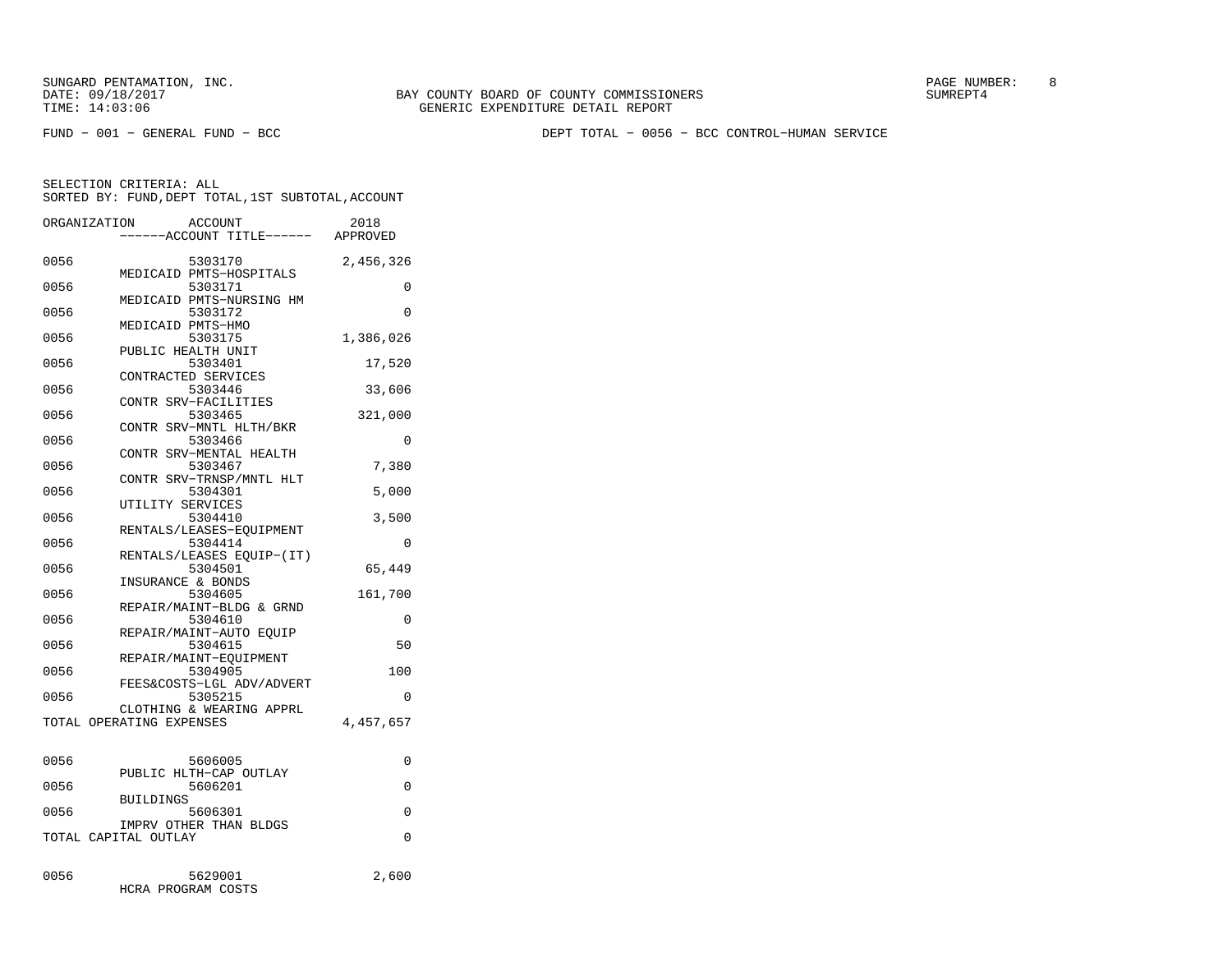FUND − 001 − GENERAL FUND − BCC DEPT TOTAL − 0056 − BCC CONTROL−HUMAN SERVICE

|      | ORGANIZATION                 | <b>ACCOUNT</b>                   | 2018      |
|------|------------------------------|----------------------------------|-----------|
|      |                              | ----ACCOUNT TITLE------ APPROVED |           |
| 0056 |                              | 5808108                          | 0         |
|      |                              | AID-CRA PANAMA CITY BCH          |           |
| 0056 |                              | 5808109                          | 4,097     |
|      |                              | AID-CRA LYNN HAVEN               |           |
| 0056 |                              | 5808110                          | 11,893    |
|      |                              | AID-CRA PIER PARK                |           |
| 0056 |                              | 5808190                          | 0         |
|      |                              | AID-CRA CEDAR GROVE              |           |
| 0056 |                              | 5808201                          | 135,000   |
|      |                              | AID-PRIVATE ORGANIZATIONS        |           |
| 0056 |                              | 5808202                          | 0         |
|      |                              | AID-CRA SPRINGFIELD              |           |
| 0056 |                              | 5808204                          | $\Omega$  |
|      | AID-CRA PARKER               |                                  |           |
| 0056 |                              | 5808206                          | 781       |
|      |                              | AID-CRA CALLAWAY                 |           |
| 0056 |                              | 5808207                          | 24,846    |
|      |                              | AID-CRA PANAMA CITY / DIB        |           |
| 0056 |                              | 5808208                          | 4,299     |
|      |                              | AID-CRA P.C./MILLVILLE           |           |
| 0056 |                              | 5808216                          | 79,117    |
|      |                              | AID-CHILD PROTECTION             |           |
| 0056 |                              | 5808217                          | $\Omega$  |
|      |                              | AID-CHOOSE LIFE                  |           |
| 0056 |                              | 5808219                          | 0         |
|      |                              | AID-CHILDREN'S HOME SOC          |           |
| 0056 |                              | 5808220                          | 14,500    |
|      |                              | AID-ST ANDREWS BAY CENTER        |           |
| 0056 |                              | 5808221                          | 168,727   |
|      | AID-TROLLEY                  |                                  |           |
| 0056 |                              | 5808222                          | 90,000    |
|      |                              | AID-INDIGENT CARE                |           |
| 0056 |                              | 5808223                          | 0         |
| 0056 | AID-B.A.S.I.C.               | 5808224                          |           |
|      |                              | AID-ST ANDREWS MED CNTR          | 200,000   |
|      | TOTAL GRANTS & AIDS          |                                  | 735,860   |
|      |                              |                                  |           |
|      |                              | 5905998                          | $\Omega$  |
| 0056 |                              |                                  |           |
| 0056 |                              | DEPRECIATION EXPENSE<br>5909910  | 13,000    |
|      |                              | RESERVE FOR CONTINGENCIES        |           |
|      | TOTAL NON-OPERATING EXPENSES |                                  | 13,000    |
|      |                              |                                  |           |
|      |                              | TOTAL BCC CONTROL-HUMAN SERVICE  | 5,206,517 |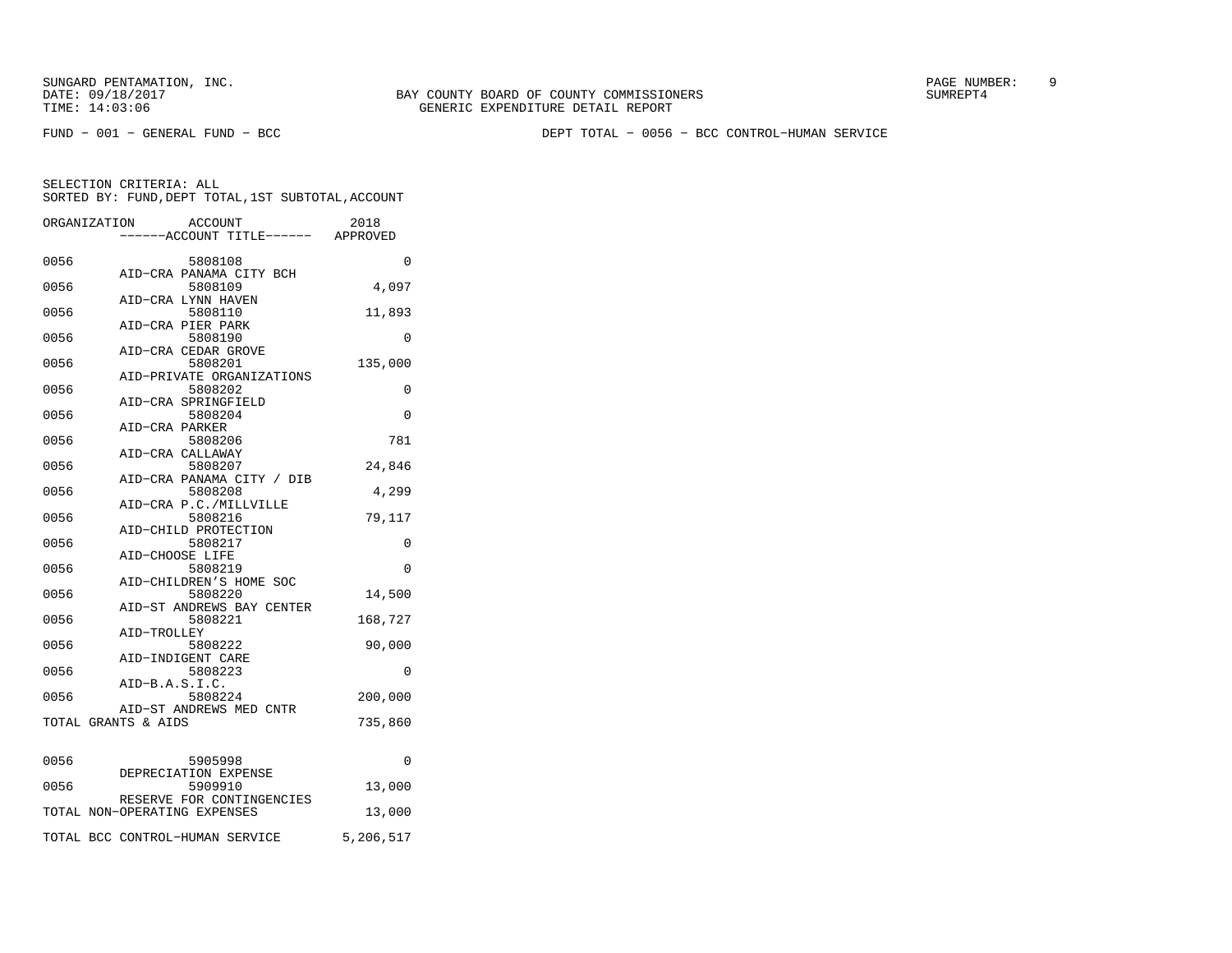FUND − 001 − GENERAL FUND − BCC DEPT TOTAL − 0057 − BCC CONTROL−CULTR/RECREAT

|      | ORGANIZATION<br>ACCOUNT              | ----ACCOUNT TITLE------ APPROVED | 2018     |
|------|--------------------------------------|----------------------------------|----------|
| 0057 | 5303401<br>CONTRACTED SERVICES       |                                  | 0        |
| 0057 | 5304101<br>COMMUNICATIONS SERVICES   |                                  | 0        |
| 0057 | 5304605<br>REPAIR/MAINT-BLDG & GRND  |                                  | $\Omega$ |
| 0057 | 5304905<br>FEES&COSTS-LGL ADV/ADVERT |                                  | $\Omega$ |
|      | TOTAL OPERATING EXPENSES             |                                  | O        |
| 0057 | 5606401<br>EOUIPMENT                 |                                  | $\Omega$ |
| 0057 | 5606526<br>CIP-ROOF REPAIRS          |                                  | $\Omega$ |
|      | TOTAL CAPITAL OUTLAY                 |                                  | $\Omega$ |
| 0057 | 5710001<br>CONTR SRV-LIBRARY         |                                  | $\Omega$ |
| 0057 | 5808125<br>AID-LIBRARY               |                                  | $\Omega$ |
| 0057 | 5808201<br>AID-PRIVATE ORGANIZATIONS |                                  | $\Omega$ |
|      | TOTAL GRANTS & AIDS                  |                                  | $\Omega$ |
| 0057 | 5909913<br>RESERVE-IMPACT FEES       |                                  | 29,000   |
| 0057 | 5909920<br>RESERVE-FUTURE CAP OUTLAY |                                  | $\Omega$ |
|      | TOTAL NON-OPERATING EXPENSES         |                                  | 29,000   |
|      | TOTAL BCC CONTROL-CULTR/RECREAT      |                                  | 29,000   |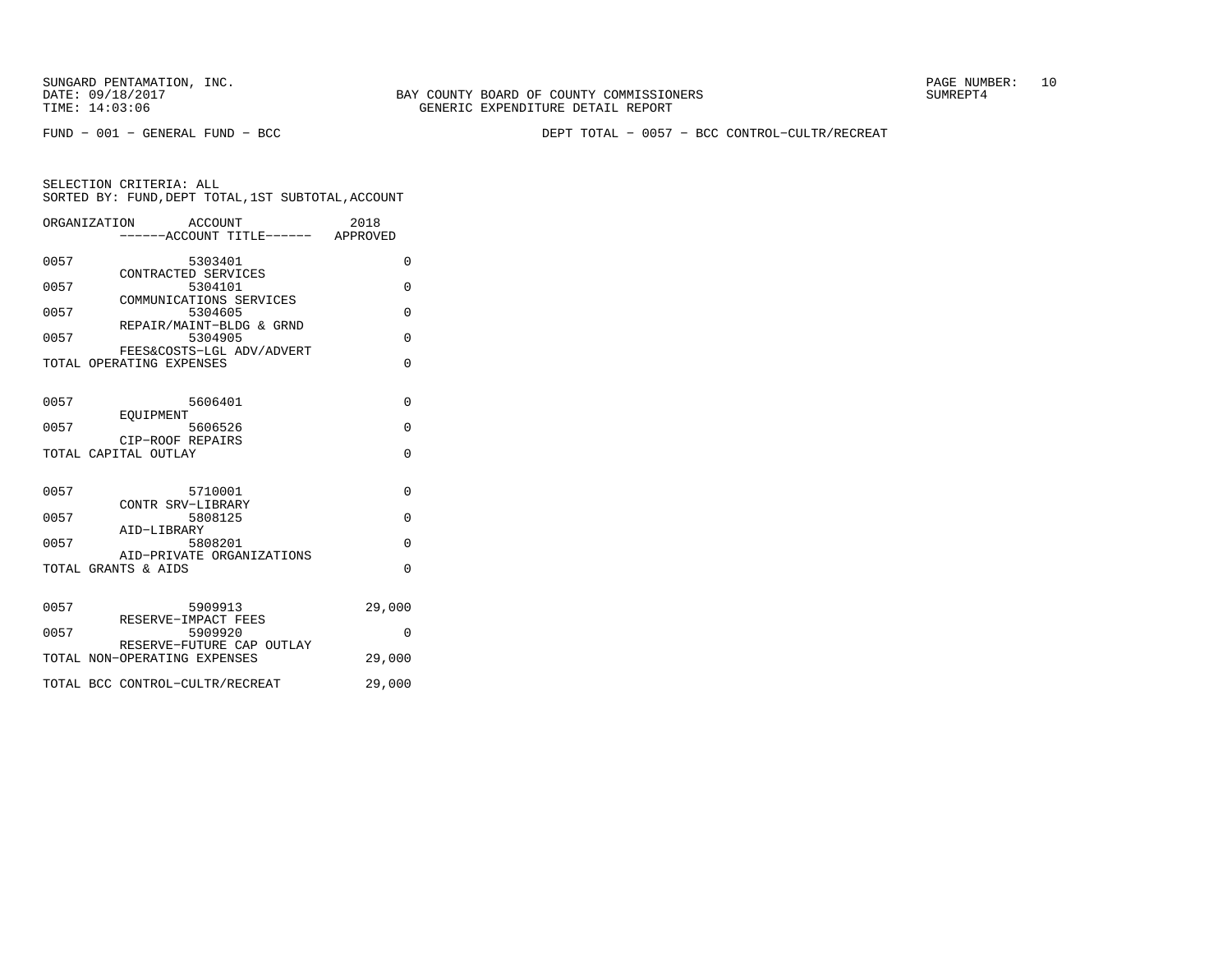FUND − 001 − GENERAL FUND − BCC DEPT TOTAL − 0095 − COUNTY COMMISSIONERS

| ORGANIZATION | <b>ACCOUNT</b><br>---ACCOUNT TITLE------          | 2018<br>APPROVED |
|--------------|---------------------------------------------------|------------------|
| 0095         | 5101100<br>SALARIES-EXECUTIVE                     | 342,675          |
| 0095         | 5102100                                           | 26,215           |
| 0095         | FICA TAXES-MATCHING<br>5102200                    | 153,774          |
| 0095         | RETIREMENT CONTRIBUTIONS<br>5102202               | 0                |
| 0095         | PENSION EXPENSE<br>5102300                        | 89,458           |
| 0095         | LIFE & HEALTH INSURANCE<br>5102302                | 360              |
| 0095         | VIRTUAL DOCTOR<br>5102400                         | 1,474            |
|              | WORKERS COMP. PREMIUMS<br>TOTAL PERSONAL SERVICES | 613,956          |
|              |                                                   |                  |
| 0095         | 5303101<br>PROFESSIONAL SERVICES                  | 0                |
| 0095         | 5303105                                           | 6,000            |
| 0095         | PROF SRV-CODIFICATION<br>5303401                  | 40,272           |
| 0095         | CONTRACTED SERVICES<br>5303410                    | 0                |
|              | CONTR SRV-JANITORIAL                              |                  |
| 0095         | 5303425<br>CONTR SRV-ADMIN FEES                   | 0                |
| 0095         | 5303446                                           | 73,301           |
|              | CONTR SRV-FACILITIES                              |                  |
| 0095         | 5304001                                           | 4,000            |
|              | TRAVEL/TRAINING NON-LOCAL                         |                  |
| 0095         | 5304005                                           | 400              |
|              | TRAVEL-LOCAL                                      |                  |
| 0095         | 5304101<br>COMMUNICATIONS SERVICES                | 5,364            |
| 0095         | 5304125                                           | 300              |
|              | POSTAGE/TRANSP/FREIGHT                            |                  |
| 0095         | 5304301                                           | 0                |
| 0095         | UTILITY SERVICES<br>5304410                       | 0                |
|              | RENTALS/LEASES-EQUIPMENT                          |                  |
| 0095         | 5304414                                           | 1,200            |
| 0095         | RENTALS/LEASES EQUIP-(IT)<br>5304501              | 14,023           |
| 0095         | INSURANCE & BONDS<br>5304605                      | 0                |
|              | REPAIR/MAINT-BLDG & GRND                          |                  |
| 0095         | 5304611<br>REPAIR/MAINT-FLEET MAINT               | 0                |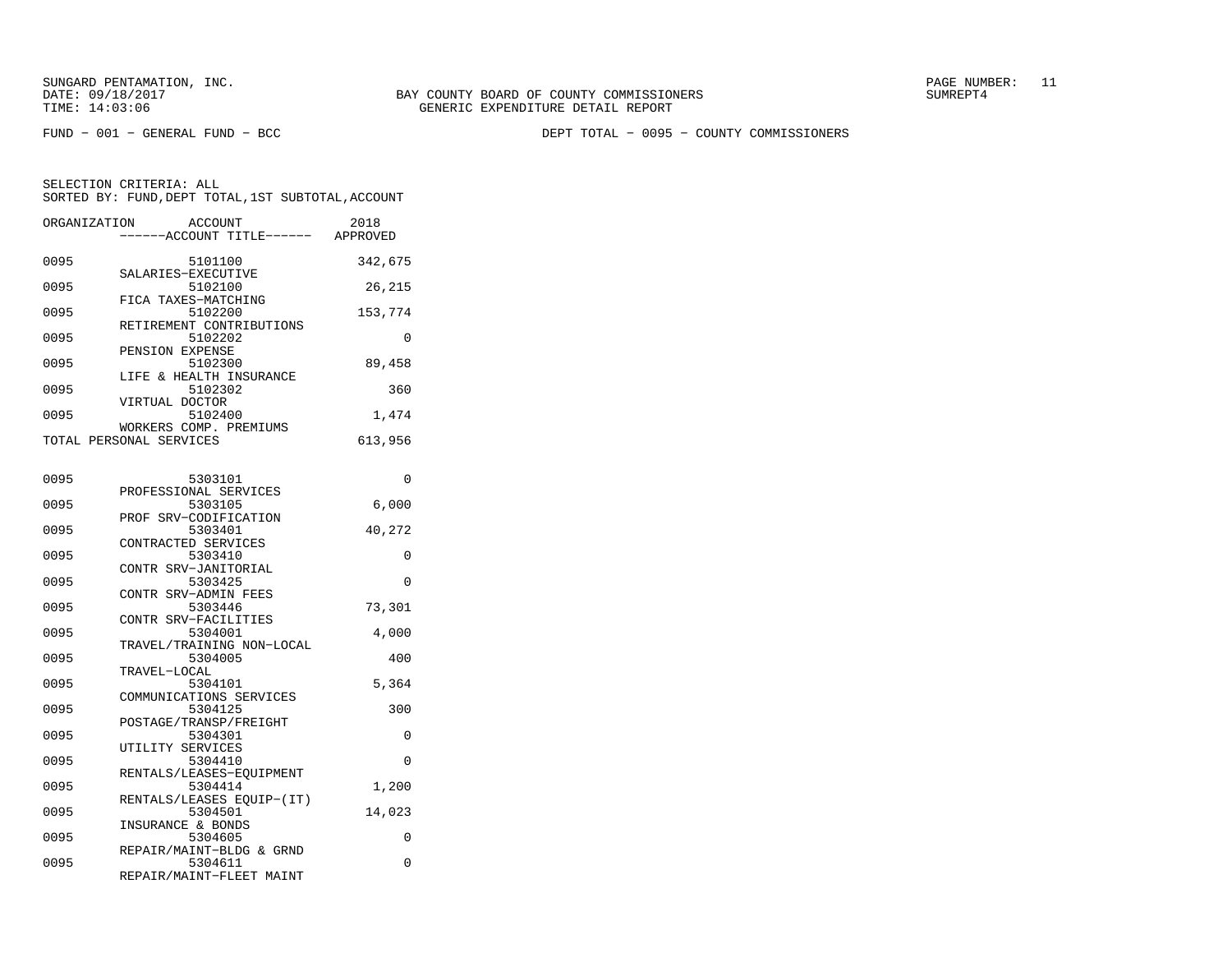FUND − 001 − GENERAL FUND − BCC DEPT TOTAL − 0095 − COUNTY COMMISSIONERS

|      | ORGANIZATION<br><b>ACCOUNT</b><br>---ACCOUNT TITLE------ APPROVED | 2018     |
|------|-------------------------------------------------------------------|----------|
| 0095 | 5304615<br>REPAIR/MAINT-EQUIPMENT                                 | $\Omega$ |
| 0095 | 5304701<br>PRINTING & BINDING                                     | 500      |
| 0095 | 5304801<br>ADVERTISING                                            | 0        |
| 0095 | 5304902<br>FEES & COSTS-PURCHASING                                | 24,361   |
| 0095 | 5304905<br>FEES&COSTS-LGL ADV/ADVERT                              | 400      |
| 0095 | 5304909<br>FEES & COSTS-COURT FILING                              | 1,400    |
| 0095 | 5304990<br>MISCELLANEOUS EXPENSES                                 | 5,000    |
| 0095 | 5305101<br>OFFICE SUPPLIES                                        | 500      |
| 0095 | 5305201<br>OPERATING SUPPLIES                                     | 250      |
| 0095 | 5305202<br>OPER SUPPLIES-JANITORIAL                               | 250      |
| 0095 | 5305205<br>GAS, OIL & LUBRICANTS                                  | $\Omega$ |
| 0095 | 5305208<br>OPERATING/PROMO EXPS                                   | 0        |
| 0095 | 5305213<br>BOARD RECORDING EXPENSES                               | $\Omega$ |
| 0095 | 5305215<br>CLOTHING & WEARING APPRL                               | 500      |
| 0095 | 5305225<br>EMPLOYEE SUGG/RECOGN PRGM                              | 14,000   |
| 0095 | 5305401<br>BOOKS/RESOURCE MATR/SUBSC                              | 400      |
| 0095 | 5305402<br>DUES & MEMBERSHIPS                                     | 40,000   |
| 0095 | 5305406<br>TRAINING & TUITION                                     | $\Omega$ |
|      | TOTAL OPERATING EXPENSES                                          | 232,421  |
| 0095 | 5606401                                                           | $\Omega$ |
| 0095 | EOUIPMENT<br>5606402                                              | $\Omega$ |
|      | EOUIP LESS THAN \$1000<br>TOTAL CAPITAL OUTLAY                    | 0        |
| 0095 | 5808201                                                           | 0        |
|      | AID-PRIVATE ORGANIZATIONS<br>TOTAL GRANTS & AIDS                  | 0        |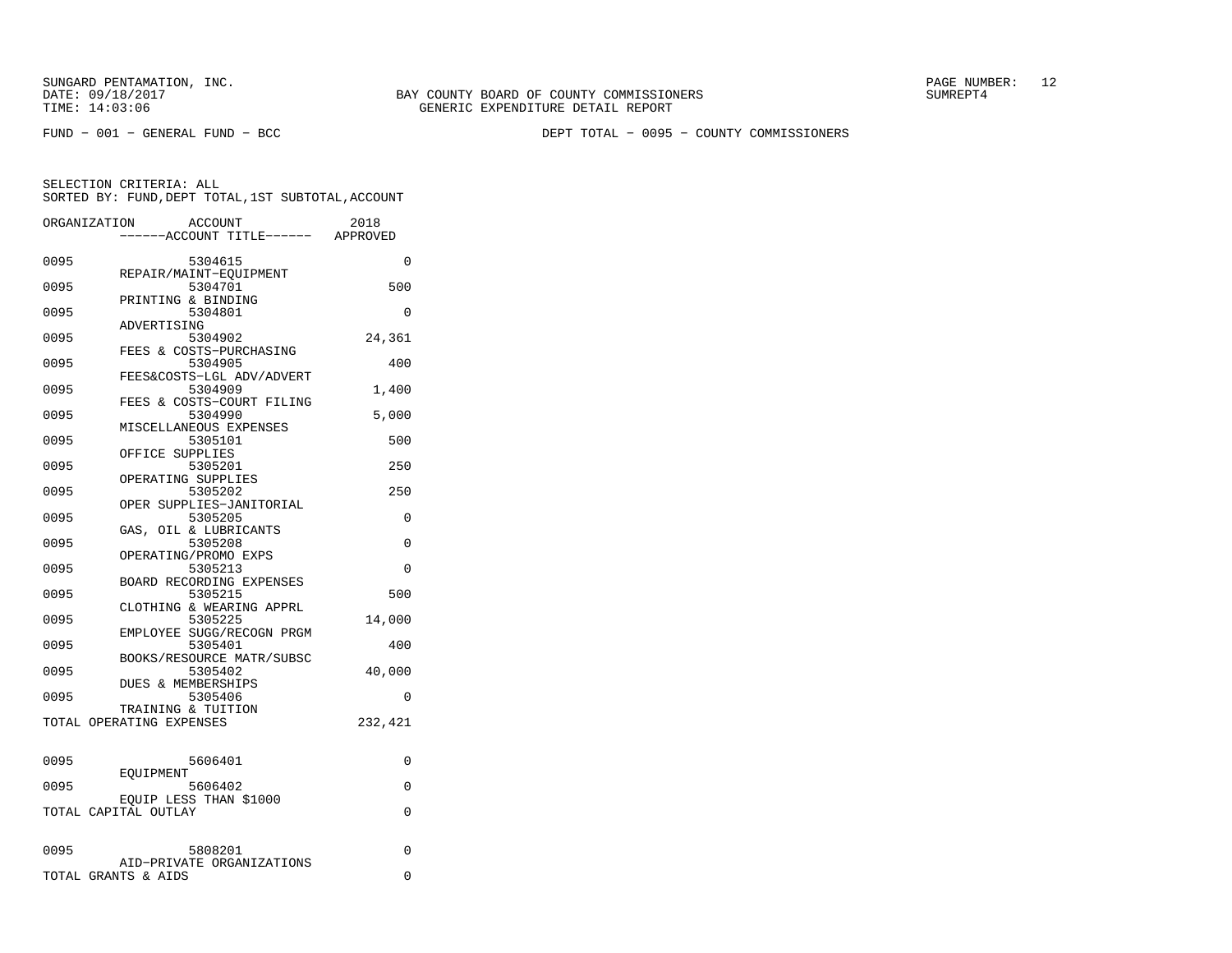FUND − 001 − GENERAL FUND − BCC DEPT TOTAL − 0095 − COUNTY COMMISSIONERS

| 2018     |
|----------|
| APPROVED |
|          |
|          |
|          |
|          |
| O        |
|          |
| O        |
|          |
| 846,377  |
|          |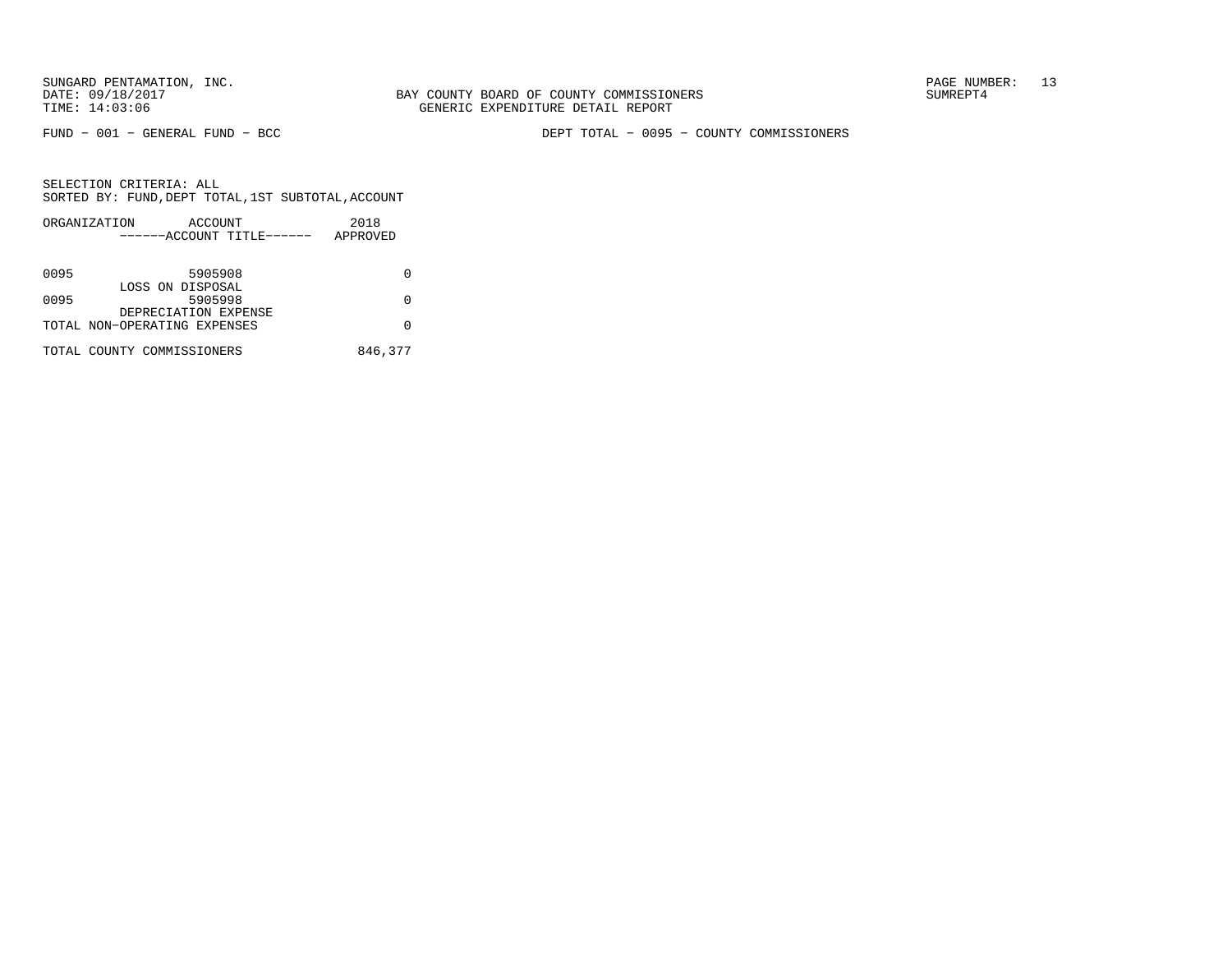FUND − 001 − GENERAL FUND − BCC DEPT TOTAL − 0105 − PROPERTY APPRAISER

|      | ACCOUNT<br>ORGANIZATION<br>----ACCOUNT TITLE------ APPROVED | 2018     |
|------|-------------------------------------------------------------|----------|
| 0105 | 5102400<br>WORKERS COMP. PREMIUMS                           | 27,208   |
|      | TOTAL PERSONAL SERVICES                                     | 27,208   |
| 0105 | 5303107<br>PROF SRV-SUBSTANCE TEST                          | 0        |
| 0105 | 5303401                                                     | 367      |
| 0105 | CONTRACTED SERVICES<br>5303410                              | 0        |
| 0105 | CONTR SRV-JANITORIAL<br>5303446                             | 93,149   |
| 0105 | CONTR SRV-FACILITIES<br>5304101                             | 4,200    |
| 0105 | COMMUNICATIONS SERVICES<br>5304122                          | 0        |
| 0105 | COMM SRV-LEASED LINES<br>5304125                            | 0        |
| 0105 | POSTAGE/TRANSP/FREIGHT<br>5304301                           | 0        |
| 0105 | UTILITY SERVICES<br>5304405                                 | 0        |
| 0105 | RENTALS/LEASES-BUILDINGS<br>5304414                         | $\Omega$ |
| 0105 | RENTALS/LEASES EQUIP-(IT)<br>5304501                        | 20,383   |
| 0105 | INSURANCE & BONDS<br>5304605                                | 27,500   |
| 0105 | REPAIR/MAINT-BLDG & GRND<br>5304610                         | 0        |
| 0105 | REPAIR/MAINT-AUTO EQUIP<br>5304611                          | $\Omega$ |
| 0105 | REPAIR/MAINT-FLEET MAINT<br>5304615                         | 0        |
| 0105 | REPAIR/MAINT-EQUIPMENT<br>5304905                           | $\Omega$ |
| 0105 | FEES&COSTS-LGL ADV/ADVERT<br>5305105                        | 70,000   |
|      | OFFICE SUPP-TRIM BILL NTC                                   |          |
| 0105 | 5305205<br>GAS, OIL & LUBRICANTS                            | 0        |
|      | TOTAL OPERATING EXPENSES                                    | 215,599  |
| 0105 | 5606402                                                     | 0        |
|      | EOUIP LESS THAN \$1000<br>TOTAL CAPITAL OUTLAY              | 0        |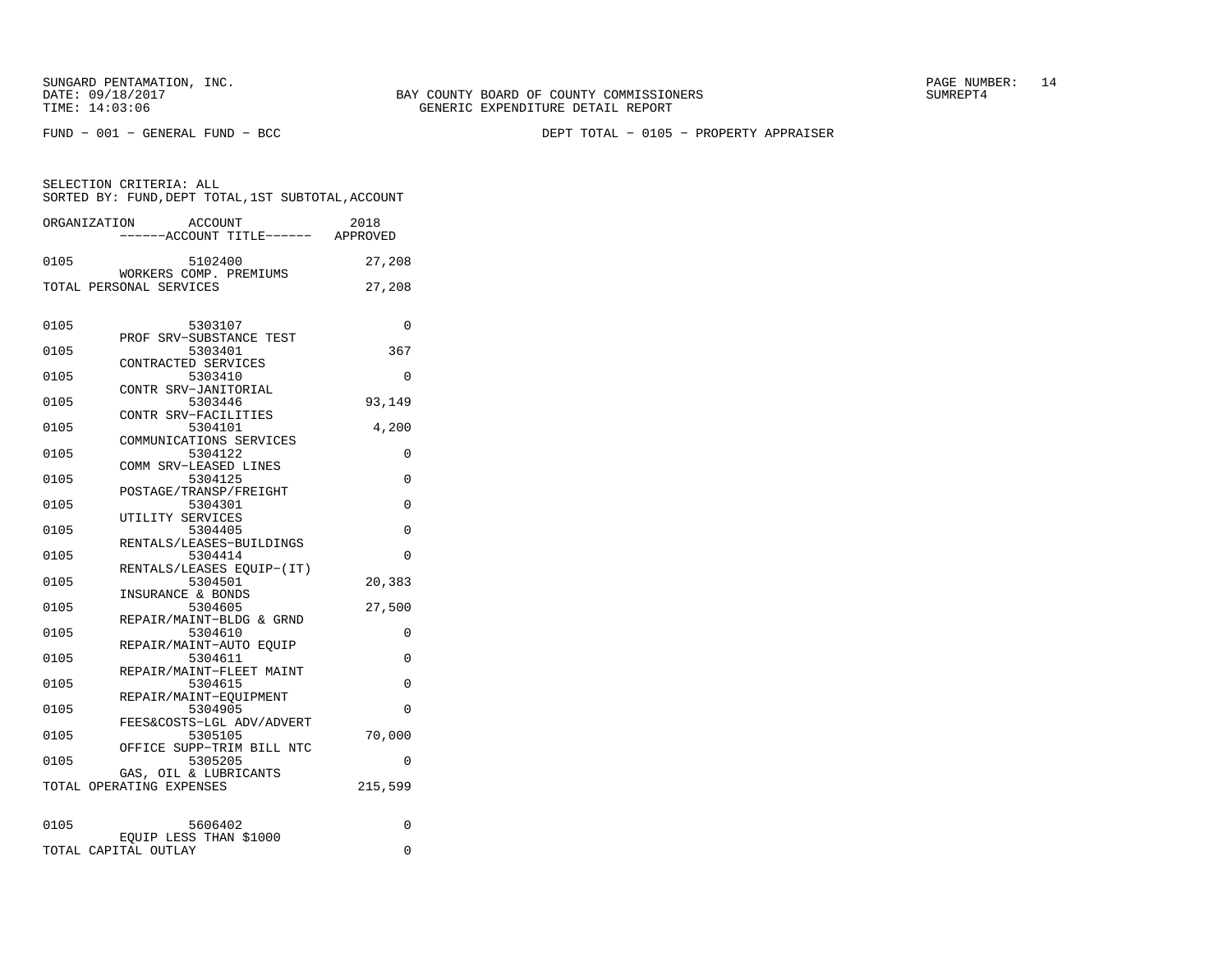FUND − 001 − GENERAL FUND − BCC DEPT TOTAL − 0105 − PROPERTY APPRAISER

|      | ORGANIZATION<br>ACCOUNT              | 2018      |
|------|--------------------------------------|-----------|
|      | ------ACCOUNT TITLE------            | APPROVED  |
| 0105 | 5819170<br>FEES & COST-PROP APPRAISR | 3,176,209 |
| 0105 | 5905998<br>DEPRECIATION EXPENSE      |           |
|      | TOTAL NON-OPERATING EXPENSES         | 3,176,209 |
|      | TOTAL PROPERTY APPRAISER             | 3,419,016 |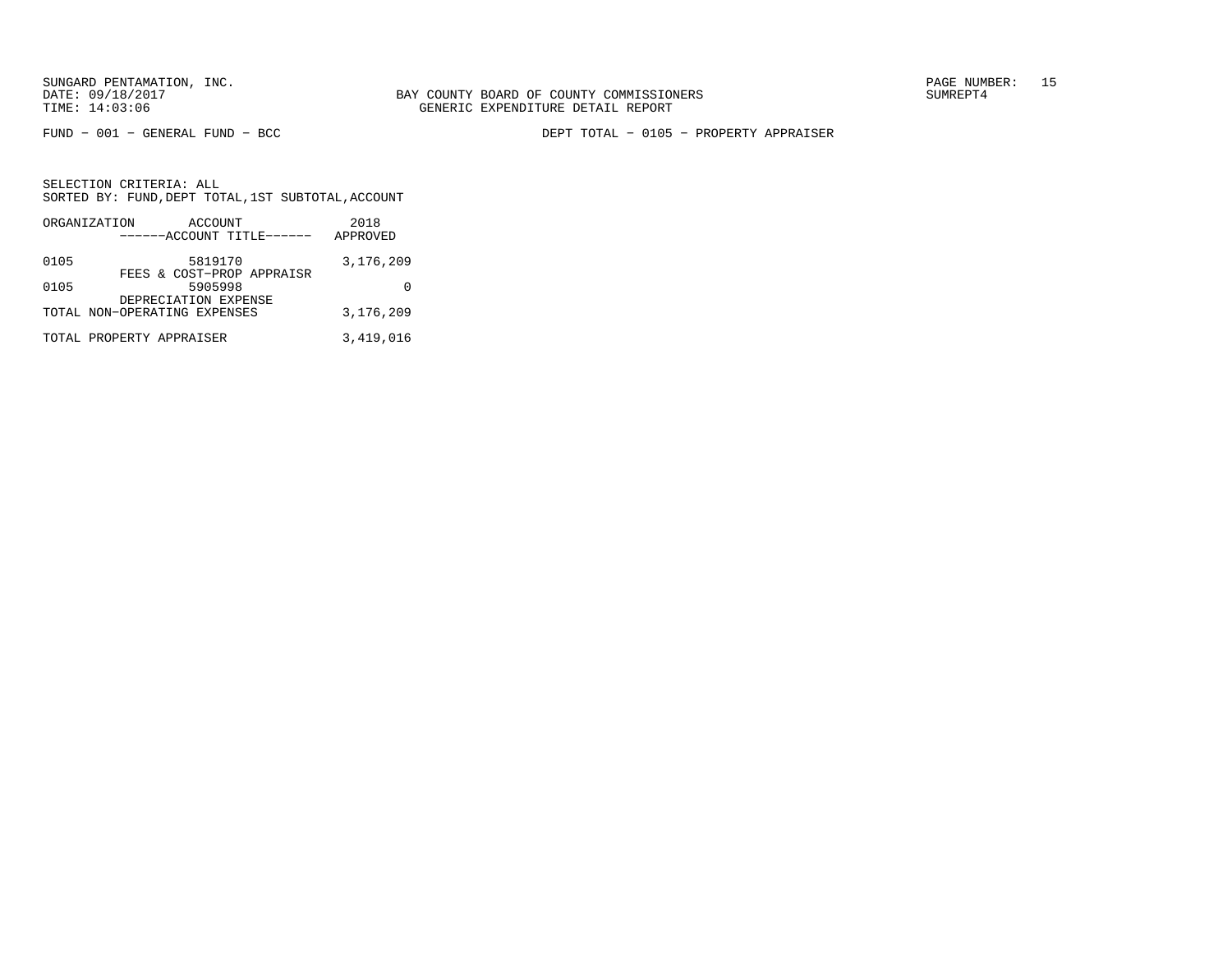FUND − 001 − GENERAL FUND − BCC DEPT TOTAL − 0110 − TAX COLLECTOR

SELECTION CRITERIA: ALL SORTED BY: FUND,DEPT TOTAL,1ST SUBTOTAL,ACCOUNTORGANIZATION ACCOUNT 2018

|      | ORGANIZATION<br>ACCOUNT<br>-----ACCOUNT TITLE------ APPROVED | 2018      |
|------|--------------------------------------------------------------|-----------|
|      |                                                              |           |
| 0110 | 5102400                                                      | 7,909     |
|      | WORKERS COMP. PREMIUMS<br>TOTAL PERSONAL SERVICES            | 7,909     |
|      |                                                              |           |
|      |                                                              |           |
| 0110 | 5303401                                                      | 3,931     |
| 0110 | CONTRACTED SERVICES<br>5303410                               | $\Omega$  |
|      | CONTR SRV-JANITORIAL                                         |           |
| 0110 | 5303446                                                      | 102,779   |
|      | CONTR SRV-FACILITIES                                         |           |
| 0110 | 5304101                                                      | 18,550    |
| 0110 | COMMUNICATIONS SERVICES<br>5304122                           | 10,500    |
|      | COMM SRV-LEASED LINES                                        |           |
| 0110 | 5304125                                                      | 47,000    |
|      | POSTAGE/TRANSP/FREIGHT                                       |           |
| 0110 | 5304301                                                      | 22,000    |
|      | UTILITY SERVICES                                             |           |
| 0110 | 5304405<br>RENTALS/LEASES-BUILDINGS                          | 151,158   |
| 0110 | 5304414                                                      | 0         |
|      | RENTALS/LEASES EQUIP-(IT)                                    |           |
| 0110 | 5304501                                                      | 19,023    |
|      | INSURANCE & BONDS                                            |           |
| 0110 | 5304605<br>REPAIR/MAINT-BLDG & GRND                          | 17,810    |
| 0110 | 5304615                                                      | 2,500     |
|      | REPAIR/MAINT-EQUIPMENT                                       |           |
| 0110 | 5305202                                                      | 150       |
|      | OPER SUPPLIES-JANITORIAL                                     |           |
|      | TOTAL OPERATING EXPENSES                                     | 395,401   |
|      |                                                              |           |
| 0110 | 5606401                                                      | 0         |
|      | EOUIPMENT                                                    |           |
| 0110 | 5606402                                                      | 0         |
|      | EQUIP LESS THAN \$1000                                       |           |
|      | TOTAL CAPITAL OUTLAY                                         | 0         |
|      |                                                              |           |
| 0110 | 5819190                                                      | 3,582,856 |
|      | FEES & COST-TAX COLLECTOR                                    |           |
| 0110 | 5905998                                                      | 0         |
| 0110 | DEPRECIATION EXPENSE<br>5909910                              | 6,000     |
|      | RESERVE FOR CONTINGENCIES                                    |           |
|      | TOTAL NON-OPERATING EXPENSES                                 | 3,588,856 |
|      |                                                              |           |
|      | TOTAL TAX COLLECTOR                                          | 3,992,166 |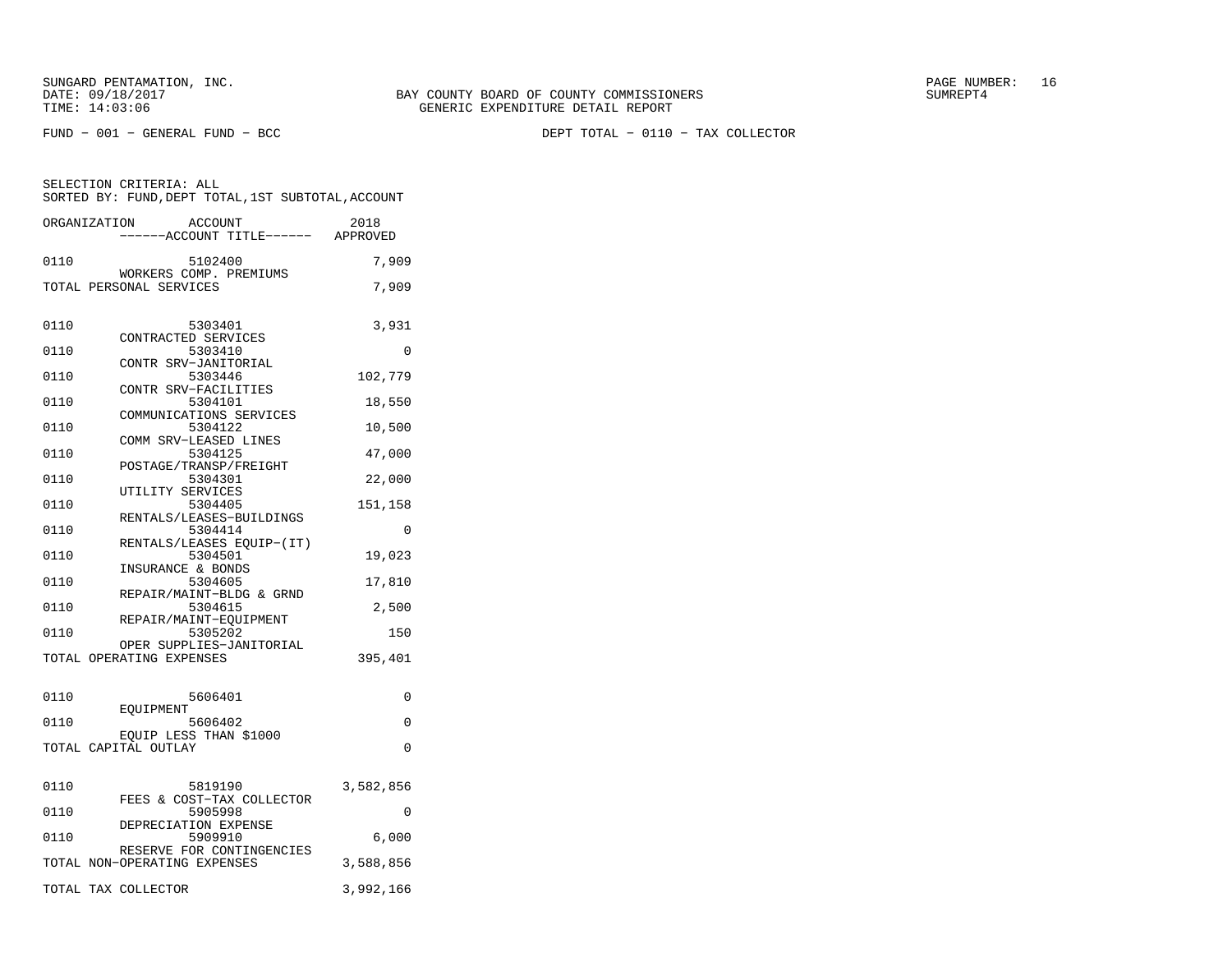BAY COUNTY BOARD OF COUNTY COMMISSIONERS TIME: 14:03:06 GENERIC EXPENDITURE DETAIL REPORT

FUND − 001 − GENERAL FUND − BCC DEPT TOTAL − 0110 − TAX COLLECTOR

SELECTION CRITERIA: ALLSORTED BY: FUND,DEPT TOTAL,1ST SUBTOTAL,ACCOUNT

ORGANIZATION ACCOUNT 2018−−−−−−ACCOUNT TITLE−−−−−− APPROVED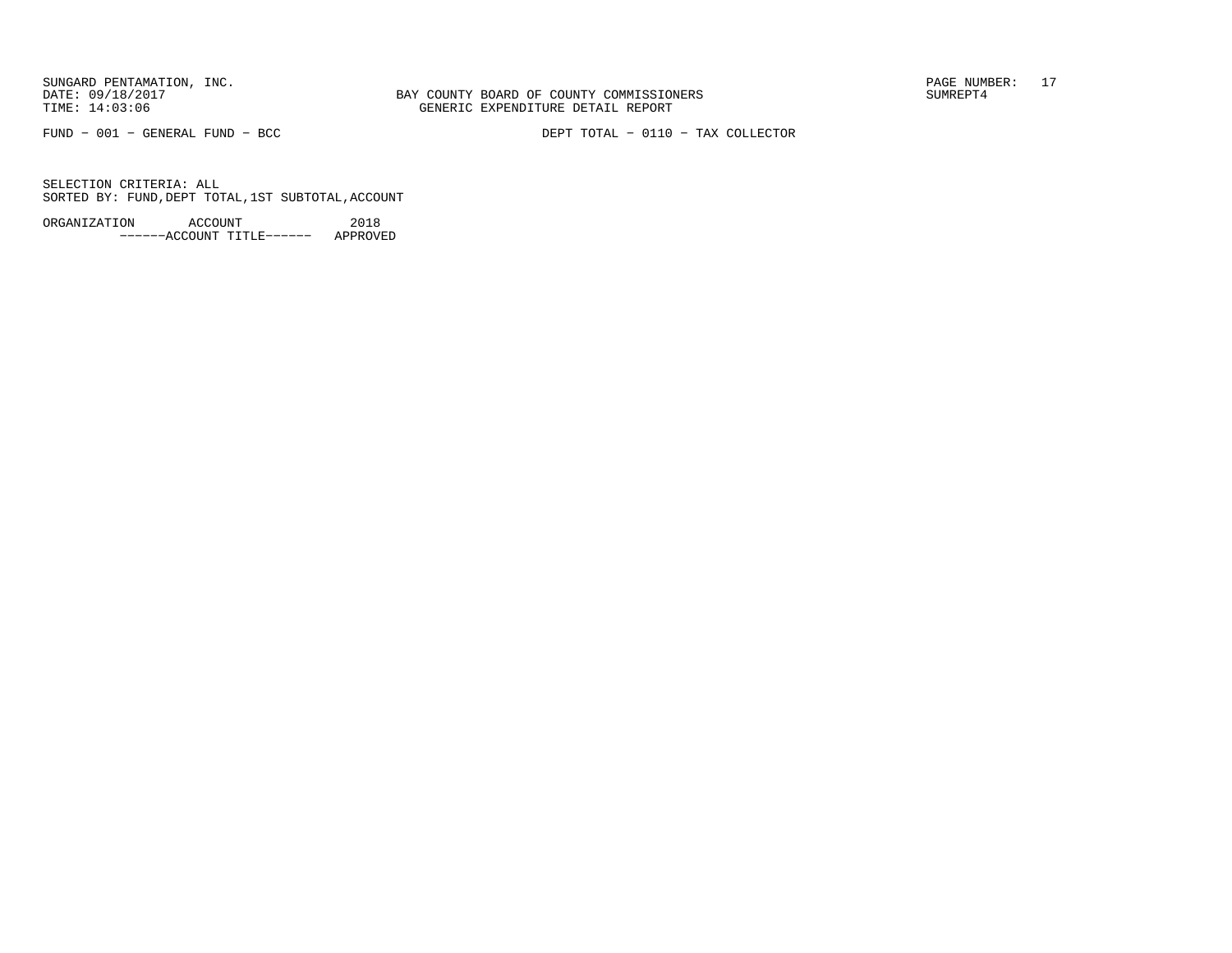BAY COUNTY BOARD OF COUNTY COMMISSIONERS TIME: 14:03:06 GENERIC EXPENDITURE DETAIL REPORT

FUND − 001 − GENERAL FUND − BCC DEPT TOTAL − 0115 − SUPERVISOR OF ELECTIONS

SELECTION CRITERIA: ALL SORTED BY: FUND,DEPT TOTAL,1ST SUBTOTAL,ACCOUNTORGANIZATION ACCOUNT 2018

|      | ------ACCOUNT TITLE------                      | APPROVED  |
|------|------------------------------------------------|-----------|
| 0115 | 5102400<br>WORKERS COMP. PREMIUMS              | $\Omega$  |
|      | TOTAL PERSONAL SERVICES                        | $\Omega$  |
|      |                                                |           |
| 0115 | 5303401<br>CONTRACTED SERVICES                 | 402       |
| 0115 | 5303410                                        | $\Omega$  |
| 0115 | CONTR SRV-JANITORIAL<br>5303446                | 109,283   |
| 0115 | CONTR SRV-FACILITIES<br>5304101                | 3,720     |
|      | COMMUNICATIONS SERVICES                        |           |
| 0115 | 5304122                                        | 1,200     |
| 0115 | COMM SRV-LEASED LINES<br>5304301               | 0         |
| 0115 | UTILITY SERVICES<br>5304405                    | $\Omega$  |
|      | RENTALS/LEASES-BUILDINGS                       |           |
| 0115 | 5304414                                        | $\Omega$  |
| 0115 | RENTALS/LEASES EQUIP-(IT)<br>5304501           | 23,629    |
| 0115 | INSURANCE & BONDS<br>5304605                   | 0         |
|      | REPAIR/MAINT-BLDG & GRND                       |           |
| 0115 | 5304615<br>REPAIR/MAINT-EOUIPMENT              | $\Omega$  |
|      | TOTAL OPERATING EXPENSES                       | 138,234   |
|      |                                                |           |
| 0115 | 5606401                                        | 183,400   |
| 0115 | EOUIPMENT<br>5606402                           | 0         |
|      | EQUIP LESS THAN \$1000<br>TOTAL CAPITAL OUTLAY | 183,400   |
|      |                                                |           |
| 0115 | 5819175                                        | 1,590,216 |
|      | FEES & COST-SUP OF ELECT                       |           |
|      | TOTAL NON-OPERATING EXPENSES                   | 1,590,216 |
|      | TOTAL SUPERVISOR OF ELECTIONS                  | 1,911,850 |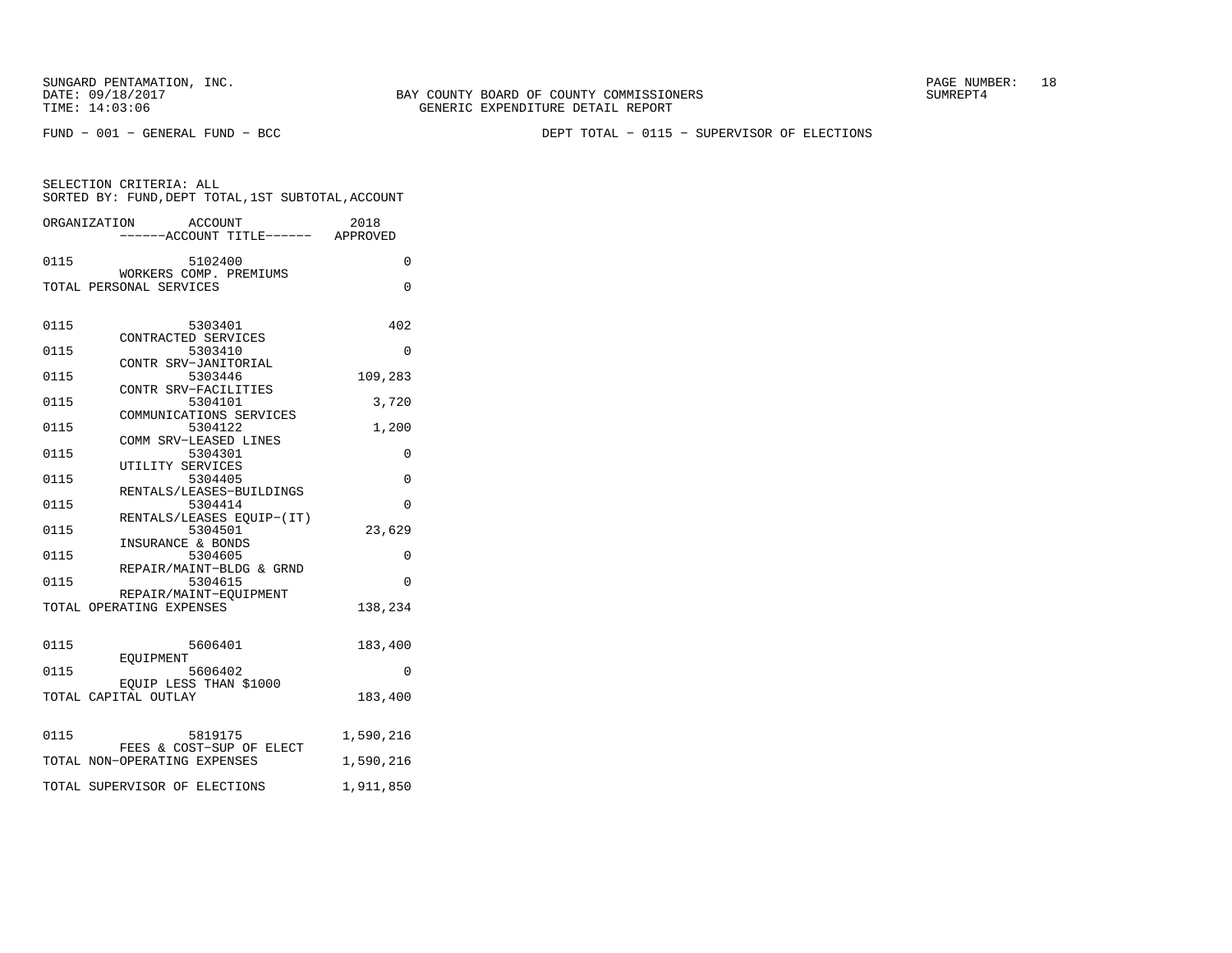FUND − 001 − GENERAL FUND − BCC DEPT TOTAL − 0119 − CODE ENFORCEMENT

| ORGANIZATION            |                  | <b>ACCOUNT</b><br>---ACCOUNT TITLE------ APPROVED | 2018    |
|-------------------------|------------------|---------------------------------------------------|---------|
|                         |                  |                                                   |         |
| 0119                    |                  | 5101200                                           | 407,717 |
| 0119                    |                  | SALARIES & WAGES-REGULAR<br>5101205               | 0       |
|                         |                  | SALARIES & WAGES-DISASTER                         |         |
| 0119                    |                  | 5101400                                           | 2,000   |
|                         |                  | SALARIES & WAGES-OVERTIME                         |         |
| 0119                    |                  | 5102100                                           | 31,344  |
| 0119                    |                  | FICA TAXES-MATCHING<br>5102200                    | 38,111  |
|                         |                  | RETIREMENT CONTRIBUTIONS                          |         |
| 0119                    |                  | 5102300                                           | 61,592  |
|                         |                  | LIFE & HEALTH INSURANCE                           |         |
| 0119                    |                  | 5102302                                           | 310     |
| 0119                    | VIRTUAL DOCTOR   | 5102400                                           | 14,798  |
|                         |                  | WORKERS COMP. PREMIUMS                            |         |
| 0119                    |                  | 5102500                                           | 0       |
|                         |                  | UNEMPLOYMENT COMPENSATION                         |         |
| TOTAL PERSONAL SERVICES |                  |                                                   | 555,872 |
|                         |                  |                                                   |         |
| 0119                    |                  | 5143110                                           | 0       |
|                         | PROF             | SRV-LITIGATION                                    |         |
| 0119                    |                  | 5303106                                           | 0       |
|                         | PROF             | SRV-PHYSICLS/MEDICAL                              |         |
| 0119                    |                  | 5303107                                           | 100     |
|                         |                  | PROF SRV-SUBSTANCE TEST                           |         |
| 0119                    | PROF             | 5303110<br>SRV-BACKGROUND CHECK                   | 150     |
| 0119                    |                  | 5303401                                           | 6,353   |
|                         |                  | CONTRACTED SERVICES                               |         |
| 0119                    |                  | 5303410                                           | 0       |
|                         |                  | CONTR SRV-JANITORIAL                              |         |
| 0119                    |                  | 5303425<br>CONTR SRV-ADMIN FEES                   | 0       |
| 0119                    |                  | 5303446                                           | 21,103  |
|                         |                  | CONTR SRV-FACILITIES                              |         |
| 0119                    |                  | 5303488                                           | 20,000  |
|                         |                  | CONTR SRV-CODE COMPLIANCE                         |         |
| 0119                    |                  | 5304001<br>TRAVEL/TRAINING NON-LOCAL              | 1,500   |
| 0119                    |                  | 5304101                                           | 16,440  |
|                         |                  | COMMUNICATIONS SERVICES                           |         |
| 0119                    |                  | 5304125                                           | 5,700   |
|                         |                  | POSTAGE/TRANSP/FREIGHT                            |         |
| 0119                    |                  | 5304301                                           | 0       |
| 0119                    | UTILITY SERVICES | 5304405                                           | 0       |
|                         |                  | RENTALS/LEASES-BUILDINGS                          |         |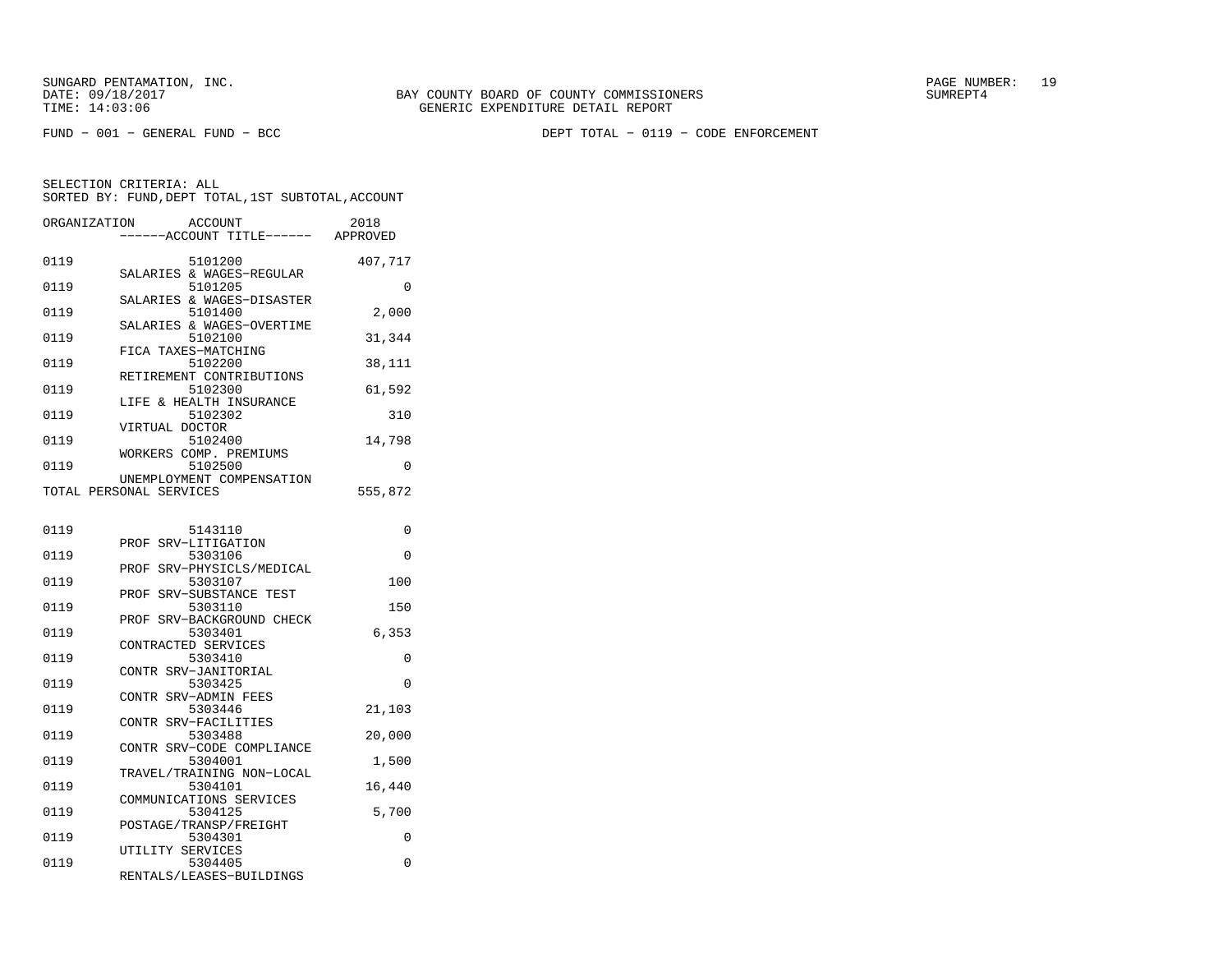FUND − 001 − GENERAL FUND − BCC DEPT TOTAL − 0119 − CODE ENFORCEMENT

|      | ORGANIZATION<br><b>ACCOUNT</b><br>--ACCOUNT TITLE------ | 2018<br>APPROVED |
|------|---------------------------------------------------------|------------------|
| 0119 | 5304410                                                 | $\Omega$         |
| 0119 | RENTALS/LEASES-EOUIPMENT<br>5304414                     | 6,350            |
| 0119 | RENTALS/LEASES EQUIP-(IT)<br>5304501                    | 14,026           |
| 0119 | INSURANCE & BONDS<br>5304605                            | 0                |
| 0119 | REPAIR/MAINT-BLDG & GRND<br>5304610                     | 3,000            |
| 0119 | REPAIR/MAINT-AUTO EOUIP<br>5304611                      | 0                |
| 0119 | REPAIR/MAINT-FLEET MAINT<br>5304615                     | 165              |
| 0119 | REPAIR/MAINT-EOUIPMENT<br>5304701                       | 450              |
| 0119 | PRINTING & BINDING<br>5304902                           | 2,118            |
| 0119 | FEES & COSTS-PURCHASING<br>5304905                      | 300              |
| 0119 | FEES&COSTS-LGL ADV/ADVERT<br>5304909                    | 1,800            |
| 0119 | FEES & COSTS-COURT FILING<br>5304984                    | 0                |
| 0119 | BAD DEBT<br>5304990                                     | $\Omega$         |
| 0119 | MISCELLANEOUS EXPENSES<br>5305101                       | 1,500            |
| 0119 | OFFICE SUPPLIES<br>5305201                              | 200              |
| 0119 | OPERATING SUPPLIES<br>5305202                           | $\Omega$         |
| 0119 | OPER SUPPLIES-JANITORIAL<br>5305205                     | 8,000            |
| 0119 | GAS, OIL & LUBRICANTS<br>5305210                        | 0                |
| 0119 | SAFETY GEAR & SUPPLIES<br>5305215                       | 1,800            |
| 0119 | CLOTHING & WEARING APPRL<br>5305401                     | 0                |
| 0119 | BOOKS/RESOURCE MATR/SUBSC<br>5305402                    | 675              |
| 0119 | DUES & MEMBERSHIPS<br>5305406                           | 500              |
|      | TRAINING & TUITION<br>TOTAL OPERATING EXPENSES          | 112,230          |
| 0119 | 5606401<br>EQUIPMENT                                    | 26,000           |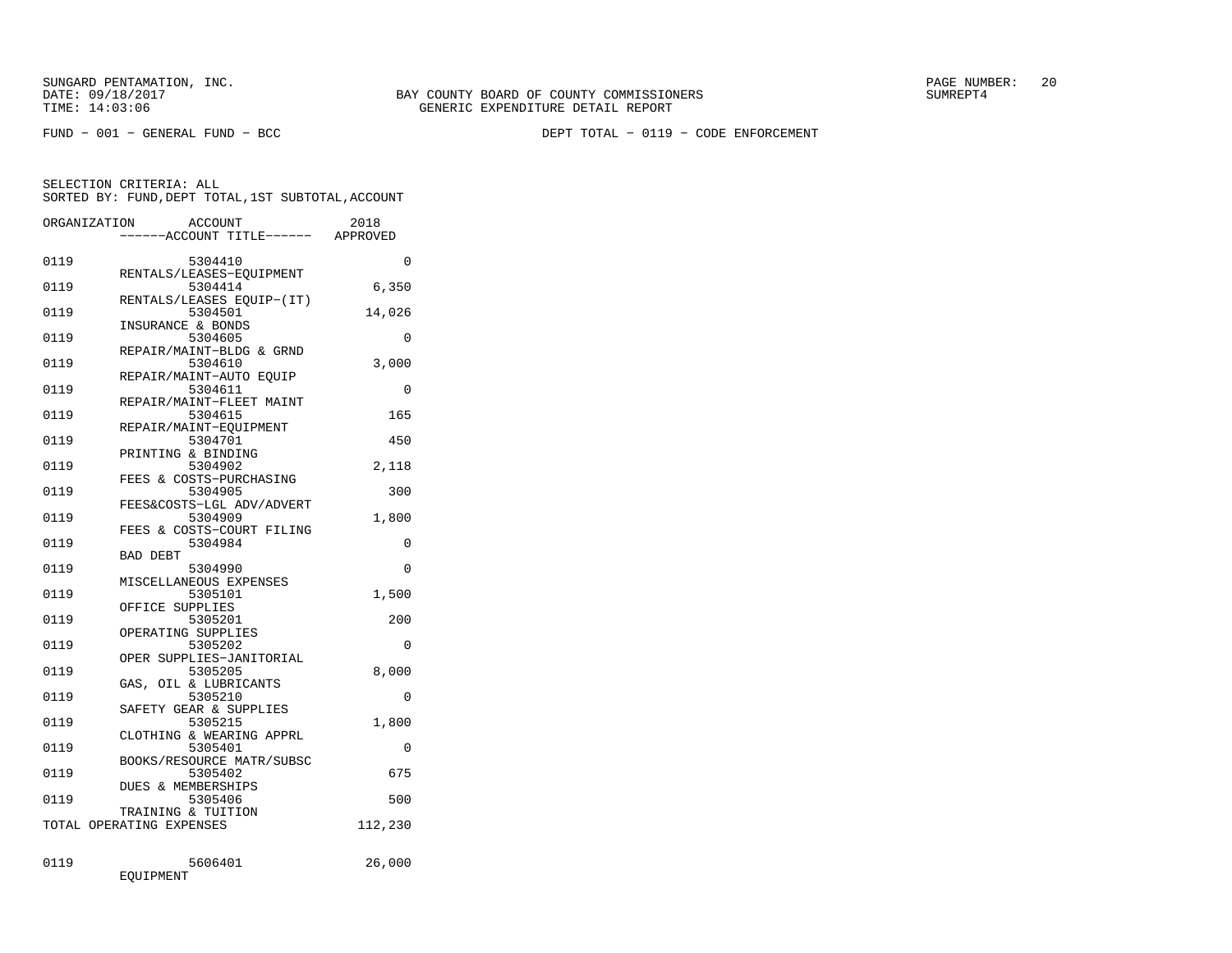FUND − 001 − GENERAL FUND − BCC DEPT TOTAL − 0119 − CODE ENFORCEMENT

|      | ORGANIZATION<br>ACCOUNT<br>------ACCOUNT TITLE------      | 2018<br>APPROVED |
|------|-----------------------------------------------------------|------------------|
| 0119 | 5606402                                                   | 880              |
| 0119 | EQUIP LESS THAN \$1000<br>5606450<br>COMPUTER SOFTWARE    | 7,200            |
|      | TOTAL CAPITAL OUTLAY                                      | 34,080           |
|      |                                                           |                  |
| 0119 | 5905998<br>DEPRECIATION EXPENSE                           | 0                |
| 0119 | 5909915                                                   | $\Omega$         |
|      | RESERVE FOR PAY ADJUSTMNT<br>TOTAL NON-OPERATING EXPENSES | $\Omega$         |
|      | TOTAL CODE ENFORCEMENT                                    | 702,182          |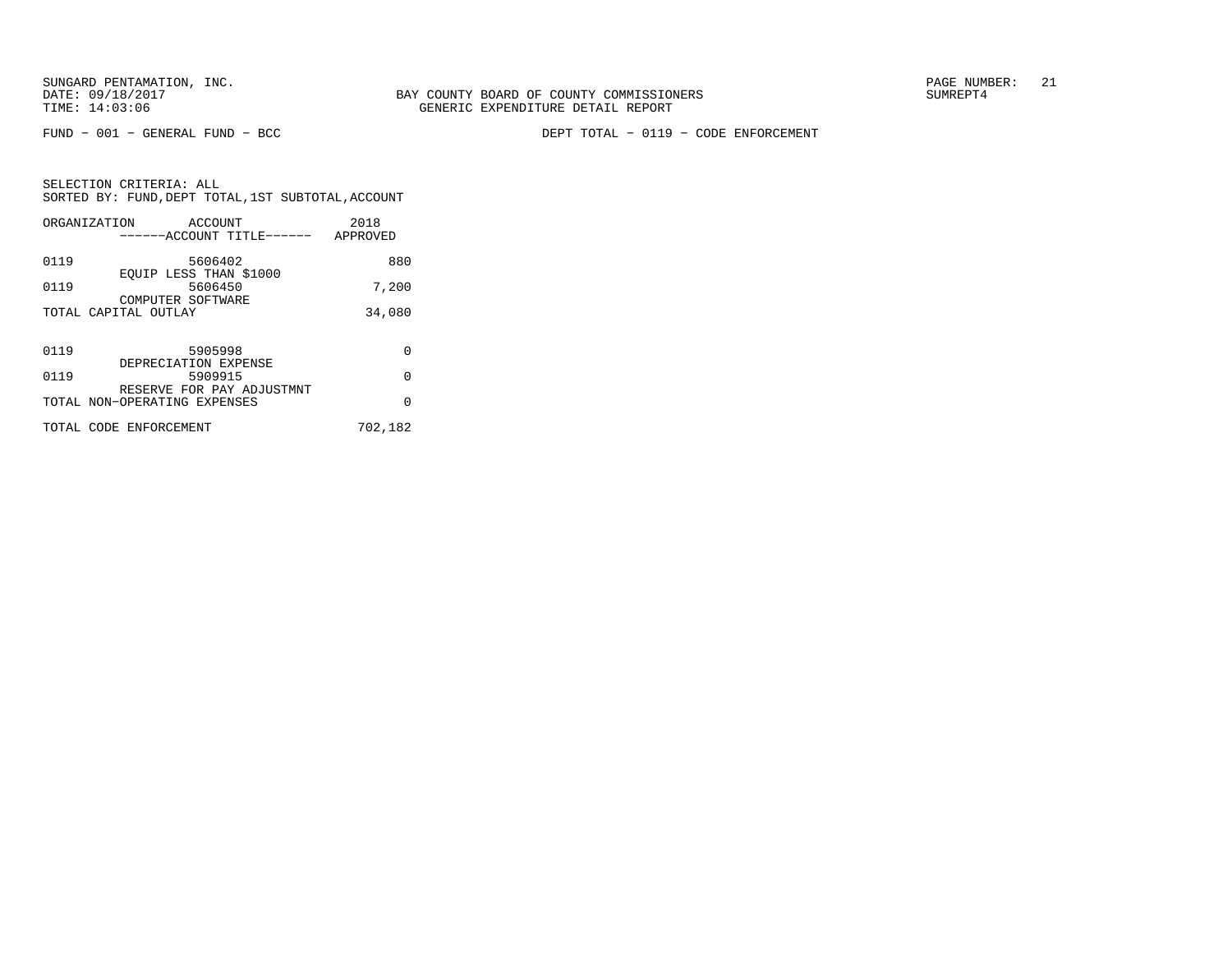FUND − 001 − GENERAL FUND − BCC DEPT TOTAL − 0120 − SHERIFF'S DEPARTMENT

| ORGANIZATION | <b>ACCOUNT</b>                      | 2018     |
|--------------|-------------------------------------|----------|
|              | ---ACCOUNT TITLE------              | APPROVED |
|              |                                     |          |
| 0120         | 5213010                             | $\Omega$ |
| 0120         | CRIME PREVENTION<br>5215501         | 50,000   |
|              | CRT COSTS-CJ TRAINING               |          |
| 0120         | 5303401                             | 0        |
|              | CONTRACTED SERVICES                 |          |
| 0120         | 5303446                             | 90,659   |
|              | CONTR SRV-FACILITIES                |          |
| 0120         | 5304301                             | 185,000  |
|              | UTILITY SERVICES                    |          |
| 0120         | 5304410                             | 0        |
| 0120         | RENTALS/LEASES-EOUIPMENT<br>5304501 | 30,267   |
|              | INSURANCE & BONDS                   |          |
| 0120         | 5304605                             | 194,325  |
|              | REPAIR/MAINT-BLDG & GRND            |          |
| 0120         | 5304615                             | 1,500    |
|              | REPAIR/MAINT-EOUIPMENT              |          |
| 0120         | 5304905                             | 0        |
|              | FEES&COSTS-LGL ADV/ADVERT           |          |
| 0120         | 5304922                             | 100      |
| 0120         | FEES & COSTS-PERMITS<br>5304990     | 0        |
|              | MISCELLANEOUS EXPENSES              |          |
|              | TOTAL OPERATING EXPENSES            | 551,851  |
|              |                                     |          |
|              |                                     |          |
| 0120         | 5606101                             | 0        |
|              | LAND                                |          |
| 0120         | 5606201<br><b>BUILDINGS</b>         | 0        |
| 0120         | 5606301                             | 0        |
|              | IMPRV OTHER THAN BLDGS              |          |
| 0120         | 5606402                             | 0        |
|              | EOUIP LESS THAN \$1000              |          |
|              | TOTAL CAPITAL OUTLAY                | 0        |
|              |                                     |          |
| 0120         | 5808113                             | $\Omega$ |
|              | GRANT-STATE                         |          |
| 0120         | 5808116                             | 0        |
|              | GRANT-VIOLENCE AGT WOMEN            |          |
| 0120         | 5808118                             | $\Omega$ |
|              | GRANT-HAZARD MITIGATION             |          |
| 0120         | 5808119                             | 34,727   |
|              | GRANT-VICTIMS OF CRIME              |          |
| 0120         | 5808120                             | $\Omega$ |
| 0120         | GRANT-DRUG CONTROL<br>5808121       | 75,000   |
|              | GRANT-FEDERAL                       |          |
|              |                                     |          |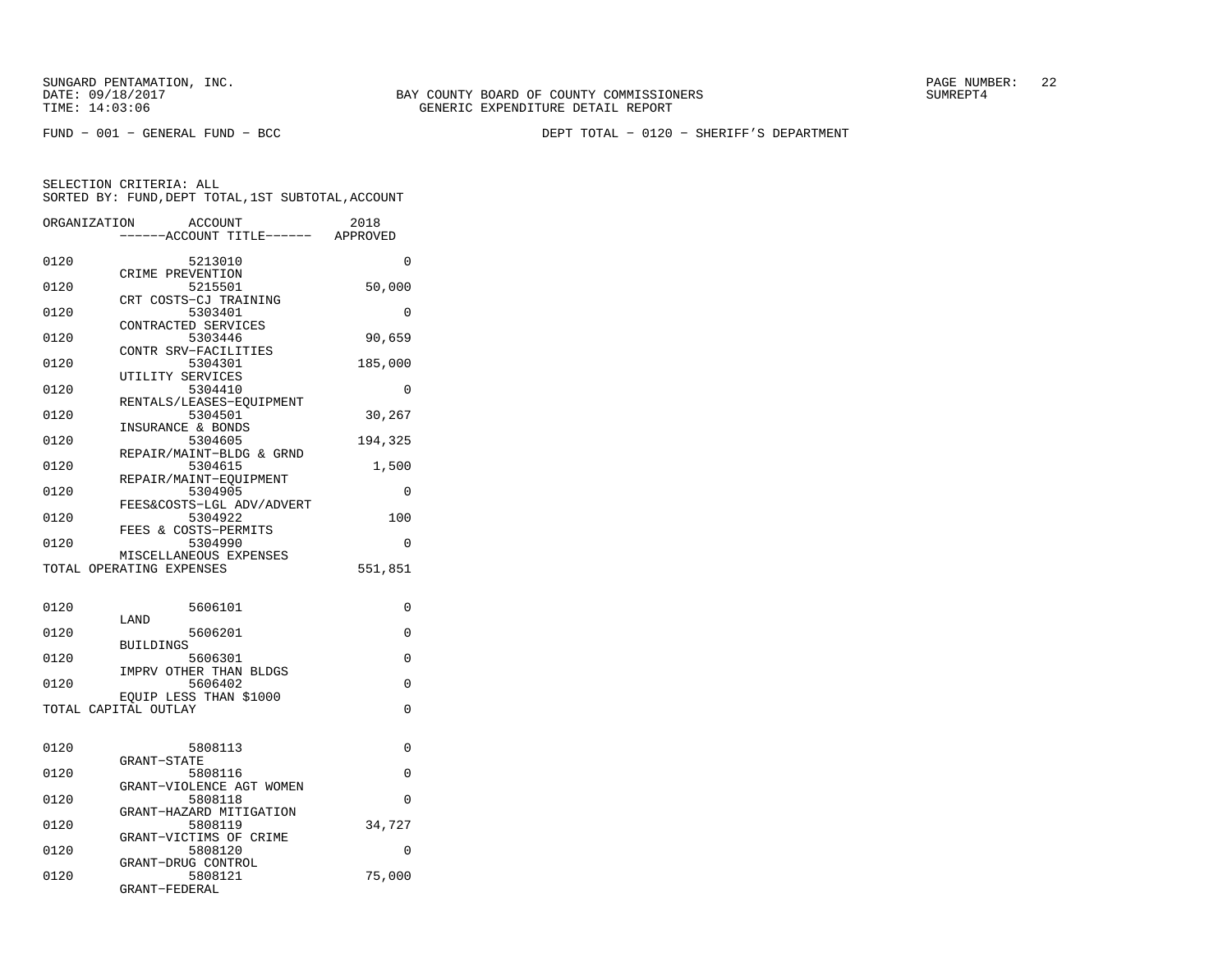BAY COUNTY BOARD OF COUNTY COMMISSIONERS TIME: 14:03:06 GENERIC EXPENDITURE DETAIL REPORT

FUND − 001 − GENERAL FUND − BCC DEPT TOTAL − 0120 − SHERIFF'S DEPARTMENT

SELECTION CRITERIA: ALL SORTED BY: FUND,DEPT TOTAL,1ST SUBTOTAL,ACCOUNTORGANIZATION ACCOUNT 2018

|      | ------ACCOUNT TITLE------                                 | APPROVED     |
|------|-----------------------------------------------------------|--------------|
| 0120 | 5808172<br>GRANT-C.O.P.S.                                 | 0            |
| 0120 | 5808175                                                   | 28,306       |
| 0120 | GRANT-BYRNE GRANT<br>5808177                              | 0            |
| 0120 | GRANT-LLEBG<br>5808178                                    | $\Omega$     |
|      | GRANT-HOMELAND SECURITY                                   |              |
|      | TOTAL GRANTS & AIDS                                       | 138,033      |
| 0120 | 5819150                                                   | 21,009,617   |
| 0120 | FEES & COST-SHERIFF<br>5819151                            | 58,232       |
|      | FEES & COST-SHER/CRSS GRD                                 |              |
| 0120 | 5819152<br>& COST-SHERIFF/SRO<br>FEES                     | 756,244      |
| 0120 | 5819153                                                   | 50,000       |
| 0120 | & COST-SHER/PROCESS<br>FEES<br>5819155                    | $\Omega$     |
| 0120 | & COST-SHRF/PROSHARE<br>FEES<br>5819156                   | 1,627,875    |
|      | FEES & COST-SHER/CALLAWAY                                 |              |
| 0120 | 5819157<br>& COST-SHER/BOOT CMP<br>FEES                   | $\Omega$     |
| 0120 | 5819159                                                   | $\Omega$     |
| 0120 | FEES & COST-SHERIFF/MISC<br>5819160                       | $\Omega$     |
| 0120 | FEES & COST-SHERIFF/JAIL<br>5819161                       | $\Omega$     |
|      | FEES & COST-SHER/SECURITY                                 |              |
| 0120 | 5905998<br>DEPRECIATION EXPENSE                           | $\Omega$     |
| 0120 | 5909910                                                   | 12,000       |
|      | RESERVE FOR CONTINGENCIES<br>TOTAL NON-OPERATING EXPENSES | 23, 513, 968 |
|      |                                                           |              |
|      | TOTAL SHERIFF'S DEPARTMENT                                | 24, 203, 852 |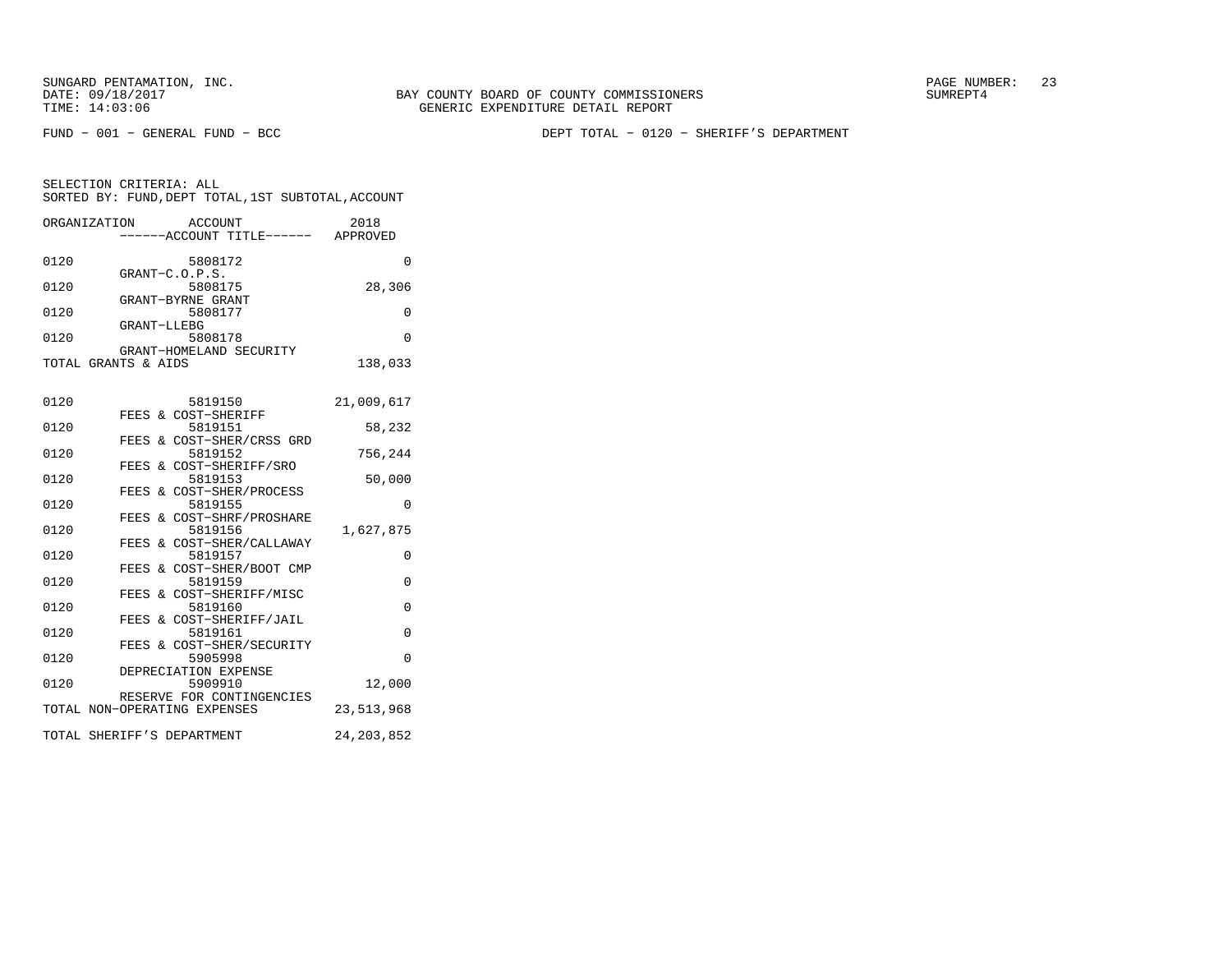FUND − 001 − GENERAL FUND − BCC DEPT TOTAL − 0121 − JAIL

|            | ORGANIZATION<br><b>ACCOUNT</b><br>---ACCOUNT TITLE------ APPROVED | 2018         |
|------------|-------------------------------------------------------------------|--------------|
| 0121       | 5303101                                                           | 0            |
| 0121       | PROFESSIONAL SERVICES<br>5304301                                  | 1,200,000    |
| 0121       | UTILITY SERVICES<br>5304501                                       | 164,932      |
| 0121       | INSURANCE & BONDS<br>5304604                                      | 0            |
| 0121       | REPAIR/MAINT-BLD&GRD DEPT<br>5304605                              | 345,000      |
| 0121       | REPAIR/MAINT-BLDG & GRND<br>5304615                               | $\Omega$     |
|            | REPAIR/MAINT-EQUIPMENT                                            |              |
| 0121       | 5304922<br>FEES & COSTS-PERMITS                                   | 100          |
| 0121       | 5304990<br>MISCELLANEOUS EXPENSES                                 | $\Omega$     |
|            | TOTAL OPERATING EXPENSES                                          | 1,710,032    |
| 0121       | 5606301                                                           | $\Omega$     |
| 0121       | IMPRV OTHER THAN BLDGS<br>5606401                                 | $\Omega$     |
| 0121       | EOUIPMENT<br>5606402                                              | $\Omega$     |
|            | EQUIP LESS THAN \$1000                                            |              |
|            | TOTAL CAPITAL OUTLAY                                              | $\Omega$     |
| 0121       | 5808175                                                           | $\Omega$     |
|            | GRANT-BYRNE GRANT<br>TOTAL GRANTS & AIDS                          | 0            |
|            |                                                                   |              |
| 0121       | 5819160<br>FEES & COST-SHERIFF/JAIL                               | 17,850,895   |
| 0121       | 5819163<br>FEES & COST-INMATE WELFAR                              | 475,000      |
| 0121       | 5905998                                                           | 0            |
| 0121       | DEPRECIATION EXPENSE<br>5909910                                   | 30,000       |
|            | RESERVE FOR CONTINGENCIES<br>TOTAL NON-OPERATING EXPENSES         | 18, 355, 895 |
| TOTAL JAIL |                                                                   | 20,065,927   |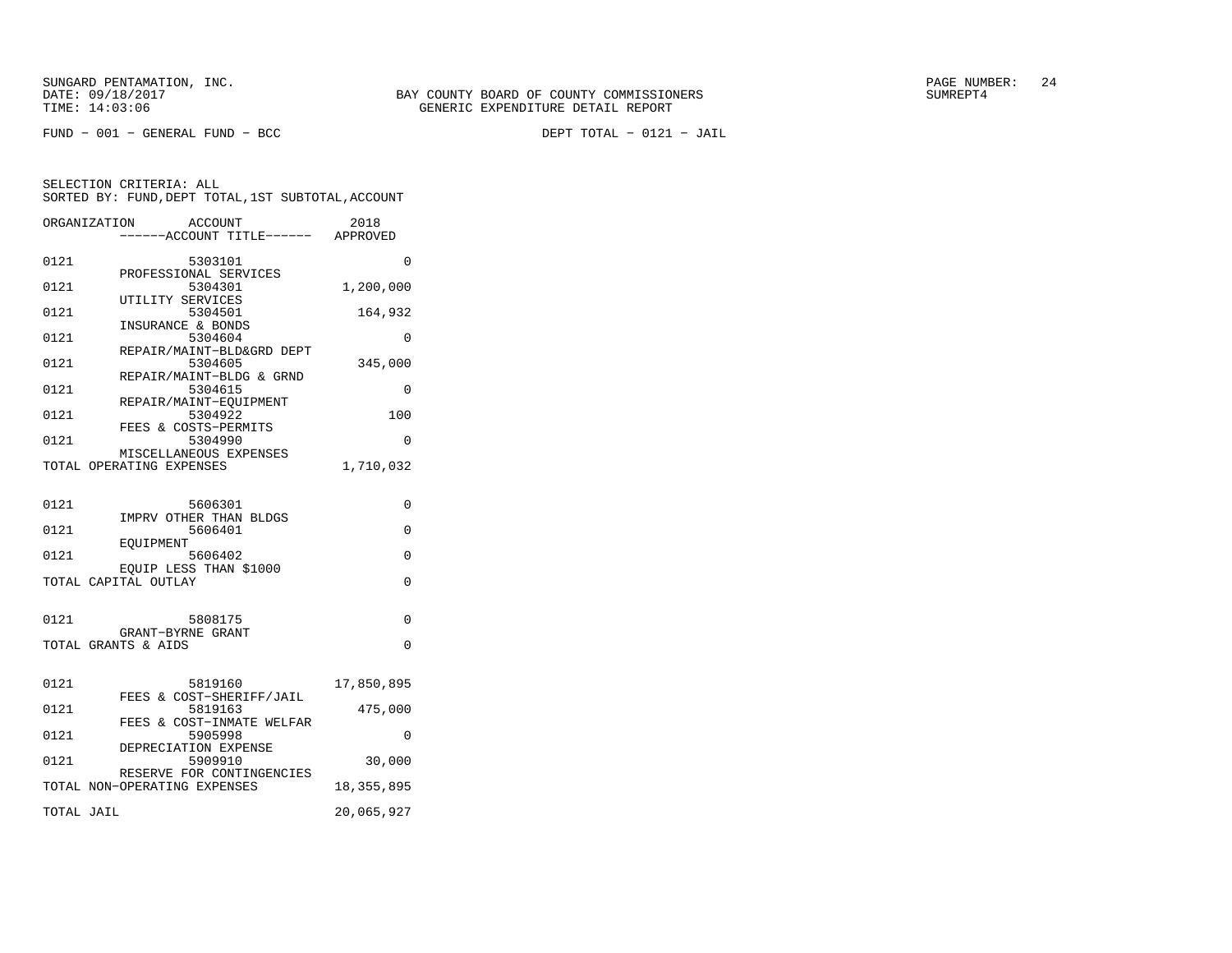FUND − 001 − GENERAL FUND − BCC DEPT TOTAL − 0123 − COUNTY ATTORNEY

| ORGANIZATION | <b>ACCOUNT</b><br>---ACCOUNT TITLE------ APPROVED              | 2018    |
|--------------|----------------------------------------------------------------|---------|
| 0123         | 5101200<br>SALARIES & WAGES-REGULAR                            | 448,146 |
| 0123         | 5102100<br>FICA TAXES-MATCHING                                 | 34,283  |
| 0123         | 5102200                                                        | 57,931  |
| 0123         | RETIREMENT CONTRIBUTIONS<br>5102300<br>LIFE & HEALTH INSURANCE | 72,537  |
| 0123         | 5102302<br>VIRTUAL DOCTOR                                      | 360     |
| 0123         | 5102400<br>WORKERS COMP. PREMIUMS                              | 1,901   |
|              | TOTAL PERSONAL SERVICES                                        | 615,158 |
| 0123         | 5143105                                                        | 0       |
| 0123         | PROF SRV-OTHER ATTNY<br>5303107                                | 0       |
| 0123         | PROF SRV-SUBSTANCE TEST<br>5303110                             | 0       |
| 0123         | PROF SRV-BACKGROUND CHECK<br>5303401                           | 75      |
| 0123         | CONTRACTED SERVICES<br>5303410                                 | 0       |
| 0123         | CONTR SRV-JANITORIAL<br>5303425                                | 0       |
| 0123         | CONTR SRV-ADMIN FEES<br>5303446                                | 23,315  |
| 0123         | CONTR SRV-FACILITIES<br>5304001                                | 5,000   |
| 0123         | TRAVEL/TRAINING NON-LOCAL<br>5304005                           | 0       |
| 0123         | TRAVEL-LOCAL<br>5304101<br>COMMUNICATIONS SERVICES             | 2,592   |
| 0123         | 5304125<br>POSTAGE/TRANSP/FREIGHT                              | 100     |
| 0123         | 5304301<br>UTILITY SERVICES                                    | 0       |
| 0123         | 5304410<br>RENTALS/LEASES-EQUIPMENT                            | 2,400   |
| 0123         | 5304414<br>RENTALS/LEASES EQUIP-(IT)                           | 3,336   |
| 0123         | 5304501<br>INSURANCE & BONDS                                   | 9,144   |
| 0123         | 5304605<br>REPAIR/MAINT-BLDG & GRND                            | 0       |
| 0123         | 5304615<br>REPAIR/MAINT-EQUIPMENT                              | 0       |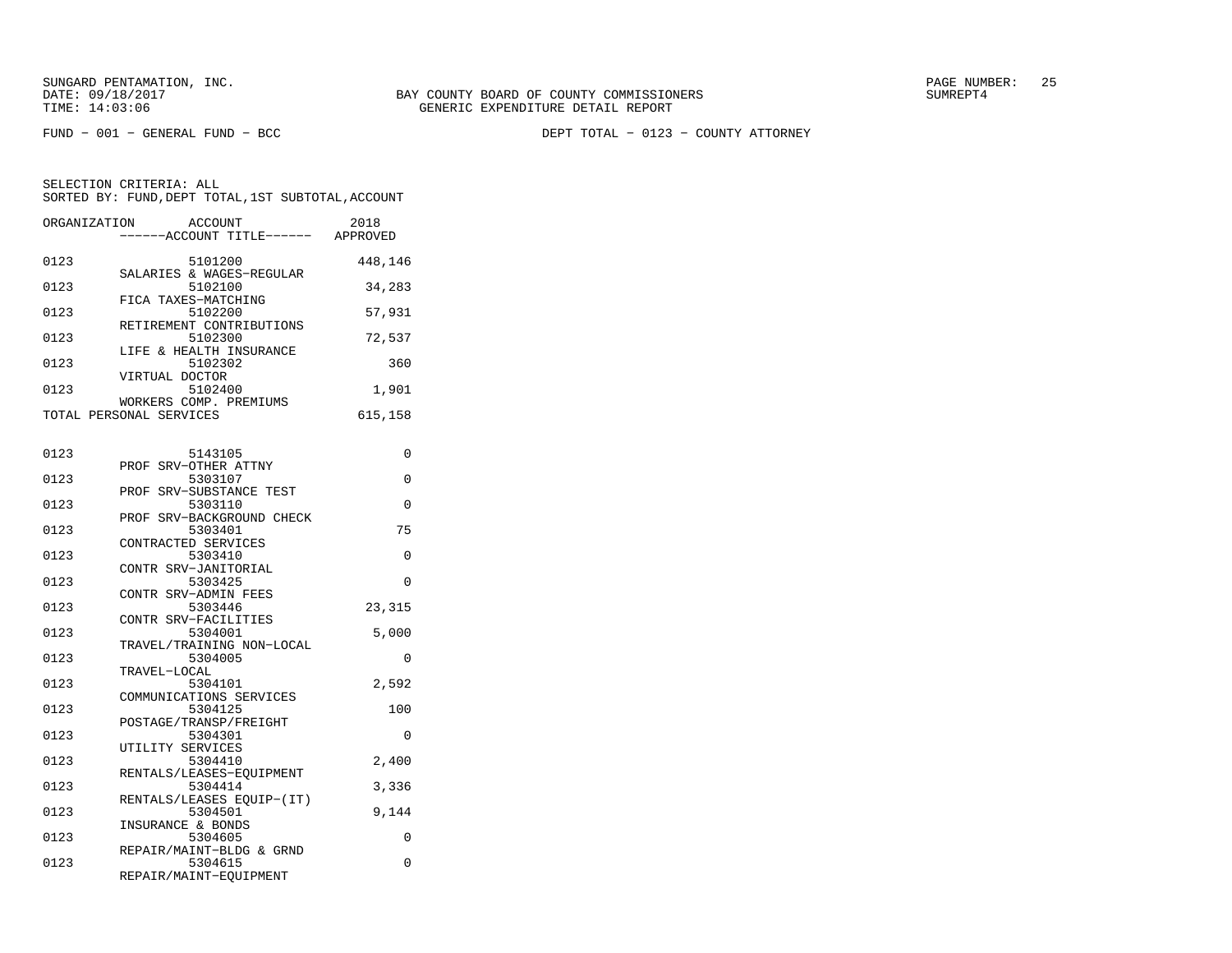FUND − 001 − GENERAL FUND − BCC DEPT TOTAL − 0123 − COUNTY ATTORNEY

|      | ORGANIZATION<br>ACCOUNT<br>-----ACCOUNT TITLE------ APPROVED | 2018     |
|------|--------------------------------------------------------------|----------|
| 0123 | 5304701                                                      | 0        |
| 0123 | PRINTING & BINDING<br>5304902<br>FEES & COSTS-PURCHASING     | 1,589    |
| 0123 | 5304905<br>FEES&COSTS-LGL ADV/ADVERT                         | 0        |
| 0123 | 5304909<br>FEES & COSTS-COURT FILING                         | $\Omega$ |
| 0123 | 5304990<br>MISCELLANEOUS EXPENSES                            | 0        |
| 0123 | 5305101                                                      | 4,845    |
| 0123 | OFFICE SUPPLIES<br>5305201                                   | $\Omega$ |
| 0123 | OPERATING SUPPLIES<br>5305202                                | 250      |
| 0123 | OPER SUPPLIES-JANITORIAL<br>5305210                          | 0        |
| 0123 | SAFETY GEAR & SUPPLIES<br>5305401                            | 8,515    |
| 0123 | BOOKS/RESOURCE MATR/SUBSC<br>5305402                         | 2,100    |
| 0123 | <b>DUES &amp; MEMBERSHIPS</b><br>5305406                     | 2,000    |
|      | TRAINING & TUITION<br>TOTAL OPERATING EXPENSES               | 65,261   |
| 0123 | 5606401                                                      | $\Omega$ |
| 0123 | EOUIPMENT<br>5606402                                         | $\Omega$ |
| 0123 | EOUIP LESS THAN \$1000<br>5606450                            | $\Omega$ |
|      | COMPUTER SOFTWARE<br>TOTAL CAPITAL OUTLAY                    | 0        |
| 0123 | 5905998                                                      | $\Omega$ |
| 0123 | DEPRECIATION EXPENSE<br>5909915                              | $\Omega$ |
|      | RESERVE FOR PAY ADJUSTMNT<br>TOTAL NON-OPERATING EXPENSES    | $\Omega$ |
|      | TOTAL COUNTY ATTORNEY                                        | 680,419  |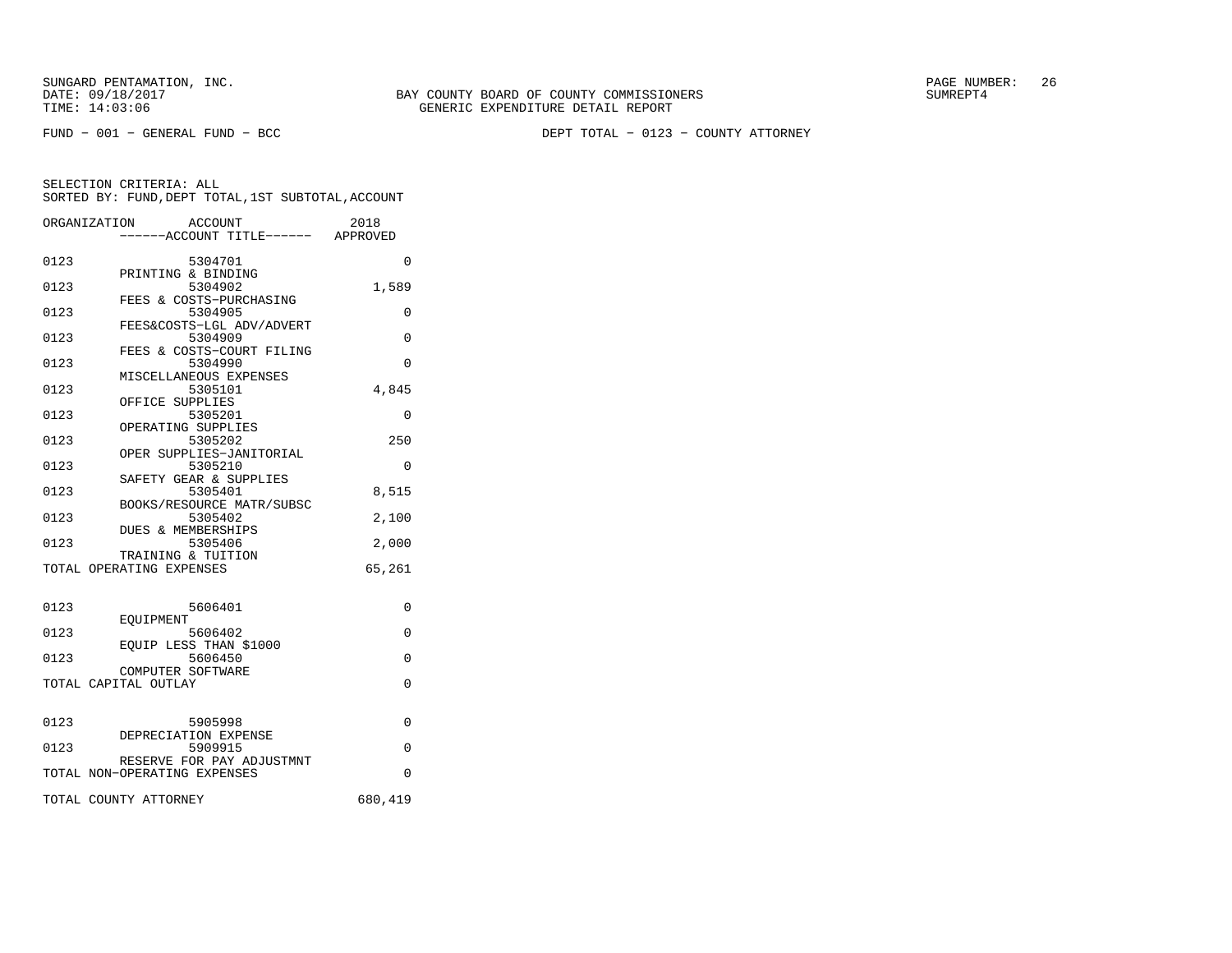FUND − 001 − GENERAL FUND − BCC DEPT TOTAL − 0125 − ADMINISTRATION OFFICE

| ORGANIZATION | ACCOUNT<br>----ACCOUNT TITLE------ APPROVED          | 2018     |
|--------------|------------------------------------------------------|----------|
|              |                                                      |          |
| 0125         | 5101200                                              | 502,968  |
| 0125         | SALARIES & WAGES-REGULAR<br>5101205                  | 0        |
|              | SALARIES & WAGES-DISASTER                            |          |
| 0125         | 5101400                                              | 0        |
|              | SALARIES & WAGES-OVERTIME                            |          |
| 0125         | 5102100                                              | 38,477   |
| 0125         | FICA TAXES-MATCHING<br>5102200                       | 48,430   |
|              | RETIREMENT CONTRIBUTIONS                             |          |
| 0125         | 5102201                                              | 34,675   |
|              | 401A CONTRIBUTION                                    |          |
| 0125         | 5102300                                              | 56,900   |
| 0125         | LIFE & HEALTH INSURANCE<br>5102302                   | 360      |
|              | VIRTUAL DOCTOR                                       |          |
| 0125         | 5102400                                              | 2,137    |
|              | WORKERS COMP. PREMIUMS                               |          |
| 0125         | 5102500                                              | $\Omega$ |
|              | UNEMPLOYMENT COMPENSATION<br>TOTAL PERSONAL SERVICES | 683,947  |
|              |                                                      |          |
|              |                                                      |          |
| 0125         | 5143105                                              | 0        |
|              | PROF SRV-OTHER ATTNY                                 |          |
| 0125         | 5143110<br>PROF SRV-LITIGATION                       | 0        |
| 0125         | 5303107                                              | $\Omega$ |
|              | SRV-SUBSTANCE TEST<br>PROF                           |          |
| 0125         | 5303110                                              | $\Omega$ |
|              | SRV-BACKGROUND CHECK<br>PROF                         |          |
| 0125         | 5303401<br>CONTRACTED SERVICES                       | 159      |
| 0125         | 5303410                                              | 0        |
|              | CONTR SRV-JANITORIAL                                 |          |
| 0125         | 5303425                                              | $\Omega$ |
| 0125         | CONTR SRV-ADMIN FEES<br>5303446                      |          |
|              | CONTR SRV-FACILITIES                                 | 52,648   |
| 0125         | 5304001                                              | 2,000    |
|              | TRAVEL/TRAINING NON-LOCAL                            |          |
| 0125         | 5304005                                              | 500      |
| 0125         | TRAVEL-LOCAL<br>5304050                              | 0        |
|              | MOVING EXPENSE                                       |          |
| 0125         | 5304101                                              | 5,724    |
|              | COMMUNICATIONS SERVICES                              |          |
| 0125         | 5304125                                              | 100      |
|              | POSTAGE/TRANSP/FREIGHT                               |          |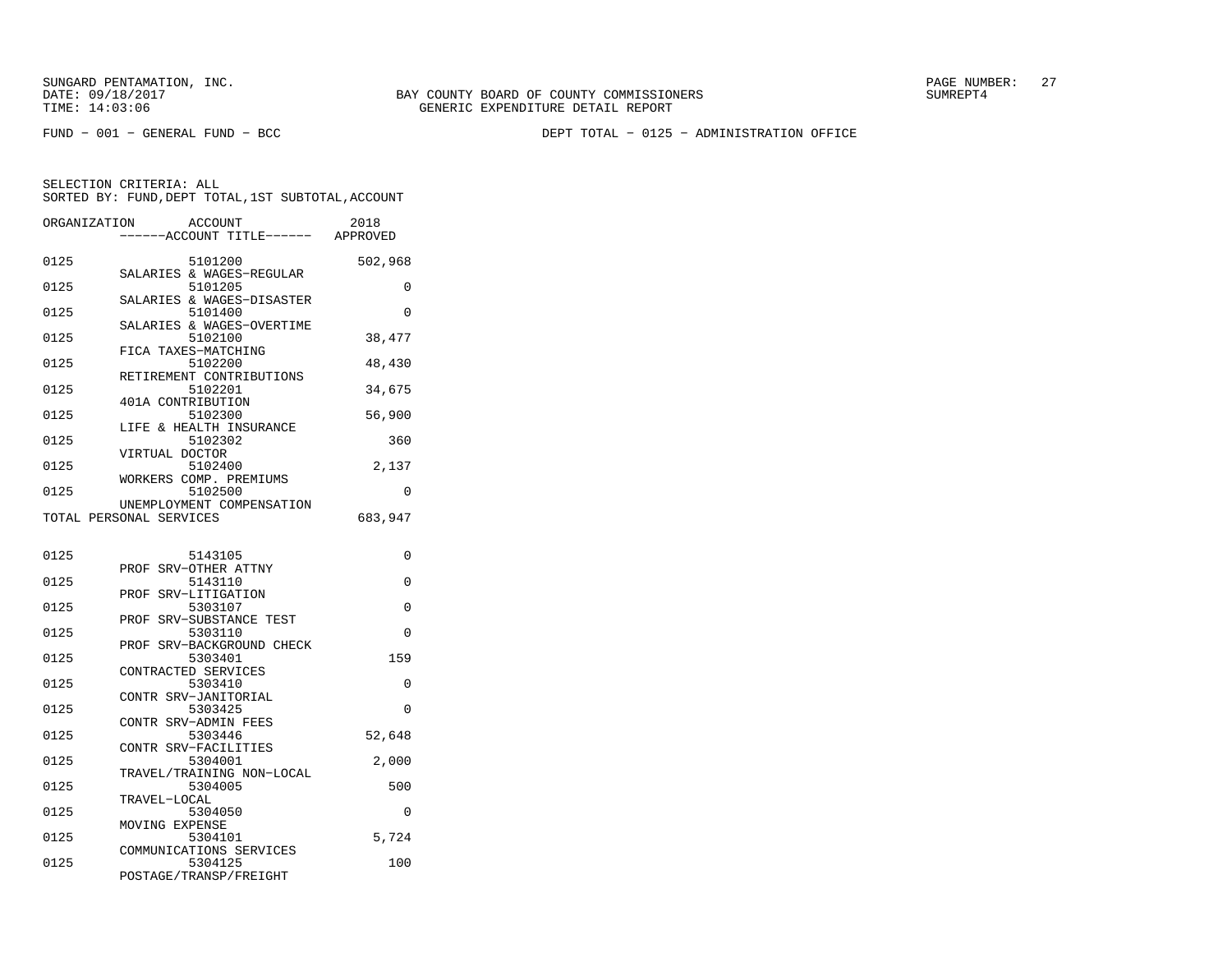FUND − 001 − GENERAL FUND − BCC DEPT TOTAL − 0125 − ADMINISTRATION OFFICE

| ORGANIZATION |                                                | <b>ACCOUNT</b><br>---ACCOUNT TITLE------ APPROVED | 2018     |
|--------------|------------------------------------------------|---------------------------------------------------|----------|
| 0125         | UTILITY SERVICES                               | 5304301                                           | 0        |
| 0125         |                                                | 5304405<br>RENTALS/LEASES-BUILDINGS               | 0        |
| 0125         |                                                | 5304410<br>RENTALS/LEASES-EOUIPMENT               | $\Omega$ |
| 0125         |                                                | 5304414<br>RENTALS/LEASES EQUIP-(IT)              | 8,011    |
| 0125         | INSURANCE & BONDS                              | 5304501                                           | 12,292   |
| 0125         |                                                | 5304605<br>REPAIR/MAINT-BLDG & GRND               | 0        |
| 0125         |                                                | 5304611                                           | 0        |
| 0125         |                                                | REPAIR/MAINT-FLEET MAINT<br>5304615               | 0        |
| 0125         |                                                | REPAIR/MAINT-EOUIPMENT<br>5304701                 | 200      |
| 0125         | PRINTING & BINDING                             | 5304902                                           | 1,589    |
| 0125         |                                                | FEES & COSTS-PURCHASING<br>5304905                | 0        |
| 0125         |                                                | FEES&COSTS-LGL ADV/ADVERT<br>5304990              | 500      |
| 0125         |                                                | MISCELLANEOUS EXPENSES<br>5305101                 | 2,000    |
| 0125         | OFFICE SUPPLIES                                | 5305201                                           | 500      |
| 0125         | OPERATING SUPPLIES                             | 5305202                                           | 0        |
| 0125         |                                                | OPER SUPPLIES-JANITORIAL<br>5305205               | 0        |
| 0125         |                                                | GAS, OIL & LUBRICANTS<br>5305210                  | 0        |
| 0125         |                                                | SAFETY GEAR & SUPPLIES<br>5305401                 | $\Omega$ |
| 0125         |                                                | BOOKS/RESOURCE MATR/SUBSC<br>5305402              | 4,000    |
| 0125         | DUES & MEMBERSHIPS                             | 5305406                                           | 0        |
|              | TRAINING & TUITION<br>TOTAL OPERATING EXPENSES |                                                   | 90,223   |
| 0125         |                                                | 5606401                                           | 0        |
| 0125         | EOUIPMENT                                      | 5606402                                           | 0        |
| 0125         |                                                | EQUIP LESS THAN \$1000<br>5606450                 | 0        |
|              | COMPUTER SOFTWARE<br>TOTAL CAPITAL OUTLAY      |                                                   | 0        |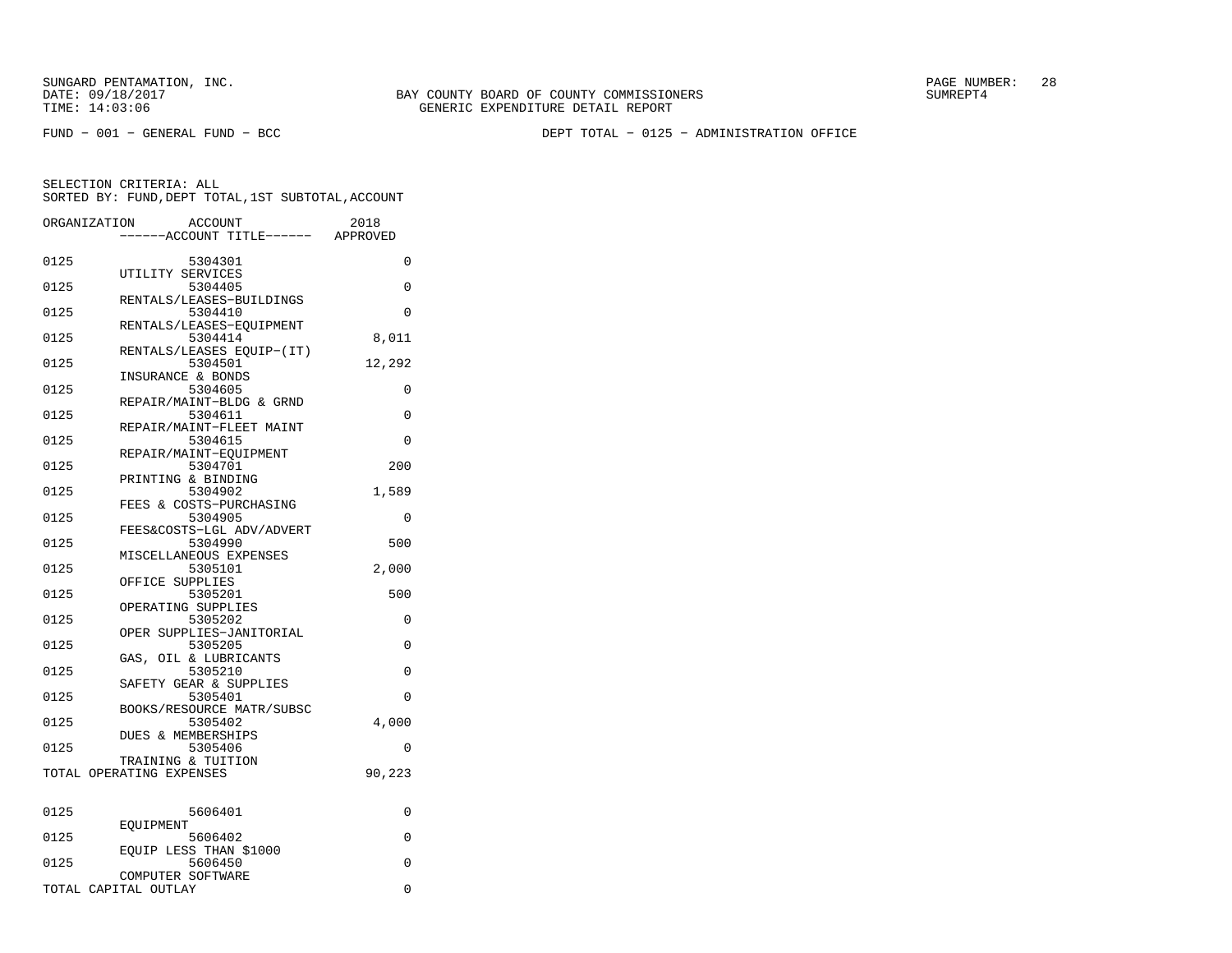FUND − 001 − GENERAL FUND − BCC DEPT TOTAL − 0125 − ADMINISTRATION OFFICE

| ORGANIZATION | ACCOUNT |                           | 2018     |
|--------------|---------|---------------------------|----------|
|              |         | ------ACCOUNT TITLE------ | APPROVED |

| 0125 | 5905998                      |         |
|------|------------------------------|---------|
|      | DEPRECIATION EXPENSE         |         |
| 0125 | 5909915                      |         |
|      | RESERVE FOR PAY ADJUSTMNT    |         |
|      | TOTAL NON-OPERATING EXPENSES |         |
|      | TOTAL ADMINISTRATION OFFICE  | 774,170 |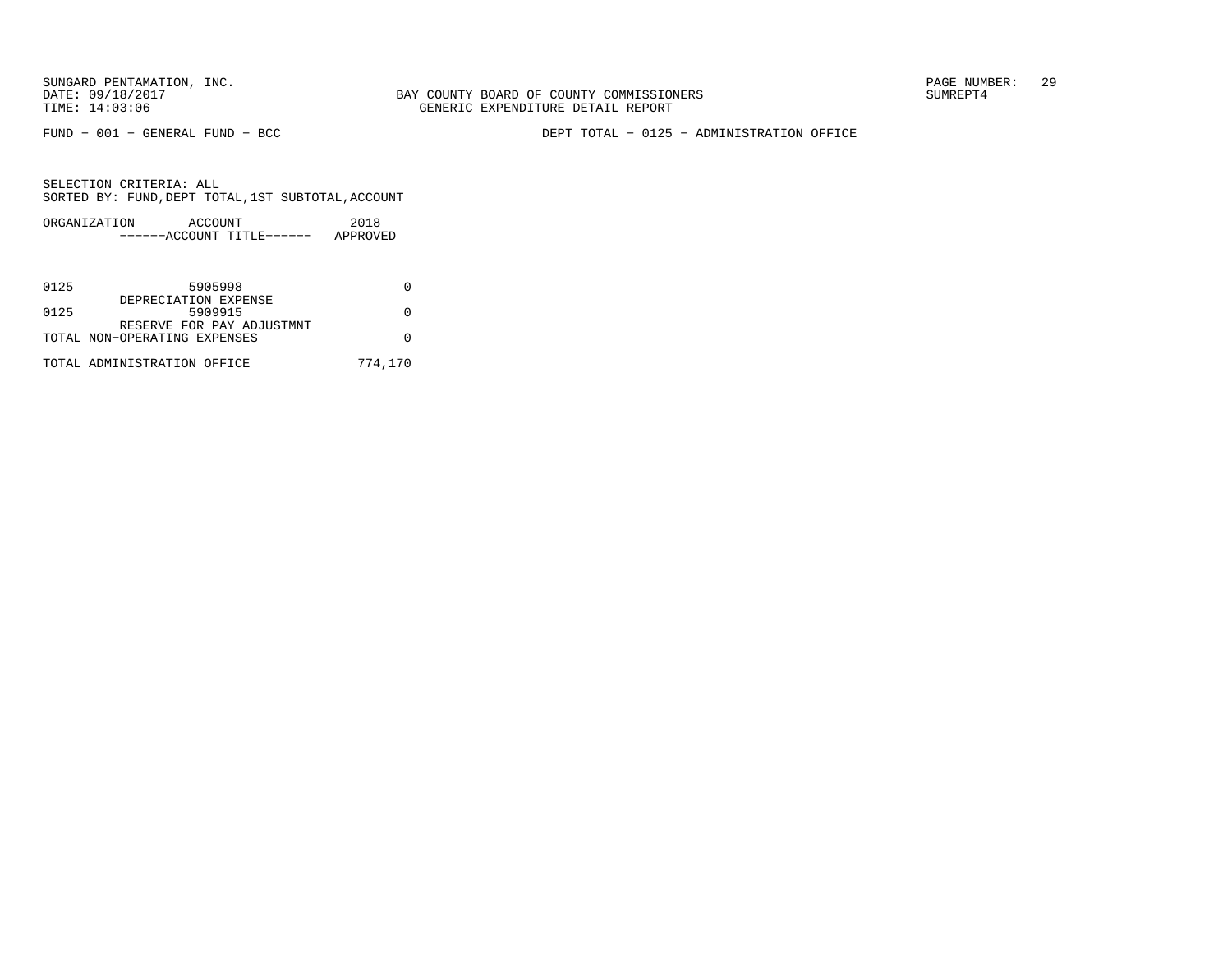FUND − 001 − GENERAL FUND − BCC DEPT TOTAL − 0126 − PUBLIC INFORMATION OFFICE

|      | ORGANIZATION<br>ACCOUNT<br>------ACCOUNT TITLE------ | 2018<br>APPROVED |
|------|------------------------------------------------------|------------------|
| 0126 | 5101200                                              | 79,482           |
| 0126 | SALARIES & WAGES-REGULAR<br>5102100                  | 6,080            |
| 0126 | FICA TAXES-MATCHING<br>5102200                       | 6,452            |
| 0126 | RETIREMENT CONTRIBUTIONS<br>5102300                  | 5,917            |
| 0126 | LIFE & HEALTH INSURANCE<br>5102302                   | 72               |
| 0126 | VIRTUAL DOCTOR<br>5102400                            | 342              |
|      | WORKERS COMP. PREMIUMS<br>TOTAL PERSONAL SERVICES    | 98,345           |

| 0126 | 5303110                   | $\Omega$ |
|------|---------------------------|----------|
|      | PROF SRV-BACKGROUND CHECK |          |
| 0126 | 5303401                   | 16,066   |
|      | CONTRACTED SERVICES       |          |
| 0126 | 5304001                   | 4,000    |
|      | TRAVEL/TRAINING NON-LOCAL |          |
| 0126 | 5304005                   | 600      |
|      | TRAVEL-LOCAL              |          |
| 0126 | 5304101                   | 744      |
|      | COMMUNICATIONS SERVICES   |          |
| 0126 | 5304125                   | 1,500    |
|      | POSTAGE/TRANSP/FREIGHT    |          |
| 0126 | 5304414                   | 480      |
|      | RENTALS/LEASES EQUIP-(IT) |          |
| 0126 | 5304605                   | $\Omega$ |
|      | REPAIR/MAINT-BLDG & GRND  |          |
| 0126 | 5304701                   | $\Omega$ |
|      | PRINTING & BINDING        |          |
| 0126 | 5304801                   | $\Omega$ |
|      | ADVERTISING               |          |
| 0126 | 5304905                   | 15,000   |
|      | FEES&COSTS-LGL ADV/ADVERT |          |
| 0126 | 5305101                   | 300      |
|      | OFFICE SUPPLIES           |          |
| 0126 | 5305201                   | 6,300    |
|      | OPERATING SUPPLIES        |          |
| 0126 | 5305401                   | 20       |
|      | BOOKS/RESOURCE MATR/SUBSC |          |
| 0126 | 5305402                   | 500      |
|      | DUES & MEMBERSHIPS        |          |
| 0126 | 5305406                   | 300      |
|      | TRAINING & TUITION        |          |
|      | TOTAL OPERATING EXPENSES  | 45,810   |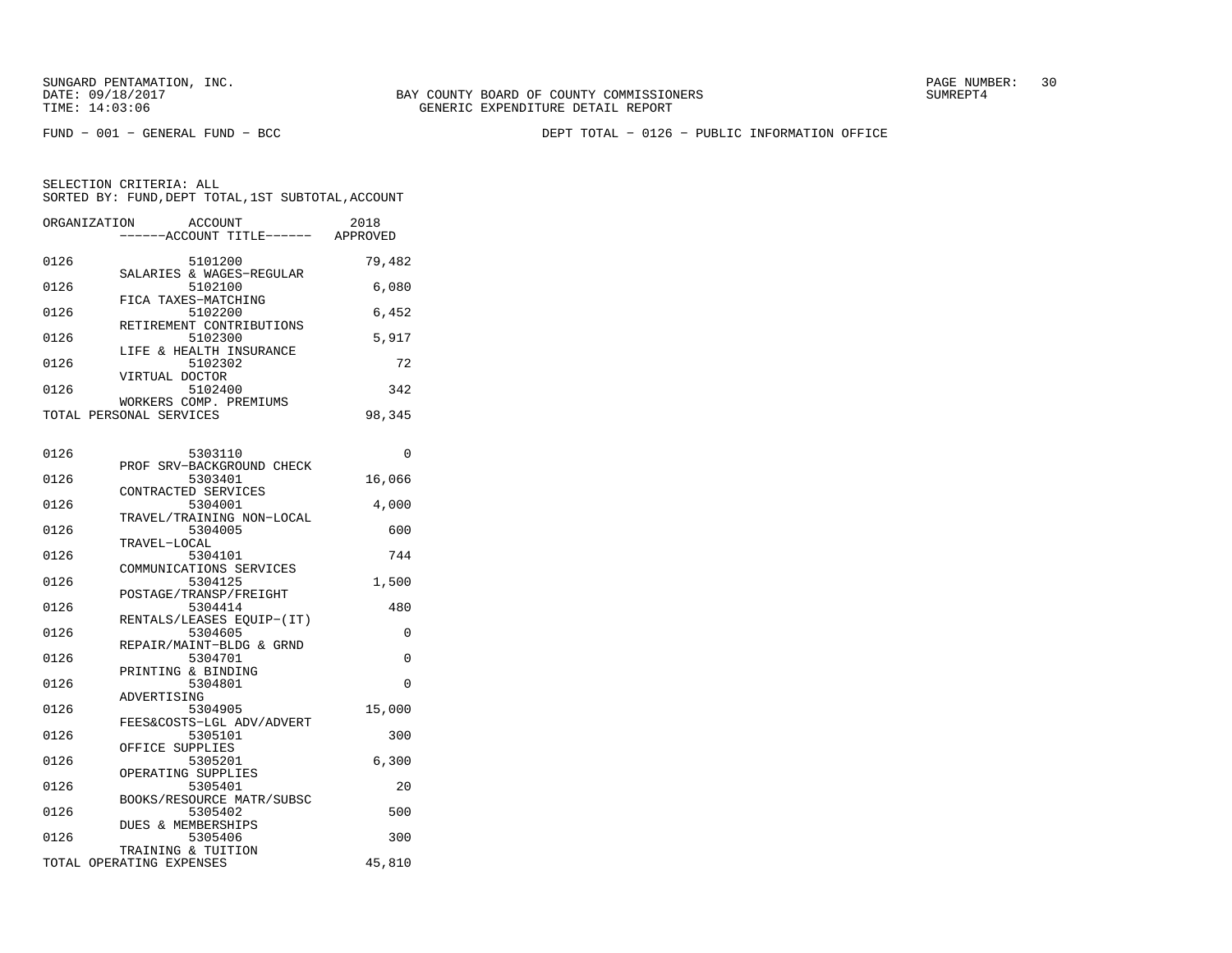FUND − 001 − GENERAL FUND − BCC DEPT TOTAL − 0126 − PUBLIC INFORMATION OFFICE

|      | ORGANIZATION<br>ACCOUNT         |                                    | 2018     |
|------|---------------------------------|------------------------------------|----------|
|      |                                 | ------ACCOUNT TITLE------ APPROVED |          |
| 0126 | 5606401                         |                                    | 1,000    |
|      | EOUIPMENT                       |                                    |          |
| 0126 | 5606450                         |                                    | 1,600    |
|      | COMPUTER SOFTWARE               |                                    |          |
|      | TOTAL CAPITAL OUTLAY            |                                    | 2,600    |
|      |                                 |                                    |          |
|      |                                 |                                    |          |
| 0126 | 5740010                         |                                    | $\Omega$ |
|      | SPECIAL EVENTS-HAYRIDE          |                                    |          |
|      | TOTAL SPECIAL EVENTS            |                                    | $\Omega$ |
|      |                                 |                                    |          |
| 0126 | 5808201                         |                                    | 20,000   |
|      | AID-PRIVATE ORGANIZATIONS       |                                    |          |
|      | TOTAL GRANTS & AIDS             |                                    | 20,000   |
|      |                                 |                                    |          |
|      | TOTAL PUBLIC INFORMATION OFFICE |                                    | 166,755  |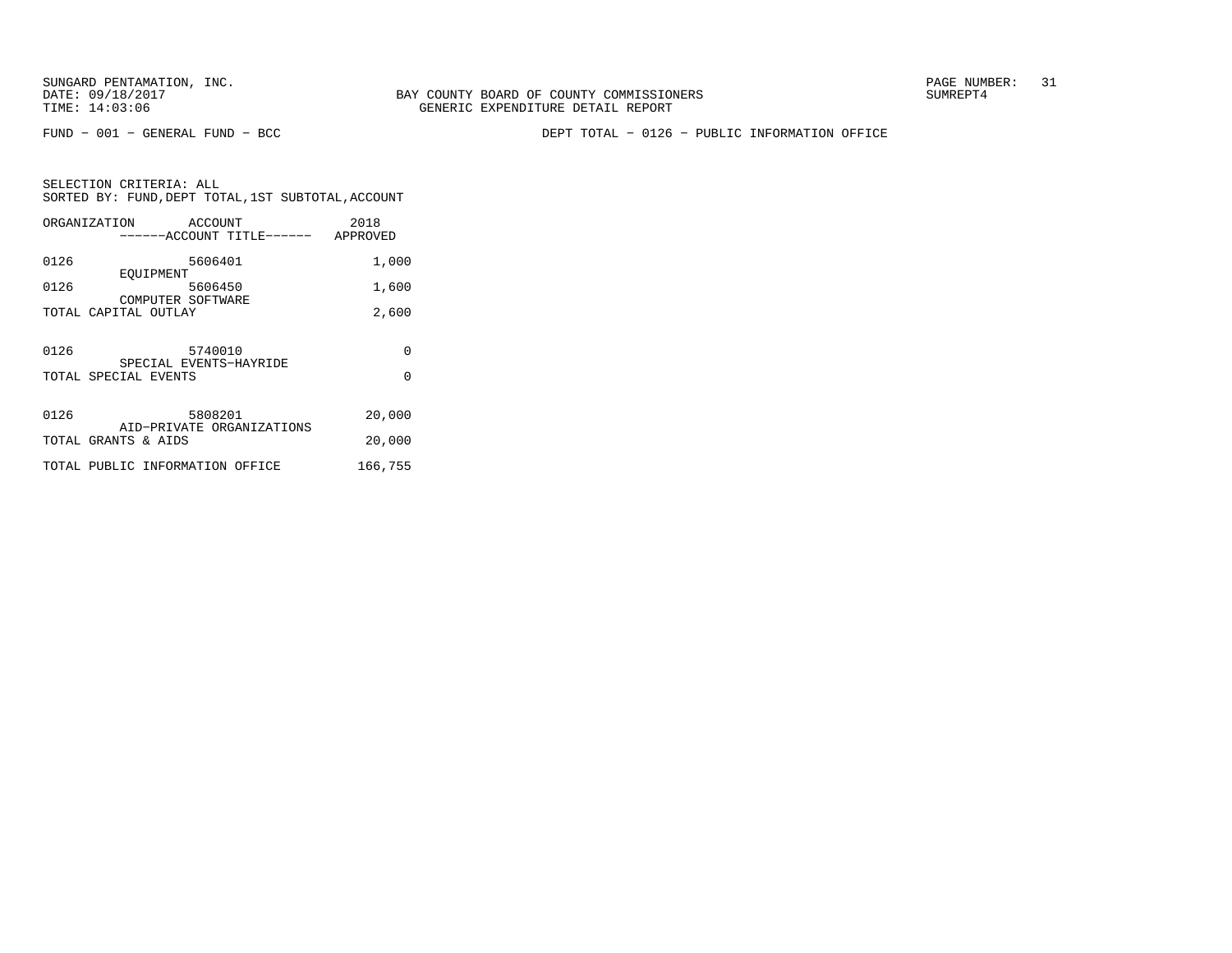FUND − 001 − GENERAL FUND − BCC DEPT TOTAL − 0127 − HUMAN RESOURCES

| ORGANIZATION<br>ACCOUNT<br>------ACCOUNT TITLE------ APPROVED            | 2018     |
|--------------------------------------------------------------------------|----------|
| 0127<br>5101200                                                          | 362,502  |
| SALARIES & WAGES-REGULAR<br>0127<br>5101400                              | 500      |
| SALARIES & WAGES-OVERTIME<br>0127<br>5102100                             | 27,770   |
| FICA TAXES-MATCHING<br>0127<br>5102200                                   | 44,047   |
| RETIREMENT CONTRIBUTIONS<br>0127<br>5102300                              | 49,048   |
| LIFE & HEALTH INSURANCE<br>0127<br>5102302                               | 288      |
| VIRTUAL DOCTOR<br>0127<br>5102400                                        | 1,559    |
| WORKERS COMP. PREMIUMS<br>5102500<br>0127                                | 0        |
| UNEMPLOYMENT COMPENSATION<br>TOTAL PERSONAL SERVICES                     | 485,714  |
| 0127<br>5143103                                                          | 0        |
| PROF SRV-LABOR ATTNY<br>0127<br>5303107                                  | 75       |
| PROF SRV-SUBSTANCE TEST                                                  | 75       |
| 0127<br>5303110<br>PROF SRV-BACKGROUND CHECK                             |          |
| 5303401<br>0127<br>CONTRACTED SERVICES                                   | 11,892   |
| 0127<br>5303410<br>CONTR SRV-JANITORIAL                                  | 0        |
| 0127<br>5303425<br>CONTR SRV-ADMIN FEES                                  | $\Omega$ |
| 0127<br>5303446<br>CONTR SRV-FACILITIES                                  | 27,910   |
| 0127<br>5304001<br>TRAVEL/TRAINING NON-LOCAL                             | 3,100    |
| 0127<br>5304005<br>TRAVEL-LOCAL                                          | 0        |
| 0127<br>5304101<br>COMMUNICATIONS SERVICES                               | 2,568    |
| 0127<br>5304125<br>POSTAGE/TRANSP/FREIGHT                                | 500      |
| 0127<br>5304301                                                          | 0        |
| UTILITY SERVICES<br>0127<br>5304405                                      | 0        |
| RENTALS/LEASES-BUILDINGS<br>0127<br>5304410                              | 1,500    |
| RENTALS/LEASES-EQUIPMENT<br>0127<br>5304414<br>RENTALS/LEASES EQUIP-(IT) | 8,701    |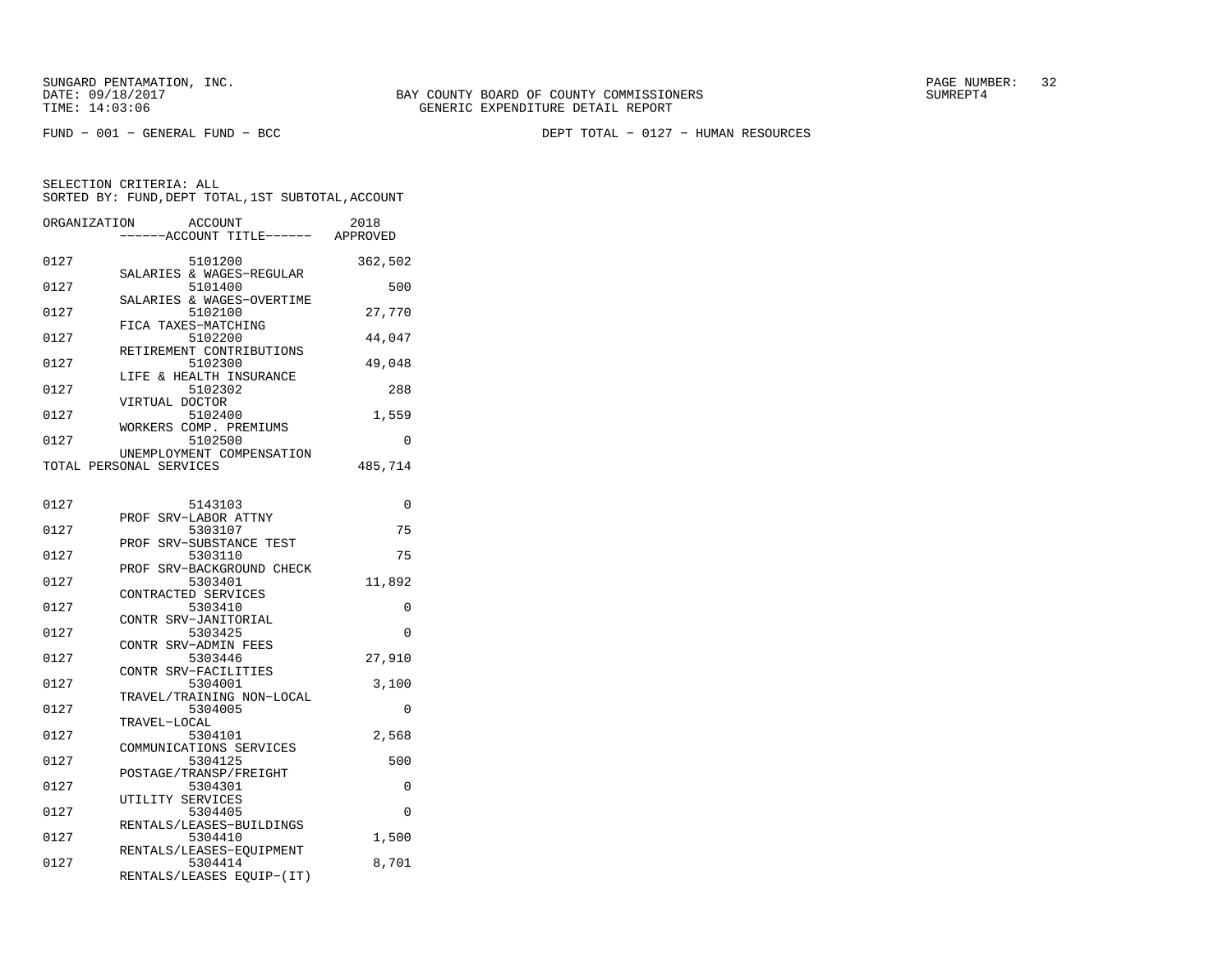FUND − 001 − GENERAL FUND − BCC DEPT TOTAL − 0127 − HUMAN RESOURCES

|      | ORGANIZATION<br>ACCOUNT<br>---ACCOUNT TITLE------ APPROVED   | 2018     |
|------|--------------------------------------------------------------|----------|
| 0127 | 5304501                                                      | 11,716   |
| 0127 | INSURANCE & BONDS<br>5304605                                 | 0        |
| 0127 | REPAIR/MAINT-BLDG & GRND<br>5304610                          | 400      |
| 0127 | REPAIR/MAINT-AUTO EOUIP<br>5304615                           | 0        |
| 0127 | REPAIR/MAINT-EOUIPMENT<br>5304701                            | 2,000    |
| 0127 | PRINTING & BINDING<br>5304902                                | 2,118    |
| 0127 | FEES & COSTS-PURCHASING<br>5304905                           | 0        |
| 0127 | FEES&COSTS-LGL ADV/ADVERT<br>5304990                         | $\Omega$ |
| 0127 | MISCELLANEOUS EXPENSES<br>5305101                            | 3,000    |
| 0127 | OFFICE SUPPLIES<br>5305201                                   | $\Omega$ |
| 0127 | OPERATING SUPPLIES<br>5305202                                | 0        |
| 0127 | OPER SUPPLIES-JANITORIAL<br>5305205                          | 400      |
| 0127 | GAS, OIL & LUBRICANTS<br>5305224                             | 118,145  |
| 0127 | EMPLOYEE DEVELOPMENT<br>5305401                              | 400      |
| 0127 | BOOKS/RESOURCE MATR/SUBSC<br>5305402                         | 1,060    |
| 0127 | DUES & MEMBERSHIPS<br>5305406                                | 300      |
|      | TRAINING & TUITION<br>TOTAL OPERATING EXPENSES               | 195,860  |
|      |                                                              |          |
| 0127 | 5606401<br>EOUIPMENT                                         | 0        |
| 0127 | 5606402                                                      | 500      |
| 0127 | EOUIP LESS THAN \$1000<br>5606450                            | 30,200   |
|      | COMPUTER SOFTWARE<br>TOTAL CAPITAL OUTLAY                    | 30,700   |
| 0127 | 5905908                                                      | 0        |
| 0127 | LOSS ON DISPOSAL<br>5905998                                  | 0        |
| 0127 | DEPRECIATION EXPENSE<br>5909915<br>RESERVE FOR PAY ADJUSTMNT | 0        |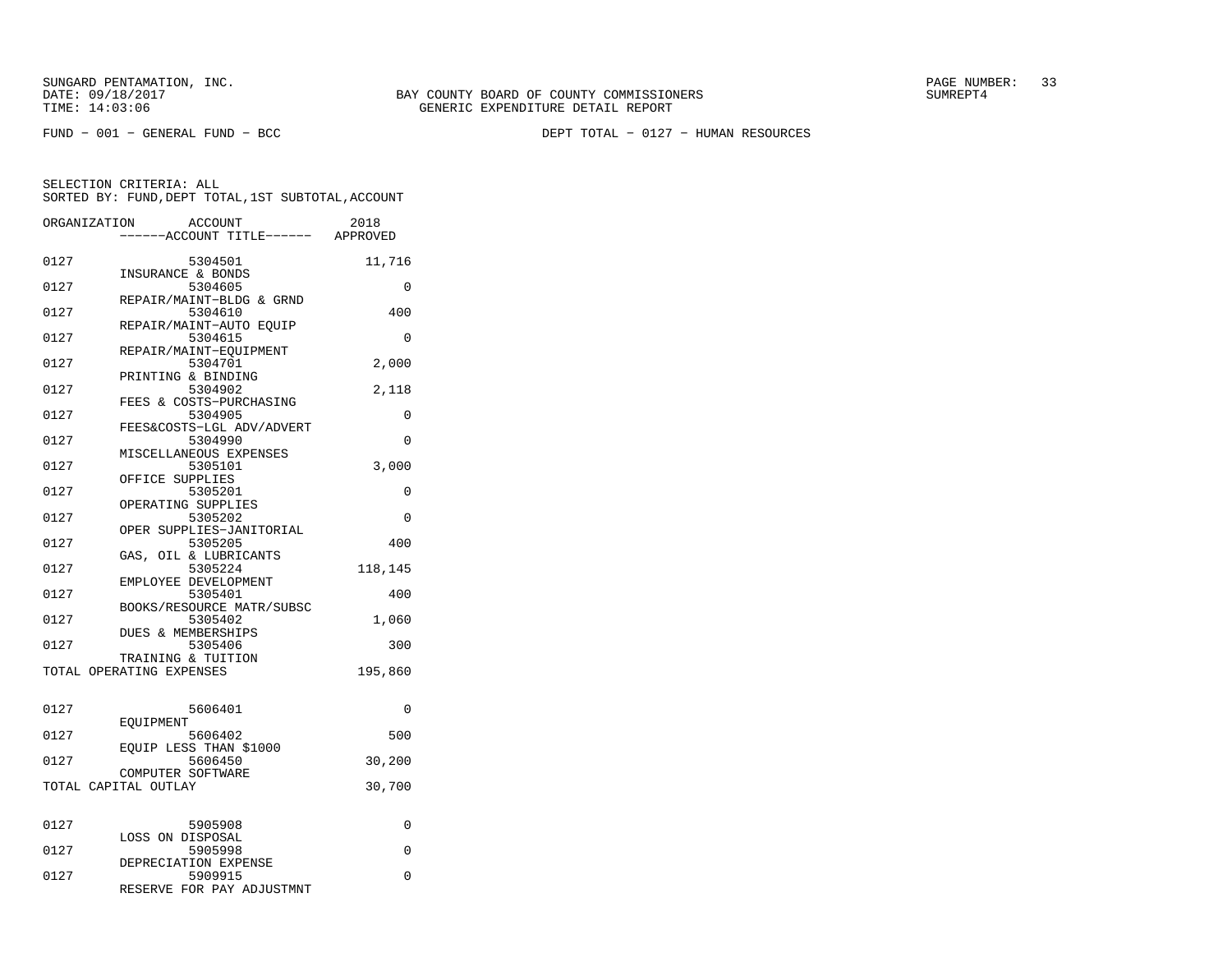FUND − 001 − GENERAL FUND − BCC DEPT TOTAL − 0127 − HUMAN RESOURCES

SELECTION CRITERIA: ALLSORTED BY: FUND,DEPT TOTAL,1ST SUBTOTAL,ACCOUNT

| ORGANIZATION                 | ACCOUNT |                           | 2018     |  |
|------------------------------|---------|---------------------------|----------|--|
|                              |         | ------ACCOUNT TITLE------ | APPROVED |  |
| TOTAL NON-OPERATING EXPENSES |         |                           |          |  |

TOTAL HUMAN RESOURCES 712,274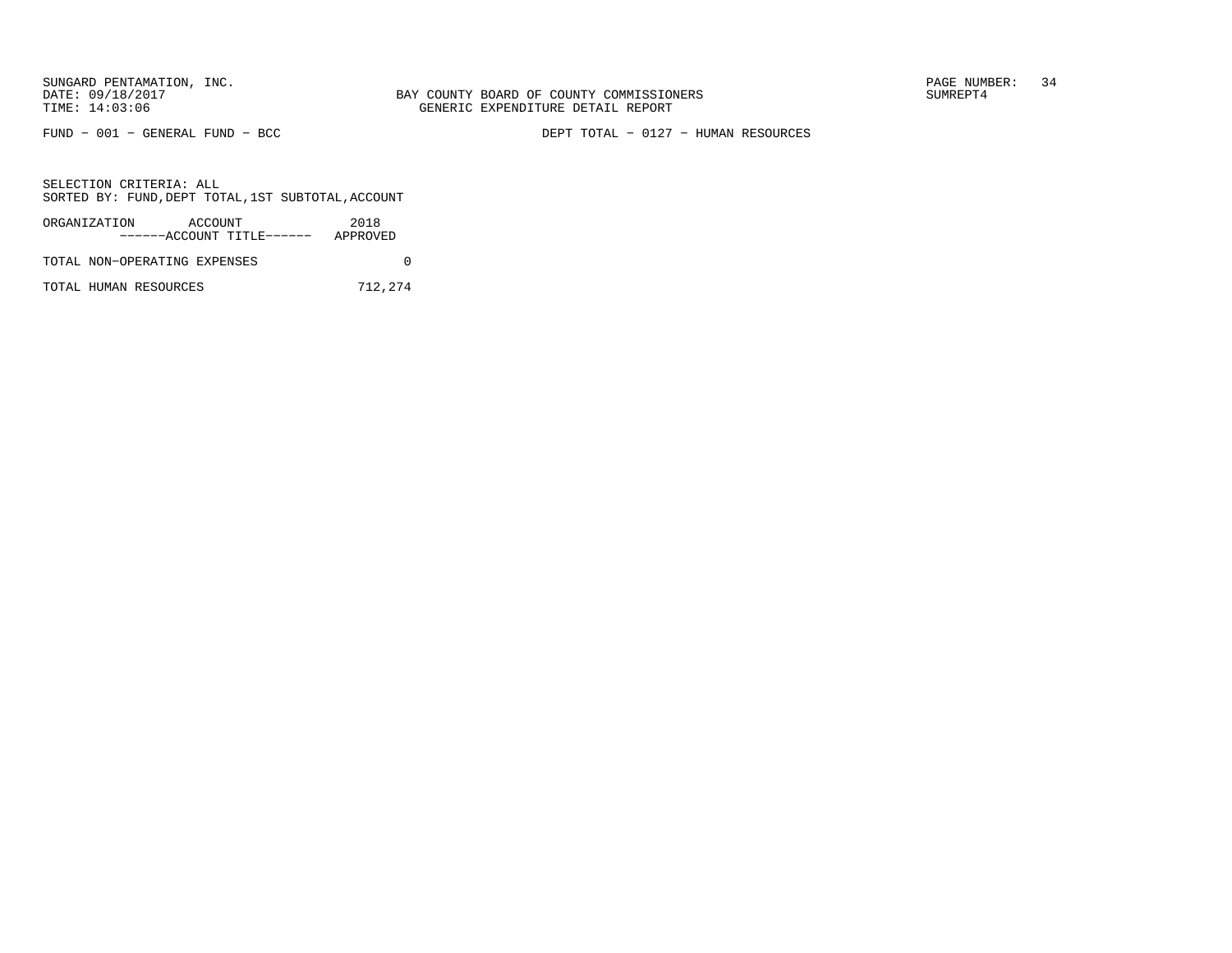FUND − 001 − GENERAL FUND − BCC DEPT TOTAL − 0130 − MANAGEMENT/BUDGET

| ORGANIZATION | <b>ACCOUNT</b><br>---ACCOUNT TITLE------ APPROVED    | 2018     |
|--------------|------------------------------------------------------|----------|
| 0130         | 5101200<br>SALARIES & WAGES-REGULAR                  | 291,809  |
| 0130         | 5101400                                              | 500      |
| 0130         | SALARIES & WAGES-OVERTIME<br>5102100                 | 22,362   |
| 0130         | FICA TAXES-MATCHING<br>5102200                       | 38,125   |
| 0130         | RETIREMENT CONTRIBUTIONS<br>5102300                  | 32,068   |
| 0130         | LIFE & HEALTH INSURANCE<br>5102302                   | 216      |
| 0130         | VIRTUAL DOCTOR<br>5102400                            | 1,257    |
| 0130         | WORKERS COMP. PREMIUMS<br>5102500                    | 0        |
|              | UNEMPLOYMENT COMPENSATION<br>TOTAL PERSONAL SERVICES | 386,337  |
|              |                                                      |          |
| 0130         | 5303106<br>PROF SRV-PHYSICLS/MEDICAL                 | 0        |
| 0130         | 5303107<br>PROF SRV-SUBSTANCE TEST                   | 0        |
| 0130         | 5303110<br>PROF SRV-BACKGROUND CHECK                 | $\Omega$ |
| 0130         | 5303401<br>CONTRACTED SERVICES                       | 60,045   |
| 0130         | 5303410                                              | 0        |
| 0130         | CONTR SRV-JANITORIAL<br>5303425                      | $\Omega$ |
| 0130         | CONTR SRV-ADMIN FEES<br>5303446                      | 15,233   |
| 0130         | CONTR SRV-FACILITIES<br>5304001                      | 40       |
| 0130         | TRAVEL/TRAINING NON-LOCAL<br>5304101                 | 2,328    |
| 0130         | COMMUNICATIONS SERVICES<br>5304125                   | 60       |
| 0130         | POSTAGE/TRANSP/FREIGHT<br>5304301                    | 0        |
| 0130         | UTILITY SERVICES<br>5304410                          | 0        |
|              | RENTALS/LEASES-EQUIPMENT                             |          |
| 0130         | 5304414<br>RENTALS/LEASES EQUIP-(IT)                 | 6,854    |
| 0130         | 5304501<br>INSURANCE & BONDS                         | 9,125    |
| 0130         | 5304605<br>REPAIR/MAINT-BLDG & GRND                  | 500      |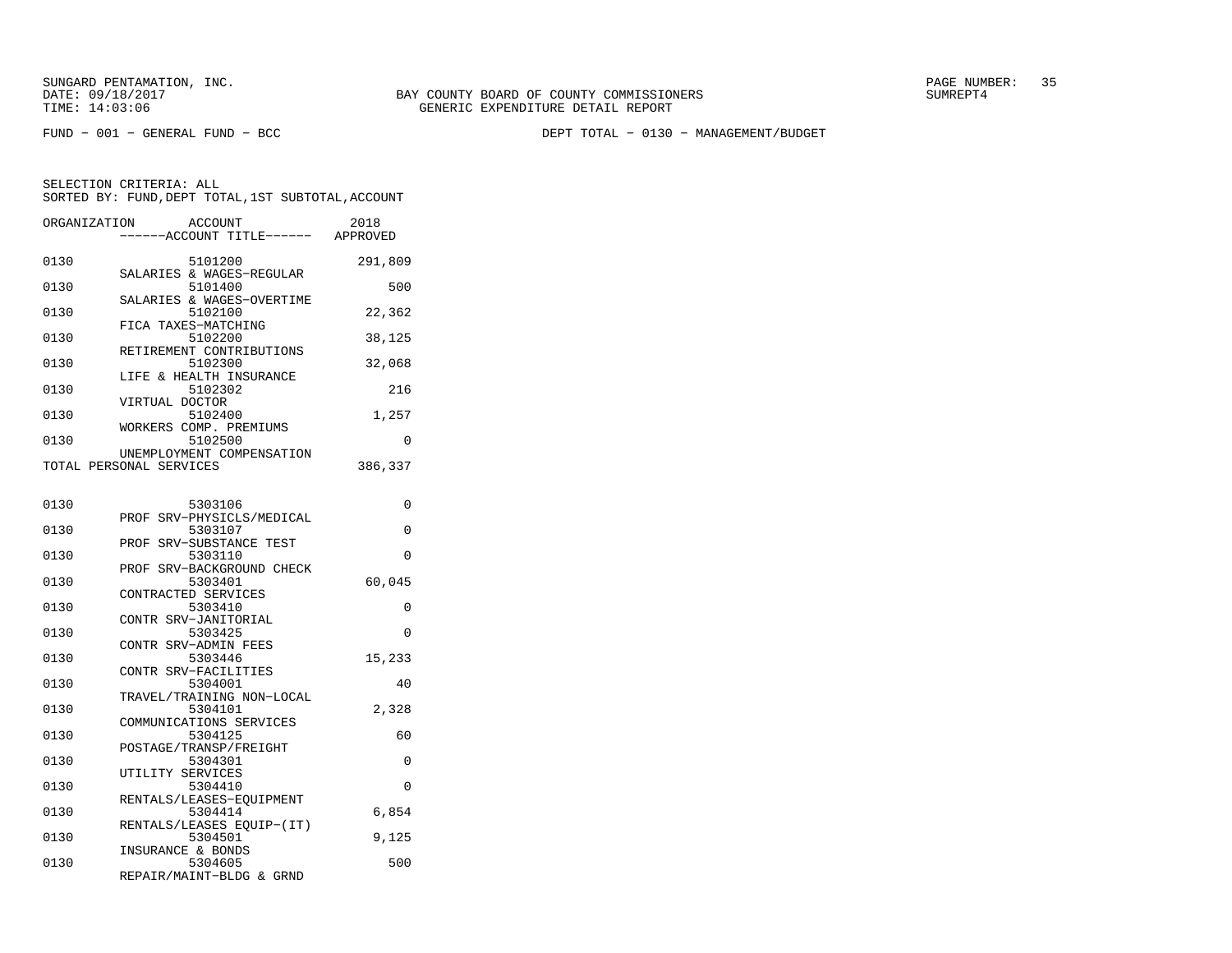FUND − 001 − GENERAL FUND − BCC DEPT TOTAL − 0130 − MANAGEMENT/BUDGET

|      | ORGANIZATION<br>ACCOUNT<br>----ACCOUNT TITLE------ APPROVED | 2018     |
|------|-------------------------------------------------------------|----------|
| 0130 | 5304615                                                     | $\Omega$ |
| 0130 | REPAIR/MAINT-EOUIPMENT<br>5304701                           | 7,000    |
| 0130 | PRINTING & BINDING<br>5304902                               | 1,059    |
| 0130 | FEES & COSTS-PURCHASING<br>5304905                          | 2,000    |
| 0130 | FEES&COSTS-LGL ADV/ADVERT<br>5304990                        | 0        |
| 0130 | MISCELLANEOUS EXPENSES<br>5305101                           | 1,300    |
| 0130 | OFFICE SUPPLIES<br>5305201                                  | 0        |
| 0130 | OPERATING SUPPLIES<br>5305202                               | 0        |
| 0130 | OPER SUPPLIES-JANITORIAL                                    |          |
|      | 5305205<br>GAS, OIL & LUBRICANTS                            | $\Omega$ |
| 0130 | 5305210<br>SAFETY GEAR & SUPPLIES                           | 0        |
| 0130 | 5305401<br>BOOKS/RESOURCE MATR/SUBSC                        | $\Omega$ |
| 0130 | 5305402<br><b>DUES &amp; MEMBERSHIPS</b>                    | 480      |
| 0130 | 5305406<br>TRAINING & TUITION                               | 200      |
|      | TOTAL OPERATING EXPENSES                                    | 106,224  |
| 0130 | 5606401                                                     | 0        |
| 0130 | EOUIPMENT<br>5606402                                        | $\Omega$ |
| 0130 | EQUIP LESS THAN \$1000<br>5606450                           | 600      |
|      | COMPUTER SOFTWARE                                           |          |
|      | TOTAL CAPITAL OUTLAY                                        | 600      |
| 0130 | 5905998                                                     | 0        |
| 0130 | DEPRECIATION EXPENSE<br>5909915                             | $\Omega$ |
|      | RESERVE FOR PAY ADJUSTMNT<br>TOTAL NON-OPERATING EXPENSES   | $\Omega$ |
|      | TOTAL MANAGEMENT/BUDGET                                     | 493,161  |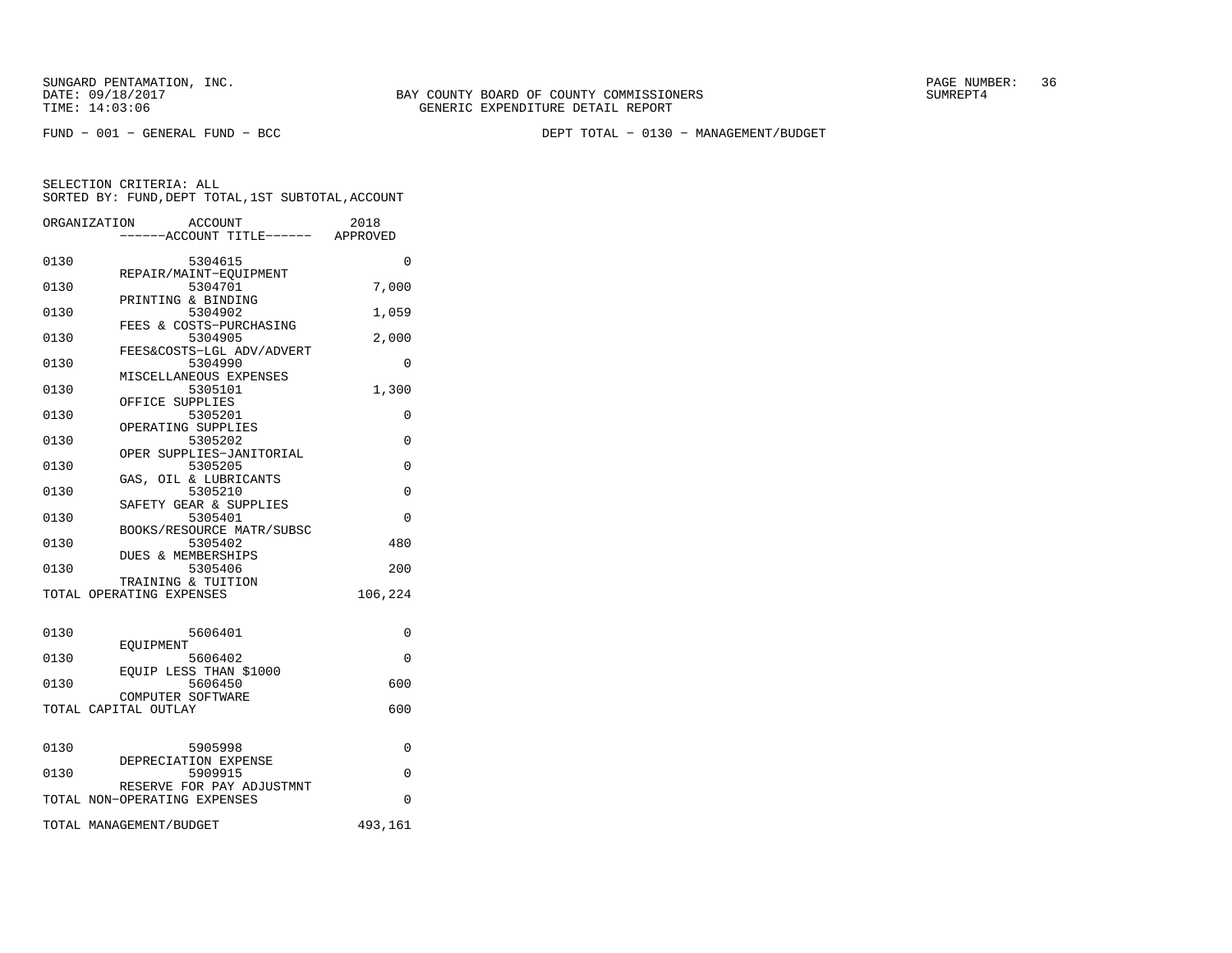| ORGANIZATION<br>ACCOUNT<br>---ACCOUNT TITLE------                        | 2018<br>APPROVED |
|--------------------------------------------------------------------------|------------------|
| 0135<br>5101200                                                          | 348,377          |
| SALARIES & WAGES-REGULAR<br>0135<br>5101400                              | 500              |
| SALARIES & WAGES-OVERTIME<br>0135<br>5102100                             | 26,689           |
| FICA TAXES-MATCHING<br>0135<br>5102200                                   | 33,166           |
| RETIREMENT CONTRIBUTIONS<br>0135<br>5102300                              | 66,893           |
| LIFE & HEALTH INSURANCE<br>0135<br>5102302                               | 382              |
| VIRTUAL DOCTOR<br>0135<br>5102400                                        | 1,499            |
| WORKERS COMP. PREMIUMS<br>0135<br>5102500                                | 0                |
| UNEMPLOYMENT COMPENSATION<br>TOTAL PERSONAL SERVICES                     | 477,506          |
|                                                                          |                  |
| 0135<br>5153105<br>PLANNING COMMISSION/DRB                               | 0                |
| 0135<br>5303107<br>PROF SRV-SUBSTANCE TEST                               | 50               |
| 5303110<br>0135<br>PROF SRV-BACKGROUND CHECK                             | 100              |
| 0135<br>5303401<br>CONTRACTED SERVICES                                   | 123              |
| 0135<br>5303410<br>CONTR SRV-JANITORIAL                                  | $\Omega$         |
| 0135<br>5303422<br>CONTR SRV-GIS                                         | 0                |
| 0135<br>5303425                                                          | 0                |
| CONTR SRV-ADMIN FEES<br>0135<br>5303446                                  | 32,278           |
| CONTR SRV-FACILITIES<br>5304001<br>0135                                  | 7,650            |
| TRAVEL/TRAINING NON-LOCAL<br>0135<br>5304101                             | 1,644            |
| COMMUNICATIONS SERVICES<br>5304125<br>0135                               | 600              |
| POSTAGE/TRANSP/FREIGHT<br>0135<br>5304301                                | 0                |
| UTILITY SERVICES<br>0135<br>5304405                                      | 0                |
| RENTALS/LEASES-BUILDINGS<br>0135<br>5304410                              | 3,828            |
| RENTALS/LEASES-EQUIPMENT<br>0135<br>5304414<br>RENTALS/LEASES EQUIP-(IT) | 5,664            |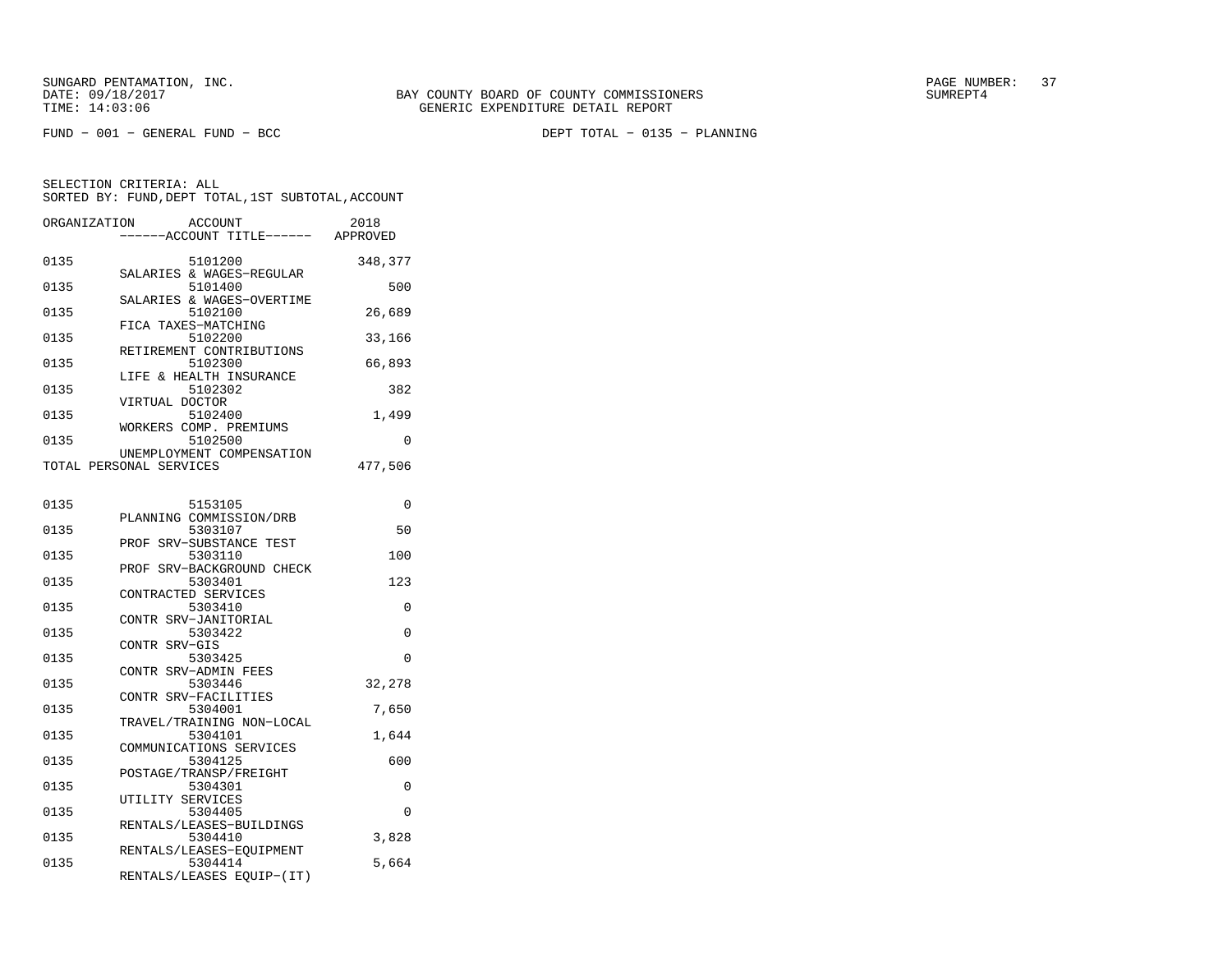|      | ORGANIZATION<br><b>ACCOUNT</b><br>---ACCOUNT TITLE------ APPROVED | 2018     |
|------|-------------------------------------------------------------------|----------|
| 0135 | 5304501<br>INSURANCE & BONDS                                      | 11,970   |
| 0135 | 5304605<br>REPAIR/MAINT-BLDG & GRND                               | 113      |
| 0135 | 5304610                                                           | 750      |
| 0135 | REPAIR/MAINT-AUTO EQUIP<br>5304611                                | 0        |
| 0135 | REPAIR/MAINT-FLEET MAINT<br>5304615                               | 714      |
| 0135 | REPAIR/MAINT-EQUIPMENT<br>5304701                                 | 0        |
| 0135 | PRINTING & BINDING<br>5304902                                     | 3,178    |
| 0135 | FEES & COSTS-PURCHASING<br>5304905                                | 15,000   |
| 0135 | FEES&COSTS-LGL ADV/ADVERT<br>5304909                              | 25       |
| 0135 | FEES & COSTS-COURT FILING<br>5304990                              | 50       |
| 0135 | MISCELLANEOUS EXPENSES<br>5305101                                 | 2,000    |
| 0135 | OFFICE SUPPLIES<br>5305201                                        | 0        |
| 0135 | OPERATING SUPPLIES<br>5305202                                     | $\Omega$ |
| 0135 | OPER SUPPLIES-JANITORIAL<br>5305205                               | 1,300    |
| 0135 | GAS, OIL & LUBRICANTS<br>5305210                                  | 50       |
| 0135 | SAFETY GEAR & SUPPLIES<br>5305215                                 | 0        |
| 0135 | CLOTHING & WEARING APPRL<br>5305401                               | 300      |
| 0135 | BOOKS/RESOURCE MATR/SUBSC<br>5305402                              | 2,067    |
| 0135 | DUES & MEMBERSHIPS<br>5305406                                     | 250      |
|      | TRAINING & TUITION<br>TOTAL OPERATING EXPENSES                    | 89,704   |
|      |                                                                   |          |
| 0135 | 5606401<br>EOUIPMENT                                              | 24,783   |
| 0135 | 5606402<br>EQUIP LESS THAN \$1000                                 | $\Omega$ |
| 0135 | 5606450<br>COMPUTER SOFTWARE                                      | 7,150    |
|      | TOTAL CAPITAL OUTLAY                                              | 31,933   |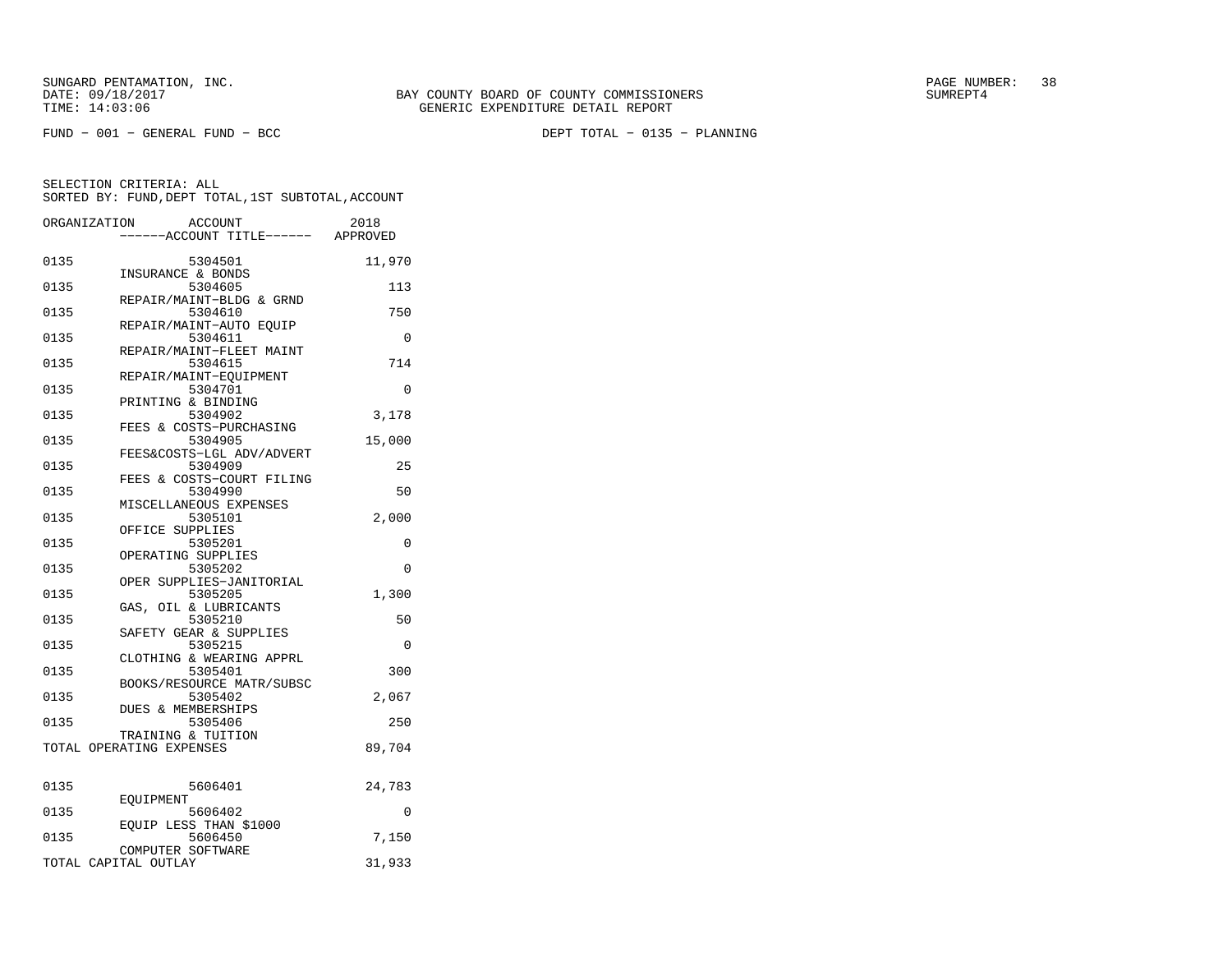FUND − 001 − GENERAL FUND − BCC DEPT TOTAL − 0135 − PLANNING

|      | ORGANIZATION<br>ACCOUNT                                   | 2018     |
|------|-----------------------------------------------------------|----------|
|      | ------ACCOUNT TITLE------ APPROVED                        |          |
| 0135 | 5808113<br>GRANT-STATE                                    | 60,000   |
| 0135 | 5808121<br>GRANT-FEDERAL                                  | 250,000  |
| 0135 | 5808300<br>OTHER GRANTS & AIDS                            | O        |
|      | TOTAL GRANTS & AIDS                                       | 310,000  |
|      |                                                           |          |
| 0135 | 5905908                                                   | $\Omega$ |
| 0135 | LOSS ON DISPOSAL<br>5905998                               | $\Omega$ |
| 0135 | DEPRECIATION EXPENSE<br>5909915                           | $\Omega$ |
|      | RESERVE FOR PAY ADJUSTMNT<br>TOTAL NON-OPERATING EXPENSES | $\Omega$ |
|      | TOTAL PLANNING                                            | 909,143  |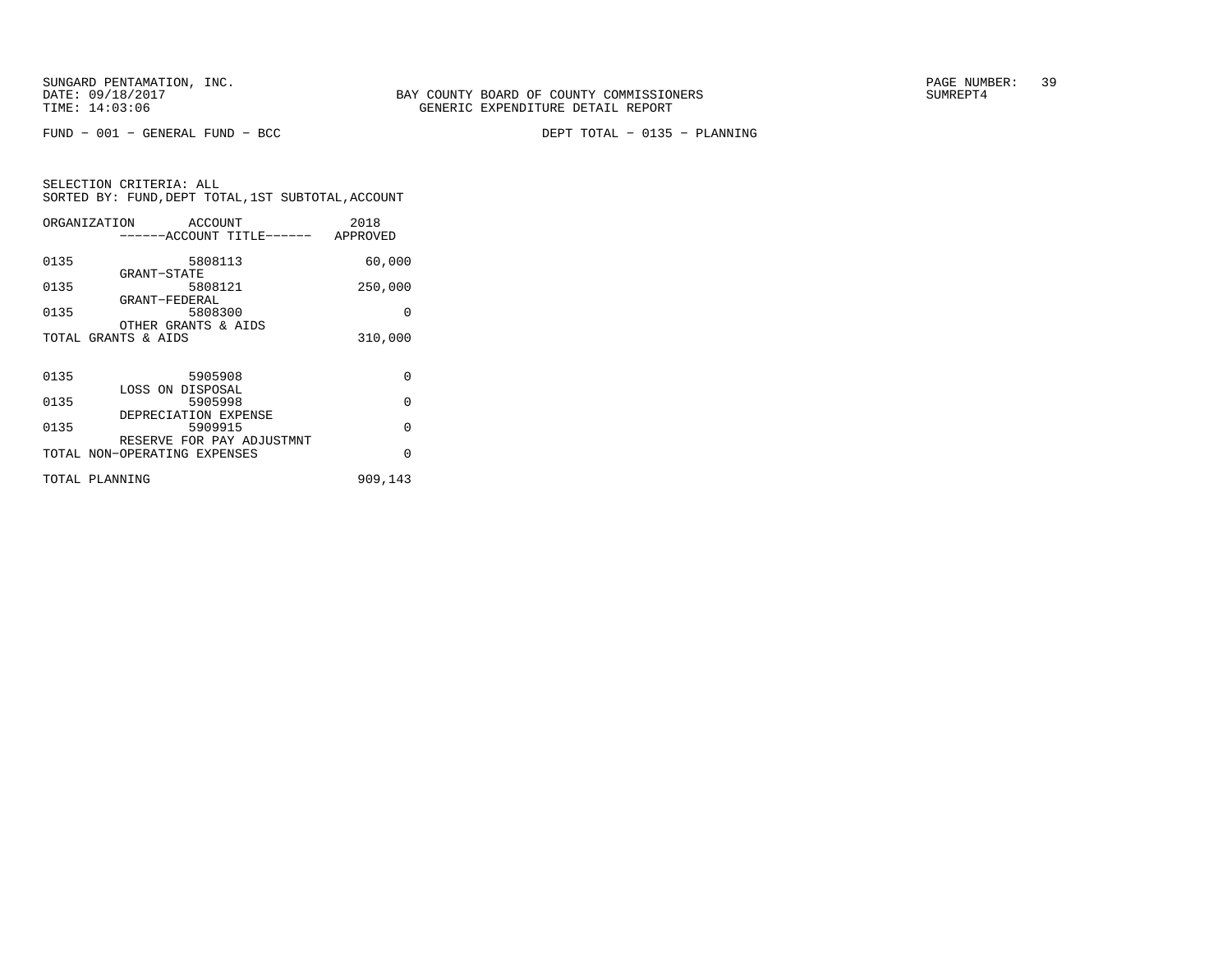| ORGANIZATION | ACCOUNT<br>-----ACCOUNT TITLE------ APPROVED         | 2018     |
|--------------|------------------------------------------------------|----------|
| 0136         | 5101200                                              | 264,328  |
| 0136         | SALARIES & WAGES-REGULAR<br>5101205                  | 0        |
| 0136         | SALARIES & WAGES-DISASTER<br>5101400                 | $\Omega$ |
| 0136         | SALARIES & WAGES-OVERTIME<br>5102100                 | 20,221   |
| 0136         | FICA TAXES-MATCHING<br>5102200                       | 28,239   |
| 0136         | RETIREMENT CONTRIBUTIONS<br>5102300                  | 26,058   |
| 0136         | LIFE & HEALTH INSURANCE<br>5102302                   | 180      |
| 0136         | VIRTUAL DOCTOR<br>5102400                            | 1,137    |
| 0136         | WORKERS COMP. PREMIUMS<br>5102500                    | 0        |
|              | UNEMPLOYMENT COMPENSATION<br>TOTAL PERSONAL SERVICES | 340,163  |
|              |                                                      |          |
| 0136         | 5303107<br>PROF SRV-SUBSTANCE TEST                   | 100      |
| 0136         | 5303110<br>PROF<br>SRV-BACKGROUND CHECK              | 100      |
| 0136         | 5303401                                              | 102      |
| 0136         | CONTRACTED SERVICES<br>5303410                       | 0        |
| 0136         | CONTR SRV-JANITORIAL<br>5303422                      | $\Omega$ |
| 0136         | CONTR SRV-GIS<br>5303425                             | $\Omega$ |
| 0136         | CONTR SRV-ADMIN FEES<br>5303446                      | 30,937   |
| 0136         | CONTR SRV-FACILITIES<br>5304001                      | 8,000    |
| 0136         | TRAVEL/TRAINING NON-LOCAL<br>5304005                 | 0        |
| 0136         | TRAVEL-LOCAL<br>5304101                              | 1,260    |
| 0136         | COMMUNICATIONS SERVICES<br>5304125                   | 100      |
| 0136         | POSTAGE/TRANSP/FREIGHT<br>5304301                    | 0        |
| 0136         | UTILITY SERVICES<br>5304410                          | 0        |
| 0136         | RENTALS/LEASES-EOUIPMENT<br>5304414                  | 4,224    |
|              | RENTALS/LEASES EQUIP-(IT)                            |          |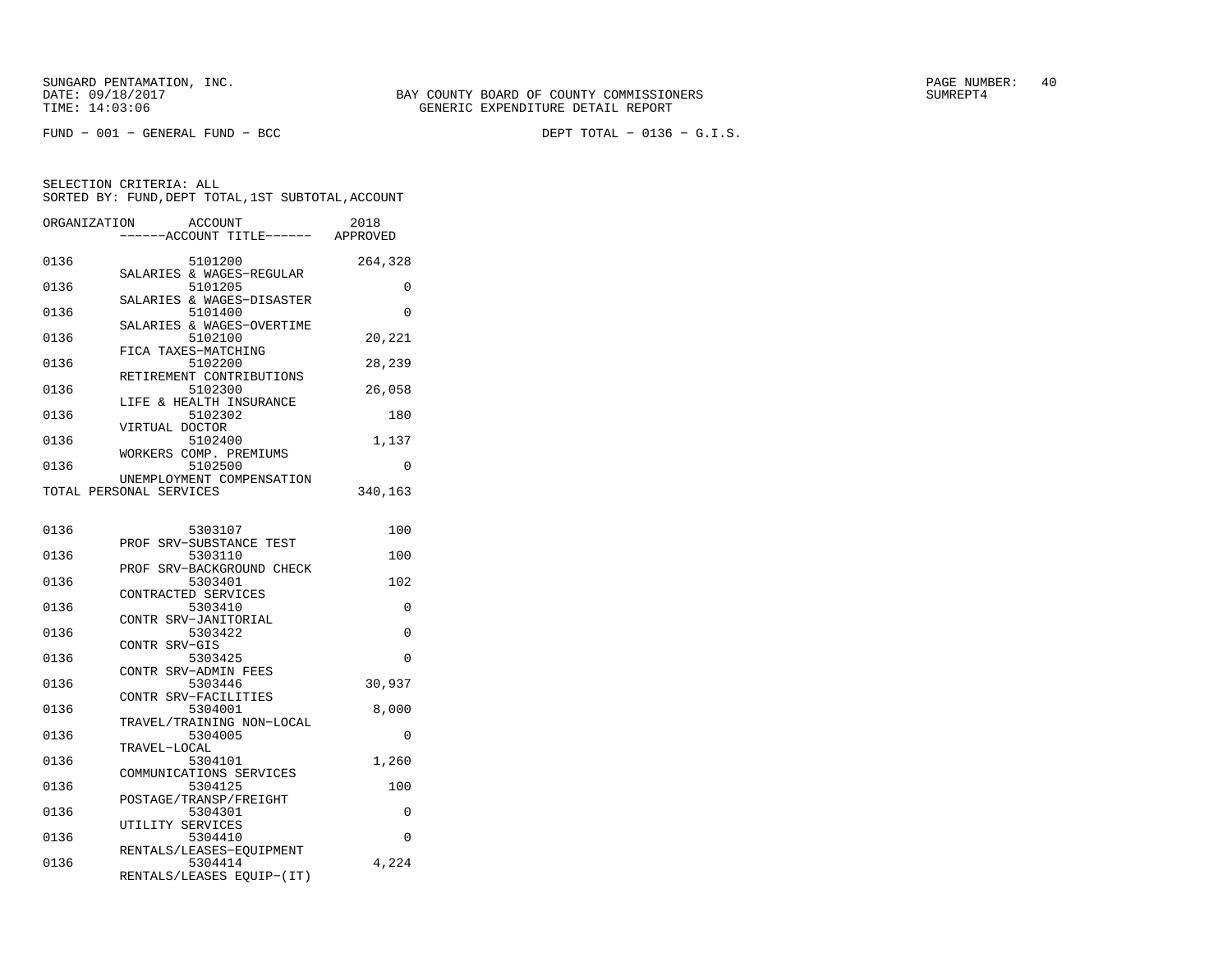FUND − 001 − GENERAL FUND − BCC DEPT TOTAL − 0136 − G.I.S.

| ORGANIZATION | <b>ACCOUNT</b><br>--ACCOUNT TITLE------ APPROVED         | 2018     |
|--------------|----------------------------------------------------------|----------|
| 0136         | 5304501                                                  | 9,433    |
| 0136         | INSURANCE & BONDS<br>5304605<br>REPAIR/MAINT-BLDG & GRND | $\Omega$ |
| 0136         | 5304610<br>REPAIR/MAINT-AUTO EOUIP                       | 500      |
| 0136         | 5304611<br>REPAIR/MAINT-FLEET MAINT                      | $\Omega$ |
| 0136         | 5304615<br>REPAIR/MAINT-EQUIPMENT                        | 3,000    |
| 0136         | 5304701<br>PRINTING & BINDING                            | 50       |
| 0136         | 5304902<br>FEES & COSTS-PURCHASING                       | 5,296    |
| 0136         | 5304905<br>FEES&COSTS-LGL ADV/ADVERT                     | 0        |
| 0136         | 5304990<br>MISCELLANEOUS EXPENSES                        | 100      |
| 0136         | 5305101<br>OFFICE SUPPLIES                               | 2,000    |
| 0136         | 5305201<br>OPERATING SUPPLIES                            | 3,000    |
| 0136         | 5305202<br>OPER SUPPLIES-JANITORIAL                      | 0        |
| 0136         | 5305205<br>GAS, OIL & LUBRICANTS                         | 1,000    |
| 0136         | 5305210<br>SAFETY GEAR & SUPPLIES                        | 0        |
| 0136         | 5305215<br>CLOTHING & WEARING APPRL                      | 800      |
| 0136         | 5305401<br>BOOKS/RESOURCE MATR/SUBSC                     | 400      |
| 0136         | 5305402<br><b>DUES &amp; MEMBERSHIPS</b>                 | 275      |
| 0136         | 5305406<br>TRAINING & TUITION                            | 12,000   |
|              | TOTAL OPERATING EXPENSES                                 | 82,677   |
| 0136         | 5606401                                                  | 10,000   |
| 0136         | EOUIPMENT<br>5606402                                     | 1,000    |
| 0136         | EOUIP LESS THAN \$1000<br>5606450                        | 127,780  |
|              | COMPUTER SOFTWARE<br>TOTAL CAPITAL OUTLAY                | 138,780  |
| 0136         | 5905998<br>DEPRECIATION EXPENSE                          | 0        |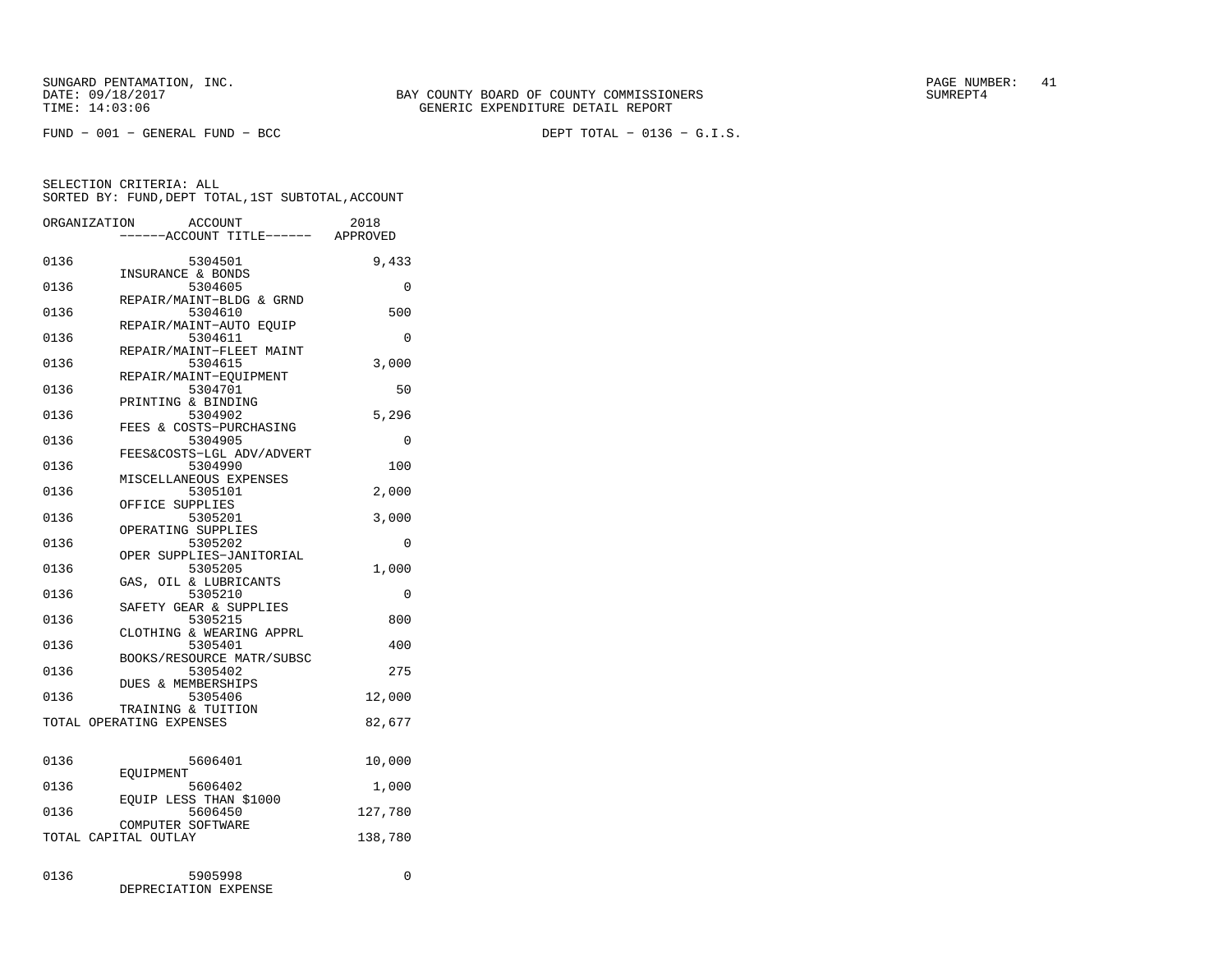FUND − 001 − GENERAL FUND − BCC DEPT TOTAL − 0136 − G.I.S.

|      | ORGANIZATION<br>ACCOUNT                                   | 2018     |
|------|-----------------------------------------------------------|----------|
|      | ------ACCOUNT TITLE------                                 | APPROVED |
| 0136 | 5909910                                                   |          |
| 0136 | RESERVE FOR CONTINGENCIES<br>5909915                      | O        |
|      | RESERVE FOR PAY ADJUSTMNT<br>TOTAL NON-OPERATING EXPENSES |          |
|      | TOTAL G.I.S.                                              | 561,620  |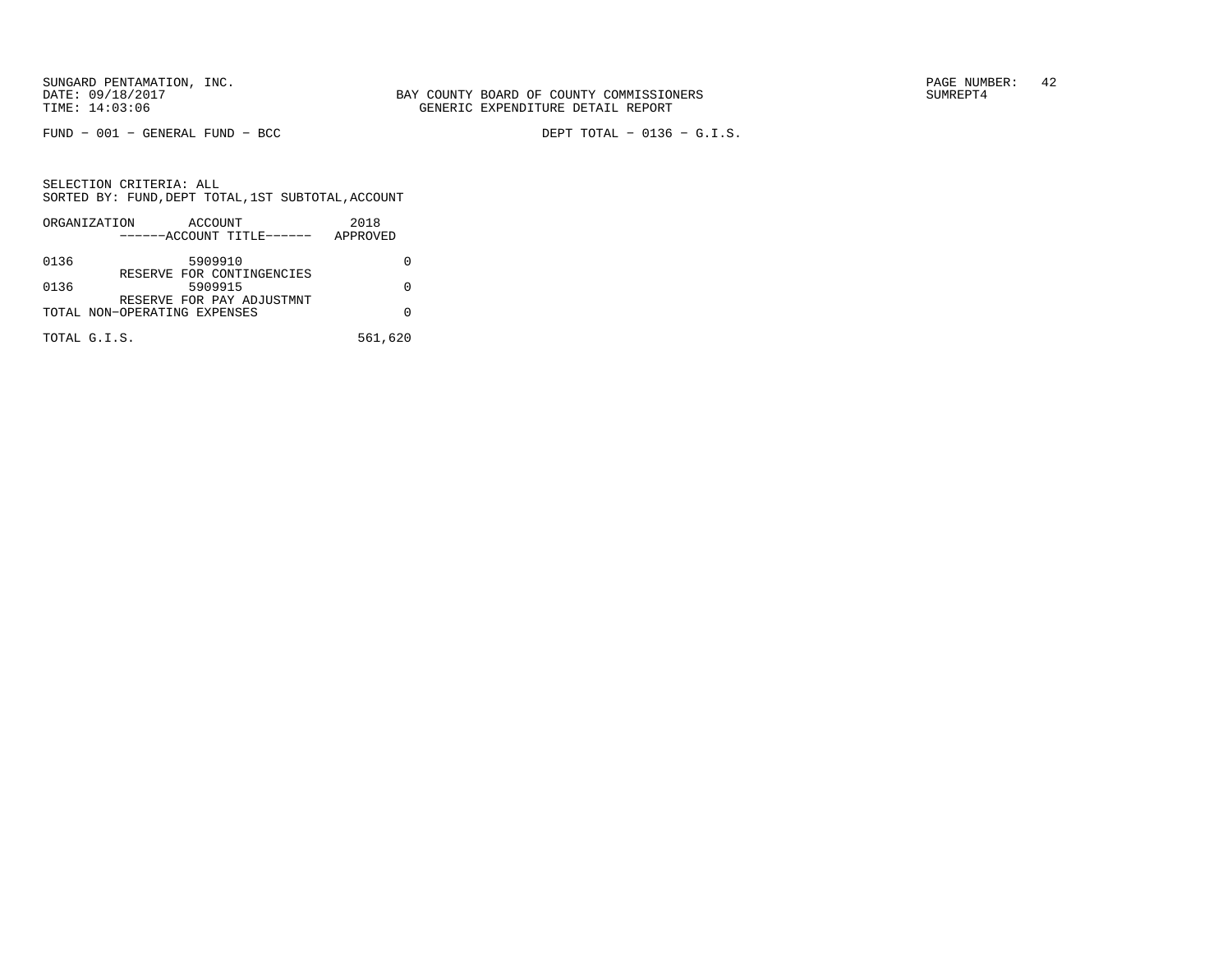FUND − 001 − GENERAL FUND − BCC DEPT TOTAL − 0137 − CDBG

|            | ORGANIZATION<br><b>ACCOUNT</b>                              | 2018     |
|------------|-------------------------------------------------------------|----------|
|            | -----ACCOUNT TITLE------ APPROVED                           |          |
| 0137       | 5303401                                                     | $\Omega$ |
| 0137       | CONTRACTED SERVICES<br>5304909<br>FEES & COSTS-COURT FILING | $\Omega$ |
| 0137       | 5304990<br>MISCELLANEOUS EXPENSES                           | $\Omega$ |
|            | TOTAL OPERATING EXPENSES                                    | $\Omega$ |
| 0137       | 5606101                                                     | $\Omega$ |
|            | LAND<br>TOTAL CAPITAL OUTLAY                                | $\Omega$ |
|            |                                                             |          |
| 0137       | 5808118<br>GRANT-HAZARD MITIGATION                          | $\Omega$ |
|            | TOTAL GRANTS & AIDS                                         | $\Omega$ |
| 0137       | 5905998                                                     | $\Omega$ |
|            | DEPRECIATION EXPENSE<br>TOTAL NON-OPERATING EXPENSES        | $\Omega$ |
| TOTAL CDBG |                                                             | $\Omega$ |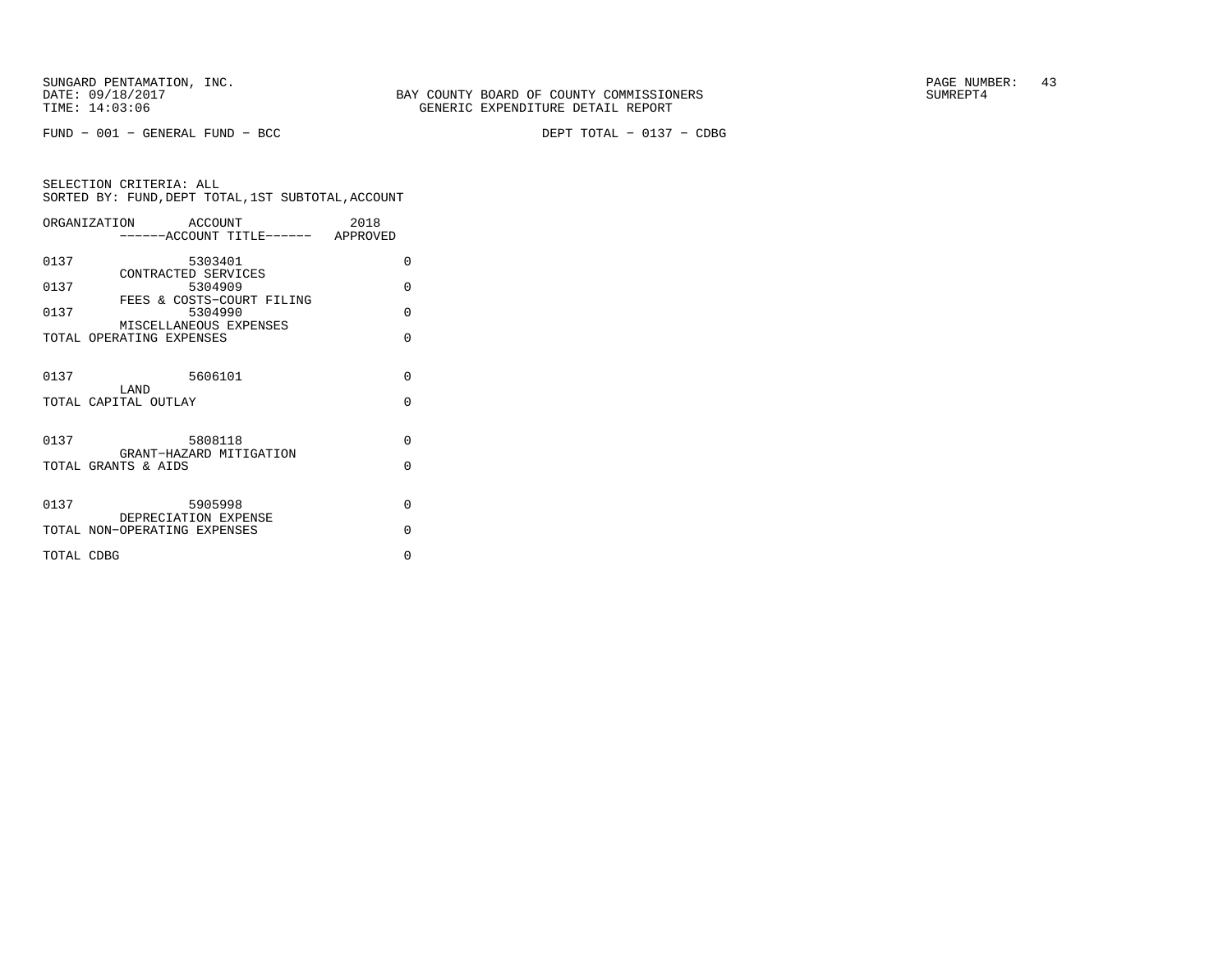BAY COUNTY BOARD OF COUNTY COMMISSIONERS TIME: 14:03:06 GENERIC EXPENDITURE DETAIL REPORT

FUND − 001 − GENERAL FUND − BCC DEPT TOTAL − 0138 − COMMUNITY ACTION AGENCY

|      | ORGANIZATION                  | ACCOUNT             |                           | 2018     |
|------|-------------------------------|---------------------|---------------------------|----------|
|      |                               |                     | ------ACCOUNT TITLE------ | APPROVED |
| 0138 |                               | 5808205             |                           |          |
|      |                               | AID-ST GRANT/CSBG   |                           |          |
| 0138 |                               | 5808210             |                           | 99,500   |
|      |                               | AID-ST GRANTS/MATCH |                           |          |
|      | TOTAL GRANTS & AIDS           |                     |                           | 99,500   |
|      | TOTAL COMMUNITY ACTION AGENCY |                     |                           | 99,500   |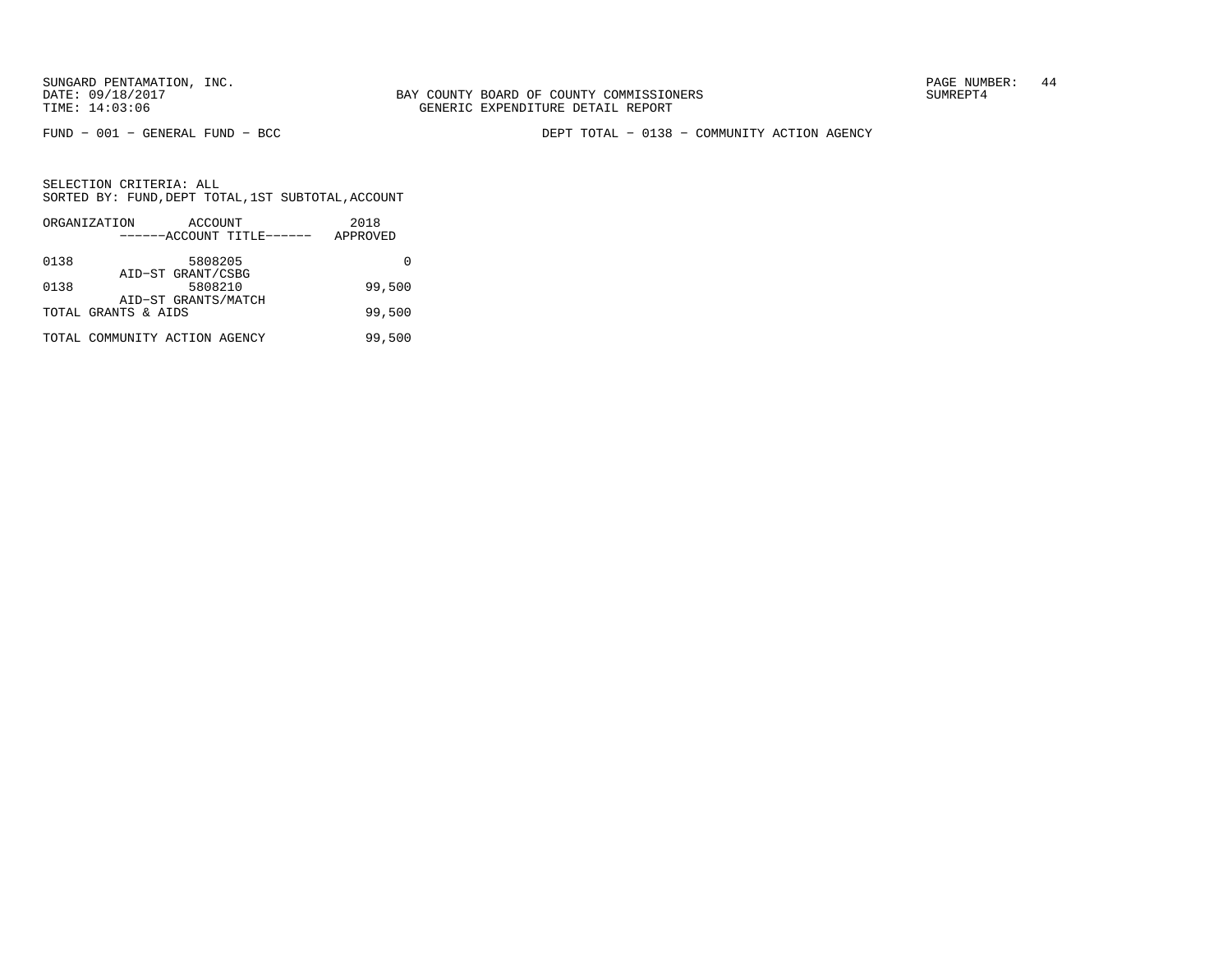FUND − 001 − GENERAL FUND − BCC DEPT TOTAL − 0144 − S.H.I.P.

|      | ORGANIZATION                               | ACCOUNT<br>------ACCOUNT TITLE------ APPROVED | 2018     |
|------|--------------------------------------------|-----------------------------------------------|----------|
|      |                                            |                                               |          |
| 0144 |                                            | 5303401                                       | $\Omega$ |
| 0144 | CONTRACTED SERVICES                        | 5303496                                       | 165,000  |
|      |                                            | CONTR SRV-COMM.DEV. PLAN                      |          |
| 0144 |                                            | 5304921                                       | $\Omega$ |
|      | PROPERTY TAXES<br>TOTAL OPERATING EXPENSES |                                               | 165,000  |
|      |                                            |                                               |          |
| 0144 |                                            | 5606101                                       | $\Omega$ |
|      | T.AND                                      |                                               |          |
|      | TOTAL CAPITAL OUTLAY                       |                                               | $\Omega$ |
|      |                                            |                                               |          |
| 0144 |                                            | 5808101                                       | $\Omega$ |
|      | AID-GOV'T AGENGY<br>TOTAL GRANTS & AIDS    |                                               | $\Omega$ |
|      |                                            |                                               |          |
| 0144 |                                            | 5905998                                       | $\Omega$ |
|      | DEPRECIATION EXPENSE                       |                                               |          |
|      | TOTAL NON-OPERATING EXPENSES               |                                               | $\Omega$ |
|      | TOTAL S.H.I.P.                             |                                               | 165,000  |
|      |                                            |                                               |          |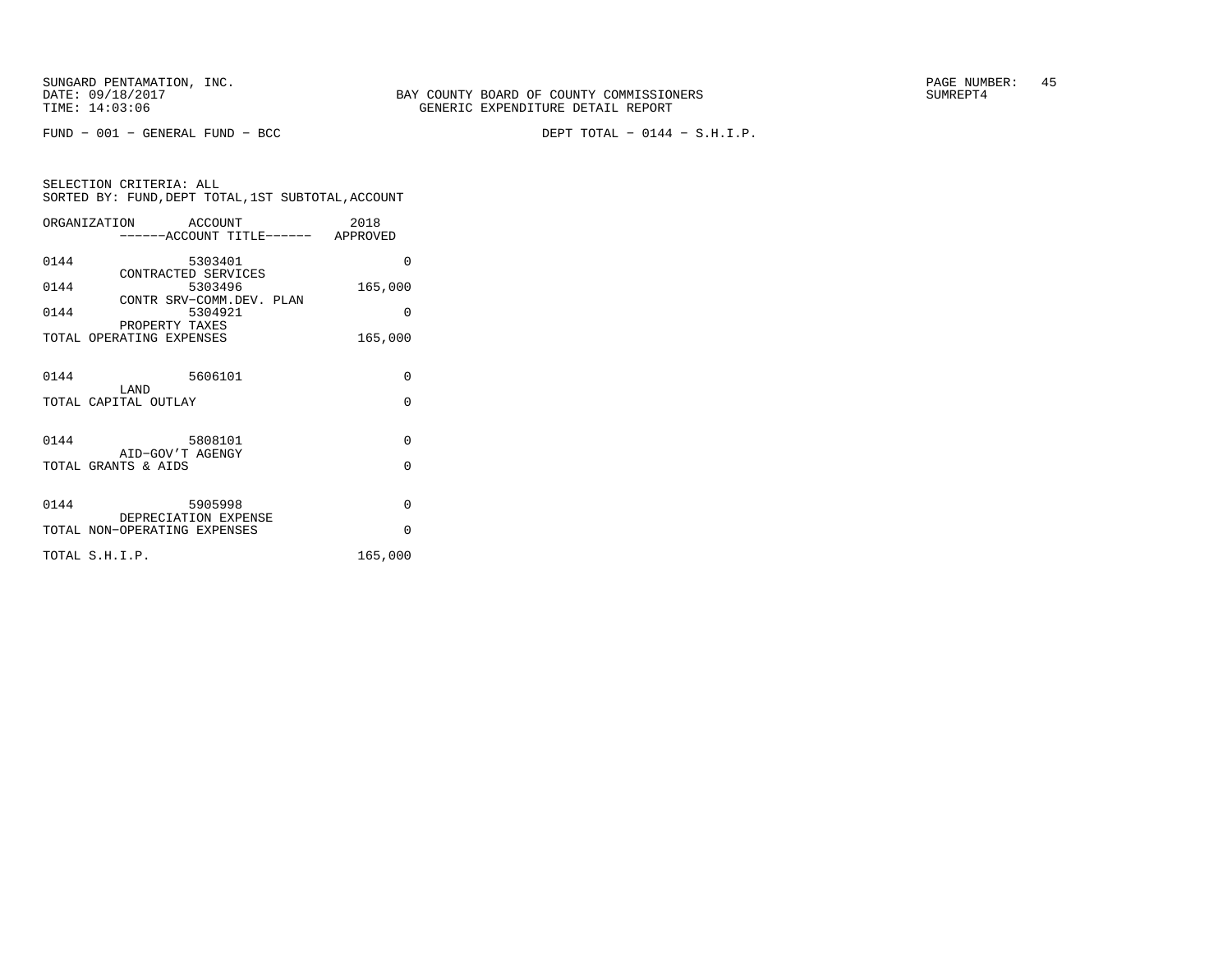FUND − 001 − GENERAL FUND − BCC DEPT TOTAL − 0150 − MEDICAL EXAMINER

|      | ORGANIZATION<br><b>ACCOUNT</b><br>---ACCOUNT TITLE------ APPROVED | 2018      |
|------|-------------------------------------------------------------------|-----------|
| 0150 | 5303135<br>PROF SRV-MEDICAL EXAMINER                              | 659,408   |
| 0150 | 5303401                                                           | 2,400     |
| 0150 | CONTRACTED SERVICES<br>5303408                                    | 0         |
| 0150 | CONTR SRV-800 MHZ<br>5303413                                      | 90,000    |
| 0150 | CONTR SRV-ME TRANSPORT<br>5303414                                 | 130,000   |
| 0150 | CONTR SRV-ME OPERATING<br>5303446                                 | 18,343    |
| 0150 | CONTR SRV-FACILITIES<br>5304001                                   | 0         |
| 0150 | TRAVEL/TRAINING NON-LOCAL<br>5304101                              | 3,360     |
| 0150 | COMMUNICATIONS SERVICES<br>5304301                                | 0         |
| 0150 | UTILITY SERVICES<br>5304410                                       | 0         |
| 0150 | RENTALS/LEASES-EOUIPMENT<br>5304414                               | 4,037     |
| 0150 | RENTALS/LEASES EOUIP-(IT)<br>5304501                              | 8,437     |
| 0150 | INSURANCE & BONDS<br>5304605                                      | 100,358   |
| 0150 | REPAIR/MAINT-BLDG & GRND<br>5304610                               | 0         |
| 0150 | REPAIR/MAINT-AUTO EQUIP<br>5304902                                | 2,118     |
| 0150 | FEES & COSTS-PURCHASING<br>5304905                                | 0         |
|      | FEES&COSTS-LGL ADV/ADVERT<br>TOTAL OPERATING EXPENSES             | 1,018,461 |
|      |                                                                   |           |
| 0150 | 5606401<br>EOUIPMENT                                              | 0         |
| 0150 | 5606402<br>EOUIP LESS THAN \$1000                                 | 0         |
|      | TOTAL CAPITAL OUTLAY                                              | $\Omega$  |
| 0150 | 5808121                                                           | $\Omega$  |
|      | GRANT-FEDERAL<br>TOTAL GRANTS & AIDS                              | $\Omega$  |
| 0150 | 5905908<br>LOSS ON DISPOSAL                                       | 0         |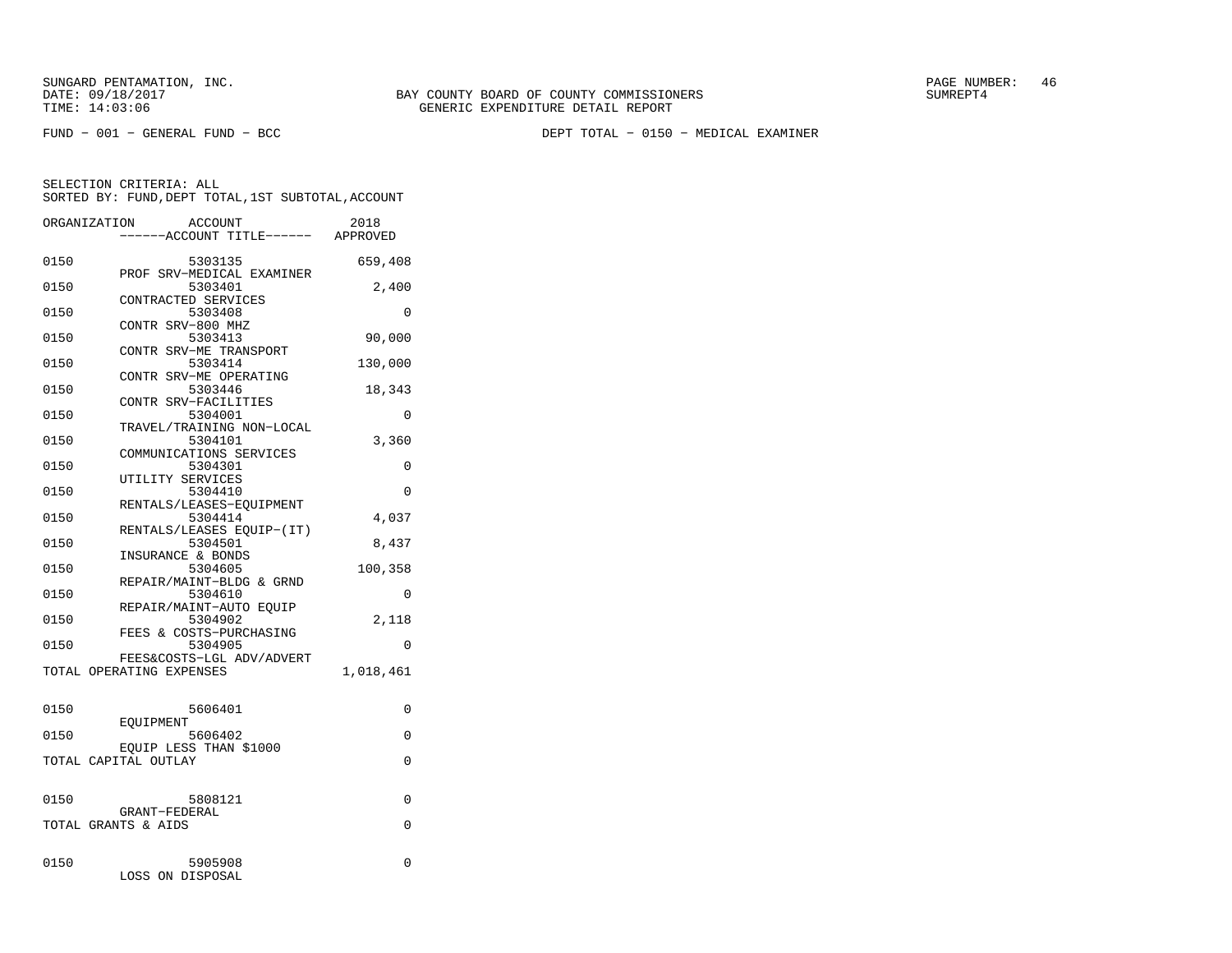FUND − 001 − GENERAL FUND − BCC DEPT TOTAL − 0150 − MEDICAL EXAMINER

|      | ORGANIZATION                 | ACCOUNT                         |                           | 2018      |
|------|------------------------------|---------------------------------|---------------------------|-----------|
|      |                              |                                 | ------ACCOUNT TITLE------ | APPROVED  |
| 0150 |                              | 5905998<br>DEPRECIATION EXPENSE |                           |           |
| 0150 |                              | 5909910                         | RESERVE FOR CONTINGENCIES | 1,500     |
|      | TOTAL NON-OPERATING EXPENSES |                                 |                           | 1,500     |
|      | TOTAL MEDICAL EXAMINER       |                                 |                           | 1,019,961 |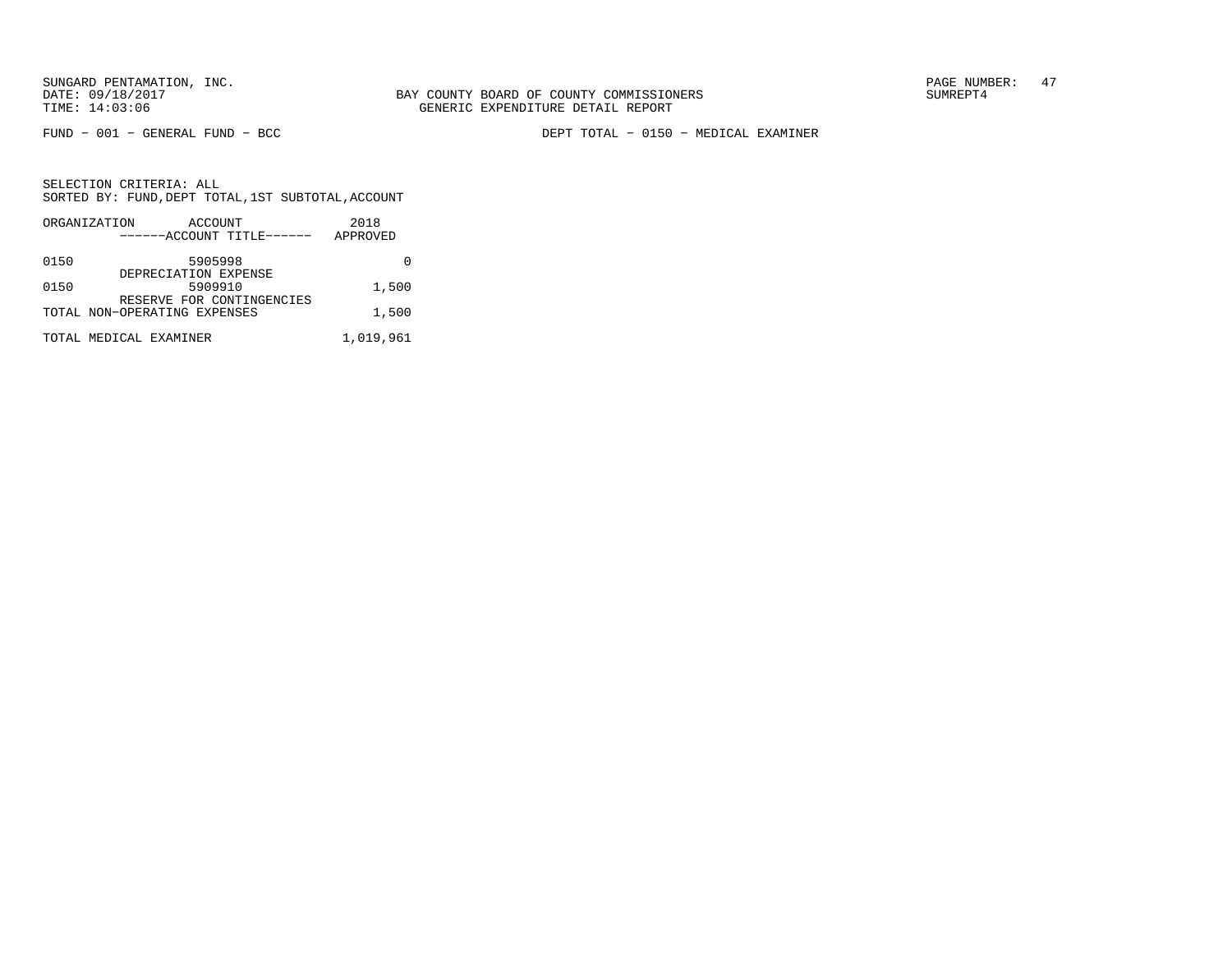FUND − 001 − GENERAL FUND − BCC DEPT TOTAL − 0153 − M E TRANSPORT

| ORGANIZATION                 |           | ACCOUNT<br><br>-----ACCOUNT TITLE------ APPROVED | 2018 |          |
|------------------------------|-----------|--------------------------------------------------|------|----------|
| 0153                         |           | 5101200                                          |      | $\Omega$ |
| 0153                         |           | SALARIES & WAGES-REGULAR<br>5101400              |      | 0        |
| 0153                         |           | SALARIES & WAGES-OVERTIME<br>5102100             |      | $\Omega$ |
| 0153                         |           | FICA TAXES-MATCHING<br>5102200                   |      | $\Omega$ |
| TOTAL PERSONAL SERVICES      |           | RETIREMENT CONTRIBUTIONS                         |      | $\Omega$ |
|                              |           |                                                  |      |          |
| 0153                         |           | 5303413<br>CONTR SRV-ME TRANSPORT                |      | $\Omega$ |
| 0153                         |           | 5304610<br>REPAIR/MAINT-AUTO EOUIP               |      | $\Omega$ |
| 0153                         |           | 5304615                                          |      | $\Omega$ |
| 0153                         |           | REPAIR/MAINT-EOUIPMENT<br>5305201                |      | $\Omega$ |
| 0153                         |           | OPERATING SUPPLIES<br>5305205                    |      | $\Omega$ |
| 0153                         |           | GAS, OIL & LUBRICANTS<br>5305215                 |      | 0        |
| TOTAL OPERATING EXPENSES     |           | CLOTHING & WEARING APPRL                         |      | $\Omega$ |
|                              |           |                                                  |      |          |
| 0153                         |           | 5606401                                          |      | 0        |
| TOTAL CAPITAL OUTLAY         | EOUIPMENT |                                                  |      | O        |
|                              |           |                                                  |      |          |
| 0153                         |           | 5905998<br>DEPRECIATION EXPENSE                  |      | $\Omega$ |
| TOTAL NON-OPERATING EXPENSES |           |                                                  |      | O        |
| TOTAL M E TRANSPORT          |           |                                                  |      | 0        |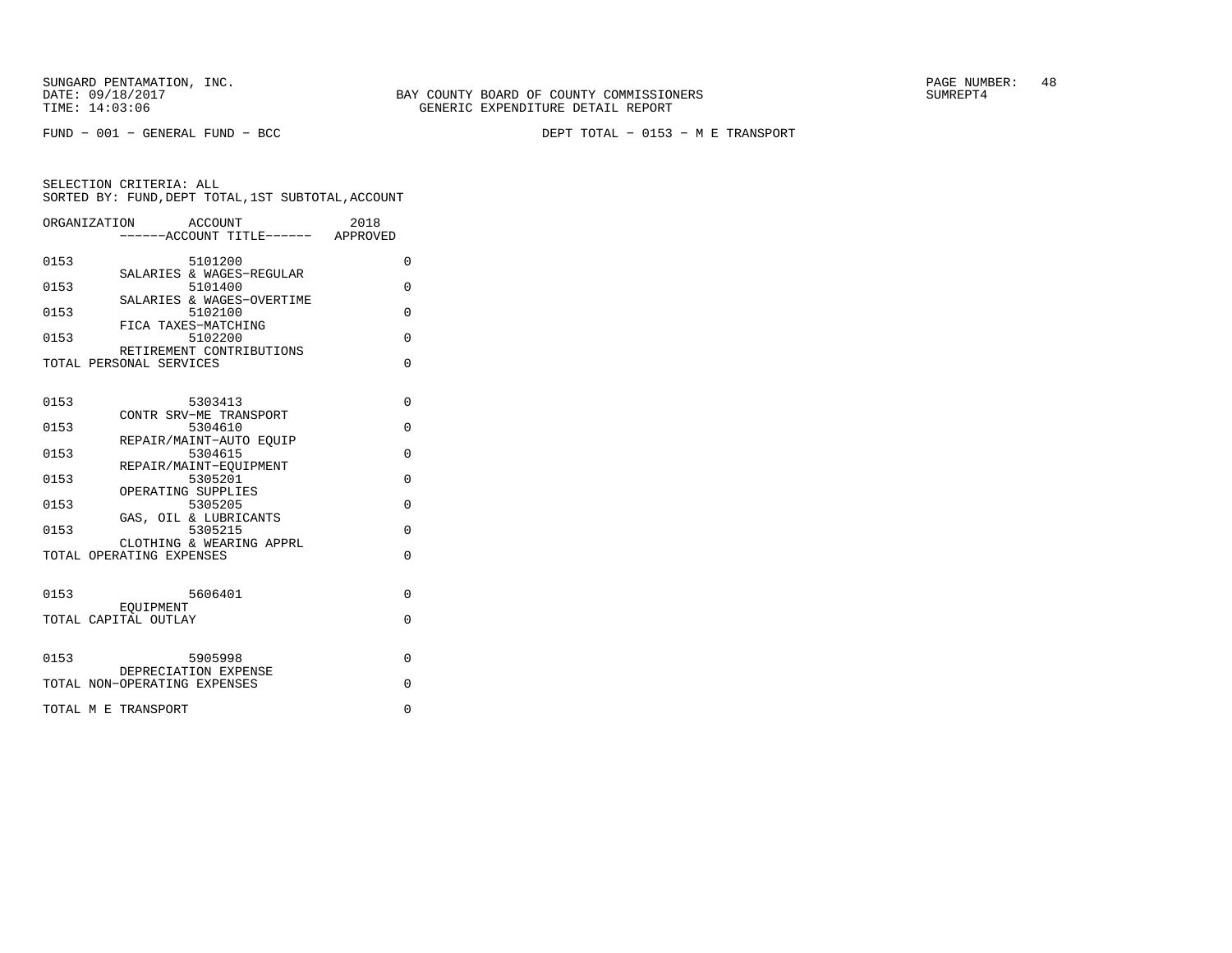FUND − 001 − GENERAL FUND − BCC DEPT TOTAL − 0154 − ANIMAL CONTROL

| ORGANIZATION |                         | <b>ACCOUNT</b><br>---ACCOUNT TITLE------ | 2018<br>APPROVED |
|--------------|-------------------------|------------------------------------------|------------------|
| 0154         |                         | 5101200                                  | 612,244          |
| 0154         |                         | SALARIES & WAGES-REGULAR<br>5101205      | 0                |
| 0154         |                         | SALARIES & WAGES-DISASTER<br>5101400     | 56,000           |
| 0154         |                         | SALARIES & WAGES-OVERTIME<br>5101405     | 0                |
| 0154         |                         | SALARIES-DISASTER O/T<br>5102100         | 51,121           |
| 0154         | FICA TAXES-MATCHING     | 5102200                                  | 54,248           |
| 0154         |                         | RETIREMENT CONTRIBUTIONS<br>5102202      | 0                |
| 0154         | PENSION EXPENSE         | 5102300                                  | 157,338          |
| 0154         |                         | LIFE & HEALTH INSURANCE<br>5102302       | 936              |
| 0154         | VIRTUAL DOCTOR          | 5102400                                  | 17,934           |
| 0154         |                         | WORKERS COMP. PREMIUMS<br>5102500        | 0                |
|              | TOTAL PERSONAL SERVICES | UNEMPLOYMENT COMPENSATION                | 949,821          |
| 0154         |                         | 5143105                                  | 1,500            |
| 0154         |                         | PROF SRV-OTHER ATTNY<br>5303101          | $\Omega$         |
| 0154         |                         | PROFESSIONAL SERVICES<br>5303106         | 4,000            |
| 0154         | PROF                    | SRV-PHYSICLS/MEDICAL<br>5303107          | 500              |
| 0154         |                         | PROF SRV-SUBSTANCE TEST<br>5303109       | 30,000           |
| 0154         | PROF                    | SRV-VETERINARIAN<br>5303110              | 800              |
| 0154         |                         | PROF SRV-BACKGROUND CHECK<br>5303401     | 70,260           |
| 0154         | CONTRACTED SERVICES     | 5303403                                  | 1,500            |
| 0154         |                         | CONTR SRV-BANK CHRG POOL<br>5303408      | 2,702            |
| 0154         | CONTR SRV-800 MHZ       | 5303446                                  | 35,819           |
| 0154         |                         | CONTR SRV-FACILITIES<br>5304001          | 10,000           |
| 0154         |                         | TRAVEL/TRAINING NON-LOCAL<br>5304101     | 14,400           |
|              |                         | COMMUNICATIONS SERVICES                  |                  |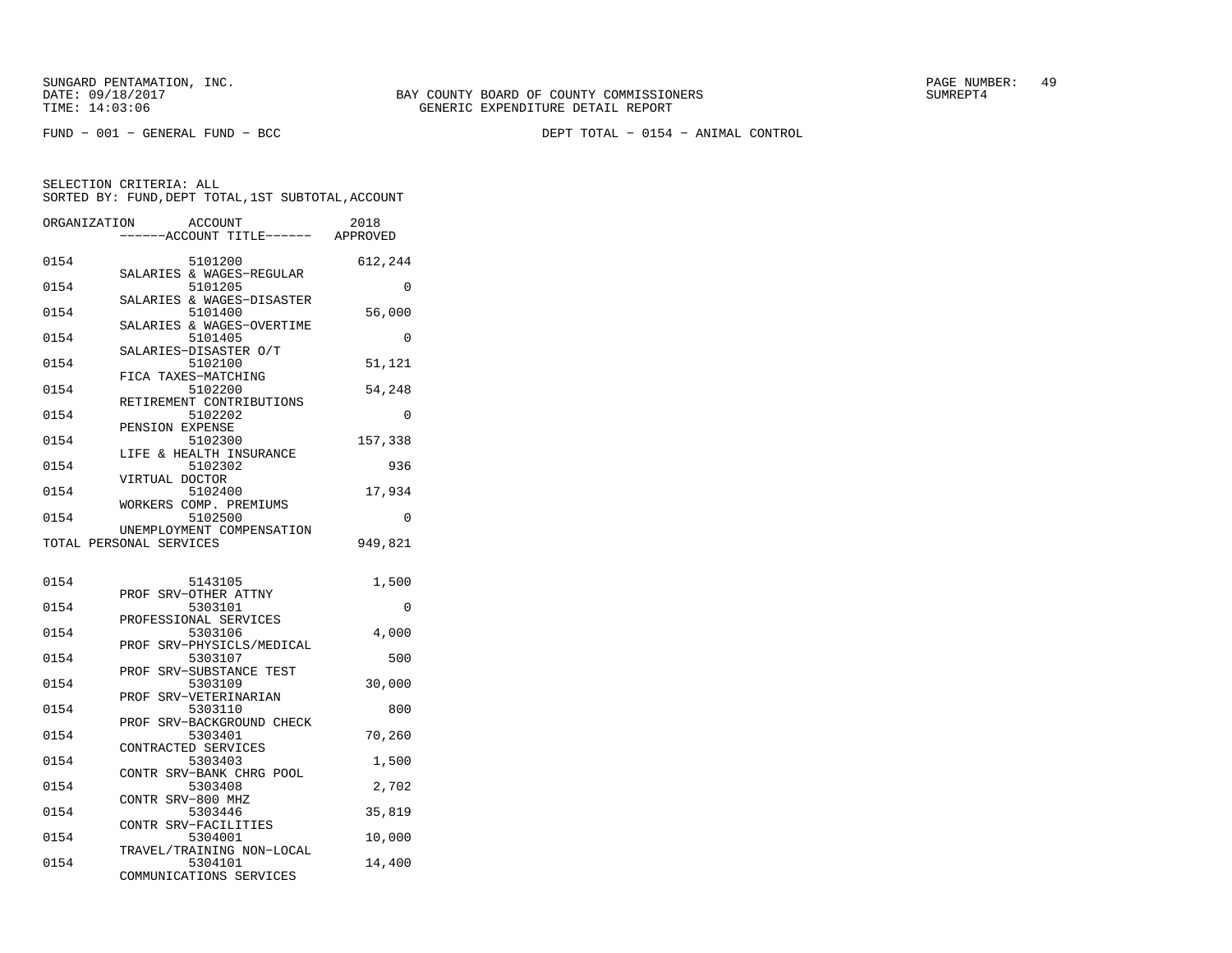FUND − 001 − GENERAL FUND − BCC DEPT TOTAL − 0154 − ANIMAL CONTROL

| ORGANIZATION |                       | ACCOUNT<br>---ACCOUNT TITLE------ APPROVED | 2018     |
|--------------|-----------------------|--------------------------------------------|----------|
|              |                       |                                            |          |
| 0154         | COMM SRV-LEASED LINES | 5304122                                    | 0        |
| 0154         |                       | 5304125                                    | 1,000    |
| 0154         |                       | POSTAGE/TRANSP/FREIGHT<br>5304301          | 52,000   |
| 0154         | UTILITY SERVICES      | 5304410                                    | 1,600    |
| 0154         |                       | RENTALS/LEASES-EQUIPMENT<br>5304414        | 12,071   |
|              |                       | RENTALS/LEASES EOUIP-(IT)                  |          |
| 0154         | INSURANCE             | 5304500                                    | 270      |
| 0154         |                       | 5304501                                    | 19,931   |
|              | INSURANCE & BONDS     |                                            |          |
| 0154         |                       | 5304604                                    | 11,000   |
|              |                       | REPAIR/MAINT-BLD&GRD DEPT                  |          |
| 0154         |                       | 5304605                                    | 39,500   |
|              |                       | REPAIR/MAINT-BLDG & GRND                   |          |
| 0154         |                       | 5304610                                    | 13,000   |
| 0154         |                       | REPAIR/MAINT-AUTO EQUIP<br>5304611         | $\Omega$ |
| 0154         |                       | REPAIR/MAINT-FLEET MAINT<br>5304615        | 11,500   |
|              |                       | REPAIR/MAINT-EQUIPMENT                     |          |
| 0154         |                       | 5304701                                    | 2,000    |
|              | PRINTING & BINDING    |                                            |          |
| 0154         |                       | 5304902                                    | 7,414    |
|              |                       | FEES & COSTS-PURCHASING                    |          |
| 0154         |                       | 5304905                                    | 300      |
|              |                       | FEES&COSTS-LGL ADV/ADVERT                  |          |
| 0154         |                       | 5304909                                    | 200      |
| 0154         |                       | FEES & COSTS-COURT FILING<br>5304922       | 605      |
|              | FEES                  | & COSTS-PERMITS                            |          |
| 0154         |                       | 5304984                                    | 0        |
|              | <b>BAD DEBT</b>       |                                            |          |
| 0154         |                       | 5304990                                    | 0        |
|              |                       | MISCELLANEOUS EXPENSES                     |          |
| 0154         |                       | 5305101                                    | 6,600    |
|              | OFFICE SUPPLIES       |                                            |          |
| 0154         |                       | 5305201                                    | 46,000   |
|              | OPERATING SUPPLIES    |                                            |          |
| 0154         |                       | 5305202                                    | 15,500   |
|              |                       | OPER SUPPLIES-JANITORIAL                   |          |
| 0154         |                       | 5305204                                    | 0        |
|              | OPER.                 | SUPPLIES-CHEMICALS                         |          |
| 0154         |                       | 5305205                                    | 35,000   |
| 0154         | GAS, OIL & LUBRICANTS | 5305210                                    | 4,500    |
|              |                       | SAFETY GEAR & SUPPLIES                     |          |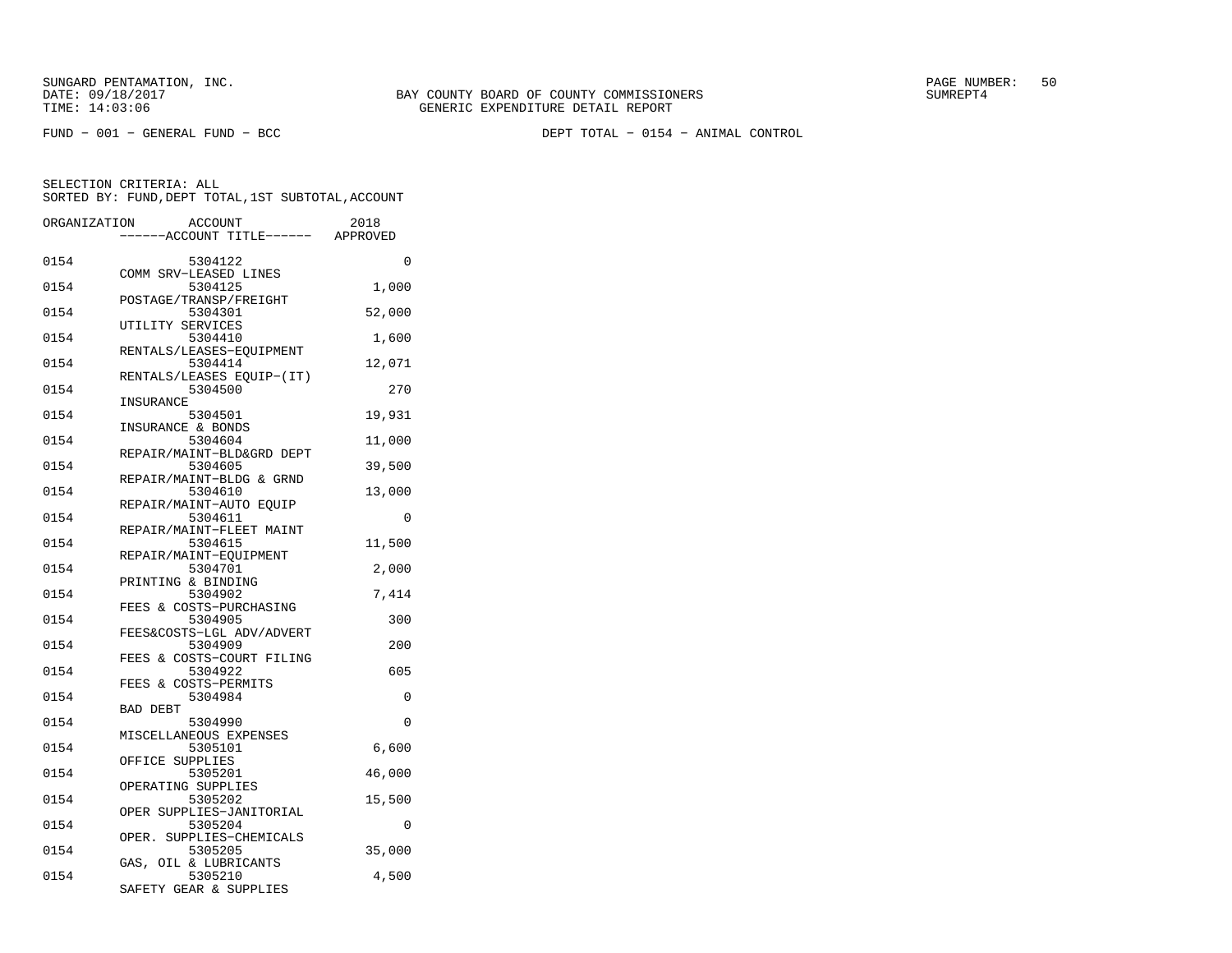FUND − 001 − GENERAL FUND − BCC DEPT TOTAL − 0154 − ANIMAL CONTROL

| ORGANIZATION | ACCOUNT<br>-----ACCOUNT TITLE------ APPROVED              | 2018         |
|--------------|-----------------------------------------------------------|--------------|
| 0154         | 5305211<br>MEDICAL SUPPLIES                               | 70,000       |
| 0154         | 5305215<br>CLOTHING & WEARING APPRL                       | 6,200        |
| 0154         | 5305220<br>TOOL & SMALL IMPLEMENTS                        | 1,100        |
| 0154         | 5305401<br>BOOKS/RESOURCE MATR/SUBSC                      | 500          |
| 0154         | 5305402<br>DUES & MEMBERSHIPS                             | 1,427        |
| 0154         | 5305406<br>TRAINING & TUITION                             | 10,000       |
| 0154         | 5620101<br>DONATIONS EXPENSED                             | $\Omega$     |
|              | TOTAL OPERATING EXPENSES                                  | 540,699      |
| 0154         | 5606101                                                   | 0            |
| 0154         | LAND<br>5606201                                           | 0            |
| 0154         | <b>BUILDINGS</b><br>5606401                               | 10,000       |
| 0154         | EOUIPMENT<br>5606402                                      | 3,150        |
| 0154         | EQUIP LESS THAN \$1000<br>5606450                         | 10,000       |
| 0154         | COMPUTER SOFTWARE<br>5606528                              | 0            |
|              | CIP-ANIMAL CNTRL FACILITY<br>TOTAL CAPITAL OUTLAY         | 23,150       |
| 0154         | 5905998                                                   | <sup>0</sup> |
| 0154         | DEPRECIATION EXPENSE<br>5909910                           | 1,500        |
|              | RESERVE FOR CONTINGENCIES<br>TOTAL NON-OPERATING EXPENSES | 1,500        |
|              | TOTAL ANIMAL CONTROL                                      | 1,515,170    |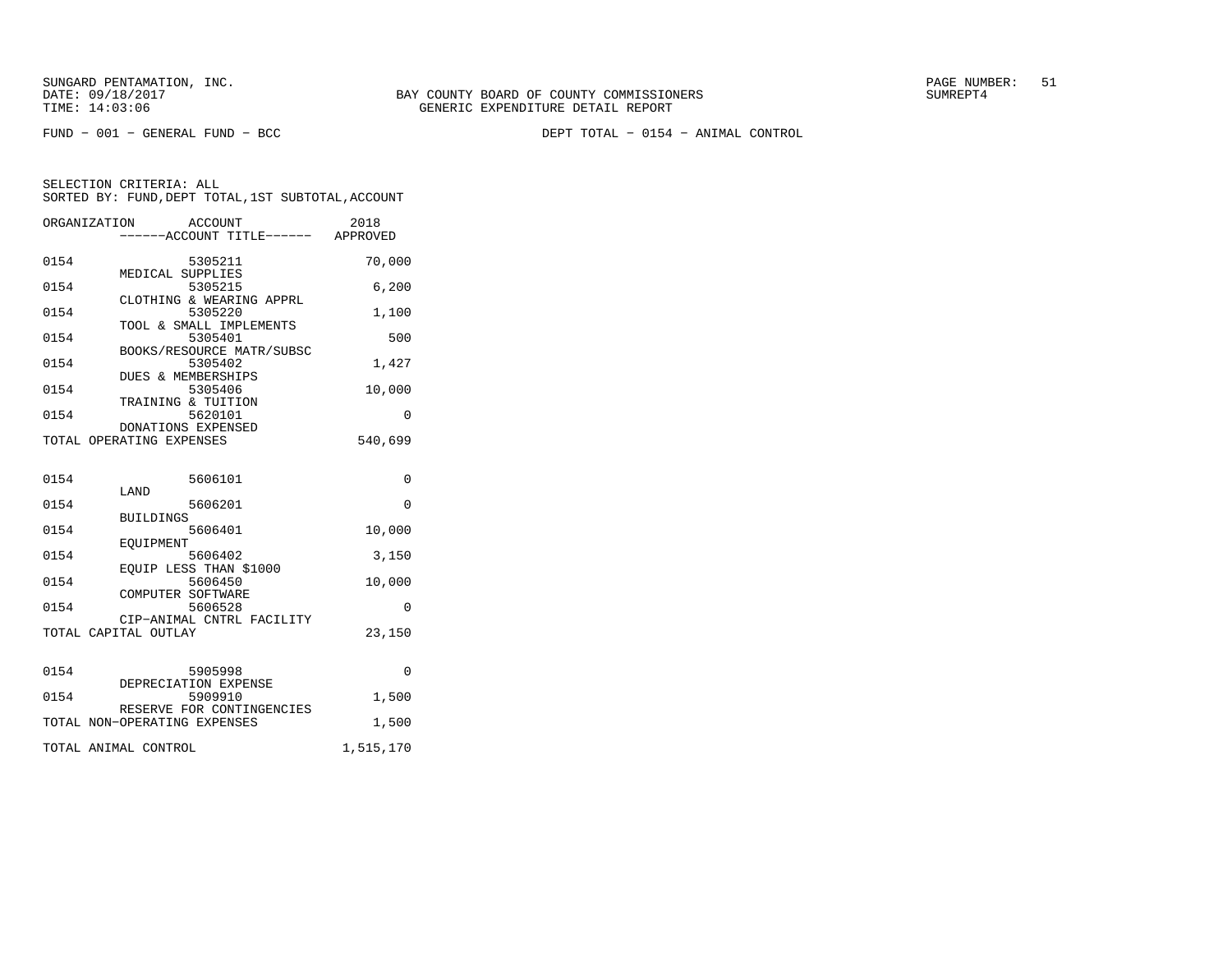FUND − 001 − GENERAL FUND − BCC DEPT TOTAL − 0166 − INFORMATION SERVICES

|         | 2018<br>APPROVED                                                                                                                                                                                                                                                |
|---------|-----------------------------------------------------------------------------------------------------------------------------------------------------------------------------------------------------------------------------------------------------------------|
| 5101200 | 338,271                                                                                                                                                                                                                                                         |
| 5101205 | O                                                                                                                                                                                                                                                               |
| 5102100 | 25,878                                                                                                                                                                                                                                                          |
| 5102200 | 34,242                                                                                                                                                                                                                                                          |
| 5102300 | 73,750                                                                                                                                                                                                                                                          |
| 5102302 | 432                                                                                                                                                                                                                                                             |
| 5102400 | 3,440                                                                                                                                                                                                                                                           |
|         | 476,013                                                                                                                                                                                                                                                         |
|         | ORGANIZATION ACCOUNT<br>------ACCOUNT TITLE------<br>SALARIES & WAGES-REGULAR<br>SALARIES & WAGES-DISASTER<br>FICA TAXES-MATCHING<br>RETIREMENT CONTRIBUTIONS<br>LIFE & HEALTH INSURANCE<br>VIRTUAL DOCTOR<br>WORKERS COMP. PREMIUMS<br>TOTAL PERSONAL SERVICES |

| 0166 | 5303106                             | 0        |
|------|-------------------------------------|----------|
|      | PROF SRV-PHYSICLS/MEDICAL           |          |
| 0166 | 5303107                             | 100      |
|      | PROF SRV-SUBSTANCE TEST             |          |
| 0166 | 5303110                             | 155      |
|      | PROF SRV-BACKGROUND CHECK           |          |
| 0166 | 5303401                             | 107,062  |
|      | CONTRACTED SERVICES                 |          |
| 0166 | 5303410                             | 0        |
|      | CONTR SRV-JANITORIAL                |          |
| 0166 | 5303425                             | $\Omega$ |
|      | CONTR SRV-ADMIN FEES                |          |
| 0166 | 5303446                             | 30,998   |
|      | CONTR SRV-FACILITIES                |          |
| 0166 | 5304001                             | 21,000   |
|      | TRAVEL/TRAINING NON-LOCAL           |          |
| 0166 | 5304005                             | $\Omega$ |
|      | TRAVEL-LOCAL                        |          |
| 0166 | 5304101                             | 5,772    |
|      | COMMUNICATIONS SERVICES             |          |
| 0166 | 5304122                             | 13,200   |
|      | COMM SRV-LEASED LINES               |          |
| 0166 | 5304125                             | 250      |
|      | POSTAGE/TRANSP/FREIGHT              | $\Omega$ |
| 0166 | 5304301                             |          |
| 0166 | UTILITY SERVICES<br>5304410         | $\Omega$ |
|      |                                     |          |
| 0166 | RENTALS/LEASES-EQUIPMENT<br>5304414 |          |
|      | RENTALS/LEASES EOUIP-(IT)           | 78,135   |
| 0166 | 5304501                             | 12,340   |
|      | INSURANCE & BONDS                   |          |
|      |                                     |          |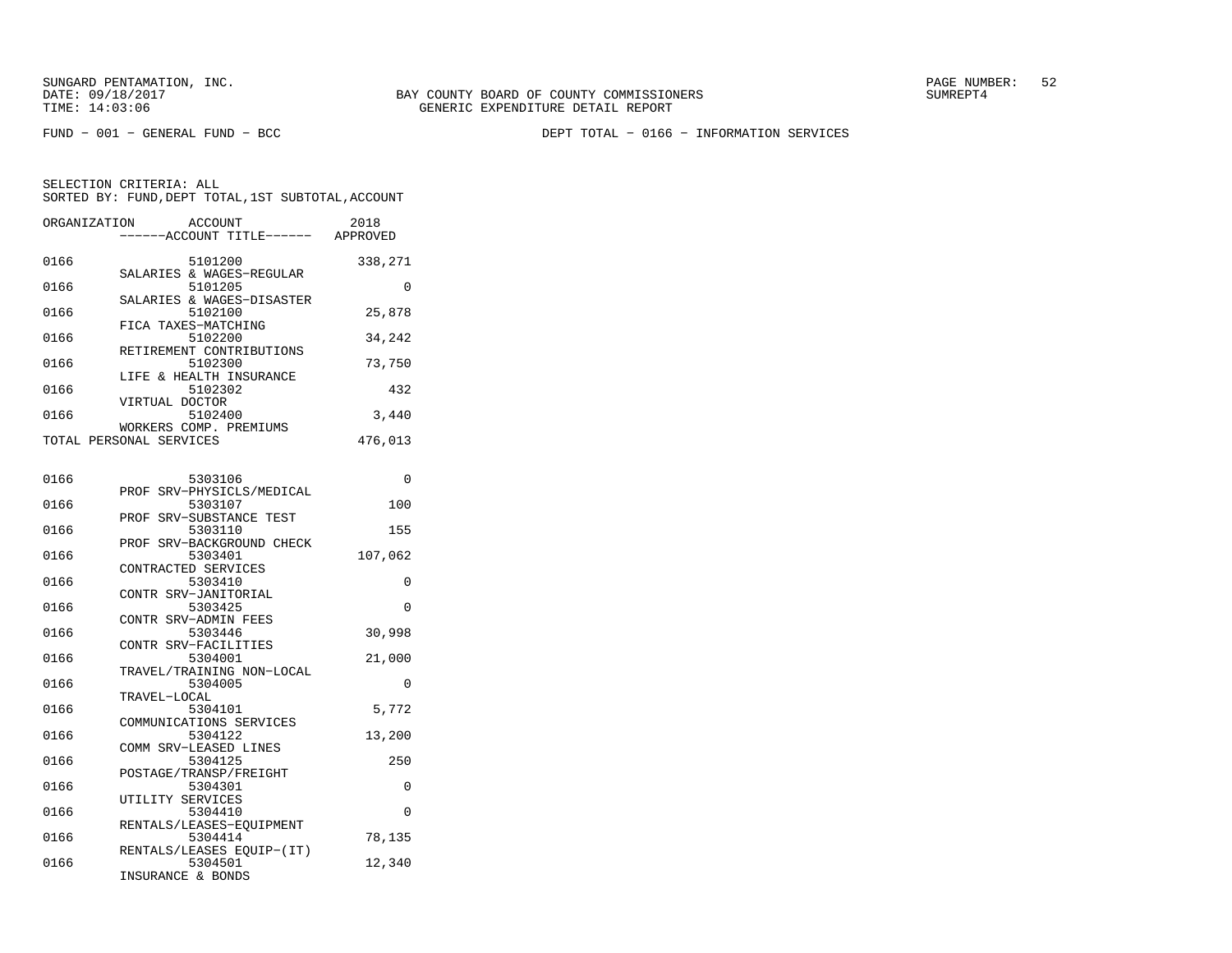FUND − 001 − GENERAL FUND − BCC DEPT TOTAL − 0166 − INFORMATION SERVICES

|      | ORGANIZATION             | <b>ACCOUNT</b><br>---ACCOUNT TITLE------ APPROVED              | 2018             |
|------|--------------------------|----------------------------------------------------------------|------------------|
| 0166 |                          | 5304605                                                        | 0                |
| 0166 |                          | REPAIR/MAINT-BLDG & GRND<br>5304610<br>REPAIR/MAINT-AUTO EQUIP | 2,400            |
| 0166 |                          | 5304611<br>REPAIR/MAINT-FLEET MAINT                            | 0                |
| 0166 |                          | 5304615<br>REPAIR/MAINT-EQUIPMENT                              | 10,000           |
| 0166 |                          | 5304902<br>FEES & COSTS-PURCHASING                             | 13,240           |
| 0166 |                          | 5304905<br>FEES&COSTS-LGL ADV/ADVERT                           | 0                |
| 0166 |                          | 5304990<br>MISCELLANEOUS EXPENSES                              | 0                |
| 0166 |                          | 5305101<br>OFFICE SUPPLIES                                     | 3,000            |
| 0166 |                          | 5305201<br>OPERATING SUPPLIES                                  | 5,000            |
| 0166 |                          | 5305202<br>OPER SUPPLIES-JANITORIAL                            | 0                |
| 0166 |                          | 5305205<br>GAS, OIL & LUBRICANTS                               | 1,560            |
| 0166 |                          | 5305210<br>SAFETY GEAR & SUPPLIES                              | 0                |
| 0166 |                          | 5305215<br>CLOTHING & WEARING APPRL                            | 1,130            |
| 0166 |                          | 5305220<br>TOOL & SMALL IMPLEMENTS                             | 0                |
| 0166 |                          | 5305401<br>BOOKS/RESOURCE MATR/SUBSC                           | 2,000            |
| 0166 |                          | 5305402<br>DUES & MEMBERSHIPS                                  | 325              |
| 0166 | TOTAL OPERATING EXPENSES | 5305406<br>TRAINING & TUITION                                  | 3,500<br>311,167 |
|      |                          |                                                                |                  |
| 0166 |                          | 5606314<br>IMPRV-NETWORK CONNECT                               | 81,046           |
| 0166 | EQUIPMENT                | 5606401                                                        | 100,000          |
| 0166 |                          | 5606402<br>EQUIP LESS THAN \$1000                              | 10,000           |
| 0166 |                          | 5606450<br>COMPUTER SOFTWARE                                   | 56,500           |
|      | TOTAL CAPITAL OUTLAY     |                                                                | 247,546          |
| 0166 |                          | 5905998<br>DEPRECIATION EXPENSE                                | 0                |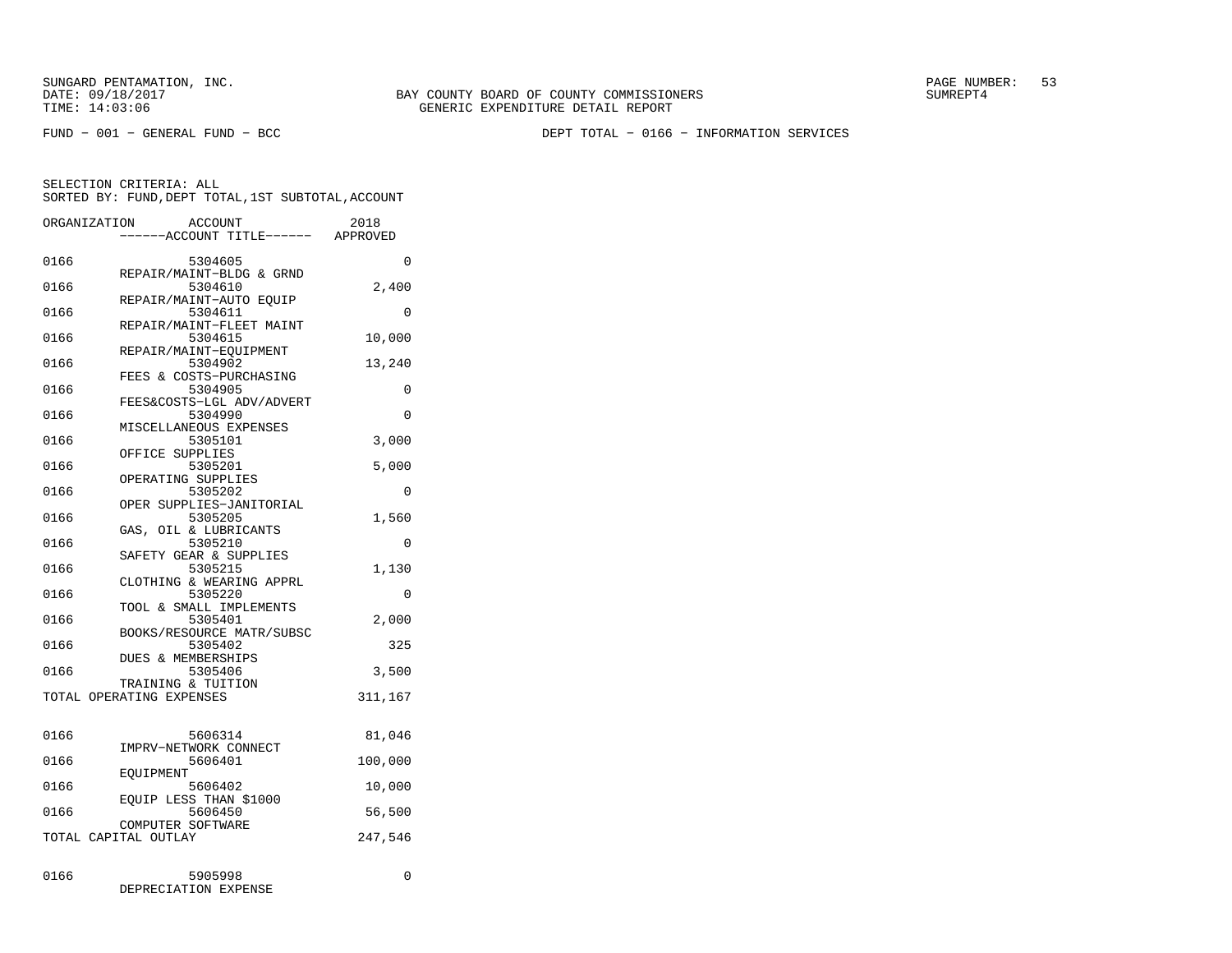FUND − 001 − GENERAL FUND − BCC DEPT TOTAL − 0166 − INFORMATION SERVICES

|      | ORGANIZATION                 | ACCOUNT |                           | 2018      |
|------|------------------------------|---------|---------------------------|-----------|
|      |                              |         | ------ACCOUNT TITLE------ | APPROVED  |
|      |                              |         |                           |           |
| 0166 |                              | 5909915 |                           |           |
|      |                              |         | RESERVE FOR PAY ADJUSTMNT |           |
|      | TOTAL NON-OPERATING EXPENSES |         |                           |           |
|      |                              |         |                           |           |
|      | TOTAL INFORMATION SERVICES   |         |                           | 1,034,726 |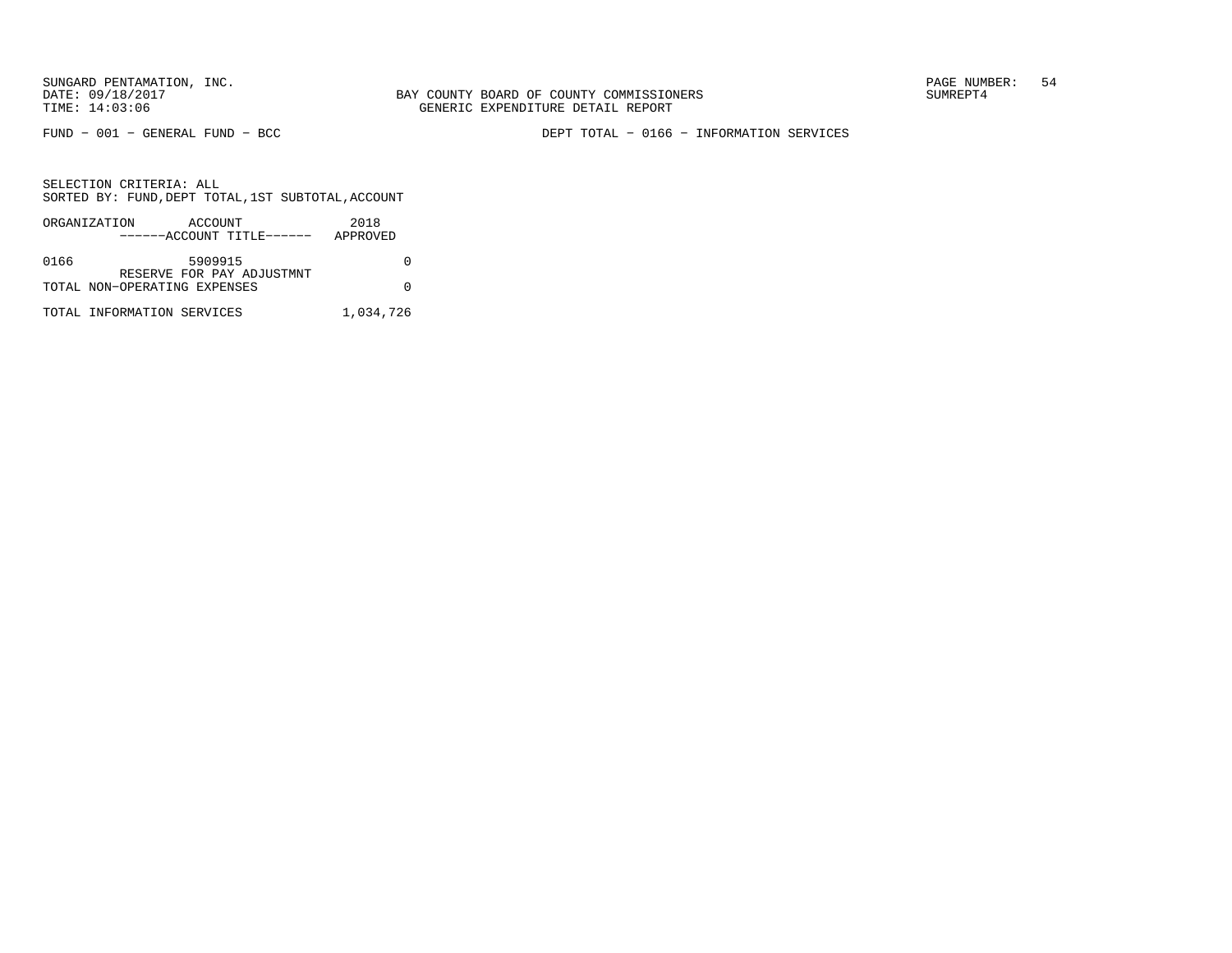FUND − 001 − GENERAL FUND − BCC DEPT TOTAL − 0168 − LAW ENFORCEMENT

|      | ORGANIZATION          | ACCOUNT                      |  | 2018     |        |
|------|-----------------------|------------------------------|--|----------|--------|
|      |                       | ------ACCOUNT TITLE------    |  | APPROVED |        |
|      |                       |                              |  |          |        |
| 0168 |                       | 5819154                      |  |          | 90,000 |
|      |                       | FEES & COST-SHER/LEE TRST    |  |          |        |
|      |                       | TOTAL NON-OPERATING EXPENSES |  |          | 90,000 |
|      |                       |                              |  |          |        |
|      | TOTAL LAW ENFORCEMENT |                              |  |          | 90,000 |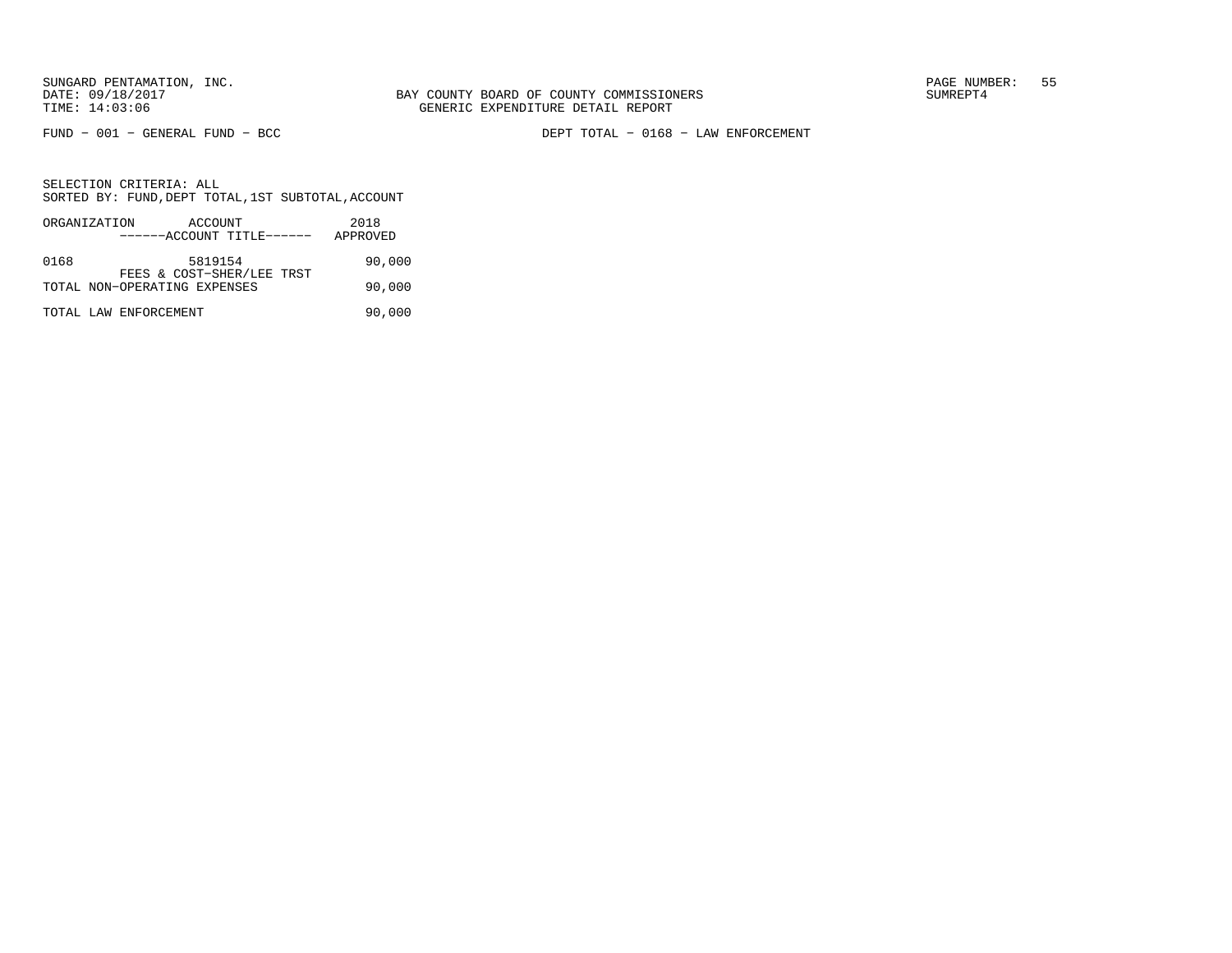FUND − 001 − GENERAL FUND − BCC DEPT TOTAL − 0172 − INFRASTRUCTURE

| ORGANIZATION | <b>ACCOUNT</b>                       | --ACCOUNT TITLE------ APPROVED | 2018     |
|--------------|--------------------------------------|--------------------------------|----------|
|              |                                      |                                |          |
| 0172         | 5253401                              |                                | 0        |
| 0172         | DISASTER PREP/RECOVERY<br>5303401    |                                | $\Omega$ |
|              | CONTRACTED SERVICES                  |                                |          |
| 0172         | 5303438                              |                                | 0        |
|              | CONTR SRV-DEBRIS REMOVAL             |                                |          |
| 0172         | 5303446                              |                                | 134,172  |
|              | CONTR SRV-FACILITIES                 |                                |          |
| 0172         | 5304050                              |                                | $\Omega$ |
|              | MOVING EXPENSE                       |                                |          |
| 0172         | 5304301                              |                                | 22,000   |
| 0172         | UTILITY SERVICES                     |                                |          |
|              | 5304601<br>DISASTER RECOVERY/RESTOR  |                                | 0        |
| 0172         | 5304604                              |                                | 0        |
|              | REPAIR/MAINT-BLD&GRD DEPT            |                                |          |
| 0172         | 5304605                              |                                | 3,520    |
|              | REPAIR/MAINT-BLDG & GRND             |                                |          |
| 0172         | 5304615                              |                                | $\Omega$ |
|              | REPAIR/MAINT-EOUIPMENT               |                                |          |
| 0172         | 5304902                              |                                | 24,892   |
|              | FEES & COSTS-PURCHASING              |                                |          |
| 0172         | 5304905                              |                                | 0        |
| 0172         | FEES&COSTS-LGL ADV/ADVERT<br>5304922 |                                | 0        |
|              | FEES & COSTS-PERMITS                 |                                |          |
| 0172         | 5305101                              |                                | 0        |
|              | OFFICE SUPPLIES                      |                                |          |
|              | TOTAL OPERATING EXPENSES             |                                | 184,584  |
|              |                                      |                                |          |
| 0172         | 5606101                              |                                | 0        |
|              | LAND                                 |                                |          |
| 0172         | 5606201                              |                                | 0        |
|              | BUILDINGS                            |                                |          |
| 0172         | 5606202                              |                                | 0        |
| 0172         | <b>BLDG-FACILITIES</b><br>5606203    |                                | $\Omega$ |
|              | BLDG-CLERK STORAGE                   |                                |          |
| 0172         | 5606301                              |                                | 0        |
|              | IMPRV OTHER THAN BLDGS               |                                |          |
| 0172         | 5606318                              |                                | 0        |
|              | IMPRV-COUNTY PIER                    |                                |          |
| 0172         | 5606349                              |                                | 0        |
|              | IMPRV-ARTIFICIAL REEF                |                                |          |
| 0172         | 5606350                              |                                | 95,000   |
|              | IMPRV-BOATING                        |                                |          |
| 0172         | 5606371<br>IMPRV-CRTHSE SECURITY     |                                | 0        |
|              |                                      |                                |          |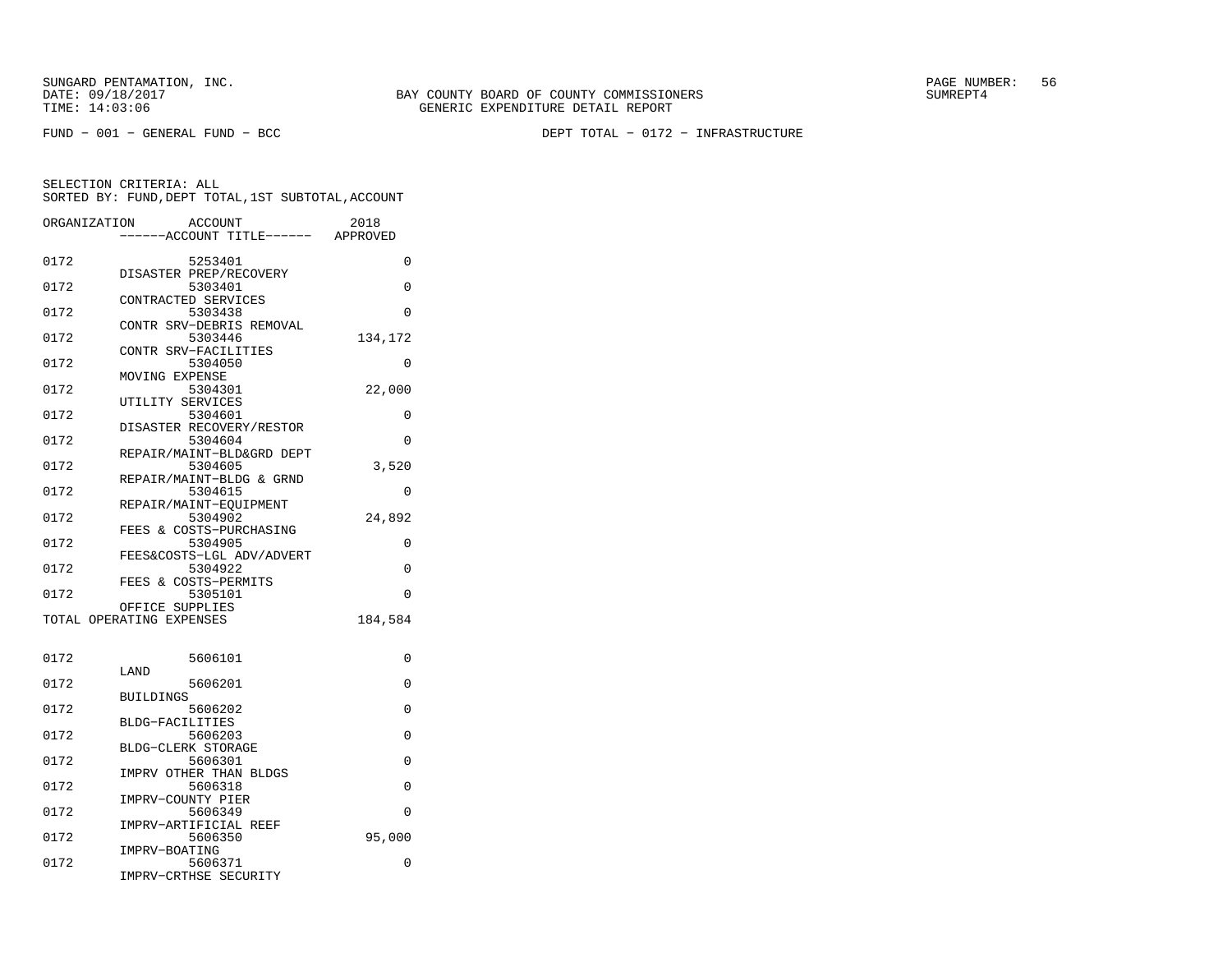FUND − 001 − GENERAL FUND − BCC DEPT TOTAL − 0172 − INFRASTRUCTURE

|      | ORGANIZATION<br><b>ACCOUNT</b><br>----ACCOUNT TITLE------ APPROVED | 2018     |
|------|--------------------------------------------------------------------|----------|
| 0172 | 5606401                                                            | $\Omega$ |
| 0172 | EOUIPMENT<br>5606402                                               | 0        |
| 0172 | EQUIP LESS THAN \$1000<br>5606502                                  | $\Omega$ |
| 0172 | CIP-EAST BAY PASS<br>5606515                                       | $\Omega$ |
| 0172 | CIP-LIBRARY<br>5606516                                             | $\Omega$ |
|      | CIP-BCC ADMIN BLDG                                                 |          |
| 0172 | 5606517<br>CIP-COURTHOUSE                                          | 0        |
| 0172 | 5606519<br>CIP-JUDICIAL FACILITY                                   | 0        |
| 0172 | 5606520<br>CIP-FUEL TANKS                                          | $\Omega$ |
| 0172 | 5606521<br>$CIP - JAIL$                                            | 0        |
| 0172 | 5606522                                                            | 0        |
| 0172 | CIP-EMERG OPERATIONS CNTR<br>5606524                               | $\Omega$ |
| 0172 | CIP-CSS OPERATIONS CENTER<br>5606526                               | $\Omega$ |
| 0172 | CIP-ROOF REPAIRS<br>5606571                                        | 0        |
| 0172 | CIP-MEDIATION PROJ AWT<br>5606574                                  | $\Omega$ |
|      | CIP-BAYSIDE DREDGING                                               |          |
|      | TOTAL CAPITAL OUTLAY                                               | 95,000   |
| 0172 | 5808118                                                            | 0        |
| 0172 | GRANT-HAZARD MITIGATION<br>5810010                                 | $\Omega$ |
|      | CONTRIBUTION-OTHER GOVT<br>TOTAL GRANTS & AIDS                     | $\Omega$ |
|      |                                                                    |          |
| 0172 | 5905998                                                            | 0        |
| 0172 | DEPRECIATION EXPENSE<br>5909920                                    | $\Omega$ |
|      | RESERVE-FUTURE CAP OUTLAY<br>TOTAL NON-OPERATING EXPENSES          | $\Omega$ |
|      | TOTAL INFRASTRUCTURE                                               | 279,584  |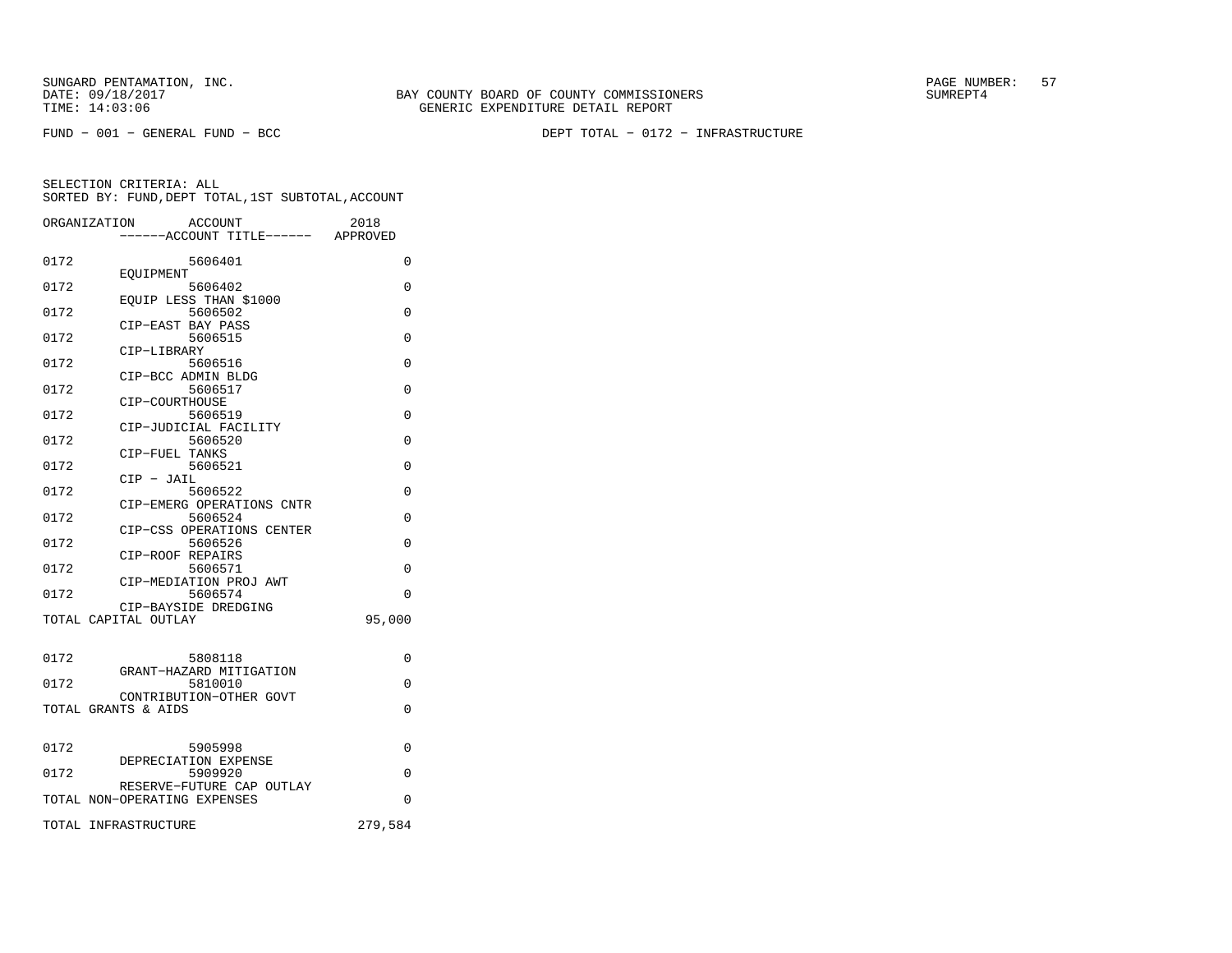| ORGANIZATION | ACCOUNT<br>---ACCOUNT TITLE------ APPROVED                    | 2018      |
|--------------|---------------------------------------------------------------|-----------|
| 0180         | 5101200<br>SALARIES & WAGES-REGULAR                           | 652,438   |
| 0180         | 5101210                                                       | 0         |
| 0180         | SALARIES & WAGES-TEMP<br>5101400                              | 30,000    |
| 0180         | SALARIES & WAGES-OVERTIME<br>5101405<br>SALARIES-DISASTER O/T | 0         |
| 0180         | 5102100                                                       | 52,207    |
| 0180         | FICA TAXES-MATCHING<br>5102200                                | 57,378    |
| 0180         | RETIREMENT CONTRIBUTIONS<br>5102202<br>PENSION EXPENSE        | $\Omega$  |
| 0180         | 5102300<br>LIFE & HEALTH INSURANCE                            | 210,308   |
| 0180         | 5102302                                                       | 1,224     |
| 0180         | VIRTUAL DOCTOR<br>5102400                                     | 35,917    |
| 0180         | WORKERS COMP. PREMIUMS<br>5102500                             | 0         |
|              | UNEMPLOYMENT COMPENSATION<br>TOTAL PERSONAL SERVICES          | 1,039,472 |
| 0180         | 5292001                                                       | 10,000    |
| 0180         | BEACH WARNING FLAGS<br>5303104                                | 0         |
| 0180         | PROF SRV-ENGINEERING<br>5303106                               | 400       |
| 0180         | SRV-PHYSICLS/MEDICAL<br>PROF<br>5303107                       | 1,050     |
| 0180         | SRV-SUBSTANCE TEST<br>PROF<br>5303110                         | 800       |
| 0180         | SRV-BACKGROUND CHECK<br>PROF<br>5303118                       | 29,750    |
| 0180         | PROF<br>SRV-UMPIRE & SCR KPR<br>5303401                       | 158,050   |
| 0180         | CONTRACTED SERVICES<br>5303408                                | 3,903     |
| 0180         | CONTR SRV-800 MHZ<br>5303410                                  | 0         |
| 0180         | CONTR SRV-JANITORIAL<br>5303422                               | 0         |
| 0180         | CONTR SRV-GIS<br>5303425                                      | 0         |
| 0180         | CONTR SRV-ADMIN FEES<br>5303426                               | 0         |
|              | CONTR<br>SRV-UTIL ADMIN FEES                                  |           |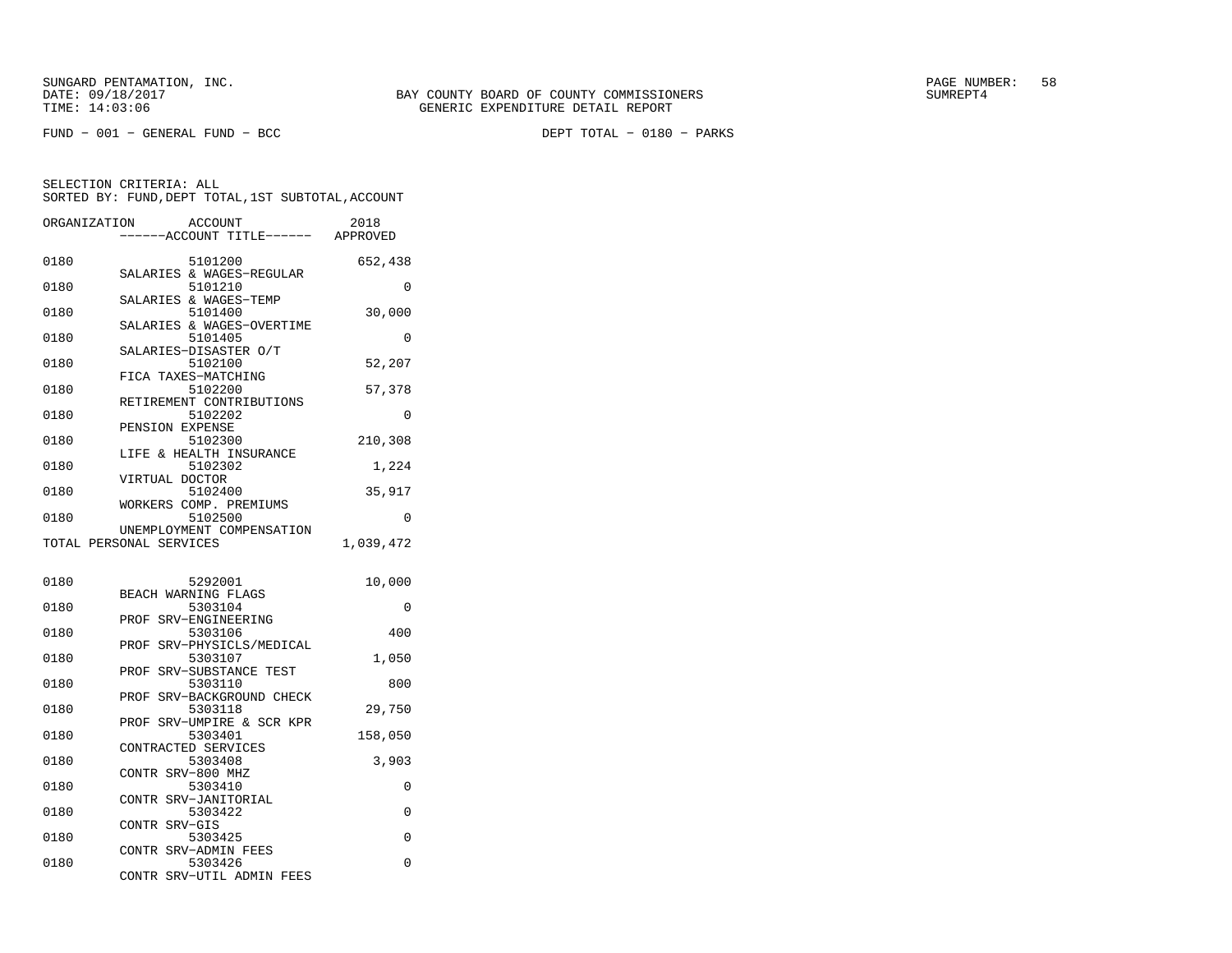FUND − 001 − GENERAL FUND − BCC DEPT TOTAL − 0180 − PARKS

SELECTION CRITERIA: ALL

|              | SORTED BY: FUND, DEPT TOTAL, 1ST SUBTOTAL, ACCOUNT |          |
|--------------|----------------------------------------------------|----------|
| ORGANIZATION | ACCOUNT<br>----ACCOUNT TITLE------ APPROVED        | 2018     |
| 0180         | 5303446                                            | 7,902    |
| 0180         | CONTR SRV-FACILITIES<br>5303464                    | 564      |
| 0180         | CONTR SRV-LAB<br>5303477                           | $\Omega$ |
| 0180         | CONTR SRV-GOLF COURSE OP<br>5304001                | 2,500    |
| 0180         | TRAVEL/TRAINING NON-LOCAL<br>5304005               | $\Omega$ |
| 0180         | TRAVEL-LOCAL<br>5304101                            | 9,804    |
| 0180         | COMMUNICATIONS SERVICES<br>5304125                 | 500      |
| 0180         | POSTAGE/TRANSP/FREIGHT<br>5304301                  | 160,000  |
| 0180         | UTILITY SERVICES<br>5304403                        | 330      |
| 0180         | RENTALS/LEASES-LAND<br>5304405                     | $\Omega$ |
| 0180         | RENTALS/LEASES-BUILDINGS<br>5304410                |          |
|              | RENTALS/LEASES-EOUIPMENT                           | 25,932   |
| 0180         | 5304414<br>RENTALS/LEASES EQUIP-(IT)               | 4,063    |
| 0180         | 5304501<br>INSURANCE & BONDS                       | 35,151   |
| 0180         | 5304604<br>REPAIR/MAINT-BLD&GRD DEPT               | 155,000  |
| 0180         | 5304605<br>REPAIR/MAINT-BLDG & GRND                | 68,450   |
| 0180         | 5304610<br>REPAIR/MAINT-AUTO EOUIP                 | 24,000   |
| 0180         | 5304611<br>REPAIR/MAINT-FLEET MAINT                | 0        |
| 0180         | 5304615<br>REPAIR/MAINT-EOUIPMENT                  | 30,000   |
| 0180         | 5304701<br>PRINTING & BINDING                      | 500      |
| 0180         | 5304902<br>FEES & COSTS-PURCHASING                 | 22,773   |
| 0180         | 5304905                                            | 500      |
| 0180         | FEES&COSTS-LGL ADV/ADVERT<br>5304922               | 350      |
| 0180         | FEES & COSTS-PERMITS<br>5304990                    | $\Omega$ |
| 0180         | MISCELLANEOUS EXPENSES<br>5305101                  | 3,700    |
| 0180         | OFFICE SUPPLIES<br>5305201<br>OPERATING SUPPLIES   | 59,500   |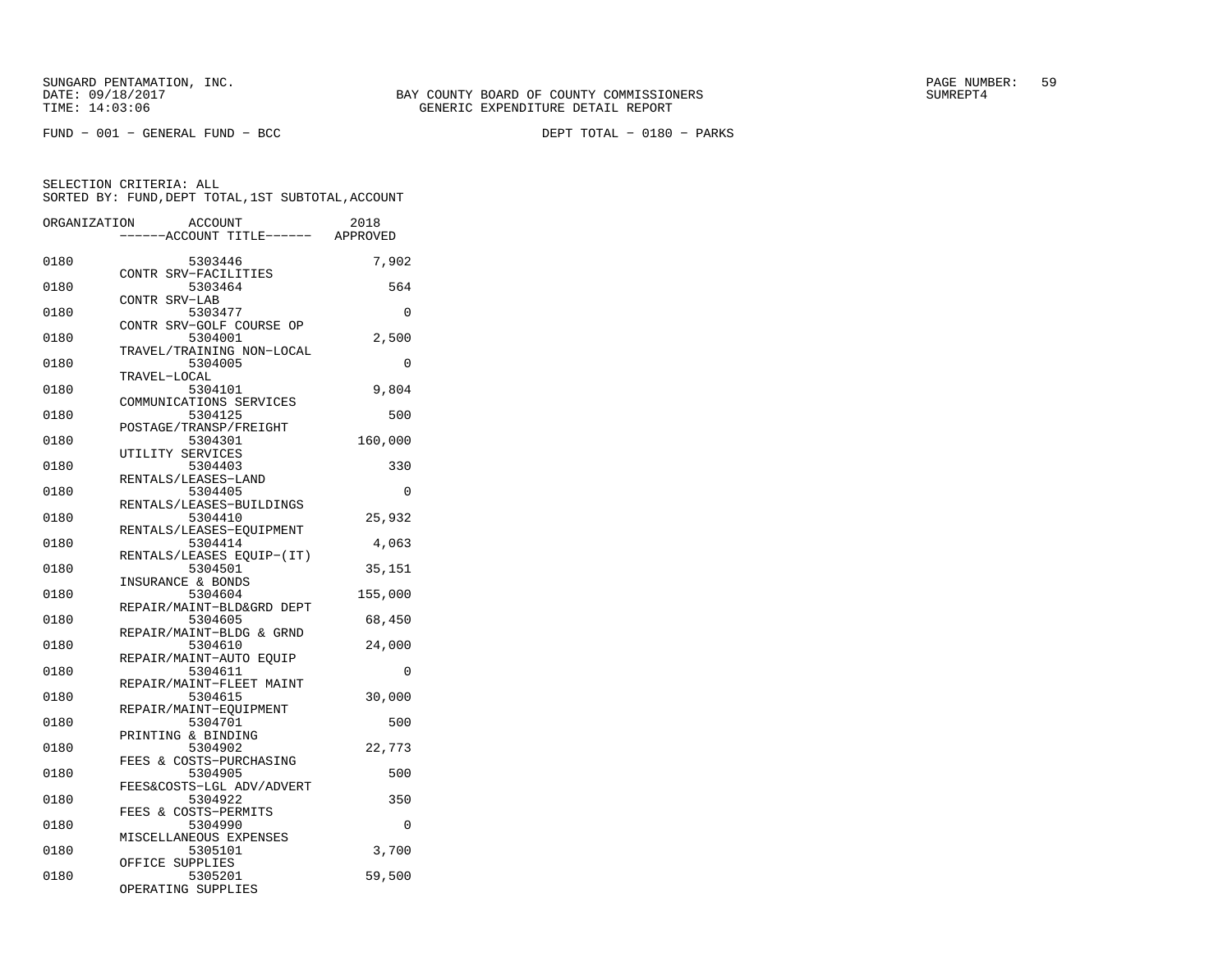FUND − 001 − GENERAL FUND − BCC DEPT TOTAL − 0180 − PARKS

|      | ORGANIZATION<br>ACCOUNT<br>---ACCOUNT TITLE------ APPROVED | 2018     |
|------|------------------------------------------------------------|----------|
| 0180 | 5305202                                                    | 8,000    |
| 0180 | OPER SUPPLIES-JANITORIAL<br>5305204                        | 17,000   |
| 0180 | OPER. SUPPLIES-CHEMICALS<br>5305205                        | 70,000   |
| 0180 | GAS, OIL & LUBRICANTS<br>5305206                           | 3,500    |
| 0180 | MATERIALS-SIGNS<br>5305210                                 | 1,500    |
| 0180 | SAFETY GEAR & SUPPLIES<br>5305215                          | 9,030    |
| 0180 | CLOTHING & WEARING APPRL<br>5305220                        | 13,000   |
| 0180 | TOOL & SMALL IMPLEMENTS<br>5305401                         | 0        |
| 0180 | BOOKS/RESOURCE MATR/SUBSC<br>5305402                       | 500      |
| 0180 | DUES & MEMBERSHIPS<br>5305406                              | 1,300    |
| 0180 | TRAINING & TUITION<br>5357201                              | 0        |
|      | HARDERS CONCESSION                                         | $\Omega$ |
| 0180 | 5394901<br>COST OF GOODS SOLD                              |          |
|      | TOTAL OPERATING EXPENSES                                   | 939,302  |
| 0180 | 5606101                                                    | 0        |
| 0180 | LAND<br>5606305                                            | 0        |
| 0180 | IMPRV-PARK DEVELOPMENT<br>5606401                          | 144,290  |
| 0180 | EQUIPMENT<br>5606402                                       | 19,480   |
| 0180 | EQUIP LESS THAN \$1000<br>5606450                          | 6,300    |
| 0180 | COMPUTER SOFTWARE<br>5606601                               | 455,000  |
|      | IMPACT FEE PROJECTS<br>TOTAL CAPITAL OUTLAY                | 625,070  |
|      |                                                            |          |
| 0180 | 5740010<br>SPECIAL EVENTS-HAYRIDE                          | 30,000   |
|      | TOTAL SPECIAL EVENTS                                       | 30,000   |
| 0180 | 5808101<br>AID-GOV'T AGENGY                                | 0        |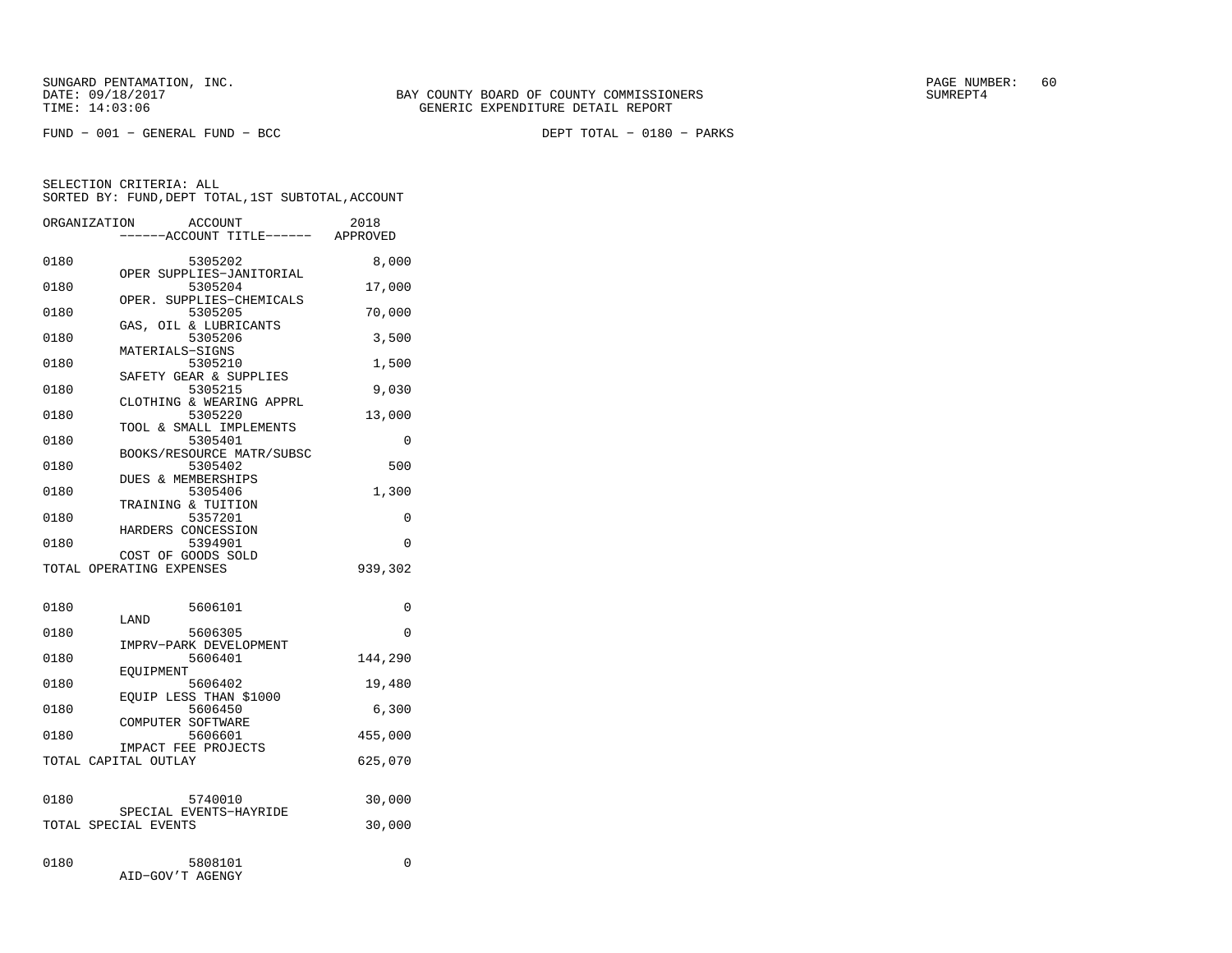FUND − 001 − GENERAL FUND − BCC DEPT TOTAL − 0180 − PARKS

| ORGANIZATION | ACCOUNT                               | 2018      |
|--------------|---------------------------------------|-----------|
|              | ------ACCOUNT TITLE------ APPROVED    |           |
| 0180         | 5808225                               | $\Omega$  |
|              | AID-HORSE SHOW<br>TOTAL GRANTS & AIDS | O         |
|              |                                       |           |
| 0180         | 5905908                               | $\Omega$  |
| 0180         | LOSS ON DISPOSAL<br>5905998           | $\Omega$  |
|              | DEPRECIATION EXPENSE                  |           |
| 0180         | 5909910                               | 7,500     |
| 0180         | RESERVE FOR CONTINGENCIES<br>5909913  | 115,000   |
|              | RESERVE-IMPACT FEES                   |           |
| 0180         | 5909915<br>RESERVE FOR PAY ADJUSTMNT  | $\Omega$  |
| 0180         | 5909920                               | $\Omega$  |
|              | RESERVE-FUTURE CAP OUTLAY             |           |
|              | TOTAL NON-OPERATING EXPENSES          | 122,500   |
| TOTAL PARKS  |                                       | 2,756,344 |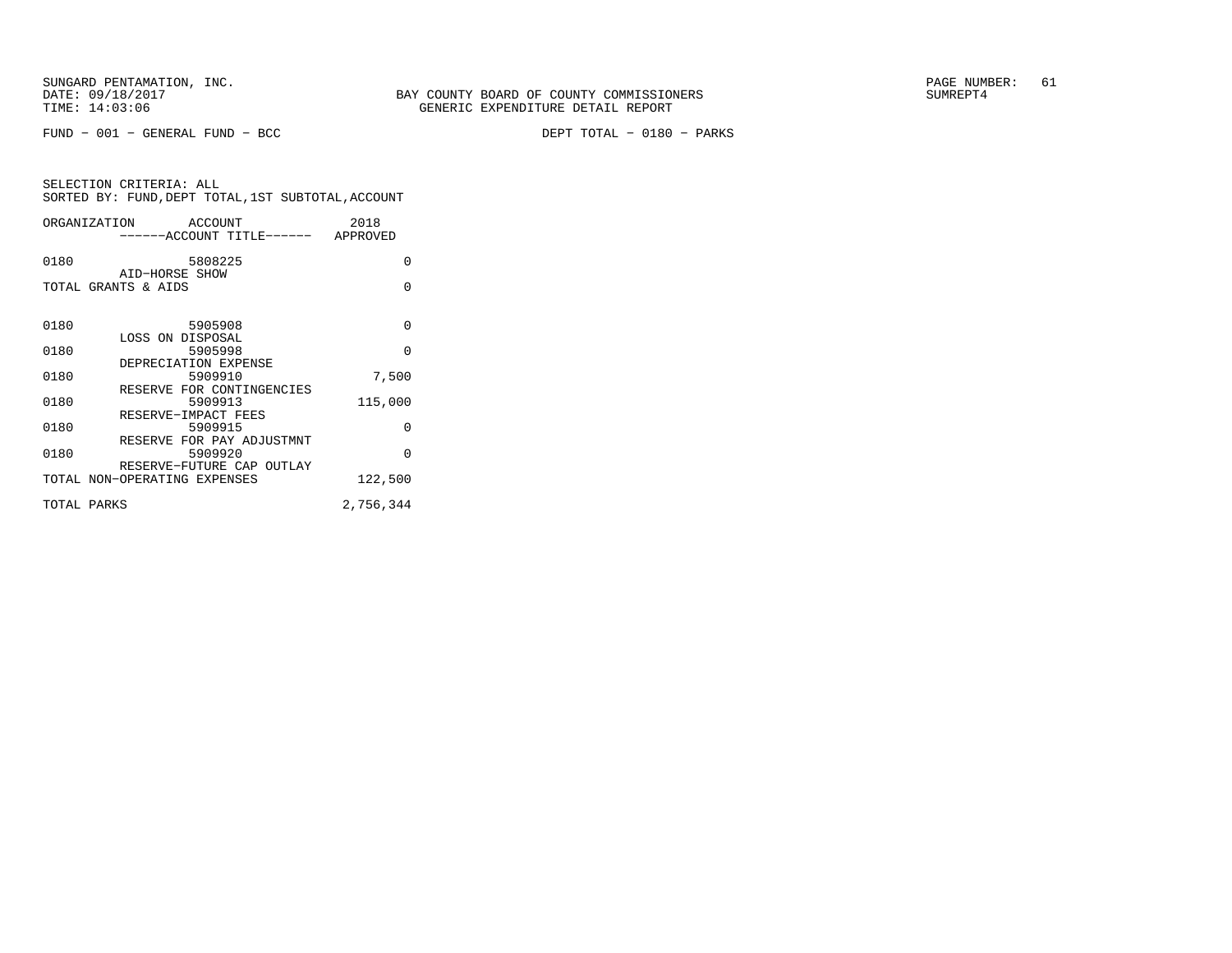FUND − 001 − GENERAL FUND − BCC DEPT TOTAL − 0186 − PARKS−PIER

| ORGANIZATION | ACCOUNT<br>---ACCOUNT TITLE------ APPROVED                       | 2018     |
|--------------|------------------------------------------------------------------|----------|
| 0186         | 5101200                                                          | 303,225  |
| 0186         | SALARIES & WAGES-REGULAR<br>5101400<br>SALARIES & WAGES-OVERTIME | 2,640    |
| 0186         | 5102100<br>FICA TAXES-MATCHING                                   | 23,399   |
| 0186         | 5102200<br>RETIREMENT CONTRIBUTIONS                              | 26,902   |
| 0186         | 5102300<br>LIFE & HEALTH INSURANCE                               | 110,379  |
| 0186         | 5102302<br>VIRTUAL DOCTOR                                        | 611      |
| 0186         | 5102400<br>WORKERS COMP. PREMIUMS                                | 17,821   |
| 0186         | 5102500<br>UNEMPLOYMENT COMPENSATION                             | 3,672    |
|              | TOTAL PERSONAL SERVICES                                          | 488,649  |
| 0186         | 5303106                                                          | 210      |
| 0186         | PROF SRV-PHYSICLS/MEDICAL<br>5303107                             | 250      |
| 0186         | PROF SRV-SUBSTANCE TEST<br>5303110                               | 150      |
| 0186         | PROF SRV-BACKGROUND CHECK<br>5303401                             | 0        |
| 0186         | CONTRACTED SERVICES<br>5303403                                   | 4,700    |
| 0186         | CONTR SRV-BANK CHRG POOL<br>5303408                              | 0        |
| 0186         | CONTR SRV-800 MHZ<br>5303425                                     | $\Omega$ |
| 0186         | CONTR SRV-ADMIN FEES<br>5303446                                  | 7,035    |
| 0186         | CONTR SRV-FACILITIES<br>5304101                                  | 5,868    |
| 0186         | COMMUNICATIONS SERVICES<br>5304125                               | 200      |
| 0186         | POSTAGE/TRANSP/FREIGHT<br>5304301<br>UTILITY SERVICES            | 45,000   |
| 0186         | 5304405<br>RENTALS/LEASES-BUILDINGS                              | 0        |
| 0186         | 5304410<br>RENTALS/LEASES-EOUIPMENT                              | 1,500    |
| 0186         | 5304414<br>RENTALS/LEASES EQUIP-(IT)                             | $\Omega$ |
| 0186         | 5304501<br>INSURANCE & BONDS                                     | 15,390   |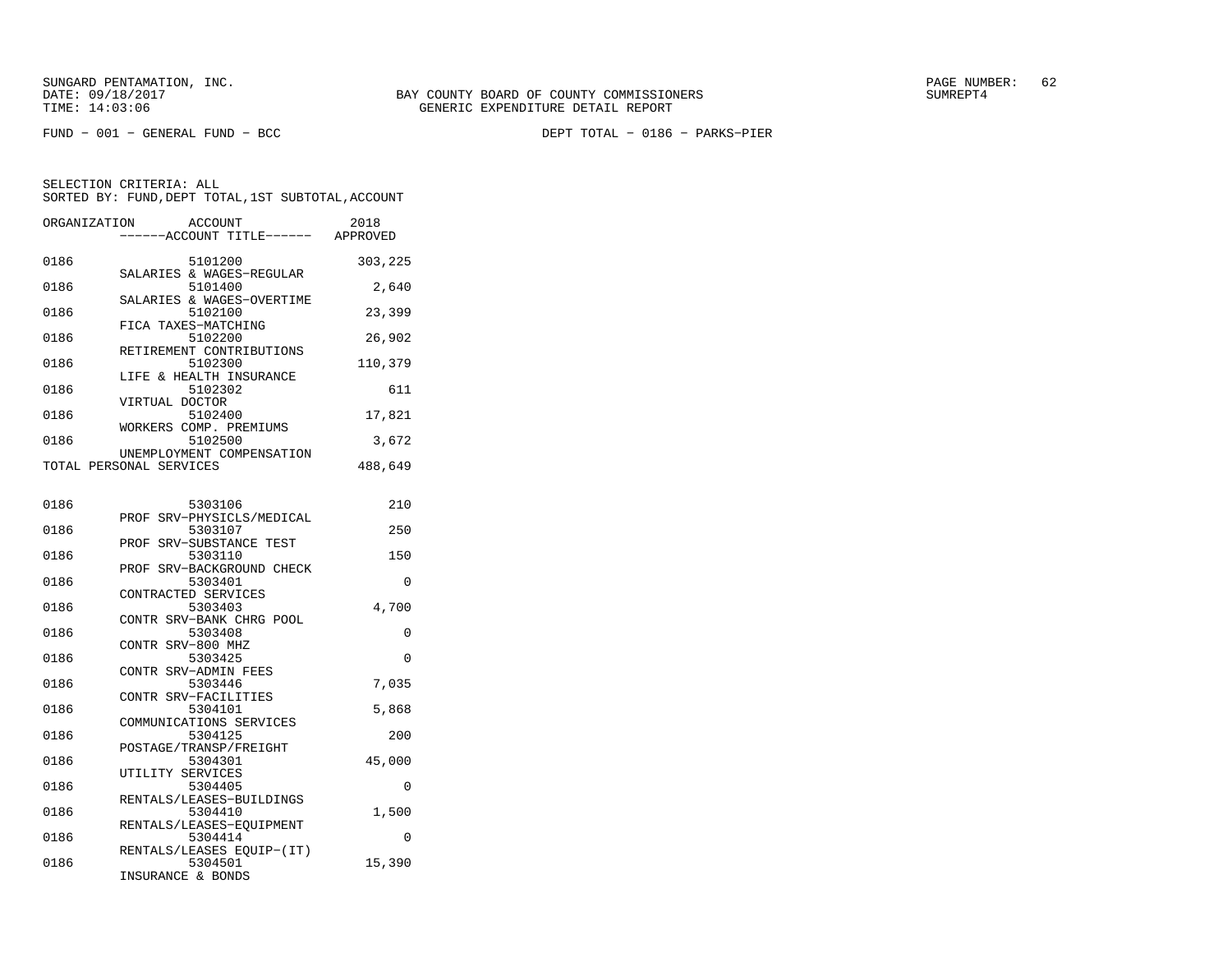FUND − 001 − GENERAL FUND − BCC DEPT TOTAL − 0186 − PARKS−PIER

|      | ORGANIZATION<br>ACCOUNT<br>---ACCOUNT TITLE------ APPROVED | 2018    |
|------|------------------------------------------------------------|---------|
| 0186 | 5304604                                                    | 0       |
| 0186 | REPAIR/MAINT-BLD&GRD DEPT<br>5304605                       | 56,428  |
| 0186 | REPAIR/MAINT-BLDG & GRND<br>5304610                        | 2,500   |
| 0186 | REPAIR/MAINT-AUTO EOUIP<br>5304611                         | 0       |
| 0186 | REPAIR/MAINT-FLEET MAINT<br>5304615                        | 2,500   |
| 0186 | REPAIR/MAINT-EQUIPMENT<br>5304701                          | 2,500   |
| 0186 | PRINTING & BINDING<br>5304902                              | 3,178   |
| 0186 | FEES & COSTS-PURCHASING<br>5304905                         | 500     |
| 0186 | FEES&COSTS-LGL ADV/ADVERT<br>5304922                       | 550     |
| 0186 | FEES & COSTS-PERMITS<br>5304990                            | 0       |
| 0186 | MISCELLANEOUS EXPENSES<br>5305101                          | 2,000   |
| 0186 | OFFICE SUPPLIES<br>5305201                                 | 6,000   |
| 0186 | OPERATING SUPPLIES<br>5305202                              | 10,000  |
| 0186 | OPER SUPPLIES-JANITORIAL<br>5305204                        | 1,200   |
| 0186 | OPER. SUPPLIES-CHEMICALS<br>5305205                        | 2,500   |
| 0186 | GAS, OIL & LUBRICANTS<br>5305206<br>MATERIALS-SIGNS        | 1,000   |
| 0186 | 5305210<br>SAFETY GEAR & SUPPLIES                          | 1,000   |
| 0186 | 5305215<br>CLOTHING & WEARING APPRL                        | 2,600   |
| 0186 | 5305220<br>TOOL & SMALL IMPLEMENTS                         | 3,000   |
| 0186 | 5305406<br>TRAINING & TUITION                              | 0       |
|      | TOTAL OPERATING EXPENSES                                   | 177,759 |
| 0186 | 5606401                                                    | 19,000  |
| 0186 | EOUIPMENT<br>5606402                                       | 2,000   |
|      | EQUIP LESS THAN \$1000<br>TOTAL CAPITAL OUTLAY             | 21,000  |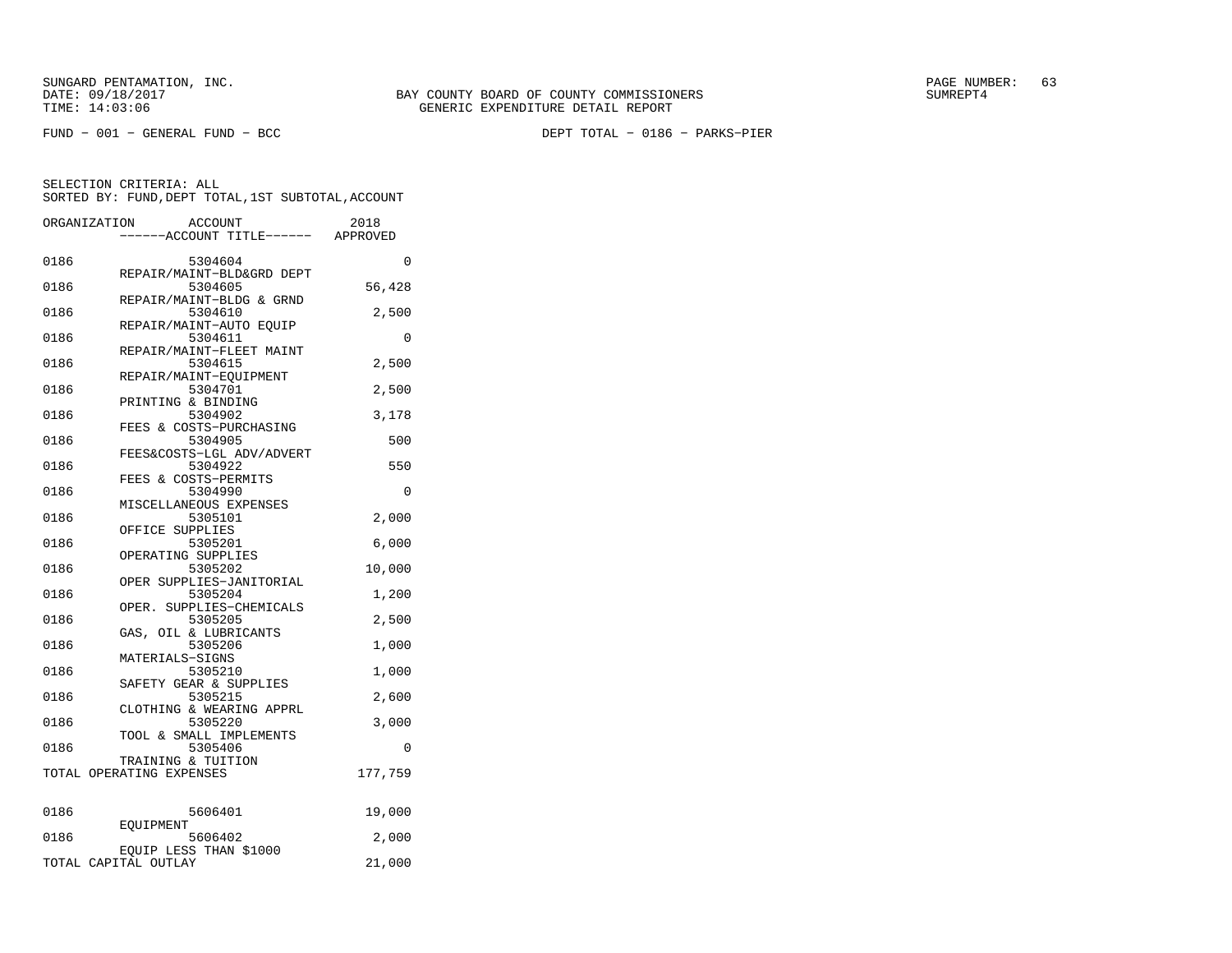FUND − 001 − GENERAL FUND − BCC DEPT TOTAL − 0186 − PARKS−PIER

|      | ORGANIZATION                 | ACCOUNT                         |                           | 2018     |
|------|------------------------------|---------------------------------|---------------------------|----------|
|      |                              |                                 | ------ACCOUNT TITLE------ | APPROVED |
| 0186 |                              | 5905998<br>DEPRECIATION EXPENSE |                           |          |
| 0186 |                              | 5909910                         | RESERVE FOR CONTINGENCIES | 2,500    |
|      | TOTAL NON-OPERATING EXPENSES |                                 |                           | 2,500    |
|      | TOTAL PARKS-PIER             |                                 |                           | 689,908  |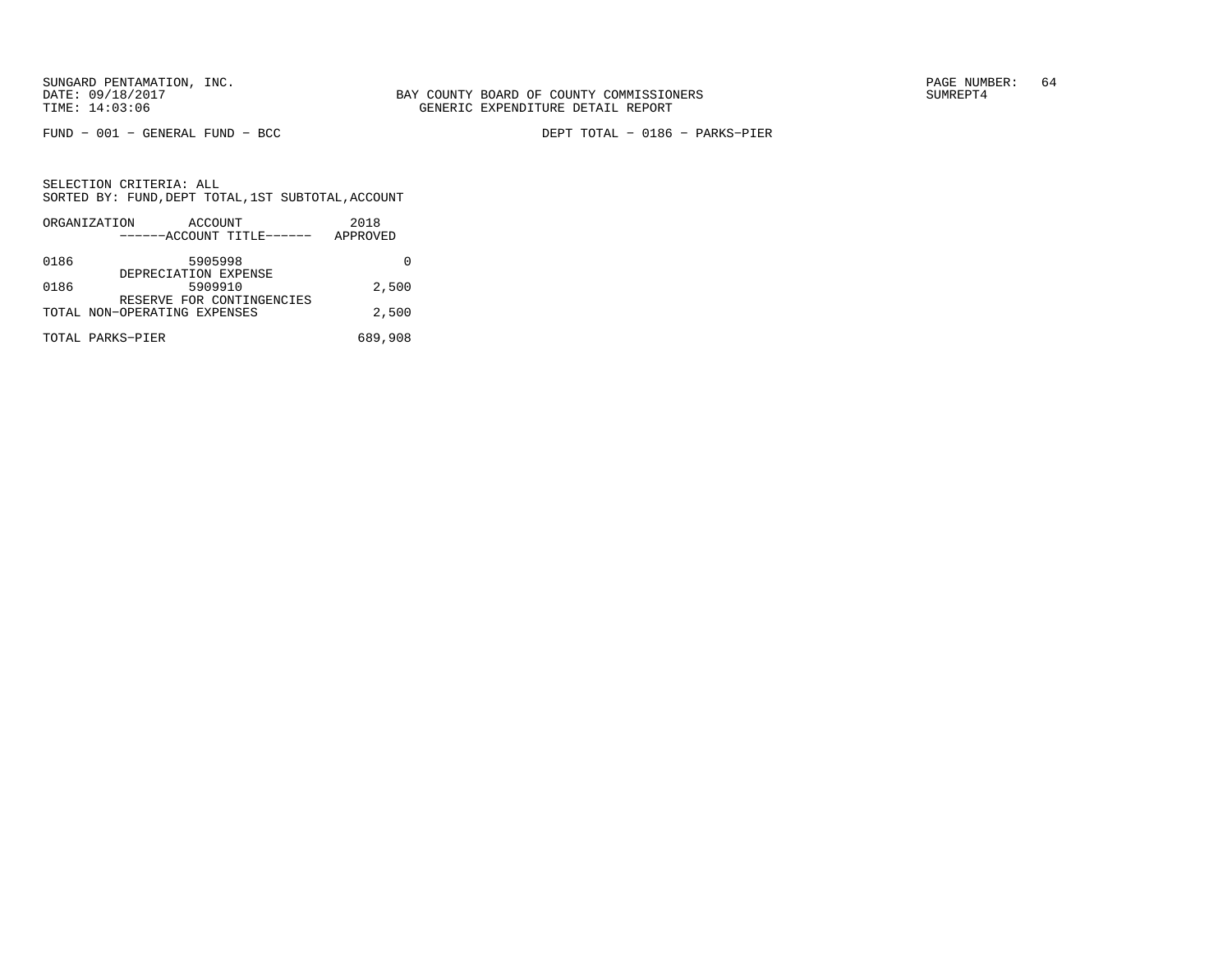FUND − 001 − GENERAL FUND − BCC DEPT TOTAL − 0187 − PARKS−LIFEGUARDS

SELECTION CRITERIA: ALLSORTED BY: FUND,DEPT TOTAL,1ST SUBTOTAL,ACCOUNT

|      | ORGANIZATION ACCOUNT<br>------ACCOUNT TITLE------ APPROVED | 2018    |
|------|------------------------------------------------------------|---------|
| 0187 | 5101200                                                    | 185,514 |
| 0187 | SALARIES & WAGES-REGULAR<br>5101400                        | 5,360   |
| 0187 | SALARIES & WAGES-OVERTIME<br>5102100                       | 14,602  |
| 0187 | FICA TAXES-MATCHING<br>5102200                             | 15,495  |
| 0187 | RETIREMENT CONTRIBUTIONS<br>5102300                        | 43,495  |
| 0187 | LIFE & HEALTH INSURANCE<br>5102302                         | 325     |
| 0187 | VIRTUAL DOCTOR<br>5102400                                  | 11,112  |
|      | WORKERS COMP. PREMIUMS<br>TOTAL PERSONAL SERVICES          | 275,903 |
|      |                                                            |         |
| 0187 | 5303106                                                    | 200     |
| 0187 | PROF SRV-PHYSICLS/MEDICAL<br>5303107                       | 250     |
| 0187 | PROF SRV-SUBSTANCE TEST<br>5303110                         | 300     |
|      | PROF SRV-BACKGROUND CHECK                                  |         |

|      | PROF SRV-BACKGROUND CHECK |          |
|------|---------------------------|----------|
| 0187 | 5304001                   | 2,000    |
|      | TRAVEL/TRAINING NON-LOCAL |          |
| 0187 | 5304125                   | 500      |
|      | POSTAGE/TRANSP/FREIGHT    |          |
| 0187 | 5304605                   | $\Omega$ |
|      | REPAIR/MAINT-BLDG & GRND  |          |
| 0187 | 5304615                   | 2,000    |
|      | REPAIR/MAINT-EOUIPMENT    |          |
| 0187 | 5304701                   | 1,000    |
|      | PRINTING & BINDING        |          |
| 0187 | 5305101                   | 1,000    |
|      | OFFICE SUPPLIES           |          |
| 0187 | 5305201                   | 5,000    |
|      | OPERATING SUPPLIES        |          |
| 0187 | 5305202                   | 1,500    |
|      | OPER SUPPLIES-JANITORIAL  |          |
| 0187 | 5305204                   | 1,000    |
|      | OPER. SUPPLIES-CHEMICALS  |          |
| 0187 | 5305205                   | 3,000    |
|      | GAS, OIL & LUBRICANTS     |          |
| 0187 | 5305210                   | 500      |
|      | SAFETY GEAR & SUPPLIES    |          |
| 0187 | 5305215                   | 5,000    |
|      | CLOTHING & WEARING APPRL  |          |
| 0187 | 5305220                   | 500      |

TOOL & SMALL IMPLEMENTS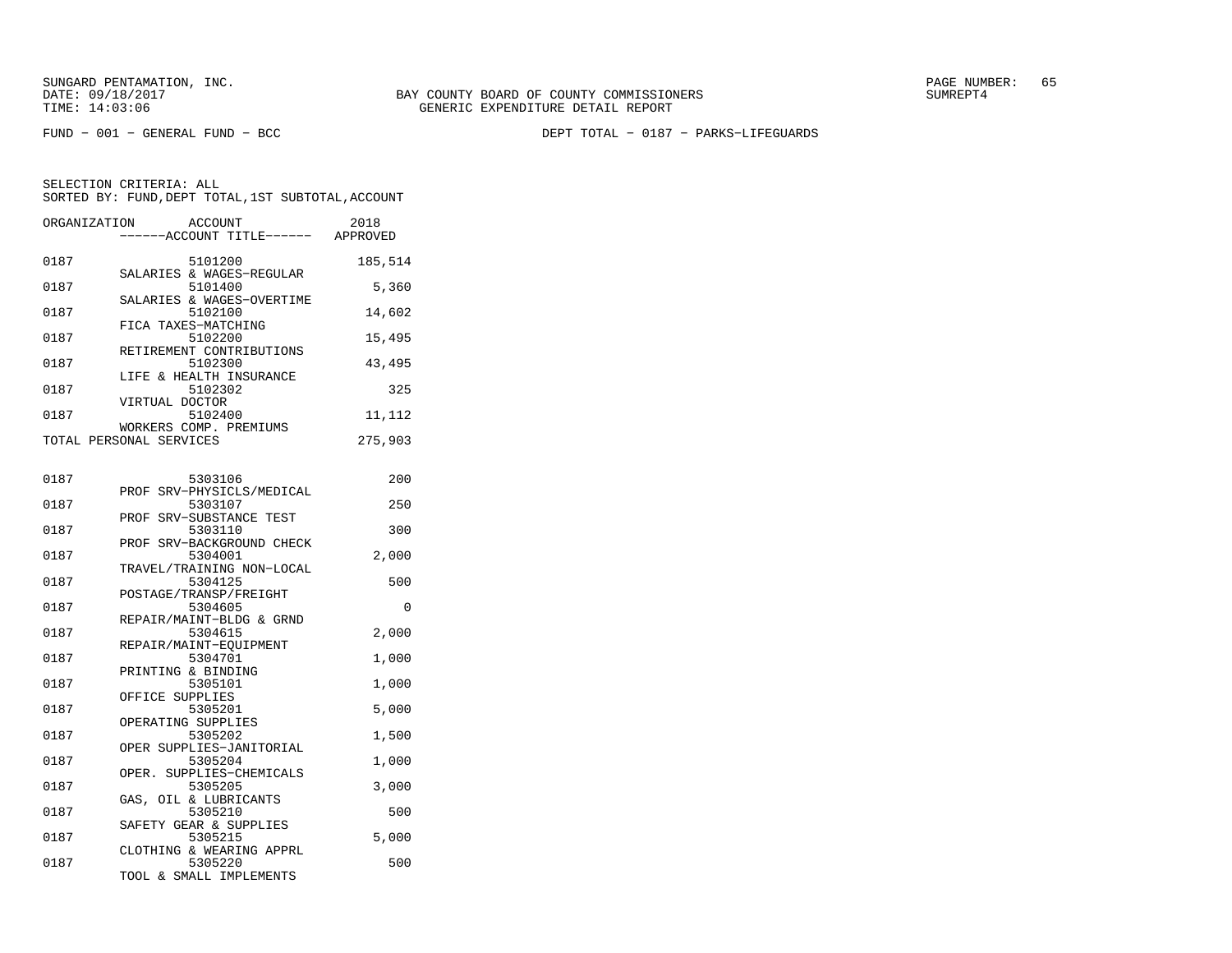FUND − 001 − GENERAL FUND − BCC DEPT TOTAL − 0187 − PARKS−LIFEGUARDS

|      | ORGANIZATION                                   | ACCOUNT | ------ACCOUNT TITLE------ APPROVED | 2018    |
|------|------------------------------------------------|---------|------------------------------------|---------|
|      |                                                |         |                                    |         |
| 0187 |                                                | 5305401 |                                    | 1,000   |
| 0187 |                                                | 5305402 | BOOKS/RESOURCE MATR/SUBSC          | 500     |
| 0187 | <b>DUES &amp; MEMBERSHIPS</b>                  | 5305406 |                                    | 2,000   |
|      | TRAINING & TUITION<br>TOTAL OPERATING EXPENSES |         |                                    | 27,250  |
|      |                                                |         |                                    |         |
| 0187 |                                                | 5606401 |                                    | 10,100  |
| 0187 | EOUIPMENT                                      | 5606402 |                                    | 5,095   |
|      | EQUIP LESS THAN \$1000<br>TOTAL CAPITAL OUTLAY |         |                                    | 15,195  |
|      |                                                |         |                                    |         |
| 0187 |                                                | 5909910 | RESERVE FOR CONTINGENCIES          | 10,000  |
|      | TOTAL NON-OPERATING EXPENSES                   |         |                                    | 10,000  |
|      | TOTAL PARKS-LIFEGUARDS                         |         |                                    | 328,348 |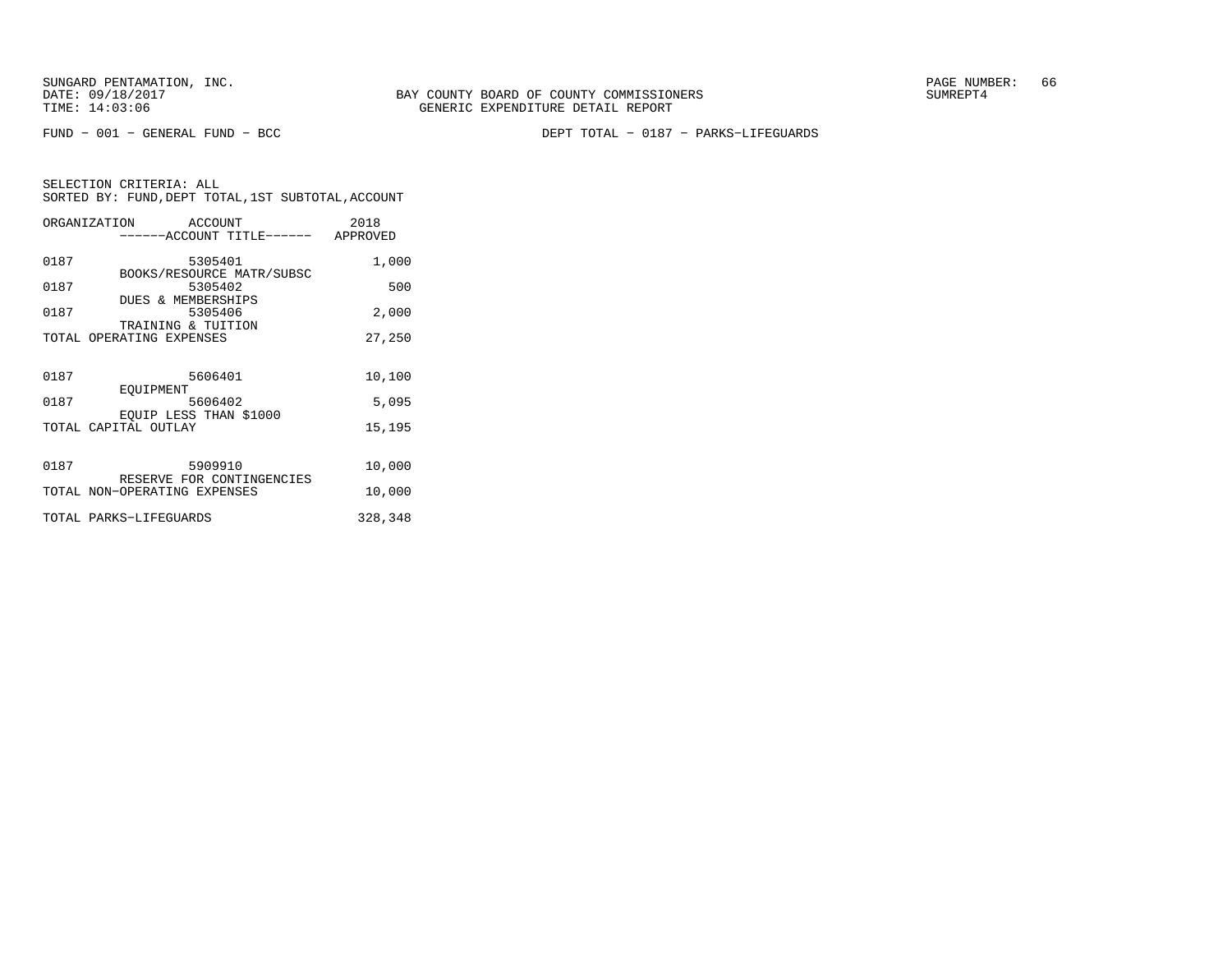FUND − 001 − GENERAL FUND − BCC DEPT TOTAL − 0195 − EXTENSION SERVICE

| ORGANIZATION | <b>ACCOUNT</b>                                                   | 2018<br>---ACCOUNT TITLE------ APPROVED |
|--------------|------------------------------------------------------------------|-----------------------------------------|
| 0195         | 5101200<br>SALARIES & WAGES-REGULAR                              | 140,433                                 |
| 0195         | 5102100<br>FICA TAXES-MATCHING                                   | 10,743                                  |
| 0195         | 5102200                                                          | 10,788                                  |
| 0195         | RETIREMENT CONTRIBUTIONS<br>5102202                              | 0                                       |
| 0195         | PENSION EXPENSE<br>5102300                                       | 5,917                                   |
| 0195         | LIFE & HEALTH INSURANCE<br>5102302                               | 72                                      |
| 0195         | VIRTUAL DOCTOR<br>5102400                                        | 139                                     |
| 0195         | WORKERS COMP. PREMIUMS<br>5102500                                | 0                                       |
|              | UNEMPLOYMENT COMPENSATION<br>TOTAL PERSONAL SERVICES             | 168,092                                 |
| 0195         | 5303101                                                          | 0                                       |
|              | PROFESSIONAL SERVICES                                            |                                         |
| 0195         | 5303107<br>PROF SRV-SUBSTANCE TEST                               | 60                                      |
| 0195         | 5303110<br>PROF SRV-BACKGROUND CHECK                             | 350                                     |
| 0195         | 5303401<br>CONTRACTED SERVICES                                   | 0                                       |
| 0195         | 5303410<br>CONTR SRV-JANITORIAL                                  | 0                                       |
| 0195         | 5303425<br>CONTR SRV-ADMIN FEES                                  | $\Omega$                                |
| 0195         | 5303446<br>CONTR SRV-FACILITIES                                  | 32,024                                  |
| 0195         | 5304001<br>TRAVEL/TRAINING NON-LOCAL                             | 3,500                                   |
| 0195         | 5304005<br>TRAVEL-LOCAL                                          | 2,000                                   |
| 0195         | 5304101                                                          | 4,308                                   |
| 0195         | COMMUNICATIONS SERVICES<br>5304125                               | 200                                     |
| 0195         | POSTAGE/TRANSP/FREIGHT<br>5304301                                | 11,000                                  |
| 0195         | UTILITY SERVICES<br>5304405                                      | 0                                       |
| 0195         | RENTALS/LEASES-BUILDINGS<br>5304410                              | 4,000                                   |
| 0195         | RENTALS/LEASES-EOUIPMENT<br>5304414<br>RENTALS/LEASES EQUIP-(IT) | 1,290                                   |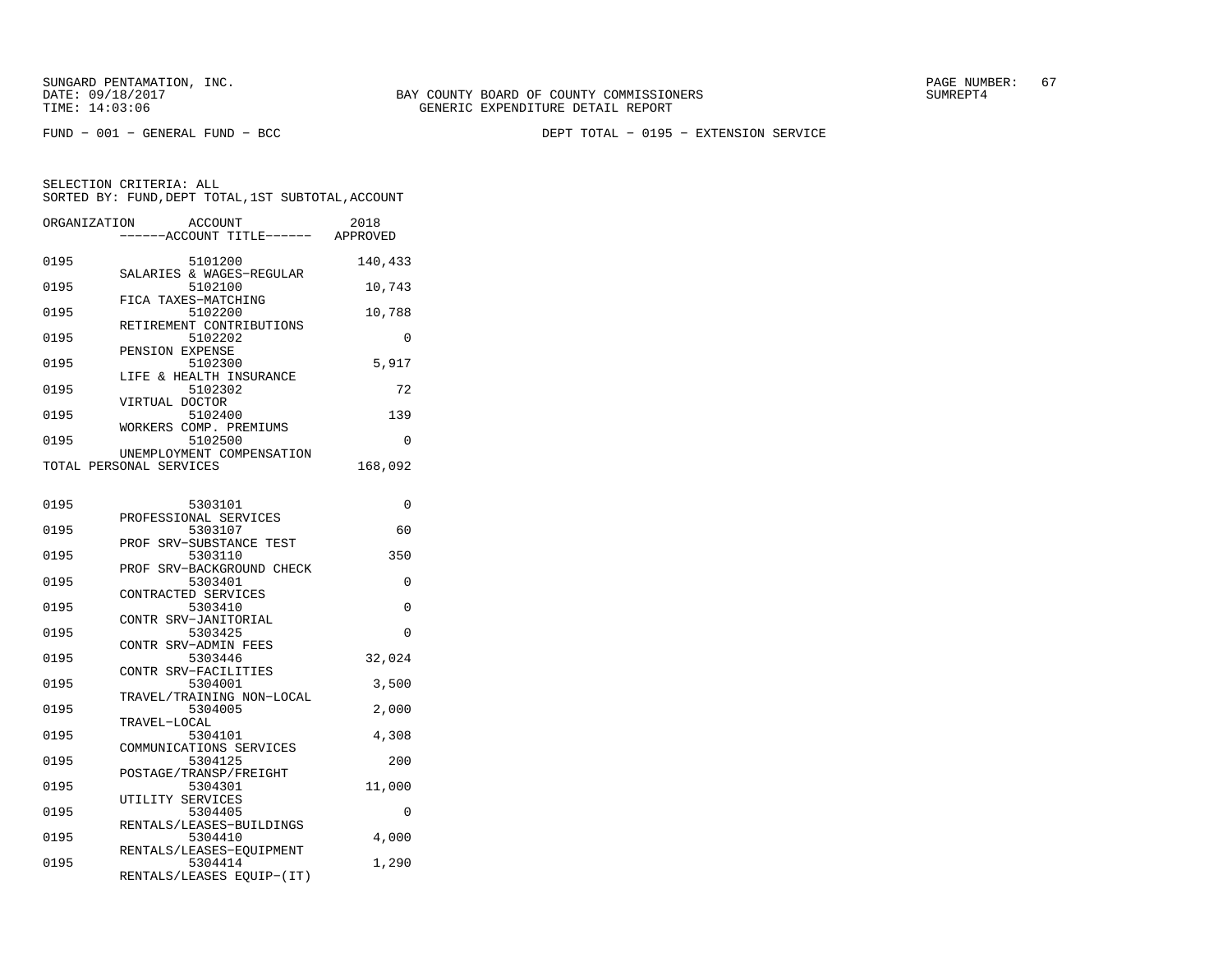FUND − 001 − GENERAL FUND − BCC DEPT TOTAL − 0195 − EXTENSION SERVICE

|      | <b>ACCOUNT</b><br>ORGANIZATION<br>---ACCOUNT TITLE------ APPROVED | 2018     |
|------|-------------------------------------------------------------------|----------|
| 0195 | 5304501<br>INSURANCE & BONDS                                      | 11,203   |
| 0195 | 5304605                                                           | 13,300   |
| 0195 | REPAIR/MAINT-BLDG & GRND<br>5304610                               | 2,000    |
| 0195 | REPAIR/MAINT-AUTO EQUIP<br>5304611                                | 0        |
| 0195 | REPAIR/MAINT-FLEET MAINT<br>5304615                               | 125      |
| 0195 | REPAIR/MAINT-EQUIPMENT<br>5304701                                 | 0        |
| 0195 | PRINTING & BINDING<br>5304801                                     | 350      |
| 0195 | ADVERTISING<br>5304902                                            | 2,118    |
| 0195 | FEES & COSTS-PURCHASING<br>5304905                                | 0        |
| 0195 | FEES&COSTS-LGL ADV/ADVERT<br>5304922                              | $\Omega$ |
| 0195 | FEES & COSTS-PERMITS<br>5304990                                   | $\Omega$ |
| 0195 | MISCELLANEOUS EXPENSES<br>5305101                                 | 4,500    |
| 0195 | OFFICE SUPPLIES<br>5305201                                        | 200      |
| 0195 | OPERATING SUPPLIES<br>5305202                                     | 200      |
| 0195 | OPER SUPPLIES-JANITORIAL<br>5305205                               | 1,600    |
| 0195 | GAS, OIL & LUBRICANTS<br>5305210                                  | 75       |
| 0195 | SAFETY GEAR & SUPPLIES<br>5305227                                 | 500      |
| 0195 | DEMO-SEA GRANT MARINE<br>5305228                                  | 500      |
| 0195 | DEMO-HOME ECONOMICS<br>5305229                                    | 500      |
| 0195 | DEMO-HORTICULTURE<br>5305232                                      | 500      |
| 0195 | 4-H MATERIALS & SUPPLIES<br>5305236                               | 3,600    |
| 0195 | 4-H SCHOLARSHIPS<br>5305401                                       | 150      |
| 0195 | BOOKS/RESOURCE MATR/SUBSC<br>5305402                              | 800      |
| 0195 | DUES & MEMBERSHIPS<br>5305406                                     | 100      |
|      | TRAINING & TUITION<br>TOTAL OPERATING EXPENSES                    | 101,053  |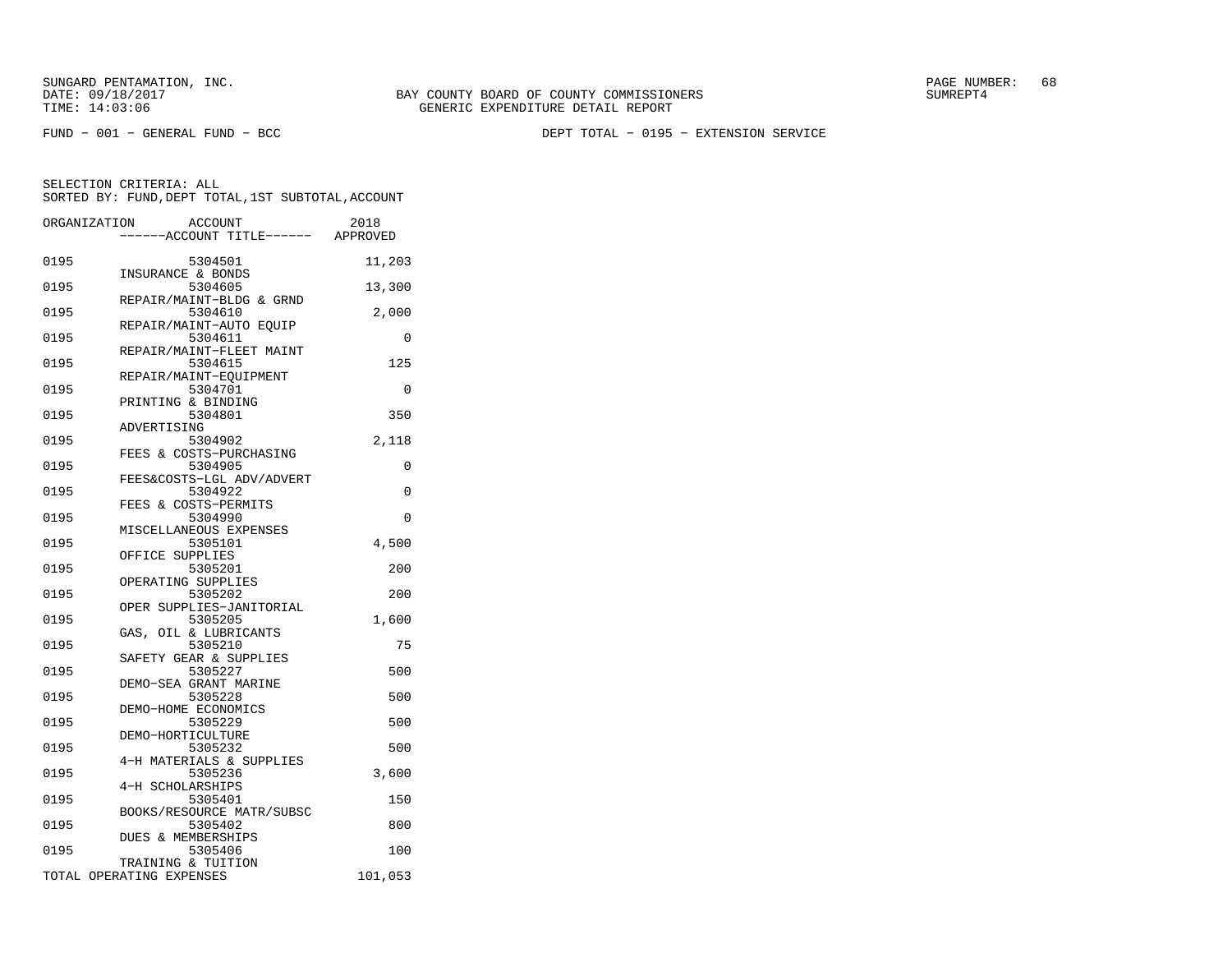FUND − 001 − GENERAL FUND − BCC DEPT TOTAL − 0195 − EXTENSION SERVICE

|      | ORGANIZATION ACCOUNT                      |         | -----ACCOUNT TITLE------ APPROVED | 2018     |
|------|-------------------------------------------|---------|-----------------------------------|----------|
|      |                                           |         |                                   |          |
| 0195 |                                           | 5606349 |                                   | 61,000   |
| 0195 | IMPRV-ARTIFICIAL REEF                     | 5606401 |                                   | 5,000    |
| 0195 | EOUIPMENT                                 | 5606402 |                                   | $\Omega$ |
| 0195 | EOUIP LESS THAN \$1000                    | 5606450 |                                   | 150      |
|      | COMPUTER SOFTWARE<br>TOTAL CAPITAL OUTLAY |         |                                   | 66,150   |
|      |                                           |         |                                   |          |
| 0195 |                                           | 5808118 | GRANT-HAZARD MITIGATION           | 0        |
|      | TOTAL GRANTS & AIDS                       |         |                                   | $\Omega$ |
|      |                                           |         |                                   |          |
| 0195 | DEPRECIATION EXPENSE                      | 5905998 |                                   | $\Omega$ |
| 0195 |                                           | 5909910 |                                   | 3,500    |
| 0195 |                                           | 5909915 | RESERVE FOR CONTINGENCIES         | $\Omega$ |
|      | TOTAL NON-OPERATING EXPENSES              |         | RESERVE FOR PAY ADJUSTMNT         | 3,500    |
|      | TOTAL EXTENSION SERVICE                   |         |                                   | 338,795  |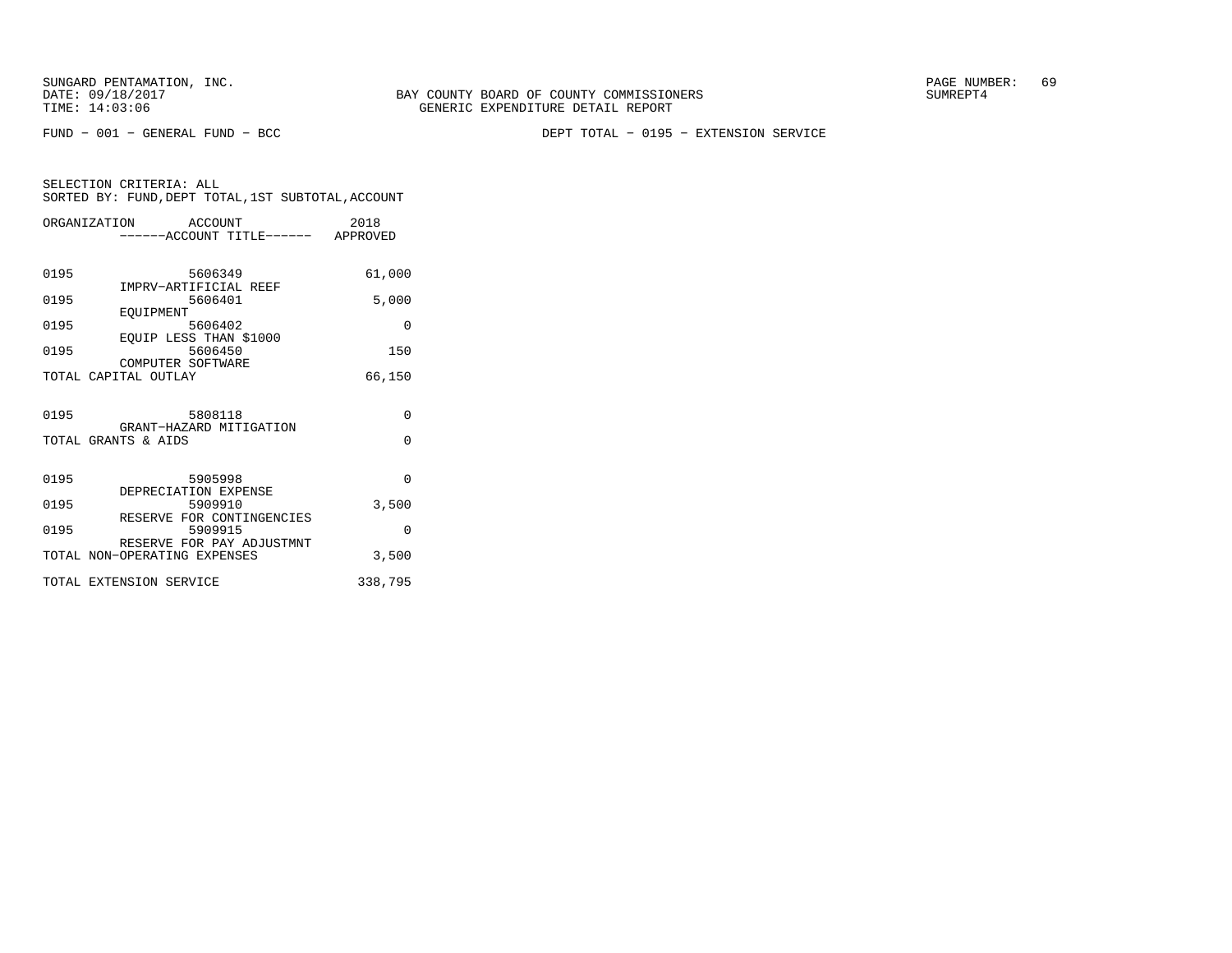FUND − 001 − GENERAL FUND − BCC DEPT TOTAL − 0205 − VETERANS SERVICES

| ORGANIZATION | <b>ACCOUNT</b><br>---ACCOUNT TITLE------ APPROVED | 2018     |
|--------------|---------------------------------------------------|----------|
| 0205         | 5101200<br>SALARIES & WAGES-REGULAR               | 191,116  |
| 0205         | 5101400<br>SALARIES & WAGES-OVERTIME              | 425      |
| 0205         | 5102100                                           | 14,653   |
| 0205         | FICA TAXES-MATCHING<br>5102200                    | 15,549   |
| 0205         | RETIREMENT CONTRIBUTIONS<br>5102202               | $\Omega$ |
| 0205         | PENSION EXPENSE<br>5102300                        | 11,529   |
| 0205         | LIFE & HEALTH INSURANCE<br>5102302                | 72       |
| 0205         | VIRTUAL DOCTOR<br>5102400                         | 822      |
|              | WORKERS COMP. PREMIUMS<br>TOTAL PERSONAL SERVICES | 234,166  |
| 0205         | 5303107                                           | 0        |
| 0205         | PROF SRV-SUBSTANCE TEST<br>5303110                | 0        |
| 0205         | PROF SRV-BACKGROUND CHECK<br>5303401              | 53       |
| 0205         | CONTRACTED SERVICES<br>5303410                    | 0        |
| 0205         | CONTR SRV-JANITORIAL<br>5303425                   | $\Omega$ |
|              | CONTR SRV-ADMIN FEES                              |          |
| 0205         | 5303446<br>CONTR SRV-FACILITIES                   | 18,907   |
| 0205         | 5304001<br>TRAVEL/TRAINING NON-LOCAL              | 5,300    |
| 0205         | 5304005<br>TRAVEL-LOCAL                           | $\Omega$ |
| 0205         | 5304101<br>COMMUNICATIONS SERVICES                | 1,104    |
| 0205         | 5304125<br>POSTAGE/TRANSP/FREIGHT                 | 1,500    |
| 0205         | 5304301<br>UTILITY SERVICES                       | $\Omega$ |
| 0205         | 5304405<br>RENTALS/LEASES-BUILDINGS               | 0        |
| 0205         | 5304410<br>RENTALS/LEASES-EQUIPMENT               | $\Omega$ |
| 0205         | 5304414<br>RENTALS/LEASES EQUIP-(IT)              | 4,964    |
| 0205         | 5304501<br>INSURANCE & RONDS                      | 9,412    |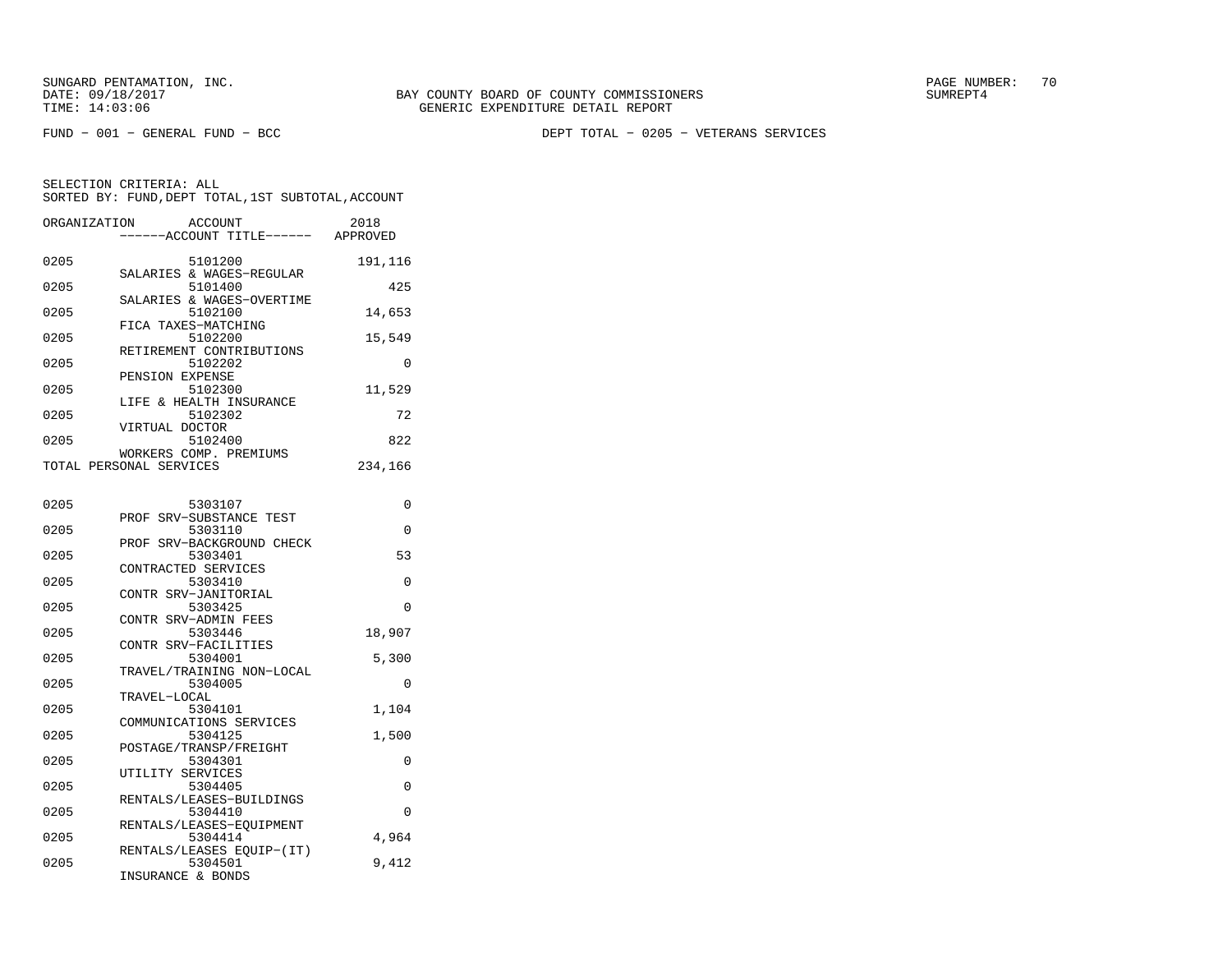FUND − 001 − GENERAL FUND − BCC DEPT TOTAL − 0205 − VETERANS SERVICES

|      | ORGANIZATION<br><b>ACCOUNT</b><br>----ACCOUNT TITLE------ APPROVED | 2018     |
|------|--------------------------------------------------------------------|----------|
| 0205 | 5304605                                                            | 0        |
| 0205 | REPAIR/MAINT-BLDG & GRND<br>5304610                                | 250      |
| 0205 | REPAIR/MAINT-AUTO EQUIP<br>5304611                                 | $\Omega$ |
| 0205 | REPAIR/MAINT-FLEET MAINT<br>5304615                                | 150      |
| 0205 | REPAIR/MAINT-EQUIPMENT<br>5304902                                  | 2,118    |
| 0205 | FEES & COSTS-PURCHASING<br>5304905                                 | $\Omega$ |
| 0205 | FEES&COSTS-LGL ADV/ADVERT<br>5304990                               | 0        |
| 0205 | MISCELLANEOUS EXPENSES<br>5305101                                  | 4,200    |
|      | OFFICE SUPPLIES                                                    |          |
| 0205 | 5305201<br>OPERATING SUPPLIES                                      | 0        |
| 0205 | 5305205<br>GAS, OIL & LUBRICANTS                                   | 250      |
| 0205 | 5305208<br>OPERATING/PROMO EXPS                                    | 2,500    |
| 0205 | 5305210<br>SAFETY GEAR & SUPPLIES                                  | 50       |
| 0205 | 5305402<br>DUES & MEMBERSHIPS                                      | 160      |
| 0205 | 5305406<br>TRAINING & TUITION                                      | 150      |
|      | TOTAL OPERATING EXPENSES                                           | 51,068   |
|      |                                                                    |          |
| 0205 | 5606401<br>EOUIPMENT                                               | 0        |
| 0205 | 5606402<br>EQUIP LESS THAN \$1000                                  | 600      |
| 0205 | 5606450<br>COMPUTER SOFTWARE                                       | 700      |
|      | TOTAL CAPITAL OUTLAY                                               | 1,300    |
| 0205 | 5905998                                                            | 0        |
| 0205 | DEPRECIATION EXPENSE<br>5909915                                    | $\Omega$ |
|      | RESERVE FOR PAY ADJUSTMNT<br>TOTAL NON-OPERATING EXPENSES          | $\Omega$ |
|      | TOTAL VETERANS SERVICES                                            | 286,534  |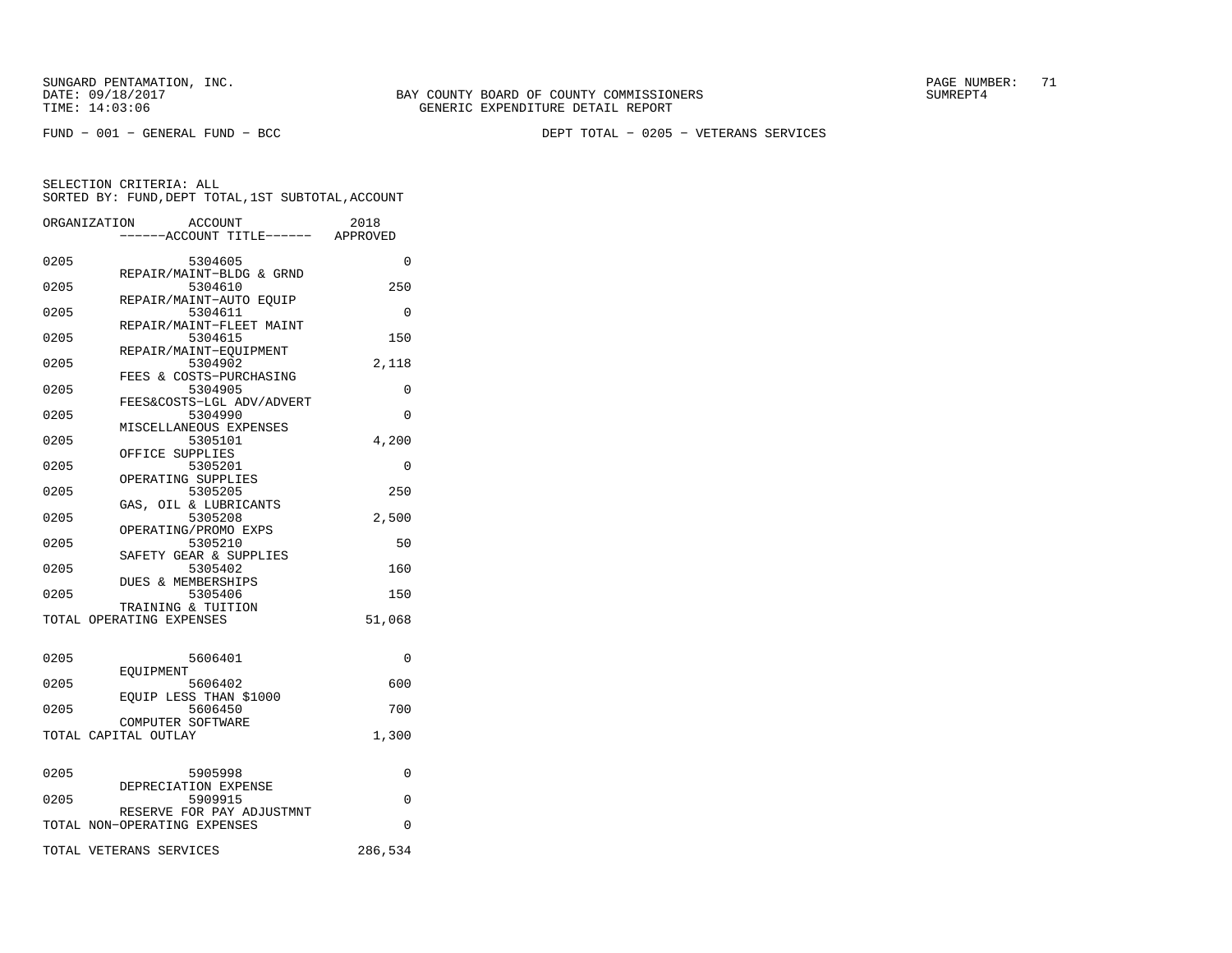FUND − 001 − GENERAL FUND − BCC DEPT TOTAL − 0210 − EMERGENCY MANAGEMENT

| ORGANIZATION | <b>ACCOUNT</b><br>---ACCOUNT TITLE------ APPROVED | 2018      |
|--------------|---------------------------------------------------|-----------|
|              |                                                   |           |
| 0210         | 5101200<br>SALARIES & WAGES-REGULAR               | 846,069   |
| 0210         | 5101205                                           | 0         |
| 0210         | SALARIES & WAGES-DISASTER<br>5101400              | 72,000    |
| 0210         | SALARIES & WAGES-OVERTIME<br>5101405              | 0         |
| 0210         | SALARIES-DISASTER O/T<br>5102100                  | 70,232    |
| 0210         | FICA TAXES-MATCHING<br>5102200                    | 78,647    |
| 0210         | RETIREMENT CONTRIBUTIONS<br>5102300               | 224,638   |
| 0210         | & HEALTH INSURANCE<br>LIFE<br>5102302             | 1,195     |
|              | VIRTUAL DOCTOR                                    |           |
| 0210         | 5102400<br>WORKERS COMP. PREMIUMS                 | 4,828     |
| 0210         | 5102500<br>UNEMPLOYMENT COMPENSATION              | $\Omega$  |
|              | TOTAL PERSONAL SERVICES                           | 1,297,609 |
| 0210         | 5303106                                           | 0         |
| 0210         | SRV-PHYSICLS/MEDICAL<br>PROF<br>5303107           | 0         |
| 0210         | SRV-SUBSTANCE TEST<br>PROF<br>5303110             | 200       |
| 0210         | SRV-BACKGROUND CHECK<br>PROF<br>5303401           | 5,000     |
| 0210         | CONTRACTED SERVICES<br>5303410                    | 0         |
|              | CONTR SRV-JANITORIAL                              |           |
| 0210         | 5303425<br>CONTR SRV-ADMIN FEES                   | 0         |
| 0210         | 5303446<br>CONTR SRV-FACILITIES                   | 4,780     |
| 0210         | 5304001<br>TRAVEL/TRAINING NON-LOCAL              | 3,500     |
| 0210         | 5304005<br>TRAVEL-LOCAL                           | 0         |
| 0210         | 5304101                                           | 0         |
| 0210         | COMMUNICATIONS SERVICES<br>5304125                | 165       |
| 0210         | POSTAGE/TRANSP/FREIGHT<br>5304301                 | 3,300     |
| 0210         | UTILITY SERVICES<br>5304410                       | 1,400     |
|              | RENTALS/LEASES-EQUIPMENT                          |           |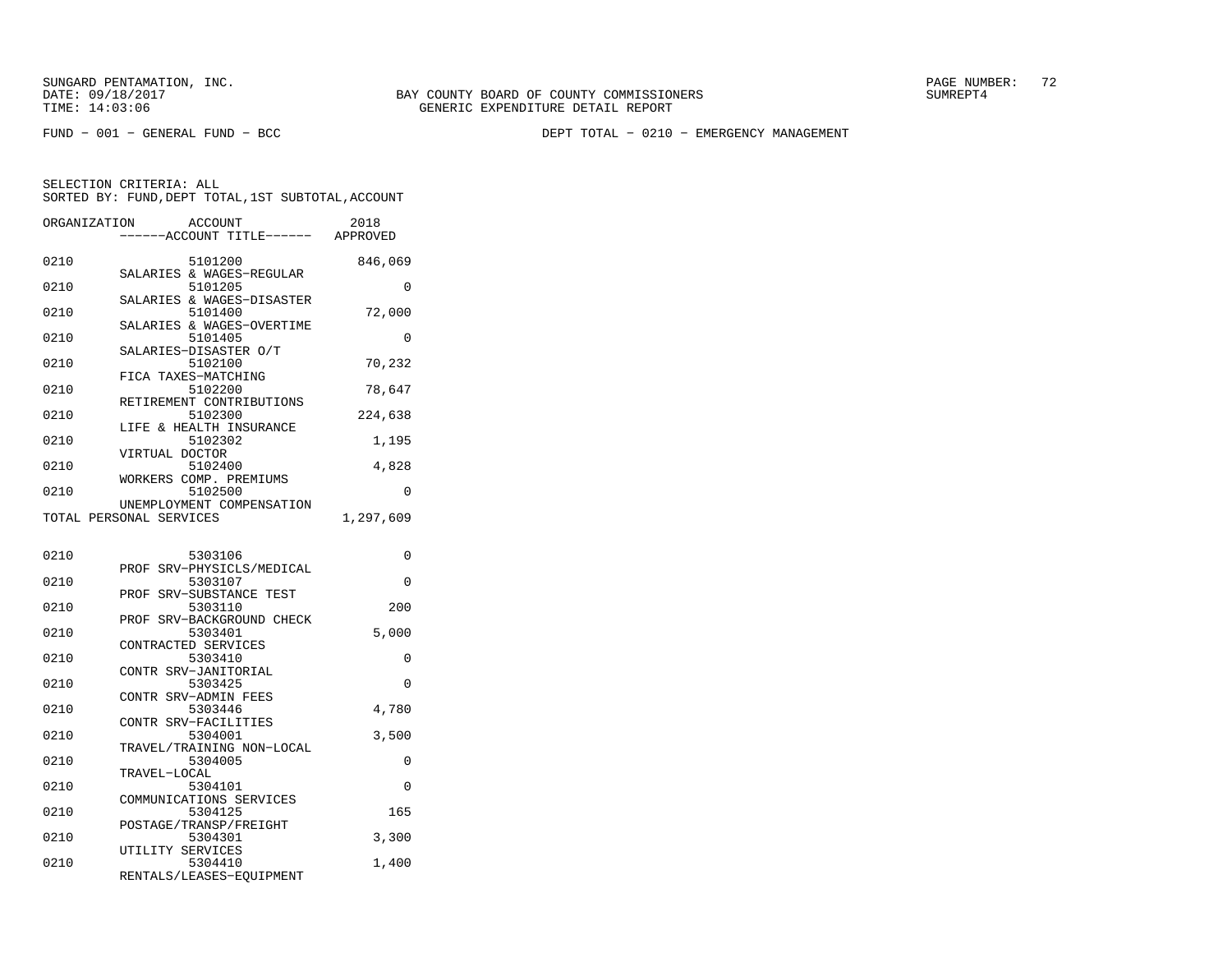FUND − 001 − GENERAL FUND − BCC DEPT TOTAL − 0210 − EMERGENCY MANAGEMENT

| ORGANIZATION | <b>ACCOUNT</b><br>---ACCOUNT TITLE------  | 2018<br>APPROVED |
|--------------|-------------------------------------------|------------------|
| 0210         | 5304414                                   | 5,955            |
| 0210         | RENTALS/LEASES EQUIP-(IT)<br>5304501      | 19,260           |
| 0210         | INSURANCE & BONDS<br>5304605              | 0                |
| 0210         | REPAIR/MAINT-BLDG & GRND<br>5304610       | 1,800            |
| 0210         | REPAIR/MAINT-AUTO EQUIP<br>5304611        | $\Omega$         |
| 0210         | REPAIR/MAINT-FLEET MAINT<br>5304615       | 0                |
| 0210         | REPAIR/MAINT-EOUIPMENT<br>5304701         | 0                |
| 0210         | PRINTING & BINDING<br>5304902             | 3,178            |
| 0210         | FEES & COSTS-PURCHASING<br>5304905        | 0                |
| 0210         | FEES&COSTS-LGL ADV/ADVERT<br>5304922      | 0                |
| 0210         | FEES & COSTS-PERMITS<br>5304990           | 0                |
| 0210         | MISCELLANEOUS EXPENSES<br>5305101         | 2,000            |
| 0210         | OFFICE SUPPLIES<br>5305201                | 600              |
| 0210         | OPERATING SUPPLIES<br>5305202             | 0                |
|              | OPER SUPPLIES-JANITORIAL                  |                  |
| 0210         | 5305205<br>GAS, OIL & LUBRICANTS          | 1,500            |
| 0210         | 5305210<br>SAFETY GEAR & SUPPLIES         | 0                |
| 0210         | 5305215<br>CLOTHING & WEARING APPRL       | 500              |
| 0210         | 5305401<br>BOOKS/RESOURCE MATR/SUBSC      | 1,500            |
| 0210         | 5305402<br><b>DUES &amp; MEMBERSHIPS</b>  | 500              |
| 0210         | 5305406<br>TRAINING & TUITION             | 3,000            |
|              | TOTAL OPERATING EXPENSES                  | 58,138           |
| 0210         | 5606401                                   | $\Omega$         |
| 0210         | EOUIPMENT<br>5606402                      | 0                |
| 0210         | EOUIP LESS THAN \$1000<br>5606450         | 0                |
|              | COMPUTER SOFTWARE<br>TOTAL CAPITAL OUTLAY | 0                |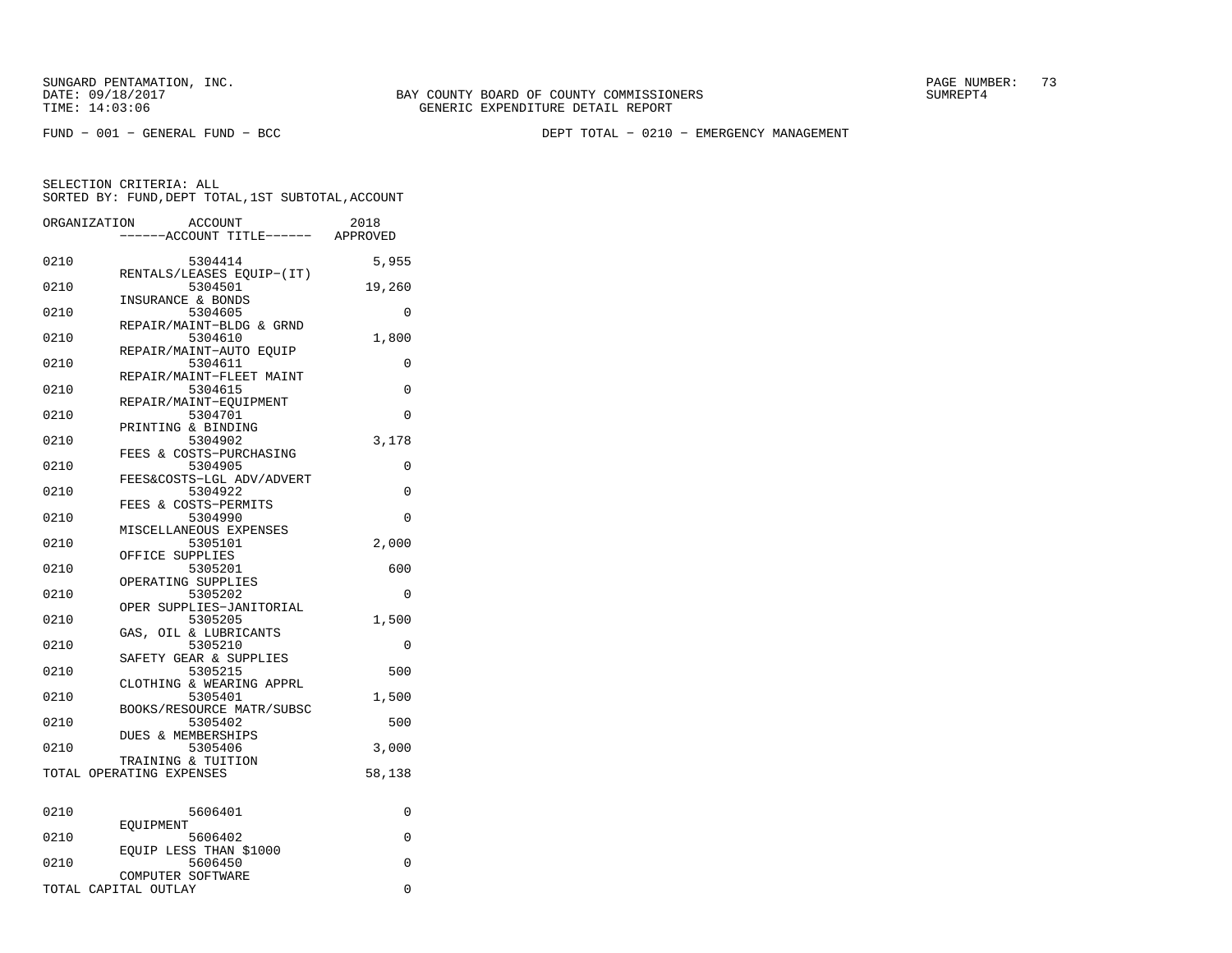FUND − 001 − GENERAL FUND − BCC DEPT TOTAL − 0210 − EMERGENCY MANAGEMENT

| ORGANIZATION | ACCOUNT               | 2018     |
|--------------|-----------------------|----------|
|              | $---ACCOINT TITLE---$ | APPROVED |

| 0210 | 5808118                                                   | 40,000    |
|------|-----------------------------------------------------------|-----------|
| 0210 | GRANT-HAZARD MITIGATION<br>5808174                        | $\Omega$  |
|      | GRANT-HAZ MAT                                             |           |
| 0210 | 5808178<br>GRANT-HOMELAND SECURITY                        | $\Omega$  |
| 0210 | 5808179                                                   | $\Omega$  |
|      | GRANT-FEMA FLOOD<br>TOTAL GRANTS & AIDS                   | 40,000    |
|      |                                                           |           |
| 0210 | 5905998                                                   | $\Omega$  |
|      | DEPRECIATION EXPENSE                                      |           |
| 0210 | 5909915                                                   | $\Omega$  |
|      | RESERVE FOR PAY ADJUSTMNT<br>TOTAL NON-OPERATING EXPENSES | $\Omega$  |
|      |                                                           |           |
|      | TOTAL EMERGENCY MANAGEMENT                                | 1,395,747 |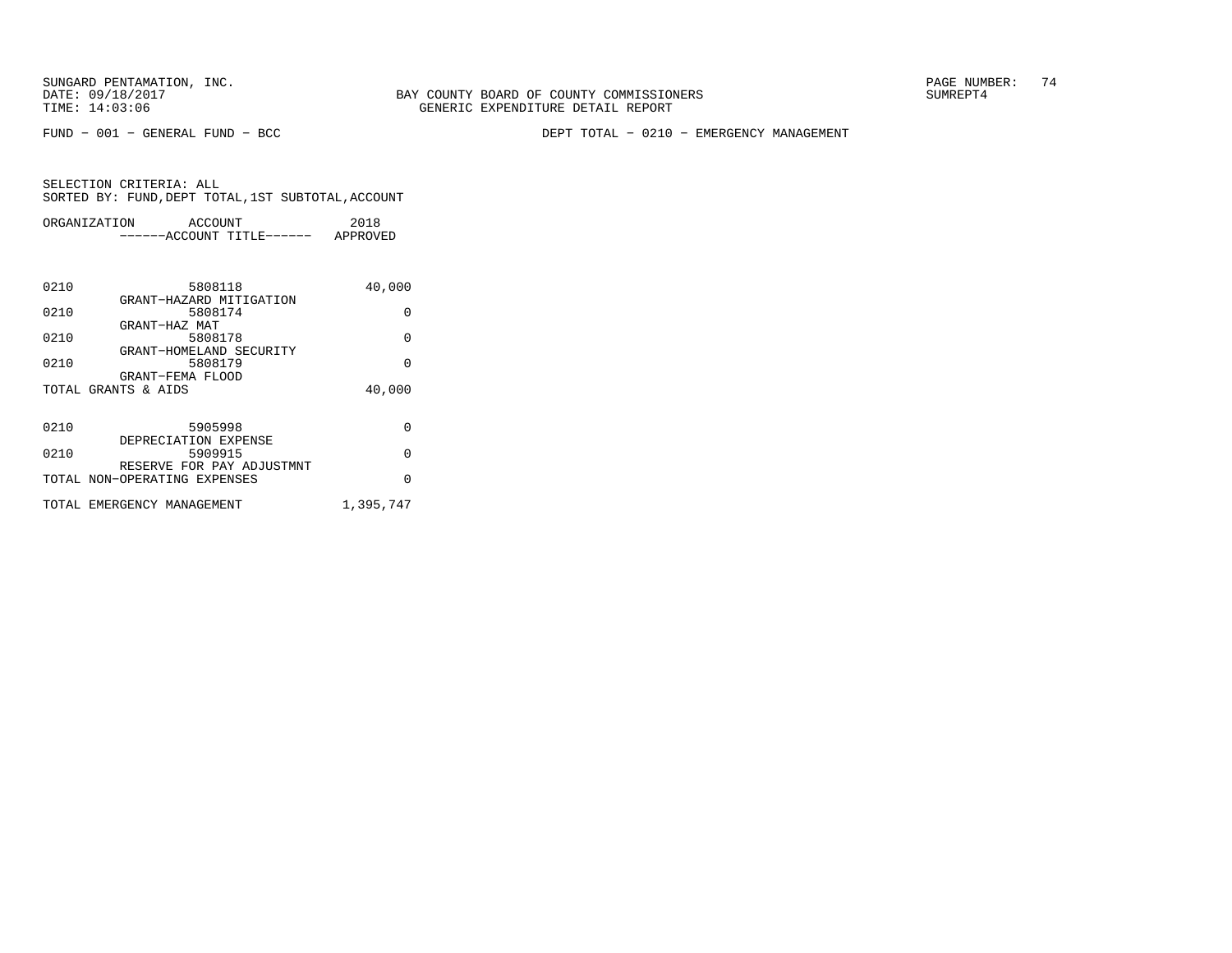FUND − 001 − GENERAL FUND − BCC DEPT TOTAL − 0211 − EMERGENCY ASSISTANCE

| ORGANIZATION | <b>ACCOUNT</b><br>--ACCOUNT TITLE------           | 2018<br>APPROVED |
|--------------|---------------------------------------------------|------------------|
| 0211         | 5101200<br>SALARIES & WAGES-REGULAR               | 86,960           |
| 0211         | 5101205                                           | 0                |
| 0211         | SALARIES & WAGES-DISASTER<br>5102100              | 6,652            |
| 0211         | FICA TAXES-MATCHING<br>5102200                    | 10,861           |
| 0211         | RETIREMENT CONTRIBUTIONS<br>5102300               | 14,609           |
| 0211         | LIFE & HEALTH INSURANCE<br>5102302                | 89               |
| 0211         | VIRTUAL DOCTOR<br>5102400                         | 3,983            |
|              | WORKERS COMP. PREMIUMS<br>TOTAL PERSONAL SERVICES | 123,154          |
|              |                                                   |                  |
| 0211         | 5303107<br>PROF SRV-SUBSTANCE TEST                | 0                |
| 0211         | 5303401                                           | 2,400            |
| 0211         | CONTRACTED SERVICES<br>5304001                    | 8,000            |
| 0211         | TRAVEL/TRAINING NON-LOCAL<br>5304005              | 0                |
| 0211         | TRAVEL-LOCAL<br>5304101                           | 6,528            |
|              | COMMUNICATIONS SERVICES                           |                  |
| 0211         | 5304125                                           | 200              |
| 0211         | POSTAGE/TRANSP/FREIGHT<br>5304301                 | 0                |
|              | UTILITY SERVICES                                  |                  |
| 0211         | 5304410                                           | 0                |
| 0211         | RENTALS/LEASES-EQUIPMENT<br>5304414               | 0                |
|              | RENTALS/LEASES EQUIP-(IT)                         |                  |
| 0211         | 5304501<br>INSURANCE & BONDS                      | 5,732            |
| 0211         | 5304605                                           | 0                |
| 0211         | REPAIR/MAINT-BLDG & GRND<br>5304610               | 0                |
| 0211         | REPAIR/MAINT-AUTO EQUIP<br>5304615                | 0                |
|              | REPAIR/MAINT-EQUIPMENT                            |                  |
| 0211         | 5304701                                           | 0                |
| 0211         | PRINTING & BINDING<br>5304902                     | 3,707            |
| 0211         | FEES & COSTS-PURCHASING<br>5304905                | 0                |
|              | FEES&COSTS-LGL ADV/ADVERT                         |                  |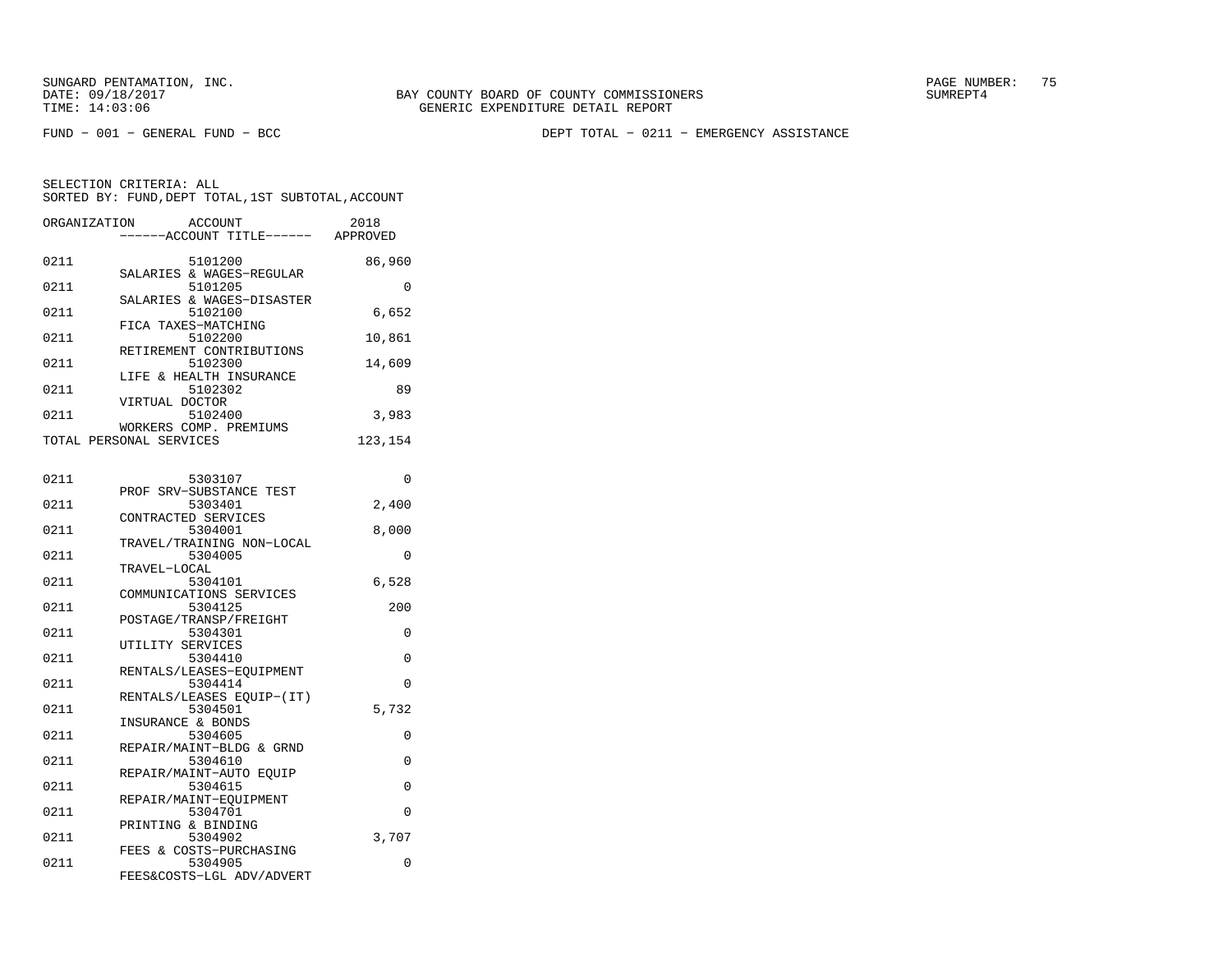FUND − 001 − GENERAL FUND − BCC DEPT TOTAL − 0211 − EMERGENCY ASSISTANCE

|      | ORGANIZATION                                   | <b>ACCOUNT</b><br>----ACCOUNT TITLE------ APPROVED | 2018     |
|------|------------------------------------------------|----------------------------------------------------|----------|
| 0211 |                                                | 5305101                                            | 500      |
| 0211 | OFFICE SUPPLIES                                | 5305201                                            | 100      |
| 0211 | OPERATING SUPPLIES                             | 5305205                                            | 500      |
| 0211 |                                                | GAS, OIL & LUBRICANTS<br>5305215                   | $\Omega$ |
| 0211 |                                                | CLOTHING & WEARING APPRL<br>5305401                | $\Omega$ |
| 0211 |                                                | BOOKS/RESOURCE MATR/SUBSC<br>5305402               | 500      |
| 0211 | <b>DUES &amp; MEMBERSHIPS</b>                  | 5305406                                            | $\Omega$ |
|      | TRAINING & TUITION<br>TOTAL OPERATING EXPENSES |                                                    | 28,167   |
| 0211 |                                                | 5606342<br>IMPRV-SALV ARMY RENTALS                 | $\Omega$ |
| 0211 | EOUIPMENT                                      | 5606401                                            | 0        |
| 0211 |                                                | 5606402<br>EOUIP LESS THAN \$1000                  | $\Omega$ |
| 0211 |                                                | 5606450                                            | $\Omega$ |
| 0211 | COMPUTER SOFTWARE                              | 5606523                                            | $\Omega$ |
|      | TOTAL CAPITAL OUTLAY                           | CIP-EMG SVC LOGISTICS CTR                          | $\Omega$ |
| 0211 |                                                | 5808118<br>GRANT-HAZARD MITIGATION                 | 0        |
| 0211 |                                                | 5808179                                            | $\Omega$ |
| 0211 | GRANT-FEMA FLOOD                               | 5808181                                            | $\Omega$ |
|      | GRANT-DREF EOC/EMS<br>TOTAL GRANTS & AIDS      |                                                    | $\Omega$ |
| 0211 |                                                | 5905998                                            | 0        |
| 0211 | DEPRECIATION EXPENSE                           | 5909910                                            | 0        |
| 0211 |                                                | RESERVE FOR CONTINGENCIES<br>5909915               | $\Omega$ |
|      | TOTAL NON-OPERATING EXPENSES                   | RESERVE FOR PAY ADJUSTMNT                          | 0        |
|      | TOTAL EMERGENCY ASSISTANCE                     |                                                    | 151,321  |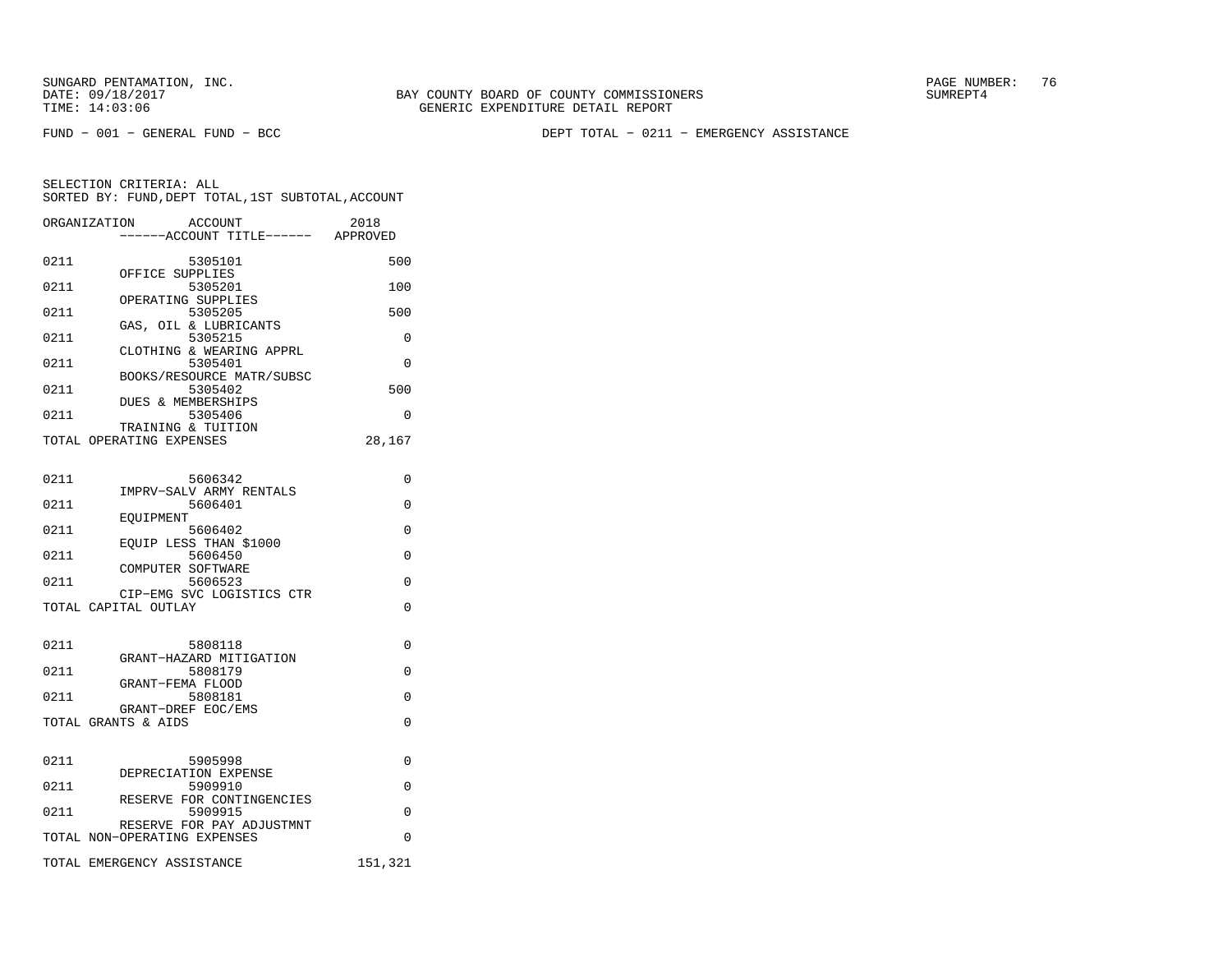FUND − 001 − GENERAL FUND − BCC DEPT TOTAL − 0601 − CIRCUIT COURT−CT ADMIN

SELECTION CRITERIA: ALLSORTED BY: FUND,DEPT TOTAL,1ST SUBTOTAL,ACCOUNT

|      | ORGANIZATION<br>ACCOUNT<br>---ACCOUNT TITLE------         | 2018<br>APPROVED |
|------|-----------------------------------------------------------|------------------|
| 0601 | 5101200                                                   | 0                |
| 0601 | SALARIES & WAGES-REGULAR<br>5102100                       | 0                |
| 0601 | FICA TAXES-MATCHING<br>5102200                            | 0                |
| 0601 | RETIREMENT CONTRIBUTIONS<br>5102300                       | 0                |
| 0601 | LIFE & HEALTH INSURANCE<br>5102302                        | 0                |
|      | VIRTUAL DOCTOR                                            |                  |
| 0601 | 5102400<br>WORKERS COMP. PREMIUMS                         | 0                |
|      | TOTAL PERSONAL SERVICES                                   | 0                |
| 0601 | 5303401                                                   | 0                |
|      | CONTRACTED SERVICES                                       |                  |
| 0601 | 5304001<br>TRAVEL/TRAINING NON-LOCAL                      | 0                |
| 0601 | 5304005<br>TRAVEL-LOCAL                                   | 0                |
| 0601 | 5304101                                                   | 0                |
| 0601 | COMMUNICATIONS SERVICES<br>5304125                        | 0                |
| 0601 | POSTAGE/TRANSP/FREIGHT<br>5304410                         | 0                |
|      | RENTALS/LEASES-EOUIPMENT                                  |                  |
| 0601 | 5304501<br>INSURANCE & BONDS                              | 0                |
| 0601 | 5304615<br>REPAIR/MAINT-EOUIPMENT                         | 0                |
| 0601 | 5304902                                                   | 0                |
| 0601 | FEES & COSTS-PURCHASING<br>5304905                        | 0                |
| 0601 | FEES&COSTS-LGL ADV/ADVERT<br>5305101                      | 0                |
|      | OFFICE SUPPLIES                                           |                  |
| 0601 | 5305210<br>SAFETY GEAR & SUPPLIES                         | 0                |
| 0601 | 5305215<br>CLOTHING & WEARING APPRL                       | 0                |
| 0601 | 5305401                                                   | 0                |
| 0601 | BOOKS/RESOURCE MATR/SUBSC<br>5305402                      | 0                |
|      | <b>DUES &amp; MEMBERSHIPS</b><br>TOTAL OPERATING EXPENSES | 0                |
|      |                                                           |                  |
| 0601 | 5606402                                                   | $\Omega$         |

EQUIP LESS THAN \$1000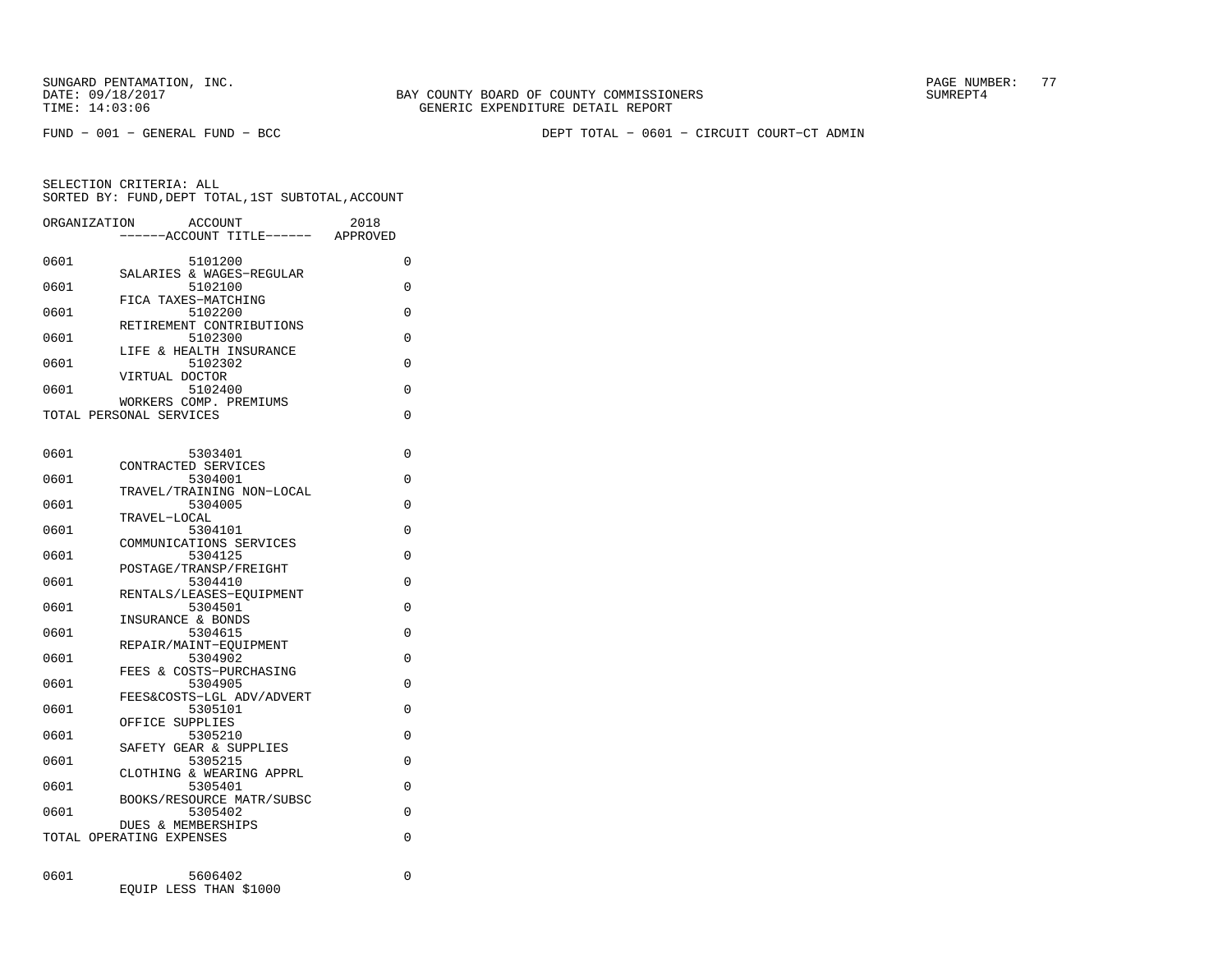FUND − 001 − GENERAL FUND − BCC DEPT TOTAL − 0601 − CIRCUIT COURT−CT ADMIN

| ORGANIZATION         | ACCOUNT                      | ------ACCOUNT TITLE------ | 2018<br>APPROVED |  |
|----------------------|------------------------------|---------------------------|------------------|--|
| TOTAL CAPITAL OUTLAY |                              |                           |                  |  |
|                      | TOTAL CIRCUIT COURT-CT ADMIN |                           |                  |  |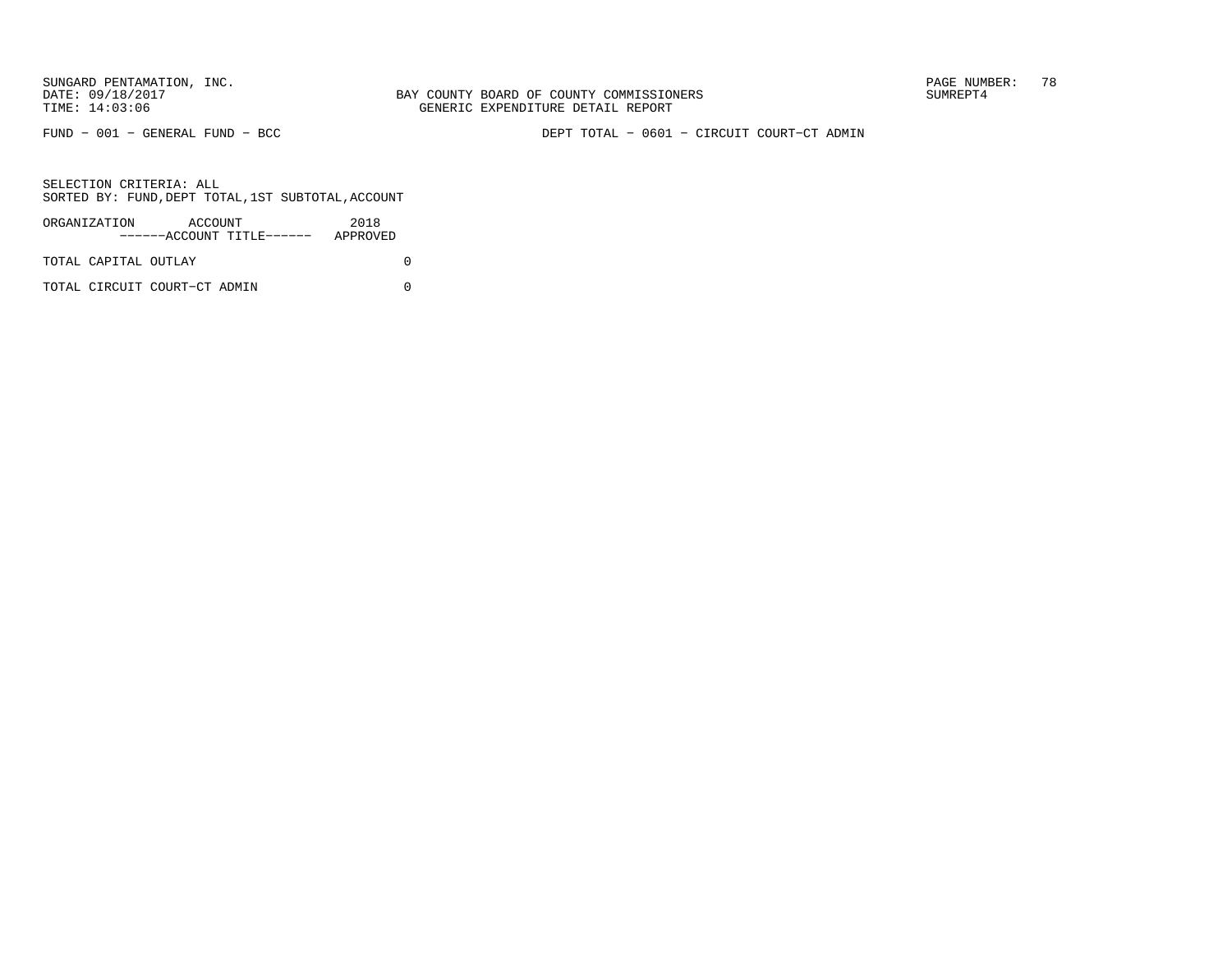FUND − 001 − GENERAL FUND − BCC DEPT TOTAL − 0602 − STATE ATTORNEY

|      | ORGANIZATION<br><b>ACCOUNT</b>     | 2018     |
|------|------------------------------------|----------|
|      | ---ACCOUNT TITLE------ APPROVED    |          |
| 0602 |                                    |          |
|      | 5303107<br>PROF SRV-SUBSTANCE TEST | 0        |
| 0602 | 5303162                            | 0        |
|      | CONSULT COSTS-PRETRAIL             |          |
| 0602 | 5303301                            | 0        |
|      | COURT REPORTER SERVICES            |          |
| 0602 | 5303401                            | 0        |
|      | CONTRACTED SERVICES                |          |
| 0602 | 5303408                            | 0        |
|      | CONTR SRV-800 MHZ                  |          |
| 0602 | 5303410<br>CONTR SRV-JANITORIAL    | 0        |
| 0602 | 5303446                            | 63,091   |
|      | CONTR SRV-FACILITIES               |          |
| 0602 | 5304010                            | 0        |
|      | TRAVEL & PER DIEM-ST ATTY          |          |
| 0602 | 5304101                            | $\Omega$ |
|      | COMMUNICATIONS SERVICES            |          |
| 0602 | 5304105                            | 31,128   |
|      | COMM SRV-TELEPHONE                 |          |
| 0602 | 5304125                            | 0        |
| 0602 | POSTAGE/TRANSP/FREIGHT<br>5304301  | 63,726   |
|      | UTILITY SERVICES                   |          |
| 0602 | 5304405                            | 16,800   |
|      | RENTALS/LEASES-BUILDINGS           |          |
| 0602 | 5304410                            | 60,108   |
|      | RENTALS/LEASES-EQUIPMENT           |          |
| 0602 | 5304501                            | 17,725   |
|      | INSURANCE & BONDS                  |          |
| 0602 | 5304605                            | 89,604   |
|      | REPAIR/MAINT-BLDG & GRND           |          |
| 0602 | 5304615<br>REPAIR/MAINT-EOUIPMENT  | 500      |
| 0602 | 5304752                            | 0        |
|      | COPIES-DEPOSTION/ST WTNSS          |          |
| 0602 | 5304905                            | $\Omega$ |
|      | FEES&COSTS-LGL ADV/ADVERT          |          |
| 0602 | 5304916                            | $\Omega$ |
|      | FEES & COSTS-LIBRARY SRV           |          |
| 0602 | 5305101                            | 0        |
| 0602 | OFFICE SUPPLIES<br>5305201         | 0        |
|      | OPERATING SUPPLIES                 |          |
| 0602 | 5305202                            | 1,200    |
|      | OPER SUPPLIES-JANITORIAL           |          |
| 0602 | 5305245                            | 0        |
|      | OPERATING SUPPLIES-(SA)            |          |
|      | TOTAL OPERATING EXPENSES           | 343,882  |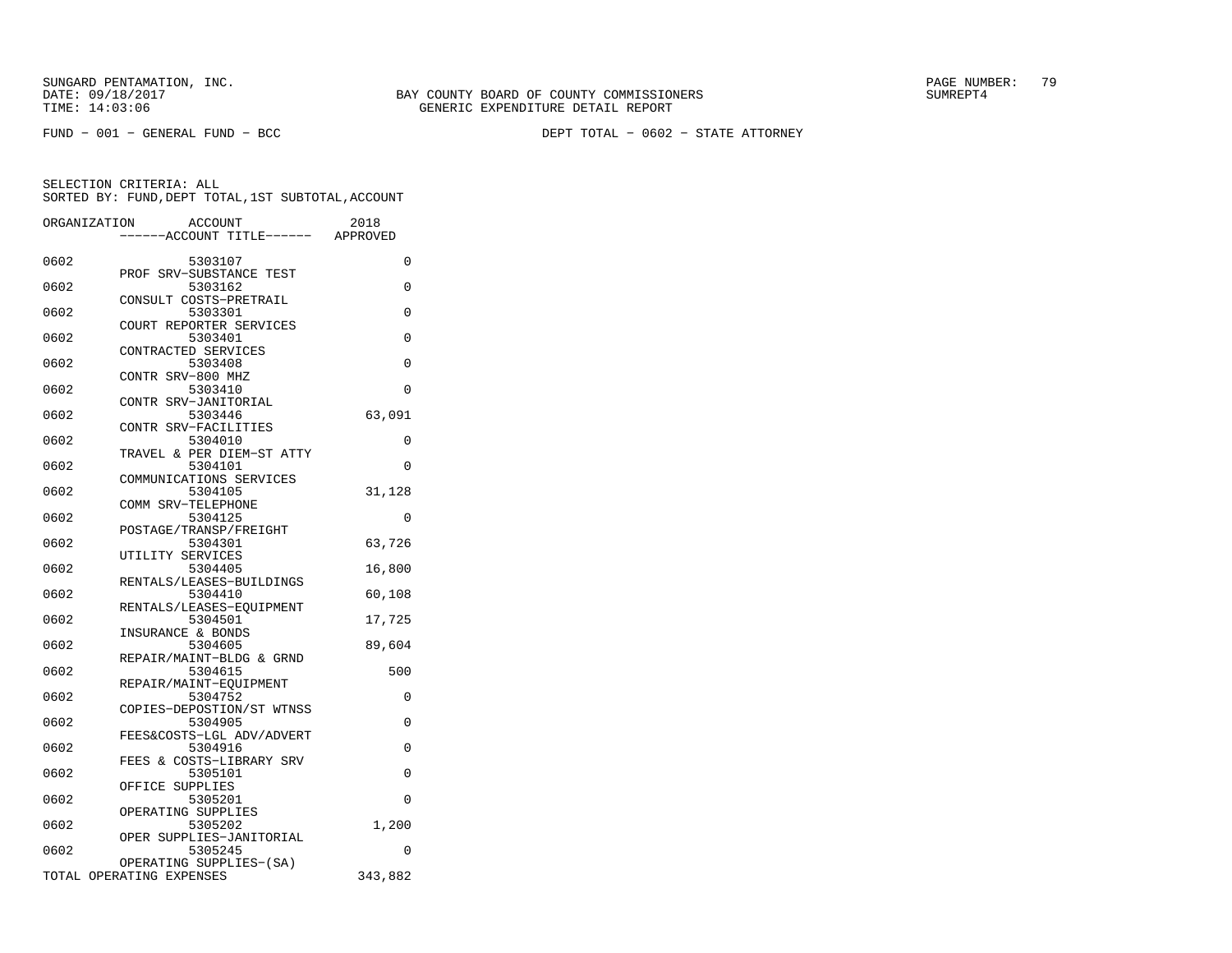FUND − 001 − GENERAL FUND − BCC DEPT TOTAL − 0602 − STATE ATTORNEY

|      | ORGANIZATION<br>ACCOUNT            | 2018     |
|------|------------------------------------|----------|
|      | ------ACCOUNT TITLE------ APPROVED |          |
|      |                                    |          |
| 0602 | 5606401                            | $\Omega$ |
|      | EOUIPMENT                          |          |
| 0602 | 5606402                            | $\Omega$ |
|      | EOUIP LESS THAN \$1000             |          |
| 0602 | 5606410                            | $\Omega$ |
|      | EOUIPMENT-(SA)                     |          |
|      | TOTAL CAPITAL OUTLAY               | $\Omega$ |
|      |                                    |          |
| 0602 | 5808113                            | $\Omega$ |
|      | GRANT-STATE                        |          |
|      | TOTAL GRANTS & AIDS                | $\Omega$ |
|      |                                    |          |
|      |                                    |          |
| 0602 | 5905998                            | $\Omega$ |
|      | DEPRECIATION EXPENSE               |          |
| 0602 | 5909910                            | 4,800    |
|      | RESERVE FOR CONTINGENCIES          |          |
|      | TOTAL NON-OPERATING EXPENSES       | 4,800    |
|      | TOTAL STATE ATTORNEY               | 348,682  |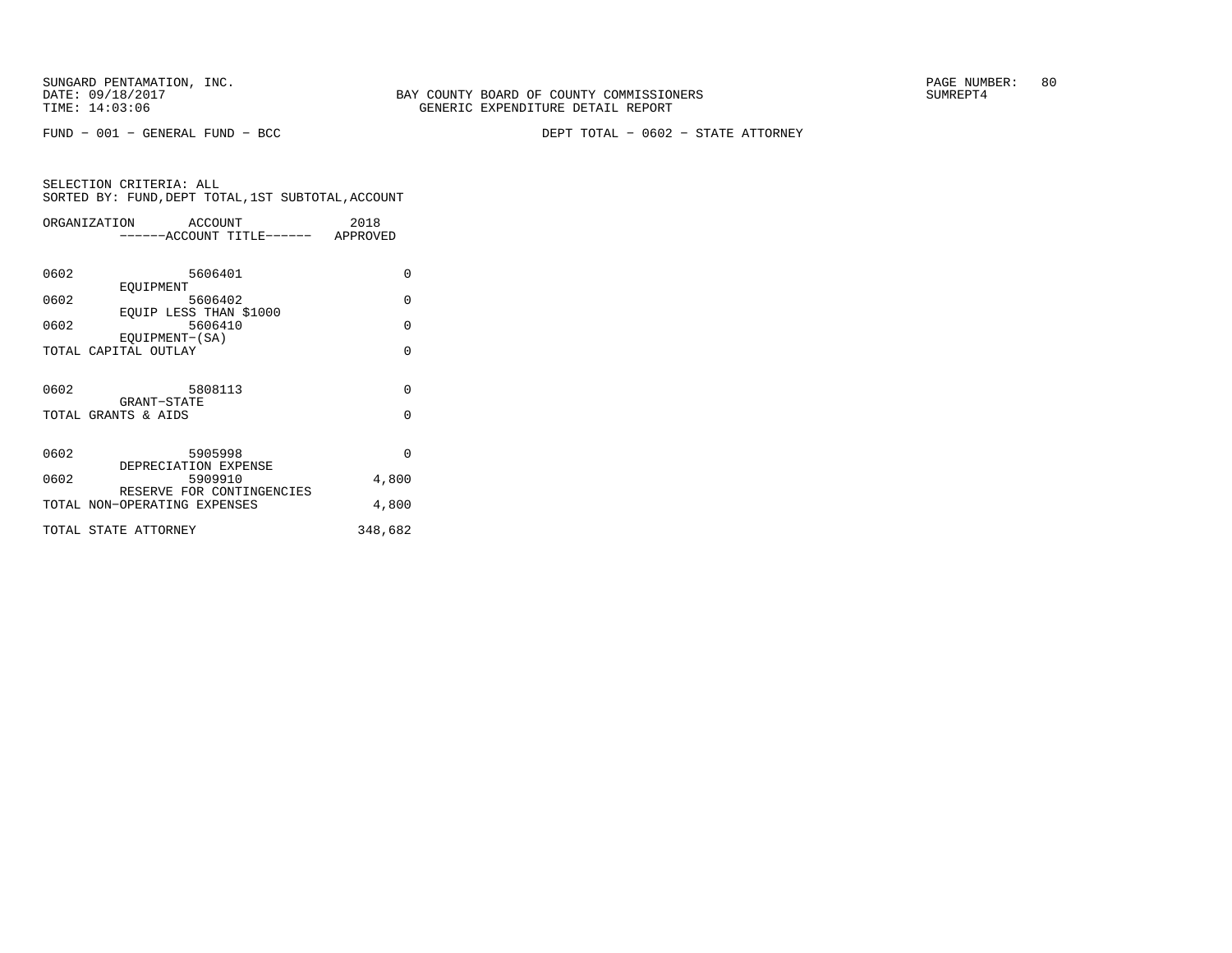FUND − 001 − GENERAL FUND − BCC DEPT TOTAL − 0603 − PUBLIC DEFENDER

|      | ORGANIZATION             | <b>ACCOUNT</b>                    |                           | 2018     |
|------|--------------------------|-----------------------------------|---------------------------|----------|
|      |                          |                                   | ---ACCOUNT TITLE------    | APPROVED |
| 0603 |                          | 5303162                           |                           | 0        |
|      |                          |                                   | CONSULT COSTS-PRETRAIL    |          |
| 0603 |                          | 5303401                           |                           | 0        |
| 0603 |                          | CONTRACTED SERVICES               |                           | $\Omega$ |
|      |                          | 5303410<br>CONTR SRV-JANITORIAL   |                           |          |
| 0603 |                          | 5303446                           |                           | 54,744   |
|      |                          | CONTR SRV-FACILITIES              |                           |          |
| 0603 |                          | 5304001                           |                           | 0        |
| 0603 |                          | 5304101                           | TRAVEL/TRAINING NON-LOCAL | 5,676    |
|      |                          |                                   | COMMUNICATIONS SERVICES   |          |
| 0603 |                          | 5304125                           |                           | $\Omega$ |
|      |                          | POSTAGE/TRANSP/FREIGHT            |                           |          |
| 0603 |                          | 5304301<br>UTILITY SERVICES       |                           | 40,000   |
| 0603 |                          | 5304410                           |                           | 0        |
|      |                          |                                   | RENTALS/LEASES-EOUIPMENT  |          |
| 0603 |                          | 5304501                           |                           | 17,126   |
|      |                          | INSURANCE & BONDS                 |                           |          |
| 0603 |                          | 5304605                           | REPAIR/MAINT-BLDG & GRND  | 61,004   |
| 0603 |                          | 5304615                           |                           | 0        |
|      |                          | REPAIR/MAINT-EQUIPMENT            |                           |          |
| 0603 |                          | 5304755                           |                           | $\Omega$ |
| 0603 |                          | 5304916                           | COPIES-DEPOSTION/PUB DEF  | 0        |
|      |                          |                                   | FEES & COSTS-LIBRARY SRV  |          |
| 0603 |                          | 5304935                           |                           | 0        |
|      |                          | WTNSS CSTS-EXPERT/P.D.            |                           |          |
| 0603 |                          | 5304990                           |                           | $\Omega$ |
| 0603 |                          | MISCELLANEOUS EXPENSES<br>5305101 |                           | 0        |
|      |                          | OFFICE SUPPLIES                   |                           |          |
| 0603 |                          | 5305201                           |                           | 0        |
|      |                          | OPERATING SUPPLIES                |                           |          |
| 0603 |                          | 5305202                           | OPER SUPPLIES-JANITORIAL  | 0        |
|      | TOTAL OPERATING EXPENSES |                                   |                           | 178,550  |
|      |                          |                                   |                           |          |
|      |                          |                                   |                           |          |
| 0603 | EOUIPMENT                | 5606401                           |                           | 0        |
| 0603 |                          | 5606402                           |                           | $\Omega$ |
|      |                          | EQUIP LESS THAN \$1000            |                           |          |
|      | TOTAL CAPITAL OUTLAY     |                                   |                           | 0        |
|      |                          |                                   |                           |          |
| 0603 |                          | 5905998                           |                           | 0        |
|      |                          | DEPRECIATION EXPENSE              |                           |          |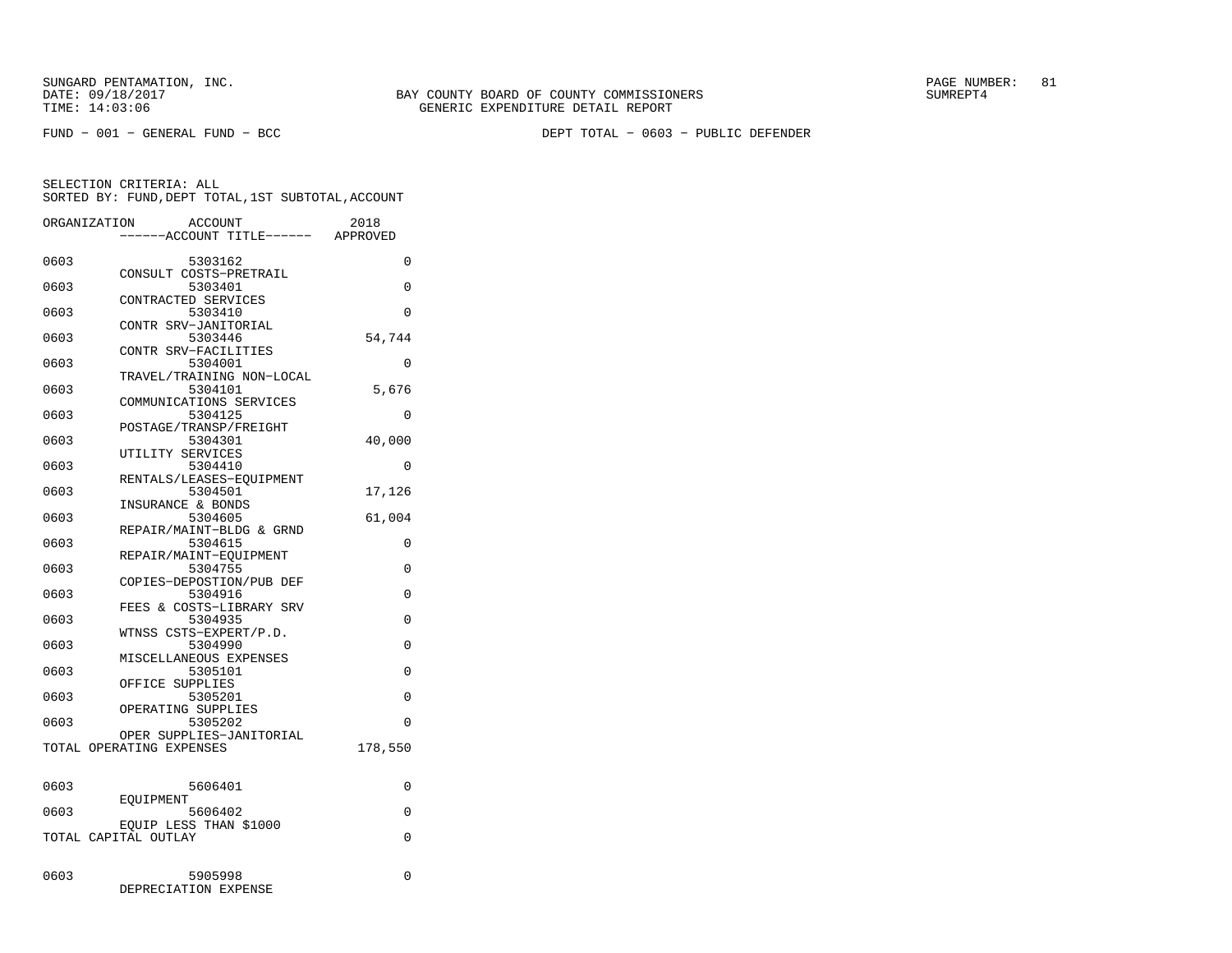FUND − 001 − GENERAL FUND − BCC DEPT TOTAL − 0603 − PUBLIC DEFENDER

SELECTION CRITERIA: ALLSORTED BY: FUND,DEPT TOTAL,1ST SUBTOTAL,ACCOUNT

| ORGANIZATION                 | ACCOUNT |                           | 2018     |  |
|------------------------------|---------|---------------------------|----------|--|
|                              |         | ------ACCOUNT TITLE------ | APPROVED |  |
| TOTAL NON-OPERATING EXPENSES |         |                           |          |  |

TOTAL PUBLIC DEFENDER 178,550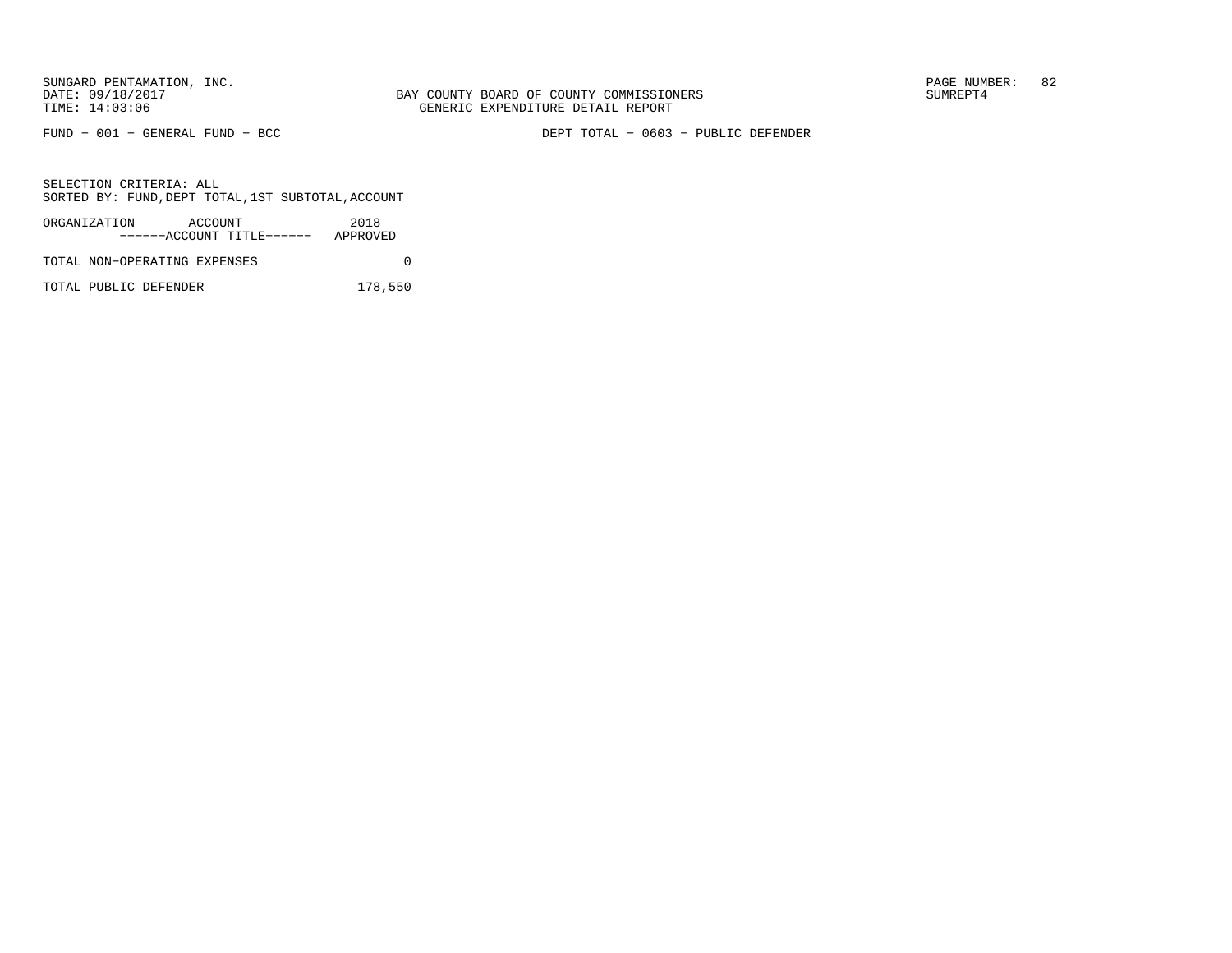FUND − 001 − GENERAL FUND − BCC DEPT TOTAL − 0604 − CLERK OF CIRCUIT COURT

| SELECTION CRITERIA: ALL |  |                                                    |  |
|-------------------------|--|----------------------------------------------------|--|
|                         |  | SORTED BY: FUND. DEPT TOTAL. 1ST SUBTOTAL. ACCOUNT |  |

|      | ORGANIZATION<br>ACCOUNT<br>-----ACCOUNT TITLE------ APPROVED | 2018      |
|------|--------------------------------------------------------------|-----------|
| 0604 | 5102400                                                      | 20,468    |
|      | WORKERS COMP. PREMIUMS<br>TOTAL PERSONAL SERVICES            | 20,468    |
| 0604 | 5303410                                                      | $\Omega$  |
| 0604 | CONTR SRV-JANITORIAL<br>5304107                              | 20,000    |
| 0604 | COMM SRV-COURT RELATED<br>5304501                            | 7,038     |
| 0604 | INSURANCE & BONDS<br>5304611                                 | 0         |
| 0604 | REPAIR/MAINT-FLEET MAINT<br>5304905                          | $\Omega$  |
|      | FEES&COSTS-LGL ADV/ADVERT<br>TOTAL OPERATING EXPENSES        | 27,038    |
| 0604 | 5808175<br>GRANT-BYRNE GRANT                                 | $\Omega$  |
|      | TOTAL GRANTS & AIDS                                          | $\Omega$  |
| 0604 | 5819180<br>FEES & COST-CLERK                                 | $\Omega$  |
| 0604 | 5819181                                                      | $\Omega$  |
| 0604 | FEES & COST-COUNTY COURT<br>5819182                          | 1,458,051 |
| 0604 | FEES & COST-BOARD FINANCE<br>5905998                         | $\Omega$  |
|      | DEPRECIATION EXPENSE<br>TOTAL NON-OPERATING EXPENSES         | 1,458,051 |
|      | TOTAL CLERK OF CIRCUIT COURT                                 | 1,505,557 |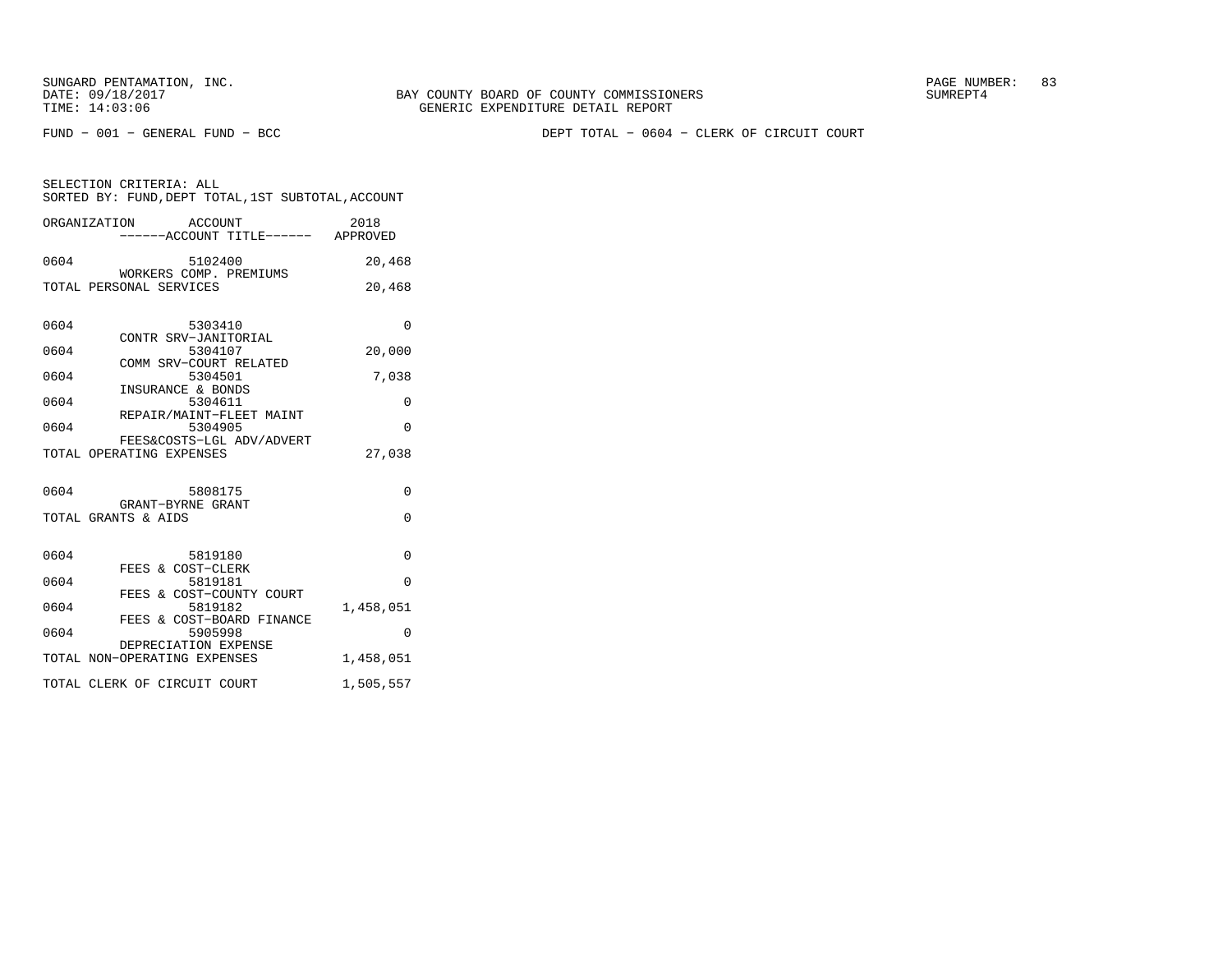FUND − 001 − GENERAL FUND − BCC DEPT TOTAL − 0605 − PUBLIC INFO/COURT EFF

| ORGANIZATION | ACCOUNT<br>-----ACCOUNT TITLE------ APPROVED         | 2018     |
|--------------|------------------------------------------------------|----------|
| 0605         | 5101200                                              | 57,213   |
| 0605         | SALARIES & WAGES-REGULAR<br>5102100                  | 4,377    |
| 0605         | FICA TAXES-MATCHING<br>5102200                       | 4,645    |
| 0605         | RETIREMENT CONTRIBUTIONS<br>5102300                  | 11,833   |
| 0605         | LIFE & HEALTH INSURANCE<br>5102302                   | 144      |
| 0605         | VIRTUAL DOCTOR<br>5102400                            | 246      |
| 0605         | WORKERS COMP. PREMIUMS<br>5102500                    | $\Omega$ |
|              | UNEMPLOYMENT COMPENSATION<br>TOTAL PERSONAL SERVICES | 78,458   |
| 0605         | 5303107                                              | $\Omega$ |
| 0605         | PROF SRV-SUBSTANCE TEST<br>5303110                   | $\Omega$ |
|              | PROF SRV-BACKGROUND CHECK                            |          |
| 0605         | 5304501<br>INSURANCE & BONDS                         | 6,027    |
| 0605         | 5304902<br>FEES & COSTS-PURCHASING                   | $\Omega$ |
| 0605         | 5305101<br>OFFICE SUPPLIES                           | 750      |
| 0605         | 5305406<br>TRAINING & TUITION                        | $\Omega$ |
|              | TOTAL OPERATING EXPENSES                             | 6.777    |

| 0605 | 5606402                     |        |
|------|-----------------------------|--------|
|      | EQUIP LESS THAN \$1000      |        |
|      | TOTAL CAPITAL OUTLAY        |        |
|      |                             |        |
|      | TOTAL PUBLIC INFO/COURT EFF | 85,235 |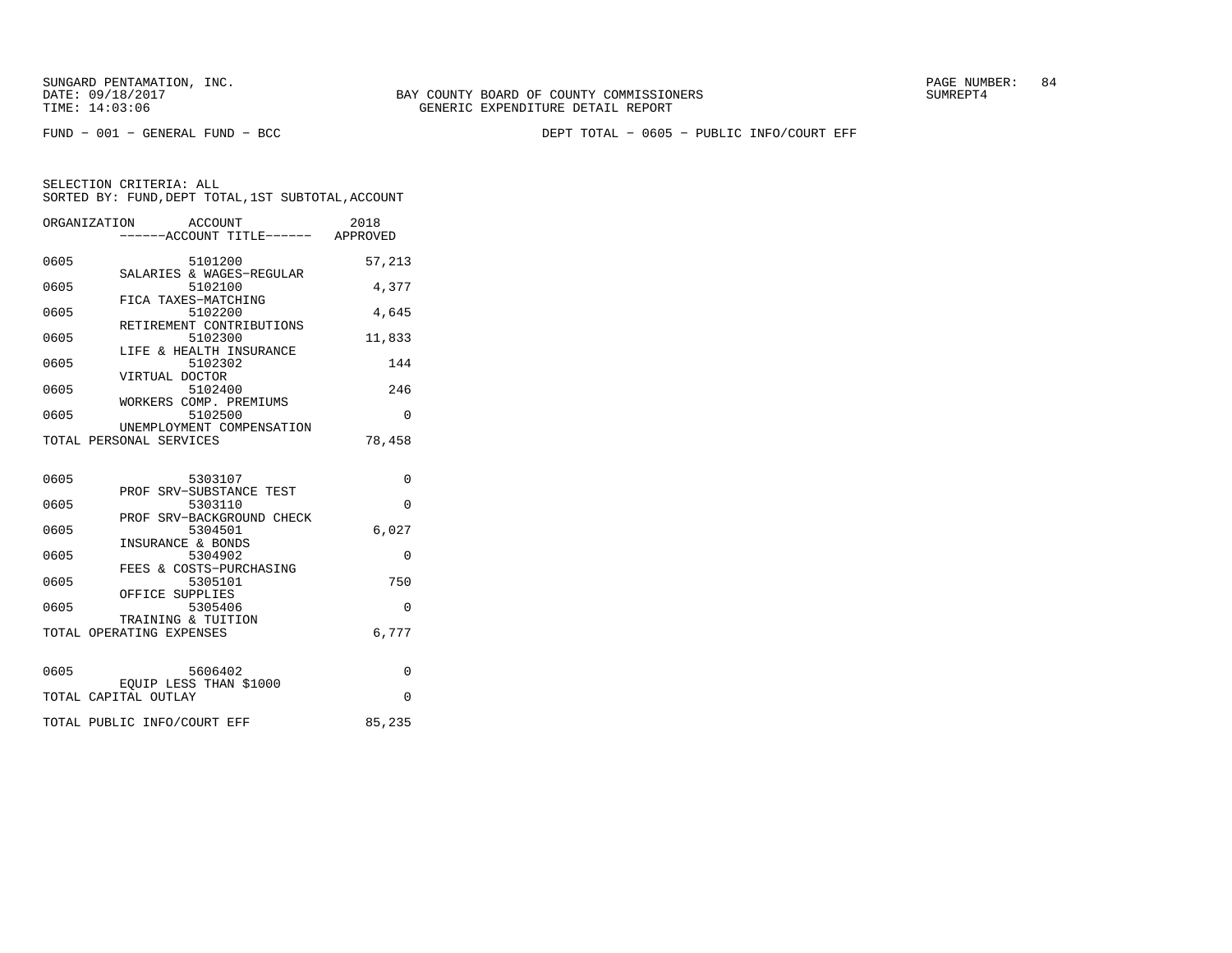FUND − 001 − GENERAL FUND − BCC DEPT TOTAL − 0607 − APPEALS

|      | ORGANIZATION             | ACCOUNT                   | 2018     |  |
|------|--------------------------|---------------------------|----------|--|
|      |                          | ------ACCOUNT TITLE------ | APPROVED |  |
| 0607 |                          | 5304981                   |          |  |
|      |                          | COST OF APPEALS           |          |  |
| 0607 |                          | 5304982                   |          |  |
|      |                          | INDIGENT APPEALS-ST ATTY  |          |  |
|      | TOTAL OPERATING EXPENSES |                           |          |  |
|      |                          |                           |          |  |
|      | TOTAL APPEALS            |                           |          |  |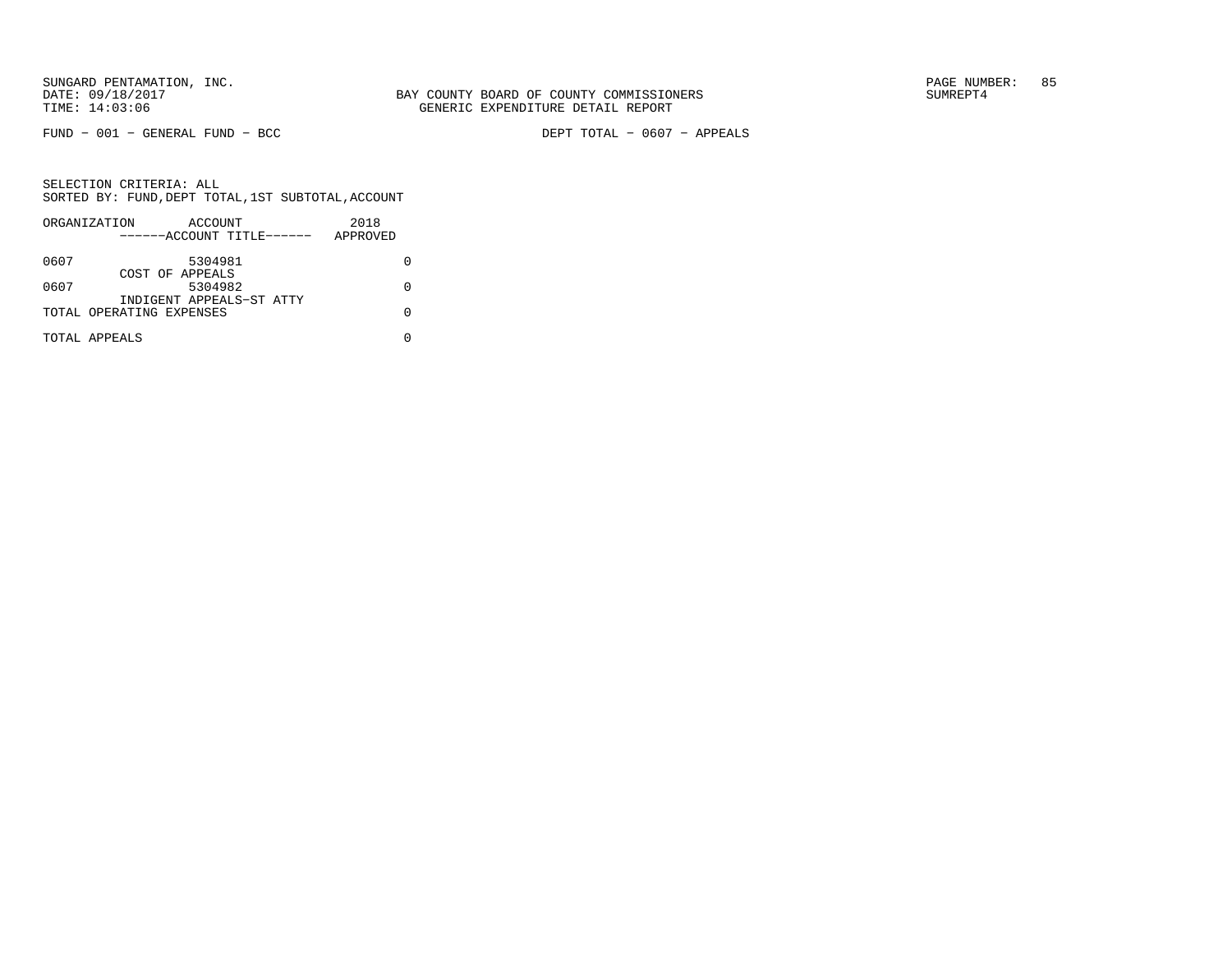FUND − 001 − GENERAL FUND − BCC DEPT TOTAL − 0608 − COURT OPERATIONS

|      | ORGANIZATION<br>ACCOUNT<br>-----ACCOUNT TITLE------ APPROVED | 2018         |
|------|--------------------------------------------------------------|--------------|
|      |                                                              |              |
| 0608 | 5303401                                                      | 1,500        |
|      | CONTRACTED SERVICES                                          |              |
| 0608 | 5303410                                                      | $\Omega$     |
|      | CONTR SRV-JANITORIAL                                         |              |
| 0608 | 5304001                                                      | $\Omega$     |
|      | TRAVEL/TRAINING NON-LOCAL                                    |              |
| 0608 | 5304005                                                      | $\Omega$     |
|      | TRAVEL-LOCAL                                                 |              |
| 0608 | 5304101                                                      | 53,000       |
|      | COMMUNICATIONS SERVICES                                      |              |
| 0608 | 5304301                                                      | 0            |
|      | UTILITY SERVICES                                             |              |
| 0608 | 5304405                                                      | $\Omega$     |
| 0608 | RENTALS/LEASES-BUILDINGS<br>5304410                          |              |
|      | RENTALS/LEASES-EQUIPMENT                                     | 22,000       |
| 0608 | 5304605                                                      | 1,500        |
|      | REPAIR/MAINT-BLDG & GRND                                     |              |
| 0608 | 5304615                                                      | 1,000        |
|      | REPAIR/MAINT-EOUIPMENT                                       |              |
| 0608 | 5304701                                                      | 1,000        |
|      | PRINTING & BINDING                                           |              |
| 0608 | 5304902                                                      | 0            |
|      | FEES & COSTS-PURCHASING                                      |              |
| 0608 | 5305101                                                      | 500          |
|      | OFFICE SUPPLIES                                              |              |
| 0608 | 5305401                                                      | $\Omega$     |
|      | BOOKS/RESOURCE MATR/SUBSC                                    |              |
|      | TOTAL OPERATING EXPENSES                                     | 80,500       |
|      |                                                              |              |
|      |                                                              |              |
| 0608 | 5606401                                                      | 8,500        |
|      | EOUIPMENT                                                    |              |
| 0608 | 5606402                                                      | 25,000       |
|      | EQUIP LESS THAN \$1000                                       |              |
|      | TOTAL CAPITAL OUTLAY                                         | 33,500       |
|      |                                                              |              |
|      |                                                              |              |
| 0608 | 5905998                                                      | 0            |
|      | DEPRECIATION EXPENSE                                         |              |
|      |                                                              |              |
|      |                                                              |              |
|      | TOTAL NON-OPERATING EXPENSES<br>TOTAL COURT OPERATIONS       | 0<br>114,000 |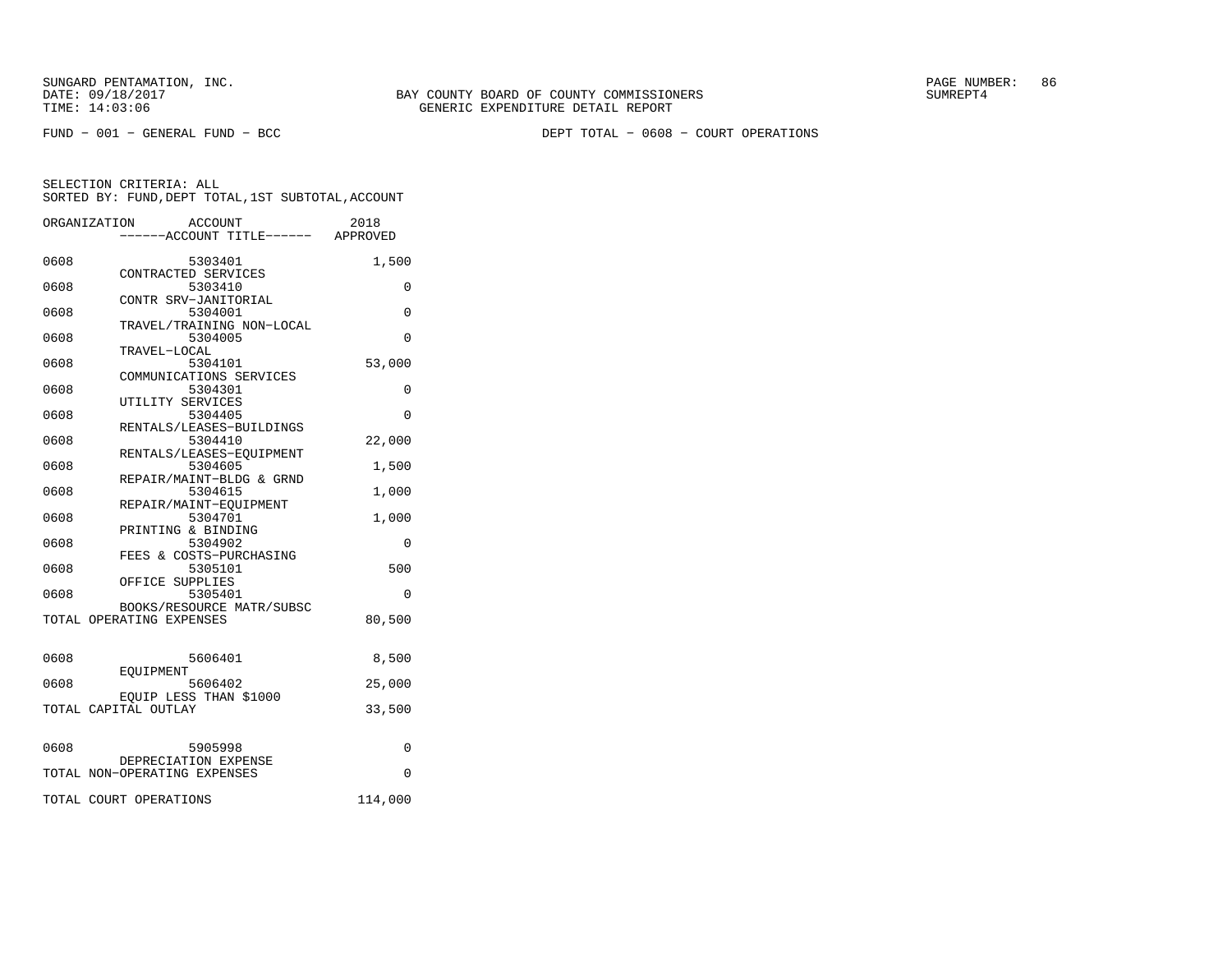FUND − 001 − GENERAL FUND − BCC DEPT TOTAL − 0620 − CIRCUIT CT−CRIMINAL

| ORGANIZATION | ACCOUNT                   | 2018     |
|--------------|---------------------------|----------|
|              | ------ACCOUNT TITLE------ | APPROVED |
|              |                           |          |
| 0620         | 5303142                   | O        |
|              | COURT APPT ATTNY-CT COST  |          |
| 0620         | 5303143                   | $\Omega$ |
|              | COURT APPT ATTNY-CONFLICT |          |
| 0620         | 5303401                   | O        |
|              | CONTRACTED SERVICES       |          |
| 0620         | 5304010                   | $\Omega$ |
|              | TRAVEL & PER DIEM-ST ATTY |          |
| 0620         | 5304934                   | $\Omega$ |
|              | WTNSS CSTS-EXPERT/ST ATTY |          |
| 0620         | 5304962                   | $\Omega$ |
|              | JUDGEMENT & ORDER-ST ATTY |          |
|              | TOTAL OPERATING EXPENSES  | $\Omega$ |
|              |                           |          |
|              | TOTAL CIRCUIT CT-CRIMINAL | 0        |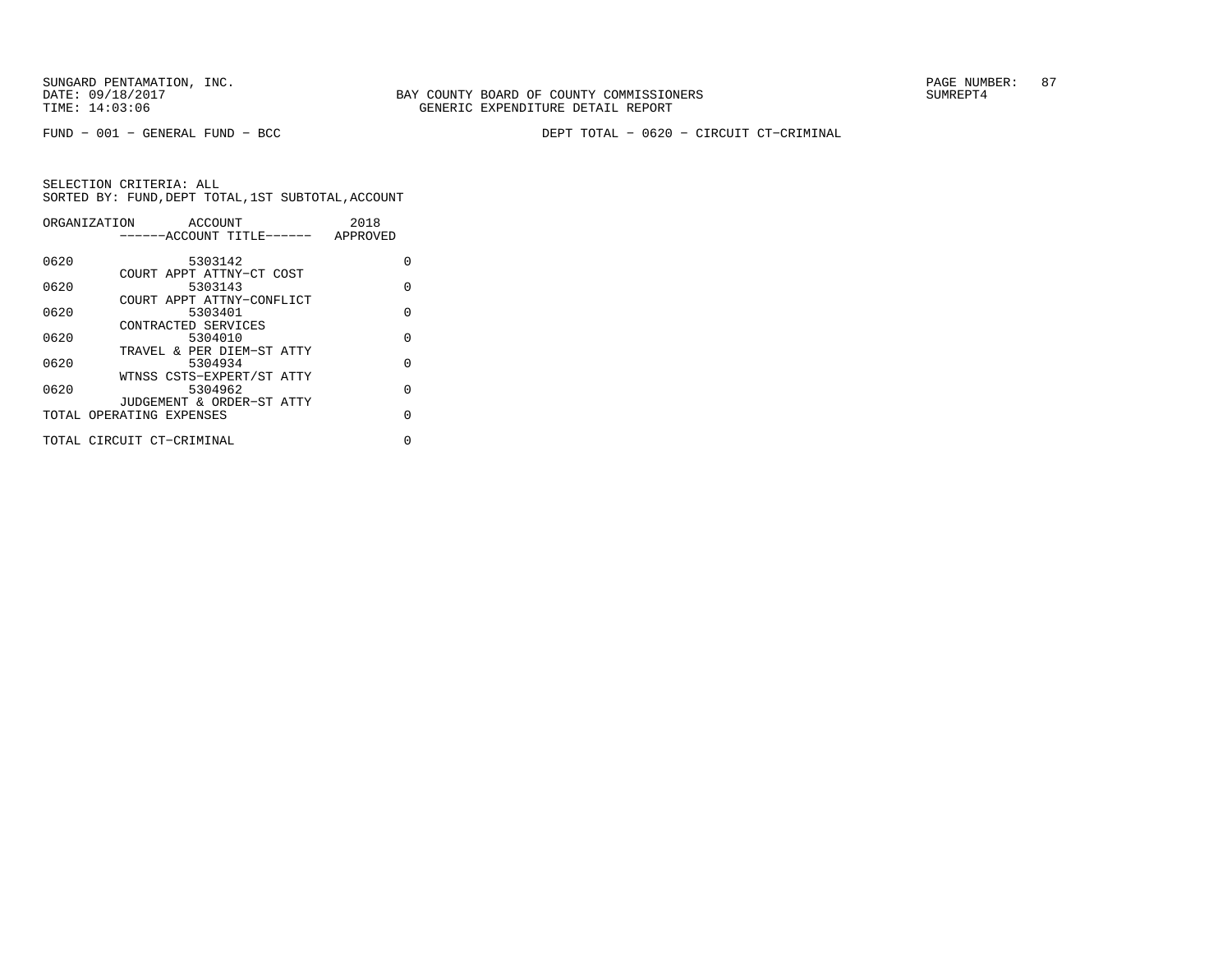|                  | ORGANIZATION ACCOUNT<br>------ACCOUNT TITLE------ | 2018<br>APPROVED |
|------------------|---------------------------------------------------|------------------|
| 0622             | 5303401<br>CONTRACTED SERVICES                    | 60,000           |
| 0622             | 5304001<br>TRAVEL/TRAINING NON-LOCAL              | 2,000            |
| 0622             | 5304005<br>TRAVEL-LOCAL                           | 250              |
| 0622             | 5304101<br>COMMUNICATIONS SERVICES                | $\Omega$         |
| 0622             | 5304125<br>POSTAGE/TRANSP/FREIGHT                 | 50               |
| 0622             | 5304501<br>INSURANCE & BONDS                      | $\Omega$         |
| 0622             | 5304615<br>REPAIR/MAINT-EQUIPMENT                 | $\Omega$         |
| 0622             | 5304902<br>FEES & COSTS-PURCHASING                | $\Omega$         |
| 0622             | 5305101<br>OFFICE SUPPLIES                        | 750              |
| 0622             | 5305201<br>OPERATING SUPPLIES                     | 6,000            |
| 0622             | 5305401<br>BOOKS/RESOURCE MATR/SUBSC              | 1,000            |
| 0622             | 5305402<br><b>DUES &amp; MEMBERSHIPS</b>          | $\Omega$         |
|                  | TOTAL OPERATING EXPENSES                          | 70,050           |
| TOTAL DRUG COURT |                                                   | 70,050           |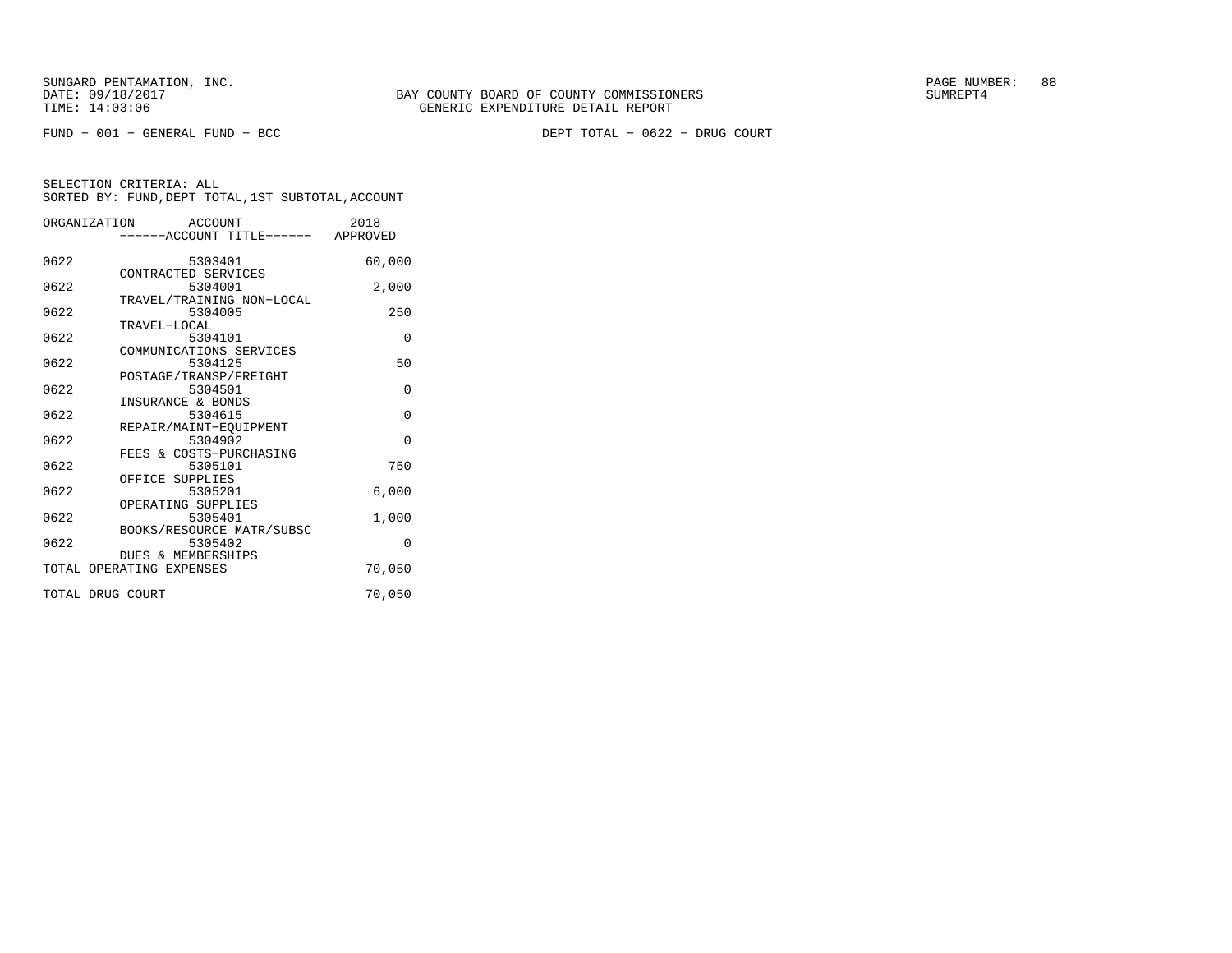FUND − 001 − GENERAL FUND − BCC DEPT TOTAL − 0623 − PRETRIAL RELEASE

|      | ORGANIZATION<br>ACCOUNT<br>------ACCOUNT TITLE------ | 2018<br>APPROVED |
|------|------------------------------------------------------|------------------|
| 0623 | 5101200                                              | 81,051           |
| 0623 | SALARIES & WAGES-REGULAR<br>5102100                  | 6,201            |
| 0623 | FICA TAXES-MATCHING<br>5102200                       | 8,052            |
| 0623 | RETIREMENT CONTRIBUTIONS<br>5102300                  | 27,212           |
| 0623 | LIFE & HEALTH INSURANCE<br>5102302                   | 108              |
| 0623 | VIRTUAL DOCTOR<br>5102400                            | 349              |
|      | WORKERS COMP. PREMIUMS                               |                  |
|      | TOTAL PERSONAL SERVICES                              | 122,973          |

| 0623 | 5304001                                        | 0        |
|------|------------------------------------------------|----------|
|      | TRAVEL/TRAINING NON-LOCAL                      |          |
| 0623 | 5304005                                        | $\Omega$ |
| 0623 | TRAVEL-LOCAL<br>5304125                        | 350      |
|      | POSTAGE/TRANSP/FREIGHT                         |          |
| 0623 | 5304501                                        | 5,833    |
|      | INSURANCE & BONDS                              |          |
| 0623 | 5304902                                        | $\Omega$ |
|      | FEES & COSTS-PURCHASING                        |          |
| 0623 | 5304905                                        | $\Omega$ |
|      | FEES&COSTS-LGL ADV/ADVERT                      |          |
| 0623 | 5305101                                        | 500      |
|      | OFFICE SUPPLIES                                |          |
| 0623 | 5305402                                        | $\Omega$ |
|      | DUES & MEMBERSHIPS                             |          |
| 0623 | 5305406                                        | $\Omega$ |
|      | TRAINING & TUITION<br>TOTAL OPERATING EXPENSES | 6,683    |
|      |                                                |          |
|      |                                                |          |
| 0623 | 5606401                                        | $\Omega$ |
|      | EOUIPMENT                                      |          |
| 0623 | 5606402                                        | $\Omega$ |
|      | EOUIP LESS THAN \$1000                         |          |
| 0623 | 5606450                                        | 2,500    |
|      | COMPUTER SOFTWARE                              |          |
|      | TOTAL CAPITAL OUTLAY                           | 2,500    |
|      |                                                |          |
| 0623 |                                                | $\Omega$ |
|      | 5909915<br>RESERVE FOR PAY ADJUSTMNT           |          |
|      | TOTAL NON-OPERATING EXPENSES                   | $\Omega$ |
|      |                                                |          |
|      | TOTAL PRETRIAL RELEASE                         | 132,156  |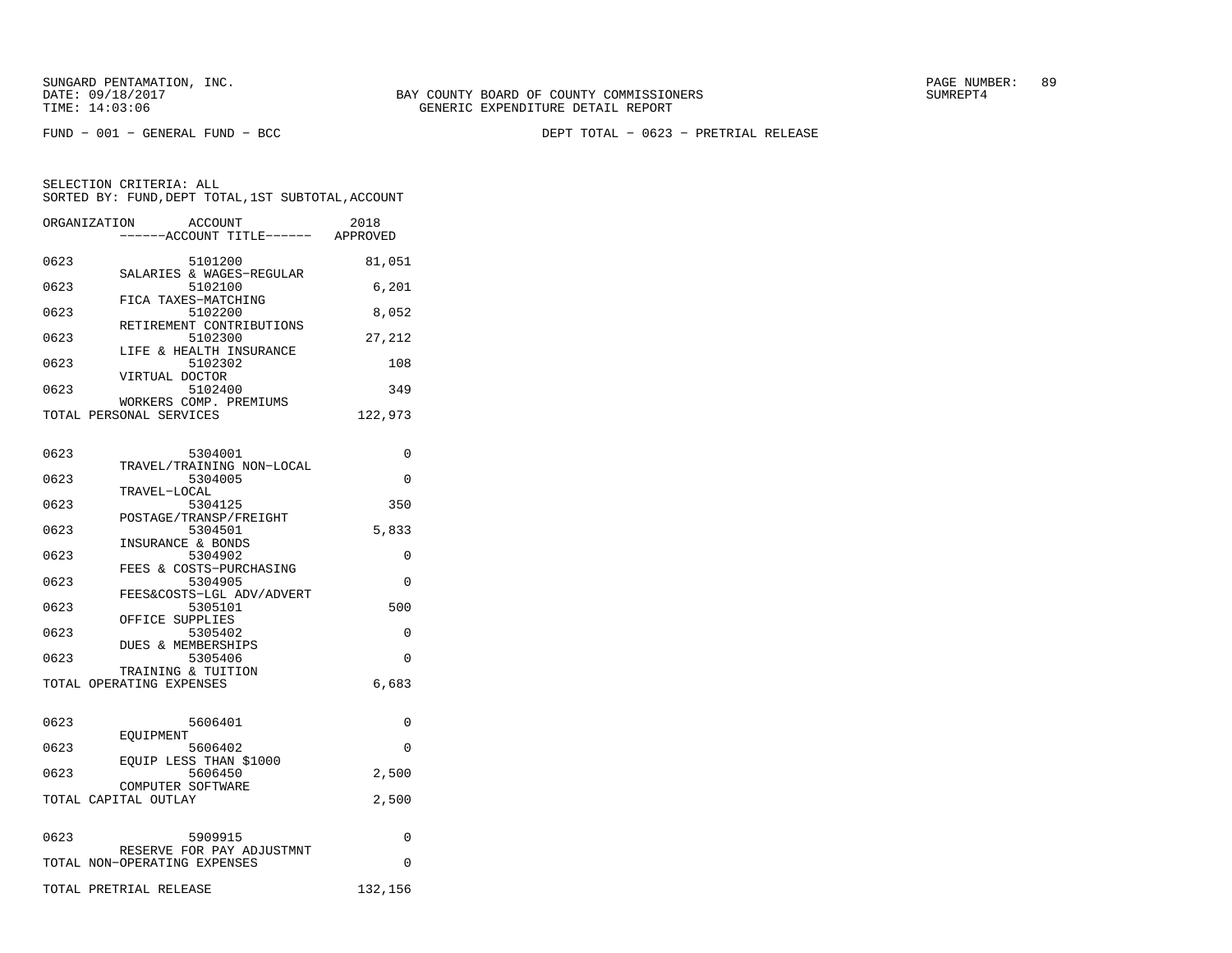BAY COUNTY BOARD OF COUNTY COMMISSIONERS TIME: 14:03:06 GENERIC EXPENDITURE DETAIL REPORT

FUND − 001 − GENERAL FUND − BCC DEPT TOTAL − 0623 − PRETRIAL RELEASE

SELECTION CRITERIA: ALLSORTED BY: FUND,DEPT TOTAL,1ST SUBTOTAL,ACCOUNT

ORGANIZATION ACCOUNT 2018−−−−−−ACCOUNT TITLE−−−−−− APPROVED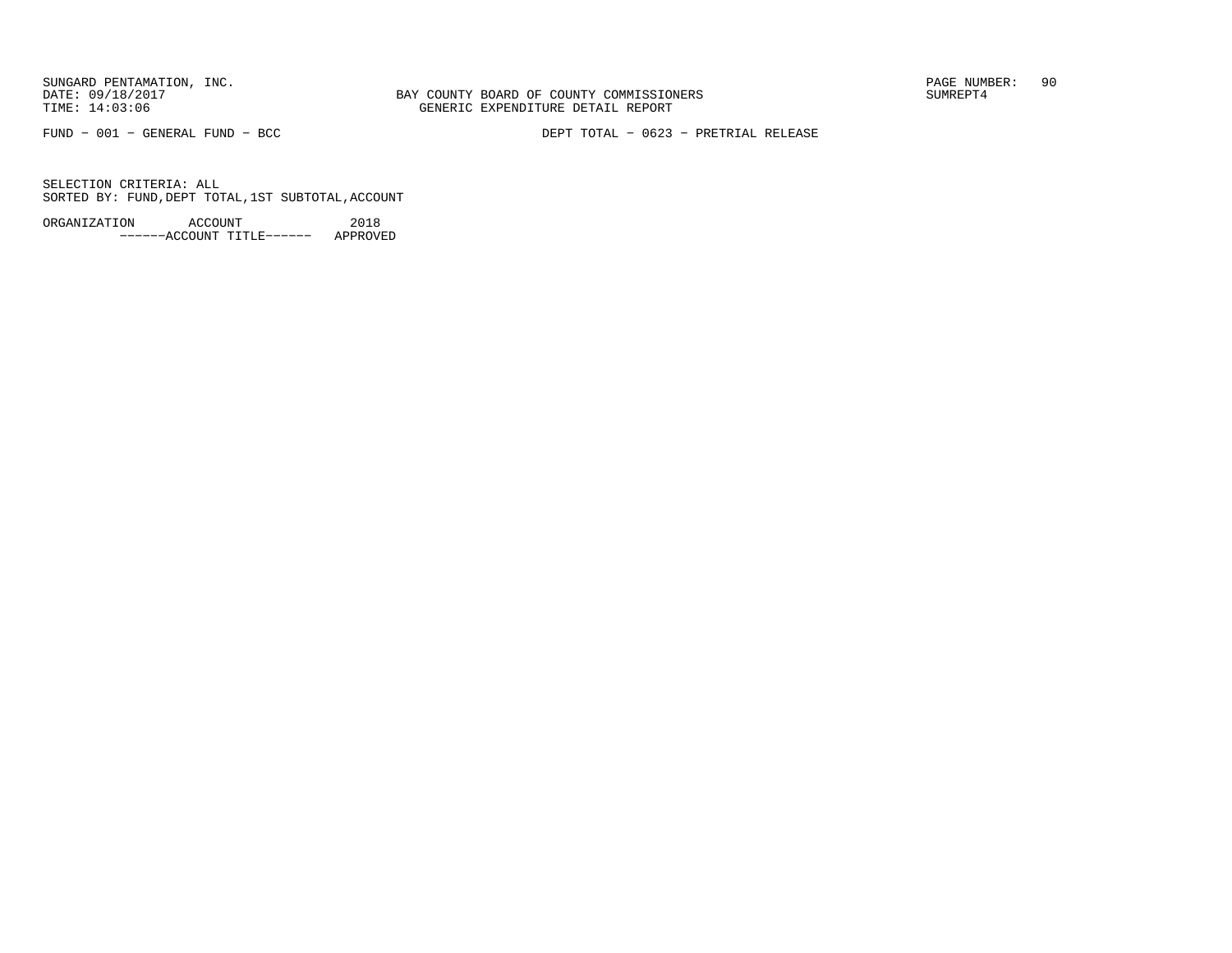FUND − 001 − GENERAL FUND − BCC DEPT TOTAL − 0640 − CIRCUIT CT−CIVIL

|      | ORGANIZATION             | ACCOUNT |                           | 2018     |       |
|------|--------------------------|---------|---------------------------|----------|-------|
|      |                          |         | ------ACCOUNT TITLE------ | APPROVED |       |
| 0640 |                          | 5303143 |                           |          |       |
|      |                          |         | COURT APPT ATTNY-CONFLICT |          |       |
| 0640 |                          | 5304971 |                           |          | U     |
|      | UREASA-CHILD SUPPORT     |         |                           |          |       |
| 0640 |                          | 5304972 |                           |          | 1,000 |
|      |                          |         | UREASA-MILITARY DISCHARGE |          |       |
|      | TOTAL OPERATING EXPENSES |         |                           |          | 1,000 |
|      | TOTAL CIRCUIT CT-CIVIL   |         |                           |          | 1,000 |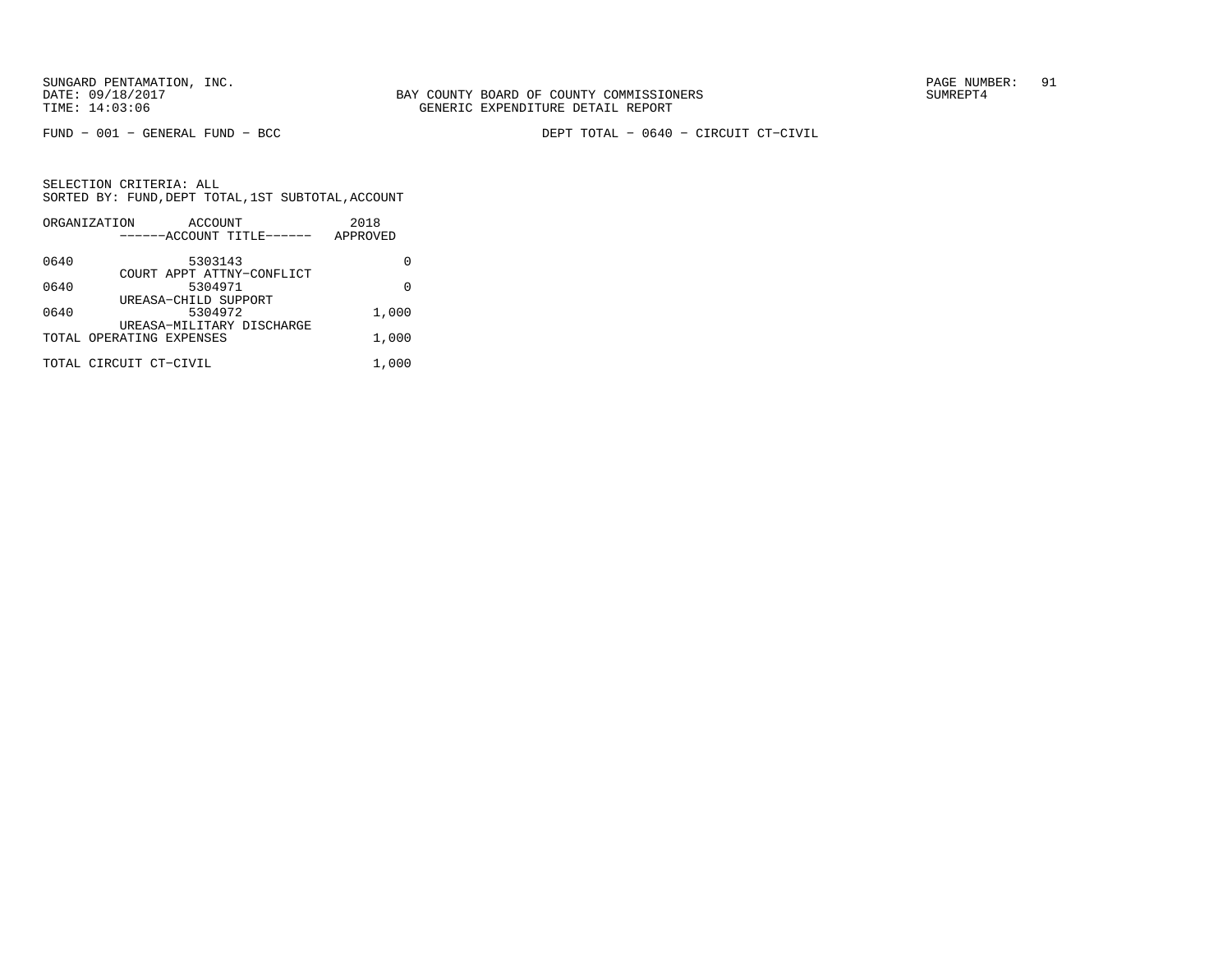FUND − 001 − GENERAL FUND − BCC DEPT TOTAL − 0660 − CIRCUIT CT−FAMILY

|      | ORGANIZATION             | ACCOUNT                   |  | 2018     |   |
|------|--------------------------|---------------------------|--|----------|---|
|      |                          | ------ACCOUNT TITLE------ |  | APPROVED |   |
| 0660 |                          | 5303142                   |  |          |   |
|      |                          | COURT APPT ATTNY-CT COST  |  |          |   |
| 0660 |                          | 5303143                   |  |          | O |
|      |                          | COURT APPT ATTNY-CONFLICT |  |          |   |
| 0660 |                          | 5303401                   |  |          | U |
|      |                          | CONTRACTED SERVICES       |  |          |   |
|      | TOTAL OPERATING EXPENSES |                           |  |          |   |
|      | TOTAL CIRCUIT CT-FAMILY  |                           |  |          |   |
|      |                          |                           |  |          |   |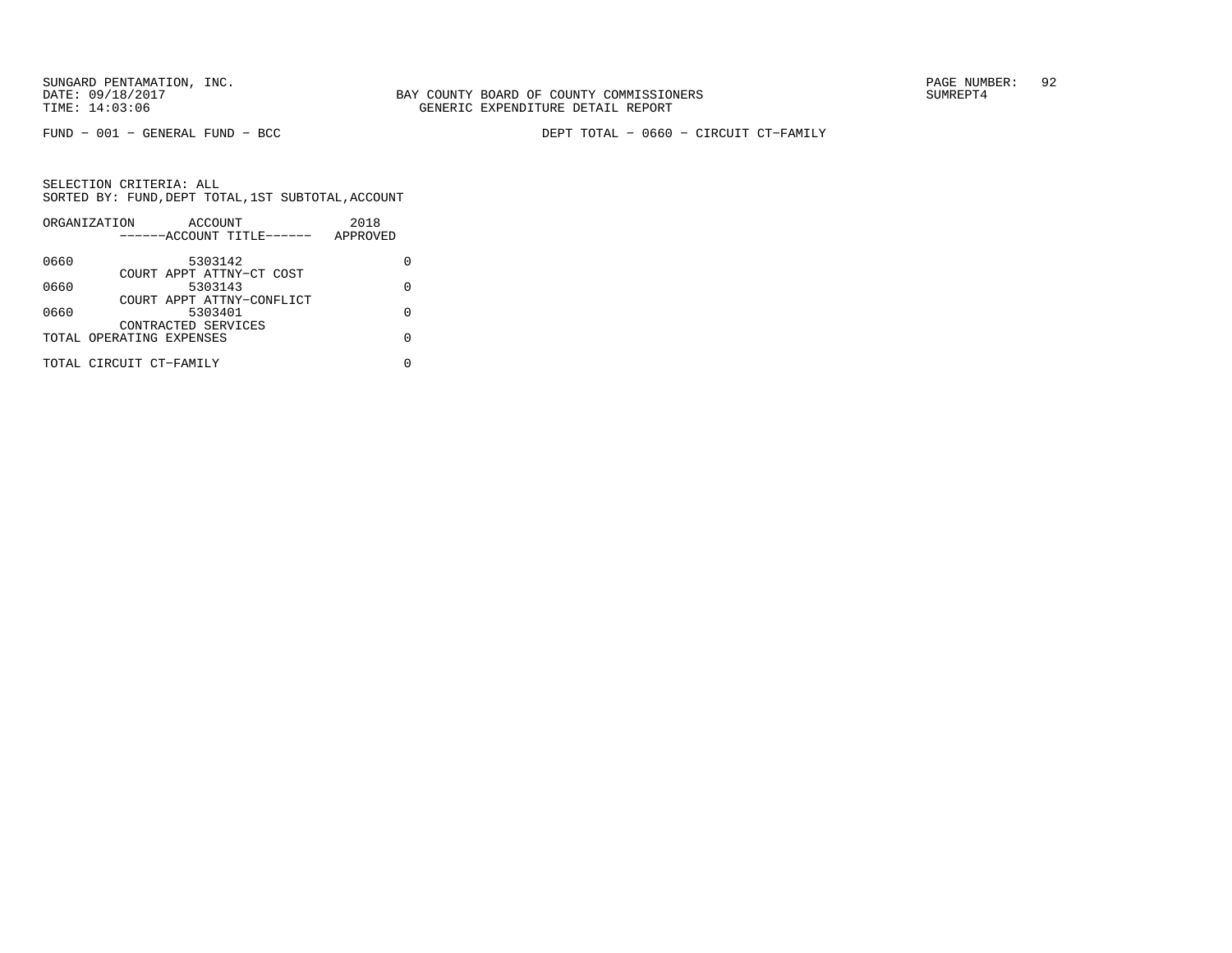FUND − 001 − GENERAL FUND − BCC DEPT TOTAL − 0680 − CIRCUIT CT−JUVENILE

|      | ORGANIZATION              | ACCOUNT                   |  | 2018     |  |
|------|---------------------------|---------------------------|--|----------|--|
|      |                           | ------ACCOUNT TITLE------ |  | APPROVED |  |
| 0680 |                           | 5303142                   |  |          |  |
|      |                           | COURT APPT ATTNY-CT COST  |  |          |  |
| 0680 |                           | 5303143                   |  |          |  |
|      |                           | COURT APPT ATTNY-CONFLICT |  |          |  |
|      | TOTAL OPERATING EXPENSES  |                           |  |          |  |
|      | TOTAL CIRCUIT CT-JUVENILE |                           |  |          |  |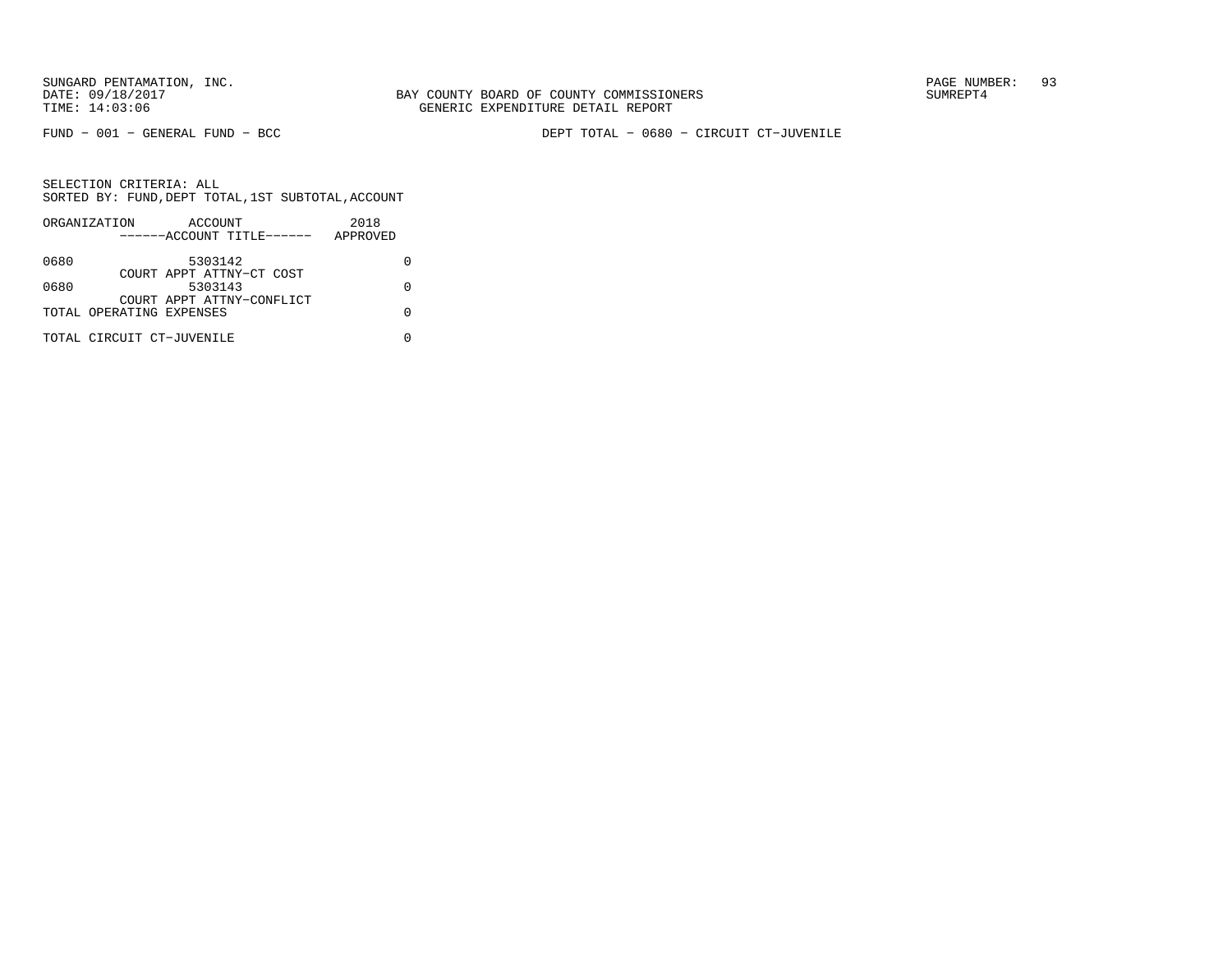FUND − 001 − GENERAL FUND − BCC DEPT TOTAL − 0685 − GUARDIAN AD LITEM

|      | ORGANIZATION<br>ACCOUNT<br>----ACCOUNT TITLE------ APPROVED | 2018     |
|------|-------------------------------------------------------------|----------|
| 0685 | 5303143                                                     | $\Omega$ |
| 0685 | COURT APPT ATTNY-CONFLICT<br>5303401                        | 600      |
| 0685 | CONTRACTED SERVICES<br>5304101                              | 4,920    |
| 0685 | COMMUNICATIONS SERVICES<br>5304125                          | $\Omega$ |
| 0685 | POSTAGE/TRANSP/FREIGHT<br>5304405                           | 2,200    |
| 0685 | RENTALS/LEASES-BUILDINGS<br>5304410                         | $\Omega$ |
| 0685 | RENTALS/LEASES-EOUIPMENT<br>5304414                         | 7,776    |
| 0685 | RENTALS/LEASES EQUIP-(IT)<br>5304501                        | 6,139    |
| 0685 | INSURANCE & BONDS<br>5304605                                | $\Omega$ |
| 0685 | REPAIR/MAINT-BLDG & GRND<br>5304615                         | 500      |
| 0685 | REPAIR/MAINT-EQUIPMENT<br>5304902                           | 0        |
| 0685 | FEES & COSTS-PURCHASING<br>5304990                          | $\Omega$ |
| 0685 | MISCELLANEOUS EXPENSES<br>5305101                           | $\Omega$ |
| 0685 | OFFICE SUPPLIES<br>5305202                                  | 0        |
| 0685 | OPER SUPPLIES-JANITORIAL<br>5305402                         | 0        |
|      | DUES & MEMBERSHIPS<br>TOTAL OPERATING EXPENSES              | 22,135   |
|      |                                                             |          |
| 0685 | 5606401<br>EOUIPMENT                                        | 0        |
| 0685 | 5606402<br>EQUIP LESS THAN \$1000                           | 0        |
|      | TOTAL CAPITAL OUTLAY                                        | 0        |
| 0685 | 5905998                                                     | $\Omega$ |
|      | DEPRECIATION EXPENSE<br>TOTAL NON-OPERATING EXPENSES        | 0        |
|      |                                                             |          |
|      | TOTAL GUARDIAN AD LITEM                                     | 22,135   |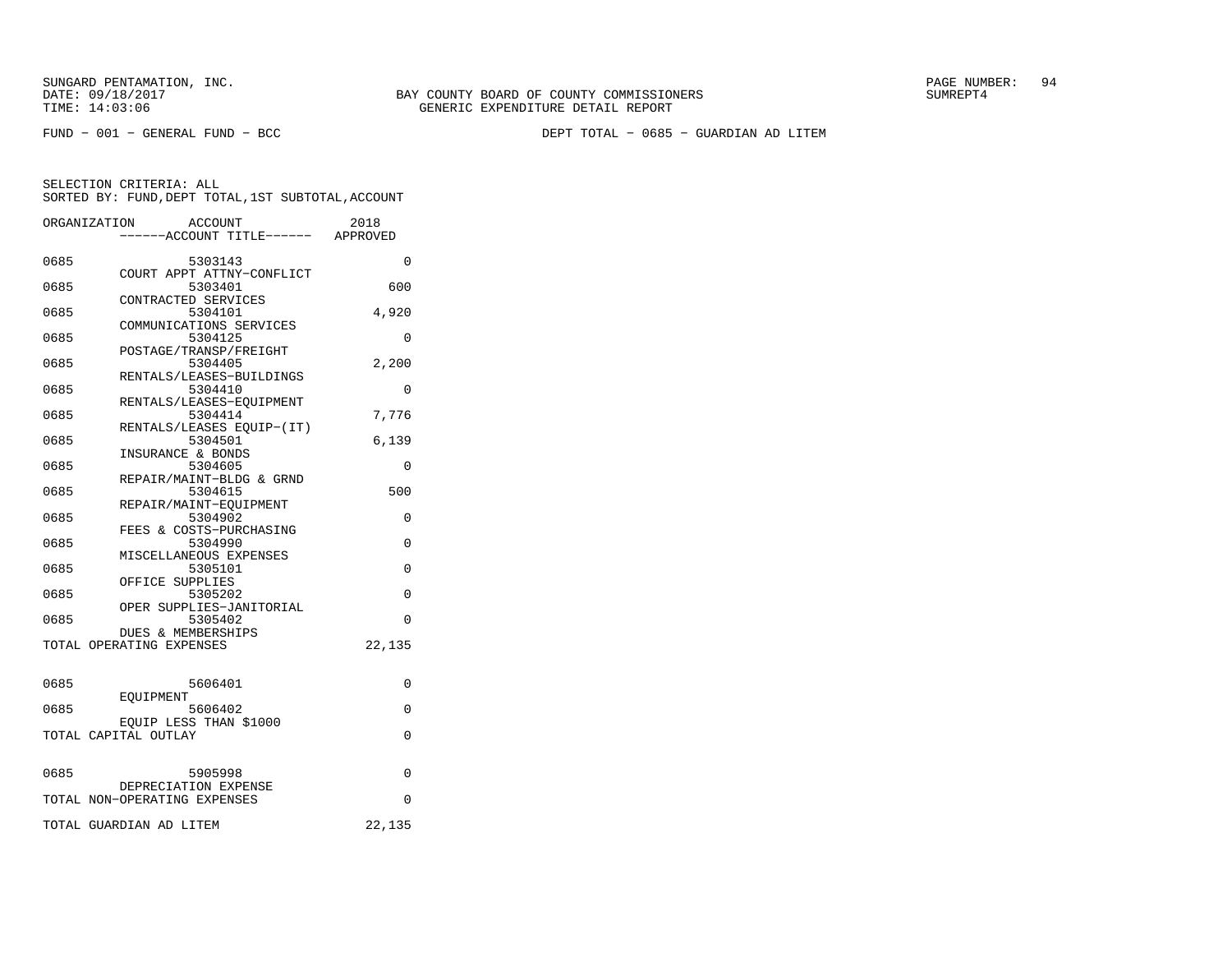FUND − 001 − GENERAL FUND − BCC DEPT TOTAL − 0700 − CIRCUIT CT−PROBATE

|      | ORGANIZATION<br>ACCOUNT   | 2018     |
|------|---------------------------|----------|
|      | ------ACCOUNT TITLE------ | APPROVED |
| 0700 | 5303142                   | U        |
|      | COURT APPT ATTNY-CT COST  |          |
| 0700 | 5303143                   | O        |
|      | COURT APPT ATTNY-CONFLICT |          |
| 0700 | 5303163                   | $\Omega$ |
|      | CONSULT COSTS-PHYS        |          |
| 0700 | 5303401                   | U        |
|      | CONTRACTED SERVICES       |          |
| 0700 | 5304941                   | $\Omega$ |
|      | GUARDIANSHIP COSTS        |          |
|      | TOTAL OPERATING EXPENSES  | U        |
|      | TOTAL CIRCUIT CT-PROBATE  | U        |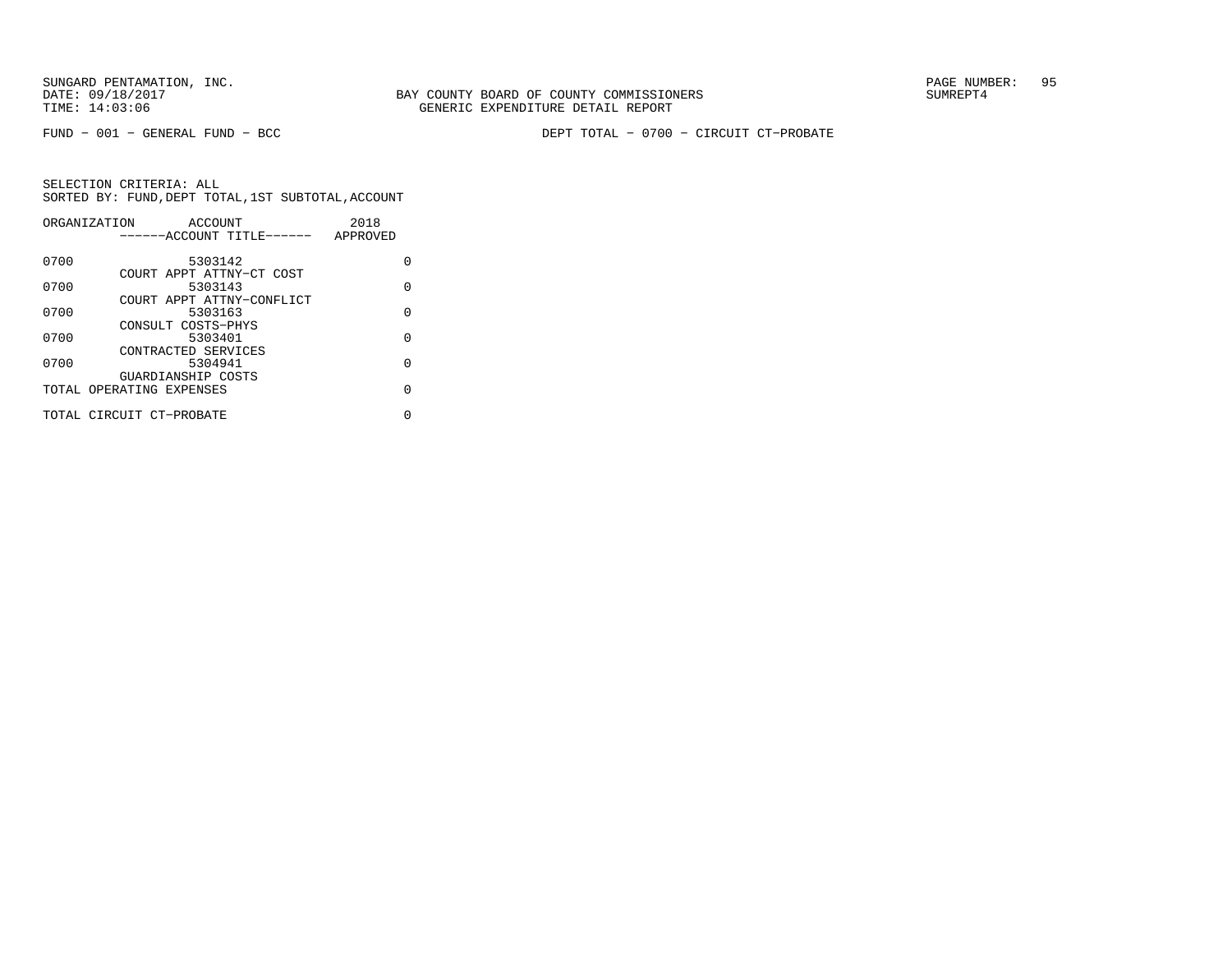FUND − 001 − GENERAL FUND − BCC DEPT TOTAL − 0712 − COUNTY COURTHOUSE MAINT

|      | ORGANIZATION<br><b>ACCOUNT</b><br>----ACCOUNT TITLE------ APPROVED | 2018      |
|------|--------------------------------------------------------------------|-----------|
| 0712 | 5303401<br>CONTRACTED SERVICES                                     | 3,046     |
| 0712 | 5303410<br>CONTR SRV-JANITORIAL                                    | $\Omega$  |
| 0712 | 5303446<br>CONTR SRV-FACILITIES                                    | 235,354   |
| 0712 | 5304101<br>COMMUNICATIONS SERVICES                                 | 540       |
| 0712 | 5304301<br>UTILITY SERVICES                                        | 422,500   |
| 0712 | 5304403                                                            | 0         |
| 0712 | RENTALS/LEASES-LAND<br>5304410                                     | 0         |
| 0712 | RENTALS/LEASES-EOUIPMENT<br>5304414                                | 854       |
| 0712 | RENTALS/LEASES EQUIP-(IT)<br>5304501                               | 64,524    |
| 0712 | INSURANCE & BONDS<br>5304605                                       | 933,464   |
| 0712 | REPAIR/MAINT-BLDG & GRND<br>5304611                                | 0         |
| 0712 | REPAIR/MAINT-FLEET MAINT<br>5304615                                | 2,100     |
| 0712 | REPAIR/MAINT-EQUIPMENT<br>5304902                                  | 9,533     |
| 0712 | FEES & COSTS-PURCHASING<br>5304905                                 | 0         |
| 0712 | FEES&COSTS-LGL ADV/ADVERT<br>5304990                               | 0         |
| 0712 | MISCELLANEOUS EXPENSES<br>5305202                                  | 0         |
|      | OPER SUPPLIES-JANITORIAL<br>TOTAL OPERATING EXPENSES               | 1,671,915 |
|      |                                                                    |           |
| 0712 | 5606371<br>IMPRV-CRTHSE SECURITY                                   | 0         |
| 0712 | 5606401<br>EOUIPMENT                                               | $\Omega$  |
| 0712 | 5606402<br>EQUIP LESS THAN \$1000                                  | 0         |
|      | TOTAL CAPITAL OUTLAY                                               | $\Omega$  |
| 0712 | 5909910                                                            | 29,500    |
|      | RESERVE FOR CONTINGENCIES<br>TOTAL NON-OPERATING EXPENSES          | 29,500    |
|      | TOTAL COUNTY COURTHOUSE MAINT                                      | 1,701,415 |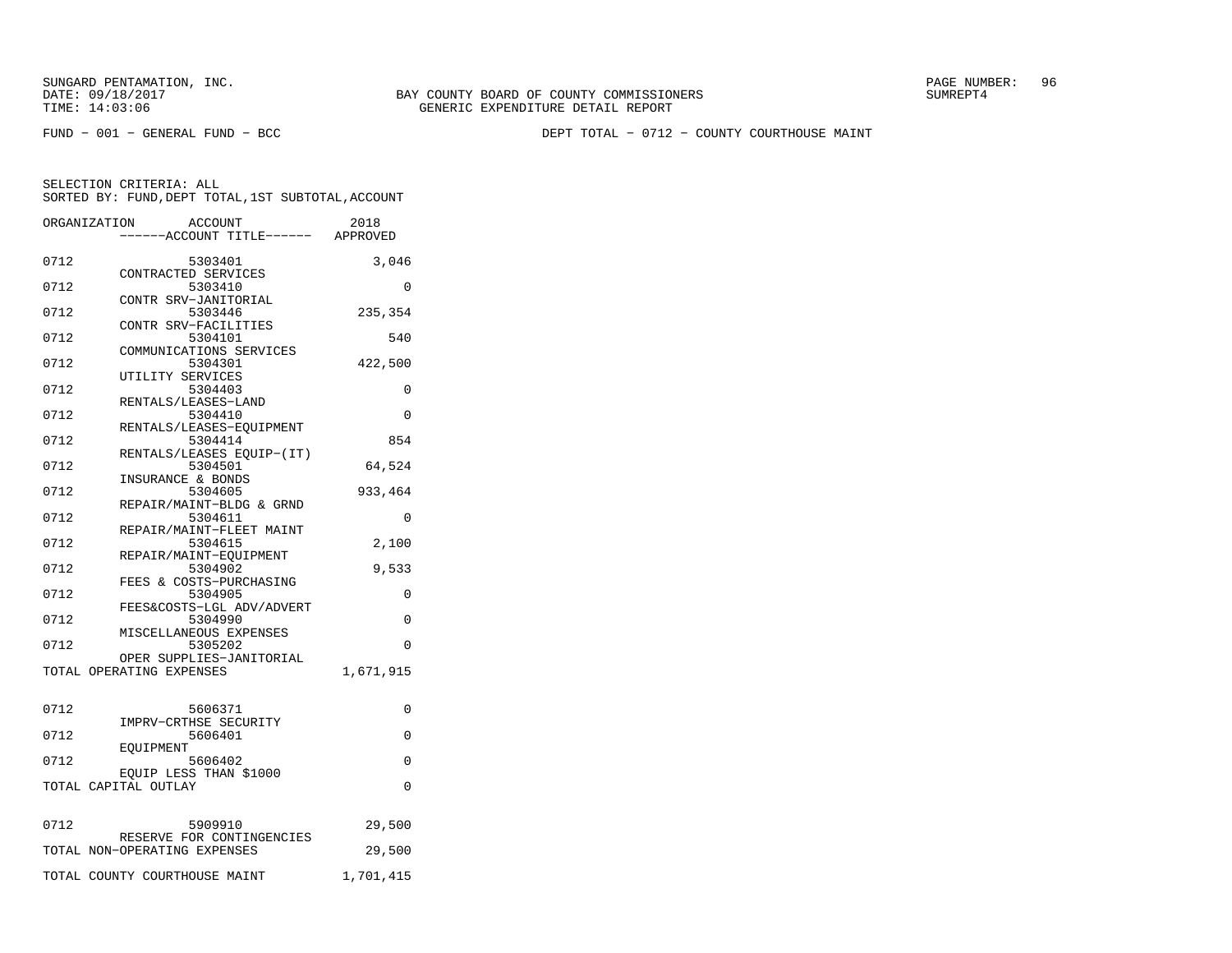FUND − 001 − GENERAL FUND − BCC DEPT TOTAL − 0713 − TECHNOLOGY

| ORGANIZATION | ACCOUNT<br>------ACCOUNT TITLE------ | 2018<br>APPROVED |
|--------------|--------------------------------------|------------------|
| 0713         | 5101200                              | 51,080           |
| 0713         | SALARIES & WAGES-REGULAR<br>5102100  | 3,908            |
| 0713         | FICA TAXES-MATCHING<br>5102200       | 4,147            |
| 0713         | RETIREMENT CONTRIBUTIONS<br>5102300  | 5,917            |
| 0713         | LIFE & HEALTH INSURANCE<br>5102302   | 72               |
| 0713         | VIRTUAL DOCTOR<br>5102400            | 220              |
|              | WORKERS COMP. PREMIUMS               |                  |
|              | TOTAL PERSONAL SERVICES              | 65,344           |

| 0713 | 5303107                            | 0        |
|------|------------------------------------|----------|
|      | PROF SRV-SUBSTANCE TEST            |          |
| 0713 | 5303401                            | 15,000   |
|      | CONTRACTED SERVICES                |          |
| 0713 | 5303417                            | 84,222   |
|      | CONTRACTED SERVICES (SA)           |          |
| 0713 | 5303418                            | 66,981   |
|      | CONTRACTED SERVICES (PD)           |          |
| 0713 | 5304001                            | 5,000    |
|      | TRAVEL/TRAINING NON-LOCAL          |          |
| 0713 | 5304002                            | 1,500    |
|      | TRAVEL/TRN NON-LOCAL (SA)          |          |
| 0713 | 5304003                            | $\Omega$ |
|      | TRAVEL/TRN NON-LOCAL (PD)          |          |
| 0713 | 5304005                            | 500      |
|      | TRAVEL-LOCAL                       |          |
| 0713 | 5304101                            | 0        |
|      | COMMUNICATIONS SERVICES            |          |
| 0713 | 5304105                            | $\Omega$ |
| 0713 | COMM SRV-TELEPHONE                 |          |
|      | 5304110                            | 31,925   |
| 0713 | COMMUNICATIONS SRV-(SA)<br>5304115 | $\Omega$ |
|      | COMMUNICATIONS SRV-(PD)            |          |
| 0713 | 5304125                            | 500      |
|      | POSTAGE/TRANSP/FREIGHT             |          |
| 0713 | 5304410                            | $\Omega$ |
|      | RENTALS/LEASES-EOUIPMENT           |          |
| 0713 | 5304411                            | 11,822   |
|      | RENTALS/LEASES EQUIP-(SA)          |          |
| 0713 | 5304412                            | 9,000    |
|      | RENTALS/LEASES EOUIP-(PD)          |          |
| 0713 | 5304501                            | 5,639    |
|      | INSURANCE & BONDS                  |          |
|      |                                    |          |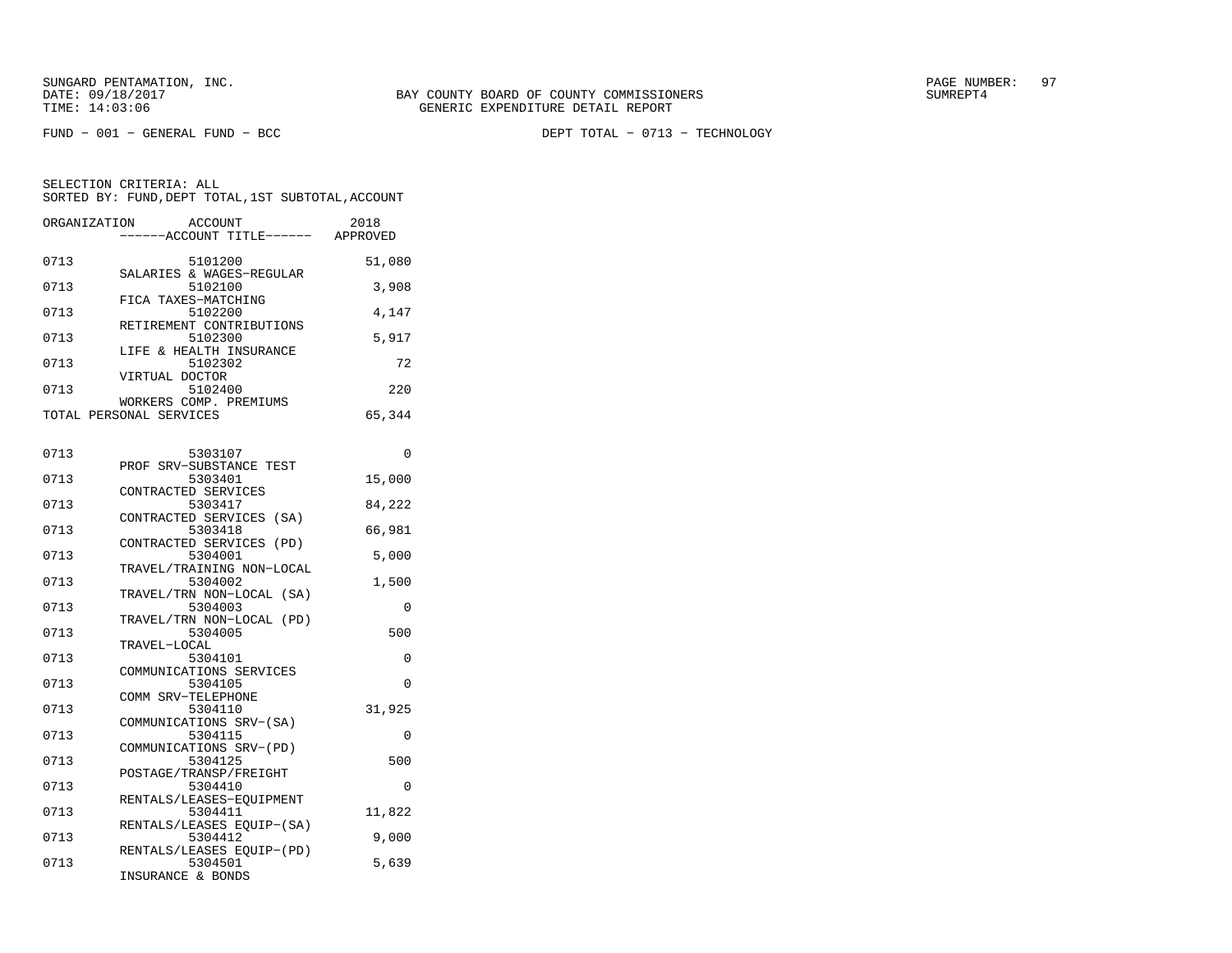FUND − 001 − GENERAL FUND − BCC DEPT TOTAL − 0713 − TECHNOLOGY

|      | ORGANIZATION<br><b>ACCOUNT</b><br>---ACCOUNT TITLE------ APPROVED | 2018     |
|------|-------------------------------------------------------------------|----------|
|      |                                                                   |          |
| 0713 | 5304615                                                           | 40,000   |
| 0713 | REPAIR/MAINT-EOUIPMENT<br>5304618                                 | 34,746   |
| 0713 | REPAIR/MAINT-EOUIP (SA)<br>5304619                                | 32,450   |
|      | REPAIR/MAINT-EOUIP<br>(PD)                                        |          |
| 0713 | 5304902<br>FEES & COSTS-PURCHASING                                | 15,888   |
| 0713 | 5304905<br>FEES&COSTS-LGL ADV/ADVERT                              | 0        |
| 0713 | 5305101                                                           | 0        |
| 0713 | OFFICE SUPPLIES<br>5305201                                        | 20,000   |
|      | OPERATING SUPPLIES                                                |          |
| 0713 | 5305245<br>OPERATING SUPPLIES-(SA)                                | 15,500   |
| 0713 | 5305246<br>OPERATING SUPPLIES-(PD)                                | 16,800   |
| 0713 | 5305402                                                           | 250      |
|      | <b>DUES &amp; MEMBERSHIPS</b><br>TOTAL OPERATING EXPENSES         | 407,723  |
|      |                                                                   |          |
| 0713 | 5606401                                                           | 40,000   |
|      | EOUIPMENT                                                         |          |
| 0713 | 5606402<br>EQUIP LESS THAN \$1000                                 | 38,880   |
| 0713 | 5606410                                                           | 21,200   |
| 0713 | EQUIPMENT-(SA)<br>5606411                                         | 36,400   |
|      | EQUIPMENT-(PD)                                                    |          |
| 0713 | 5606420<br>EQUIP LESS THAN\$1000 (SA)                             | 6,660    |
| 0713 | 5606421<br>EOUIP LESS THAN\$1000<br>(PD)                          | 1,400    |
| 0713 | 5606450                                                           | 53,475   |
| 0713 | COMPUTER SOFTWARE<br>5606451                                      | 24,491   |
|      | COMPUTER SOFTWARE (SA)                                            |          |
| 0713 | 5606452<br>COMPUTER SOFTWARE (PD)                                 | $\Omega$ |
|      | TOTAL CAPITAL OUTLAY                                              | 222,506  |
|      |                                                                   |          |
| 0713 | 5707201                                                           | 0        |
|      | <b>INTEREST EXPENSE</b><br>TOTAL DEBT SERVICE                     | 0        |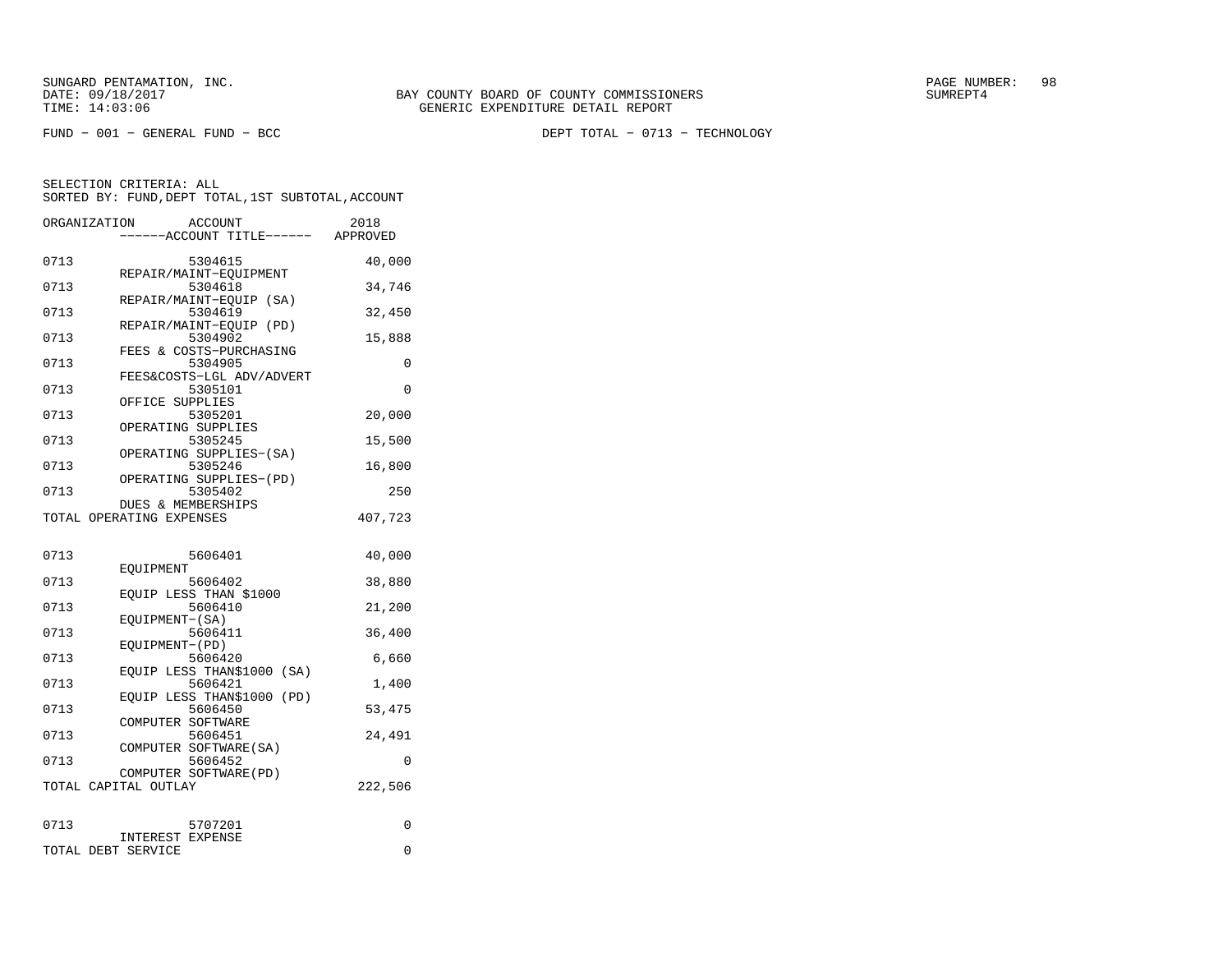FUND − 001 − GENERAL FUND − BCC DEPT TOTAL − 0713 − TECHNOLOGY

|      | ORGANIZATION<br>ACCOUNT<br>------ACCOUNT TITLE------ | 2018<br>APPROVED |
|------|------------------------------------------------------|------------------|
|      |                                                      |                  |
| 0713 | 5909910                                              |                  |
| 0713 | RESERVE FOR CONTINGENCIES<br>5909915                 |                  |
|      | RESERVE FOR PAY ADJUSTMNT                            |                  |
|      | TOTAL NON-OPERATING EXPENSES                         |                  |
|      |                                                      |                  |
|      | TOTAL TECHNOLOGY                                     | 695,573          |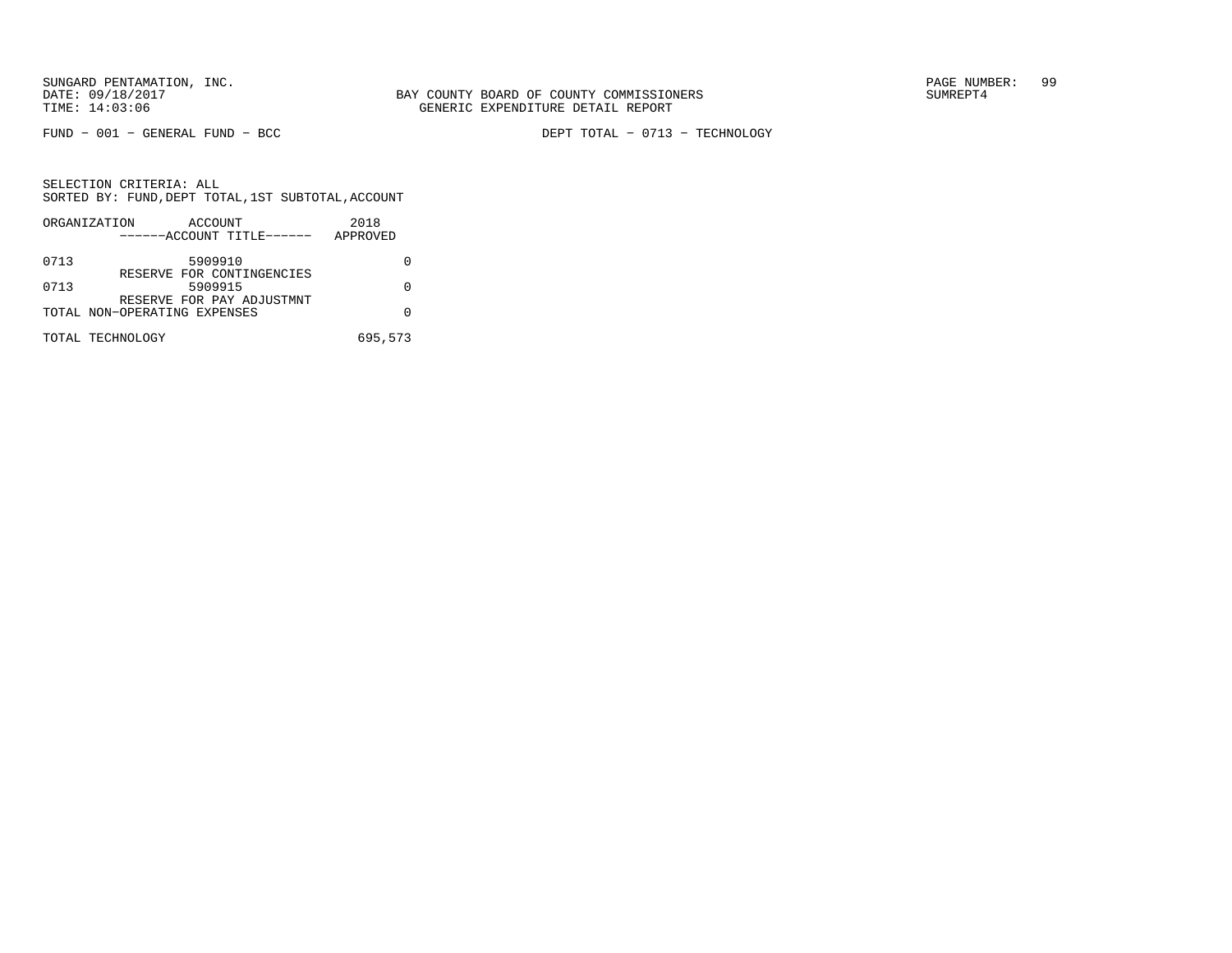FUND − 001 − GENERAL FUND − BCC DEPT TOTAL − 0715 − INNOVATIVE COURT PROGRAMS

| ORGANIZATION            | ACCOUNT<br>------ACCOUNT TITLE------                       | 2018<br>APPROVED |
|-------------------------|------------------------------------------------------------|------------------|
| 0715                    | 5101200                                                    | 100,042          |
| 0715                    | SALARIES & WAGES-REGULAR<br>5102100                        | 7,653            |
| 0715                    | FICA TAXES-MATCHING<br>5102200<br>RETIREMENT CONTRIBUTIONS | 8,121            |
| 0715                    | 5102300                                                    | 20,235           |
| 0715                    | LIFE & HEALTH INSURANCE<br>5102302<br>VIRTUAL DOCTOR       | 72               |
| 0715                    | 5102400                                                    | 430              |
| TOTAL PERSONAL SERVICES | WORKERS COMP. PREMIUMS                                     | 136,553          |

| 0715 | 5303107                   | 0           |
|------|---------------------------|-------------|
|      | PROF SRV-SUBSTANCE TEST   |             |
| 0715 | 5303401                   | 46,800      |
|      | CONTRACTED SERVICES       |             |
| 0715 | 5304001                   | 2,500       |
|      | TRAVEL/TRAINING NON-LOCAL |             |
| 0715 | 5304005                   | 500         |
|      | TRAVEL-LOCAL              |             |
| 0715 | 5304125                   | 300         |
|      | POSTAGE/TRANSP/FREIGHT    |             |
| 0715 | 5304405                   | 3,500       |
|      | RENTALS/LEASES-BUILDINGS  |             |
| 0715 | 5304410                   | $\Omega$    |
|      | RENTALS/LEASES-EOUIPMENT  |             |
| 0715 | 5304604                   | $\mathbf 0$ |
|      | REPAIR/MAINT-BLD&GRD DEPT |             |
| 0715 | 5304605                   | $\Omega$    |
|      | REPAIR/MAINT-BLDG & GRND  |             |
| 0715 | 5304615                   | $\Omega$    |
|      | REPAIR/MAINT-EOUIPMENT    |             |
| 0715 | 5304701                   | 1,000       |
|      | PRINTING & BINDING        |             |
| 0715 | 5304902                   | $\Omega$    |
|      | FEES & COSTS-PURCHASING   |             |
| 0715 | 5304905                   | 2,500       |
|      | FEES&COSTS-LGL ADV/ADVERT |             |
| 0715 | 5304990                   | $\Omega$    |
|      | MISCELLANEOUS EXPENSES    |             |
| 0715 | 5305101                   | 2,500       |
|      | OFFICE SUPPLIES           |             |
| 0715 | 5305201                   | 17,000      |
|      | OPERATING SUPPLIES        |             |
| 0715 | 5305202                   | $\Omega$    |
|      | OPER SUPPLIES-JANITORIAL  |             |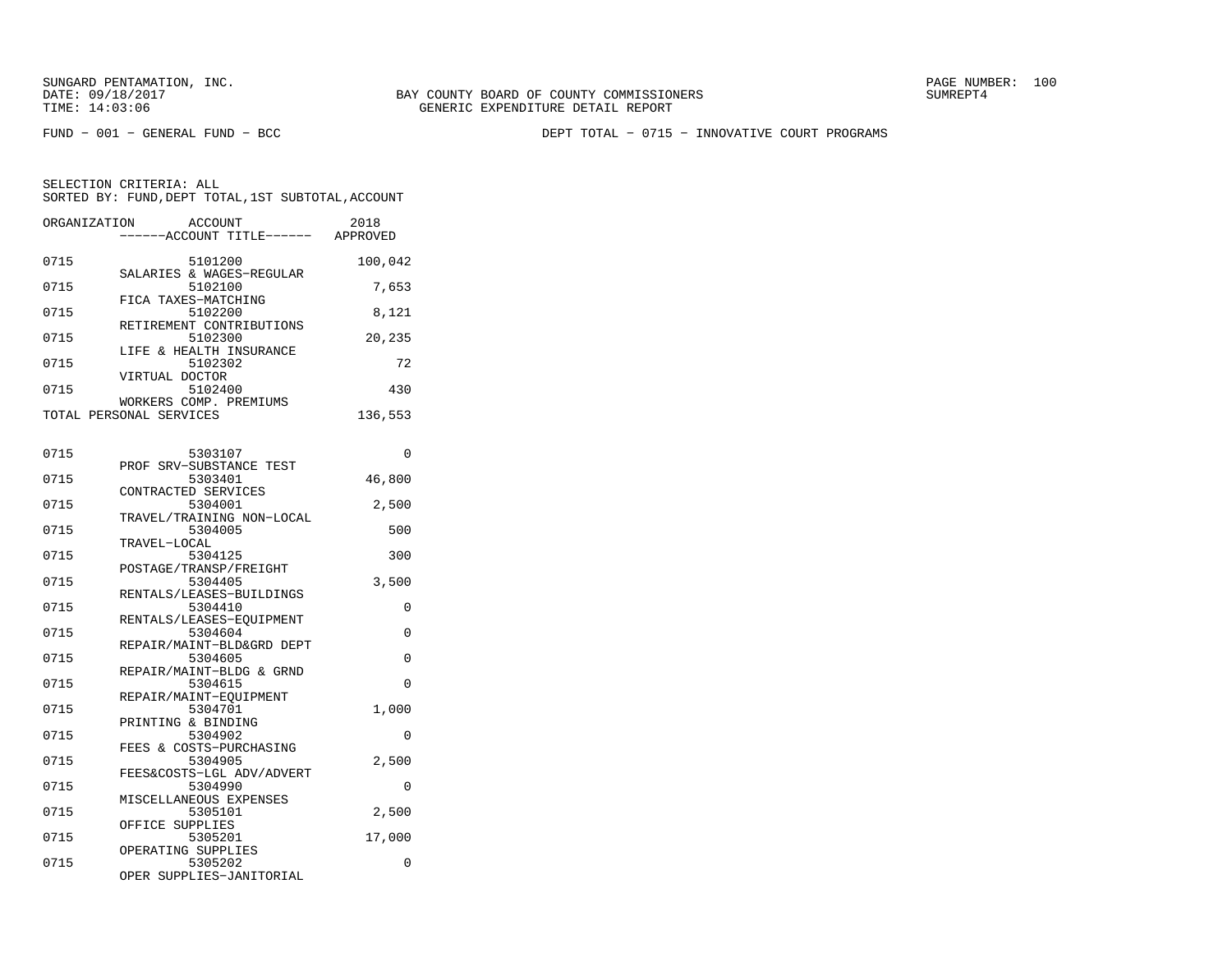FUND − 001 − GENERAL FUND − BCC DEPT TOTAL − 0715 − INNOVATIVE COURT PROGRAMS

|      | ORGANIZATION ACCOUNT<br>-----ACCOUNT TITLE------ APPROVED | 2018     |
|------|-----------------------------------------------------------|----------|
| 0715 | 5305215<br>CLOTHING & WEARING APPRL                       | 1,200    |
| 0715 | 5305225                                                   | 1,000    |
| 0715 | EMPLOYEE SUGG/RECOGN PRGM<br>5305401                      | 1,500    |
| 0715 | BOOKS/RESOURCE MATR/SUBSC<br>5305402                      | 3,500    |
| 0715 | <b>DUES &amp; MEMBERSHIPS</b><br>5305406                  | 5,000    |
|      | TRAINING & TUITION<br>TOTAL OPERATING EXPENSES            | 88,800   |
|      |                                                           |          |
| 0715 | 5606401<br>EOUIPMENT                                      | 15,000   |
| 0715 | 5606402                                                   | 5,000    |
| 0715 | EOUIP LESS THAN \$1000<br>5606450                         | 3,000    |
|      | COMPUTER SOFTWARE<br>TOTAL CAPITAL OUTLAY                 | 23,000   |
|      |                                                           |          |
| 0715 | 5909910<br>RESERVE FOR CONTINGENCIES                      | $\Omega$ |
|      | TOTAL NON-OPERATING EXPENSES                              | $\Omega$ |
|      | TOTAL INNOVATIVE COURT PROGRAMS                           | 248,353  |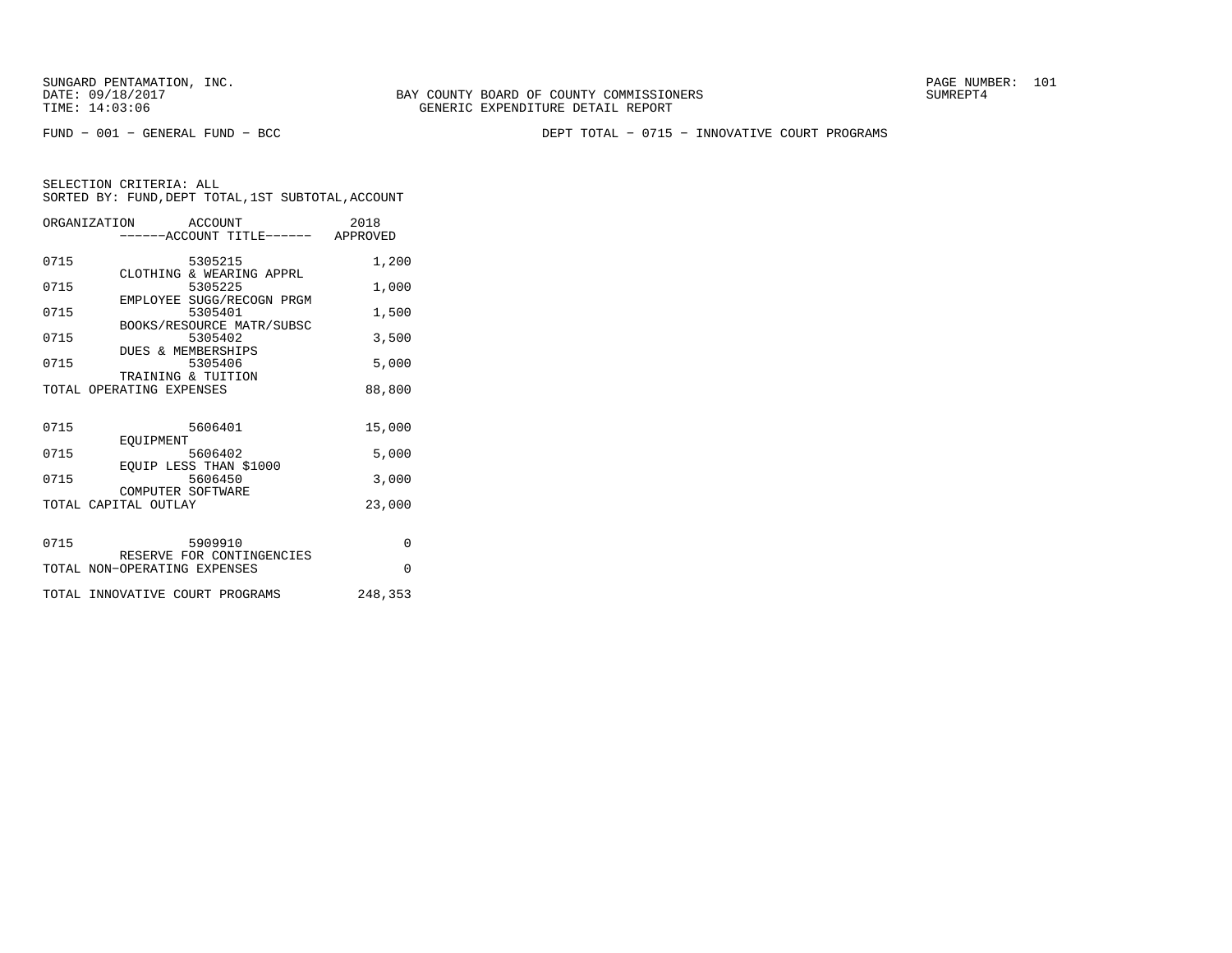FUND − 001 − GENERAL FUND − BCC DEPT TOTAL − 0716 − LEGAL AID

SELECTION CRITERIA: ALL SORTED BY: FUND,DEPT TOTAL,1ST SUBTOTAL,ACCOUNTORGANIZATION ACCOUNT 2018

|      | URGANIZAI IUN<br>ACCOUN 1<br>------ACCOUNT TITLE------    | ZU LO<br>APPROVED |
|------|-----------------------------------------------------------|-------------------|
| 0716 | 5303401<br>CONTRACTED SERVICES                            | 71,357            |
|      | TOTAL OPERATING EXPENSES                                  | 71,357            |
| 0716 | 5909910                                                   | 0                 |
|      | RESERVE FOR CONTINGENCIES<br>TOTAL NON-OPERATING EXPENSES | 0                 |
|      | TOTAL LEGAL AID                                           | 71,357            |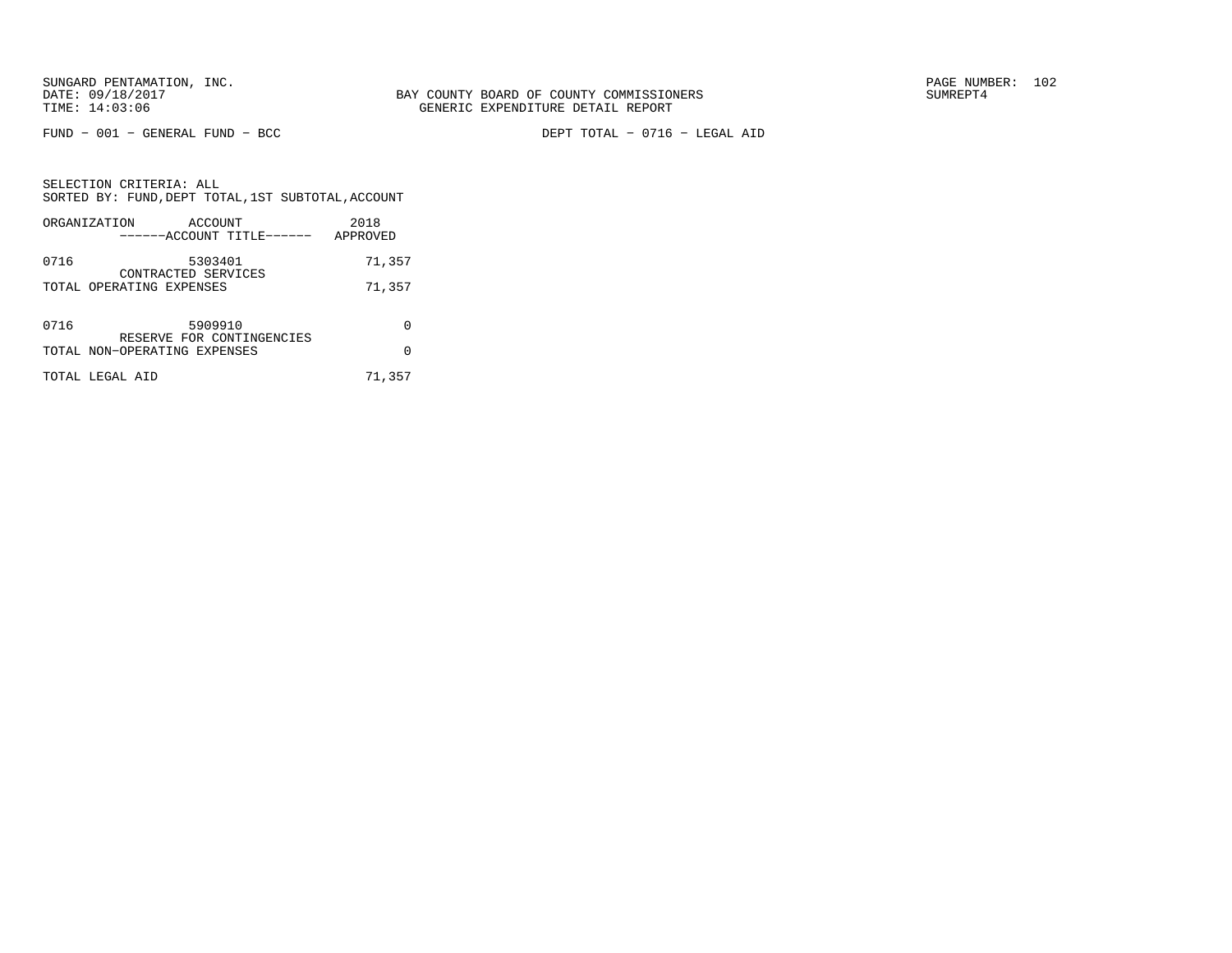| ORGANIZATION | <b>ACCOUNT</b><br>---ACCOUNT TITLE------             | 2018<br>APPROVED |
|--------------|------------------------------------------------------|------------------|
| 0717         | 5101200<br>SALARIES & WAGES-REGULAR                  | 80,404           |
| 0717         | 5102100<br>FICA TAXES-MATCHING                       | 6,151            |
| 0717         | 5102200<br>RETIREMENT CONTRIBUTIONS                  | 6,527            |
| 0717         | 5102300<br>LIFE & HEALTH INSURANCE                   | 20,294           |
| 0717         | 5102302<br>VIRTUAL DOCTOR                            | 144              |
| 0717         | 5102400<br>WORKERS COMP. PREMIUMS                    | 346              |
|              | TOTAL PERSONAL SERVICES                              | 113,866          |
| 0717         | 5303107                                              | 0                |
| 0717         | SRV-SUBSTANCE TEST<br>PROF<br>5303110                | 0                |
| 0717         | PROF SRV-BACKGROUND CHECK<br>5303401                 | 17,760           |
| 0717         | CONTRACTED SERVICES<br>5304001                       | 0                |
| 0717         | TRAVEL/TRAINING NON-LOCAL<br>5304005                 | 0                |
| 0717         | TRAVEL-LOCAL<br>5304101                              | 0                |
| 0717         | COMMUNICATIONS SERVICES<br>5304125                   | 192              |
| 0717         | POSTAGE/TRANSP/FREIGHT<br>5304410                    | $\Omega$         |
| 0717         | RENTALS/LEASES-EOUIPMENT<br>5304501                  | 7,675            |
| 0717         | INSURANCE & BONDS<br>5304605                         | 200              |
| 0717         | REPAIR/MAINT-BLDG & GRND<br>5304610                  | 250              |
| 0717         | REPAIR/MAINT-AUTO EQUIP<br>5304611                   | 0                |
| 0717         | REPAIR/MAINT-FLEET MAINT<br>5304615                  | 0                |
| 0717         | REPAIR/MAINT-EQUIPMENT<br>5304902                    | 0                |
| 0717         | FEES & COSTS-PURCHASING<br>5304905                   | 0                |
| 0717         | FEES&COSTS-LGL ADV/ADVERT<br>5304990                 | 0                |
| 0717         | MISCELLANEOUS EXPENSES<br>5305101<br>OFFICE SUPPLIES | 500              |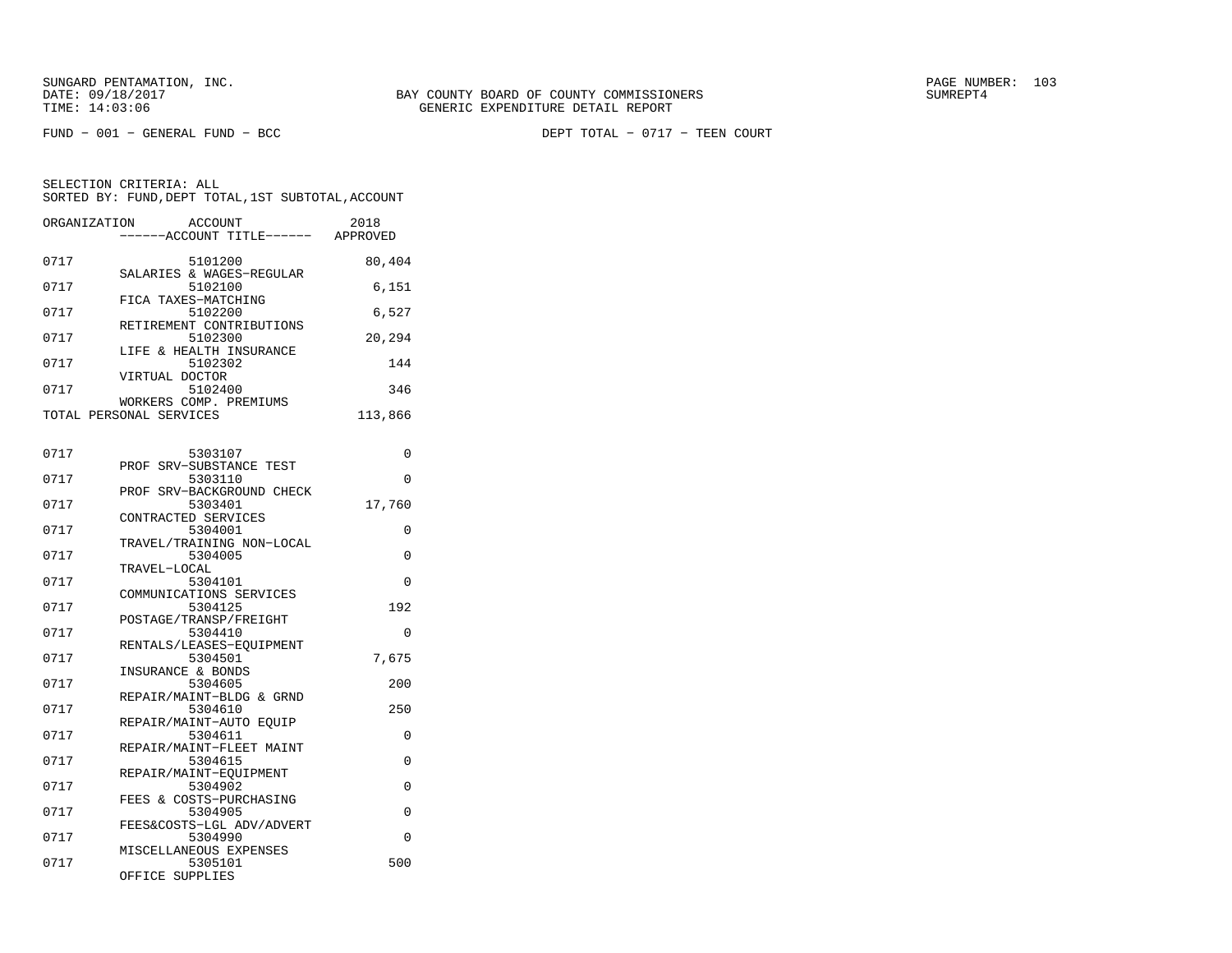FUND − 001 − GENERAL FUND − BCC DEPT TOTAL − 0717 − TEEN COURT

|      | ORGANIZATION ACCOUNT         | -----ACCOUNT TITLE------ APPROVED    | 2018     |
|------|------------------------------|--------------------------------------|----------|
|      |                              |                                      |          |
| 0717 |                              | 5305205<br>GAS, OIL & LUBRICANTS     | 1,000    |
| 0717 |                              | 5305215                              | $\Omega$ |
| 0717 |                              | CLOTHING & WEARING APPRL             | 200      |
|      | DUES & MEMBERSHIPS           | 5305402                              |          |
| 0717 |                              | 5305406                              | $\Omega$ |
|      | TRAINING & TUITION           |                                      |          |
|      | TOTAL OPERATING EXPENSES     |                                      | 27.777   |
|      |                              |                                      |          |
| 0717 | 5606401                      |                                      | $\Omega$ |
| 0717 | EQUIPMENT                    | 5606402                              | $\Omega$ |
|      |                              | EOUIP LESS THAN \$1000               |          |
|      | TOTAL CAPITAL OUTLAY         |                                      | $\Omega$ |
|      |                              |                                      |          |
| 0717 |                              | 5905998                              | $\Omega$ |
|      | DEPRECIATION EXPENSE         |                                      |          |
| 0717 |                              | 5909910<br>RESERVE FOR CONTINGENCIES | $\Omega$ |
| 0717 |                              | 5909915                              | $\Omega$ |
|      |                              | RESERVE FOR PAY ADJUSTMNT            |          |
|      | TOTAL NON-OPERATING EXPENSES |                                      | $\Omega$ |
|      | TOTAL TEEN COURT             |                                      | 141,643  |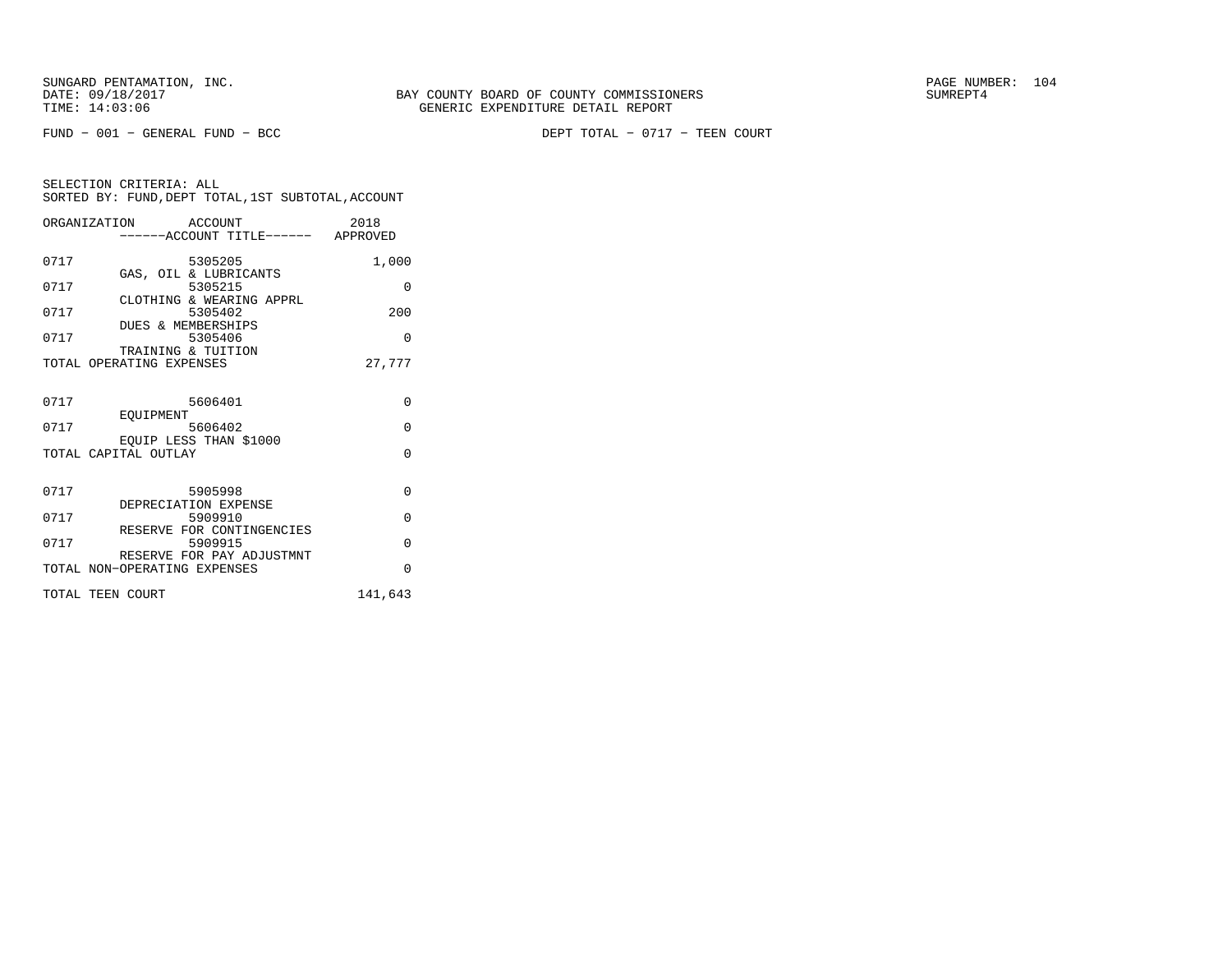FUND − 001 − GENERAL FUND − BCC DEPT TOTAL − 0718 − LAW LIBRARY

| 49,346<br>0718<br>5101200<br>SALARIES & WAGES-REGULAR<br>0718<br>5102100<br>3,775<br>FICA TAXES-MATCHING<br>5102200<br>0718<br>4,006<br>RETIREMENT CONTRIBUTIONS<br>5102300<br>5,917<br>0718<br>LIFE & HEALTH INSURANCE<br>5102302<br>0718<br>72<br>VIRTUAL DOCTOR<br>5102400<br>0718<br>212<br>WORKERS COMP. PREMIUMS<br>5102500<br>0718<br>0<br>UNEMPLOYMENT COMPENSATION<br>63,328<br>TOTAL PERSONAL SERVICES<br>0718<br>5303101<br>0<br>PROFESSIONAL SERVICES<br>0718<br>5303401<br>0<br>CONTRACTED SERVICES<br>5304001<br>700<br>0718<br>TRAVEL/TRAINING NON-LOCAL<br>0718<br>5304005<br>0<br>TRAVEL-LOCAL<br>5304101<br>0718<br>0<br>COMMUNICATIONS SERVICES<br>0718<br>5304125<br>100<br>POSTAGE/TRANSP/FREIGHT<br>5304410<br>1,594<br>0718<br>RENTALS/LEASES-EQUIPMENT<br>5304414<br>0718<br>720<br>RENTALS/LEASES EQUIP-(IT)<br>5304501<br>6,019<br>0718<br>INSURANCE & BONDS<br>0718<br>5304605<br>0<br>REPAIR/MAINT-BLDG & GRND<br>0718<br>5304615<br>100<br>REPAIR/MAINT-EQUIPMENT<br>0718<br>5304701<br>0<br>PRINTING & BINDING<br>0718<br>5304990<br>150<br>MISCELLANEOUS EXPENSES<br>0718<br>5305101<br>75<br>OFFICE SUPPLIES<br>0718<br>5305401<br>14,000<br>BOOKS/RESOURCE MATR/SUBSC<br>0718<br>5305402<br>190<br>DUES & MEMBERSHIPS | ORGANIZATION | <b>ACCOUNT</b><br>---ACCOUNT TITLE------ APPROVED | 2018 |
|--------------------------------------------------------------------------------------------------------------------------------------------------------------------------------------------------------------------------------------------------------------------------------------------------------------------------------------------------------------------------------------------------------------------------------------------------------------------------------------------------------------------------------------------------------------------------------------------------------------------------------------------------------------------------------------------------------------------------------------------------------------------------------------------------------------------------------------------------------------------------------------------------------------------------------------------------------------------------------------------------------------------------------------------------------------------------------------------------------------------------------------------------------------------------------------------------------------------------------------------------------|--------------|---------------------------------------------------|------|
|                                                                                                                                                                                                                                                                                                                                                                                                                                                                                                                                                                                                                                                                                                                                                                                                                                                                                                                                                                                                                                                                                                                                                                                                                                                        |              |                                                   |      |
|                                                                                                                                                                                                                                                                                                                                                                                                                                                                                                                                                                                                                                                                                                                                                                                                                                                                                                                                                                                                                                                                                                                                                                                                                                                        |              |                                                   |      |
|                                                                                                                                                                                                                                                                                                                                                                                                                                                                                                                                                                                                                                                                                                                                                                                                                                                                                                                                                                                                                                                                                                                                                                                                                                                        |              |                                                   |      |
|                                                                                                                                                                                                                                                                                                                                                                                                                                                                                                                                                                                                                                                                                                                                                                                                                                                                                                                                                                                                                                                                                                                                                                                                                                                        |              |                                                   |      |
|                                                                                                                                                                                                                                                                                                                                                                                                                                                                                                                                                                                                                                                                                                                                                                                                                                                                                                                                                                                                                                                                                                                                                                                                                                                        |              |                                                   |      |
|                                                                                                                                                                                                                                                                                                                                                                                                                                                                                                                                                                                                                                                                                                                                                                                                                                                                                                                                                                                                                                                                                                                                                                                                                                                        |              |                                                   |      |
|                                                                                                                                                                                                                                                                                                                                                                                                                                                                                                                                                                                                                                                                                                                                                                                                                                                                                                                                                                                                                                                                                                                                                                                                                                                        |              |                                                   |      |
|                                                                                                                                                                                                                                                                                                                                                                                                                                                                                                                                                                                                                                                                                                                                                                                                                                                                                                                                                                                                                                                                                                                                                                                                                                                        |              |                                                   |      |
|                                                                                                                                                                                                                                                                                                                                                                                                                                                                                                                                                                                                                                                                                                                                                                                                                                                                                                                                                                                                                                                                                                                                                                                                                                                        |              |                                                   |      |
|                                                                                                                                                                                                                                                                                                                                                                                                                                                                                                                                                                                                                                                                                                                                                                                                                                                                                                                                                                                                                                                                                                                                                                                                                                                        |              |                                                   |      |
|                                                                                                                                                                                                                                                                                                                                                                                                                                                                                                                                                                                                                                                                                                                                                                                                                                                                                                                                                                                                                                                                                                                                                                                                                                                        |              |                                                   |      |
|                                                                                                                                                                                                                                                                                                                                                                                                                                                                                                                                                                                                                                                                                                                                                                                                                                                                                                                                                                                                                                                                                                                                                                                                                                                        |              |                                                   |      |
|                                                                                                                                                                                                                                                                                                                                                                                                                                                                                                                                                                                                                                                                                                                                                                                                                                                                                                                                                                                                                                                                                                                                                                                                                                                        |              |                                                   |      |
|                                                                                                                                                                                                                                                                                                                                                                                                                                                                                                                                                                                                                                                                                                                                                                                                                                                                                                                                                                                                                                                                                                                                                                                                                                                        |              |                                                   |      |
|                                                                                                                                                                                                                                                                                                                                                                                                                                                                                                                                                                                                                                                                                                                                                                                                                                                                                                                                                                                                                                                                                                                                                                                                                                                        |              |                                                   |      |
|                                                                                                                                                                                                                                                                                                                                                                                                                                                                                                                                                                                                                                                                                                                                                                                                                                                                                                                                                                                                                                                                                                                                                                                                                                                        |              |                                                   |      |
|                                                                                                                                                                                                                                                                                                                                                                                                                                                                                                                                                                                                                                                                                                                                                                                                                                                                                                                                                                                                                                                                                                                                                                                                                                                        |              |                                                   |      |
|                                                                                                                                                                                                                                                                                                                                                                                                                                                                                                                                                                                                                                                                                                                                                                                                                                                                                                                                                                                                                                                                                                                                                                                                                                                        |              |                                                   |      |
|                                                                                                                                                                                                                                                                                                                                                                                                                                                                                                                                                                                                                                                                                                                                                                                                                                                                                                                                                                                                                                                                                                                                                                                                                                                        |              |                                                   |      |
|                                                                                                                                                                                                                                                                                                                                                                                                                                                                                                                                                                                                                                                                                                                                                                                                                                                                                                                                                                                                                                                                                                                                                                                                                                                        |              |                                                   |      |
|                                                                                                                                                                                                                                                                                                                                                                                                                                                                                                                                                                                                                                                                                                                                                                                                                                                                                                                                                                                                                                                                                                                                                                                                                                                        |              |                                                   |      |
|                                                                                                                                                                                                                                                                                                                                                                                                                                                                                                                                                                                                                                                                                                                                                                                                                                                                                                                                                                                                                                                                                                                                                                                                                                                        |              |                                                   |      |
|                                                                                                                                                                                                                                                                                                                                                                                                                                                                                                                                                                                                                                                                                                                                                                                                                                                                                                                                                                                                                                                                                                                                                                                                                                                        |              |                                                   |      |
|                                                                                                                                                                                                                                                                                                                                                                                                                                                                                                                                                                                                                                                                                                                                                                                                                                                                                                                                                                                                                                                                                                                                                                                                                                                        |              |                                                   |      |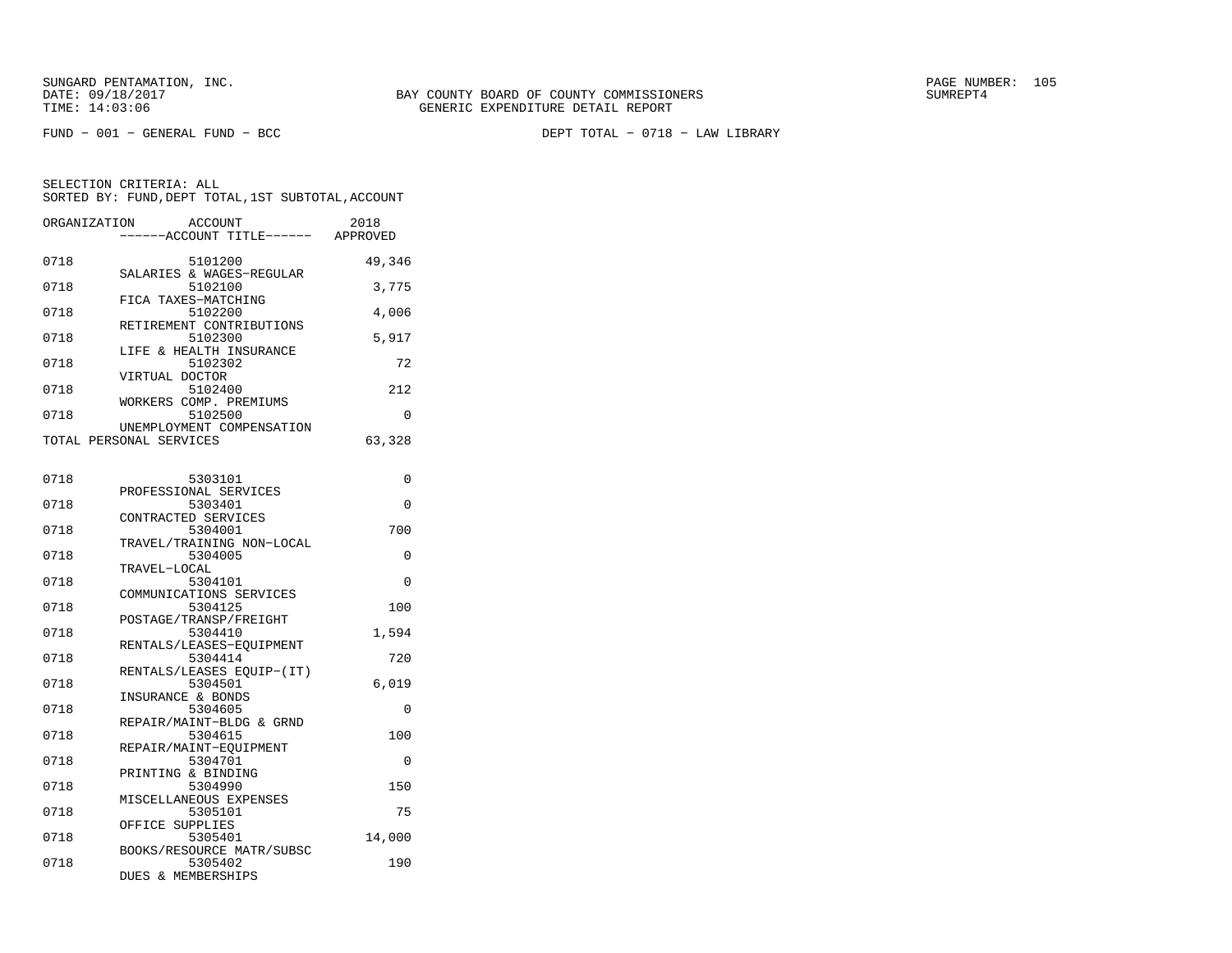FUND − 001 − GENERAL FUND − BCC DEPT TOTAL − 0718 − LAW LIBRARY

|      | ORGANIZATION ACCOUNT<br>------ACCOUNT TITLE------ APPROVED | 2018     |
|------|------------------------------------------------------------|----------|
| 0718 | 5305403<br>ONLINE SUBSCRIPTIONS                            | 23,624   |
| 0718 | 5305406<br>TRAINING & TUITION                              | 3,400    |
|      | TOTAL OPERATING EXPENSES                                   | 50,672   |
| 0718 | 5606401                                                    | $\Omega$ |
| 0718 | EOUIPMENT<br>5606402                                       | $\Omega$ |
|      | EOUIP LESS THAN \$1000<br>TOTAL CAPITAL OUTLAY             | $\Omega$ |
| 0718 | 5905998                                                    | $\Omega$ |
| 0718 | DEPRECIATION EXPENSE<br>5909910                            | $\Omega$ |
| 0718 | RESERVE FOR CONTINGENCIES<br>5909915                       | $\Omega$ |
|      | RESERVE FOR PAY ADJUSTMNT<br>TOTAL NON-OPERATING EXPENSES  | $\Omega$ |
|      | TOTAL LAW LIBRARY                                          | 114,000  |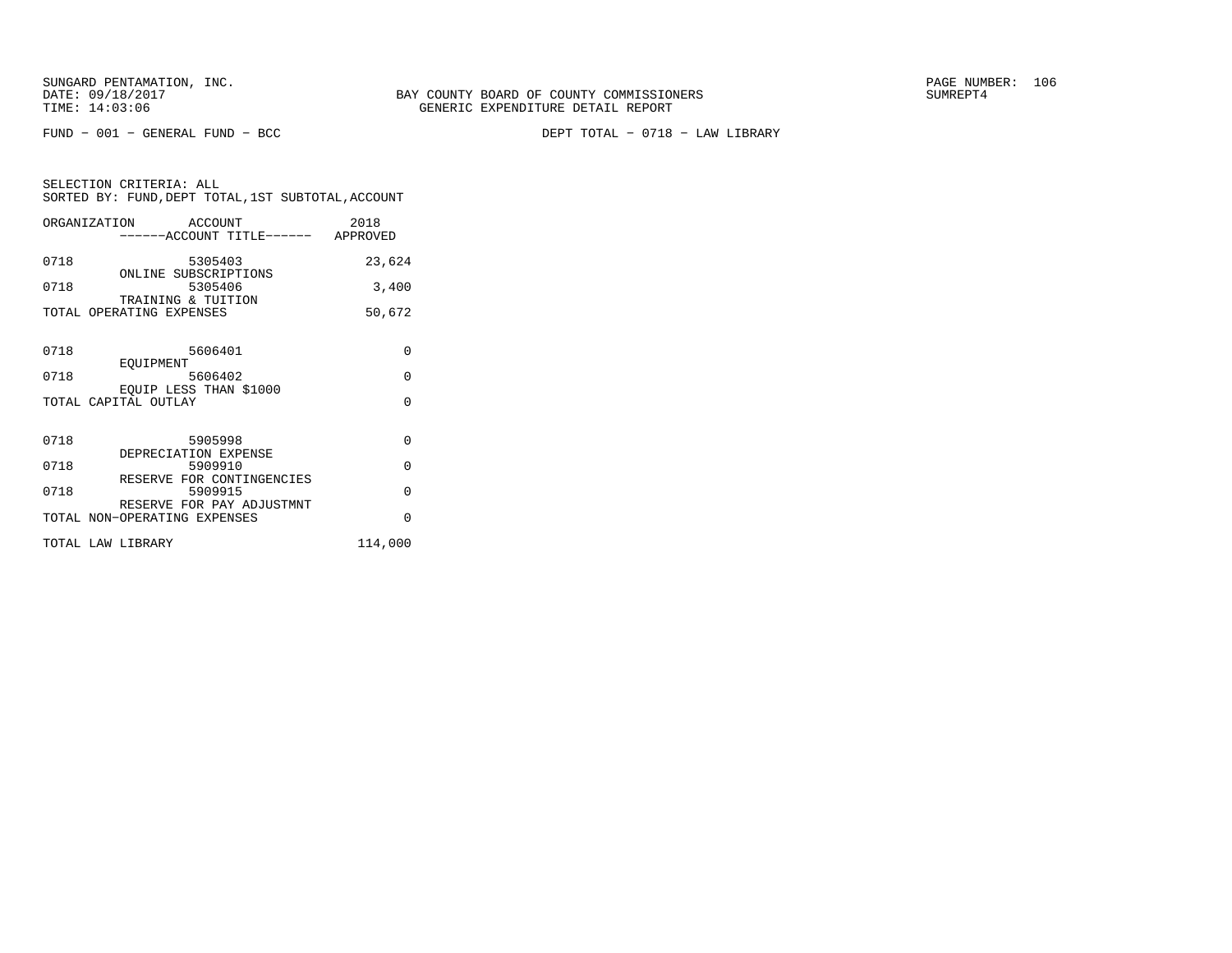BAY COUNTY BOARD OF COUNTY COMMISSIONERS TIME: 14:03:06 GENERIC EXPENDITURE DETAIL REPORT

FUND − 001 − GENERAL FUND − BCC DEPT TOTAL − 0730 − COUNTY CT−CRIMINAL

|      | ORGANIZATION             | ACCOUNT                   |  | 2018     |   |
|------|--------------------------|---------------------------|--|----------|---|
|      |                          | ------ACCOUNT TITLE------ |  | APPROVED |   |
| 0730 |                          | 5303142                   |  |          |   |
|      |                          | COURT APPT ATTNY-CT COST  |  |          |   |
| 0730 |                          | 5303143                   |  |          |   |
|      |                          | COURT APPT ATTNY-CONFLICT |  |          |   |
| 0730 |                          | 5303401                   |  |          | U |
|      |                          | CONTRACTED SERVICES       |  |          |   |
|      | TOTAL OPERATING EXPENSES |                           |  |          |   |
|      |                          |                           |  |          |   |
|      | TOTAL COUNTY CT-CRIMINAL |                           |  |          |   |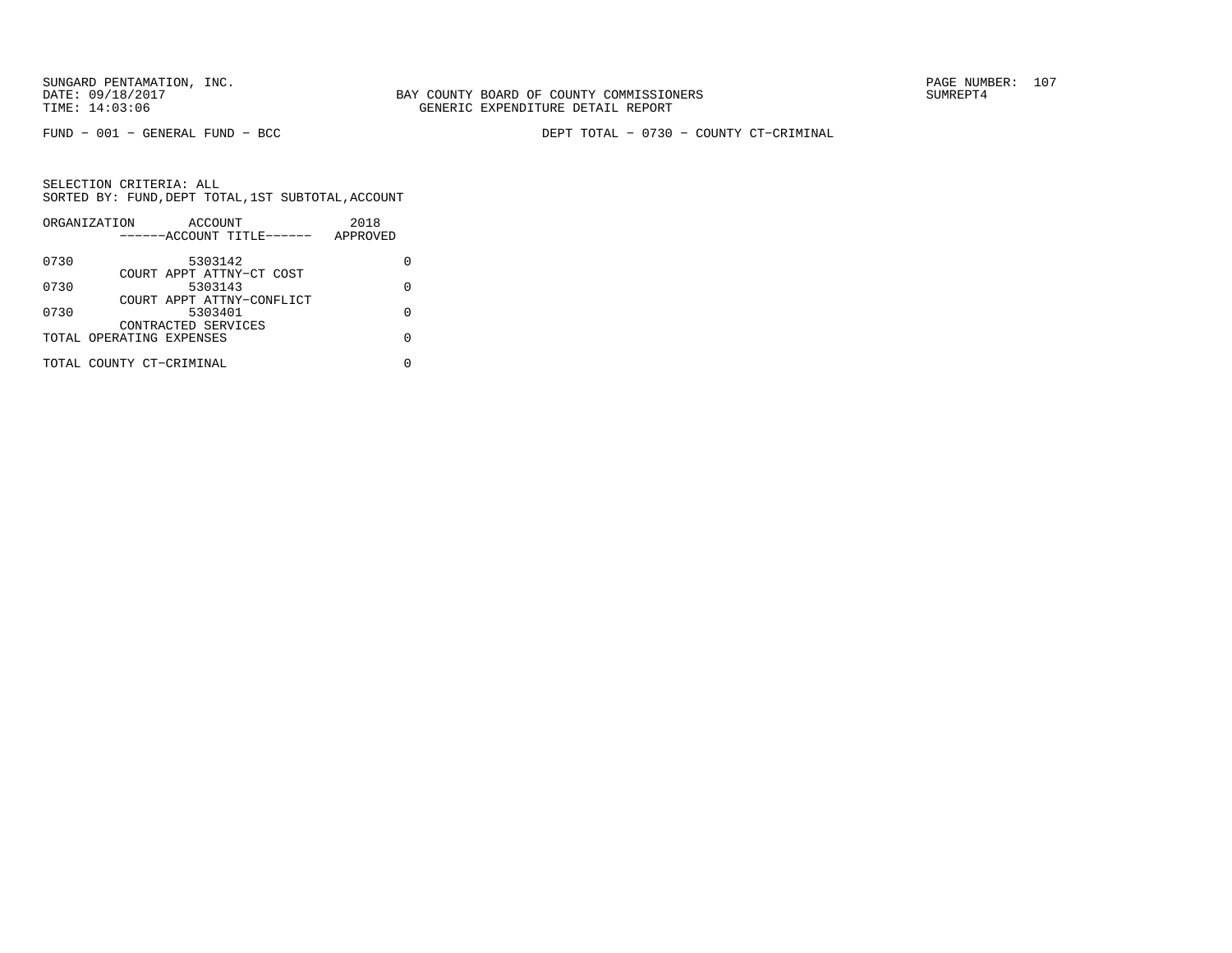FUND − 001 − GENERAL FUND − BCC DEPT TOTAL − 0732 − BAY COUNTY WORK PROGRAM

| ORGANIZATION | ACCOUNT<br>------ACCOUNT TITLE------              | 2018<br>APPROVED |
|--------------|---------------------------------------------------|------------------|
| 0732         | 5101200                                           | 55,521           |
| 0732         | SALARIES & WAGES-REGULAR<br>5102100               | 4,247            |
| 0732         | FICA TAXES-MATCHING<br>5102200                    | 4,507            |
| 0732         | RETIREMENT CONTRIBUTIONS<br>5102300               | 11,144           |
| 0732         | LIFE & HEALTH INSURANCE<br>5102302                | 108              |
| 0732         | VIRTUAL DOCTOR<br>5102400                         | 239              |
|              | WORKERS COMP. PREMIUMS<br>TOTAL PERSONAL SERVICES | 75,766           |

| 0732 | 5303401                       | $\Omega$ |
|------|-------------------------------|----------|
|      | CONTRACTED SERVICES           |          |
| 0732 | 5304001                       | $\Omega$ |
|      | TRAVEL/TRAINING NON-LOCAL     |          |
| 0732 | 5304005                       | 750      |
|      | TRAVEL-LOCAL                  |          |
| 0732 | 5304125                       | 100      |
|      | POSTAGE/TRANSP/FREIGHT        |          |
| 0732 | 5304501                       | 5,833    |
|      | INSURANCE & BONDS             |          |
| 0732 | 5304902                       | $\Omega$ |
|      | FEES & COSTS-PURCHASING       |          |
| 0732 | 5304905                       | $\Omega$ |
|      | FEES&COSTS-LGL ADV/ADVERT     |          |
| 0732 | 5305101                       | 500      |
|      | OFFICE SUPPLIES               |          |
| 0732 | 5305215                       | 150      |
|      | CLOTHING & WEARING APPRL      |          |
| 0732 | 5305402                       | $\Omega$ |
|      | <b>DUES &amp; MEMBERSHIPS</b> |          |
| 0732 | 5305406                       | $\Omega$ |
|      | TRAINING & TUITION            |          |
|      |                               |          |
|      | TOTAL OPERATING EXPENSES      | 7,333    |
|      |                               |          |
| 0732 |                               |          |
|      | 5606401                       | 0        |
|      | EOUIPMENT                     |          |
| 0732 | 5606402                       | $\Omega$ |
|      | EOUIP LESS THAN \$1000        |          |
| 0732 | 5606450                       | 2,500    |
|      | COMPUTER SOFTWARE             |          |
|      | TOTAL CAPITAL OUTLAY          | 2,500    |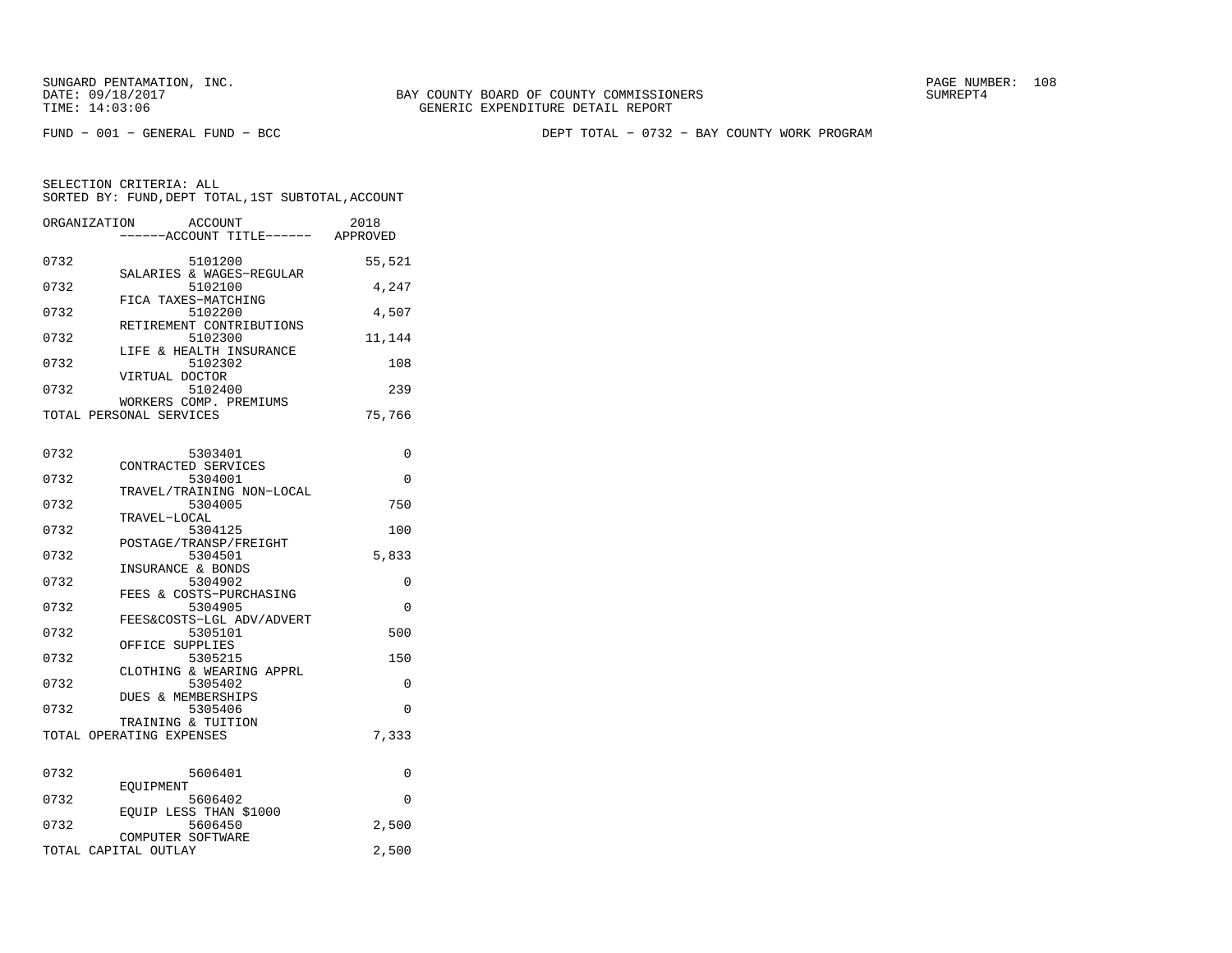BAY COUNTY BOARD OF COUNTY COMMISSIONERS TIME: 14:03:06 GENERIC EXPENDITURE DETAIL REPORT

FUND − 001 − GENERAL FUND − BCC DEPT TOTAL − 0732 − BAY COUNTY WORK PROGRAM

|      | ORGANIZATION                  | ACCOUNT |                           | 2018     |
|------|-------------------------------|---------|---------------------------|----------|
|      |                               |         | ------ACCOUNT TITLE------ | APPROVED |
|      |                               |         |                           |          |
| 0732 |                               | 5909915 |                           |          |
|      |                               |         | RESERVE FOR PAY ADJUSTMNT |          |
|      | TOTAL NON-OPERATING EXPENSES  |         |                           |          |
|      |                               |         |                           |          |
|      | TOTAL BAY COUNTY WORK PROGRAM |         |                           | 85,599   |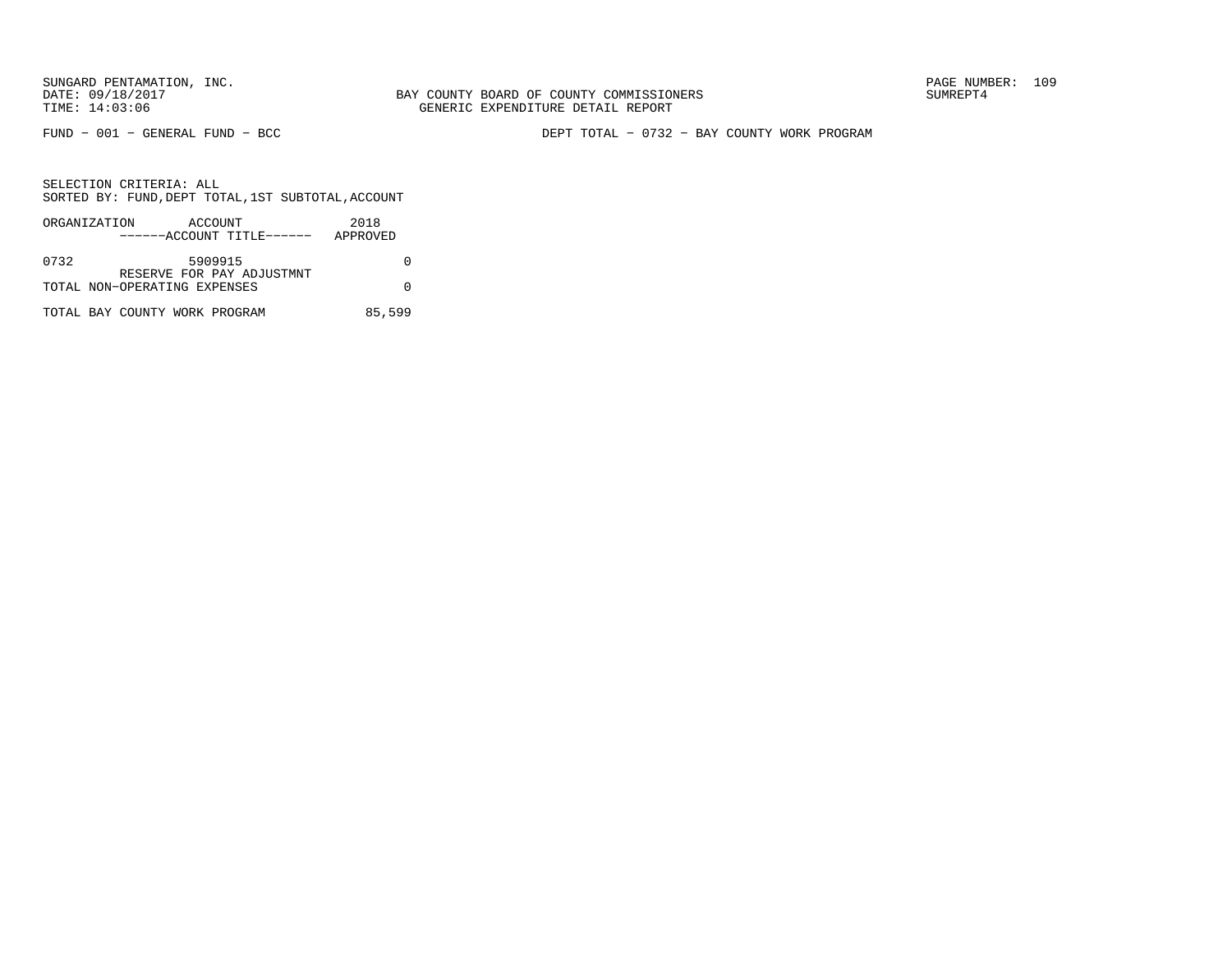FUND − 001 − GENERAL FUND − BCC DEPT TOTAL − 0790 − COUNTY COURT−CT ADMIN

| ORGANIZATION | ACCOUNT<br>---ACCOUNT TITLE------ APPROVED                | 2018     |
|--------------|-----------------------------------------------------------|----------|
| 0790         | 5101200                                                   | 0        |
| 0790         | SALARIES & WAGES-REGULAR<br>5102100                       | 0        |
| 0790         | FICA TAXES-MATCHING<br>5102200                            | 0        |
| 0790         | RETIREMENT CONTRIBUTIONS<br>5102300                       | 0        |
| 0790         | LIFE & HEALTH INSURANCE<br>5102400                        | 0        |
|              | WORKERS COMP. PREMIUMS                                    |          |
| 0790         | 5102500<br>UNEMPLOYMENT COMPENSATION                      | $\Omega$ |
|              | TOTAL PERSONAL SERVICES                                   | 0        |
| 0790         | 5303401                                                   | 0        |
|              | CONTRACTED SERVICES                                       |          |
| 0790         | 5304001<br>TRAVEL/TRAINING NON-LOCAL                      | 0        |
| 0790         | 5304005                                                   | 0        |
| 0790         | TRAVEL-LOCAL<br>5304101                                   | 0        |
| 0790         | COMMUNICATIONS SERVICES<br>5304125                        | 0        |
|              | POSTAGE/TRANSP/FREIGHT                                    |          |
| 0790         | 5304410<br>RENTALS/LEASES-EOUIPMENT                       | 0        |
| 0790         | 5304902                                                   | 0        |
| 0790         | FEES & COSTS-PURCHASING<br>5304905                        | 0        |
| 0790         | FEES&COSTS-LGL ADV/ADVERT<br>5305101                      | 0        |
|              | OFFICE SUPPLIES                                           |          |
| 0790         | 5305401<br>BOOKS/RESOURCE MATR/SUBSC                      | 0        |
| 0790         | 5305402                                                   | 0        |
|              | <b>DUES &amp; MEMBERSHIPS</b><br>TOTAL OPERATING EXPENSES | 0        |
|              |                                                           |          |
| 0790         | 5606402<br>EQUIP LESS THAN \$1000                         | 0        |
|              | TOTAL CAPITAL OUTLAY                                      | 0        |
|              | TOTAL COUNTY COURT-CT ADMIN                               | 0        |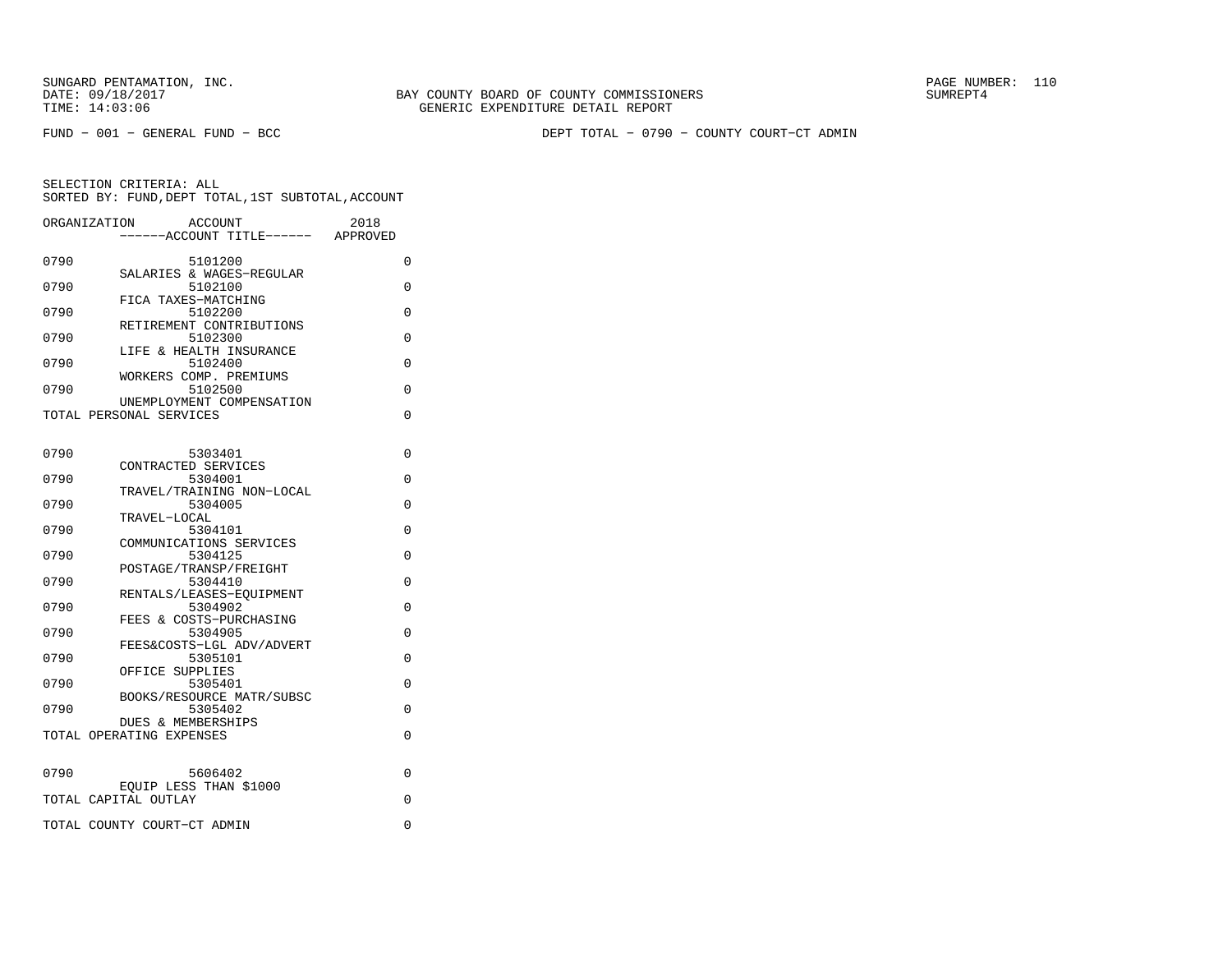FUND − 001 − GENERAL FUND − BCC DEPT TOTAL − 0795 − COURT REPORTERS

|      | ORGANIZATION<br>ACCOUNT                        | 2018     |
|------|------------------------------------------------|----------|
|      | -----ACCOUNT TITLE------ APPROVED              |          |
| 0795 | 5101200<br>SALARIES & WAGES-REGULAR            | 0        |
| 0795 | 5102100<br>FICA TAXES-MATCHING                 | $\Omega$ |
| 0795 | 5102200<br>RETIREMENT CONTRIBUTIONS            | $\Omega$ |
| 0795 | 5102300<br>LIFE & HEALTH INSURANCE             | $\Omega$ |
| 0795 | 5102400<br>WORKERS COMP. PREMIUMS              | 0        |
|      | TOTAL PERSONAL SERVICES                        | $\Omega$ |
| 0795 | 5303401                                        | $\Omega$ |
|      | CONTRACTED SERVICES                            |          |
| 0795 | 5304101<br>COMMUNICATIONS SERVICES             | 0        |
| 0795 | 5304125                                        | $\Omega$ |
| 0795 | POSTAGE/TRANSP/FREIGHT<br>5304410              | $\Omega$ |
| 0795 | RENTALS/LEASES-EQUIPMENT<br>5304501            | $\Omega$ |
|      | INSURANCE & BONDS                              |          |
| 0795 | 5304615<br>REPAIR/MAINT-EOUIPMENT              | $\Omega$ |
| 0795 | 5304902                                        | $\Omega$ |
| 0795 | FEES & COSTS-PURCHASING<br>5305101             | $\Omega$ |
| 0795 | OFFICE SUPPLIES<br>5305402                     | $\Omega$ |
|      | DUES & MEMBERSHIPS<br>TOTAL OPERATING EXPENSES | $\Omega$ |
|      |                                                |          |
| 0795 | 5606402                                        | $\Omega$ |
|      | EQUIP LESS THAN \$1000<br>TOTAL CAPITAL OUTLAY | $\Omega$ |
|      | TOTAL COURT REPORTERS                          | 0        |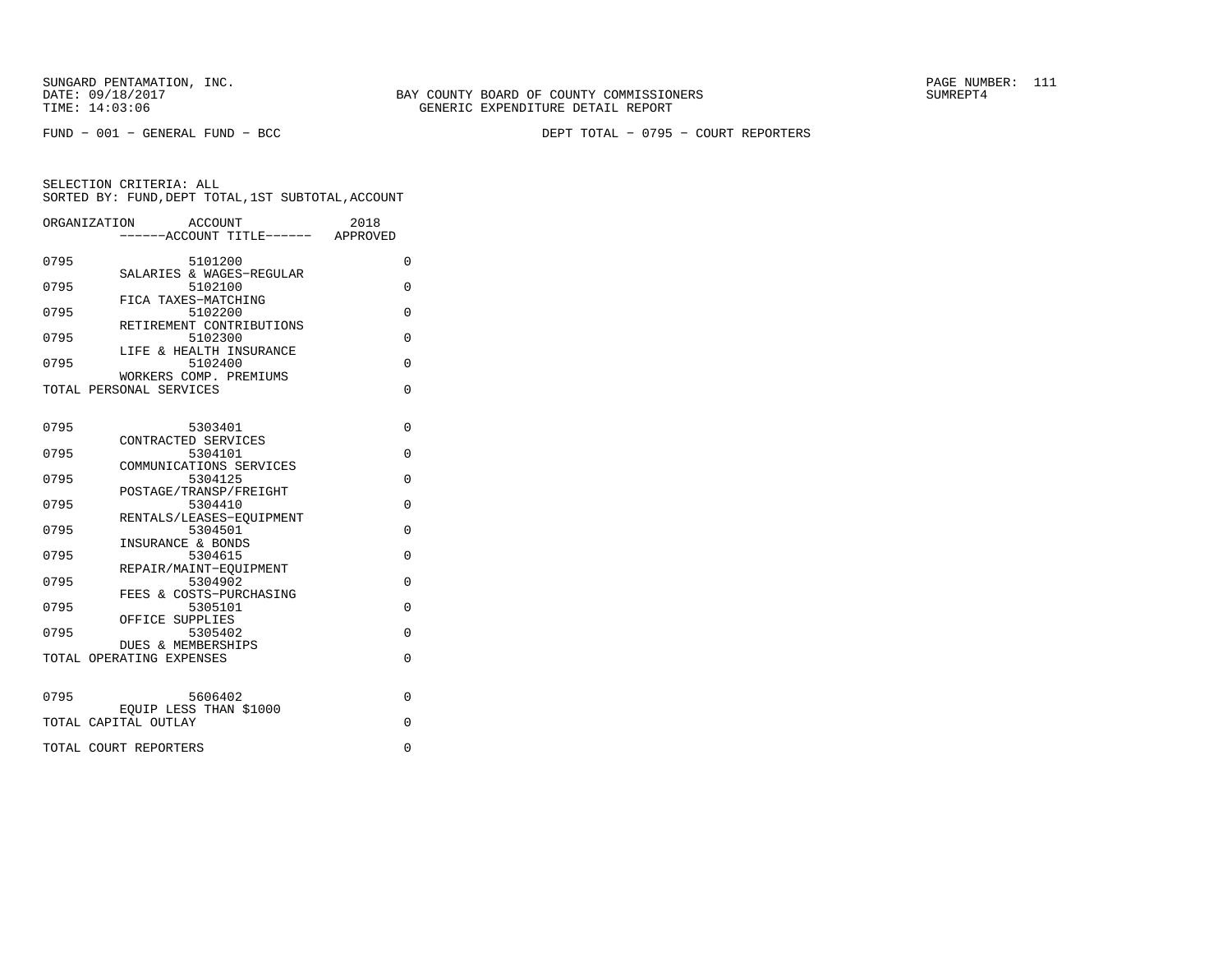FUND − 001 − GENERAL FUND − BCC DEPT TOTAL − 0970 − BUDGET TRANSFERS

|      | ACCOUNT<br>ORGANIZATION<br>-----ACCOUNT TITLE------ APPROVED | 2018       |
|------|--------------------------------------------------------------|------------|
| 0970 | 5819103                                                      | 9,515,867  |
| 0970 | TRNSF-TRANSP. (101)<br>5819104                               | 78,967     |
| 0970 | TRNSF-INTGOV'T RADIO-133<br>5819105                          | 0          |
| 0970 | TRNSF-STORMWATER (115)<br>5819106                            | 0          |
| 0970 | TRNSF-INTERNAL SERV (501)<br>5819107                         | $\Omega$   |
| 0970 | TRNSF-WORKERS COMP (505)<br>5819109                          | $\Omega$   |
| 0970 | TRNSF-MSBU FUND (167)<br>5819110                             | $\Omega$   |
| 0970 | TRNSF-INSURANCE (506)<br>5819114                             | 0          |
| 0970 | TRNSF-JT VENT/AWT (412)<br>5819115                           | $\Omega$   |
| 0970 | TRNSF-ROADS & BRDGS (105)<br>5819116                         | $\Omega$   |
| 0970 | TRNFS-PARTIC PAVING (110)<br>5819117                         | 0          |
| 0970 | TRNSF-WTR SYS 2000 BND PJ<br>5819118                         | 0          |
| 0970 | TRNSF-PUBLIC SAFETY (130)<br>5819120                         | $\Omega$   |
| 0970 | TRNSF-BUILDERS SVC (440)<br>5819121                          | $\Omega$   |
| 0970 | TRNSF-UTIL REG AUTH (195)<br>5819122                         | $\Omega$   |
| 0970 | TRNSF-RD IMPACT-P C (113)<br>5819124                         | 2,112,702  |
| 0970 | TRNSF-LIBRARY (120)<br>5819132                               | 0          |
| 0970 | TRNSF-CED GRV CRA<br>5819133                                 | 2,143,650  |
| 0970 | TRNSF-EMS (450)<br>5819134                                   | 58,915     |
|      | TRNSF-MOSQ CONTRL (140)<br>TOTAL NON-OPERATING EXPENSES      | 13,910,101 |
|      | TOTAL BUDGET TRANSFERS                                       | 13,910,101 |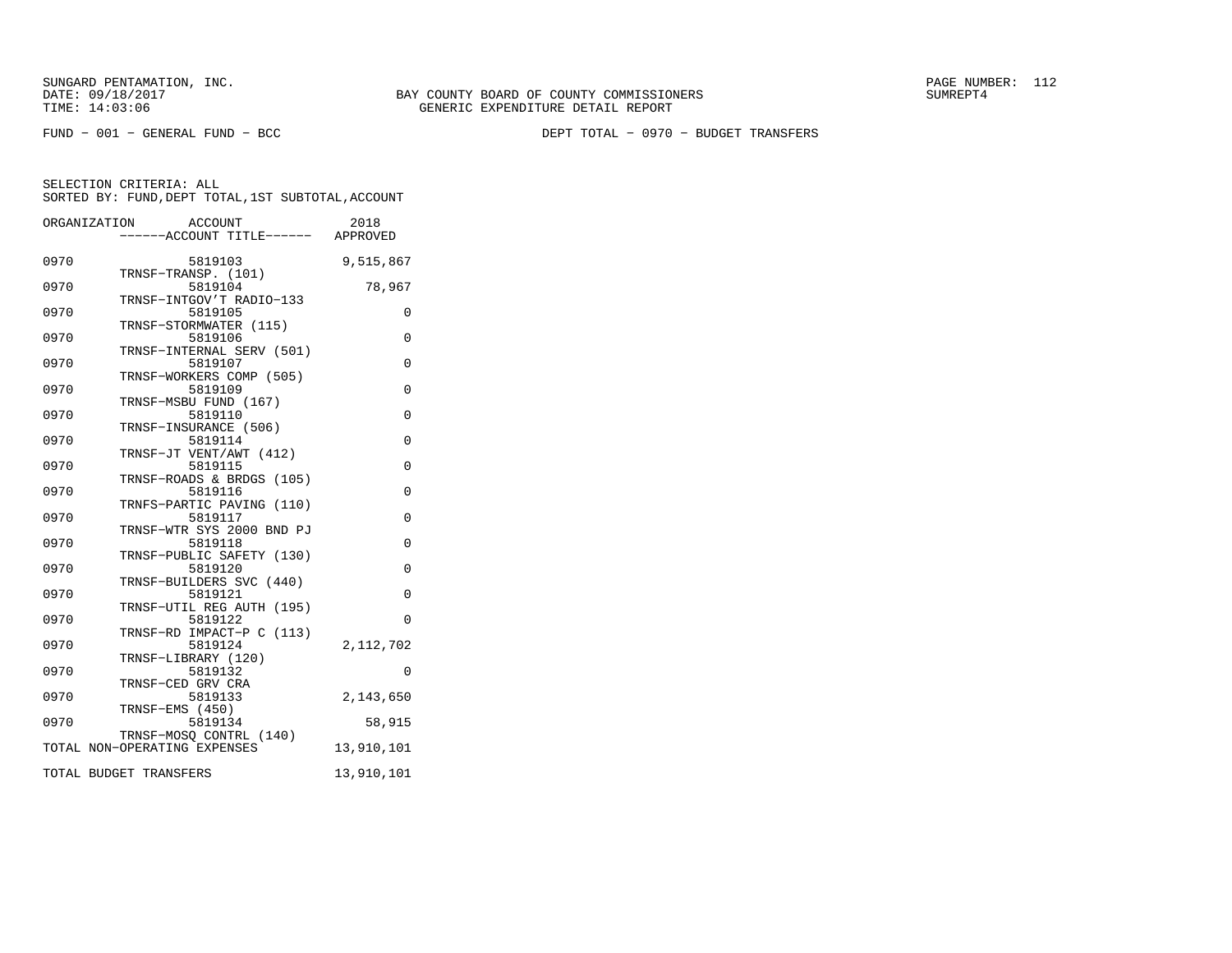FUND − 001 − GENERAL FUND − BCC DEPT TOTAL − 0971 − REFUNDS

|      | ORGANIZATION                 | ACCOUNT |                           | 2018     |
|------|------------------------------|---------|---------------------------|----------|
|      |                              |         | ------ACCOUNT TITLE------ | APPROVED |
| 0971 |                              | 5909905 | REFUNDS-PRIOR YEAR TAXES  | 45,000   |
| 0971 |                              | 5909906 | REFUNDS-PRIOR YR REVENUE  |          |
|      | TOTAL NON-OPERATING EXPENSES |         |                           | 45,000   |
|      | TOTAL REFUNDS                |         |                           | 45,000   |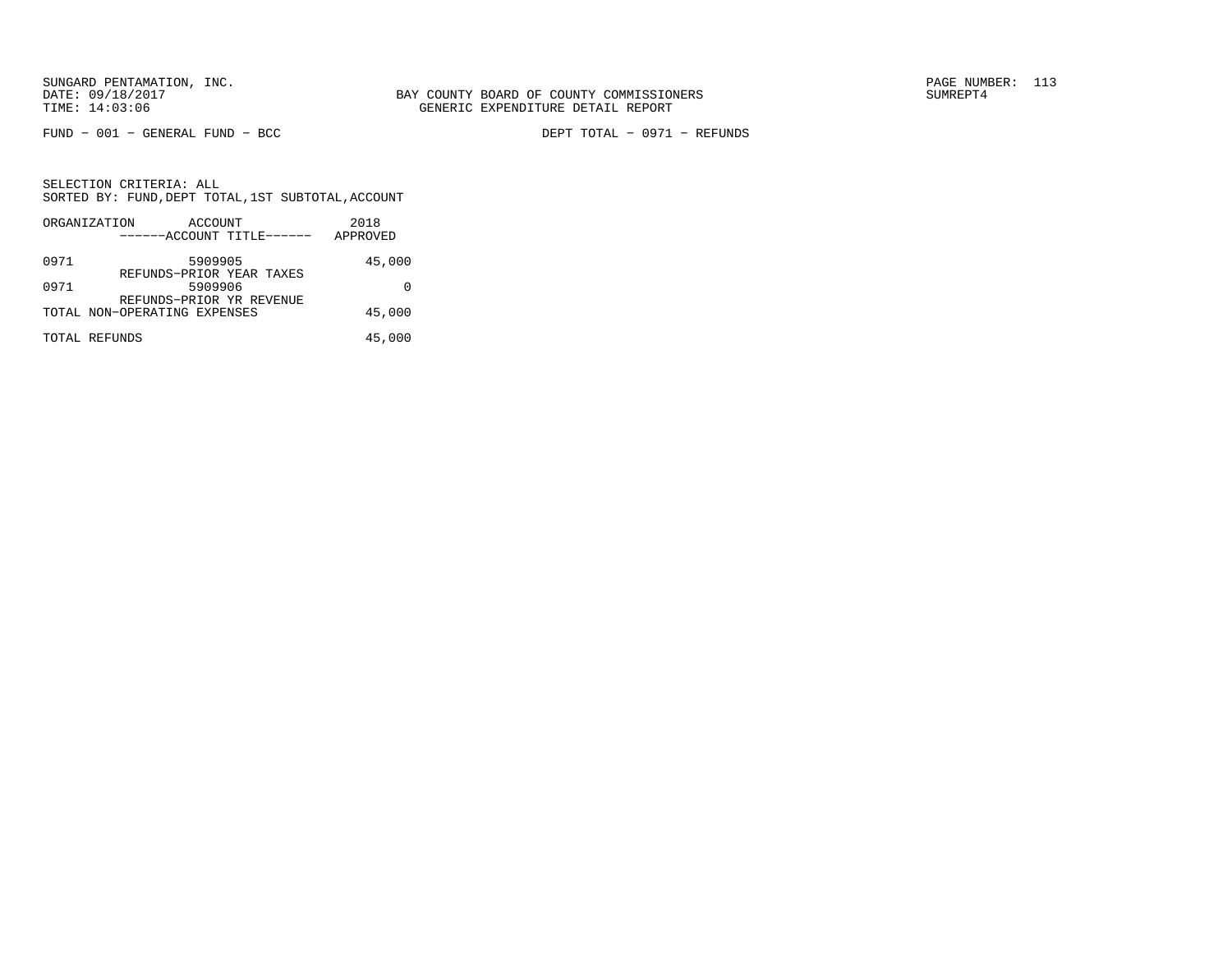FUND − 001 − GENERAL FUND − BCC DEPT TOTAL − 0972 − RESERVES

|      | ORGANIZATION ACCOUNT                 | 2018          |
|------|--------------------------------------|---------------|
|      | ------ACCOUNT TITLE------ APPROVED   |               |
| 0972 | 5909910                              | 500,000       |
| 0972 | RESERVE FOR CONTINGENCIES<br>5909911 | 0             |
| 0972 | RESERVE-EMERG CONTINGENCY<br>5909915 | 0             |
| 0972 | RESERVE FOR PAY ADJUSTMNT<br>5909920 | 0             |
| 0972 | RESERVE-FUTURE CAP OUTLAY<br>5909924 | $\Omega$      |
| 0972 | RESERVE-PROMOTION<br>5909999         | 9,870,024     |
|      | RESERVE-CASH FORWARD                 |               |
|      | TOTAL NON-OPERATING EXPENSES         | 10,370,024    |
|      | TOTAL RESERVES                       | 10,370,024    |
|      | TOTAL GENERAL FUND - BCC             | 113, 444, 032 |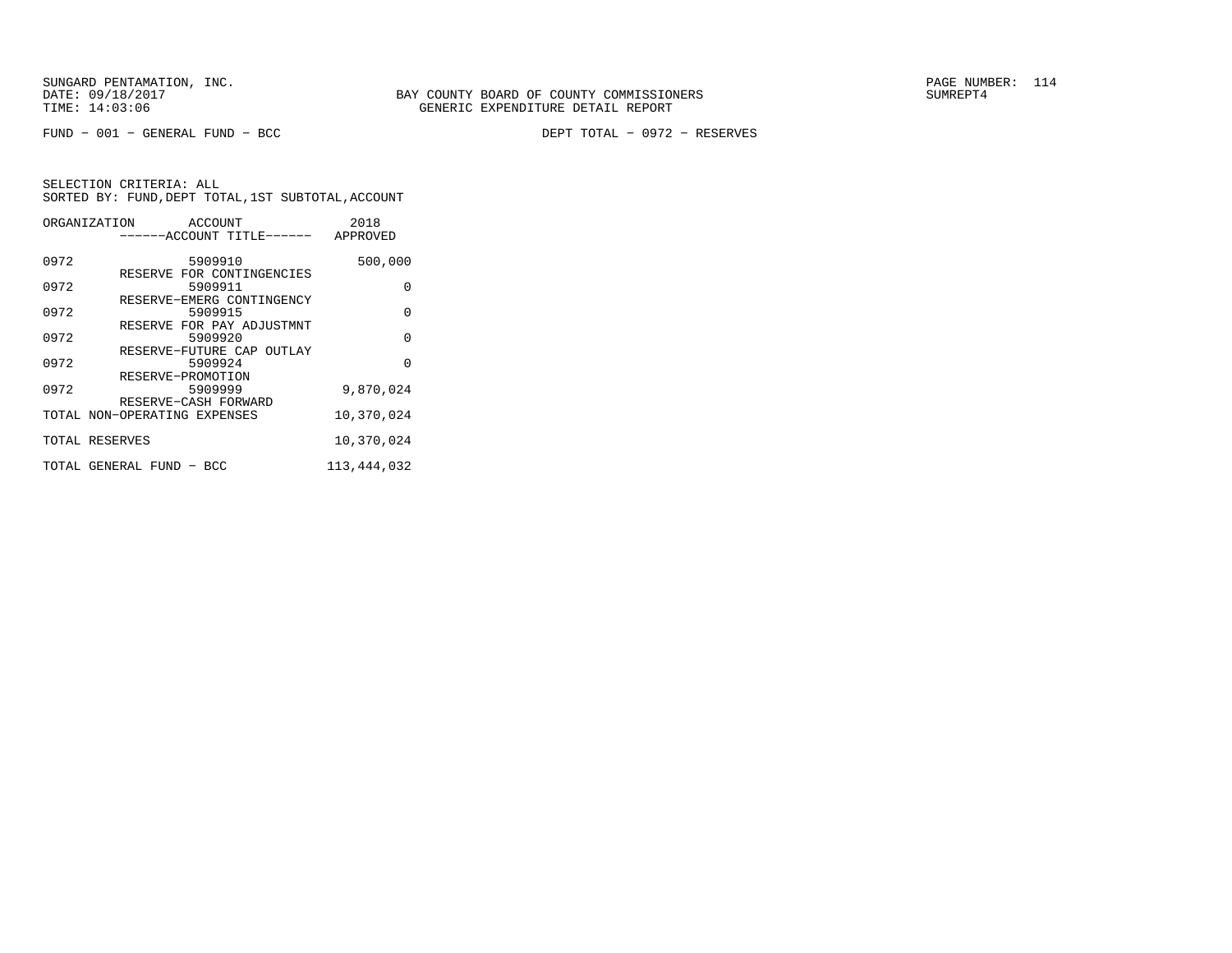FUND − 101 − TRANSPORTATION DEPT TOTAL − 0220 − ENGINEERING

| ORGANIZATION | ACCOUNT<br>---ACCOUNT TITLE------                    | 2018<br>APPROVED |
|--------------|------------------------------------------------------|------------------|
| 0220         | 5101200                                              | 1,292,531        |
| 0220         | SALARIES & WAGES-REGULAR<br>5101205                  | 0                |
| 0220         | SALARIES & WAGES-DISASTER<br>5101400                 | 19,000           |
| 0220         | SALARIES & WAGES-OVERTIME<br>5101405                 | 0                |
| 0220         | SALARIES-DISASTER O/T<br>5102100                     | 100,332          |
| 0220         | FICA TAXES-MATCHING<br>5102200                       | 122,408          |
| 0220         | RETIREMENT CONTRIBUTIONS<br>5102300                  | 176,588          |
| 0220         | LIFE & HEALTH INSURANCE<br>5102302<br>VIRTUAL DOCTOR | 1,494            |
| 0220         | 5102400                                              | 5,871            |
|              | WORKERS COMP. PREMIUMS<br>TOTAL PERSONAL SERVICES    | 1,718,224        |
| 0220         | 5143101                                              | 17,849           |
| 0220         | PROF SRV-CO ATTORNEY<br>5303104                      | 0                |
| 0220         | SRV-ENGINEERING<br>PROF<br>5303106                   | $\Omega$         |
| 0220         | SRV-PHYSICLS/MEDICAL<br>PROF<br>5303107              | 140              |
| 0220         | SRV-SUBSTANCE TEST<br>PROF<br>5303110                | 56               |
| 0220         | SRV-BACKGROUND CHECK<br>PROF<br>5303401              | 45,455           |
| 0220         | CONTRACTED SERVICES<br>5303408                       | 2,102            |
| 0220         | CONTR SRV-800 MHZ<br>5303410                         | 0                |
| 0220         | CONTR SRV-JANITORIAL<br>5303422                      | $\Omega$         |
| 0220         | CONTR SRV-GIS<br>5303425                             | 107,093          |
| 0220         | CONTR SRV-ADMIN FEES<br>5303446                      | 70,505           |
| 0220         | CONTR SRV-FACILITIES<br>5304001                      | 9,150            |
| 0220         | TRAVEL/TRAINING NON-LOCAL<br>5304005                 | 0                |
| 0220         | TRAVEL-LOCAL<br>5304101<br>COMMUNICATIONS SERVICES   | 10,526           |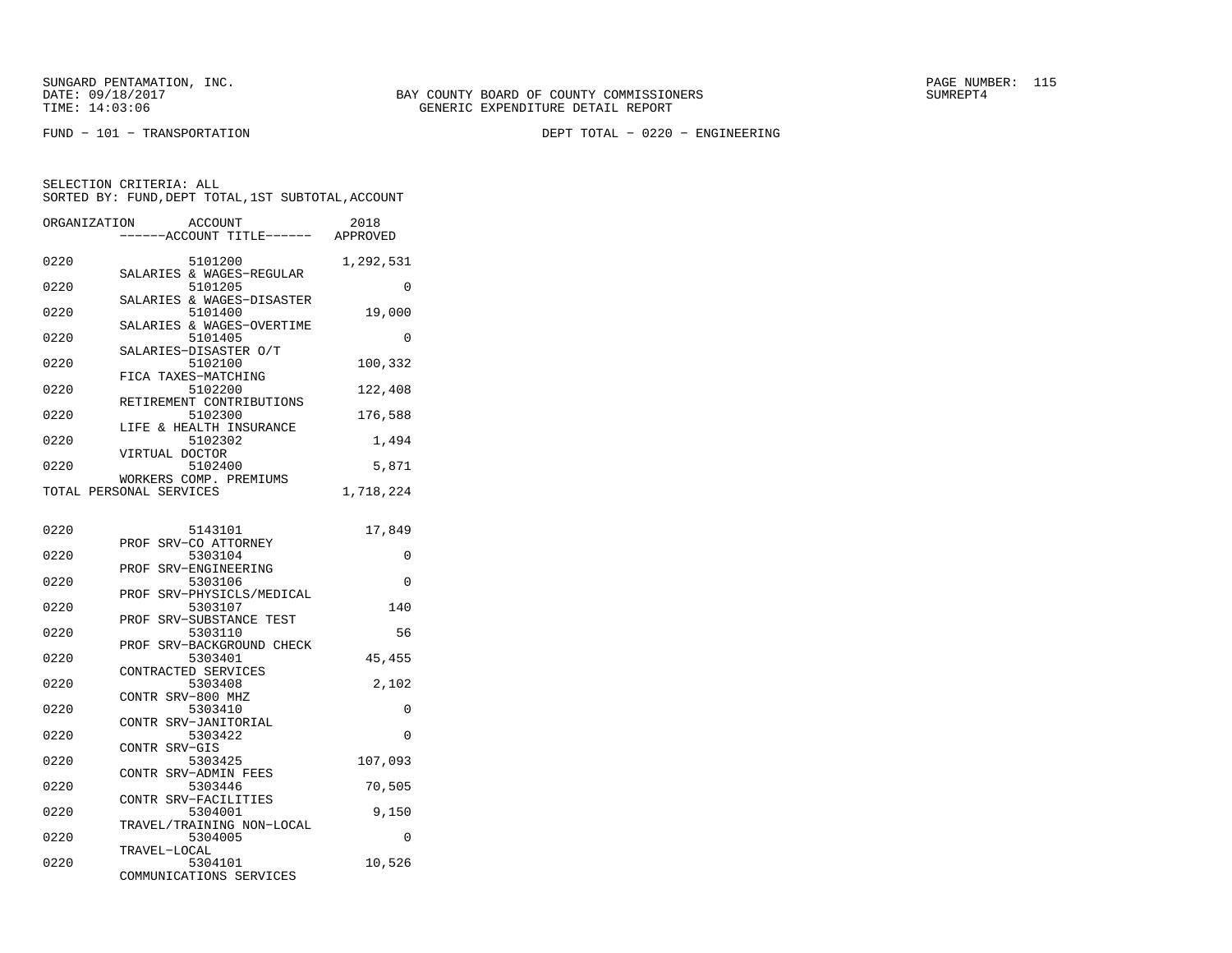FUND − 101 − TRANSPORTATION DEPT TOTAL − 0220 − ENGINEERING

| ORGANIZATION | <b>ACCOUNT</b><br>---ACCOUNT TITLE------ APPROVED          | 2018   |
|--------------|------------------------------------------------------------|--------|
| 0220         | 5304125                                                    | 545    |
| 0220         | POSTAGE/TRANSP/FREIGHT<br>5304301                          | 0      |
| 0220         | UTILITY SERVICES<br>5304410                                | 0      |
| 0220         | RENTALS/LEASES-EOUIPMENT<br>5304414                        | 18,405 |
| 0220         | RENTALS/LEASES EQUIP-(IT)<br>5304501                       | 35,617 |
| 0220         | INSURANCE & BONDS<br>5304605                               | 0      |
| 0220         | REPAIR/MAINT-BLDG & GRND<br>5304610                        | 6,000  |
| 0220         | REPAIR/MAINT-AUTO EOUIP<br>5304611                         | 0      |
| 0220         | REPAIR/MAINT-FLEET MAINT<br>5304615                        | 3,500  |
| 0220         | REPAIR/MAINT-EQUIPMENT<br>5304701                          | 0      |
| 0220         | PRINTING & BINDING<br>5304902                              | 10,592 |
| 0220         | FEES & COSTS-PURCHASING<br>5304905                         | 2,550  |
| 0220         | FEES&COSTS-LGL ADV/ADVERT<br>5304909                       | 750    |
| 0220         | FEES & COSTS-COURT FILING<br>5304922                       | 9,000  |
| 0220         | FEES & COSTS-PERMITS<br>5304990                            | 200    |
| 0220         | MISCELLANEOUS EXPENSES<br>5305101                          | 6,100  |
| 0220         | OFFICE SUPPLIES<br>5305201                                 | 1,848  |
| 0220         | OPERATING SUPPLIES<br>5305202                              | 100    |
| 0220         | OPER SUPPLIES-JANITORIAL<br>5305205                        | 26,775 |
| 0220         | GAS,<br>OIL & LUBRICANTS<br>5305209                        | 4,000  |
| 0220         | ADOPT A HIGHWAY PROGRAM<br>5305210                         | 854    |
| 0220         | SAFETY GEAR & SUPPLIES<br>5305215                          | 3,480  |
| 0220         | CLOTHING & WEARING APPRL<br>5305220                        | 586    |
| 0220         | TOOL & SMALL IMPLEMENTS<br>5305401                         | 229    |
| 0220         | BOOKS/RESOURCE MATR/SUBSC<br>5305402<br>DUES & MEMBERSHIPS | 5,000  |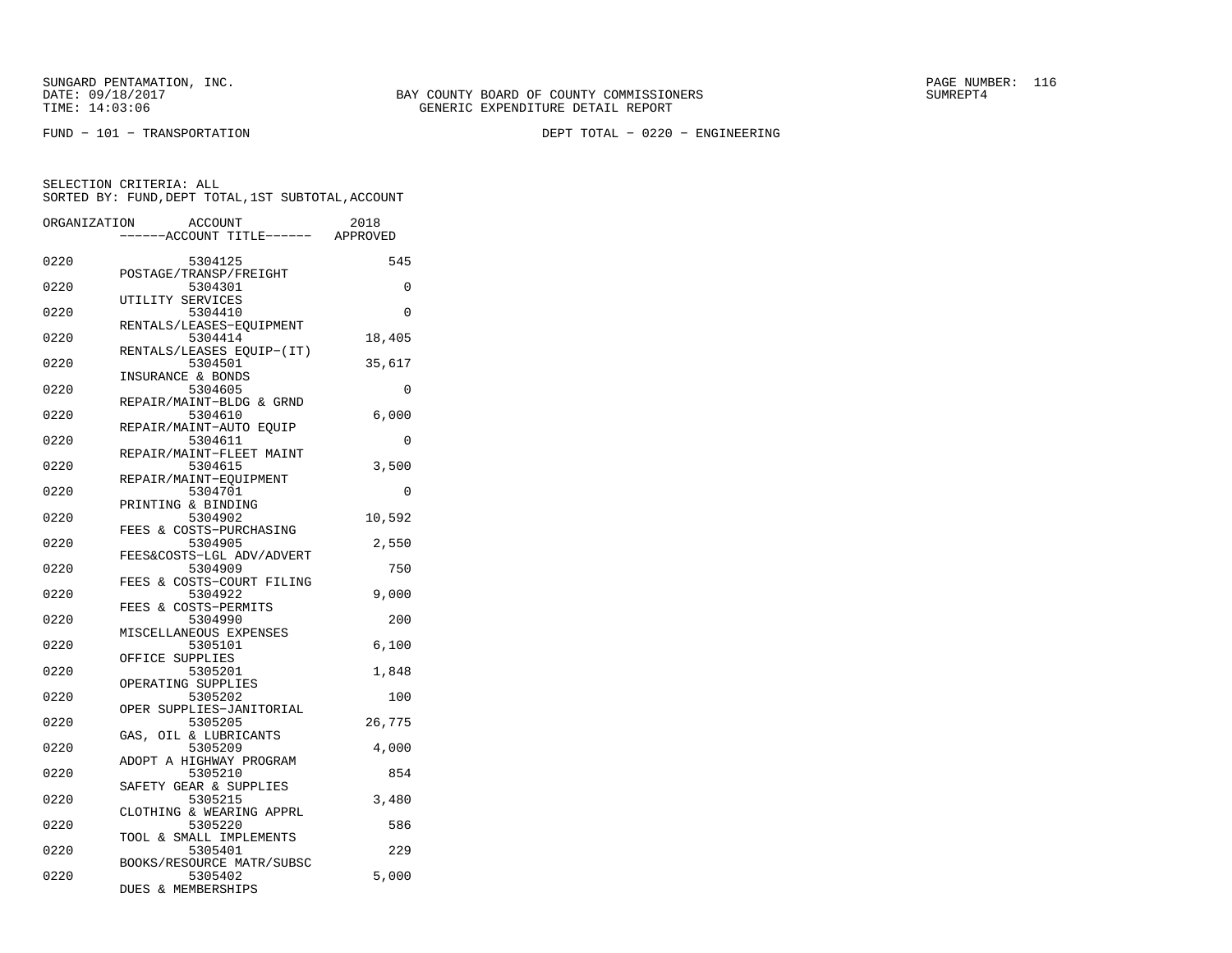SELECTION CRITERIA: ALL

FUND − 101 − TRANSPORTATION DEPT TOTAL − 0220 − ENGINEERING

| ORGANIZATION             | ACCOUNT<br>------ACCOUNT TITLE------              | 2018<br>APPROVED |
|--------------------------|---------------------------------------------------|------------------|
| 0220                     | 5305406                                           | 720              |
| TOTAL OPERATING EXPENSES | TRAINING & TUITION                                | 399,727          |
|                          |                                                   |                  |
| 0220                     | 5606401                                           | U                |
| 0220                     | EOUIPMENT<br>5606402<br>1∩חחו⊅ זגנטיף סיסקז מזזזר | 2,370            |

SORTED BY: FUND,DEPT TOTAL,1ST SUBTOTAL,ACCOUNT

| EOUIP LESS THAN \$1000                                    |            |
|-----------------------------------------------------------|------------|
| 0220<br>5606450                                           | 16,555     |
| COMPUTER SOFTWARE<br>0220<br>5616302                      | U          |
| IMPRV-PEDESTRIAN/BIKE LN                                  |            |
| TOTAL CAPITAL OUTLAY                                      | 18,925     |
|                                                           |            |
| 0220<br>5808108                                           | 9,515,867  |
| AID-CRA PANAMA CITY BCH<br>TOTAL GRANTS & AIDS            | 9,515,867  |
|                                                           |            |
|                                                           |            |
| 0220<br>5905998                                           | $\Omega$   |
| DEPRECIATION EXPENSE<br>0220<br>5909910                   | O          |
| RESERVE FOR CONTINGENCIES                                 |            |
| 0220<br>5909915                                           | O          |
| RESERVE FOR PAY ADJUSTMNT<br>TOTAL NON-OPERATING EXPENSES | U          |
|                                                           |            |
| TOTAL ENGINEERING                                         | 11,652,743 |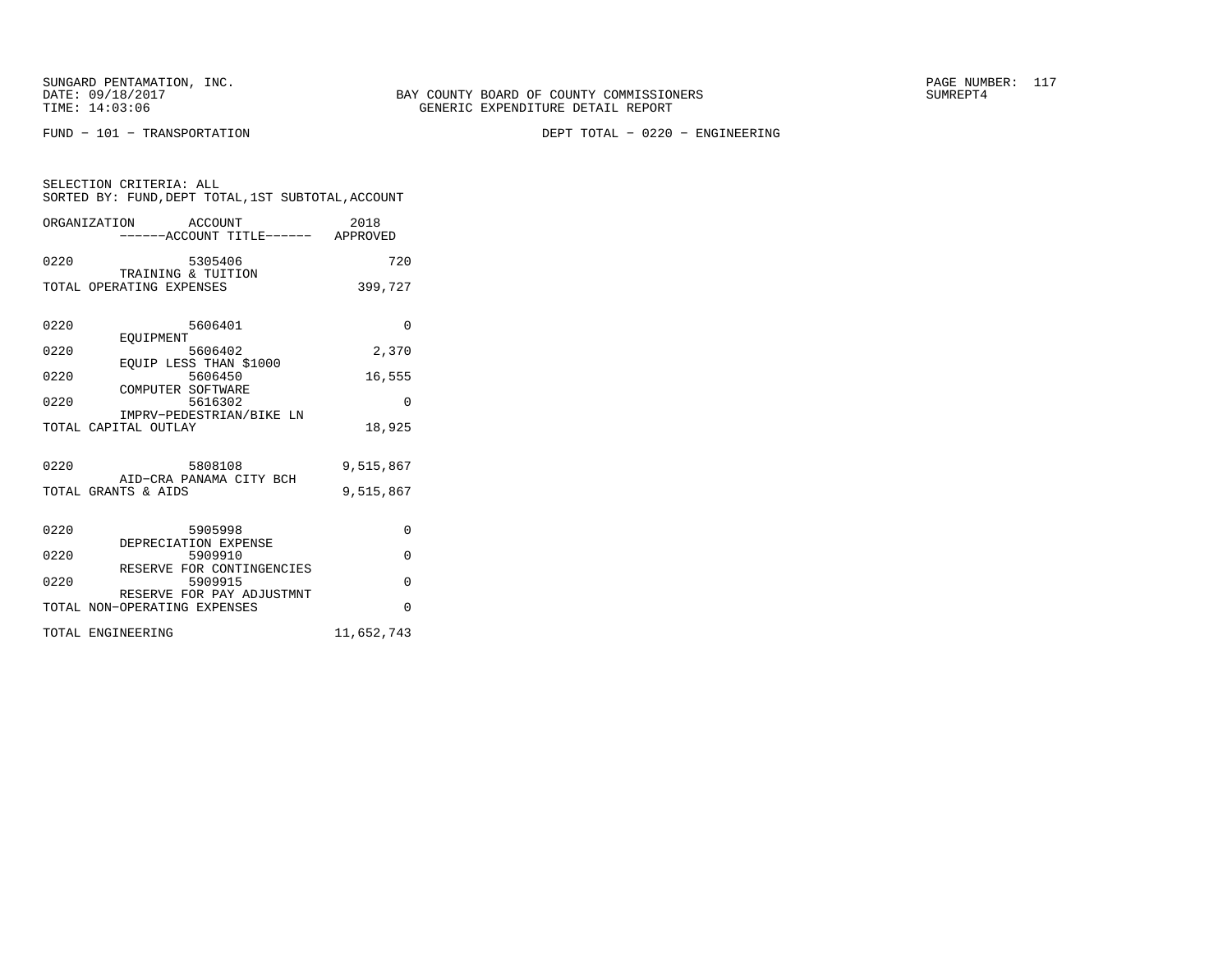FUND − 101 − TRANSPORTATION DEPT TOTAL − 0225 − ROADS

| ORGANIZATION | ACCOUNT<br>----ACCOUNT TITLE------                   | 2018<br>APPROVED |
|--------------|------------------------------------------------------|------------------|
| 0225         | 5101200                                              | 3,786,648        |
| 0225         | SALARIES & WAGES-REGULAR<br>5101205                  | 0                |
| 0225         | SALARIES & WAGES-DISASTER<br>5101400                 | 122,063          |
| 0225         | SALARIES & WAGES-OVERTIME<br>5101405                 | 0                |
| 0225         | SALARIES-DISASTER O/T<br>5102100                     | 299,016          |
| 0225         | FICA TAXES-MATCHING<br>5102200                       | 327,561          |
| 0225         | RETIREMENT CONTRIBUTIONS<br>5102202                  | 0                |
| 0225         | PENSION EXPENSE<br>5102300                           | 975,251          |
| 0225         | LIFE & HEALTH INSURANCE<br>5102302                   | 6,372            |
| 0225         | VIRTUAL DOCTOR<br>5102400                            | 182,145          |
| 0225         | WORKERS COMP. PREMIUMS<br>5102500                    | 4,500            |
|              | UNEMPLOYMENT COMPENSATION<br>TOTAL PERSONAL SERVICES | 5,703,556        |
|              |                                                      |                  |
| 0225         | 5143101<br>SRV-CO ATTORNEY<br>PROF                   | 15,618           |
| 0225         | 5303104<br>SRV-ENGINEERING<br>PROF                   | 0                |
| 0225         | 5303106<br>SRV-PHYSICLS/MEDICAL<br>PROF              | 500              |
| 0225         | 5303107<br>SRV-SUBSTANCE TEST<br>PROF                | 2,750            |
| 0225         | 5303110<br>PROF<br>SRV-BACKGROUND CHECK              | $\Omega$         |
| 0225         | 5303401<br>CONTRACTED SERVICES                       | 111,160          |
| 0225         | 5303403<br>CONTR SRV-BANK CHRG POOL                  | 1,000            |
| 0225         | 5303408<br>CONTR SRV-800 MHZ                         | 12,611           |
| 0225         | 5303410<br>SRV-JANITORIAL                            | 0                |
| 0225         | CONTR<br>5303425                                     | 267,161          |
| 0225         | CONTR SRV-ADMIN FEES<br>5303446                      | 66,380           |
| 0225         | CONTR SRV-FACILITIES<br>5303464<br>CONTR<br>SRV-LAB  | 0                |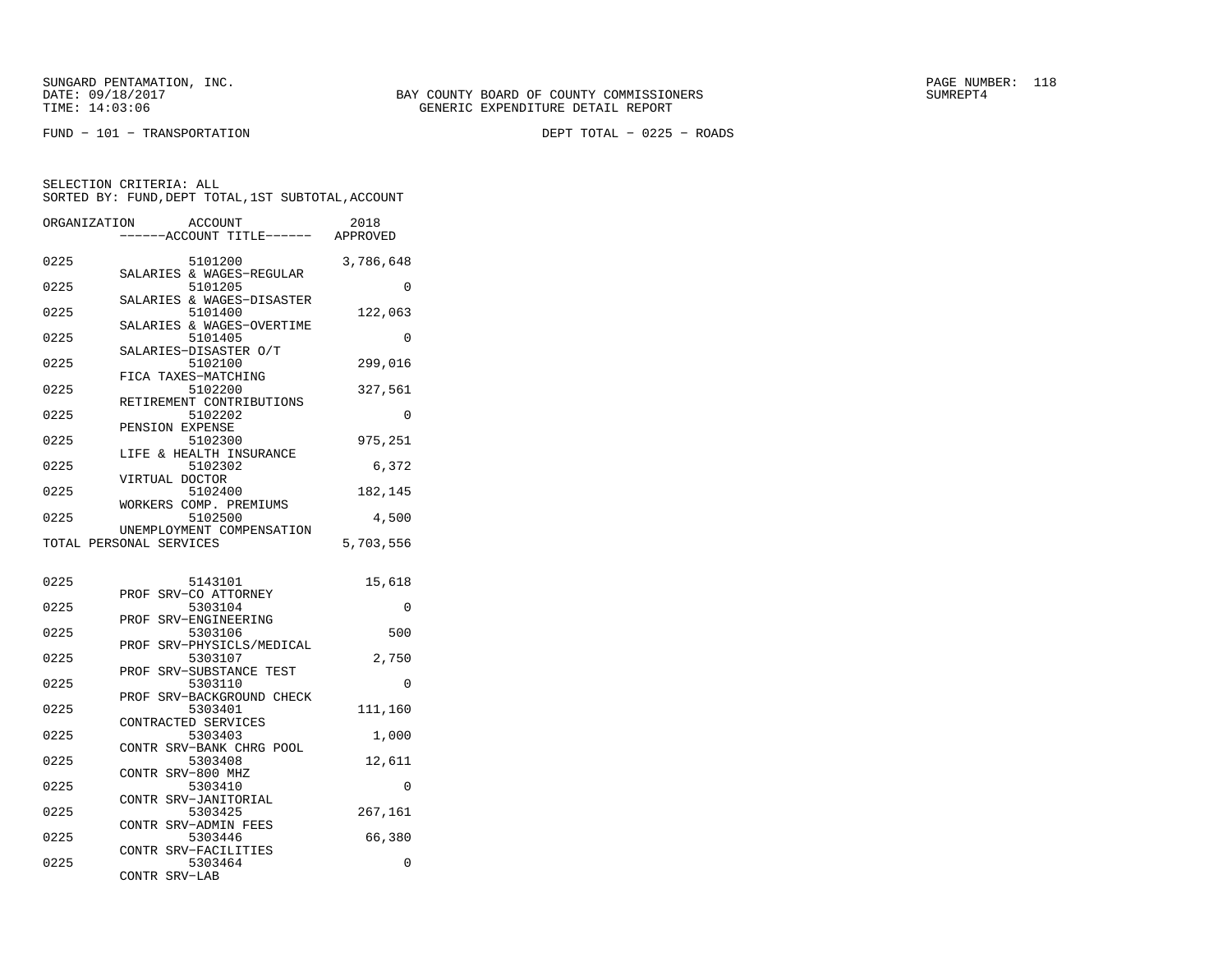FUND − 101 − TRANSPORTATION DEPT TOTAL − 0225 − ROADS

| ORGANIZATION | <b>ACCOUNT</b><br>---ACCOUNT TITLE------ APPROVED              | 2018     |
|--------------|----------------------------------------------------------------|----------|
| 0225         | 5304001<br>TRAVEL/TRAINING NON-LOCAL                           | 1,500    |
| 0225         | 5304101<br>COMMUNICATIONS SERVICES                             | 11,016   |
| 0225         | 5304125                                                        | 100      |
| 0225         | POSTAGE/TRANSP/FREIGHT<br>5304301                              | 68,000   |
| 0225         | UTILITY SERVICES<br>5304410                                    | 20,079   |
| 0225         | RENTALS/LEASES-EOUIPMENT<br>5304414                            | 7,090    |
| 0225         | RENTALS/LEASES EOUIP-(IT)<br>5304501                           | 137,654  |
| 0225         | INSURANCE & BONDS<br>5304604                                   | 0        |
| 0225         | REPAIR/MAINT-BLD&GRD DEPT<br>5304605                           | 21,026   |
| 0225         | REPAIR/MAINT-BLDG & GRND<br>5304610                            | 350,000  |
| 0225         | REPAIR/MAINT-AUTO EQUIP<br>5304611                             | 0        |
| 0225         | REPAIR/MAINT-FLEET MAINT<br>5304615                            | 300,000  |
| 0225         | REPAIR/MAINT-EOUIPMENT<br>5304701                              | 0        |
| 0225         | PRINTING & BINDING<br>5304902                                  | 66,201   |
| 0225         | FEES & COSTS-PURCHASING<br>5304905                             | 225      |
| 0225         | FEES&COSTS-LGL ADV/ADVERT<br>5304990                           | $\Omega$ |
| 0225         | MISCELLANEOUS EXPENSES<br>5305101                              | 7,000    |
| 0225         | OFFICE SUPPLIES<br>5305201                                     | 23,200   |
| 0225         | OPERATING SUPPLIES<br>5305202                                  | 5,000    |
| 0225         | OPER SUPPLIES-JANITORIAL<br>5305203                            | 0        |
| 0225         | INSECTISIDES & PESTICIDES<br>5305205                           | 500,000  |
| 0225         | GAS, OIL & LUBRICANTS<br>5305209                               | 0        |
| 0225         | ADOPT A HIGHWAY PROGRAM<br>5305210                             | 6,000    |
| 0225         | SAFETY GEAR & SUPPLIES<br>5305215                              | 35,000   |
| 0225         | CLOTHING & WEARING APPRL<br>5305220<br>TOOL & SMALL IMPLEMENTS | 5,000    |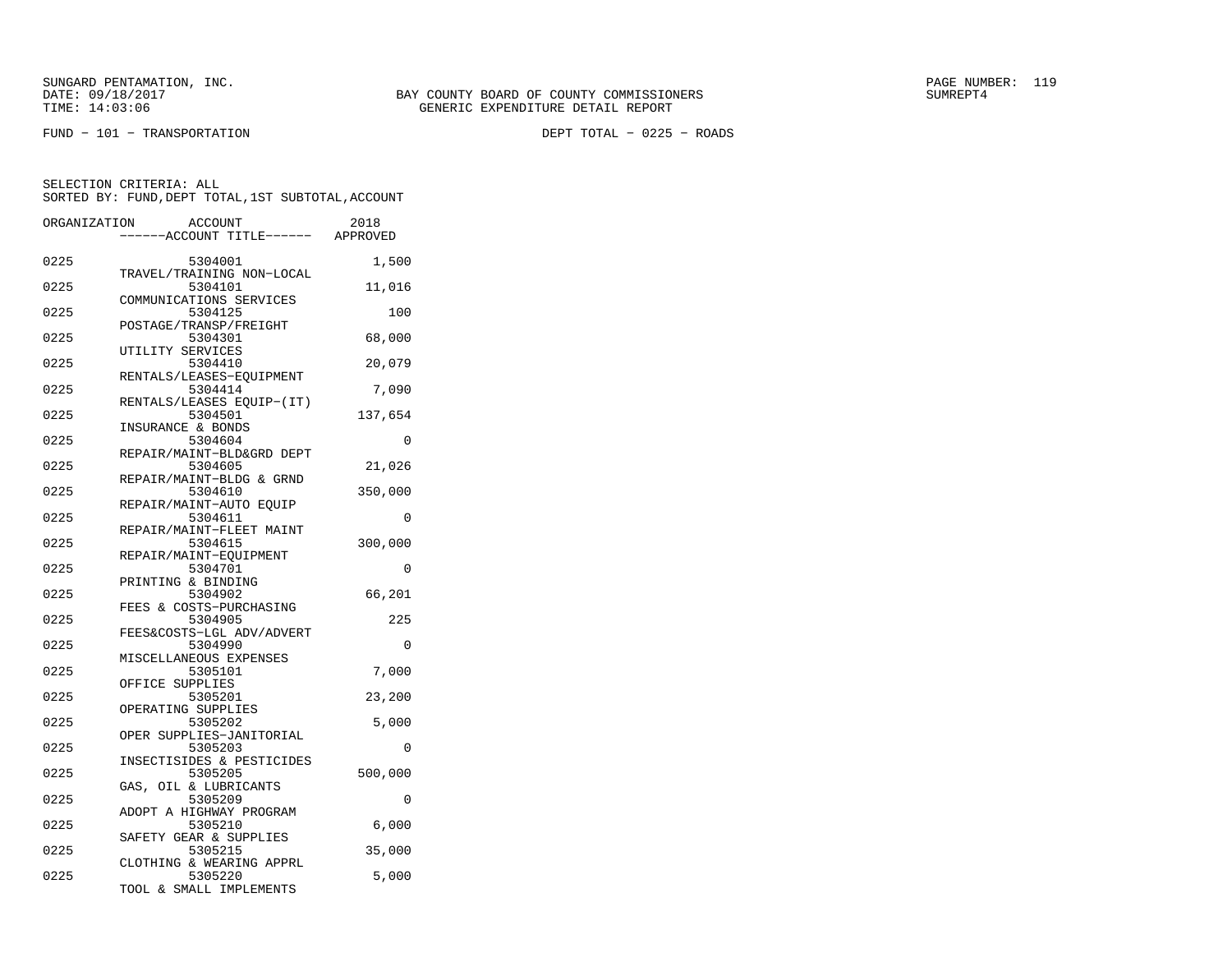SUNGARD PENTAMATION, INC. THE SUNGARD PAGE NUMBER: 120

FUND − 101 − TRANSPORTATION DEPT TOTAL − 0225 − ROADS

SELECTION CRITERIA: ALL

0225 5305301 545,000 MATERIALS−ROAD & BRIDGES0225 5305302 0 MATERIALS−DREDGING0225 5305401 0 BOOKS/RESOURCE MATR/SUBSC<br>5305402 0225 5305402 1,885 DUES & MEMBERSHIPS 0225 5305406 3,000 TRAINING & TUITIONTOTAL OPERATING EXPENSES 2,591,156 0225 5606101 0 LAND0225 5606201 0 BUILDINGS0225 5606301 0 IMPRV OTHER THAN BLDGS0225 5606401 435,000 EQUIPMENT0225 5606402 3,200 EQUIP LESS THAN \$1000<br>0225 5606450 0225 5606450 9,763 COMPUTER SOFTWARE5606569 0225 5606569 100,000 CIP−PIPE&MAJOR MAINT PROJ0225 5616301 100,000 IMPRV ROADS & BRIDGESTOTAL CAPITAL OUTLAY 647,963 0225 5819101 0 TRNFS−GENERAL FUND (001)0225 5819105 0 TRNSF−STORMWATER (115)0225 5819106 0 TRNSF−INTERNAL SERV (501)0225 5905998 0 DEPRECIATION EXPENSE0225 5909910 2,500 RESERVE FOR CONTINGENCIES0225 5909915 0 RESERVE FOR PAY ADJUSTMNT0225 5909999 2,540

 SORTED BY: FUND,DEPT TOTAL,1ST SUBTOTAL,ACCOUNTORGANIZATION ACCOUNT 2018−−−−−−ACCOUNT TITLE−−−−−− APPROVED

| RESERVE-CASH FORWARD<br>TOTAL NON-OPERATING EXPENSES | 5,040     |
|------------------------------------------------------|-----------|
| TOTAL ROADS                                          | 8,947,715 |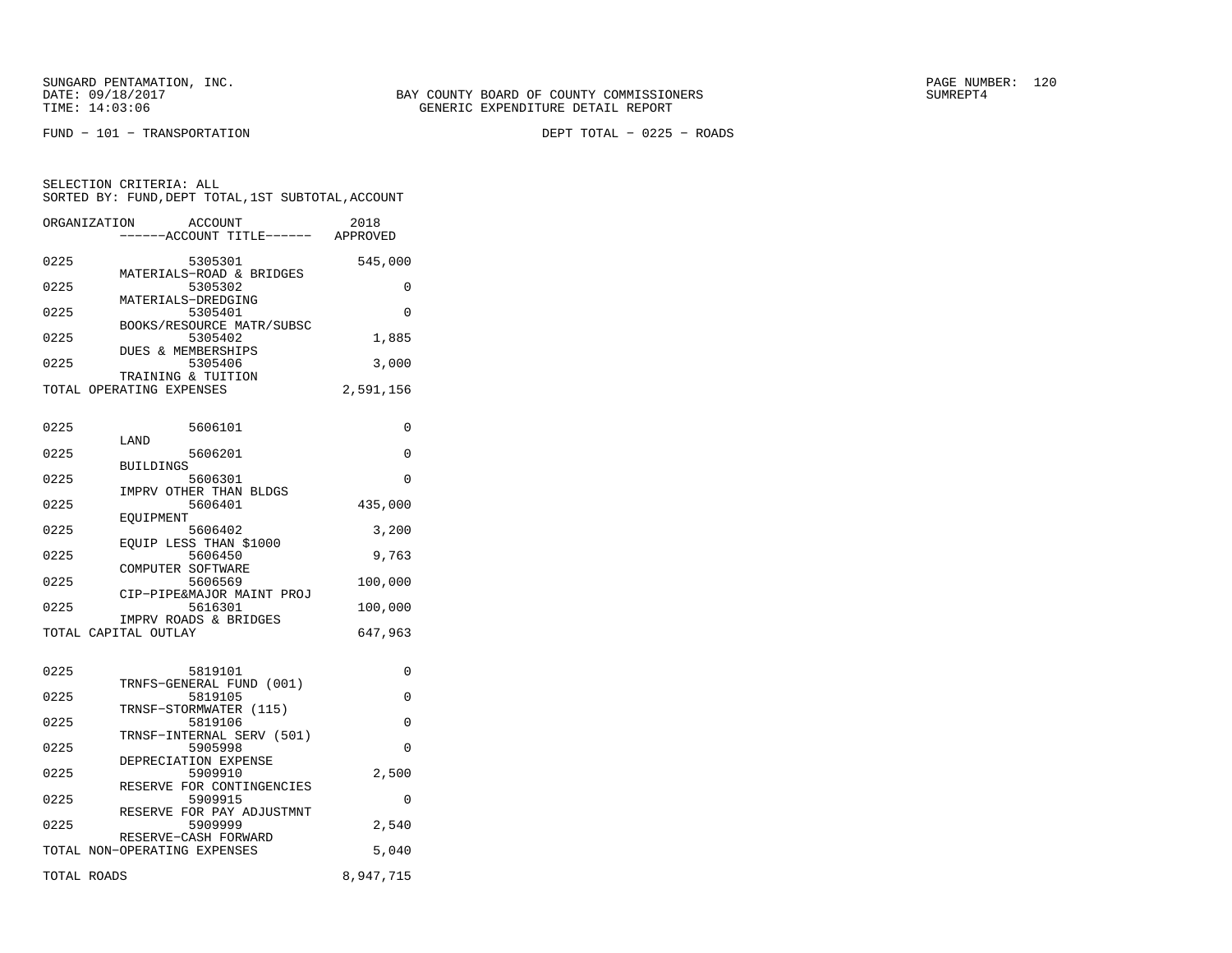FUND − 101 − TRANSPORTATION DEPT TOTAL − 0229 − INTELLIGENT TRNSP SYSTEM

| ORGANIZATION | ACCOUNT<br>----ACCOUNT TITLE------ APPROVED | 2018     |
|--------------|---------------------------------------------|----------|
| 0229         | 5101200<br>SALARIES & WAGES-REGULAR         | 246,229  |
| 0229         | 5101205                                     | 0        |
| 0229         | SALARIES & WAGES-DISASTER<br>5101400        | 1,000    |
| 0229         | SALARIES & WAGES-OVERTIME<br>5101405        | $\Omega$ |
| 0229         | SALARIES-DISASTER O/T<br>5102100            | 18,913   |
| 0229         | FICA TAXES-MATCHING<br>5102200              | 20,070   |
| 0229         | RETIREMENT CONTRIBUTIONS<br>5102300         | 67,263   |
| 0229         | LIFE & HEALTH INSURANCE                     | 252      |
|              | 5102302<br>VIRTUAL DOCTOR                   |          |
| 0229         | 5102400<br>WORKERS COMP. PREMIUMS           | 17,027   |
|              | TOTAL PERSONAL SERVICES                     | 370,754  |
| 0229         | 5143101                                     | 2,231    |
| 0229         | PROF SRV-CO ATTORNEY<br>5303107             | 100      |
| 0229         | SRV-SUBSTANCE TEST<br>PROF<br>5303110       | 40       |
|              | PROF SRV-BACKGROUND CHECK                   |          |
| 0229         | 5303401<br>CONTRACTED SERVICES              | 20,000   |
| 0229         | 5303425<br>CONTR SRV-ADMIN FEES             | 29,024   |
| 0229         | 5304001<br>TRAVEL/TRAINING NON-LOCAL        | 1,312    |
| 0229         | 5304101<br>COMMUNICATIONS SERVICES          | 1,800    |
| 0229         | 5304125                                     | 250      |
| 0229         | POSTAGE/TRANSP/FREIGHT<br>5304301           | $\Omega$ |
| 0229         | UTILITY SERVICES<br>5304305                 | 4,000    |
| 0229         | UTIL SRV-TRAFFIC CONTROLS<br>5304410        | 0        |
| 0229         | RENTALS/LEASES-EOUIPMENT<br>5304414         | 1,125    |
| 0229         | RENTALS/LEASES EQUIP-(IT)<br>5304501        | 7,510    |
|              | INSURANCE & BONDS                           |          |
| 0229         | 5304605<br>REPAIR/MAINT-BLDG & GRND         | 700      |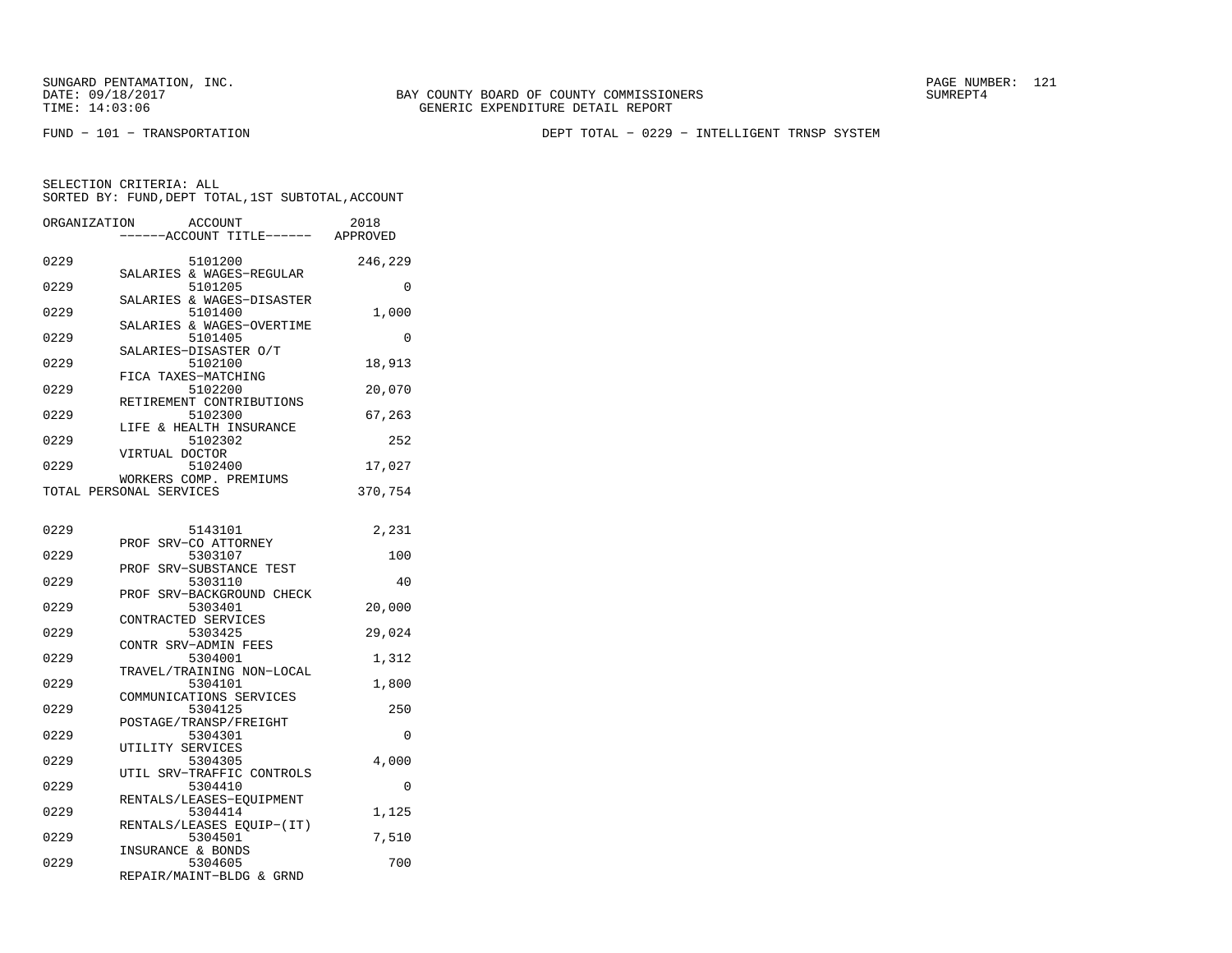FUND − 101 − TRANSPORTATION DEPT TOTAL − 0229 − INTELLIGENT TRNSP SYSTEM

|      | ACCOUNT<br>ORGANIZATION<br>----ACCOUNT TITLE------ APPROVED | 2018     |
|------|-------------------------------------------------------------|----------|
| 0229 | 5304610<br>REPAIR/MAINT-AUTO EQUIP                          | 2,000    |
| 0229 | 5304611                                                     | $\Omega$ |
| 0229 | REPAIR/MAINT-FLEET MAINT<br>5304615                         | 4,000    |
| 0229 | REPAIR/MAINT-EOUIPMENT<br>5304620                           | 40,000   |
| 0229 | REPAIR/MAINT-CNTRL DEVICE<br>5304902                        | 12,711   |
| 0229 | FEES & COSTS-PURCHASING<br>5304990                          | 0        |
| 0229 | MISCELLANEOUS EXPENSES<br>5305101                           | 1,000    |
| 0229 | OFFICE SUPPLIES<br>5305201                                  | 3,000    |
| 0229 | OPERATING SUPPLIES<br>5305205                               | 10,000   |
| 0229 | GAS, OIL & LUBRICANTS<br>5305210                            | 1,000    |
| 0229 | SAFETY GEAR & SUPPLIES<br>5305215                           | 1,800    |
| 0229 | CLOTHING & WEARING APPRL<br>5305220                         | 3,000    |
| 0229 | TOOL & SMALL IMPLEMENTS<br>5305402                          | 586      |
| 0229 | DUES & MEMBERSHIPS<br>5305406                               | 0        |
|      | TRAINING & TUITION<br>TOTAL OPERATING EXPENSES              | 147,189  |
|      |                                                             |          |
| 0229 | 5606304                                                     | 0        |
| 0229 | INTELLIGENT TRNSP SYSTEM<br>5606314                         | $\Omega$ |
| 0229 | IMPRV-NETWORK CONNECT<br>5606401                            | 2,834    |
| 0229 | EOUIPMENT<br>5606402                                        | 0        |
| 0229 | EOUIP LESS THAN \$1000<br>5606450                           | 300      |
|      | COMPUTER SOFTWARE<br>TOTAL CAPITAL OUTLAY                   | 3,134    |
|      |                                                             |          |
| 0229 | 5808149<br>GRANT-ADAPT TRF SGNL SYS                         | 0        |
| 0229 | 5808150<br>GRANT-ADAPT TRF PHS II                           | $\Omega$ |
|      | TOTAL GRANTS & AIDS                                         | 0        |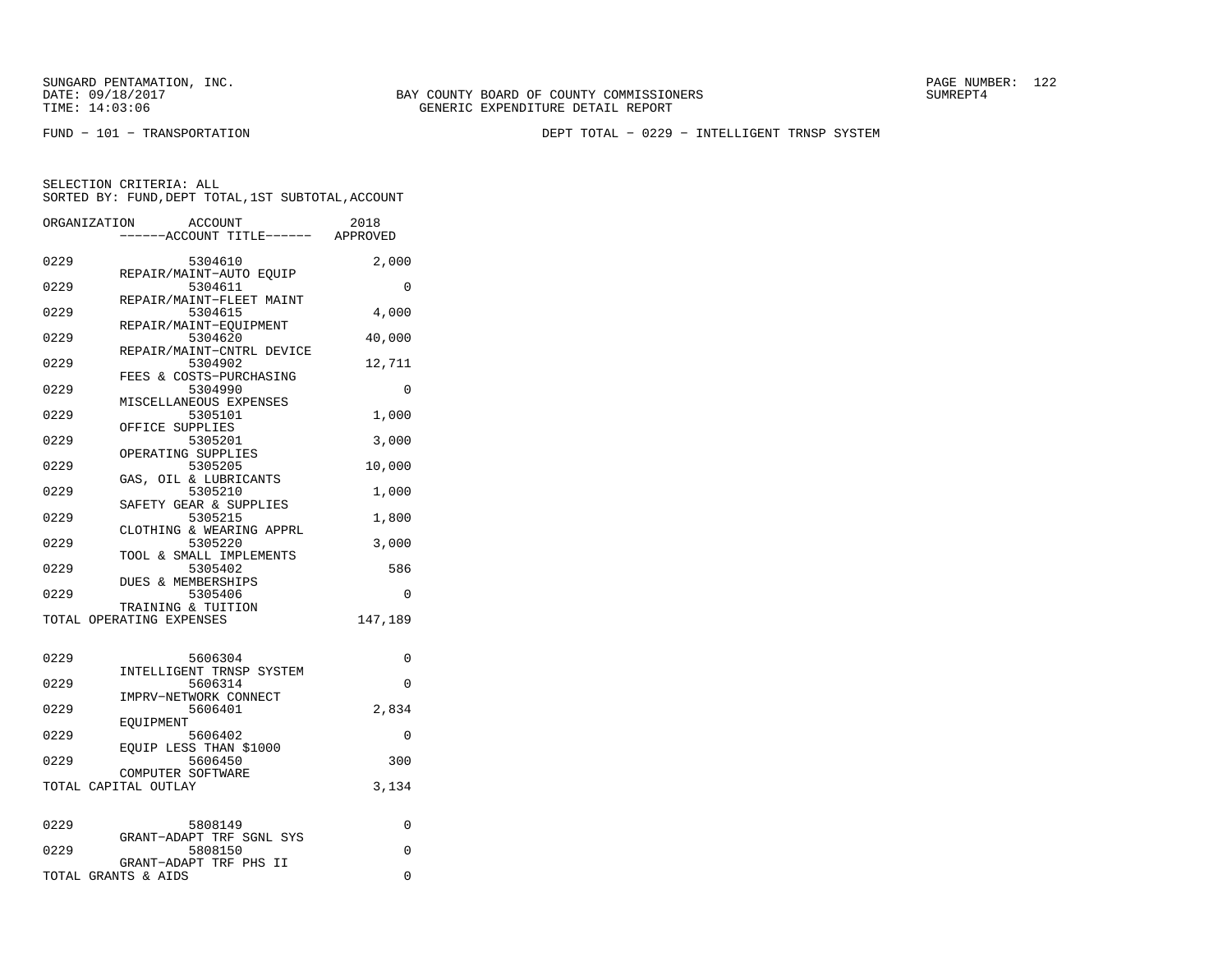FUND − 101 − TRANSPORTATION DEPT TOTAL − 0229 − INTELLIGENT TRNSP SYSTEM

|      | ORGANIZATION<br>ACCOUNT        | 2018     |
|------|--------------------------------|----------|
|      | ------ACCOUNT TITLE------      | APPROVED |
|      |                                |          |
| 0229 | 5905998                        | U        |
|      | DEPRECIATION EXPENSE           |          |
| 0229 | 5909910                        | U        |
|      | RESERVE FOR CONTINGENCIES      |          |
| 0229 | 5909915                        | O        |
|      | RESERVE FOR PAY ADJUSTMNT      |          |
| 0229 | 5909920                        | U        |
|      | RESERVE-FUTURE CAP OUTLAY      |          |
|      | TOTAL NON-OPERATING EXPENSES   | O        |
|      |                                |          |
|      | TOTAL INTELLIGENT TRNSP SYSTEM | 521,077  |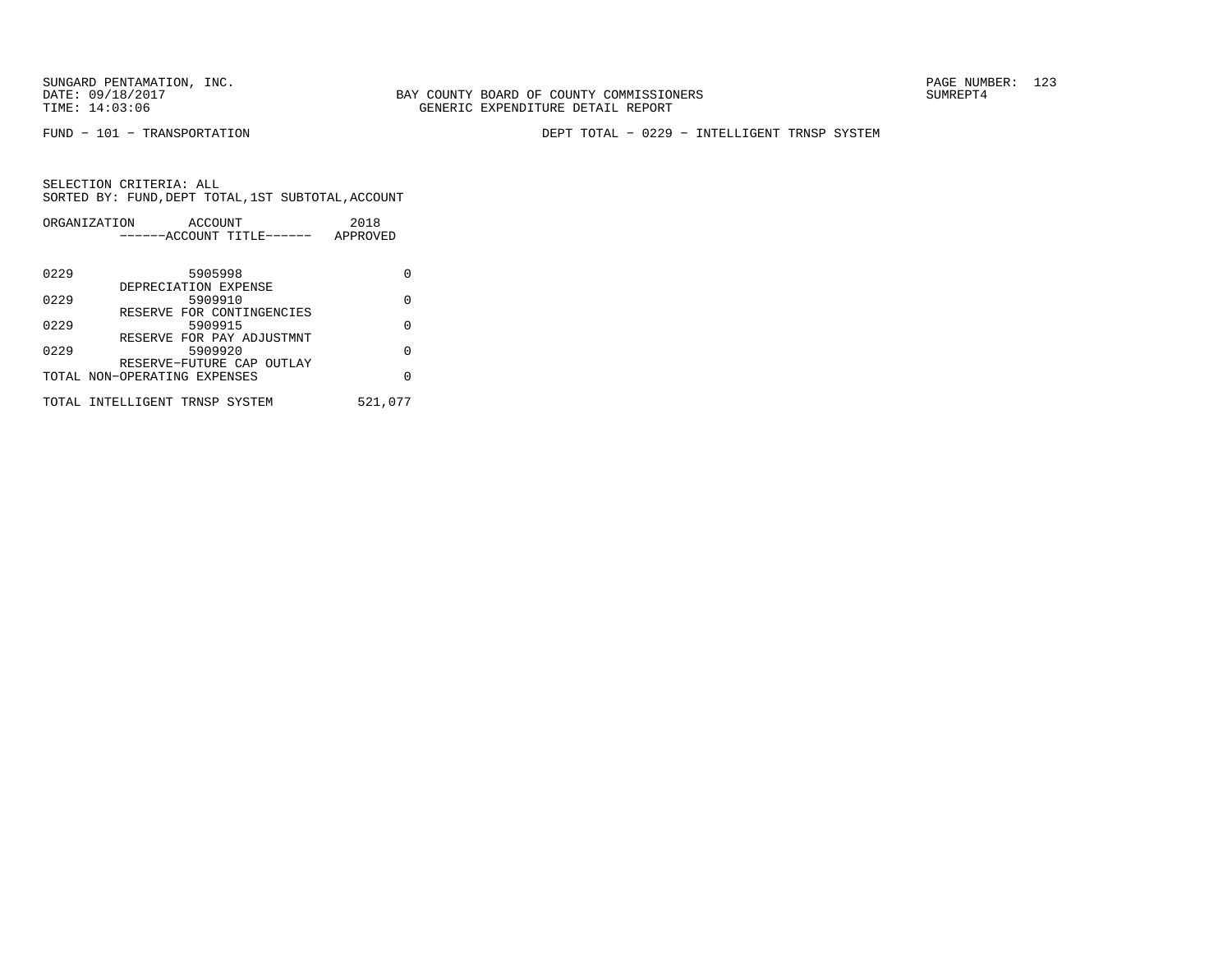FUND − 101 − TRANSPORTATION DEPT TOTAL − 0230 − TRAFFIC CONTROL

| ORGANIZATION |                          | ACCOUNT                              | 2018     |
|--------------|--------------------------|--------------------------------------|----------|
|              |                          | ----ACCOUNT TITLE------ APPROVED     |          |
| 0230         |                          | 5101200                              | 584,350  |
| 0230         |                          | SALARIES & WAGES-REGULAR<br>5101205  | 0        |
| 0230         |                          | SALARIES & WAGES-DISASTER<br>5101400 | 8,000    |
| 0230         |                          | SALARIES & WAGES-OVERTIME<br>5101405 | 0        |
| 0230         | SALARIES-DISASTER O/T    | 5102100                              | 45, 315  |
| 0230         | FICA TAXES-MATCHING      | 5102200                              | 48,087   |
| 0230         | RETIREMENT CONTRIBUTIONS | 5102300                              | 140,362  |
| 0230         | LIFE & HEALTH INSURANCE  | 5102302                              | 828      |
| 0230         | VIRTUAL DOCTOR           | 5102400                              | 25,633   |
| 0230         | WORKERS COMP. PREMIUMS   | 5102500                              |          |
|              |                          | UNEMPLOYMENT COMPENSATION            | 0        |
|              | TOTAL PERSONAL SERVICES  |                                      | 852,575  |
| 0230         |                          | 5143101                              | 8,925    |
| 0230         | PROF                     | SRV-CO ATTORNEY<br>5303107           | 300      |
| 0230         | PROF SRV-SUBSTANCE TEST  | 5303110                              | 100      |
| 0230         | PROF                     | SRV-BACKGROUND CHECK<br>5303401      | 22,407   |
| 0230         | CONTRACTED SERVICES      | 5303408                              | 1,651    |
| 0230         | CONTR SRV-800 MHZ        | 5303410                              | 0        |
|              | CONTR SRV-JANITORIAL     |                                      |          |
| 0230         |                          | 5303420<br>CONTR SRV-RDWAY TRF STRPG | 100,000  |
| 0230         | CONTR SRV-GIS            | 5303422                              | $\Omega$ |
| 0230         | CONTR SRV-ADMIN FEES     | 5303425                              | 58,103   |
| 0230         |                          | 5303446                              | 47,862   |
| 0230         | CONTR SRV-FACILITIES     | 5304001                              | 5,000    |
| 0230         |                          | TRAVEL/TRAINING NON-LOCAL<br>5304101 | 16,176   |
| 0230         | COMMUNICATIONS SERVICES  | 5304122                              | 477      |
|              | COMM SRV-LEASED LINES    |                                      |          |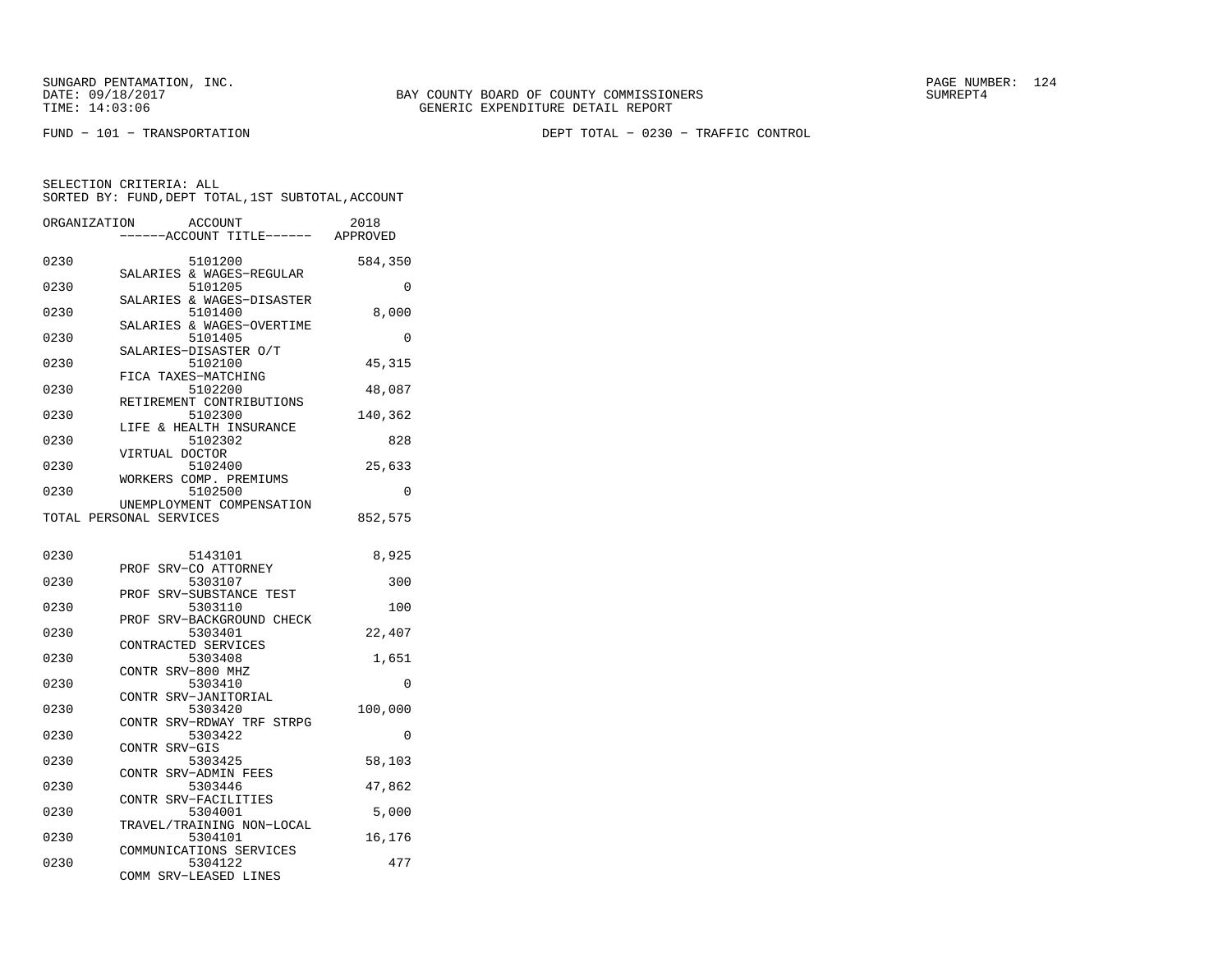FUND − 101 − TRANSPORTATION DEPT TOTAL − 0230 − TRAFFIC CONTROL

| ORGANIZATION | <b>ACCOUNT</b>                       | 2018     |
|--------------|--------------------------------------|----------|
|              | ---ACCOUNT TITLE------               | APPROVED |
| 0230         | 5304125<br>POSTAGE/TRANSP/FREIGHT    | 600      |
| 0230         | 5304301                              | 18,829   |
| 0230         | UTILITY SERVICES<br>5304305          | 200,000  |
| 0230         | UTIL SRV-TRAFFIC CONTROLS<br>5304410 | 4,867    |
| 0230         | RENTALS/LEASES-EOUIPMENT<br>5304414  | 7,254    |
| 0230         | RENTALS/LEASES EQUIP-(IT)<br>5304501 | 28,884   |
| 0230         | INSURANCE & BONDS<br>5304605         | 6,000    |
| 0230         | REPAIR/MAINT-BLDG & GRND<br>5304610  | 22,820   |
| 0230         | REPAIR/MAINT-AUTO EQUIP<br>5304611   | $\Omega$ |
| 0230         | REPAIR/MAINT-FLEET MAINT<br>5304615  | 5,000    |
| 0230         | REPAIR/MAINT-EQUIPMENT<br>5304620    | 30,000   |
| 0230         | REPAIR/MAINT-CNTRL DEVICE<br>5304701 | 0        |
| 0230         | PRINTING & BINDING<br>5304902        | 13,240   |
| 0230         | FEES & COSTS-PURCHASING<br>5304905   | 350      |
| 0230         | FEES&COSTS-LGL ADV/ADVERT<br>5304909 | 0        |
| 0230         | FEES & COSTS-COURT FILING<br>5304990 | 0        |
| 0230         | MISCELLANEOUS EXPENSES<br>5305101    | 1,600    |
| 0230         | OFFICE SUPPLIES<br>5305201           | 2,500    |
| 0230         | OPERATING SUPPLIES<br>5305202        | 375      |
| 0230         | OPER SUPPLIES-JANITORIAL<br>5305203  | $\Omega$ |
| 0230         | INSECTISIDES & PESTICIDES<br>5305205 | 44,616   |
| 0230         | GAS, OIL & LUBRICANTS<br>5305206     | 65,000   |
| 0230         | MATERIALS-SIGNS<br>5305207           | 14,000   |
| 0230         | MATERIALS-PAINTS<br>5305210          | 500      |
| 0230         | SAFETY GEAR & SUPPLIES<br>5305215    | 5,300    |
|              | CLOTHING & WEARING APPRL             |          |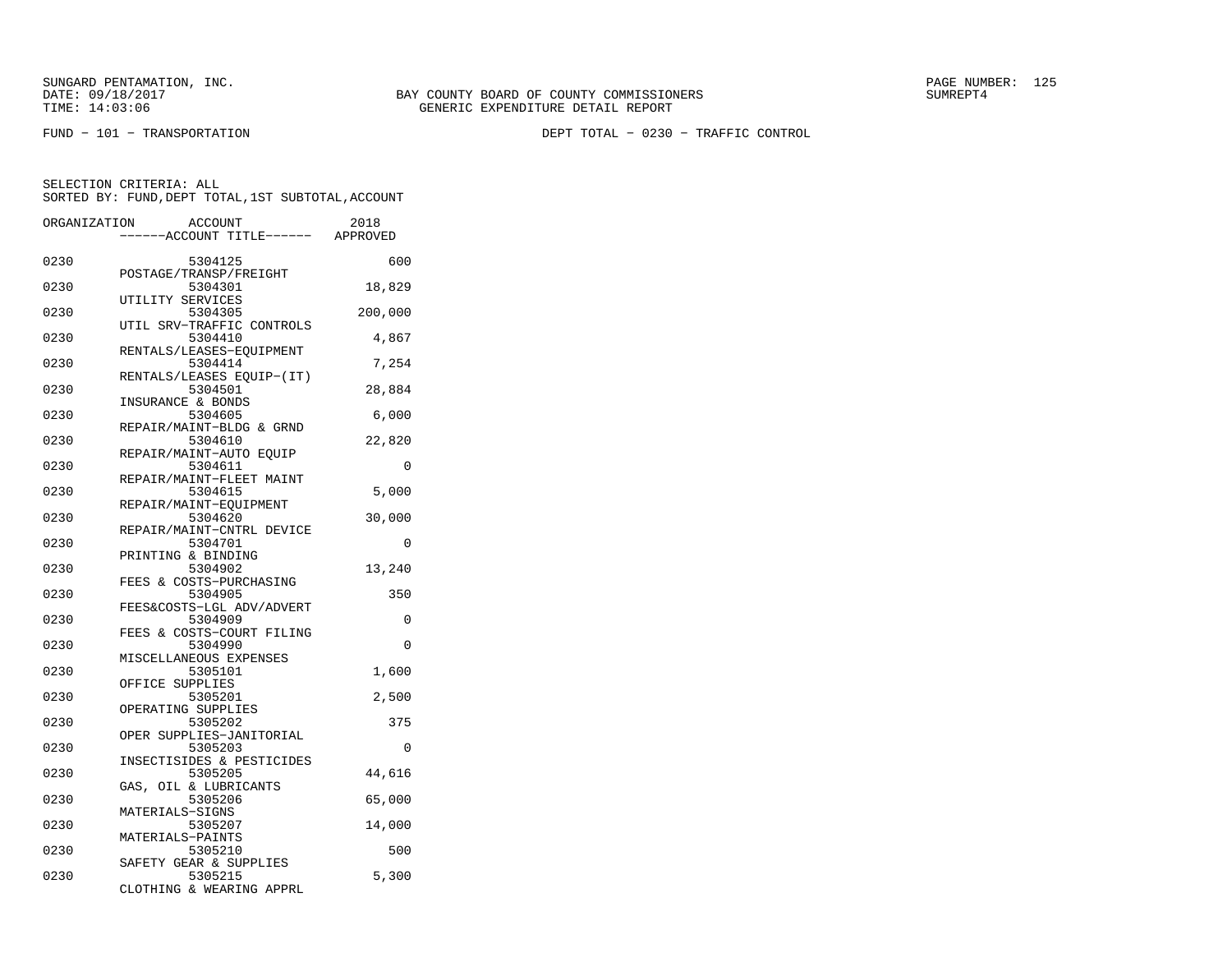FUND − 101 − TRANSPORTATION DEPT TOTAL − 0230 − TRAFFIC CONTROL

|      | ACCOUNT<br>ORGANIZATION<br>----ACCOUNT TITLE------ APPROVED | 2018      |
|------|-------------------------------------------------------------|-----------|
| 0230 | 5305220<br>TOOL & SMALL IMPLEMENTS                          | 3,000     |
| 0230 | 5305401                                                     | 400       |
| 0230 | BOOKS/RESOURCE MATR/SUBSC<br>5305402                        | 1,500     |
| 0230 | DUES & MEMBERSHIPS<br>5305406<br>TRAINING & TUITION         | 500       |
|      | TOTAL OPERATING EXPENSES                                    | 738,136   |
| 0230 | 5606201                                                     | $\Omega$  |
| 0230 | <b>BUILDINGS</b><br>5606303                                 | $\Omega$  |
| 0230 | STREET LIGHTING<br>5606401                                  | 52,000    |
| 0230 | EOUIPMENT<br>5606402                                        | 500       |
| 0230 | EOUIP LESS THAN \$1000<br>5606450                           | 6,800     |
| 0230 | COMPUTER SOFTWARE<br>5616302                                | $\Omega$  |
|      | IMPRV-PEDESTRIAN/BIKE LN<br>TOTAL CAPITAL OUTLAY            | 59,300    |
| 0230 | 5905998<br>DEPRECIATION EXPENSE                             | $\Omega$  |
| 0230 | 5909910<br>RESERVE FOR CONTINGENCIES                        | 1,500     |
| 0230 | 5909915                                                     | 0         |
|      | RESERVE FOR PAY ADJUSTMNT<br>TOTAL NON-OPERATING EXPENSES   | 1,500     |
|      | TOTAL TRAFFIC CONTROL                                       | 1,651,511 |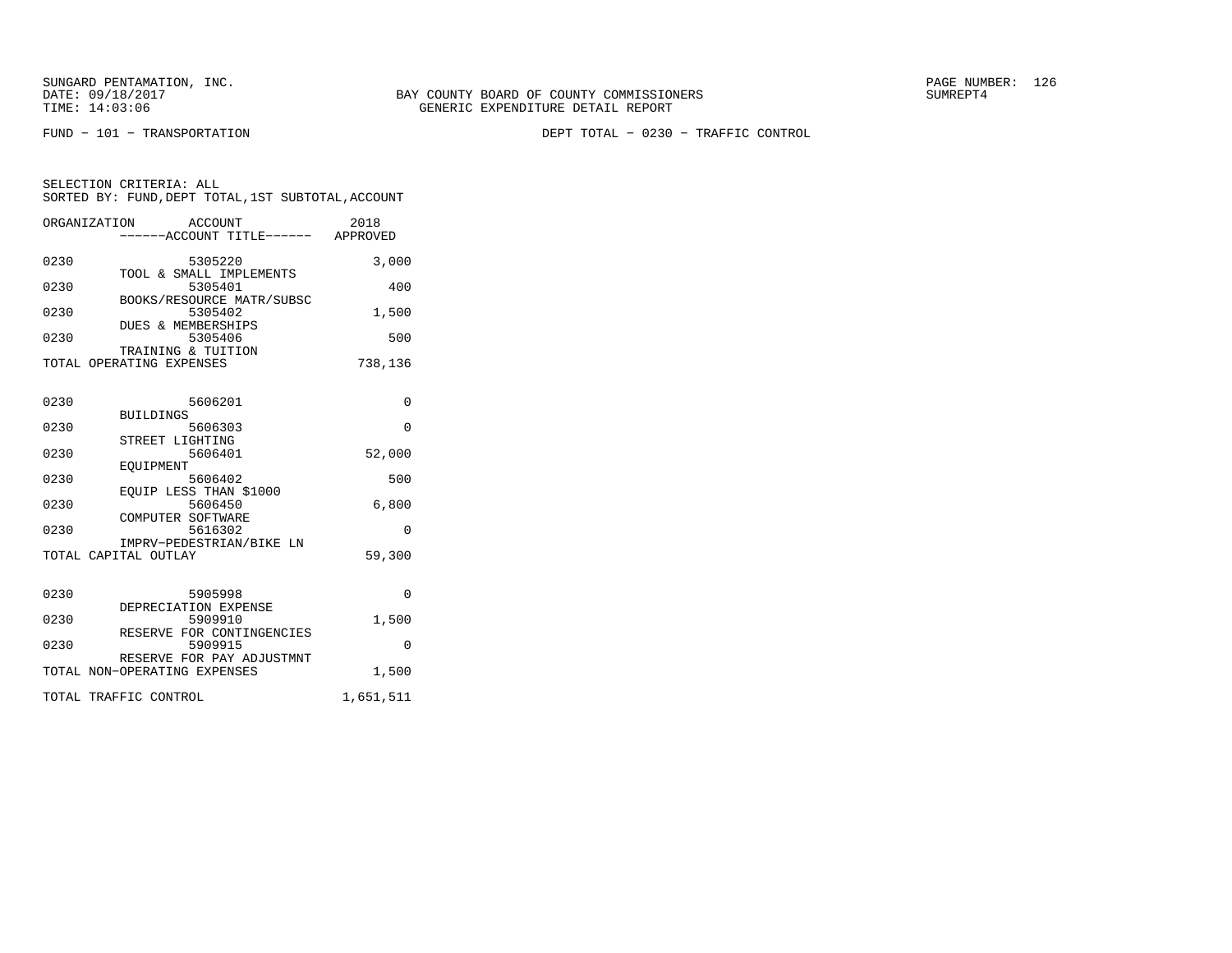BAY COUNTY BOARD OF COUNTY COMMISSIONERS TIME: 14:03:06 GENERIC EXPENDITURE DETAIL REPORT

FUND − 101 − TRANSPORTATION DEPT TOTAL − 0232 − TRANSP CAPITAL PROJECTS

| ORGANIZATION | ACCOUNT<br>--ACCOUNT TITLE------     | 2018<br>APPROVED |
|--------------|--------------------------------------|------------------|
| 0232         | 5143101                              | 0                |
| 0232         | PROF SRV-CO ATTORNEY<br>5303107      | 0                |
| 0232         | PROF SRV-SUBSTANCE TEST<br>5303401   | 0                |
| 0232         | CONTRACTED SERVICES<br>5303420       | 0                |
| 0232         | CONTR SRV-RDWAY TRF STRPG<br>5303425 | 0                |
| 0232         | CONTR SRV-ADMIN FEES<br>5304125      | 0                |
| 0232         | POSTAGE/TRANSP/FREIGHT<br>5304902    | 0                |
| 0232         | FEES & COSTS-PURCHASING<br>5304905   | 0                |
|              | FEES&COSTS-LGL ADV/ADVERT            |                  |
| 0232         | 5304984<br>BAD DEBT                  | 0                |
|              | TOTAL OPERATING EXPENSES             | 0                |
| 0232         | 5606101                              | 0                |
| 0232         | LAND<br>5606201                      | 0                |
|              | <b>BUILDINGS</b>                     |                  |
| 0232         | 5606301<br>IMPRV OTHER THAN BLDGS    | 0                |
| 0232         | 5606302                              | $\Omega$         |
| 0232         | SIDEWLK/BIKE LN-N. LAGOON<br>5606304 | 0                |
|              | INTELLIGENT TRNSP SYSTEM             |                  |
| 0232         | 5606319<br>IMPRV-WEST BAY BRDG       | 0                |
| 0232         | 5606401                              | 0                |
| 0232         | EOUIPMENT<br>5606529                 | 0                |
| 0232         | CIP-GRAND LAGOON BRIDGE<br>5606530   | 0                |
| 0232         | CIP-390 WIDENING<br>5606531          | 0                |
| 0232         | CIP-BALDWIN WIDENING<br>5606535      | 0                |
|              | CIP-CR 2297 BRIDGE                   |                  |
| 0232         | 5616301                              | 0                |
| 0232         | IMPRV ROADS & BRIDGES<br>5616302     | 0                |
| 0232         | IMPRV-PEDESTRIAN/BIKE LN<br>5616304  | 0                |
|              | IMPRV-BRIDGE REPLACEMENT             |                  |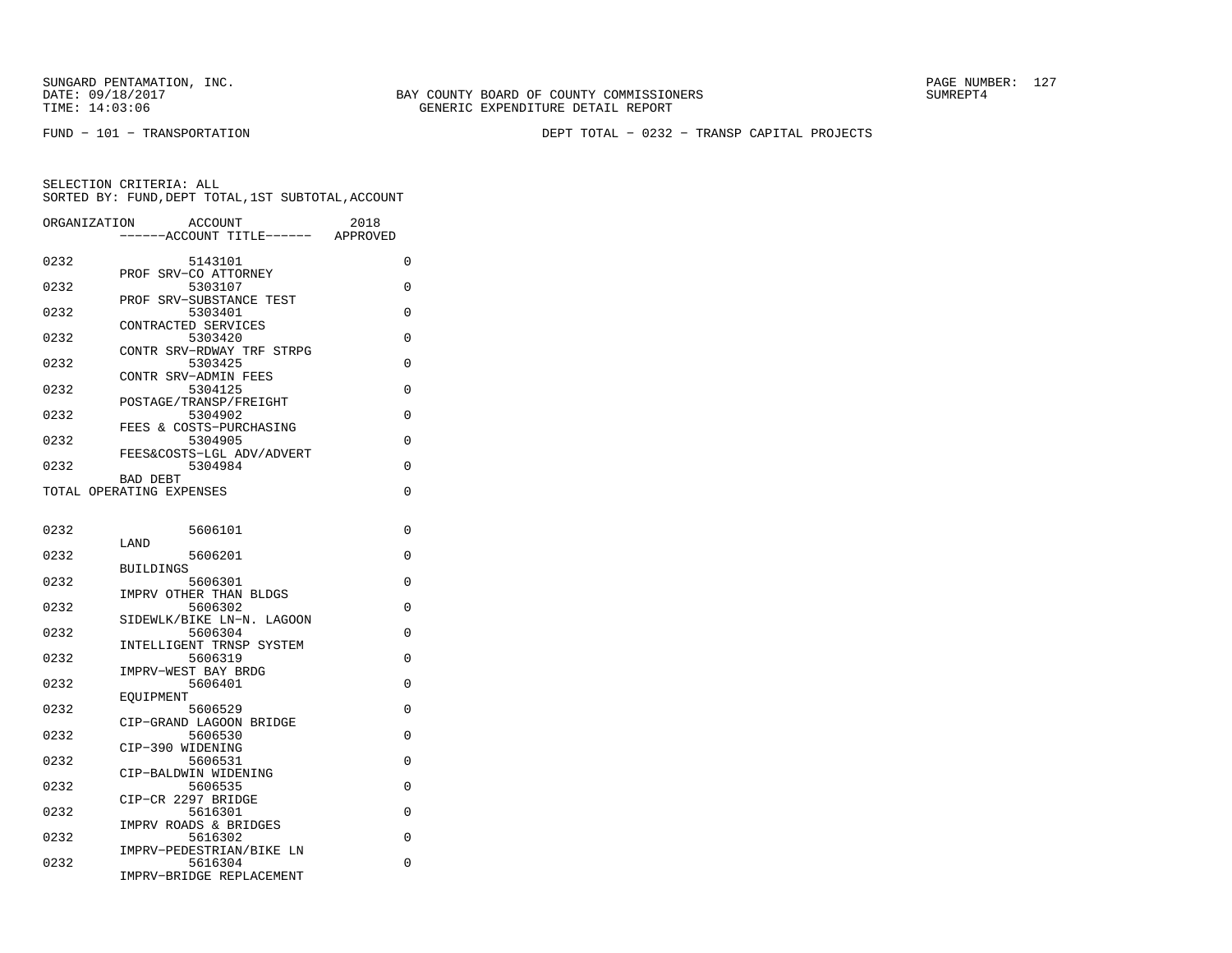BAY COUNTY BOARD OF COUNTY COMMISSIONERS TIME: 14:03:06 GENERIC EXPENDITURE DETAIL REPORT

FUND − 101 − TRANSPORTATION DEPT TOTAL − 0232 − TRANSP CAPITAL PROJECTS

|      | ORGANIZATION<br><b>ACCOUNT</b><br>----ACCOUNT TITLE------ APPROVED | 2018     |
|------|--------------------------------------------------------------------|----------|
| 0232 | 5616305                                                            | 0        |
| 0232 | PAVING/RESURF-CROOKED LN<br>5616306                                | $\Omega$ |
| 0232 | IMPRV-INTERSECTION<br>5616307                                      | 0        |
| 0232 | IMPRV-S R 388<br>5616309                                           | 0        |
| 0232 | PAVING/RESURF-11TH ST.<br>5616310                                  | $\Omega$ |
| 0232 | PAVING/RESURF-TOP 12 PROJ<br>5616312                               | $\Omega$ |
|      | PAVING/DIRT COLLECTOR RDS                                          |          |
| 0232 | 5616401<br>IMPRV-PART PAVING PRJ                                   | $\Omega$ |
|      | TOTAL CAPITAL OUTLAY                                               | 0        |
| 0232 | 5707105                                                            | $\Omega$ |
| 0232 | PRINCIPAL-LOANS<br>5707205                                         | 0        |
|      | INTEREST-LOANS                                                     |          |
| 0232 | 5707303<br><b>BOND ISSUE COSTS</b>                                 | 0        |
| 0232 | 5707316<br>PAYING AGENT/TRUSTEE-FEES                               | $\Omega$ |
| 0232 | 5707370                                                            | 0        |
|      | ARBITRAGE REBATE EXPENSE<br>TOTAL DEBT SERVICE                     | $\Omega$ |
|      |                                                                    |          |
| 0232 | 5808108<br>AID-CRA PANAMA CITY BCH                                 | 0        |
| 0232 | 5808179<br>GRANT-FEMA FLOOD                                        | $\Omega$ |
|      | TOTAL GRANTS & AIDS                                                | $\Omega$ |
|      |                                                                    |          |
| 0232 | 5819101<br>TRNFS-GENERAL FUND (001)                                | 0        |
| 0232 | 5819122<br>TRNSF-RD IMPACT-P C (113)                               | 0        |
| 0232 | 5905998                                                            | $\Omega$ |
| 0232 | DEPRECIATION EXPENSE<br>5909917                                    | 0        |
| 0232 | RESERVE-BONDS<br>5909920                                           | $\Omega$ |
| 0232 | RESERVE-FUTURE CAP OUTLAY<br>5909999                               | 0        |
|      | RESERVE-CASH FORWARD<br>TOTAL NON-OPERATING EXPENSES               | 0        |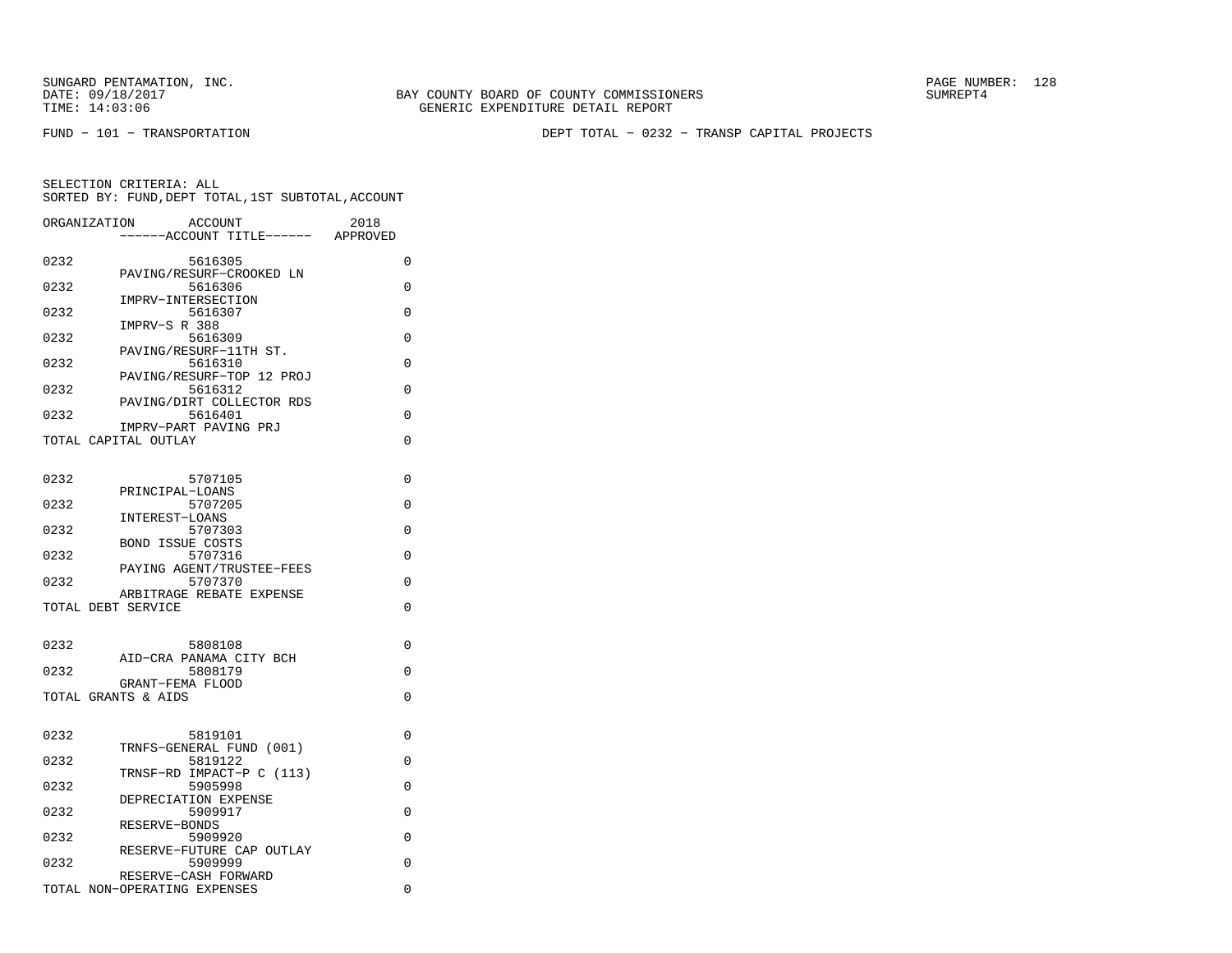SUNGARD PENTAMATION, INC.<br>
DATE: 09/18/2017<br>
DATE: 09/18/2017<br>
SUMREPT4

BAY COUNTY BOARD OF COUNTY COMMISSIONERS TIME: 14:03:06 GENERIC EXPENDITURE DETAIL REPORT

FUND − 101 − TRANSPORTATION DEPT TOTAL − 0232 − TRANSP CAPITAL PROJECTS

SELECTION CRITERIA: ALLSORTED BY: FUND,DEPT TOTAL,1ST SUBTOTAL,ACCOUNT

| ORGANIZATION | ACCOUNT |                           | 2018     |
|--------------|---------|---------------------------|----------|
|              |         | ------ACCOUNT TITLE------ | APPROVED |

TOTAL TRANSP CAPITAL PROJECTS 0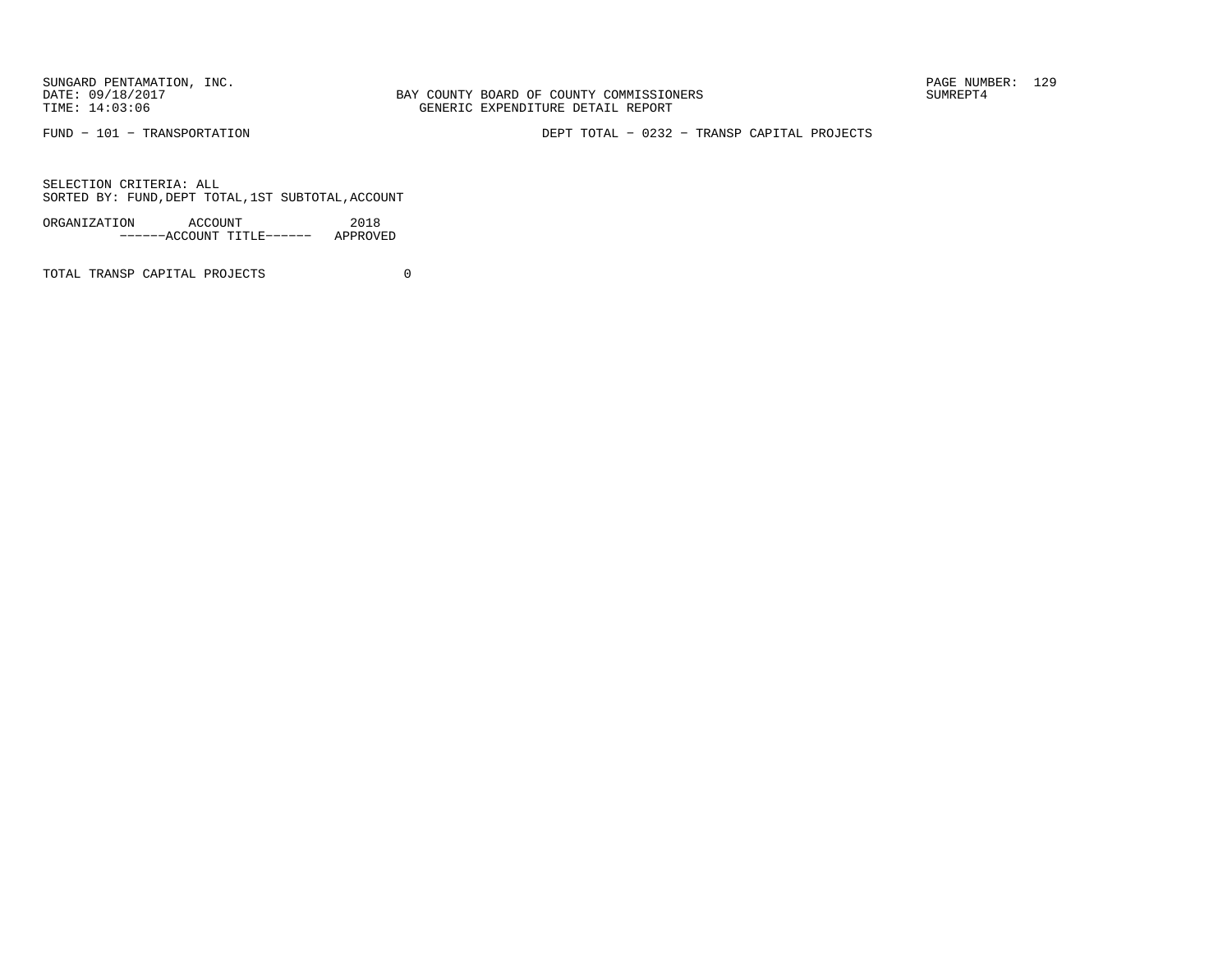BAY COUNTY BOARD OF COUNTY COMMISSIONERS TIME: 14:03:06 GENERIC EXPENDITURE DETAIL REPORT

FUND − 101 − TRANSPORTATION DEPT TOTAL − 0243 − STORMWATER PROJECTS

| ORGANIZATION | ACCOUNT                                       | 2018     |
|--------------|-----------------------------------------------|----------|
|              | ---ACCOUNT TITLE------                        | APPROVED |
| 0243         | 5143101                                       | 0        |
|              | PROF SRV-CO ATTORNEY                          |          |
| 0243         | 5303401<br>CONTRACTED SERVICES                | 0        |
| 0243         | 5303425                                       | 0        |
|              | CONTR SRV-ADMIN FEES                          |          |
| 0243         | 5304125<br>POSTAGE/TRANSP/FREIGHT             | $\Omega$ |
| 0243         | 5304902                                       | $\Omega$ |
|              | FEES & COSTS-PURCHASING                       |          |
| 0243         | 5304922<br>FEES & COSTS-PERMITS               | 0        |
| 0243         | 5304990                                       | 0        |
|              | MISCELLANEOUS EXPENSES                        |          |
| 0243         | 5305402<br>DUES & MEMBERSHIPS                 | 0        |
|              | TOTAL OPERATING EXPENSES                      | $\Omega$ |
|              |                                               |          |
|              |                                               |          |
| 0243         | 5606101<br>LAND                               | 0        |
| 0243         | 5606401                                       | 0        |
|              | EOUIPMENT                                     |          |
| 0243         | 5606503<br>CIP-BCH NRSHMNT DRAINAGE           | $\Omega$ |
| 0243         | 5606552                                       | $\Omega$ |
|              | CIP-MASTER STORMWTR PLAN                      |          |
| 0243         | 5606553<br>CIP-GRD LAG BRDG STMWTR            | $\Omega$ |
| 0243         | 5606554                                       | $\Omega$ |
|              | CIP-DRAINAGE PROJS (NOV)                      |          |
| 0243         | 5606563                                       | $\Omega$ |
| 0243         | CIP-EROSION PROJECTS<br>5606569               | 0        |
|              | CIP-PIPE&MAJOR MAINT PROJ                     |          |
| 0243         | 5616301                                       | 0        |
|              | IMPRV ROADS & BRIDGES<br>TOTAL CAPITAL OUTLAY | $\Omega$ |
|              |                                               |          |
|              |                                               |          |
| 0243         | 5808118<br>GRANT-HAZARD MITIGATION            | 0        |
|              | TOTAL GRANTS & AIDS                           | 0        |
|              |                                               |          |
| 0243         |                                               | 0        |
|              | 5819115<br>TRNSF-ROADS & BRDGS (105)          |          |
| 0243         | 5905998                                       | 0        |
|              | DEPRECIATION EXPENSE                          |          |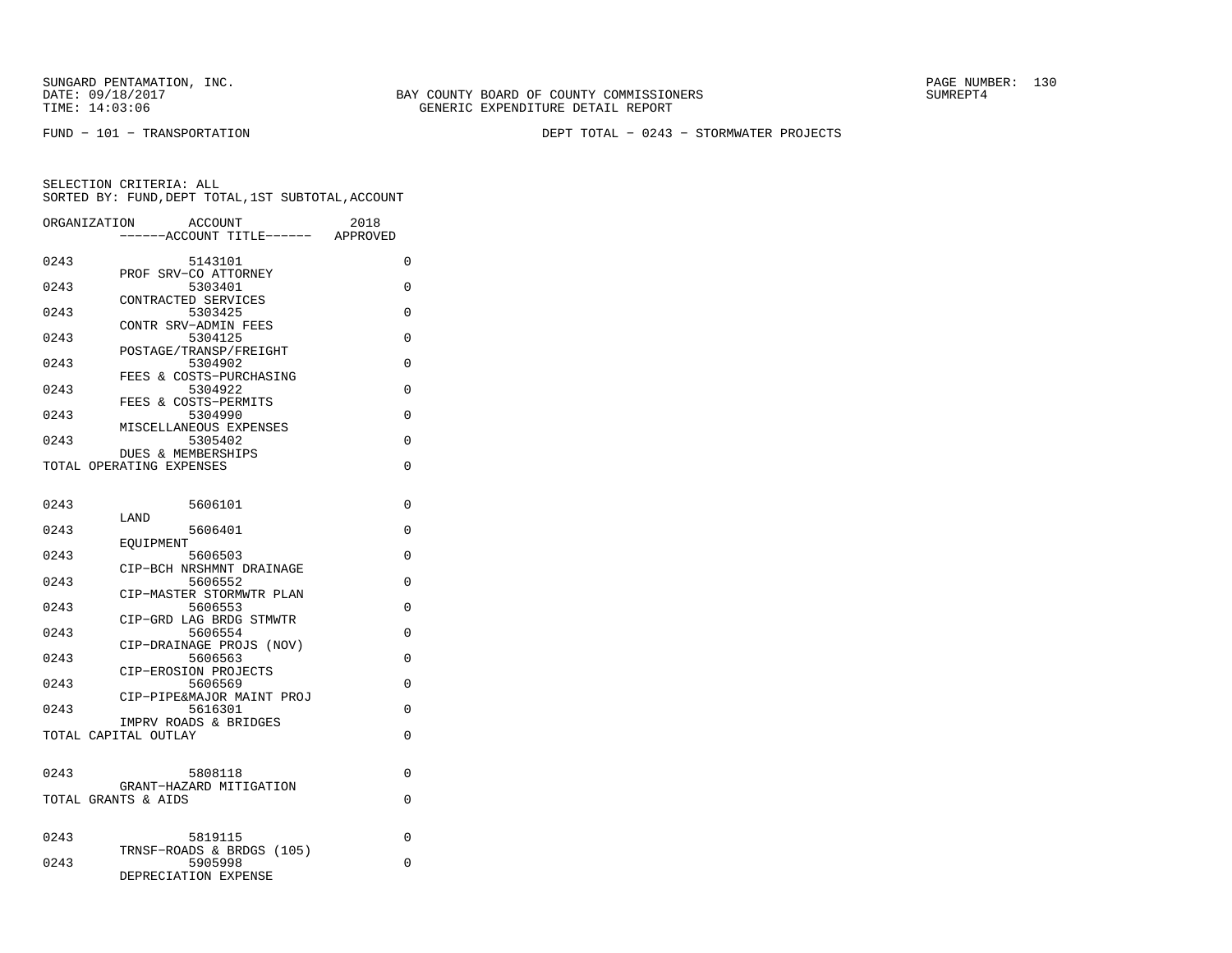FUND − 101 − TRANSPORTATION DEPT TOTAL − 0243 − STORMWATER PROJECTS

SELECTION CRITERIA: ALL SORTED BY: FUND,DEPT TOTAL,1ST SUBTOTAL,ACCOUNTORGANIZATION ACCOUNT 2018

|      | URGANIZAIIUN<br>$A \cup A \cup B$<br>------ACCOUNT TITLE------ | ZU LO<br>APPROVED |
|------|----------------------------------------------------------------|-------------------|
| 0243 | 5909904<br>REFUNDS-STRMWTR ASSESSMNT                           |                   |
|      | TOTAL NON-OPERATING EXPENSES                                   |                   |
|      | TOTAL STORMWATER PROJECTS                                      |                   |
|      | TOTAL TRANSPORTATION                                           | 22,773,046        |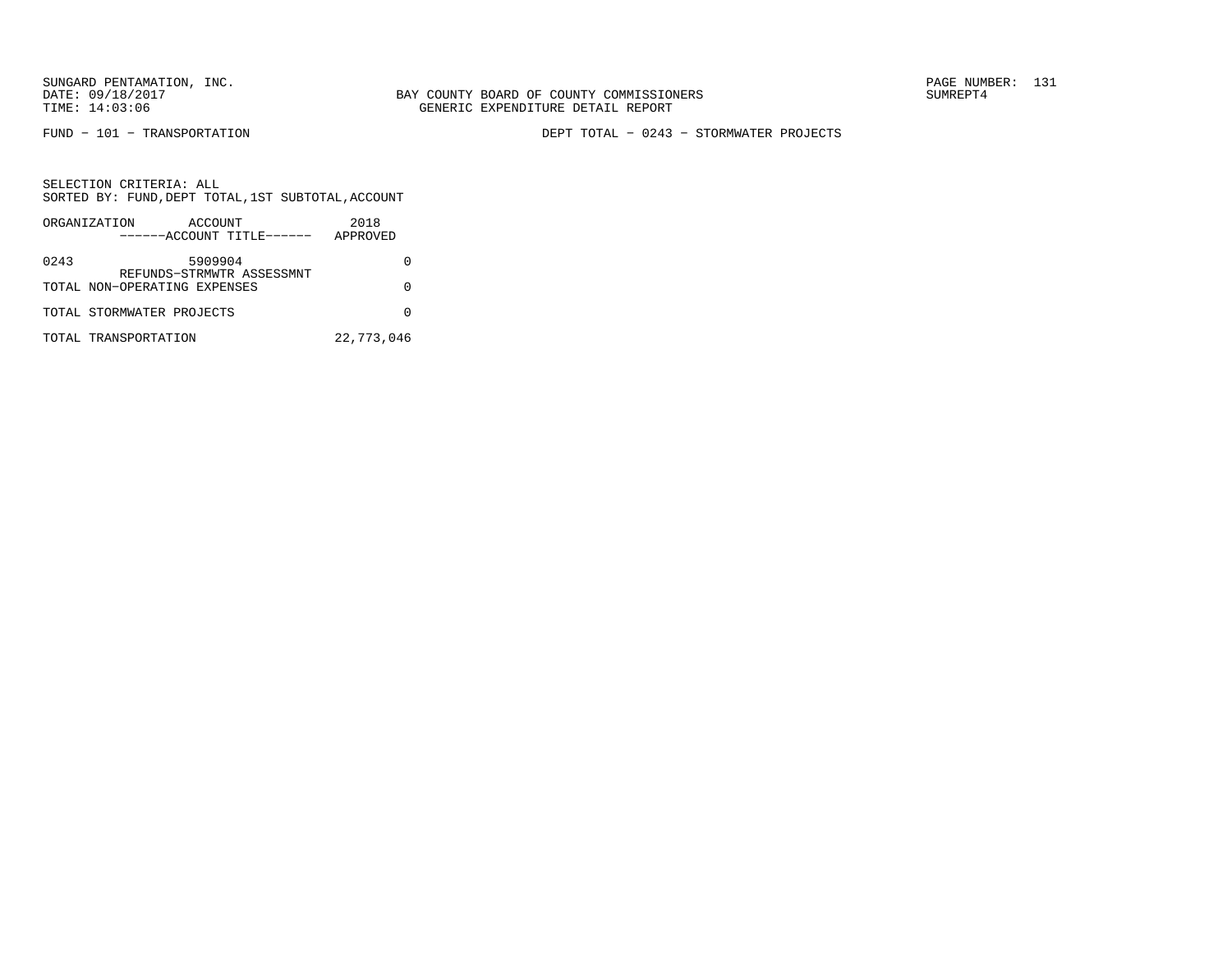FUND − 102 − .5% INFRASTRUCTURE SURTAX DEPT TOTAL − 0102 − .5% INFRASTRUCTURE SURTX

|      | ORGANIZATION ACCOUNT<br>------ACCOUNT TITLE------ | 2018<br>APPROVED |
|------|---------------------------------------------------|------------------|
| 0102 | 5606563<br>CIP-EROSION PROJECTS                   | 1,966,000        |
| 0102 | 5616301<br>IMPRV ROADS & BRIDGES                  | 3,600,000        |
| 0102 | 5616302<br>IMPRV-PEDESTRIAN/BIKE LN               | 290,000          |
| 0102 | 5616304<br>IMPRV-BRIDGE REPLACEMENT               | 800,000          |
| 0102 | 5616310<br>PAVING/RESURF-TOP 12 PROJ              | 4,071,550        |
|      | TOTAL CAPITAL OUTLAY                              | 10,727,550       |
| 0102 | 5909999<br>RESERVE-CASH FORWARD                   | 3,086,850        |
|      | TOTAL NON-OPERATING EXPENSES                      | 3,086,850        |
|      | TOTAL .5% INFRASTRUCTURE SURTX                    | 13,814,400       |
|      | TOTAL .5% INFRASTRUCTURE SURTAX                   | 13,814,400       |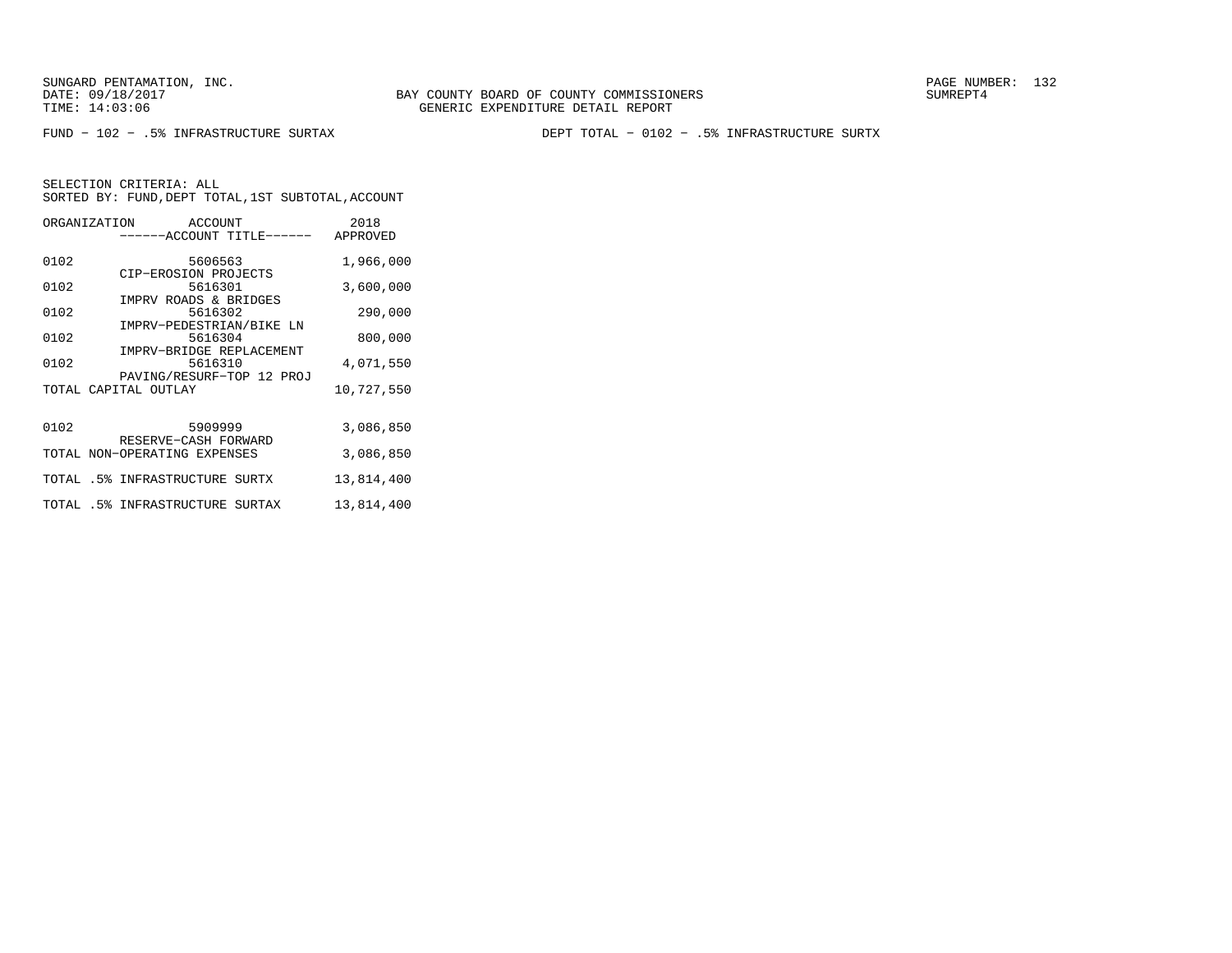FUND − 110 − TRANSPORTATION−PRT PAVING DEPT TOTAL − 0234 − PARTICIPATING PAVING

| ORGANIZATION | ACCOUNT<br>2018<br>--ACCOUNT TITLE------<br>APPROVED |   |
|--------------|------------------------------------------------------|---|
| 0234         | 5101200                                              | 0 |
| 0234         | SALARIES & WAGES-REGULAR<br>5101205                  | 0 |
| 0234         | SALARIES & WAGES-DISASTER<br>5101400                 | 0 |
| 0234         | SALARIES & WAGES-OVERTIME<br>5102100                 | 0 |
| 0234         | FICA TAXES-MATCHING<br>5102200                       | 0 |
| 0234         | RETIREMENT CONTRIBUTIONS<br>5102300                  | 0 |
| 0234         | LIFE & HEALTH INSURANCE<br>5102400                   | 0 |
|              | WORKERS COMP. PREMIUMS<br>TOTAL PERSONAL SERVICES    | 0 |
|              |                                                      |   |
| 0234         | 5143101<br>PROF SRV-CO ATTORNEY                      | 0 |
| 0234         | 5303104<br>PROF SRV-ENGINEERING                      | 0 |
| 0234         | 5303107                                              | 0 |
| 0234         | PROF SRV-SUBSTANCE TEST<br>5303110                   | 0 |
| 0234         | PROF SRV-BACKGROUND CHECK<br>5303401                 | 0 |
| 0234         | CONTRACTED SERVICES<br>5303422                       | 0 |
| 0234         | CONTR SRV-GIS<br>5303425                             | 0 |
| 0234         | CONTR SRV-ADMIN FEES<br>5304001                      | 0 |
| 0234         | TRAVEL/TRAINING NON-LOCAL<br>5304005                 | 0 |
| 0234         | TRAVEL-LOCAL<br>5304101                              | 0 |
| 0234         | COMMUNICATIONS SERVICES                              | 0 |
|              | 5304125<br>POSTAGE/TRANSP/FREIGHT                    |   |
| 0234         | 5304410<br>RENTALS/LEASES-EQUIPMENT                  | 0 |
| 0234         | 5304501<br>INSURANCE & BONDS                         | 0 |
| 0234         | 5304610<br>REPAIR/MAINT-AUTO EOUIP                   | 0 |
| 0234         | 5304615<br>REPAIR/MAINT-EOUIPMENT                    | 0 |
| 0234         | 5304701<br>PRINTING & BINDING                        | 0 |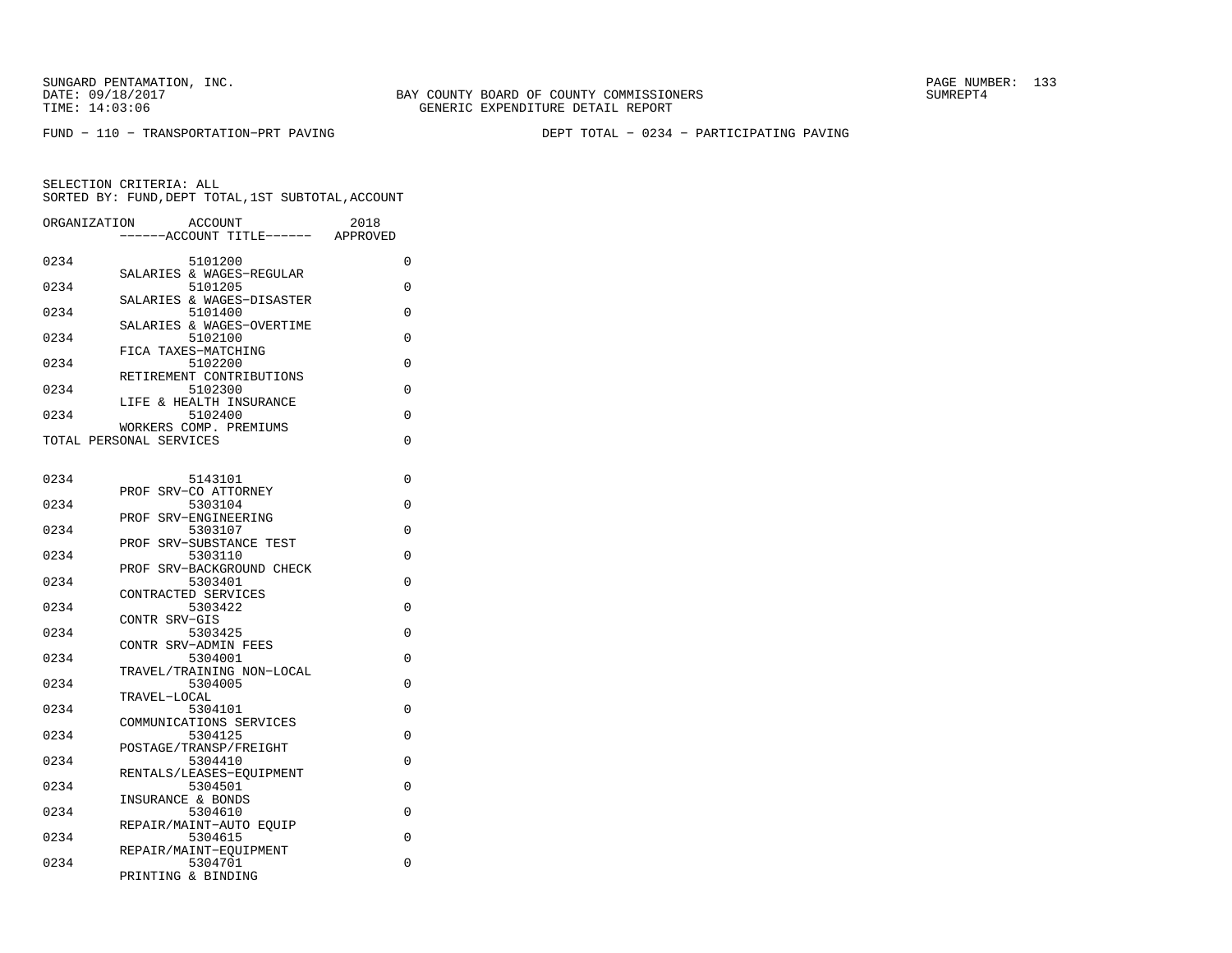FUND − 110 − TRANSPORTATION−PRT PAVING DEPT TOTAL − 0234 − PARTICIPATING PAVING

| ORGANIZATION | <b>ACCOUNT</b>                       | 2018     |
|--------------|--------------------------------------|----------|
|              | ----ACCOUNT TITLE------ APPROVED     |          |
| 0234         | 5304902                              | 0        |
| 0234         | FEES & COSTS-PURCHASING<br>5304905   | 0        |
|              | FEES&COSTS-LGL ADV/ADVERT            |          |
| 0234         | 5304909<br>FEES & COSTS-COURT FILING | 0        |
| 0234         | 5304990                              | $\Omega$ |
| 0234         | MISCELLANEOUS EXPENSES<br>5305101    | $\Omega$ |
|              | OFFICE SUPPLIES                      |          |
| 0234         | 5305201<br>OPERATING SUPPLIES        | 0        |
| 0234         | 5305209                              | $\Omega$ |
| 0234         | ADOPT A HIGHWAY PROGRAM<br>5305210   | $\Omega$ |
|              | SAFETY GEAR & SUPPLIES               |          |
| 0234         | 5305215                              | 0        |
| 0234         | CLOTHING & WEARING APPRL<br>5305402  | 0        |
|              | <b>DUES &amp; MEMBERSHIPS</b>        |          |
| 0234         | 5305406<br>TRAINING & TUITION        | $\Omega$ |
|              | TOTAL OPERATING EXPENSES             | $\Omega$ |
|              |                                      |          |
| 0234         | 5606401                              | 0        |
| 0234         | EOUIPMENT<br>5606402                 | $\Omega$ |
|              | EOUIP LESS THAN \$1000               |          |
| 0234         | 5606450<br>COMPUTER SOFTWARE         | $\Omega$ |
| 0234         | 5616301                              | 0        |
| 0234         | IMPRV ROADS & BRIDGES<br>5616315     | 0        |
|              | PAVING/RESURF-SCOP PROJ              |          |
|              | TOTAL CAPITAL OUTLAY                 | $\Omega$ |
|              |                                      |          |
| 0234         | 5819105                              | 0        |
| 0234         | TRNSF-STORMWATER (115)<br>5819115    | 0        |
|              | TRNSF-ROADS & BRDGS (105)            |          |
| 0234         | 5905998<br>DEPRECIATION EXPENSE      | 0        |
| 0234         | 5909915                              | 0        |
| 0234         | RESERVE FOR PAY ADJUSTMNT<br>5909999 | $\Omega$ |
|              | RESERVE-CASH FORWARD                 |          |
|              | TOTAL NON-OPERATING EXPENSES         | 0        |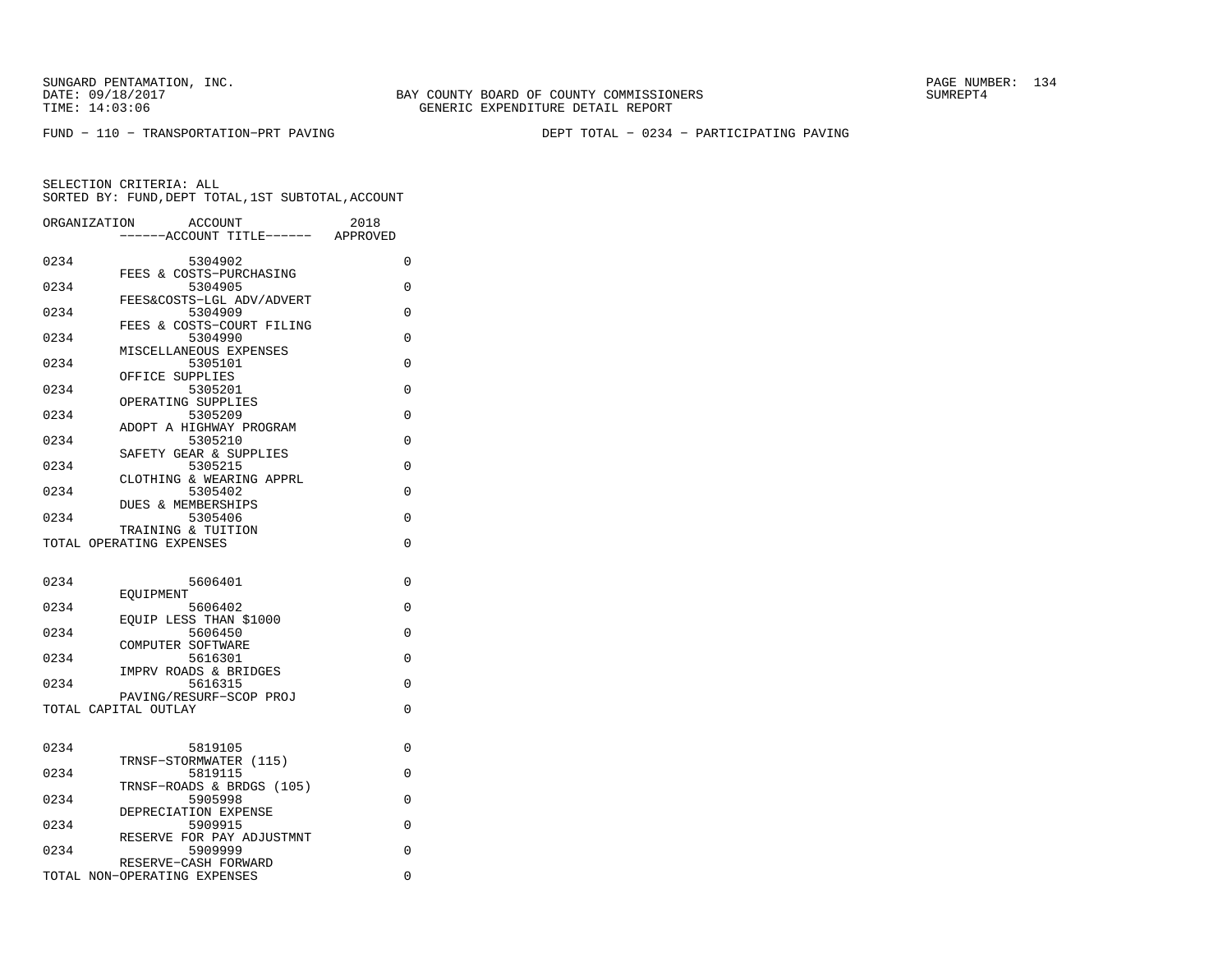BAY COUNTY BOARD OF COUNTY COMMISSIONERS TIME: 14:03:06 GENERIC EXPENDITURE DETAIL REPORT

FUND − 110 − TRANSPORTATION−PRT PAVING DEPT TOTAL − 0234 − PARTICIPATING PAVING

SELECTION CRITERIA: ALLSORTED BY: FUND,DEPT TOTAL,1ST SUBTOTAL,ACCOUNT

| ORGANIZATION               | ACCOUNT | ------ACCOUNT TITLE------ | 2018<br>APPROVED |  |
|----------------------------|---------|---------------------------|------------------|--|
| TOTAL PARTICIPATING PAVING |         |                           |                  |  |

TOTAL TRANSPORTATION−PRT PAVING 0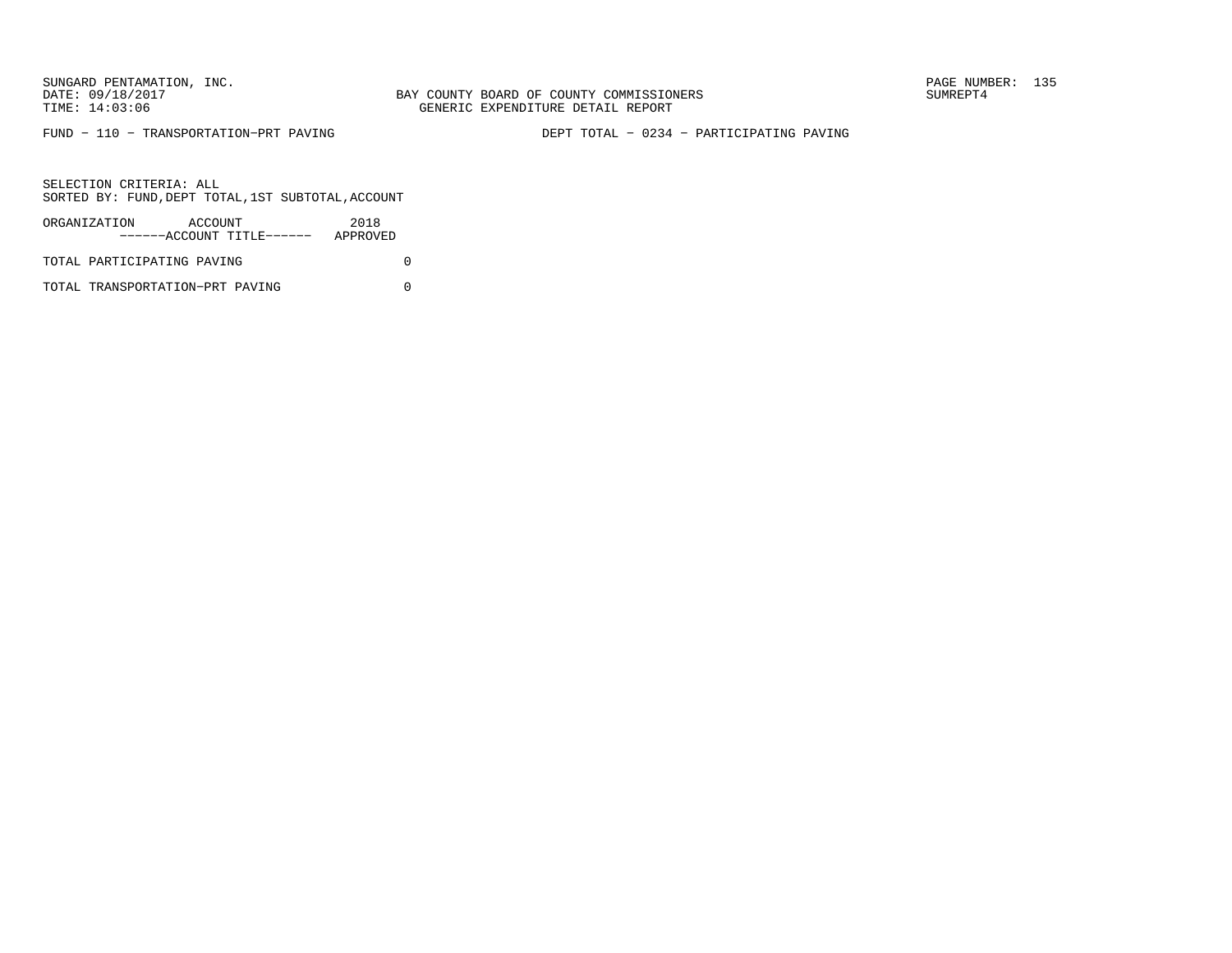FUND − 111 − ROAD IMPACT−BEACH/AIRPORT DEPT TOTAL − 0251 − ROAD IMPACT−BEACH/AIRPORT

| SELECTION CRITERIA: ALL |                       | SORTED BY: FUND, DEPT TOTAL, 1ST SUBTOTAL, ACCOUNT |
|-------------------------|-----------------------|----------------------------------------------------|
| ORGANIZATION            | ACCOUNT               | 2018                                               |
|                         | $---ACCOINT TITLE---$ | APPROVED                                           |

| 0251 | 5303401                                                   | $\Omega$ |
|------|-----------------------------------------------------------|----------|
| 0251 | CONTRACTED SERVICES<br>5304902<br>FEES & COSTS-PURCHASING | $\Omega$ |
|      | TOTAL OPERATING EXPENSES                                  | $\Omega$ |
| 0251 | 5616301                                                   | $\Omega$ |
|      | IMPRV ROADS & BRIDGES<br>TOTAL CAPITAL OUTLAY             | $\Omega$ |
| 0251 | 5909913                                                   | $\Omega$ |
| 0251 | RESERVE-IMPACT FEES<br>5909999<br>RESERVE-CASH FORWARD    | 193,113  |
|      | TOTAL NON-OPERATING EXPENSES                              | 193,113  |
|      | TOTAL ROAD IMPACT-BEACH/AIRPORT                           | 193,113  |
|      | TOTAL ROAD IMPACT-BEACH/AIRPORT                           | 193,113  |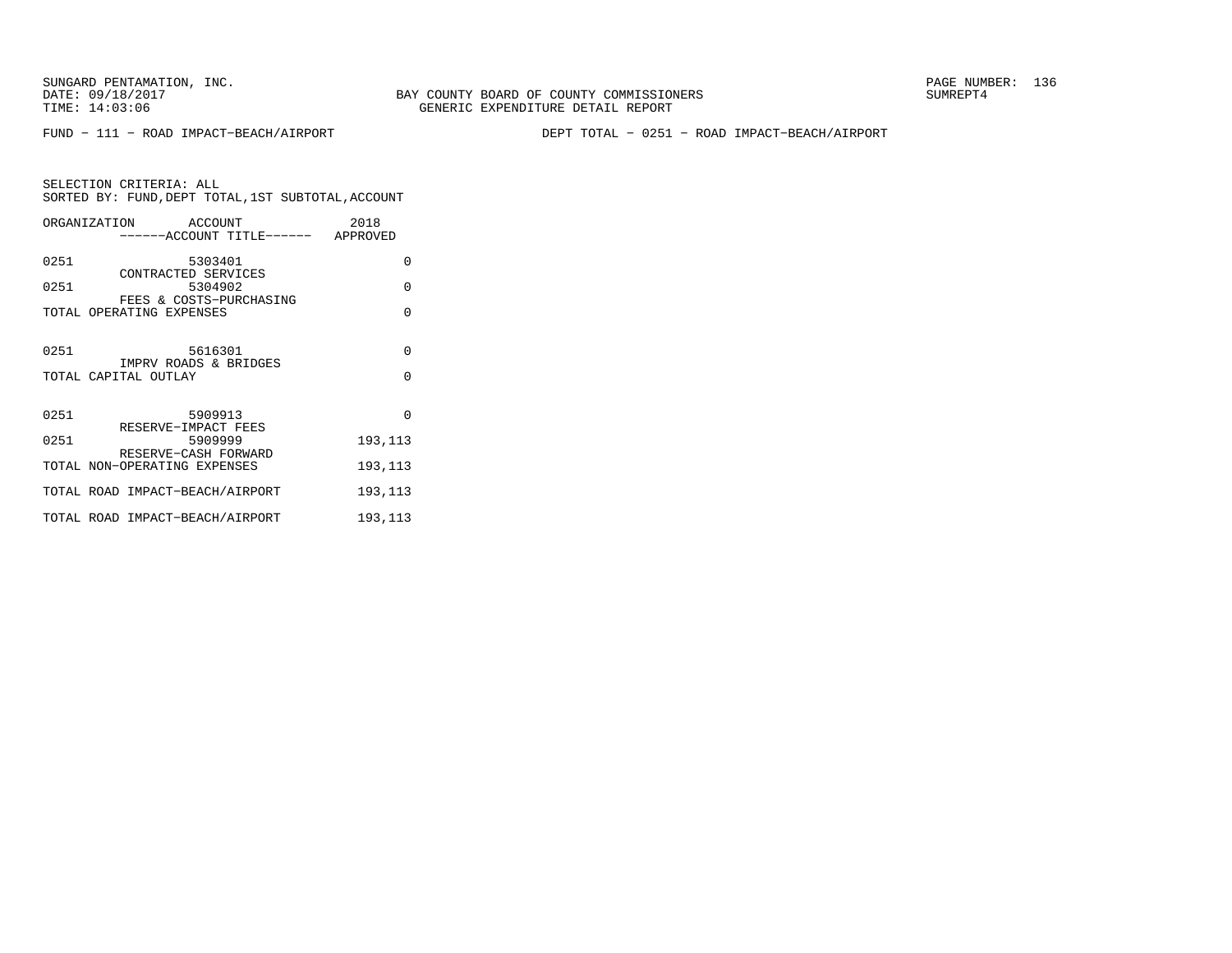FUND − 112 − ROAD IMPACT−EAST BAY CTY DEPT TOTAL − 0252 − ROAD IMPACT−EAST BAY CTY

|      | ORGANIZATION ACCOUNT<br>------ACCOUNT TITLE------ APPROVED | 2018     |
|------|------------------------------------------------------------|----------|
| 0252 | 5303401<br>CONTRACTED SERVICES                             | $\Omega$ |
|      | TOTAL OPERATING EXPENSES                                   | $\Omega$ |
| 0252 | 5616301                                                    | $\Omega$ |
|      | IMPRV ROADS & BRIDGES<br>TOTAL CAPITAL OUTLAY              | $\Omega$ |
| 0252 | 5819103                                                    | $\Omega$ |
| 0252 | TRNSF-TRANSP. (101)<br>5909913                             | $\Omega$ |
| 0252 | RESERVE-IMPACT FEES<br>5909999<br>RESERVE-CASH FORWARD     | 12,000   |
|      | TOTAL NON-OPERATING EXPENSES                               | 12,000   |
|      | TOTAL ROAD IMPACT-EAST BAY CTY                             | 12,000   |
|      | TOTAL ROAD IMPACT-EAST BAY CTY                             | 12,000   |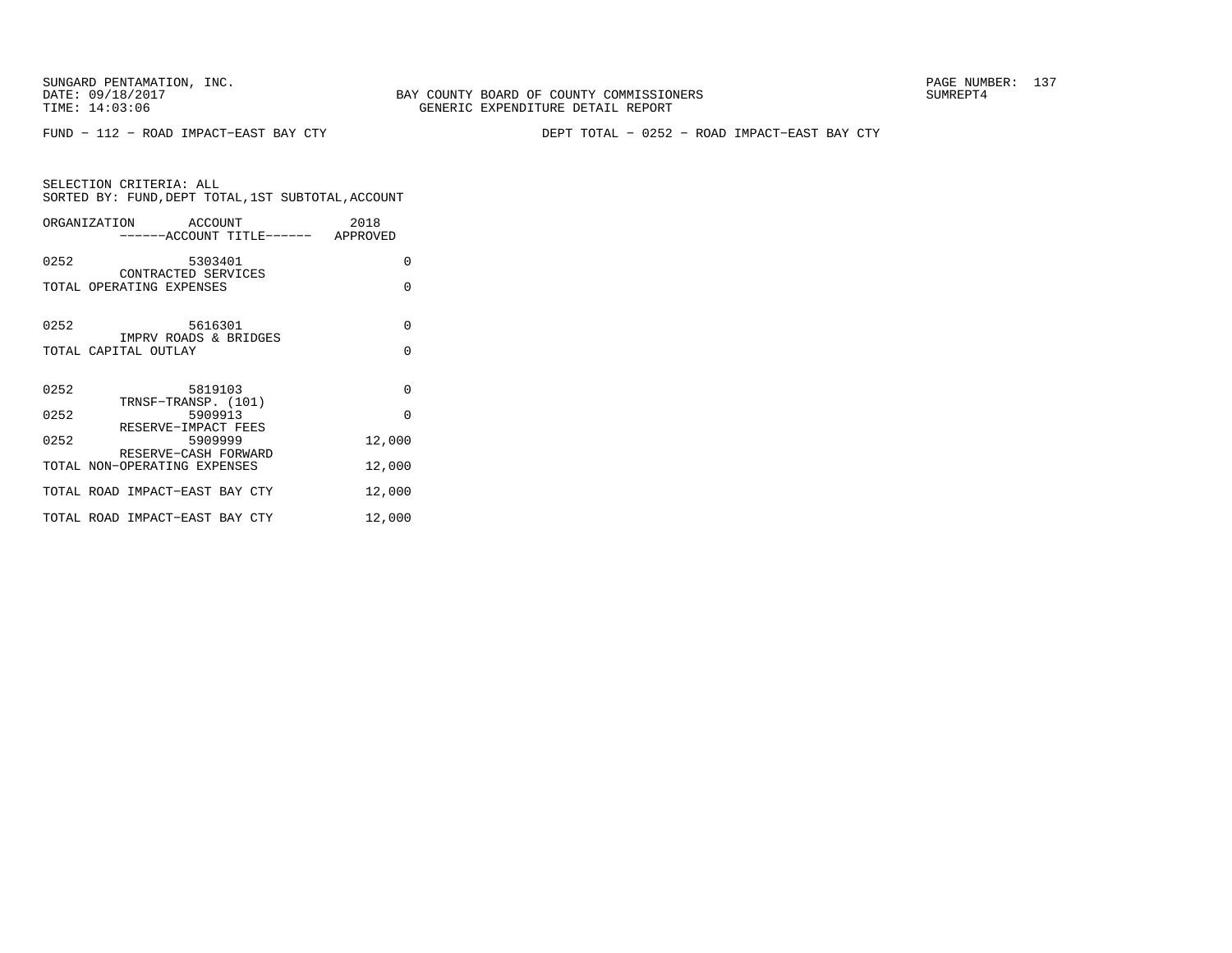BAY COUNTY BOARD OF COUNTY COMMISSIONERS TIME: 14:03:06 GENERIC EXPENDITURE DETAIL REPORT

FUND − 113 − ROAD IMPACT−PANAMA CITY DEPT TOTAL − 0253 − ROAD IMPACT−PANAMA CITY

|      | ORGANIZATION ACCOUNT<br>------ACCOUNT TITLE------ APPROVED | 2018     |
|------|------------------------------------------------------------|----------|
| 0253 | 5303401<br>CONTRACTED SERVICES                             | $\Omega$ |
| 0253 | 5304902<br>FEES & COSTS-PURCHASING                         | $\Omega$ |
|      | TOTAL OPERATING EXPENSES                                   | $\Omega$ |
| 0253 | 5606530                                                    | $\Omega$ |
| 0253 | CIP-390 WIDENING<br>5606531                                | $\Omega$ |
| 0253 | CIP-BALDWIN WIDENING<br>5616301                            | $\Omega$ |
|      | IMPRV ROADS & BRIDGES<br>TOTAL CAPITAL OUTLAY              | $\Omega$ |
| 0253 | 5819115<br>TRNSF-ROADS & BRDGS (105)                       | $\Omega$ |
| 0253 | 5909913<br>RESERVE-IMPACT FEES                             | $\Omega$ |
| 0253 | 5909999<br>RESERVE-CASH FORWARD                            | 26,150   |
|      | TOTAL NON-OPERATING EXPENSES                               | 26,150   |
|      | TOTAL ROAD IMPACT-PANAMA CITY                              | 26,150   |
|      | TOTAL ROAD IMPACT-PANAMA CITY                              | 26,150   |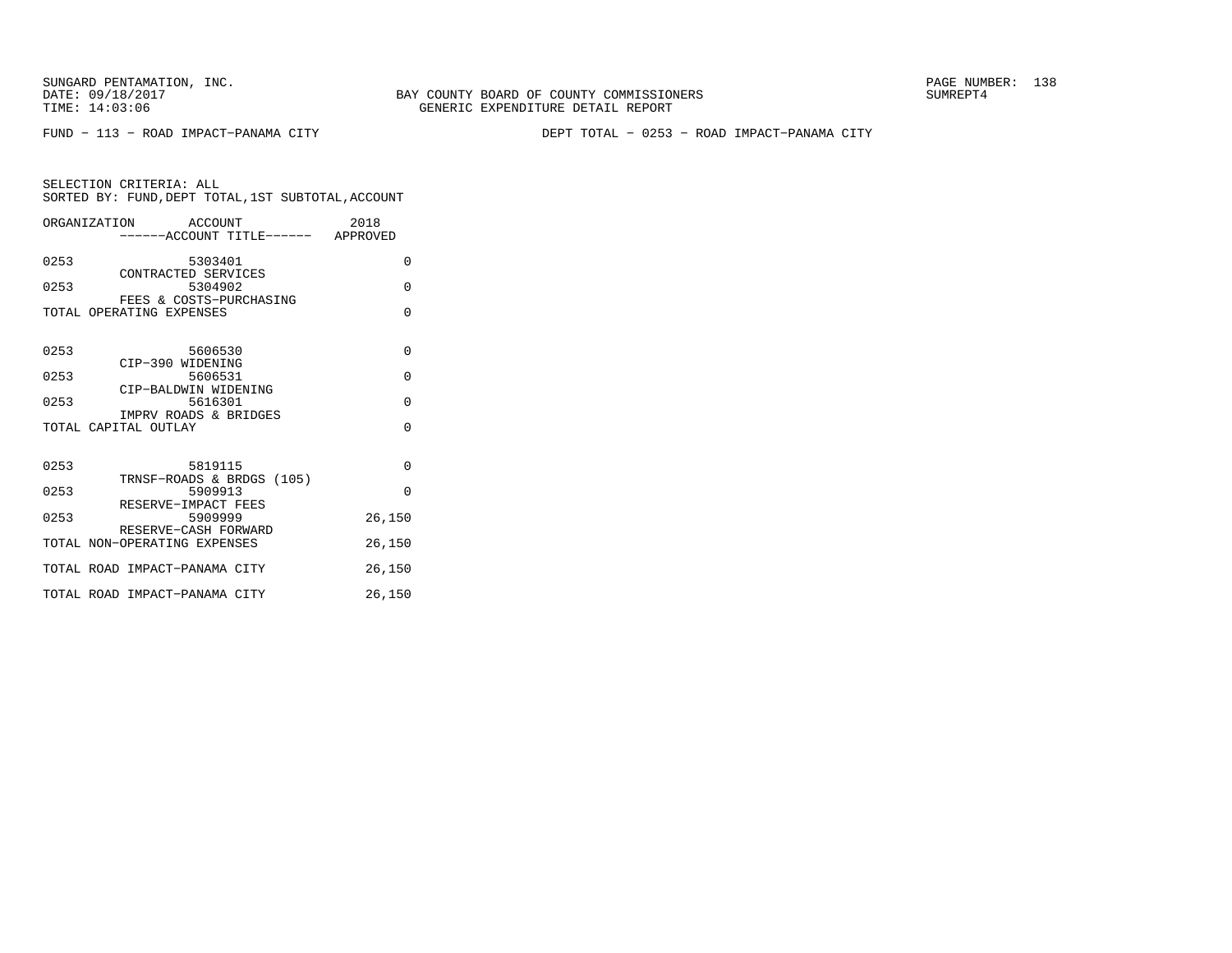BAY COUNTY BOARD OF COUNTY COMMISSIONERS TIME: 14:03:06 GENERIC EXPENDITURE DETAIL REPORT

FUND − 114 − ROAD IMPACT−S.PORT/S.HILL DEPT TOTAL − 0254 − ROAD IMPACT−S.PORT/S.HILL

|      | ORGANIZATION ACCOUNT<br>------ACCOUNT TITLE------ APPROVED | 2018                 |
|------|------------------------------------------------------------|----------------------|
| 0254 | 5303401<br>CONTRACTED SERVICES                             | $\Omega$             |
| 0254 | 5304902<br>FEES & COSTS-PURCHASING                         | $\Omega$             |
| 0254 | 5304905<br>FEES&COSTS-LGL ADV/ADVERT                       | $\Omega$             |
|      | TOTAL OPERATING EXPENSES                                   | $\Omega$             |
| 0254 | 5616301<br>IMPRV ROADS & BRIDGES<br>TOTAL CAPITAL OUTLAY   | $\Omega$<br>$\Omega$ |
| 0254 | 5909913                                                    | $\Omega$             |
| 0254 | RESERVE-IMPACT FEES<br>5909999<br>RESERVE-CASH FORWARD     | 217,500              |
|      | TOTAL NON-OPERATING EXPENSES                               | 217,500              |
|      | TOTAL ROAD IMPACT-S.PORT/S.HILL                            | 217,500              |
|      | TOTAL ROAD IMPACT-S.PORT/S.HILL                            | 217,500              |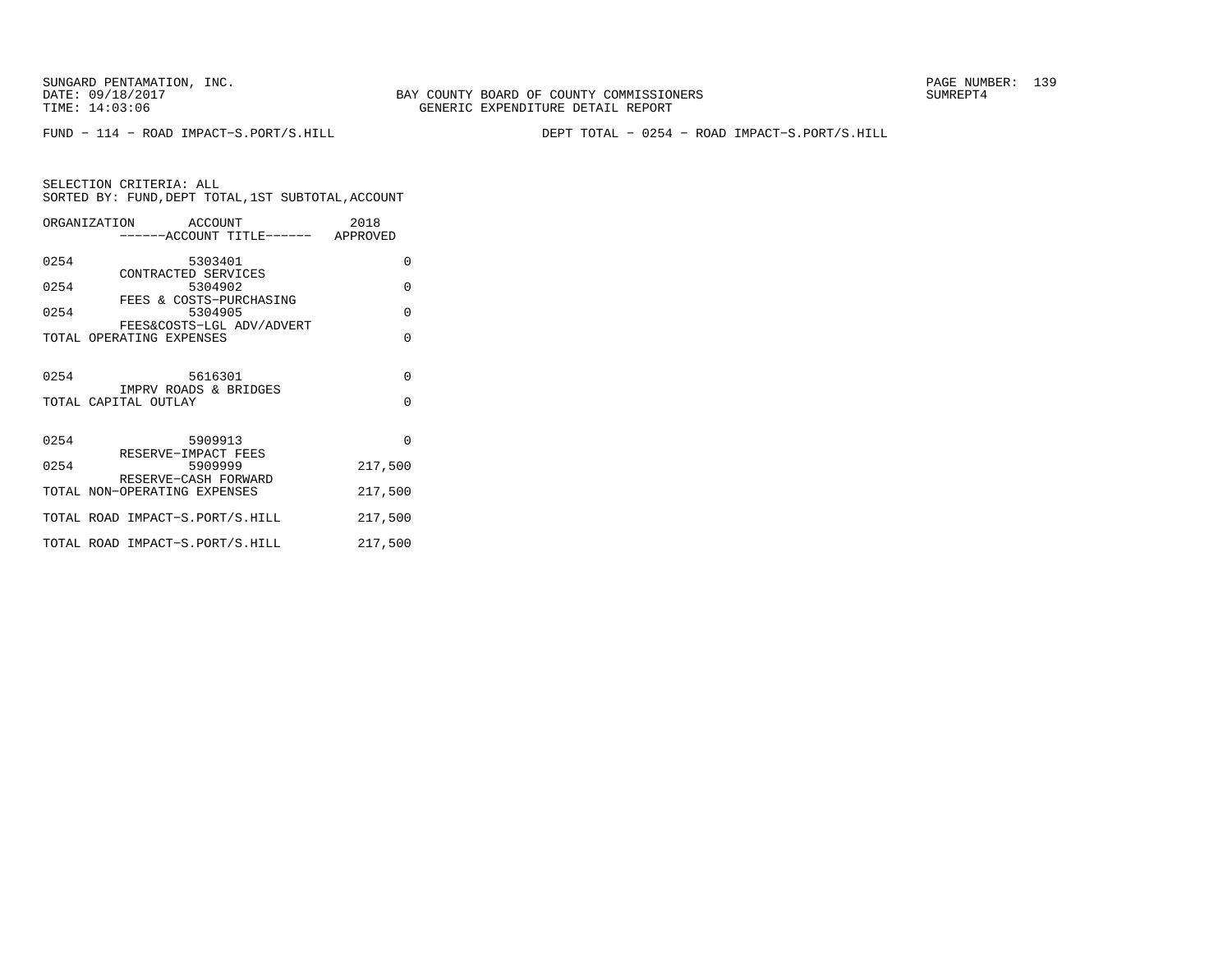FUND − 115 − STORMWATER MANAGEMENT DEPT TOTAL − 0241 − STORMWATER ROADS

|      | ORGANIZATION                | ACCOUNT                       |                           | 2018     |  |
|------|-----------------------------|-------------------------------|---------------------------|----------|--|
|      |                             |                               | ------ACCOUNT TITLE------ | APPROVED |  |
| 0241 |                             | 5305201<br>OPERATING SUPPLIES |                           |          |  |
|      | TOTAL OPERATING EXPENSES    |                               |                           |          |  |
|      | TOTAL STORMWATER ROADS      |                               |                           |          |  |
|      | TOTAL STORMWATER MANAGEMENT |                               |                           |          |  |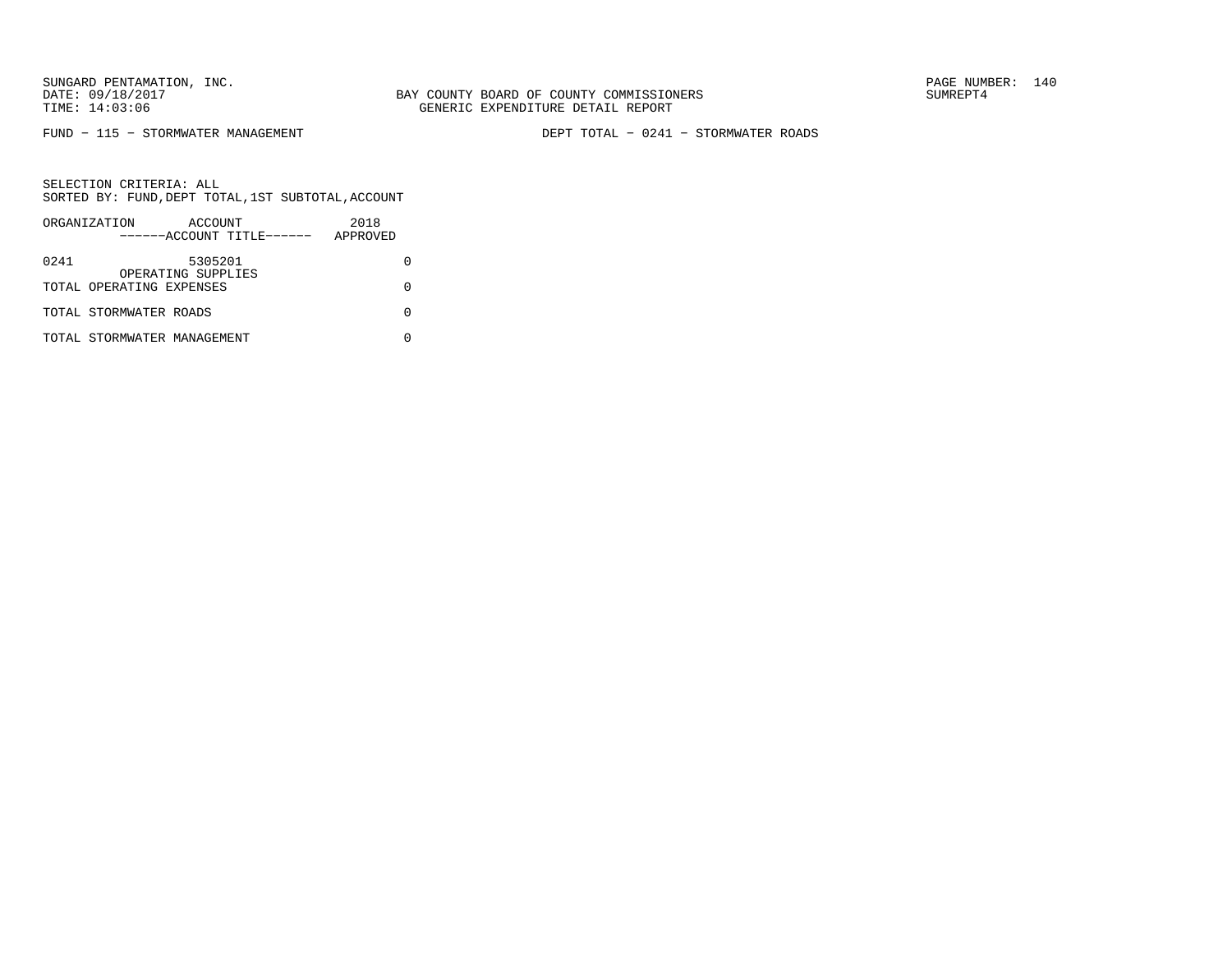FUND − 118 − TRANSIT DEPT TOTAL − 0258 − FIXED TRANSIT

SELECTION CRITERIA: ALL SORTED BY: FUND,DEPT TOTAL,1ST SUBTOTAL,ACCOUNTORGANIZATION ACCOUNT 2018

| ORGANIZATION | <b>ACCOUNT</b>                    | 7018      |
|--------------|-----------------------------------|-----------|
|              | -----ACCOUNT TITLE------ APPROVED |           |
|              |                                   |           |
| 0258         | 5101200                           | 102,566   |
|              | SALARIES & WAGES-REGULAR          |           |
| 0258         | 5102100                           | 7,848     |
|              | FICA TAXES-MATCHING               |           |
| 0258         | 5102200                           | 8,326     |
|              | RETIREMENT CONTRIBUTIONS          |           |
| 0258         | 5102300                           | 25,492    |
|              | LIFE & HEALTH INSURANCE           |           |
| 0258         | 5102302                           | 144       |
| 0258         | VIRTUAL DOCTOR<br>5102400         |           |
|              | WORKERS COMP. PREMIUMS            | 1,463     |
|              | TOTAL PERSONAL SERVICES           |           |
|              |                                   | 145,839   |
|              |                                   |           |
| 0258         | 5143101                           | 1,474     |
|              | PROF SRV-CO ATTORNEY              |           |
| 0258         | 5143105                           | 25,000    |
|              | PROF SRV-OTHER ATTNY              |           |
| 0258         | 5303107                           | 45        |
|              | PROF SRV-SUBSTANCE TEST           |           |
| 0258         | 5303401                           | 73,000    |
|              | CONTRACTED SERVICES               |           |
| 0258         | 5303403                           | 5,637     |
|              | CONTR SRV-BANK CHRG POOL          |           |
| 0258         | 5303408                           | 3,378     |
|              | CONTR SRV-800 MHZ                 |           |
| 0258         | 5303424                           | 12,500    |
|              | CONTR SRV-CLERK FINANCE           |           |
| 0258         | 5303425                           | 16,939    |
|              | CONTR SRV-ADMIN FEES              |           |
| 0258         | 5303446                           | 0         |
|              | CONTR SRV-FACILITIES              |           |
| 0258         | 5303497                           | 2,500,000 |
|              | CONTR SRV-TRANSIT OPER            |           |
| 0258         | 5304001                           | 6,500     |
|              | TRAVEL/TRAINING NON-LOCAL         |           |
| 0258         | 5304005                           | $\Omega$  |
|              | TRAVEL-LOCAL                      |           |
| 0258         | 5304101                           | 11,220    |
|              | COMMUNICATIONS SERVICES           |           |
| 0258         | 5304125                           | 440       |
|              | POSTAGE/TRANSP/FREIGHT            |           |
| 0258         | 5304301                           | 25,475    |
|              | UTILITY SERVICES                  |           |
| 0258         | 5304410                           | 2,710     |
|              | RENTALS/LEASES-EQUIPMENT          |           |
| 0258         | 5304414                           | 2,480     |
|              | RENTALS/LEASES EQUIP-(IT)         |           |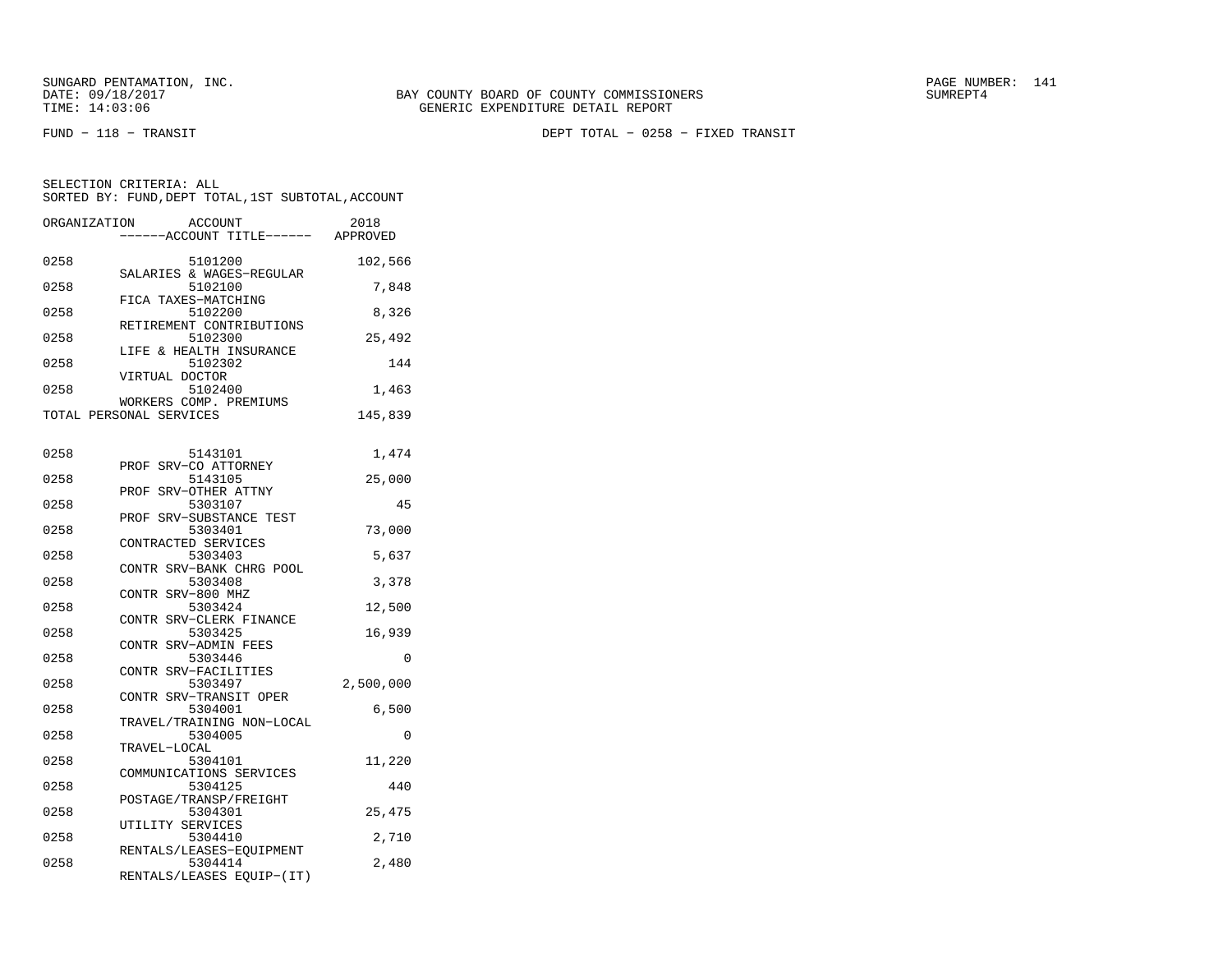FUND − 118 − TRANSIT DEPT TOTAL − 0258 − FIXED TRANSIT

|      | ORGANIZATION             | <b>ACCOUNT</b><br>---ACCOUNT TITLE------ APPROVED | 2018      |
|------|--------------------------|---------------------------------------------------|-----------|
| 0258 | INSURANCE                | 5304500                                           | 18,500    |
| 0258 |                          | 5304501<br>INSURANCE & BONDS                      | 3,403     |
| 0258 |                          | 5304605<br>REPAIR/MAINT-BLDG & GRND               | 515,000   |
| 0258 |                          | 5304610                                           | 750       |
| 0258 |                          | REPAIR/MAINT-AUTO EQUIP<br>5304615                | 35,779    |
| 0258 |                          | REPAIR/MAINT-EQUIPMENT<br>5304801                 | 2,600     |
| 0258 | ADVERTISING              | 5304902                                           | 0         |
| 0258 |                          | FEES & COSTS-PURCHASING<br>5304989                | 0         |
| 0258 |                          | FARE BOX OVER/UNDER<br>5304990                    | 180       |
| 0258 |                          | MISCELLANEOUS EXPENSES<br>5305101                 | 1,650     |
| 0258 |                          | OFFICE SUPPLIES<br>5305201                        | 300       |
| 0258 |                          | OPERATING SUPPLIES<br>5305205                     | 150       |
| 0258 |                          | GAS, OIL & LUBRICANTS<br>5305208                  | $\Omega$  |
| 0258 |                          | OPERATING/PROMO EXPS<br>5305215                   | 200       |
| 0258 |                          | CLOTHING & WEARING APPRL<br>5305402               | 1,400     |
| 0258 |                          | <b>DUES &amp; MEMBERSHIPS</b><br>5305406          | 0         |
|      | TOTAL OPERATING EXPENSES | TRAINING & TUITION                                | 3,266,710 |
| 0258 |                          | 5606401                                           | 637,650   |
| 0258 | EOUIPMENT                | 5606402                                           | 10,200    |
| 0258 |                          | EOUIP LESS THAN \$1000<br>5606450                 | 10,050    |
| 0258 |                          | COMPUTER SOFTWARE<br>5606533                      | $\Omega$  |
|      | TOTAL CAPITAL OUTLAY     | CIP-TRANSIT FACILITY                              | 657,900   |
| 0258 |                          | 5740010                                           | 0         |
|      | TOTAL SPECIAL EVENTS     | SPECIAL EVENTS-HAYRIDE                            | 0         |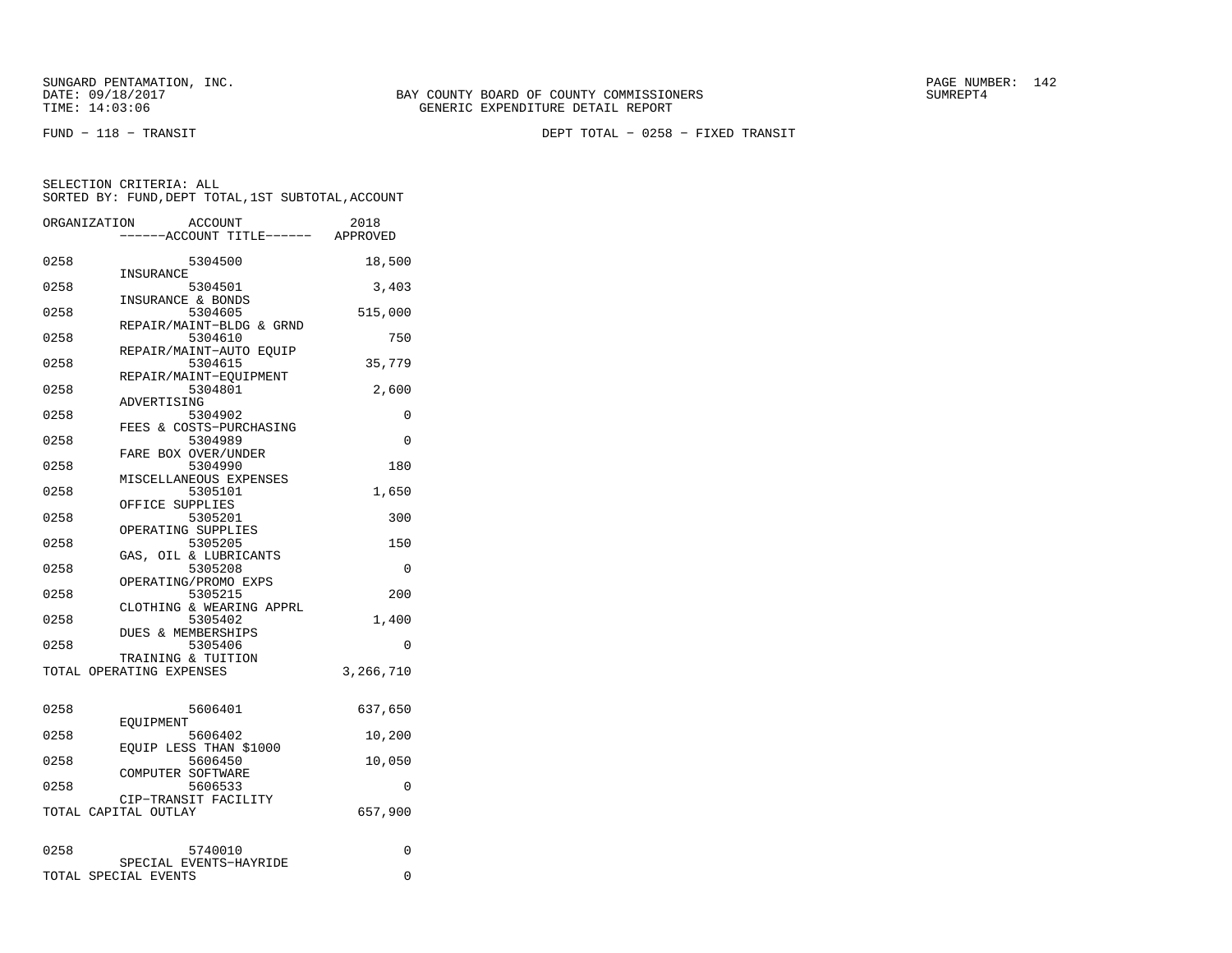FUND − 118 − TRANSIT DEPT TOTAL − 0258 − FIXED TRANSIT

|      | ORGANIZATION                 | ACCOUNT |                           | 2018      |  |
|------|------------------------------|---------|---------------------------|-----------|--|
|      |                              |         | ------ACCOUNT TITLE------ | APPROVED  |  |
|      |                              |         |                           |           |  |
| 0258 |                              | 5909910 |                           |           |  |
|      |                              |         | RESERVE FOR CONTINGENCIES |           |  |
| 0258 |                              | 5909999 |                           | U         |  |
|      | RESERVE-CASH FORWARD         |         |                           |           |  |
|      | TOTAL NON-OPERATING EXPENSES |         |                           | O         |  |
|      | TOTAL FIXED TRANSIT          |         |                           |           |  |
|      |                              |         |                           | 4,070,449 |  |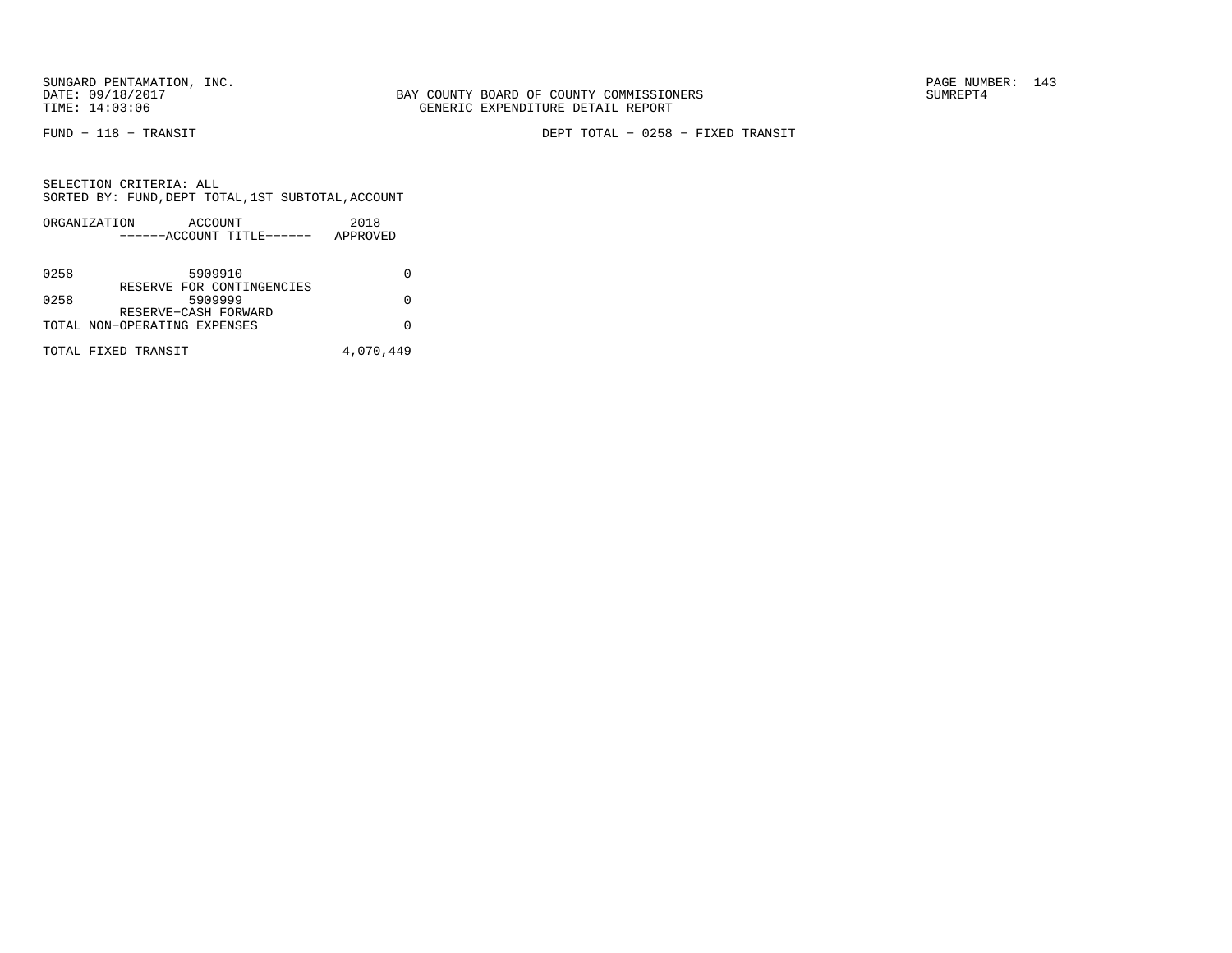SELECTION CRITERIA: ALL

FUND − 118 − TRANSIT DEPT TOTAL − 0259 − PARATRANSIT

ORGANIZATION ACCOUNT 2018 −−−−−−ACCOUNT TITLE−−−−−− APPROVED0259 5101200 102,565 SALARIES & WAGES−REGULAR

SORTED BY: FUND,DEPT TOTAL,1ST SUBTOTAL,ACCOUNT

| 0259 | 5102100                  | 7,846  |
|------|--------------------------|--------|
|      | FICA TAXES-MATCHING      |        |
| 0259 | 5102200                  | 8,326  |
|      | RETIREMENT CONTRIBUTIONS |        |
| 0259 | 5102300                  | 25,492 |
|      | LIFE & HEALTH INSURANCE  |        |
| 0259 | 5102302                  | 144    |
|      | סחייטה ובזויפדנו         |        |

| 0259 | A TIZIOUT DOCTOM<br>5102400 | 1,463    |
|------|-----------------------------|----------|
|      | WORKERS COMP. PREMIUMS      |          |
|      | TOTAL PERSONAL SERVICES     | 145,836  |
|      |                             |          |
| 0259 | 5143101                     | 1,474    |
|      | PROF SRV-CO ATTORNEY        |          |
| 0259 | 5143105                     | 0        |
|      | PROF SRV-OTHER ATTNY        |          |
| 0259 | 5303401                     | $\Omega$ |
|      | CONTRACTED SERVICES         |          |
| 0259 | 5303408                     | 3,378    |
|      | CONTR SRV-800 MHZ           |          |
| 0259 | 5303424                     | 12,500   |
|      | CONTR SRV-CLERK FINANCE     |          |
| 0259 | 5303425                     | 16,939   |
|      | CONTR SRV-ADMIN FEES        |          |
| 0259 | 5303497                     | 830,000  |
|      | CONTR SRV-TRANSIT OPER      |          |
| 0259 | 5304001                     | 2,500    |
|      | TRAVEL/TRAINING NON-LOCAL   |          |
| 0259 | 5304005                     | $\Omega$ |
|      | TRAVEL-LOCAL                |          |
| 0259 | 5304101                     | 10,220   |
|      | COMMUNICATIONS SERVICES     |          |
| 0259 | 5304125                     | $\Omega$ |
|      | POSTAGE/TRANSP/FREIGHT      |          |
| 0259 | 5304301                     | 25,475   |
|      | UTILITY SERVICES            |          |
| 0259 | 5304410                     | 2,710    |
|      | RENTALS/LEASES-EQUIPMENT    |          |

| 0259 | 5304410                  | 2,710  |
|------|--------------------------|--------|
|      | RENTALS/LEASES-EOUIPMENT |        |
| 0259 | 5304501                  | 3,403  |
|      | INSURANCE & BONDS        |        |
| 0259 | 5304605                  | 35,000 |
|      | REPAIR/MAINT-BLDG & GRND |        |
| 0259 | 5304610                  | 350    |
|      | REPAIR/MAINT-AUTO EOUIP  |        |
| 0259 | 5304615                  |        |

REPAIR/MAINT−EQUIPMENT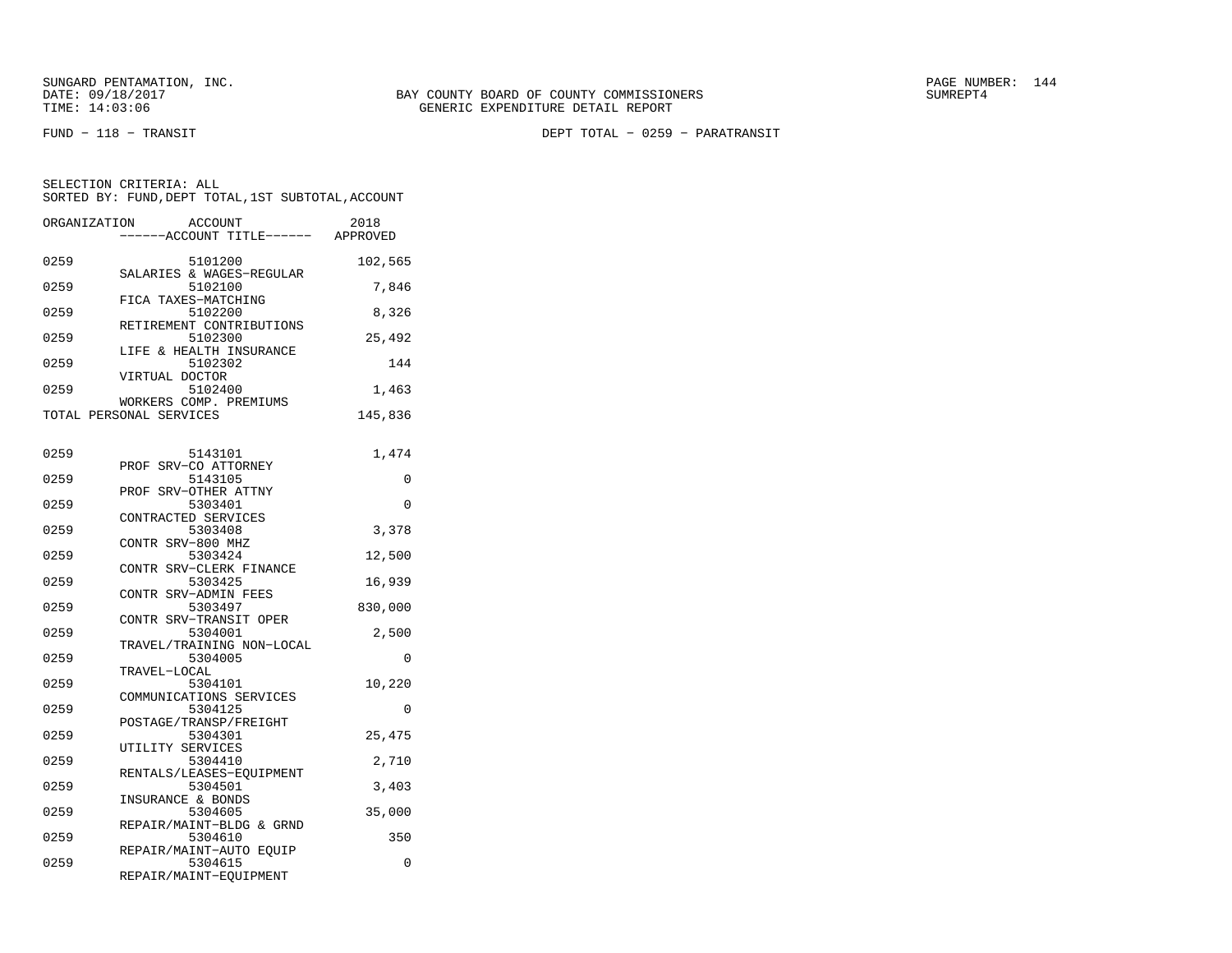FUND − 118 − TRANSIT DEPT TOTAL − 0259 − PARATRANSIT

|      | ORGANIZATION ACCOUNT     |                                   | 2018      |
|------|--------------------------|-----------------------------------|-----------|
|      |                          | -----ACCOUNT TITLE------ APPROVED |           |
| 0259 |                          | 5304989                           | 0         |
|      | FARE BOX OVER/UNDER      |                                   |           |
| 0259 |                          | 5305101                           | 1,850     |
|      | OFFICE SUPPLIES          |                                   |           |
| 0259 |                          | 5305201                           | $\Omega$  |
|      | OPERATING SUPPLIES       |                                   |           |
| 0259 | 5305205                  |                                   | 16,572    |
|      | GAS, OIL & LUBRICANTS    |                                   |           |
| 0259 | 5305215                  |                                   | $\Omega$  |
|      | CLOTHING & WEARING APPRL |                                   |           |
| 0259 |                          | 5305402                           | 750       |
|      | DUES & MEMBERSHIPS       |                                   |           |
| 0259 |                          | 5305406                           | $\Omega$  |
|      | TRAINING & TUITION       |                                   |           |
|      | TOTAL OPERATING EXPENSES |                                   | 963,121   |
|      |                          |                                   |           |
| 0259 |                          | 5606401                           | 395,000   |
|      | EOUIPMENT                |                                   |           |
| 0259 |                          | 5606402                           | 3,000     |
|      | EOUIP LESS THAN \$1000   |                                   |           |
| 0259 |                          | 5606450                           | 15,900    |
|      | COMPUTER SOFTWARE        |                                   |           |
|      | TOTAL CAPITAL OUTLAY     |                                   | 413,900   |
|      | TOTAL PARATRANSIT        |                                   | 1,522,857 |
|      | TOTAL TRANSIT            |                                   | 5,593,306 |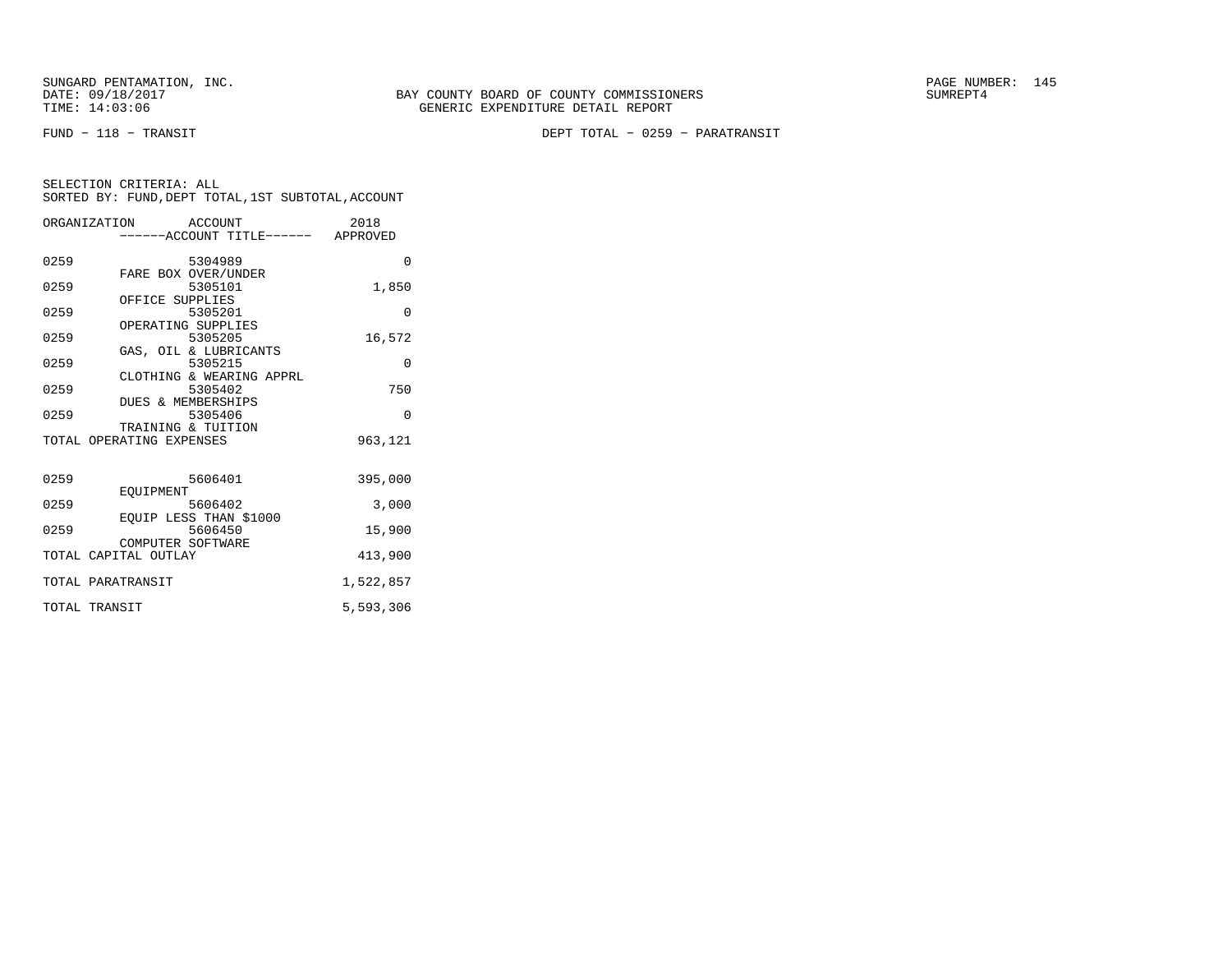FUND − 120 − LIBRARY DEPT TOTAL − 0360 − BAY COUNTY LIBRARY

| ORGANIZATION | ACCOUNT                                                         | 2018<br>----ACCOUNT TITLE------ APPROVED |
|--------------|-----------------------------------------------------------------|------------------------------------------|
| 0360         | 5101200<br>SALARIES & WAGES-REGULAR                             | 1,034,244                                |
| 0360         | 5101400<br>SALARIES & WAGES-OVERTIME                            | 1,266                                    |
| 0360         | 5102100<br>FICA TAXES-MATCHING                                  | 79,216                                   |
| 0360         | 5102200<br>RETIREMENT CONTRIBUTIONS                             | 84,063                                   |
| 0360         | 5102300<br>LIFE & HEALTH INSURANCE                              | 221,537                                  |
| 0360         | 5102302<br>VIRTUAL DOCTOR                                       | 1,586                                    |
| 0360         | 5102400<br>WORKERS COMP. PREMIUMS                               | 4,449                                    |
|              | TOTAL PERSONAL SERVICES                                         | 1,426,361                                |
| 0360         | 5143101<br>PROF SRV-CO ATTORNEY                                 | 2,843                                    |
| 0360         | 5303107                                                         | 375                                      |
| 0360         | SRV-SUBSTANCE TEST<br>PROF<br>5303110                           | 450                                      |
| 0360         | PROF SRV-BACKGROUND CHECK<br>5303401                            | 5,335                                    |
| 0360         | CONTRACTED SERVICES<br>5303403                                  | 1,150                                    |
| 0360         | CONTR SRV-BANK CHRG POOL<br>5303425                             | 85,967                                   |
| 0360         | CONTR SRV-ADMIN FEES<br>5303430                                 | 0                                        |
| 0360         | CONTR SRV-ADVERTISING<br>5303446                                | 138,536                                  |
| 0360         | CONTR SRV-FACILITIES<br>5304001                                 | 0                                        |
| 0360         | TRAVEL/TRAINING NON-LOCAL<br>5304005                            | 50                                       |
| 0360         | TRAVEL-LOCAL<br>5304101                                         | 14,364                                   |
| 0360         | COMMUNICATIONS SERVICES<br>5304122                              | 0                                        |
| 0360         | COMM SRV-LEASED LINES<br>5304125                                | 6,050                                    |
| 0360         | POSTAGE/TRANSP/FREIGHT<br>5304301                               | 169,000                                  |
| 0360         | UTILITY SERVICES<br>5304405                                     | 0                                        |
| 0360         | RENTALS/LEASES-BUILDINGS<br>5304410<br>RENTALS/LEASES-EQUIPMENT | 9,252                                    |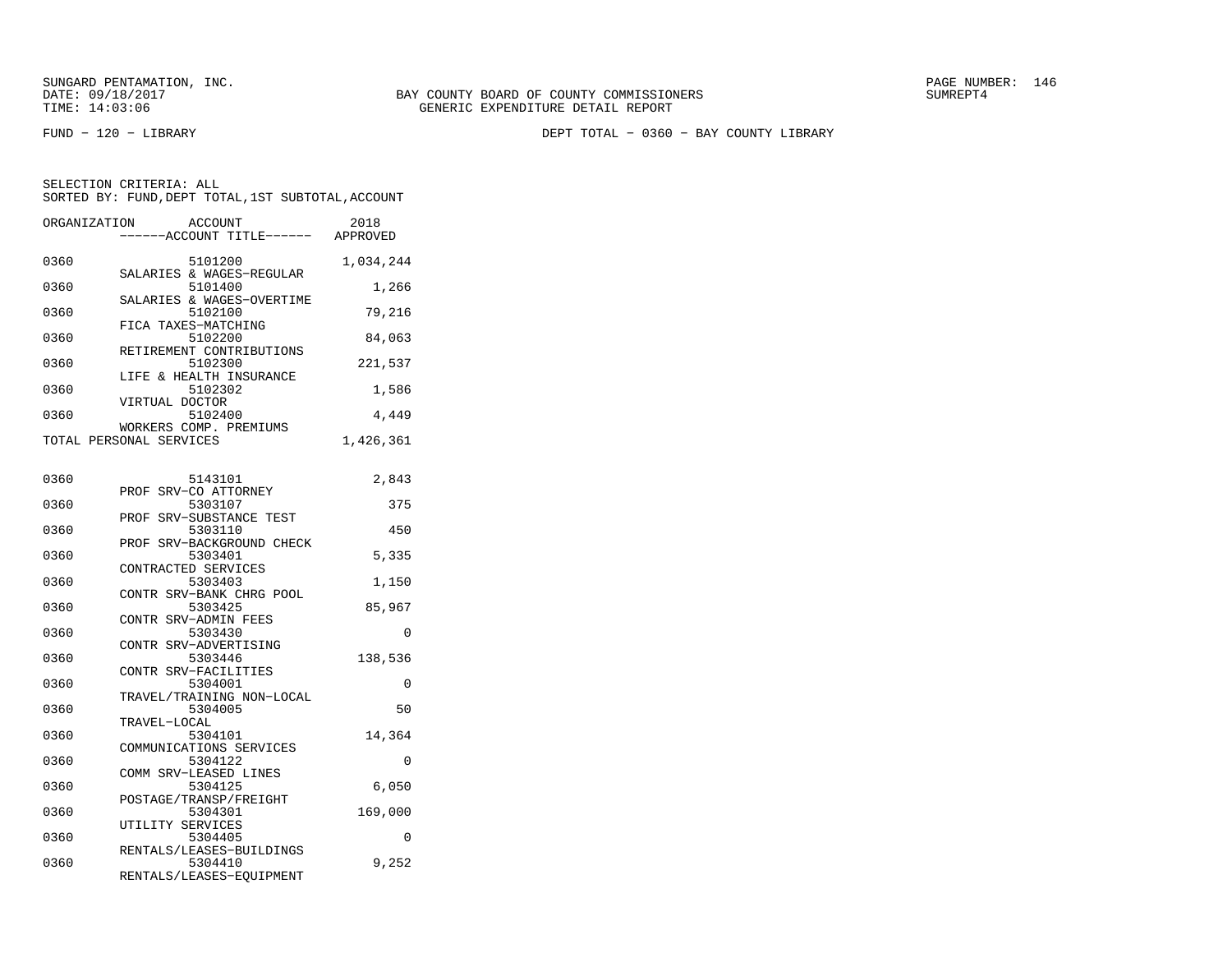FUND − 120 − LIBRARY DEPT TOTAL − 0360 − BAY COUNTY LIBRARY

SELECTION CRITERIA: ALLSORTED BY: FUND,DEPT TOTAL,1ST SUBTOTAL,ACCOUNT

|      | ORGANIZATION<br>ACCOUNT<br>---ACCOUNT TITLE------ APPROVED       | 2018     |
|------|------------------------------------------------------------------|----------|
| 0360 | 5304414                                                          | 50,017   |
| 0360 | RENTALS/LEASES EQUIP-(IT)<br>5304501                             | 57,396   |
| 0360 | INSURANCE & BONDS<br>5304604                                     | 0        |
| 0360 | REPAIR/MAINT-BLD&GRD DEPT<br>5304605<br>REPAIR/MAINT-BLDG & GRND | 115,683  |
| 0360 | 5304610                                                          | 650      |
| 0360 | REPAIR/MAINT-AUTO EOUIP<br>5304611                               | $\Omega$ |
| 0360 | REPAIR/MAINT-FLEET MAINT<br>5304615                              | 7,352    |
| 0360 | REPAIR/MAINT-EQUIPMENT<br>5304701                                | 0        |
| 0360 | PRINTING & BINDING<br>5304902                                    | 8,473    |
| 0360 | FEES & COSTS-PURCHASING<br>5304905                               | $\Omega$ |
| 0360 | FEES&COSTS-LGL ADV/ADVERT<br>5304984                             | $\Omega$ |
| 0360 | <b>BAD DEBT</b><br>5304990                                       | 400      |
| 0360 | MISCELLANEOUS EXPENSES<br>5305101                                | 12,500   |
| 0360 | OFFICE SUPPLIES<br>5305102                                       | 1,500    |
| 0360 | PROGRAM SUPPLIES-LIBRARY<br>5305201                              | 7,500    |
| 0360 | OPERATING SUPPLIES<br>5305202                                    | 750      |
| 0360 | OPER SUPPLIES-JANITORIAL<br>5305205                              | 1,500    |
| 0360 | GAS, OIL & LUBRICANTS<br>5305210                                 | 50       |
| 0360 | SAFETY GEAR & SUPPLIES<br>5305401<br>BOOKS/RESOURCE MATR/SUBSC   | 14,195   |
| 0360 | 5305402                                                          | 135      |
| 0360 | DUES & MEMBERSHIPS<br>5305406<br>TRAINING & TUITION              | $\Omega$ |
| 0360 | 5394940<br>COGS-VENDING/CONCESSION                               | $\Omega$ |
|      | TOTAL OPERATING EXPENSES                                         | 711,473  |
| 0360 | 5606401                                                          | $\Omega$ |

EQUIPMENT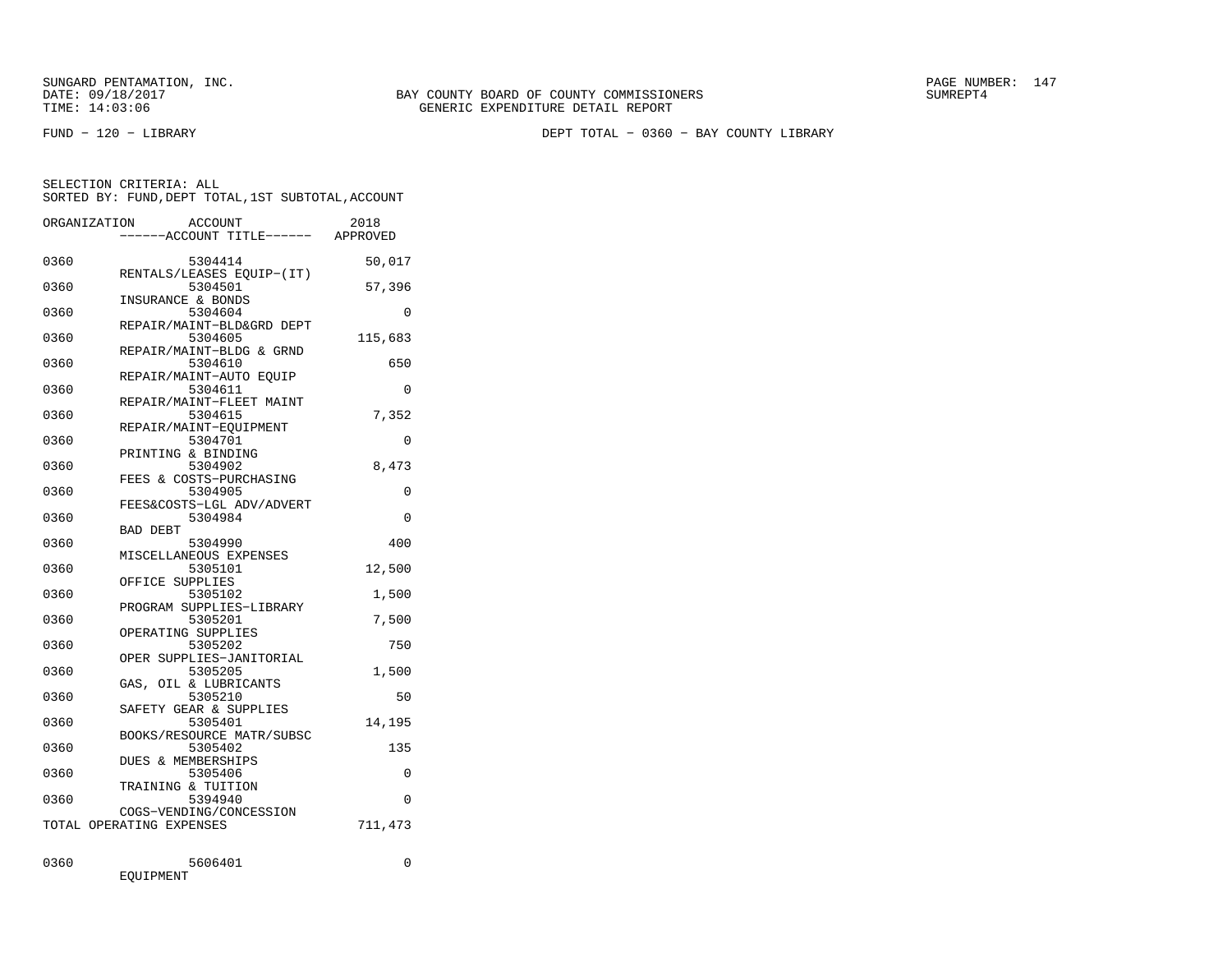FUND − 120 − LIBRARY DEPT TOTAL − 0360 − BAY COUNTY LIBRARY

| ORGANIZATION ACCOUNT                 | ------ACCOUNT TITLE------ APPROVED                  | 2018      |
|--------------------------------------|-----------------------------------------------------|-----------|
| 0360                                 | 5606402                                             | 1,500     |
| 0360                                 | EOUIP LESS THAN \$1000<br>5606450                   | 13,399    |
| 0360                                 | COMPUTER SOFTWARE<br>5606601<br>IMPACT FEE PROJECTS | $\Omega$  |
| 0360                                 | 5606620<br><b>BOOKS - STATE AID</b>                 | 61,899    |
| 0360                                 | 5606623<br>BOOKS - LOCAL                            | 14,435    |
| 0360                                 | 5606625<br>BOOKS - FRIENDS                          | $\Omega$  |
| TOTAL CAPITAL OUTLAY                 |                                                     | 91,233    |
| 0360                                 | 5707201                                             | $\Omega$  |
| TOTAL DEBT SERVICE                   | INTEREST EXPENSE                                    | $\Omega$  |
| 0360                                 | 5808121                                             | $\Omega$  |
| GRANT-FEDERAL<br>TOTAL GRANTS & AIDS |                                                     | $\Omega$  |
| 0360                                 | 5905998<br>DEPRECIATION EXPENSE                     | $\Omega$  |
| 0360                                 | 5909910<br>RESERVE FOR CONTINGENCIES                | 2,497     |
| 0360                                 | 5909915<br>RESERVE FOR PAY ADJUSTMNT                | 0         |
| 0360                                 | 5909999<br>RESERVE-CASH FORWARD                     | 3,457     |
| TOTAL NON-OPERATING EXPENSES         |                                                     | 5,954     |
| TOTAL BAY COUNTY LIBRARY             |                                                     | 2,235,021 |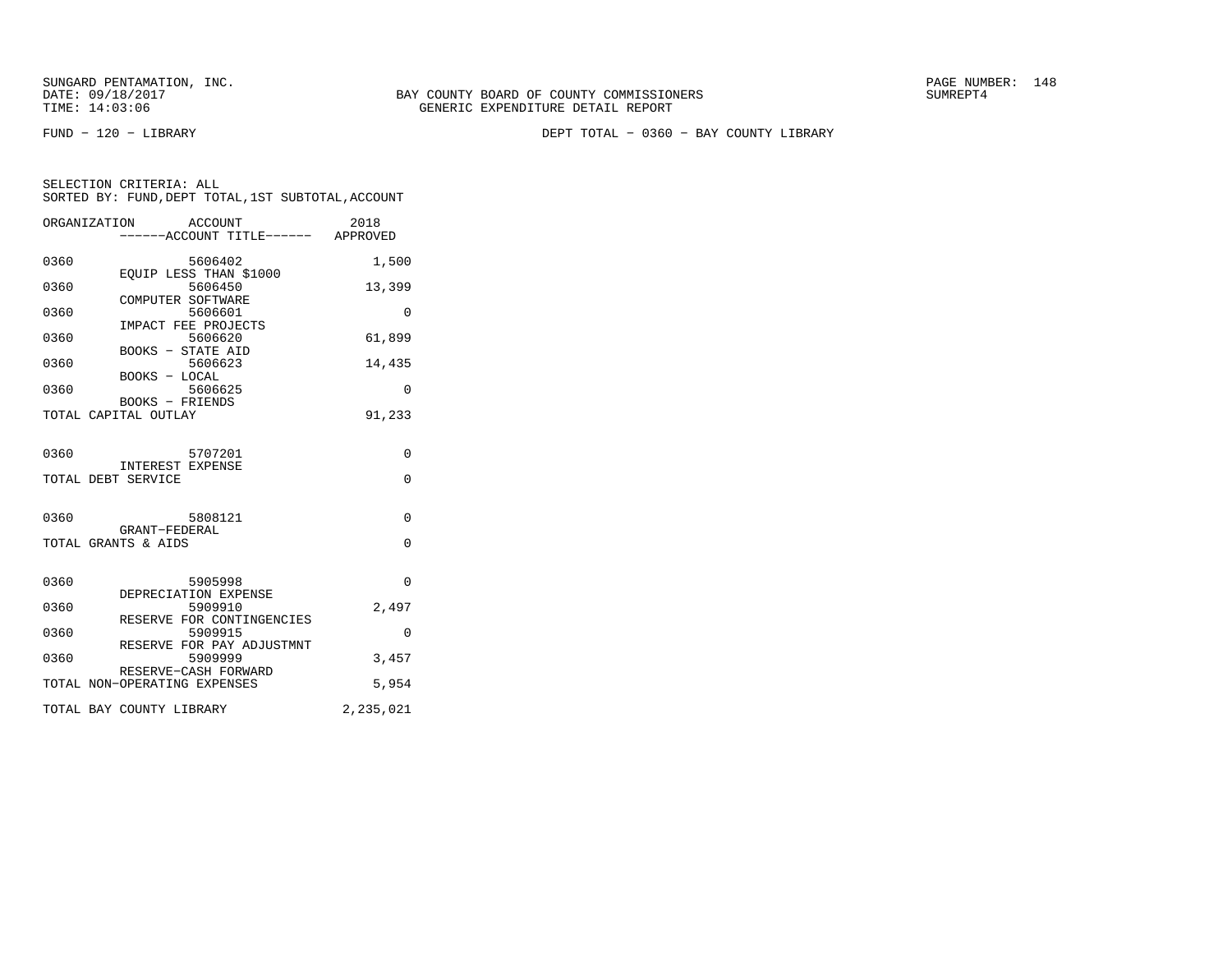FUND − 120 − LIBRARY DEPT TOTAL − 0361 − GULF COUNTY LIBRARY

| ORGANIZATION | <b>ACCOUNT</b><br>---ACCOUNT TITLE------                         | 2018<br>APPROVED |
|--------------|------------------------------------------------------------------|------------------|
| 0361         | 5101200                                                          | 105,397          |
| 0361         | SALARIES & WAGES-REGULAR<br>5101400<br>SALARIES & WAGES-OVERTIME | 11,100           |
| 0361         | 5102100<br>FICA TAXES-MATCHING                                   | 8,912            |
| 0361         | 5102200<br>RETIREMENT CONTRIBUTIONS                              | 9,457            |
| 0361         | 5102300<br>LIFE & HEALTH INSURANCE                               | 12,953           |
| 0361         | 5102302<br>VIRTUAL DOCTOR                                        | 72               |
| 0361         | 5102400<br>WORKERS COMP. PREMIUMS                                | 469              |
|              | TOTAL PERSONAL SERVICES                                          | 148,360          |
| 0361         | 5303107                                                          | 0                |
| 0361         | PROF SRV-SUBSTANCE TEST<br>5303110                               | 0                |
| 0361         | PROF SRV-BACKGROUND CHECK<br>5303401                             | 420              |
| 0361         | CONTRACTED SERVICES<br>5303410                                   | 0                |
| 0361         | CONTR SRV-JANITORIAL<br>5304001                                  | 604              |
| 0361         | TRAVEL/TRAINING NON-LOCAL<br>5304005                             | 0                |
| 0361         | TRAVEL-LOCAL<br>5304101                                          | 1,325            |
| 0361         | COMMUNICATIONS SERVICES<br>5304125                               | 20               |
| 0361         | POSTAGE/TRANSP/FREIGHT<br>5304301                                | 21,000           |
| 0361         | UTILITY SERVICES<br>5304410                                      | 175              |
| 0361         | RENTALS/LEASES-EQUIPMENT<br>5304501                              | 8,387            |
| 0361         | INSURANCE & BONDS<br>5304605                                     | 0                |
| 0361         | REPAIR/MAINT-BLDG & GRND<br>5304615                              | 650              |
| 0361         | REPAIR/MAINT-EQUIPMENT<br>5304701                                | 0                |
| 0361         | PRINTING & BINDING<br>5304902                                    | 0                |
| 0361         | FEES & COSTS-PURCHASING<br>5304990                               | 0                |
|              | MISCELLANEOUS EXPENSES                                           |                  |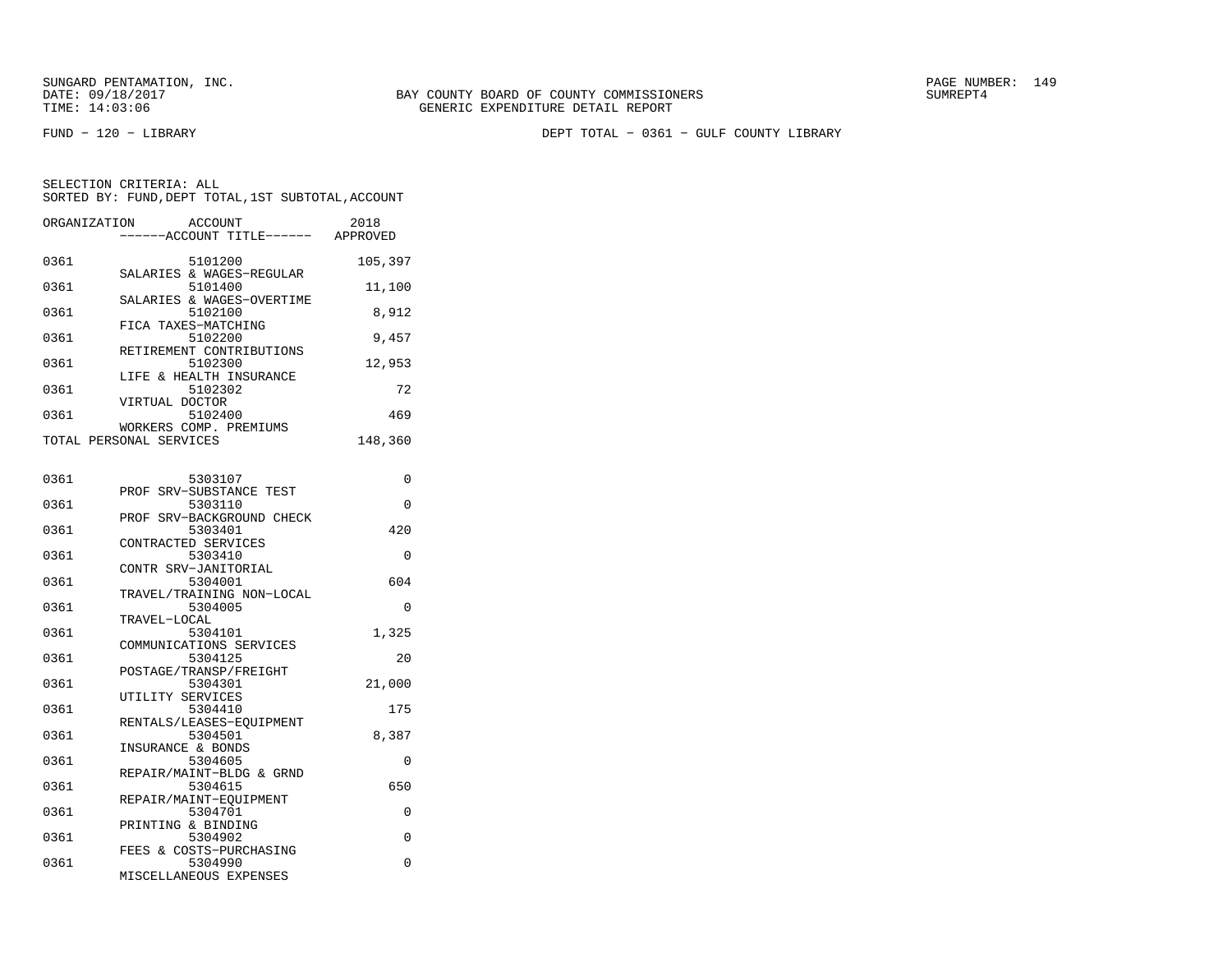FUND − 120 − LIBRARY DEPT TOTAL − 0361 − GULF COUNTY LIBRARY

|      | ORGANIZATION<br>ACCOUNT<br>----ACCOUNT TITLE------ APPROVED | 2018     |
|------|-------------------------------------------------------------|----------|
| 0361 | 5305101                                                     | 450      |
| 0361 | OFFICE SUPPLIES<br>5305102                                  | 150      |
| 0361 | PROGRAM SUPPLIES-LIBRARY<br>5305201                         | 0        |
| 0361 | OPERATING SUPPLIES<br>5305202                               | 275      |
| 0361 | OPER SUPPLIES-JANITORIAL<br>5305205                         | $\Omega$ |
| 0361 | GAS, OIL & LUBRICANTS<br>5305210                            | 0        |
| 0361 | SAFETY GEAR & SUPPLIES<br>5305401                           | 6,650    |
| 0361 | BOOKS/RESOURCE MATR/SUBSC<br>5305406                        | 0        |
|      | TRAINING & TUITION                                          |          |
|      | TOTAL OPERATING EXPENSES                                    | 40,106   |
| 0361 | 5606401                                                     | $\Omega$ |
| 0361 | <b>EOUIPMENT</b><br>5606402                                 | $\Omega$ |
| 0361 | EQUIP LESS THAN \$1000<br>5606450                           | 0        |
| 0361 | COMPUTER SOFTWARE<br>5606620                                | 0        |
| 0361 | BOOKS - STATE AID<br>5606623                                | $\Omega$ |
|      | BOOKS - LOCAL                                               |          |
|      | TOTAL CAPITAL OUTLAY                                        | $\Omega$ |
| 0361 | 5808121                                                     | 0        |
|      | GRANT-FEDERAL<br>TOTAL GRANTS & AIDS                        | $\Omega$ |
|      |                                                             |          |
| 0361 | 5905998<br>DEPRECIATION EXPENSE                             | 0        |
| 0361 | 5909910<br>RESERVE FOR CONTINGENCIES                        | $\Omega$ |
| 0361 | 5909915                                                     | 0        |
|      | RESERVE FOR PAY ADJUSTMNT<br>TOTAL NON-OPERATING EXPENSES   | $\Omega$ |
|      | TOTAL GULF COUNTY LIBRARY                                   | 188,466  |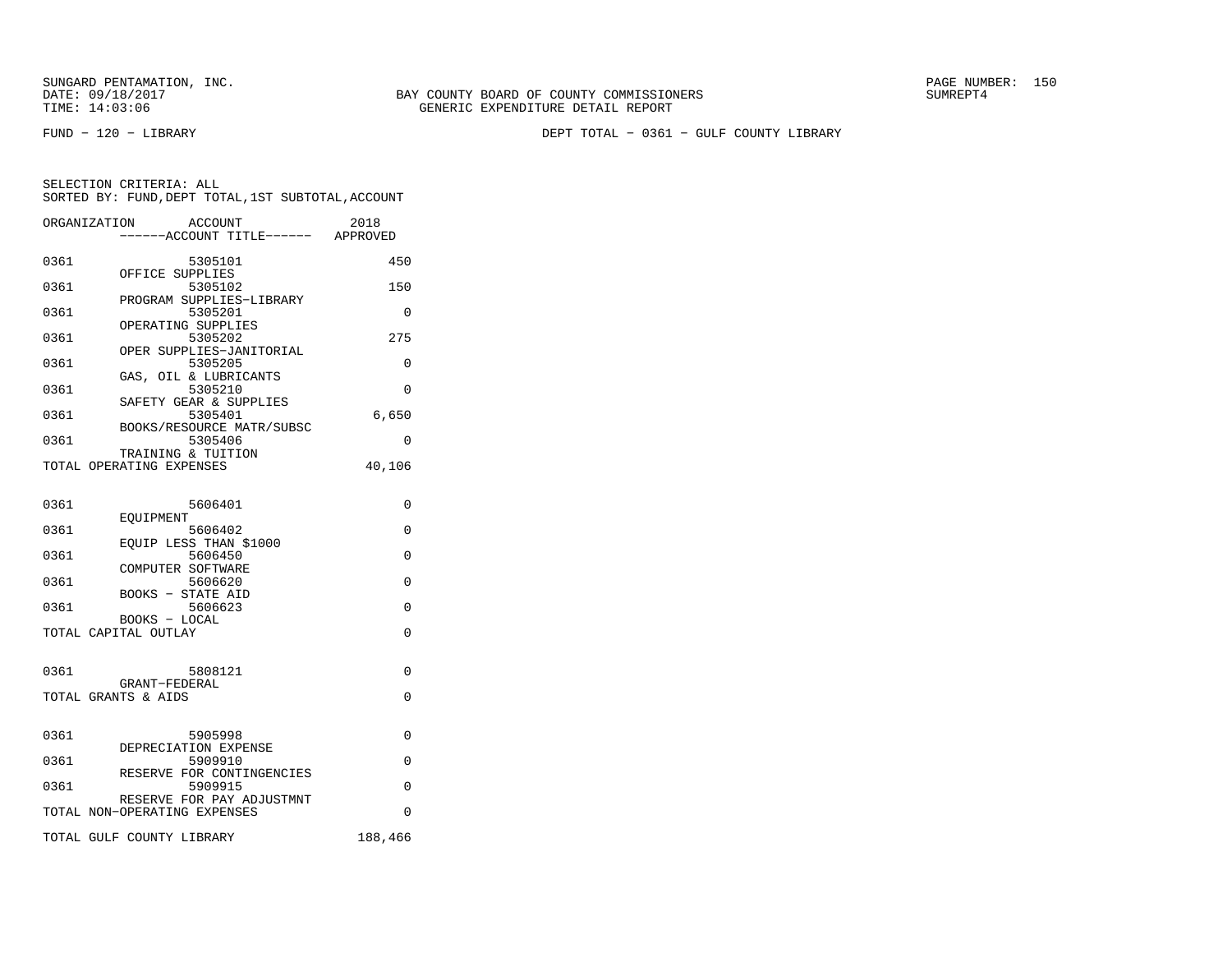FUND − 120 − LIBRARY DEPT TOTAL − 0362 − LIBERTY COUNTY LIBRARY

| ORGANIZATION | <b>ACCOUNT</b><br>----ACCOUNT TITLE------ APPROVED | 2018     |
|--------------|----------------------------------------------------|----------|
| 0362         | 5101200                                            | 86,877   |
|              | SALARIES & WAGES-REGULAR                           |          |
| 0362         | 5101400<br>SALARIES & WAGES-OVERTIME               | 2,500    |
| 0362         | 5102100                                            | 6,837    |
|              | FICA TAXES-MATCHING                                |          |
| 0362         | 5102200<br>RETIREMENT CONTRIBUTIONS                | 7,256    |
| 0362         | 5102300                                            | 25,462   |
|              | LIFE & HEALTH INSURANCE                            |          |
| 0362         | 5102302<br>VIRTUAL DOCTOR                          | 108      |
| 0362         | 5102400                                            | 701      |
|              | WORKERS COMP. PREMIUMS                             |          |
|              | TOTAL PERSONAL SERVICES                            | 129,741  |
|              |                                                    |          |
| 0362         | 5303107<br>PROF SRV-SUBSTANCE TEST                 | 0        |
| 0362         | 5303110                                            | $\Omega$ |
|              | PROF SRV-BACKGROUND CHECK                          |          |
| 0362         | 5303401<br>CONTRACTED SERVICES                     | $\Omega$ |
| 0362         | 5304001                                            | $\Omega$ |
|              | TRAVEL/TRAINING NON-LOCAL                          |          |
| 0362         | 5304101                                            | 2,700    |
| 0362         | COMMUNICATIONS SERVICES<br>5304125                 | 20       |
|              | POSTAGE/TRANSP/FREIGHT                             |          |
| 0362         | 5304301                                            | 7,000    |
|              | UTILITY SERVICES                                   |          |
| 0362         | 5304410<br>RENTALS/LEASES-EOUIPMENT                | 0        |
| 0362         | 5304501                                            | 7,393    |
|              | INSURANCE & BONDS                                  |          |
| 0362         | 5304605                                            | 75       |
| 0362         | REPAIR/MAINT-BLDG & GRND<br>5304615                | 380      |
|              | REPAIR/MAINT-EQUIPMENT                             |          |
| 0362         | 5304701                                            | 0        |
|              | PRINTING & BINDING                                 | 0        |
| 0362         | 5304902<br>FEES & COSTS-PURCHASING                 |          |
| 0362         | 5305101                                            | 300      |
|              | OFFICE SUPPLIES                                    |          |
| 0362         | 5305201                                            | 0        |
| 0362         | OPERATING SUPPLIES<br>5305202                      | 325      |
|              | OPER SUPPLIES-JANITORIAL                           |          |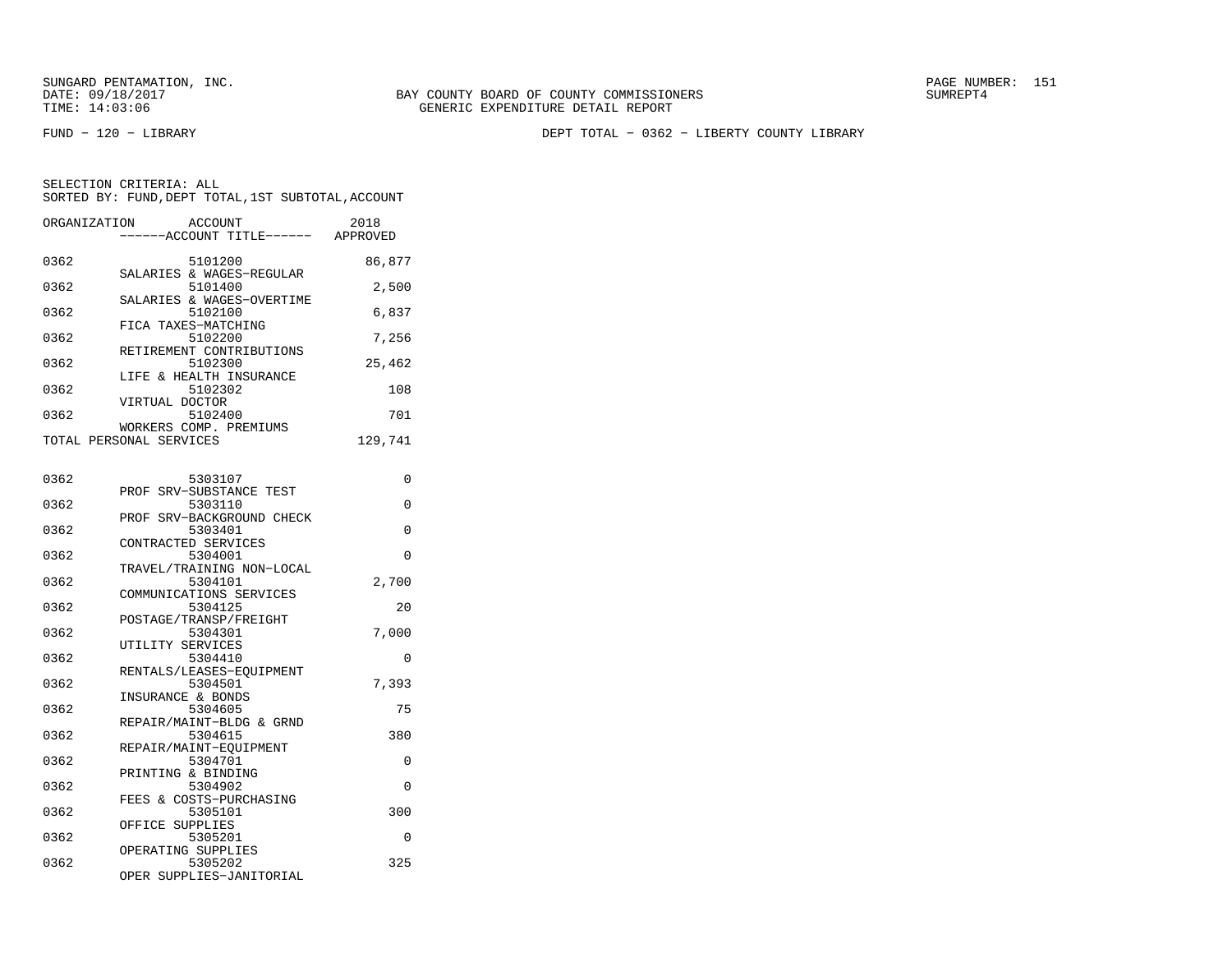FUND − 120 − LIBRARY DEPT TOTAL − 0362 − LIBERTY COUNTY LIBRARY

|      | ORGANIZATION<br>ACCOUNT<br>----ACCOUNT TITLE------ APPROVED | 2018     |
|------|-------------------------------------------------------------|----------|
| 0362 | 5305205                                                     | $\Omega$ |
| 0362 | GAS, OIL & LUBRICANTS<br>5305210                            | $\Omega$ |
| 0362 | SAFETY GEAR & SUPPLIES<br>5305401                           | 250      |
| 0362 | BOOKS/RESOURCE MATR/SUBSC<br>5305406                        | $\Omega$ |
|      | TRAINING & TUITION<br>TOTAL OPERATING EXPENSES              | 18,443   |
| 0362 | 5606401                                                     | $\Omega$ |
| 0362 | EOUIPMENT<br>5606402                                        | $\Omega$ |
|      | EOUIP LESS THAN \$1000                                      |          |
| 0362 | 5606620<br><b>BOOKS - STATE AID</b>                         | $\Omega$ |
| 0362 | 5606623<br>$BOOKS - LOCAL$                                  | $\Omega$ |
|      | TOTAL CAPITAL OUTLAY                                        | $\Omega$ |
| 0362 | 5905998                                                     | $\Omega$ |
| 0362 | DEPRECIATION EXPENSE<br>5909910                             | $\Omega$ |
| 0362 | RESERVE FOR CONTINGENCIES<br>5909915                        | $\Omega$ |
|      | RESERVE FOR PAY ADJUSTMNT<br>TOTAL NON-OPERATING EXPENSES   | $\Omega$ |
|      | TOTAL LIBERTY COUNTY LIBRARY                                | 148,184  |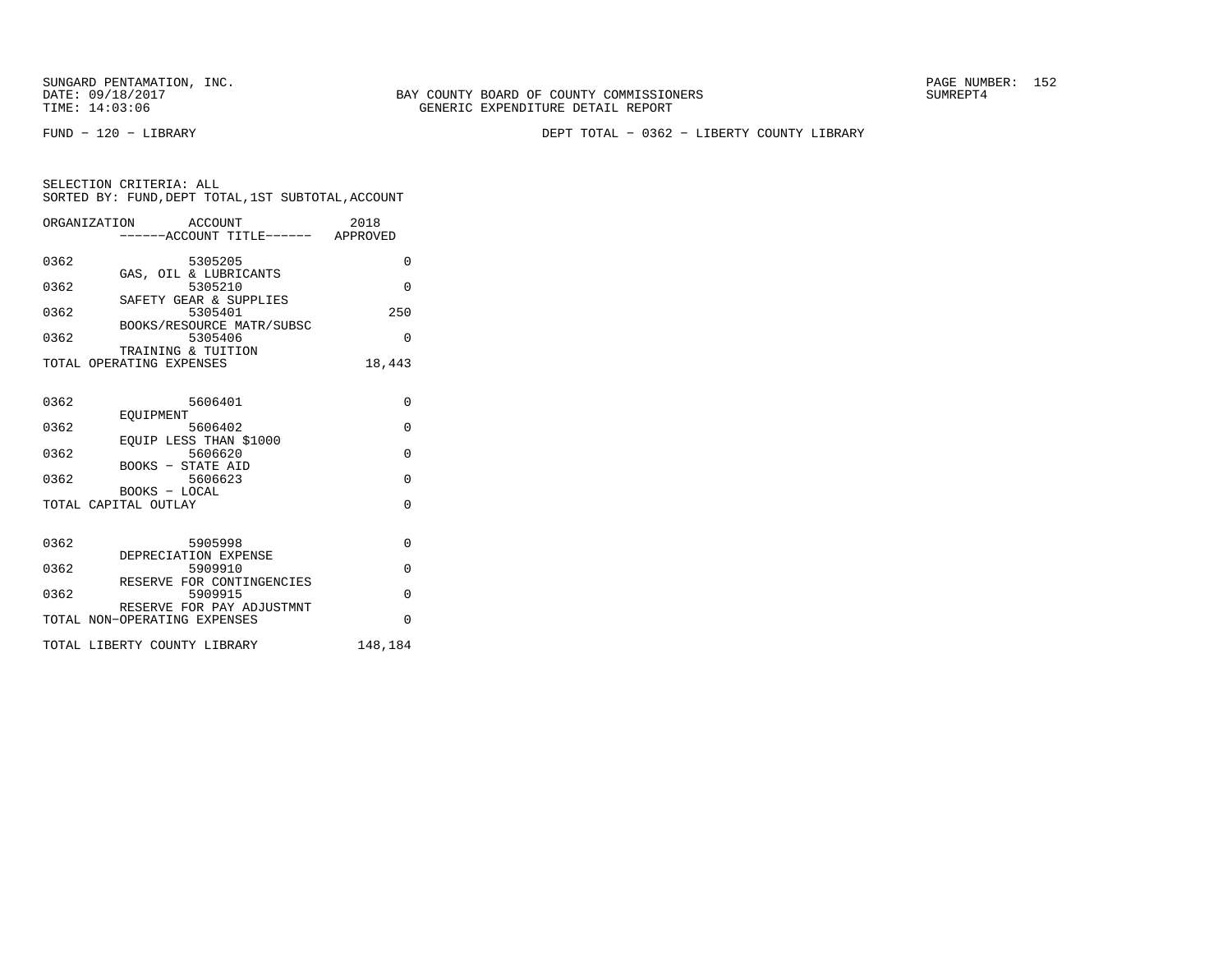FUND − 120 − LIBRARY DEPT TOTAL − 0363 − P C BEACH LIBRARY

| ORGANIZATION | <b>ACCOUNT</b><br>----ACCOUNT TITLE------ APPROVED         | 2018     |
|--------------|------------------------------------------------------------|----------|
| 0363         | 5101200                                                    | 124,745  |
| 0363         | SALARIES & WAGES-REGULAR<br>5101400                        | 2,157    |
| 0363         | SALARIES & WAGES-OVERTIME<br>5102100                       | 9,708    |
| 0363         | FICA TAXES-MATCHING<br>5102200<br>RETIREMENT CONTRIBUTIONS | 10,302   |
| 0363         | 5102300<br>LIFE & HEALTH INSURANCE                         | 20,294   |
| 0363         | 5102302<br>VIRTUAL DOCTOR                                  | 144      |
| 0363         | 5102400<br>WORKERS COMP. PREMIUMS                          | 539      |
| 0363         | 5102500<br>UNEMPLOYMENT COMPENSATION                       | $\Omega$ |
|              | TOTAL PERSONAL SERVICES                                    | 167,889  |
| 0363         | 5303107                                                    | 150      |
| 0363         | PROF SRV-SUBSTANCE TEST<br>5303110                         | 173      |
| 0363         | PROF SRV-BACKGROUND CHECK<br>5303401                       | $\Omega$ |
| 0363         | CONTRACTED SERVICES<br>5304101                             | 1,560    |
| 0363         | COMMUNICATIONS SERVICES<br>5304125                         | 35       |
| 0363         | POSTAGE/TRANSP/FREIGHT<br>5304301                          | $\Omega$ |
| 0363         | UTILITY SERVICES<br>5304410                                | $\Omega$ |
| 0363         | RENTALS/LEASES-EQUIPMENT<br>5304501                        | 7,639    |
| 0363         | INSURANCE & BONDS<br>5304605                               | 0        |
| 0363         | REPAIR/MAINT-BLDG & GRND<br>5304615                        | 700      |
| 0363         | REPAIR/MAINT-EQUIPMENT<br>5305101<br>OFFICE SUPPLIES       | 1,500    |
| 0363         | 5305102<br>PROGRAM SUPPLIES-LIBRARY                        | 300      |
| 0363         | 5305201<br>OPERATING SUPPLIES                              | 0        |
| 0363         | 5305202<br>OPER SUPPLIES-JANITORIAL                        | 1,000    |
| 0363         | 5305210<br>SAFETY GEAR & SUPPLIES                          | 0        |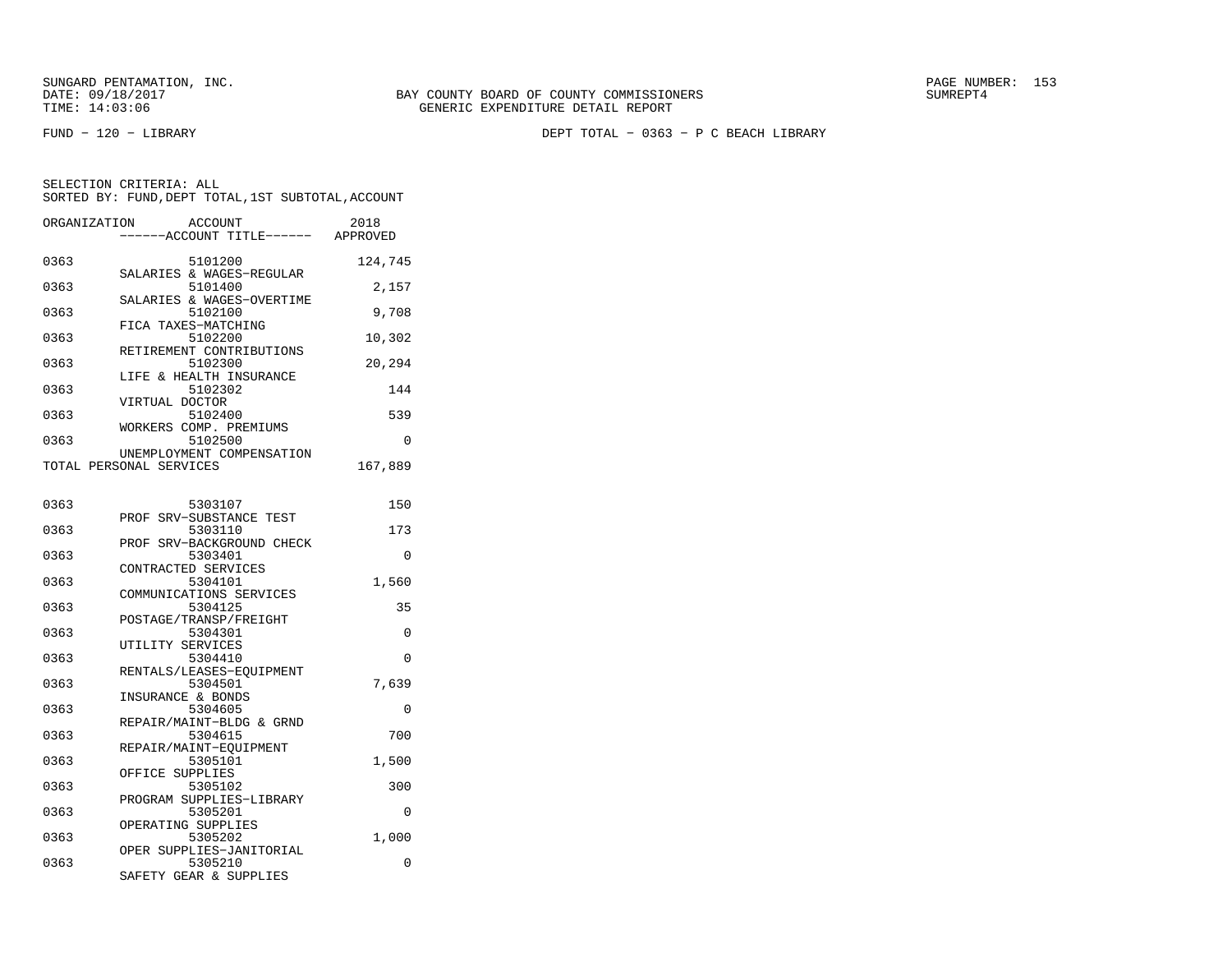FUND − 120 − LIBRARY DEPT TOTAL − 0363 − P C BEACH LIBRARY

| SELECTION CRITERIA: ALL |         | SORTED BY: FUND, DEPT TOTAL, 1ST SUBTOTAL, ACCOUNT |
|-------------------------|---------|----------------------------------------------------|
| ORGANIZATION            | ACCOUNT | 2018                                               |

|      | 0110 <del>.11</del> 14 <del>0.1</del> 140.11<br>ACCOUNT<br>------ACCOUNT TITLE------ APPROVED |          |
|------|-----------------------------------------------------------------------------------------------|----------|
| 0363 | 5305401                                                                                       | 1,225    |
| 0363 | BOOKS/RESOURCE MATR/SUBSC<br>5305406                                                          | $\Omega$ |
|      | TRAINING & TUITION<br>TOTAL OPERATING EXPENSES                                                | 14,282   |
|      |                                                                                               |          |
| 0363 | 5606401                                                                                       | $\Omega$ |
| 0363 | <b>EOUIPMENT</b><br>5606402                                                                   | $\Omega$ |
| 0363 | EQUIP LESS THAN \$1000<br>5606450                                                             | 1,399    |
| 0363 | COMPUTER SOFTWARE<br>5606620                                                                  | $\Omega$ |
|      | BOOKS - STATE AID                                                                             |          |
| 0363 | 5606623<br>BOOKS - LOCAL                                                                      | 4,001    |
|      | TOTAL CAPITAL OUTLAY                                                                          | 5,400    |
|      |                                                                                               |          |
| 0363 | 5905998<br>DEPRECIATION EXPENSE                                                               | $\Omega$ |
| 0363 | 5909910                                                                                       | $\Omega$ |
| 0363 | RESERVE FOR CONTINGENCIES<br>5909915                                                          | $\Omega$ |
|      | RESERVE FOR PAY ADJUSTMNT<br>TOTAL NON-OPERATING EXPENSES                                     | $\Omega$ |
|      | TOTAL P C BEACH LIBRARY                                                                       | 187,571  |
|      |                                                                                               |          |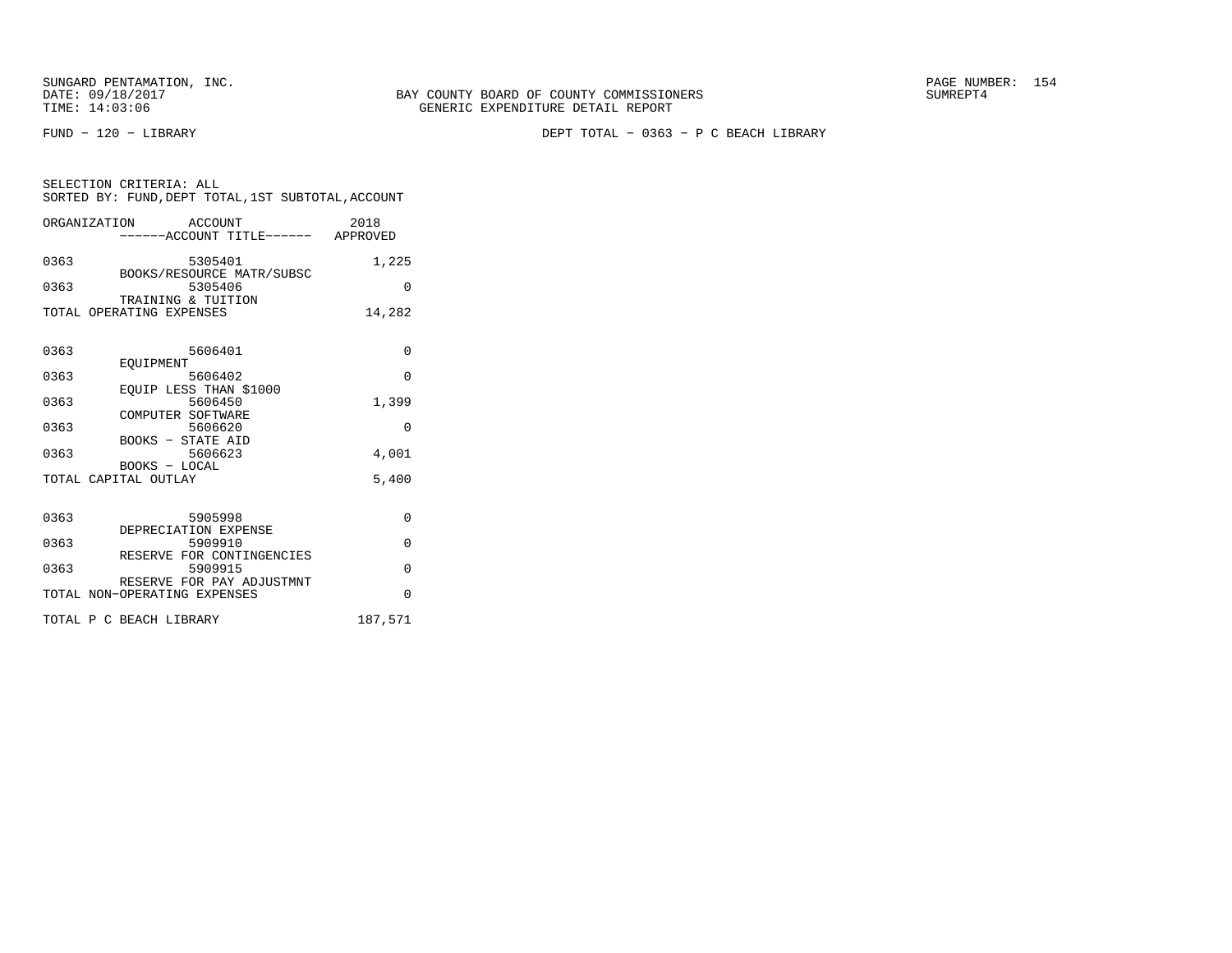FUND − 120 − LIBRARY DEPT TOTAL − 0364 − PARKER LIBRARY

| ORGANIZATION | ACCOUNT<br>------ACCOUNT TITLE------              | 2018<br>APPROVED |
|--------------|---------------------------------------------------|------------------|
| 0364         | 5101200                                           | 25,189           |
| 0364         | SALARIES & WAGES-REGULAR<br>5101400               | $\Omega$         |
| 0364         | SALARIES & WAGES-OVERTIME<br>5102100              | 1,927            |
| 0364         | FICA TAXES-MATCHING<br>5102200                    | 2,045            |
| 0364         | RETIREMENT CONTRIBUTIONS<br>5102300               | 3,964            |
| 0364         | LIFE & HEALTH INSURANCE<br>5102302                | 48               |
| 0364         | VIRTUAL DOCTOR<br>5102400                         | 108              |
|              | WORKERS COMP. PREMIUMS<br>TOTAL PERSONAL SERVICES | 33,281           |
|              |                                                   |                  |
| 0364         | 5303106                                           | 0                |

|      | PROF SRV-PHYSICLS/MEDICAL |          |
|------|---------------------------|----------|
| 0364 | 5303107                   | $\Omega$ |
|      | PROF SRV-SUBSTANCE TEST   |          |
| 0364 | 5303110                   | $\Omega$ |
|      | PROF SRV-BACKGROUND CHECK |          |
| 0364 | 5303401                   | $\Omega$ |
|      | CONTRACTED SERVICES       |          |
| 0364 | 5304101                   | 360      |
|      | COMMUNICATIONS SERVICES   |          |
| 0364 | 5304301                   | $\Omega$ |
|      | UTILITY SERVICES          |          |
| 0364 | 5304410                   | $\Omega$ |
|      | RENTALS/LEASES-EOUIPMENT  |          |
| 0364 | 5304501                   | 5,510    |
|      | INSURANCE & BONDS         |          |
| 0364 | 5304605                   | 0        |
|      | REPAIR/MAINT-BLDG & GRND  |          |
| 0364 | 5304615                   | $\Omega$ |
|      | REPAIR/MAINT-EOUIPMENT    |          |
| 0364 | 5304701                   | $\Omega$ |
|      | PRINTING & BINDING        |          |
| 0364 | 5305101                   | 150      |
|      | OFFICE SUPPLIES           |          |
| 0364 | 5305201                   | $\Omega$ |
|      | OPERATING SUPPLIES        |          |
| 0364 | 5305202                   | 30       |
|      | OPER SUPPLIES-JANITORIAL  |          |
| 0364 | 5305401                   | 240      |
|      | BOOKS/RESOURCE MATR/SUBSC |          |
|      | TOTAL OPERATING EXPENSES  | 6,290    |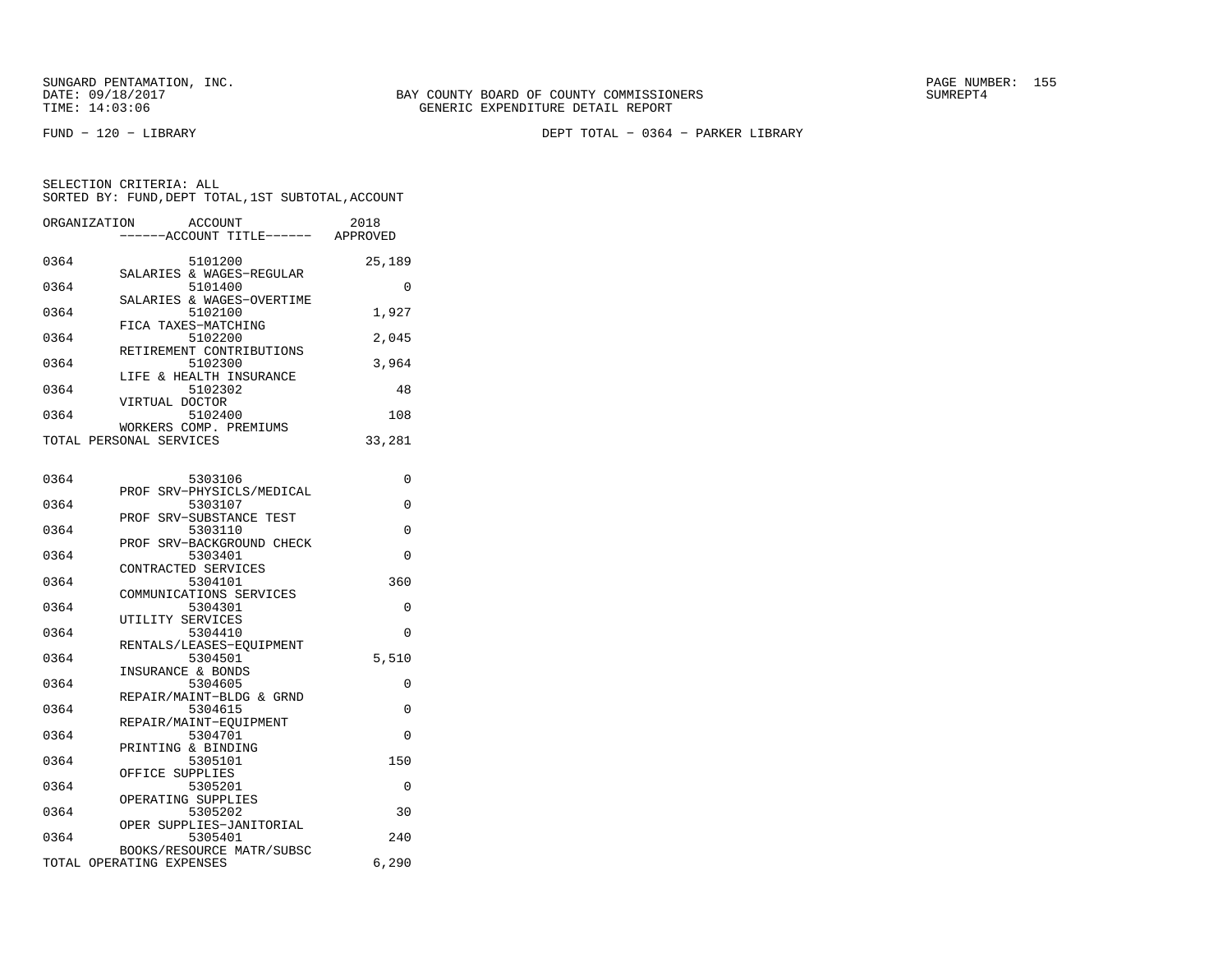FUND − 120 − LIBRARY DEPT TOTAL − 0364 − PARKER LIBRARY

|      | ORGANIZATION ACCOUNT         |         |                                    | 2018   |          |
|------|------------------------------|---------|------------------------------------|--------|----------|
|      |                              |         | ------ACCOUNT TITLE------ APPROVED |        |          |
|      |                              |         |                                    |        |          |
| 0364 |                              | 5606401 |                                    |        | O        |
|      | EOUIPMENT                    |         |                                    |        |          |
| 0364 |                              | 5606402 |                                    |        | $\Omega$ |
|      | EQUIP LESS THAN \$1000       |         |                                    |        |          |
| 0364 |                              | 5606623 |                                    |        | $\Omega$ |
|      | BOOKS - LOCAL                |         |                                    |        |          |
|      | TOTAL CAPITAL OUTLAY         |         |                                    |        | $\Omega$ |
|      |                              |         |                                    |        |          |
| 0364 |                              | 5905998 |                                    |        | $\Omega$ |
|      | DEPRECIATION EXPENSE         |         |                                    |        |          |
| 0364 |                              | 5909910 |                                    |        | $\Omega$ |
|      |                              |         | RESERVE FOR CONTINGENCIES          |        |          |
| 0364 |                              | 5909915 |                                    |        | $\Omega$ |
|      |                              |         | RESERVE FOR PAY ADJUSTMNT          |        |          |
|      | TOTAL NON-OPERATING EXPENSES |         |                                    |        | O        |
|      |                              |         |                                    |        |          |
|      | TOTAL PARKER LIBRARY         |         |                                    | 39,571 |          |
|      |                              |         |                                    |        |          |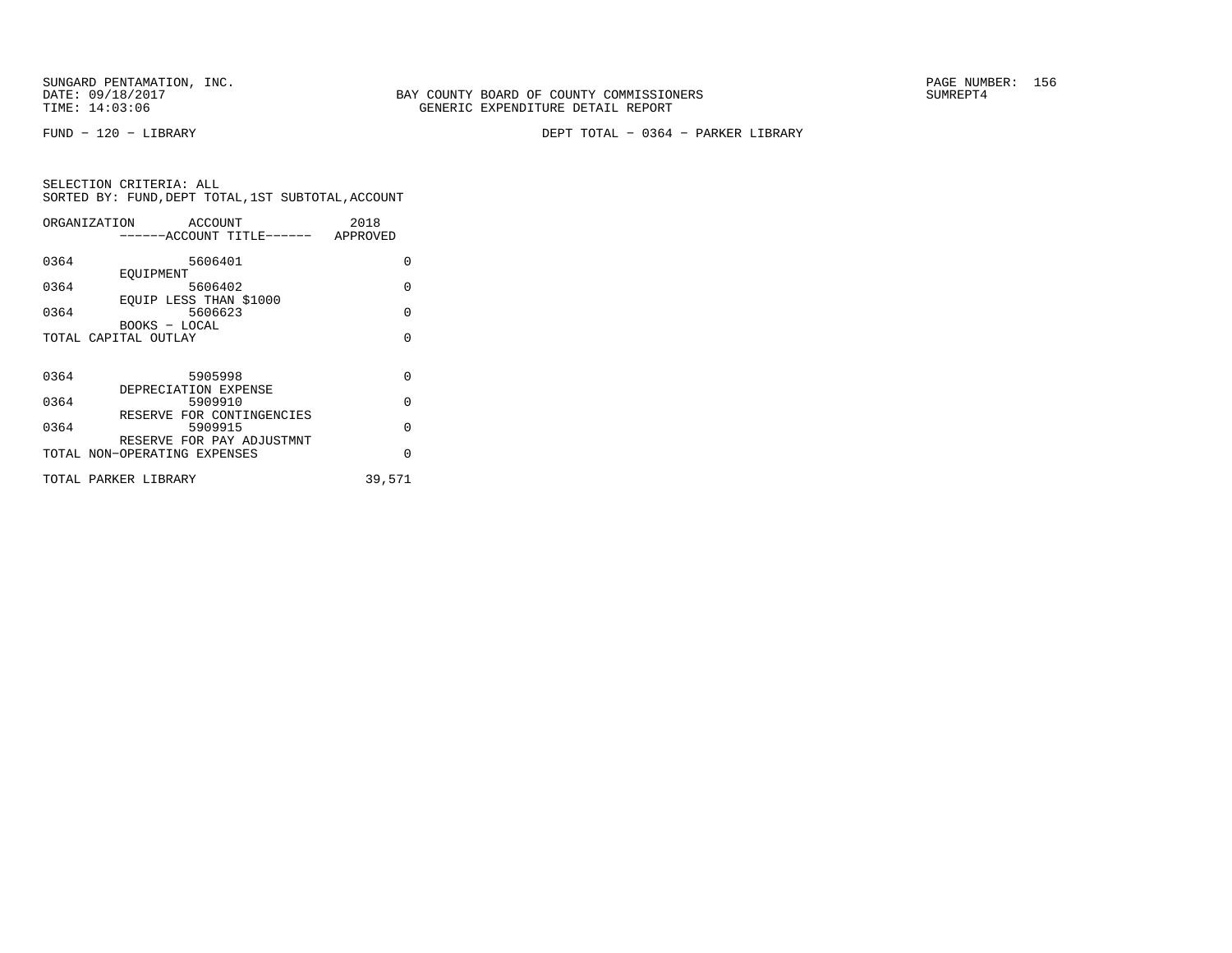FUND − 120 − LIBRARY DEPT TOTAL − 0365 − MULIT COUNTY LIBRARY

| ORGANIZATION | <b>ACCOUNT</b><br>----ACCOUNT TITLE------ | 2018<br>APPROVED |
|--------------|-------------------------------------------|------------------|
|              |                                           |                  |
| 0365         | 5101200                                   | 176,976          |
| 0365         | SALARIES & WAGES-REGULAR<br>5101400       | $\Omega$         |
|              | SALARIES & WAGES-OVERTIME                 |                  |
| 0365         | 5102100                                   | 13,539           |
|              | FICA TAXES-MATCHING                       |                  |
| 0365         | 5102200                                   | 14,367           |
| 0365         | RETIREMENT CONTRIBUTIONS<br>5102300       |                  |
|              | LIFE & HEALTH INSURANCE                   | 57,496           |
| 0365         | 5102302                                   | 274              |
|              | VIRTUAL DOCTOR                            |                  |
| 0365         | 5102400                                   | 761              |
|              | WORKERS COMP. PREMIUMS                    |                  |
|              | TOTAL PERSONAL SERVICES                   | 263,413          |
|              |                                           |                  |
| 0365         | 5303107                                   | 0                |
|              | PROF SRV-SUBSTANCE TEST                   |                  |
| 0365         | 5303110                                   | 650              |
|              | PROF SRV-BACKGROUND CHECK                 |                  |
| 0365         | 5303401                                   | $\Omega$         |
|              | CONTRACTED SERVICES                       |                  |
| 0365         | 5304001<br>TRAVEL/TRAINING NON-LOCAL      | 3,950            |
| 0365         | 5304005                                   | 2,000            |
|              | TRAVEL-LOCAL                              |                  |
| 0365         | 5304101                                   | 8,240            |
|              | COMMUNICATIONS SERVICES                   |                  |
| 0365         | 5304122                                   | 0                |
|              | COMM SRV-LEASED LINES                     |                  |
| 0365         | 5304125<br>POSTAGE/TRANSP/FREIGHT         | 770              |
| 0365         | 5304301                                   | 0                |
|              | UTILITY SERVICES                          |                  |
| 0365         | 5304410                                   | 0                |
|              | RENTALS/LEASES-EQUIPMENT                  |                  |
| 0365         | 5304414                                   | 13,412           |
|              | RENTALS/LEASES EQUIP-(IT)                 |                  |
| 0365         | 5304501<br>INSURANCE & BONDS              | 6,828            |
| 0365         | 5304605                                   | 0                |
|              | REPAIR/MAINT-BLDG & GRND                  |                  |
| 0365         | 5304615                                   | 1,000            |
|              | REPAIR/MAINT-EQUIPMENT                    |                  |
| 0365         | 5304701                                   | 6,342            |
| 0365         | PRINTING & BINDING<br>5304902             | 0                |
|              | FEES & COSTS-PURCHASING                   |                  |
|              |                                           |                  |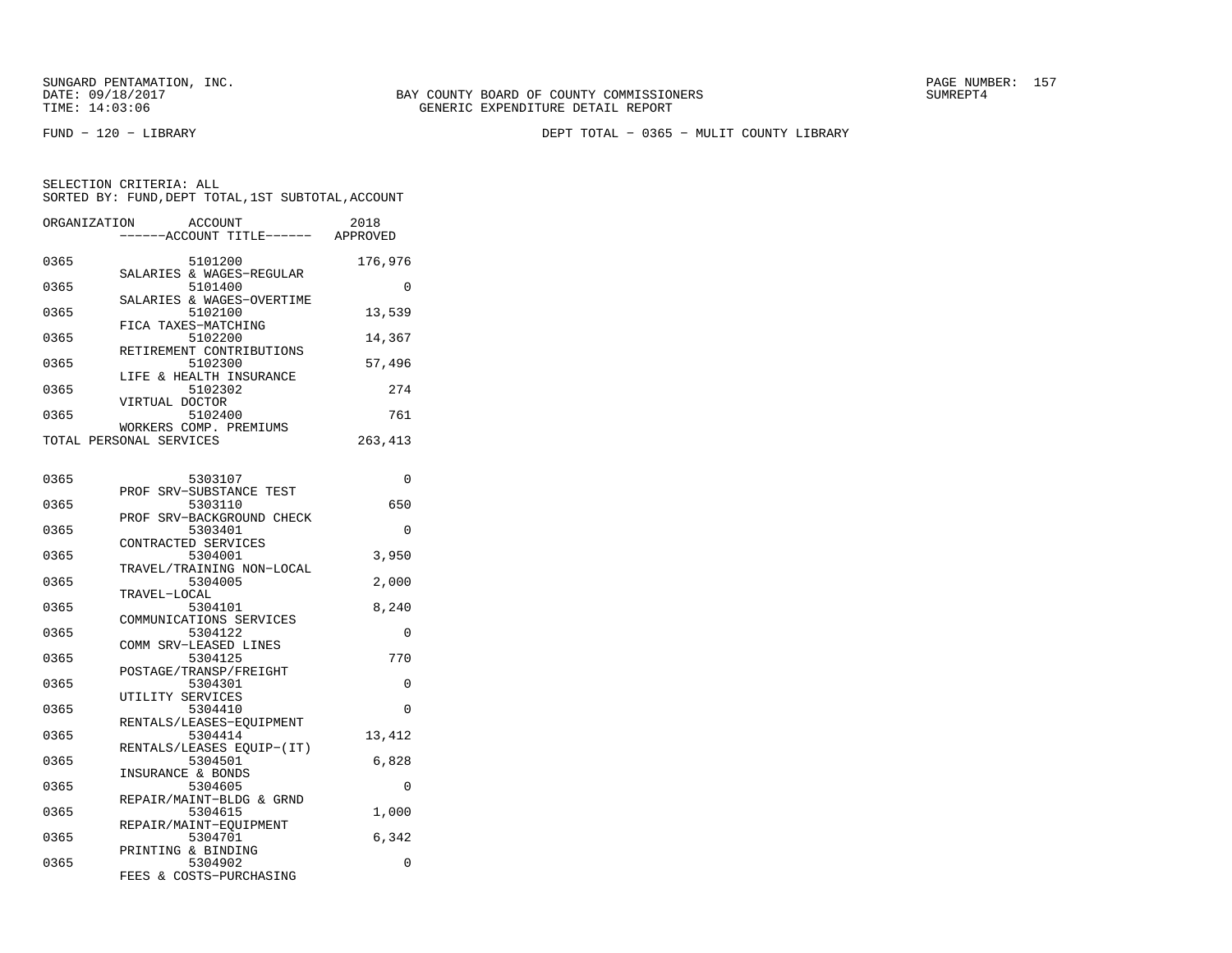FUND − 120 − LIBRARY DEPT TOTAL − 0365 − MULIT COUNTY LIBRARY

|      | ORGANIZATION<br><b>ACCOUNT</b>          | 2018      |
|------|-----------------------------------------|-----------|
|      | ----ACCOUNT TITLE------ APPROVED        |           |
| 0365 | 5304905                                 | $\Omega$  |
|      | FEES&COSTS-LGL ADV/ADVERT               |           |
| 0365 | 5305101                                 | 7,000     |
|      | OFFICE SUPPLIES                         |           |
| 0365 | 5305102                                 | 220       |
|      | PROGRAM SUPPLIES-LIBRARY                |           |
| 0365 | 5305201<br>OPERATING SUPPLIES           | 3,700     |
| 0365 | 5305202                                 | 0         |
|      | OPER SUPPLIES-JANITORIAL                |           |
| 0365 | 5305205                                 | 0         |
|      | GAS, OIL & LUBRICANTS                   |           |
| 0365 | 5305401<br>BOOKS/RESOURCE MATR/SUBSC    | 17,875    |
| 0365 | 5305402                                 | 4,360     |
|      | DUES & MEMBERSHIPS                      |           |
| 0365 | 5305406                                 | 800       |
|      | TRAINING & TUITION                      |           |
|      | TOTAL OPERATING EXPENSES                | 77,147    |
|      |                                         |           |
| 0365 | 5606401                                 | 0         |
|      | EOUIPMENT                               |           |
| 0365 | 5606402                                 | 1,500     |
|      | EOUIP LESS THAN \$1000                  |           |
| 0365 | 5606450<br>COMPUTER SOFTWARE            | 37,849    |
| 0365 | 5606620                                 | 12,380    |
|      | <b>BOOKS - STATE AID</b>                |           |
| 0365 | 5606623                                 | 0         |
|      | BOOKS - LOCAL                           |           |
| 0365 | 5606625                                 | 0         |
|      | BOOKS - FRIENDS<br>TOTAL CAPITAL OUTLAY | 51,729    |
|      |                                         |           |
|      |                                         |           |
| 0365 | 5905998                                 | 0         |
|      | DEPRECIATION EXPENSE                    |           |
| 0365 | 5909910<br>RESERVE FOR CONTINGENCIES    | 0         |
| 0365 | 5909915                                 | 0         |
|      | RESERVE FOR PAY ADJUSTMNT               |           |
|      | TOTAL NON-OPERATING EXPENSES            | 0         |
|      |                                         |           |
|      | TOTAL MULIT COUNTY LIBRARY              | 392,289   |
|      | TOTAL LIBRARY                           | 3,191,102 |
|      |                                         |           |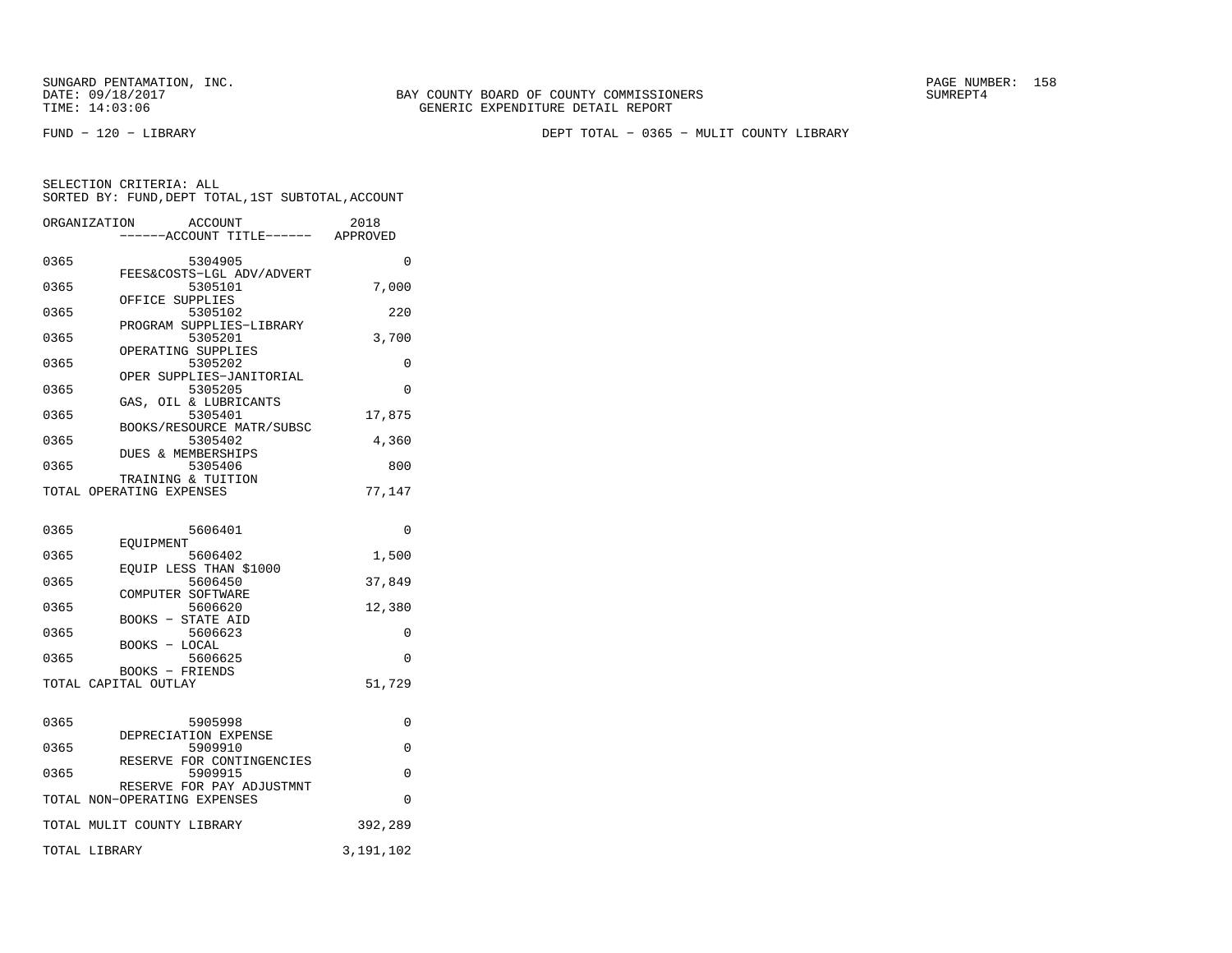FUND − 122 − RESTORE ACT DEPT TOTAL − 0260 − RESTORE ACT

|      | ORGANIZATION ACCOUNT<br>-----ACCOUNT TITLE------ APPROVED       | 2018      |
|------|-----------------------------------------------------------------|-----------|
| 0260 | 5606626                                                         | 1,000,000 |
| 0260 | RESTORE - BAY TECH INTV<br>5606627<br>RESTORE - NTH BAY WW IMPR | 1,500,000 |
| 0260 | 5606628                                                         | 369,125   |
| 0260 | RESTORE-REEF CNSTR & MON<br>5606629                             | 450,000   |
| 0260 | RESTORE-PORTER PARK IMP<br>5606630                              | 1,000,000 |
| 0260 | RESTORE-E PAST ENVRN IMP<br>5606631                             | 500,000   |
| 0260 | RESTORE-CARL GRY BAOT RMP<br>5606632                            | 300,000   |
| 0260 | RESTORE-BYCO STRMWTR PLNS<br>5606633                            | 250,000   |
| 0260 | RESTORE-AMIKIDS DOCK RPR<br>5606634                             | 1,000,000 |
|      | RESTORE-PCN/BAYCO SED RED<br>TOTAL CAPITAL OUTLAY               | 6,369,125 |
| 0260 | 5909910                                                         | 1,036,116 |
|      | RESERVE FOR CONTINGENCIES<br>TOTAL NON-OPERATING EXPENSES       | 1,036,116 |
|      | TOTAL RESTORE ACT                                               | 7,405,241 |
|      | TOTAL RESTORE ACT                                               | 7,405,241 |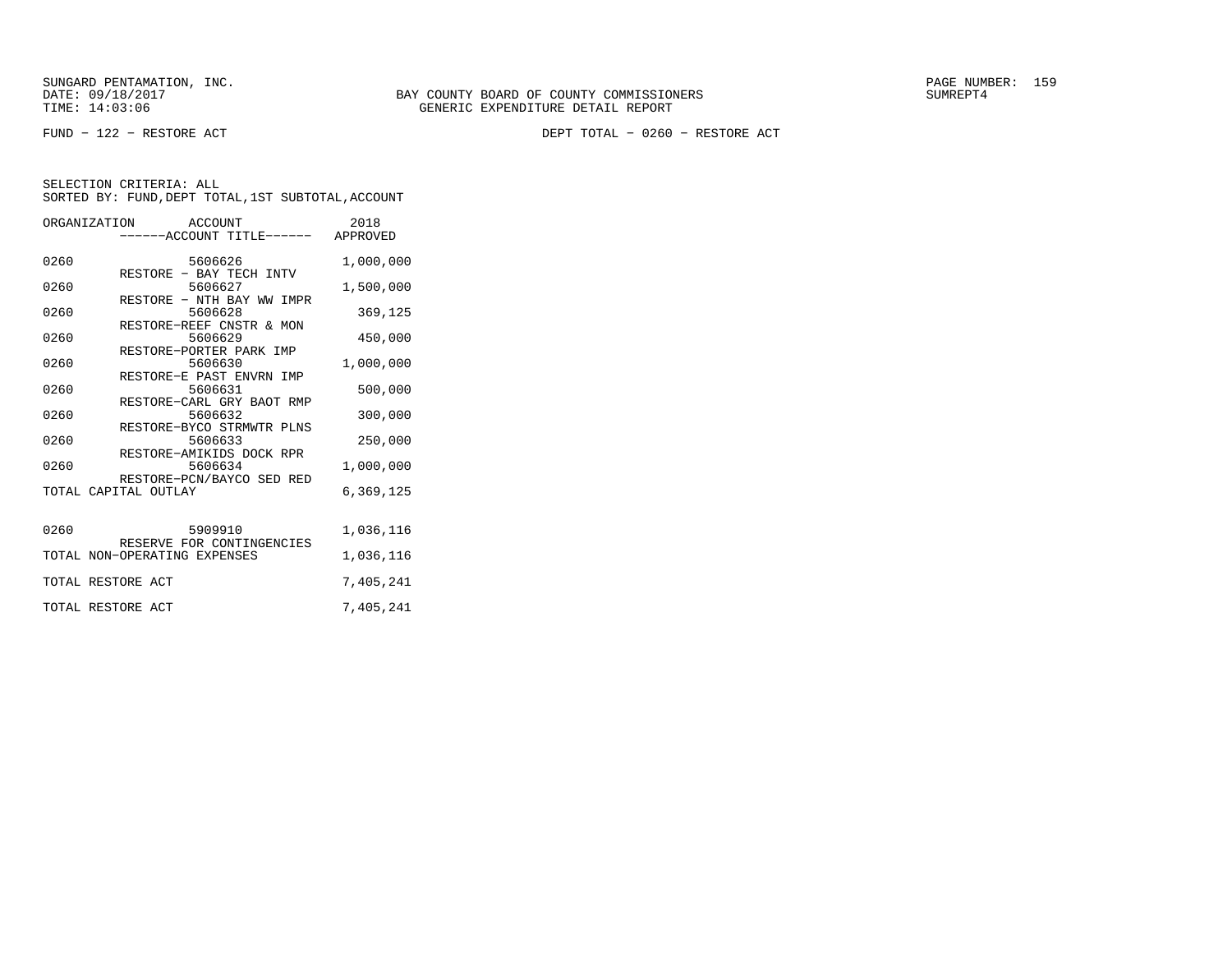FUND − 125 − TOURIST DEVELOPMENT DEPT TOTAL − 0265 − TOURISM PROMOTION

|      | ORGANIZATION                 | ACCOUNT                          |                           | 2018      |
|------|------------------------------|----------------------------------|---------------------------|-----------|
|      |                              |                                  | ------ACCOUNT TITLE------ | APPROVED  |
| 0265 |                              | 5303430                          |                           | 0         |
| 0265 |                              | CONTR SRV-ADVERTISING<br>5303443 |                           | $\Omega$  |
| 0265 |                              | 5303444                          | CONTR SRV-BEACH PATROL    | 9,721,815 |
|      |                              |                                  | CONTR SRV-PCB CNV & VISIT |           |
|      | TOTAL OPERATING EXPENSES     |                                  |                           | 9,721,815 |
| 0265 |                              | 5909924                          |                           | 0         |
|      |                              | RESERVE-PROMOTION                |                           |           |
|      | TOTAL NON-OPERATING EXPENSES |                                  |                           | $\Omega$  |
|      | TOTAL TOURISM PROMOTION      |                                  |                           | 9,721,815 |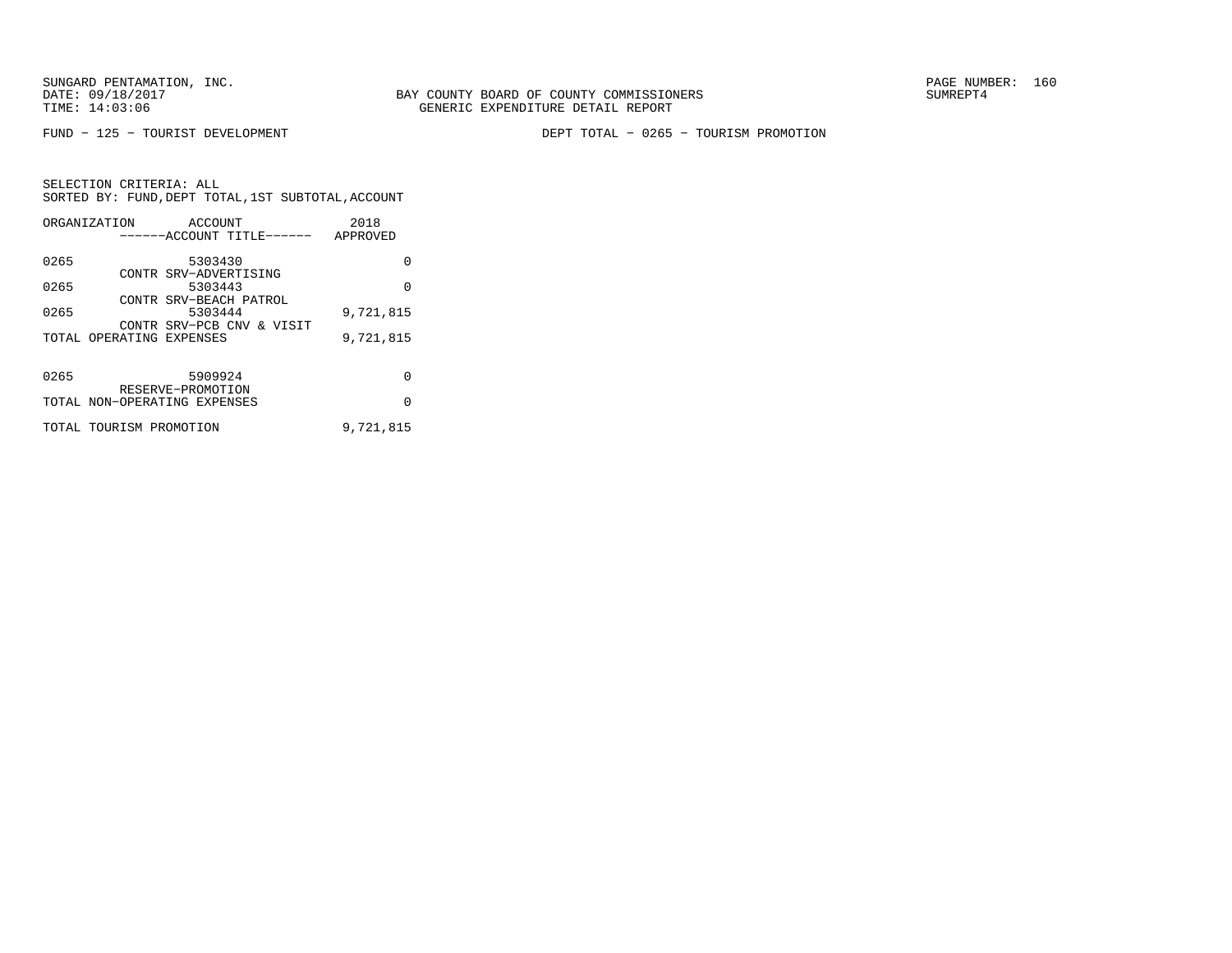BAY COUNTY BOARD OF COUNTY COMMISSIONERS TIME: 14:03:06 GENERIC EXPENDITURE DETAIL REPORT

FUND − 125 − TOURIST DEVELOPMENT DEPT TOTAL − 0275 − TOURISM ADMINISTRATION

| ORGANIZATION | ACCOUNT<br>----ACCOUNT TITLE------                            | 2018<br>APPROVED |
|--------------|---------------------------------------------------------------|------------------|
| 0275         | 5101200<br>SALARIES & WAGES-REGULAR                           | 56,000           |
| 0275         | 5102100<br>FICA TAXES-MATCHING                                | 4,284            |
| 0275         | 5102200<br>RETIREMENT CONTRIBUTIONS                           | 7,611            |
| 0275         | 5102300<br>LIFE & HEALTH INSURANCE                            | 5,917            |
| 0275         | 5102302<br>VIRTUAL DOCTOR                                     | 72               |
| 0275         | 5102400<br>WORKERS COMP. PREMIUMS                             | 241              |
|              | TOTAL PERSONAL SERVICES                                       | 74,125           |
| 0275         | 5143101                                                       | 37,771           |
| 0275         | PROF<br>SRV-CO ATTORNEY<br>5143105<br>SRV-OTHER ATTNY<br>PROF | 0                |
| 0275         | 5292005<br>LIFEGUARDS                                         | 334,800          |
| 0275         | 5303107<br>PROF SRV-SUBSTANCE TEST                            | 0                |
| 0275         | 5303110<br>SRV-BACKGROUND CHECK<br>PROF                       | $\Omega$         |
| 0275         | 5303401<br>CONTRACTED SERVICES                                | 1,200            |
| 0275         | 5303410<br>CONTR SRV-JANITORIAL                               | $\Omega$         |
| 0275         | 5303424<br>CONTR SRV-CLERK FINANCE                            | 348,755          |
| 0275         | 5303425<br>CONTR SRV-ADMIN FEES                               | 208,847          |
| 0275         | 5303446<br>CONTR SRV-FACILITIES                               | 25,108           |
| 0275         | 5304005<br>TRAVEL-LOCAL                                       | 500              |
| 0275         | 5304101<br>COMMUNICATIONS SERVICES                            | 17,149           |
| 0275         | 5304122<br>COMM SRV-LEASED LINES                              | 0                |
| 0275         | 5304125<br>POSTAGE/TRANSP/FREIGHT                             | $\Omega$         |
| 0275         | 5304301<br>UTILITY SERVICES                                   | 11,000           |
| 0275         | 5304405<br>RENTALS/LEASES-BUILDINGS                           | 13,000           |
| 0275         | 5304410<br>RENTALS/LEASES-EQUIPMENT                           | 6,000            |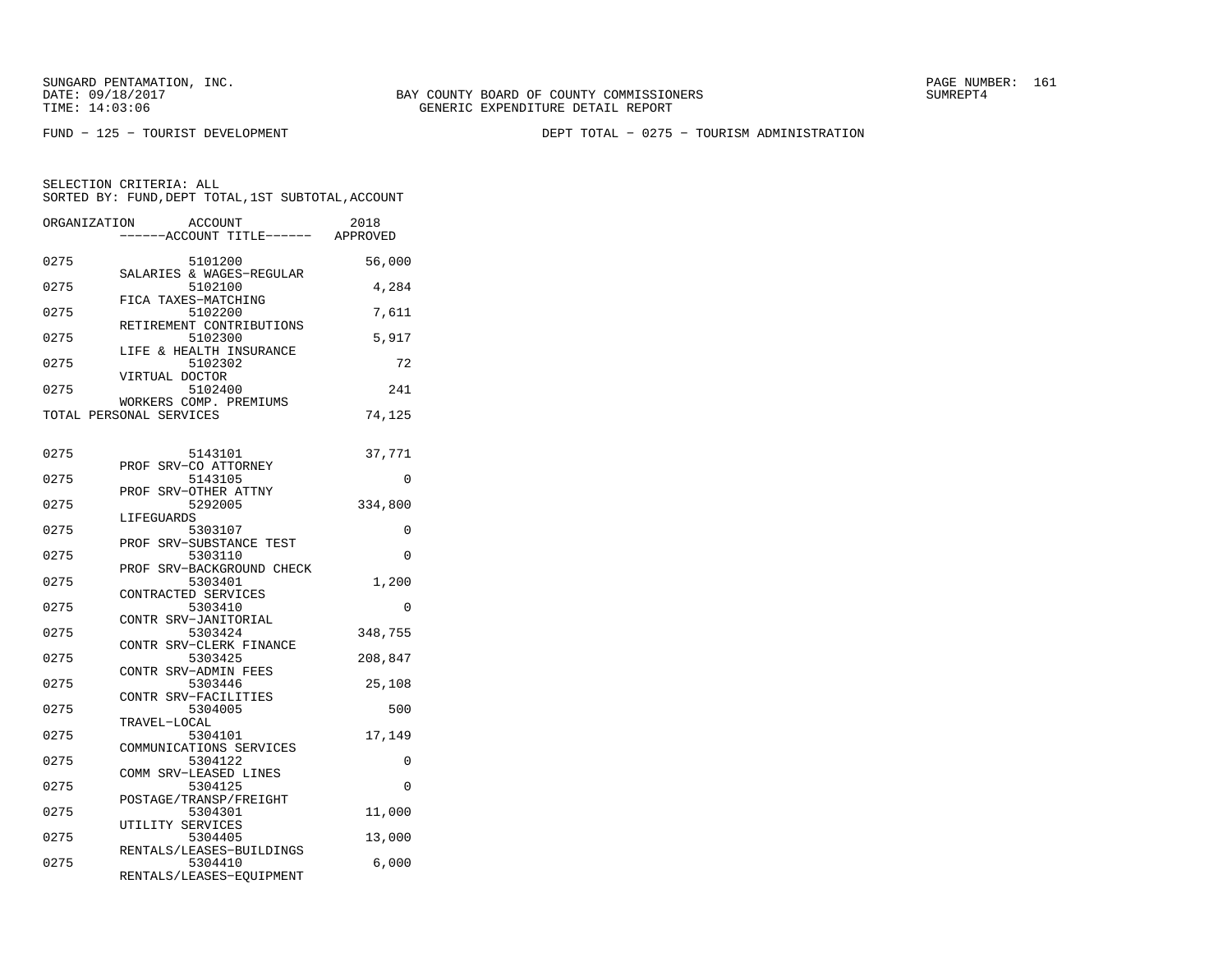BAY COUNTY BOARD OF COUNTY COMMISSIONERS TIME: 14:03:06 GENERIC EXPENDITURE DETAIL REPORT

FUND − 125 − TOURIST DEVELOPMENT DEPT TOTAL − 0275 − TOURISM ADMINISTRATION

| ORGANIZATION             | <b>ACCOUNT</b><br>---ACCOUNT TITLE------ APPROVED | 2018      |
|--------------------------|---------------------------------------------------|-----------|
| 0275                     | 5304414                                           | 13,758    |
| 0275                     | RENTALS/LEASES EQUIP-(IT)<br>5304501              | 5,957     |
| 0275                     | INSURANCE & BONDS<br>5304604                      | 0         |
| 0275                     | REPAIR/MAINT-BLD&GRD DEPT<br>5304605              | 40,024    |
| 0275                     | REPAIR/MAINT-BLDG & GRND<br>5304615               | 30,000    |
| 0275                     | REPAIR/MAINT-EQUIPMENT<br>5304701                 | 0         |
| 0275                     | PRINTING & BINDING<br>5304902                     | 2,118     |
| 0275                     | FEES & COSTS-PURCHASING<br>5304905                | 250       |
| 0275                     | FEES&COSTS-LGL ADV/ADVERT<br>5304909              | $\Omega$  |
| 0275                     | FEES & COSTS-COURT FILING<br>5304984              | 0         |
| 0275                     | <b>BAD DEBT</b><br>5304990                        | 0         |
| 0275                     | MISCELLANEOUS EXPENSES<br>5305101                 | 5,000     |
| 0275                     | OFFICE SUPPLIES<br>5305201                        | 300       |
| 0275                     | OPERATING SUPPLIES<br>5305210                     | 0         |
|                          | SAFETY GEAR & SUPPLIES                            |           |
| 0275                     | 5305406<br>TRAINING & TUITION                     | $\Omega$  |
| TOTAL OPERATING EXPENSES |                                                   | 1,101,537 |
| 0275                     | 5606201                                           | 0         |
| 0275                     | <b>BUILDINGS</b><br>5606301                       | 0         |
| 0275                     | IMPRV OTHER THAN BLDGS<br>5606401                 | 0         |
| 0275                     | EOUIPMENT<br>5606402                              | 2,500     |
| 0275                     | EOUIP LESS THAN \$1000<br>5606450                 | 4,000     |
| TOTAL CAPITAL OUTLAY     | COMPUTER SOFTWARE                                 | 6,500     |
|                          |                                                   |           |
| 0275                     | 5808103<br>AID-SPRING BREAK CT/PCB                | 440,250   |
| 0275                     | 5808192<br>AID-LEAVE NO TRACE                     | 0         |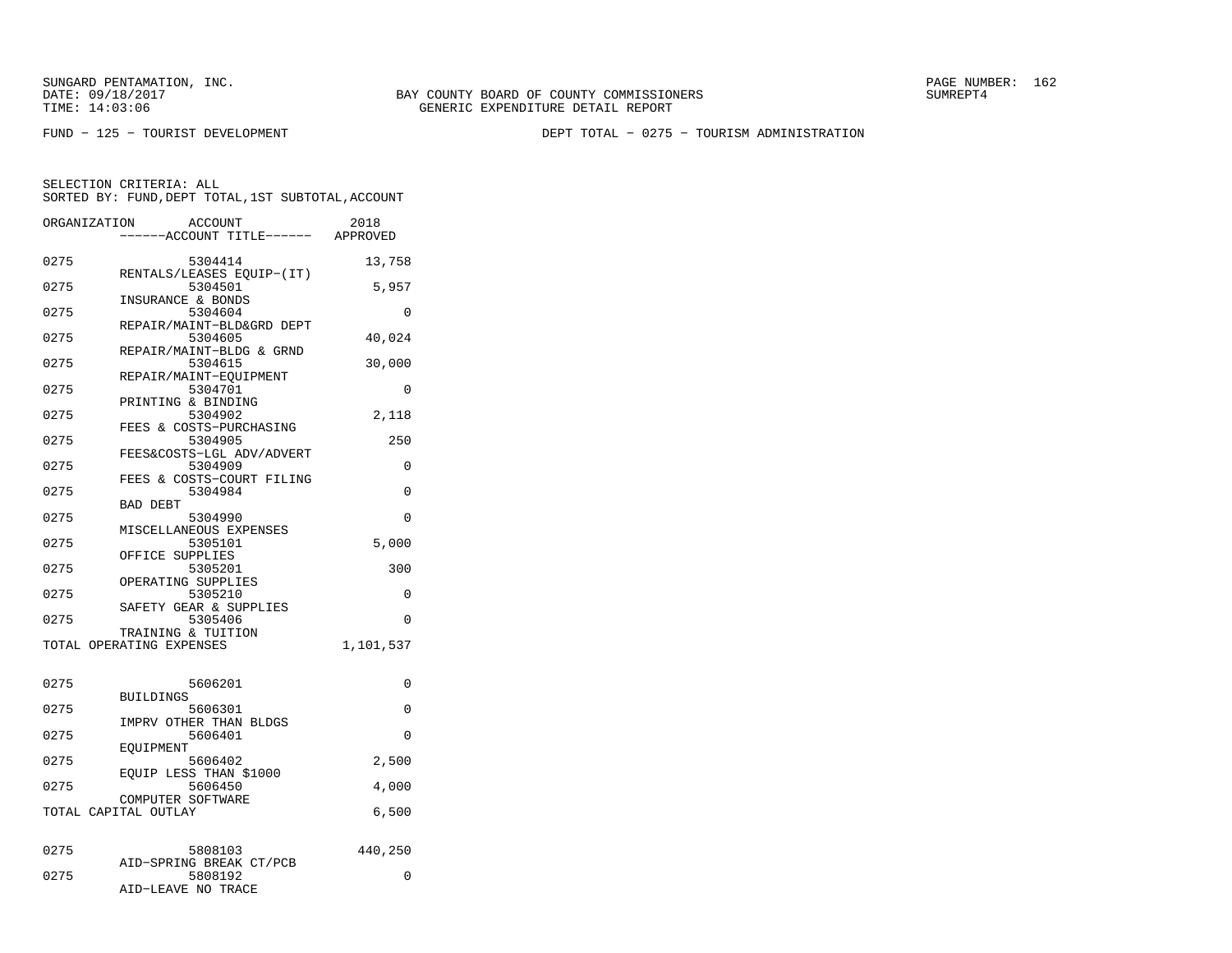FUND − 125 − TOURIST DEVELOPMENT DEPT TOTAL − 0275 − TOURISM ADMINISTRATION

|      | ORGANIZATION<br>ACCOUNT<br>------ACCOUNT TITLE------              | 2018<br>APPROVED |
|------|-------------------------------------------------------------------|------------------|
|      | TOTAL GRANTS & AIDS                                               | 440,250          |
| 0275 | 5905998<br>DEPRECIATION EXPENSE                                   | O                |
| 0275 | 5909910                                                           | O                |
| 0275 | RESERVE FOR CONTINGENCIES<br>5909915<br>RESERVE FOR PAY ADJUSTMNT | O                |
|      | TOTAL NON-OPERATING EXPENSES                                      | U                |
|      | TOTAL TOURISM ADMINISTRATION                                      | 1,622,412        |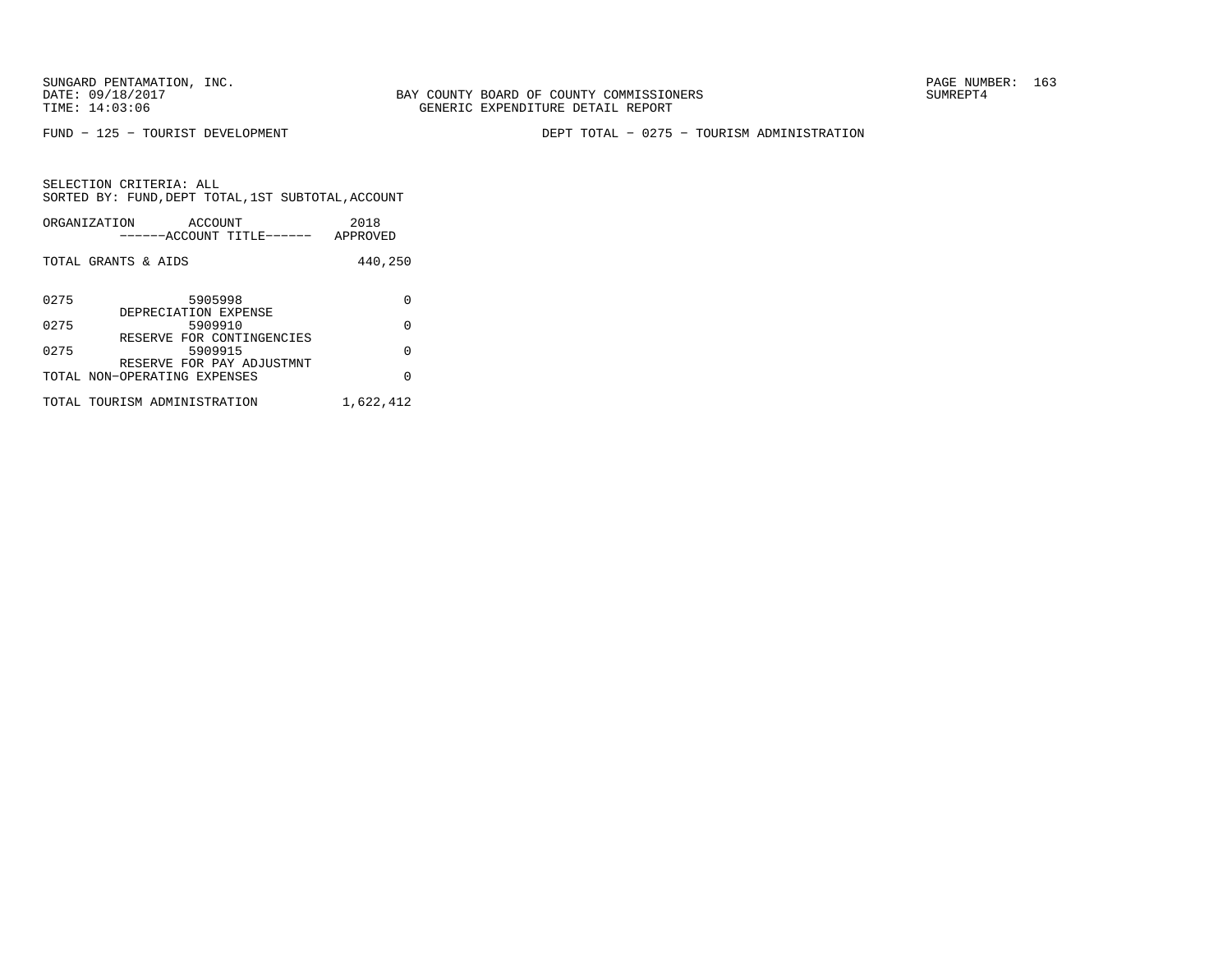FUND − 125 − TOURIST DEVELOPMENT DEPT TOTAL − 0280 − PRODUCT IMPROVEMENT

|      | ORGANIZATION                                   |         | ACCOUNT<br>-----ACCOUNT TITLE------ APPROVED | 2018      |
|------|------------------------------------------------|---------|----------------------------------------------|-----------|
| 0280 |                                                | 5303401 | CONTRACTED SERVICES                          | 100,000   |
| 0280 |                                                | 5303434 |                                              | 8,000     |
| 0280 |                                                | 5303437 | CONTR SRV-CONSULTATION                       | 889,275   |
| 0280 |                                                | 5303479 | CONTR SRV-BCH CLEAN UP                       | 200,000   |
| 0280 |                                                | 5304301 | CONTR SRV-LANDSCAPE MAINT                    | 3,500     |
| 0280 | UTILITY SERVICES                               | 5304604 |                                              | 50,000    |
| 0280 |                                                | 5304605 | REPAIR/MAINT-BLD&GRD DEPT                    | $\Omega$  |
| 0280 |                                                | 5304615 | REPAIR/MAINT-BLDG & GRND                     | 2,500     |
| 0280 |                                                | 5304902 | REPAIR/MAINT-EQUIPMENT                       | 2,648     |
| 0280 |                                                | 5305201 | FEES & COSTS-PURCHASING                      | 90,000    |
|      | OPERATING SUPPLIES<br>TOTAL OPERATING EXPENSES |         |                                              | 1,345,923 |
|      |                                                |         |                                              |           |
| 0280 |                                                |         | 5606301<br>IMPRV OTHER THAN BLDGS            | $\Omega$  |
| 0280 | CIP-BCH AMPHITHEATER                           | 5606532 |                                              | $\Omega$  |
|      | TOTAL CAPITAL OUTLAY                           |         |                                              | $\Omega$  |
| 0280 | 5909910                                        |         |                                              | 60,000    |
|      | TOTAL NON-OPERATING EXPENSES                   |         | RESERVE FOR CONTINGENCIES                    | 60,000    |
|      | TOTAL PRODUCT IMPROVEMENT                      |         |                                              | 1,405,923 |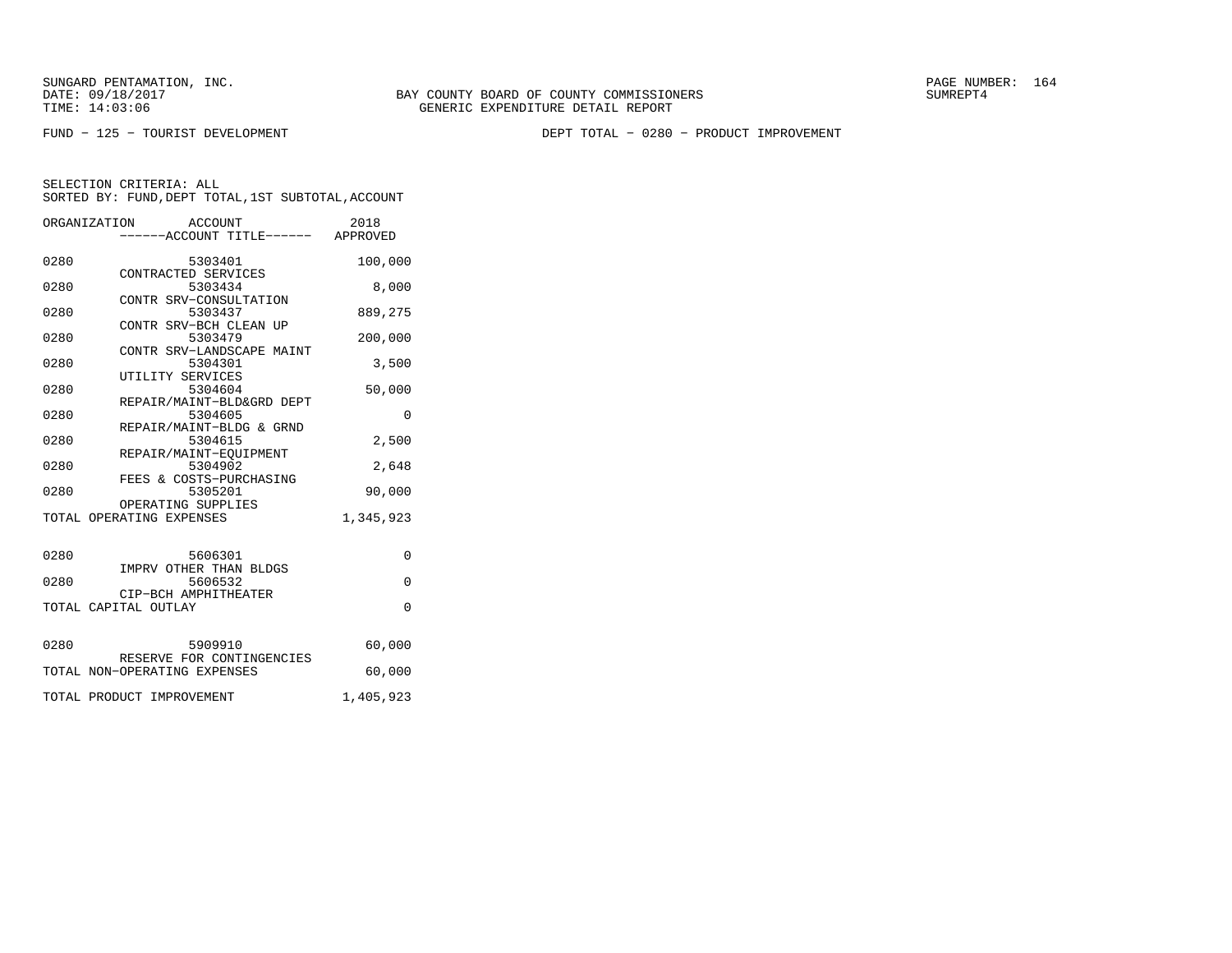FUND − 125 − TOURIST DEVELOPMENT DEPT TOTAL − 0980 − TRANSFERS/RESERVES/MISC

|      | ORGANIZATION                  | ACCOUNT                         | 2018       |
|------|-------------------------------|---------------------------------|------------|
|      |                               | ------ACCOUNT TITLE------       | APPROVED   |
| 0980 |                               | 5909999<br>RESERVE-CASH FORWARD | 350,000    |
|      | TOTAL NON-OPERATING EXPENSES  |                                 | 350,000    |
|      | TOTAL TRANSFERS/RESERVES/MISC |                                 | 350,000    |
|      | TOTAL TOURIST DEVELOPMENT     |                                 | 13,100,150 |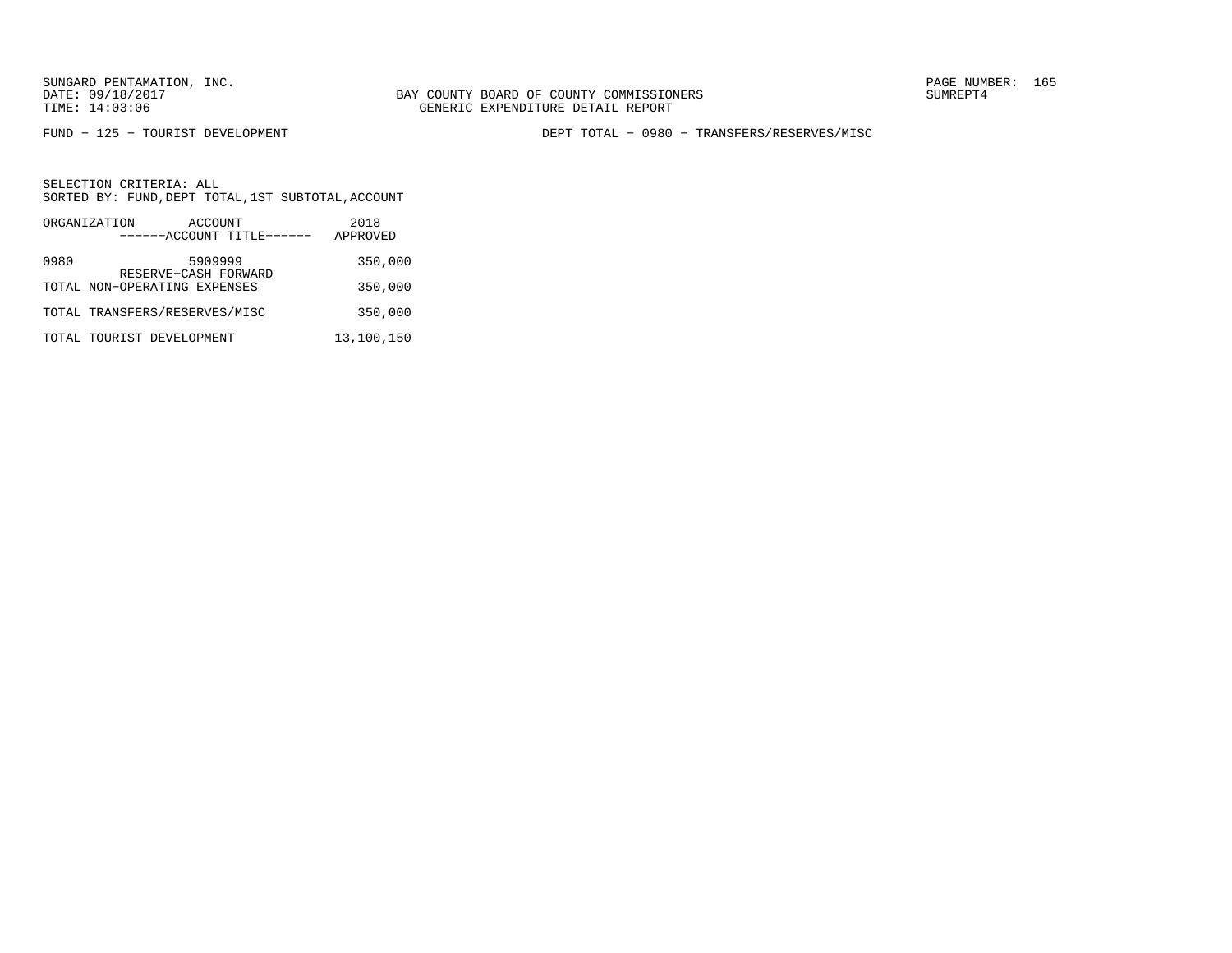FUND − 126 − MEXICO BEACH − TDT DEPT TOTAL − − TITLE NOT FOUND

|     | ORGANIZATION             | ACCOUNT                   | 2018     |
|-----|--------------------------|---------------------------|----------|
|     |                          | ------ACCOUNT TITLE------ | APPROVED |
|     |                          |                           |          |
| 126 |                          | 5303461                   |          |
|     |                          | CONTR SRV-MEXICO BEACH    |          |
|     | TOTAL OPERATING EXPENSES |                           |          |
|     |                          |                           |          |
|     | TOTAL TITLE NOT FOUND    |                           |          |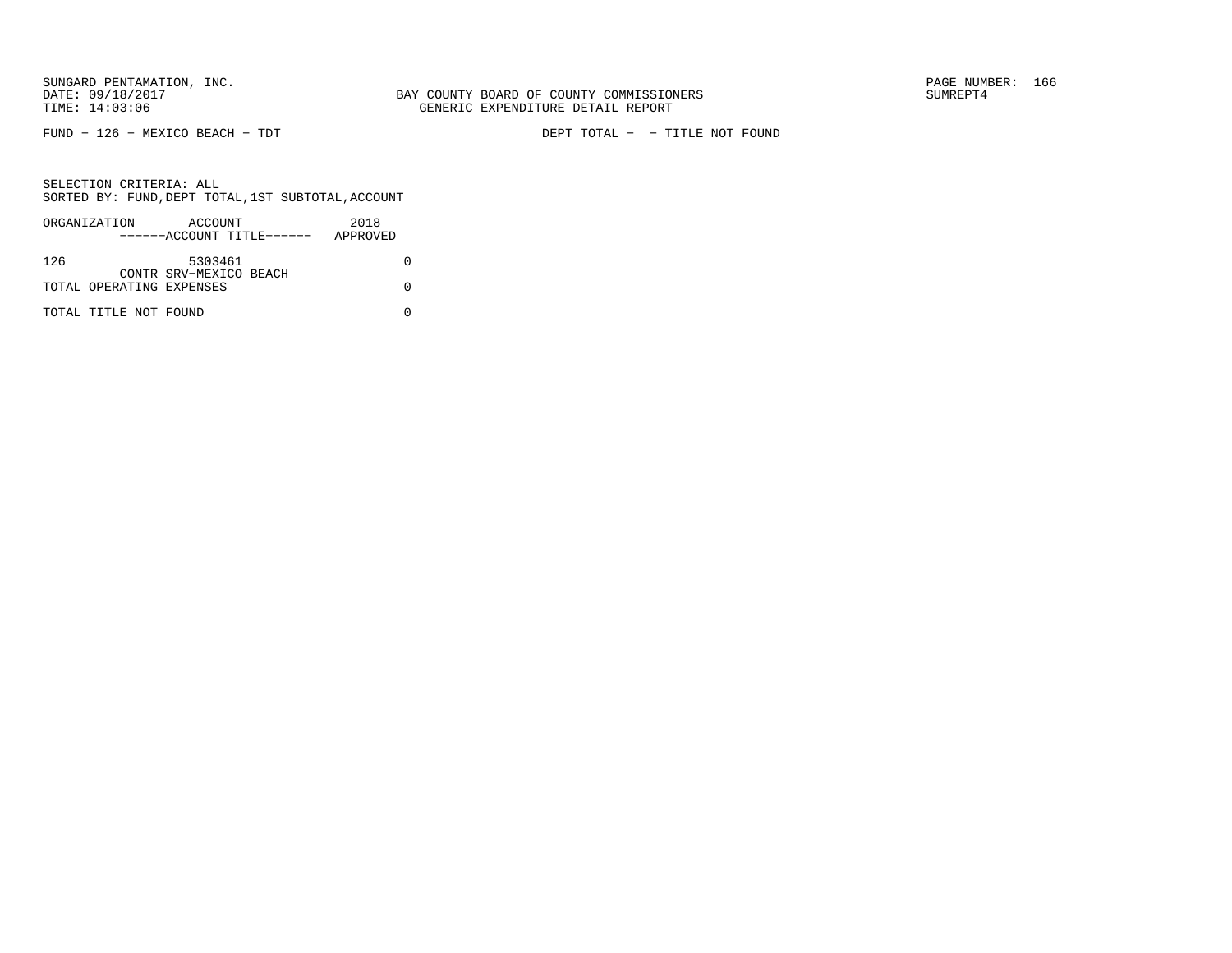FUND − 126 − MEXICO BEACH − TDT DEPT TOTAL − 0286 − MEXICO BEACH−TDC

|      | ORGANIZATION<br><b>ACCOUNT</b><br>---ACCOUNT TITLE------ APPROVED | 2018     |
|------|-------------------------------------------------------------------|----------|
| 0286 | 5101200                                                           | 0        |
| 0286 | SALARIES & WAGES-REGULAR<br>5101400<br>SALARIES & WAGES-OVERTIME  | $\Omega$ |
| 0286 | 5102100<br>FICA TAXES-MATCHING                                    | $\Omega$ |
| 0286 | 5102200<br>RETIREMENT CONTRIBUTIONS                               | $\Omega$ |
| 0286 | 5102300<br>LIFE & HEALTH INSURANCE                                | $\Omega$ |
| 0286 | 5102302<br>VIRTUAL DOCTOR                                         | $\Omega$ |
| 0286 | 5102400<br>WORKERS COMP. PREMIUMS                                 | $\Omega$ |
|      | TOTAL PERSONAL SERVICES                                           | $\Omega$ |
| 0286 | 5143101                                                           | 2,055    |
| 0286 | PROF SRV-CO ATTORNEY<br>5303107                                   | 0        |
| 0286 | PROF SRV-SUBSTANCE TEST<br>5303424                                | 20,321   |
| 0286 | CONTR SRV-CLERK FINANCE<br>5303425                                | 26,290   |
| 0286 | CONTR SRV-ADMIN FEES<br>5303461                                   | 786,784  |
| 0286 | CONTR SRV-MEXICO BEACH<br>5304909                                 | 100      |
|      | FEES & COSTS-COURT FILING<br>TOTAL OPERATING EXPENSES             | 835,550  |
| 0286 | 5808113                                                           | 0        |
|      | GRANT-STATE<br>TOTAL GRANTS & AIDS                                | 0        |
| 0286 | 5905998                                                           | 0        |
| 0286 | DEPRECIATION EXPENSE<br>5909910                                   | 50,000   |
| 0286 | RESERVE FOR CONTINGENCIES<br>5909915                              | 0        |
| 0286 | RESERVE FOR PAY ADJUSTMNT<br>5909924                              | 0        |
| 0286 | RESERVE-PROMOTION<br>5909999                                      | 0        |
|      | RESERVE-CASH FORWARD<br>TOTAL NON-OPERATING EXPENSES              | 50,000   |
|      | TOTAL MEXICO BEACH-TDC                                            | 885,550  |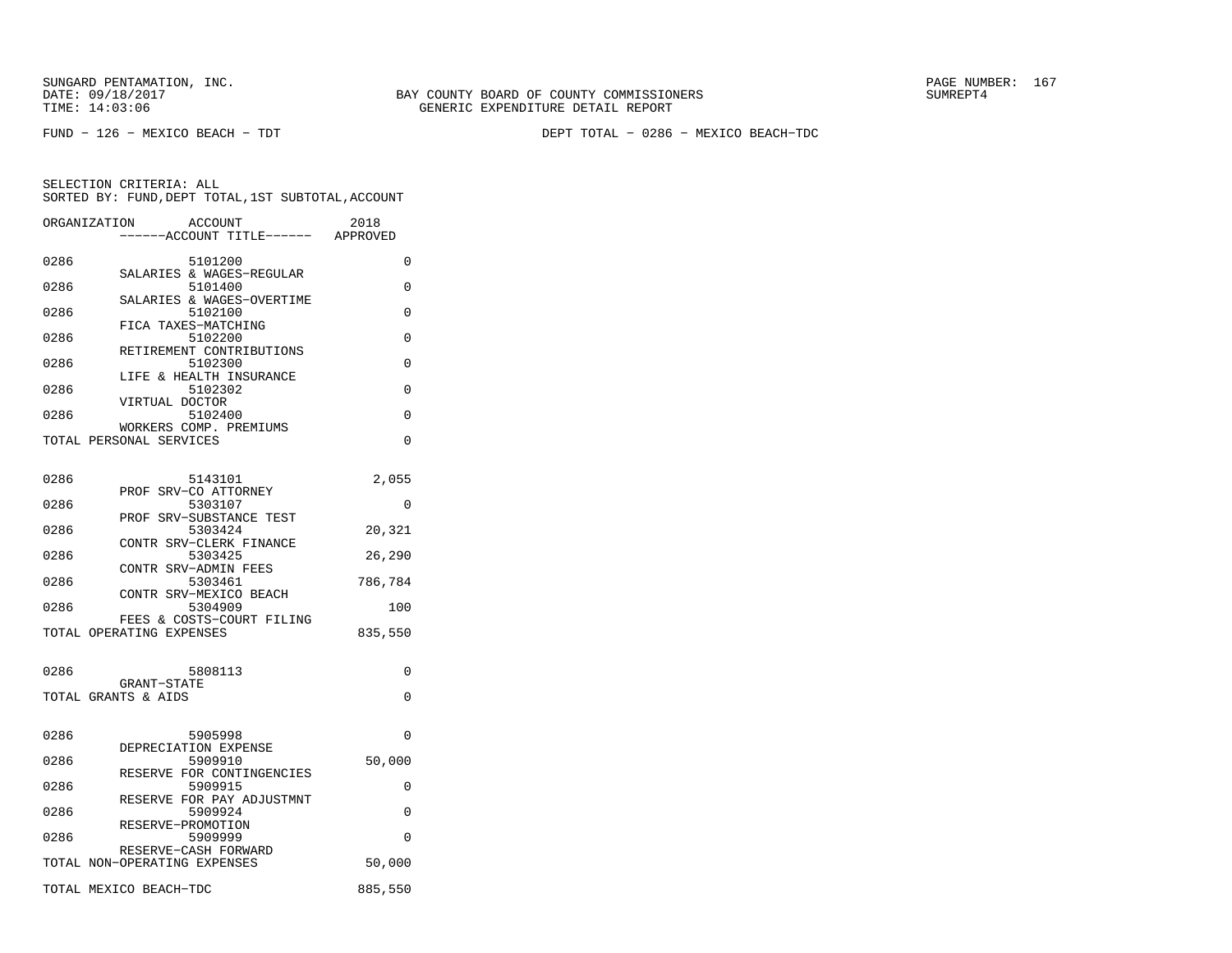BAY COUNTY BOARD OF COUNTY COMMISSIONERS TIME: 14:03:06 GENERIC EXPENDITURE DETAIL REPORT

FUND − 126 − MEXICO BEACH − TDT DEPT TOTAL − 0286 − MEXICO BEACH−TDC

SELECTION CRITERIA: ALLSORTED BY: FUND,DEPT TOTAL,1ST SUBTOTAL,ACCOUNT

ORGANIZATION ACCOUNT 2018−−−−−−ACCOUNT TITLE−−−−−− APPROVED

TOTAL MEXICO BEACH - TDT 885,550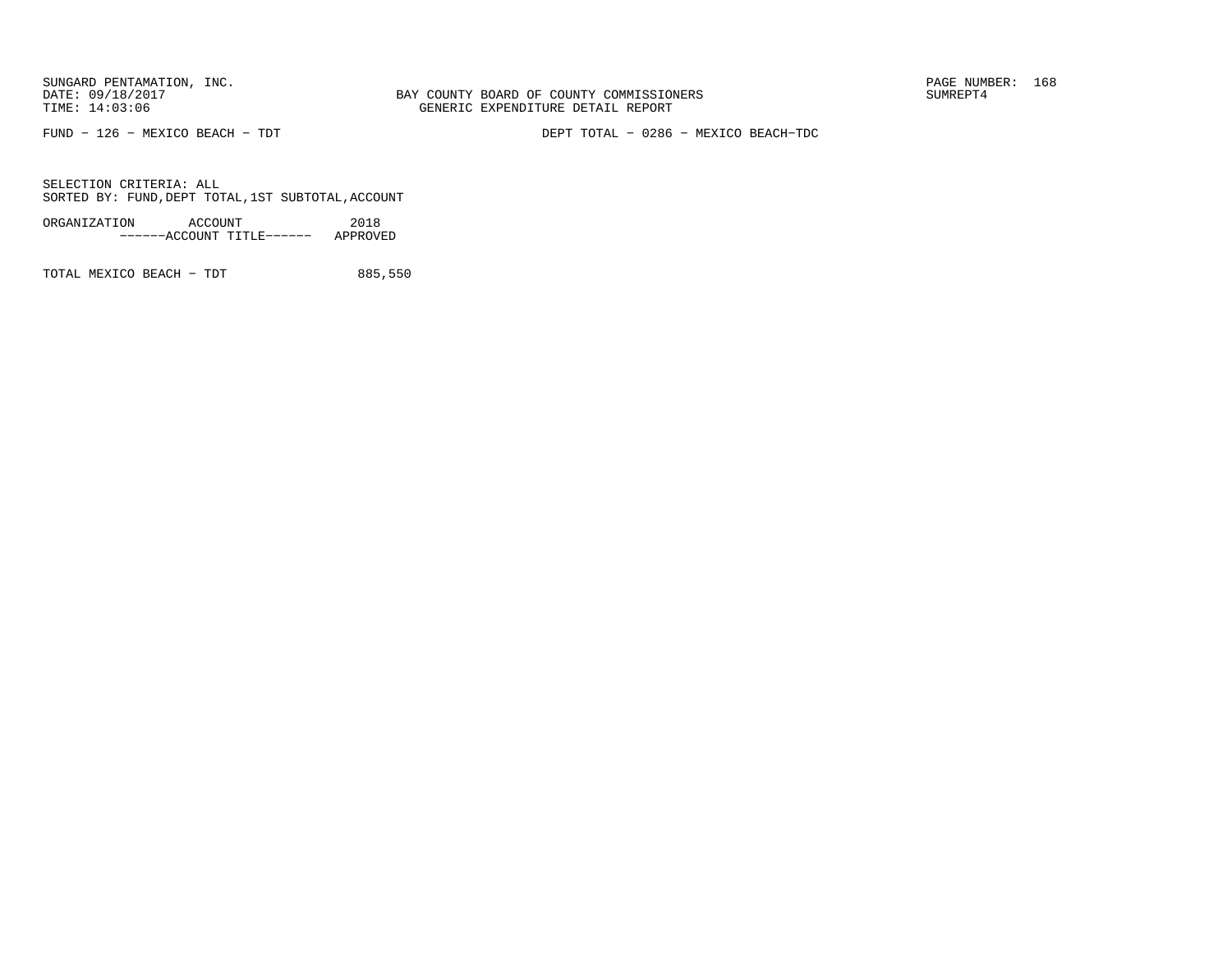FUND − 127 − BEACH NOURISHMENT − TDC DEPT TOTAL − 0291 − BEACH NOURISHMENT−TDC

|      | ORGANIZATION<br><b>ACCOUNT</b><br>---ACCOUNT TITLE------ APPROVED | 2018     |
|------|-------------------------------------------------------------------|----------|
|      |                                                                   |          |
| 0291 | 5143101<br>PROF SRV-CO ATTORNEY                                   | 2,310    |
| 0291 | 5143105<br>SRV-OTHER ATTNY<br>PROF                                | 16,500   |
| 0291 | 5303104                                                           | 175,000  |
| 0291 | SRV-ENGINEERING<br>PROF<br>5303401                                | 0        |
| 0291 | CONTRACTED SERVICES<br>5303424                                    | 116,252  |
| 0291 | CONTR SRV-CLERK FINANCE<br>5303425                                | 27,621   |
| 0291 | CONTR SRV-ADMIN FEES<br>5303434                                   | 39,000   |
| 0291 | CONTR SRV-CONSULTATION<br>5303444                                 | 150,000  |
|      | CONTR SRV-PCB CNV & VISIT                                         |          |
| 0291 | 5303478<br>CONTR SRV-BCH. TUR. TRACK                              | 110,000  |
| 0291 | 5304101<br>COMMUNICATIONS SERVICES                                | 0        |
| 0291 | 5304125<br>POSTAGE/TRANSP/FREIGHT                                 | $\Omega$ |
| 0291 | 5304902<br>FEES & COSTS-PURCHASING                                | 530      |
| 0291 | 5304905                                                           | 0        |
| 0291 | FEES&COSTS-LGL ADV/ADVERT<br>5304909                              | $\Omega$ |
| 0291 | FEES & COSTS-COURT FILING<br>5304922                              | 0        |
| 0291 | FEES & COSTS-PERMITS<br>5304984                                   | $\Omega$ |
| 0291 | <b>BAD DEBT</b><br>5305402                                        | 6,000    |
|      | DUES & MEMBERSHIPS                                                |          |
|      | TOTAL OPERATING EXPENSES                                          | 643,213  |
| 0291 | 5606315                                                           | 0        |
| 0291 | IMPRV-BCH LANDSCAPE/BEAUT<br>5606401                              | 0        |
|      | EOUIPMENT                                                         |          |
| 0291 | 5606402<br>EOUIP LESS THAN \$1000                                 | 0        |
| 0291 | 5606501<br>CONSTRUCTION IN PROGRESS                               | 0        |
| 0291 | 5606512                                                           | 30,000   |
| 0291 | CIP-BCH TILL/SCARPMNT LEV<br>5606513                              | 0        |
|      | CIP-BERM & DUNE RESTRTN<br>TOTAL CAPITAL OUTLAY                   | 30,000   |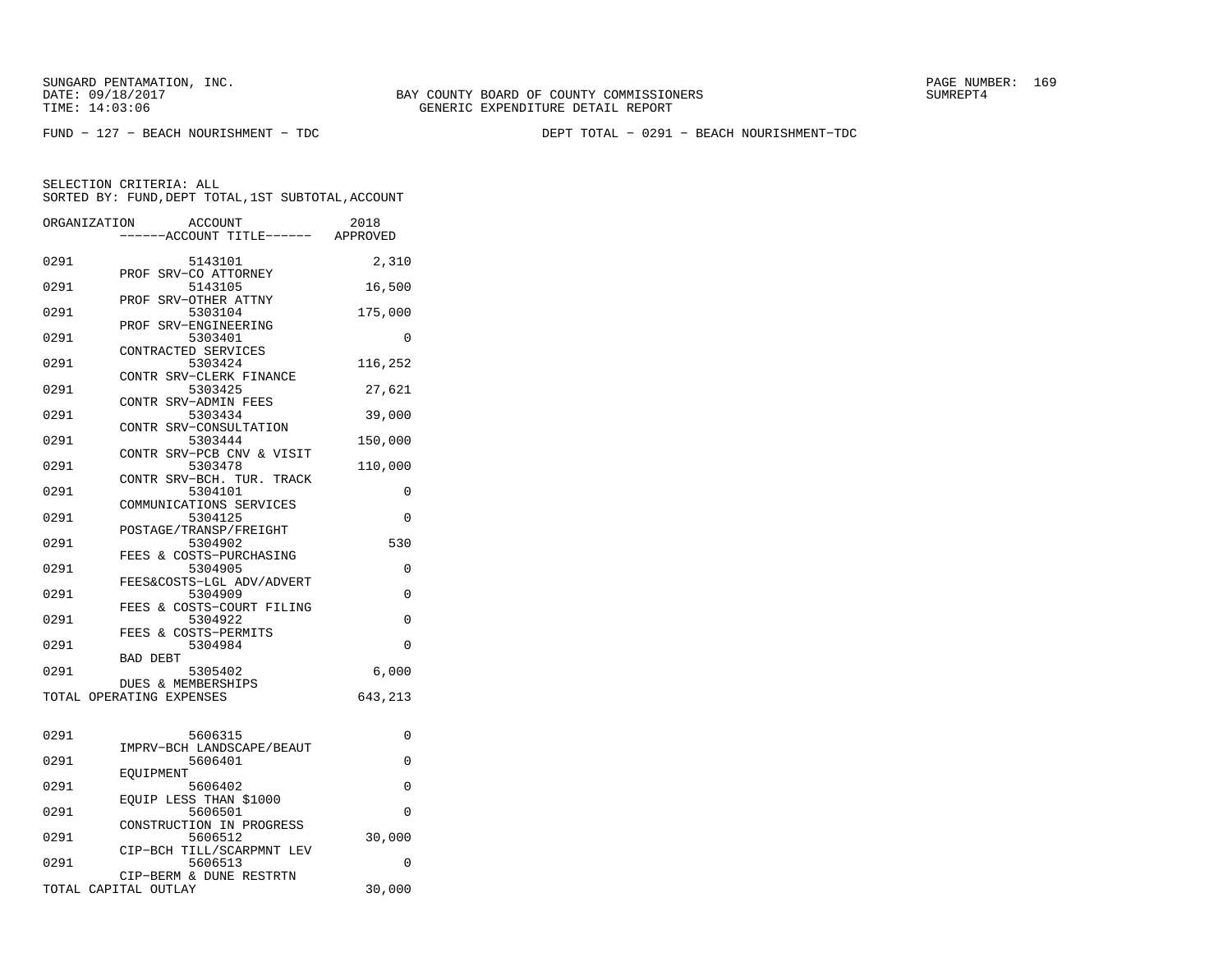FUND − 127 − BEACH NOURISHMENT − TDC DEPT TOTAL − 0291 − BEACH NOURISHMENT−TDC

| ORGANIZATION | ACCOUNT |                           | 2018     |
|--------------|---------|---------------------------|----------|
|              |         | ------ACCOUNT TITLE------ | APPROVED |

| 0291 | 5905998                                                   |            |
|------|-----------------------------------------------------------|------------|
| 0291 | DEPRECIATION EXPENSE<br>5909910                           | 23,856,395 |
|      | RESERVE FOR CONTINGENCIES<br>TOTAL NON-OPERATING EXPENSES | 23,856,395 |
|      | TOTAL BEACH NOURISHMENT-TDC                               | 24,529,608 |
|      | TOTAL BEACH NOURISHMENT - TDC                             | 24,529,608 |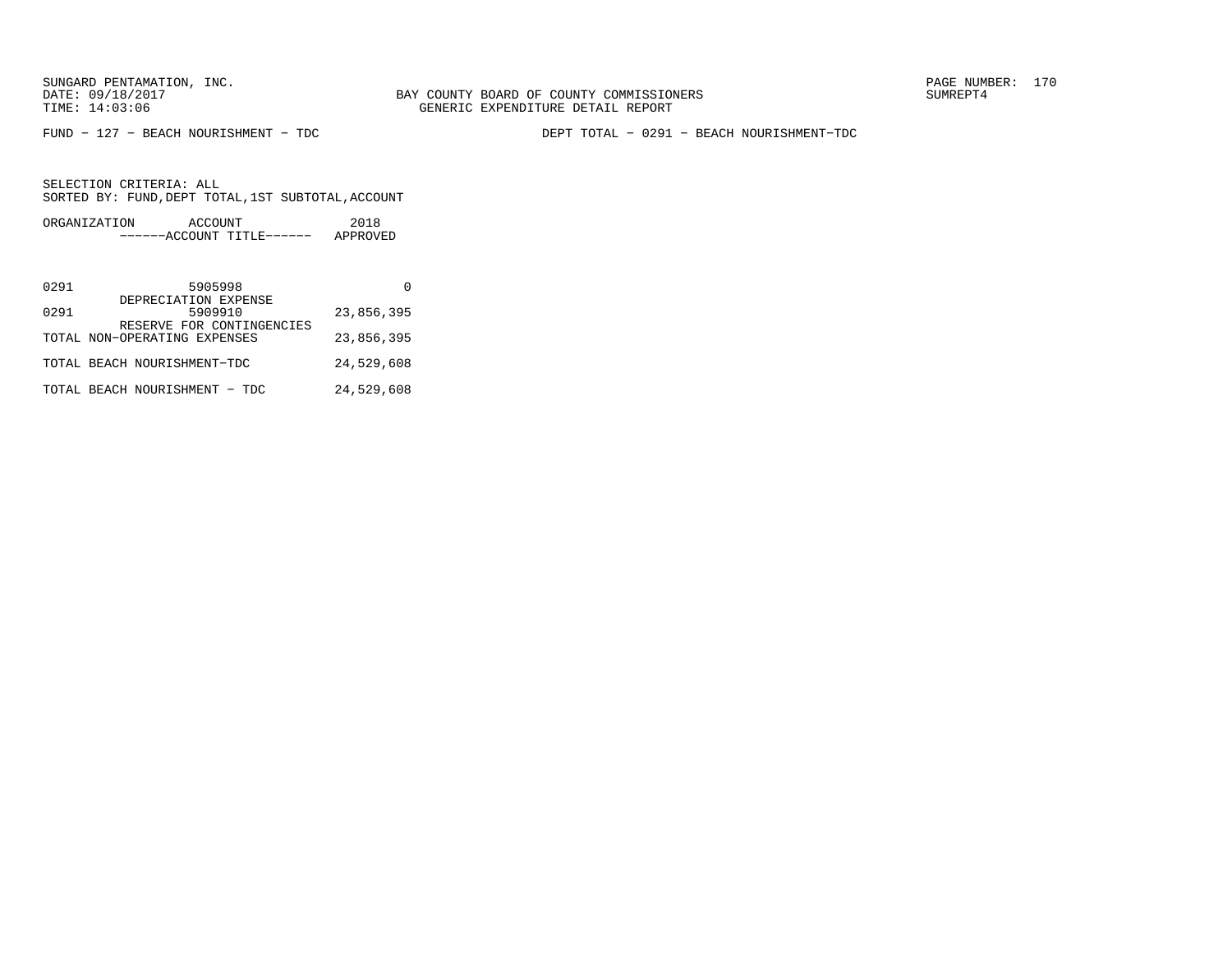FUND − 128 − TDC − 5TH CENT DEPT TOTAL − 0295 − 5TH CENT

SELECTION CRITERIA: ALL SORTED BY: FUND,DEPT TOTAL,1ST SUBTOTAL,ACCOUNTORGANIZATION ACCOUNT 2018

|      |                              | ------ACCOUNT TITLE------ APPROVED   |           |
|------|------------------------------|--------------------------------------|-----------|
| 0295 |                              | 5303424                              | 116,250   |
| 0295 |                              | CONTR SRV-CLERK FINANCE<br>5303444   | 4,141,300 |
|      | TOTAL OPERATING EXPENSES     | CONTR SRV-PCB CNV & VISIT            | 4,257,550 |
|      |                              |                                      |           |
| 0295 |                              | 5909910<br>RESERVE FOR CONTINGENCIES | $\Omega$  |
|      | TOTAL NON-OPERATING EXPENSES |                                      | $\Omega$  |
|      | TOTAL 5TH CENT               |                                      | 4,257,550 |
|      | TOTAL TDC - 5TH CENT         |                                      | 4,257,550 |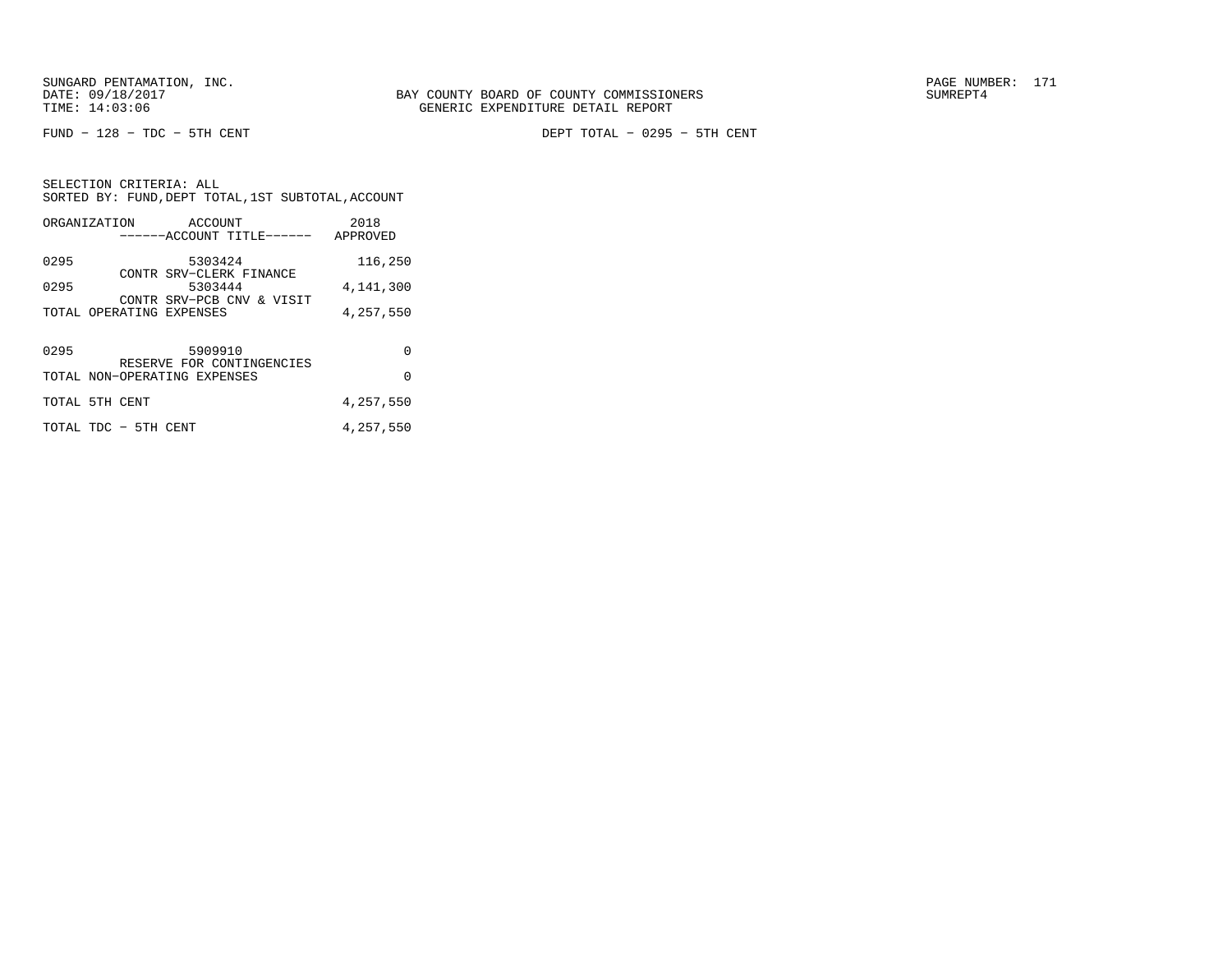FUND − 129 − PANAMA CITY − TDT DEPT TOTAL − 0298 − PANAMA CITY − TDT

| ORGANIZATION                 | ACCOUNT<br>------ACCOUNT TITLE------ | 2018<br>APPROVED |
|------------------------------|--------------------------------------|------------------|
| 0298                         | 5303424                              | 45,000           |
| 0298                         | CONTR SRV-CLERK FINANCE<br>5303462   | 1,407,000        |
| TOTAL OPERATING EXPENSES     | CONTR SRV-PANAMA CITY                | 1,452,000        |
| 0298                         | 5909910                              | 228,600          |
| TOTAL NON-OPERATING EXPENSES | RESERVE FOR CONTINGENCIES            | 228,600          |
| TOTAL PANAMA CITY - TDT      |                                      | 1,680,600        |
| TOTAL PANAMA CITY - TDT      |                                      | 1,680,600        |
|                              |                                      |                  |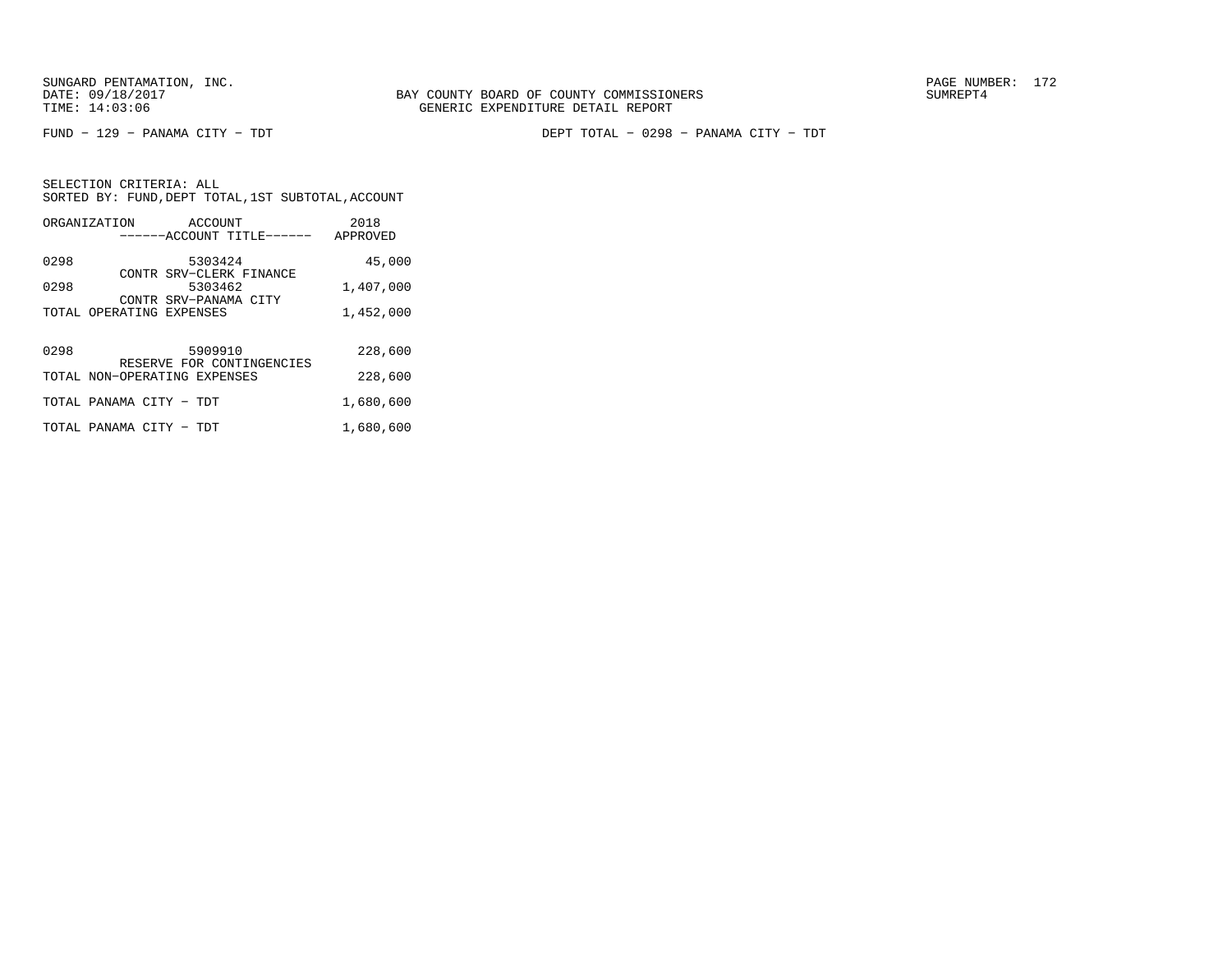| ORGANIZATION<br><b>ACCOUNT</b><br>2018<br>---ACCOUNT TITLE------ APPROVED |          |
|---------------------------------------------------------------------------|----------|
| 0301<br>5101200                                                           | 149,311  |
| SALARIES & WAGES-REGULAR<br>0301<br>5101205                               | 0        |
| SALARIES & WAGES-DISASTER<br>0301<br>5101400                              | 4,000    |
| SALARIES & WAGES-OVERTIME<br>0301<br>5101405                              | 0        |
| SALARIES-DISASTER O/T<br>5102100<br>0301                                  | 11,728   |
| FICA TAXES-MATCHING<br>5102200<br>0301                                    | 15,614   |
| RETIREMENT CONTRIBUTIONS<br>0301<br>5102300                               | 43,600   |
| LIFE & HEALTH INSURANCE<br>0301<br>5102302                                | 176      |
| VIRTUAL DOCTOR<br>0301<br>5102400                                         | 1,483    |
| WORKERS COMP. PREMIUMS<br>TOTAL PERSONAL SERVICES                         | 225,912  |
| 0301<br>5143101                                                           | 2,490    |
| PROF SRV-CO ATTORNEY<br>0301<br>5193101                                   | 250      |
| EDUCATION/PUBLIC RELATION<br>5303107<br>0301                              | 0        |
| PROF SRV-SUBSTANCE TEST                                                   | $\Omega$ |
| 0301<br>5303110<br>PROF SRV-BACKGROUND CHECK                              |          |
| 0301<br>5303401<br>CONTRACTED SERVICES                                    | 10,000   |
| 0301<br>5303406<br>CONTR SRV-WIRLESS DIP FEE                              | 0        |
| 5303410<br>0301<br>CONTR SRV-JANITORIAL                                   | $\Omega$ |
| 0301<br>5303422<br>CONTR SRV-GIS                                          | 0        |
| 0301<br>5303425<br>CONTR SRV-ADMIN FEES                                   | 31,061   |
| 5304001<br>0301<br>TRAVEL/TRAINING NON-LOCAL                              | 9,500    |
| 0301<br>5304005<br>TRAVEL-LOCAL                                           | $\Omega$ |
| 5304101<br>0301                                                           | 155,576  |
| COMMUNICATIONS SERVICES<br>0301<br>5304122                                | 51,000   |
| COMM SRV-LEASED LINES<br>0301<br>5304125<br>POSTAGE/TRANSP/FREIGHT        | 100      |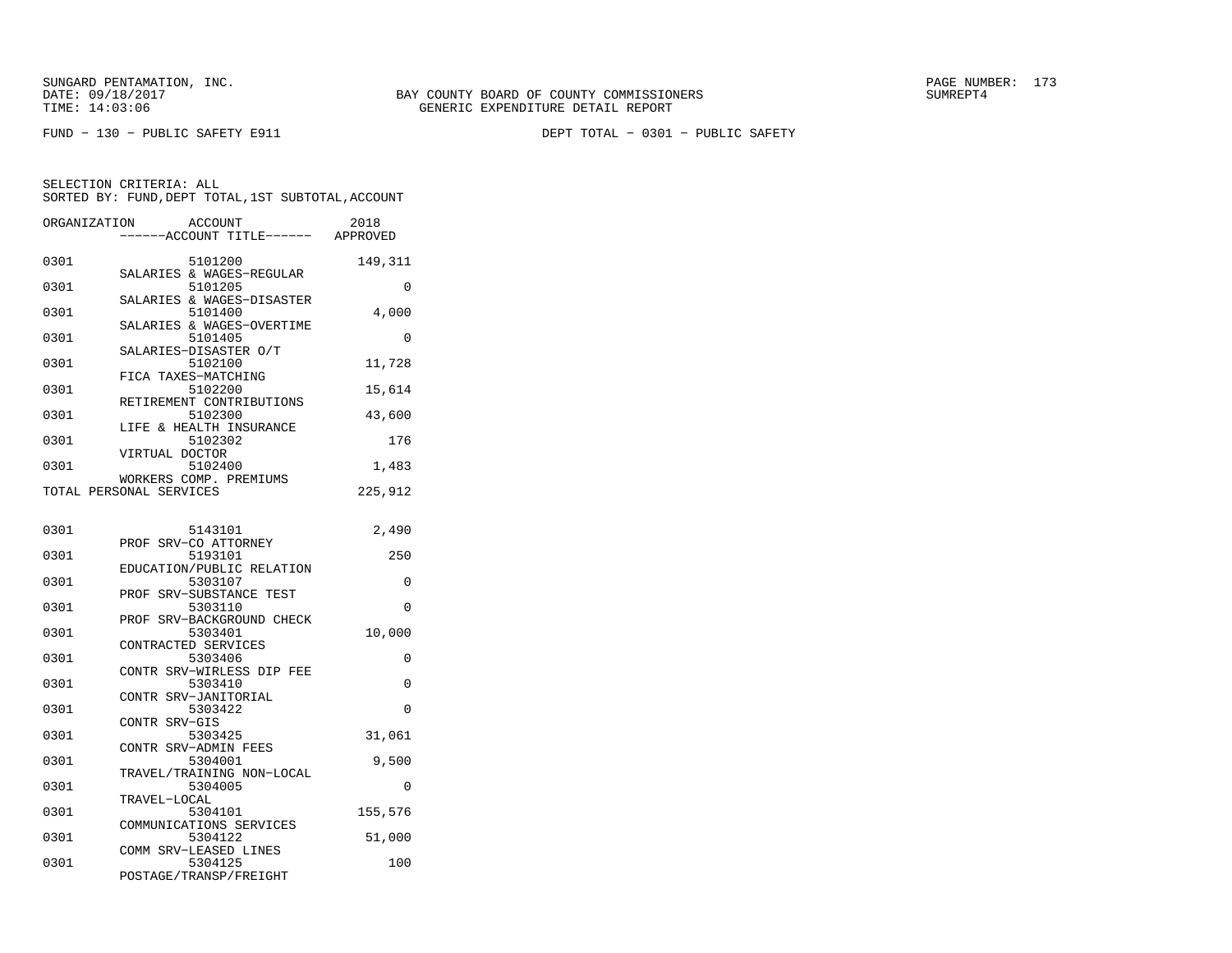| ORGANIZATION | ACCOUNT                             | 2018     |
|--------------|-------------------------------------|----------|
|              | -----ACCOUNT TITLE------            | APPROVED |
| 0301         | 5304301                             | $\Omega$ |
|              | UTILITY SERVICES                    |          |
| 0301         | 5304410                             | $\Omega$ |
|              | RENTALS/LEASES-EOUIPMENT            |          |
| 0301         | 5304414                             | 2,279    |
|              | RENTALS/LEASES EOUIP-(IT)           |          |
| 0301         | 5304501                             | 10,228   |
|              | INSURANCE & BONDS                   |          |
| 0301         | 5304605                             | 0        |
|              | REPAIR/MAINT-BLDG & GRND            |          |
| 0301         | 5304610                             | 0        |
|              | REPAIR/MAINT-AUTO EQUIP             |          |
| 0301         | 5304611                             | 0        |
|              | REPAIR/MAINT-FLEET MAINT            |          |
| 0301         | 5304615                             | 65,000   |
|              | REPAIR/MAINT-EQUIPMENT              |          |
| 0301         | 5304701                             | $\Omega$ |
| 0301         | PRINTING & BINDING<br>5304902       | 2,118    |
|              | FEES & COSTS-PURCHASING             |          |
| 0301         | 5304905                             | 0        |
|              | FEES&COSTS-LGL ADV/ADVERT           |          |
| 0301         | 5304990                             | $\Omega$ |
|              | MISCELLANEOUS EXPENSES              |          |
| 0301         | 5305101                             | 3,000    |
|              | OFFICE SUPPLIES                     |          |
| 0301         | 5305201                             | 500      |
|              | OPERATING SUPPLIES                  |          |
| 0301         | 5305202                             | 500      |
|              | OPER SUPPLIES-JANITORIAL            |          |
| 0301         | 5305205                             | 500      |
|              | GAS, OIL & LUBRICANTS               |          |
| 0301         | 5305215                             | 750      |
| 0301         | CLOTHING & WEARING APPRL<br>5305220 | $\Omega$ |
|              | TOOL & SMALL IMPLEMENTS             |          |
| 0301         | 5305401                             | 3,000    |
|              | BOOKS/RESOURCE MATR/SUBSC           |          |
| 0301         | 5305402                             | 2,000    |
|              | <b>DUES &amp; MEMBERSHIPS</b>       |          |
| 0301         | 5305406                             | 0        |
|              | TRAINING & TUITION                  |          |
|              | TOTAL OPERATING EXPENSES            | 349,852  |
|              |                                     |          |
|              |                                     |          |
| 0301         | 5606314                             | 0        |
|              | IMPRV-NETWORK CONNECT               |          |
| 0301         | 5606401<br>EQUIPMENT                | 125,000  |
|              |                                     |          |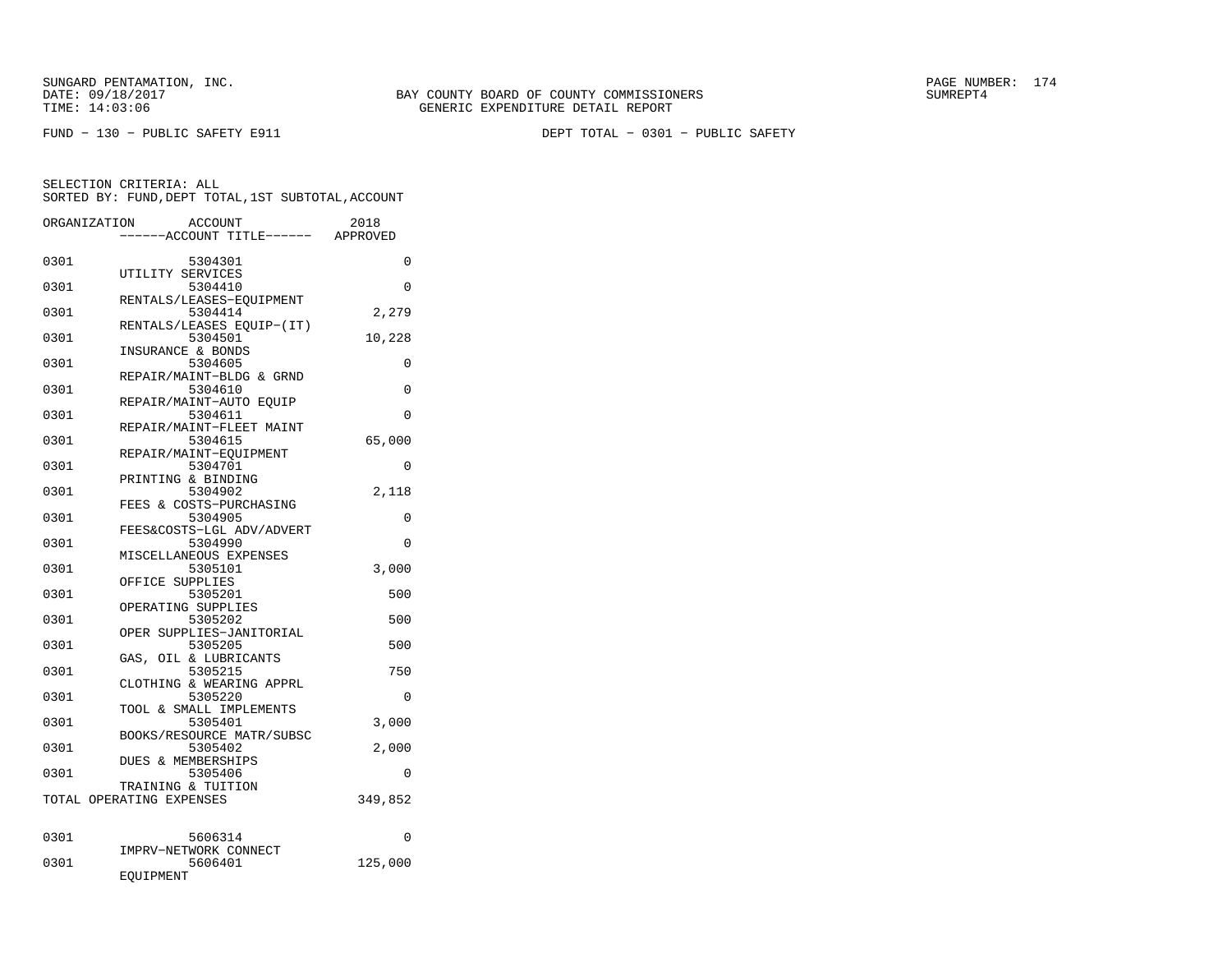FUND − 130 − PUBLIC SAFETY E911 DEPT TOTAL − 0301 − PUBLIC SAFETY

|      | ORGANIZATION ACCOUNT<br>-----ACCOUNT TITLE------ APPROVED    | 2018      |
|------|--------------------------------------------------------------|-----------|
| 0301 | 5606402<br>EOUIP LESS THAN \$1000                            | 6,550     |
| 0301 | 5606450<br>COMPUTER SOFTWARE                                 | 96,200    |
|      | TOTAL CAPITAL OUTLAY                                         | 227,750   |
| 0301 | 5819101<br>TRNFS-GENERAL FUND (001)                          | $\Omega$  |
| 0301 | 5905998                                                      | $\Omega$  |
| 0301 | DEPRECIATION EXPENSE<br>5909910<br>RESERVE FOR CONTINGENCIES | $\Omega$  |
| 0301 | 5909915<br>RESERVE FOR PAY ADJUSTMNT                         | $\Omega$  |
| 0301 | 5909920<br>RESERVE-FUTURE CAP OUTLAY                         | $\Omega$  |
| 0301 | 5909999<br>RESERVE-CASH FORWARD                              | 2,523,151 |
|      | TOTAL NON-OPERATING EXPENSES                                 | 2,523,151 |
|      | TOTAL PUBLIC SAFETY                                          | 3,326,665 |
|      | TOTAL PUBLIC SAFETY E911                                     | 3,326,665 |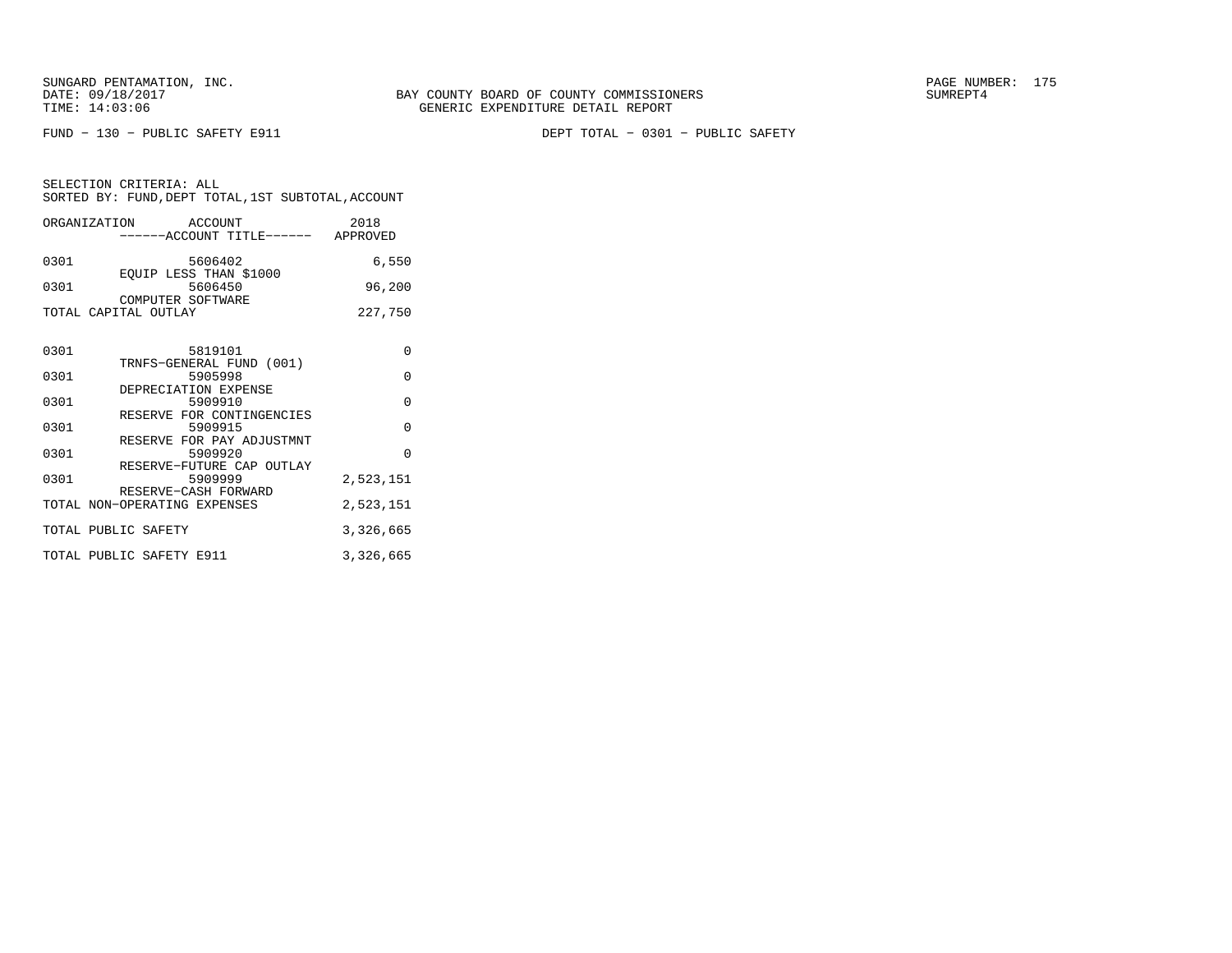FUND − 133 − INTERGOVT RADIO COMM DEPT TOTAL − 0303 − INTERGOV'T RADIO COMM

| ORGANIZATION            |                   | <b>ACCOUNT</b><br>----ACCOUNT TITLE------ APPROVED          | 2018    |
|-------------------------|-------------------|-------------------------------------------------------------|---------|
| 0303                    |                   | 5101200                                                     | 55,162  |
| 0303                    |                   | SALARIES & WAGES-REGULAR<br>5101400                         | 3,500   |
| 0303                    |                   | SALARIES & WAGES-OVERTIME<br>5102100<br>FICA TAXES-MATCHING | 4,488   |
| 0303                    |                   | 5102200<br>RETIREMENT CONTRIBUTIONS                         | 4,762   |
| 0303                    |                   | 5102300<br>LIFE & HEALTH INSURANCE                          | 20,235  |
| 0303                    | VIRTUAL DOCTOR    | 5102302                                                     | 72      |
| 0303                    |                   | 5102400<br>WORKERS COMP. PREMIUMS                           | 242     |
| TOTAL PERSONAL SERVICES |                   |                                                             | 88,461  |
| 0303                    |                   | 5143101                                                     | 2,536   |
| 0303                    |                   | PROF SRV-CO ATTORNEY<br>5303401                             | 10,000  |
| 0303                    |                   | CONTRACTED SERVICES<br>5303425<br>CONTR SRV-ADMIN FEES      | 29,928  |
| 0303                    |                   | 5303446<br>CONTR SRV-FACILITIES                             | 7,107   |
| 0303                    |                   | 5304001<br>TRAVEL/TRAINING NON-LOCAL                        | 2,250   |
| 0303                    |                   | 5304101<br>COMMUNICATIONS SERVICES                          | 113,371 |
| 0303                    |                   | 5304122<br>COMM SRV-LEASED LINES                            | 12,000  |
| 0303                    |                   | 5304125<br>POSTAGE/TRANSP/FREIGHT                           | 150     |
| 0303                    | UTILITY SERVICES  | 5304301                                                     | 27,500  |
| 0303                    |                   | 5304403<br>RENTALS/LEASES-LAND                              | 15,000  |
| 0303                    |                   | 5304410<br>RENTALS/LEASES-EOUIPMENT                         | 0       |
| 0303                    |                   | 5304414<br>RENTALS/LEASES EQUIP-(IT)                        | 736     |
| 0303                    | INSURANCE & BONDS | 5304501                                                     | 48,806  |
| 0303                    |                   | 5304605<br>REPAIR/MAINT-BLDG & GRND                         | 32,100  |
| 0303                    |                   | 5304610<br>REPAIR/MAINT-AUTO EOUIP                          | 2,500   |
| 0303                    |                   | 5304615<br>REPAIR/MAINT-EQUIPMENT                           | 256,266 |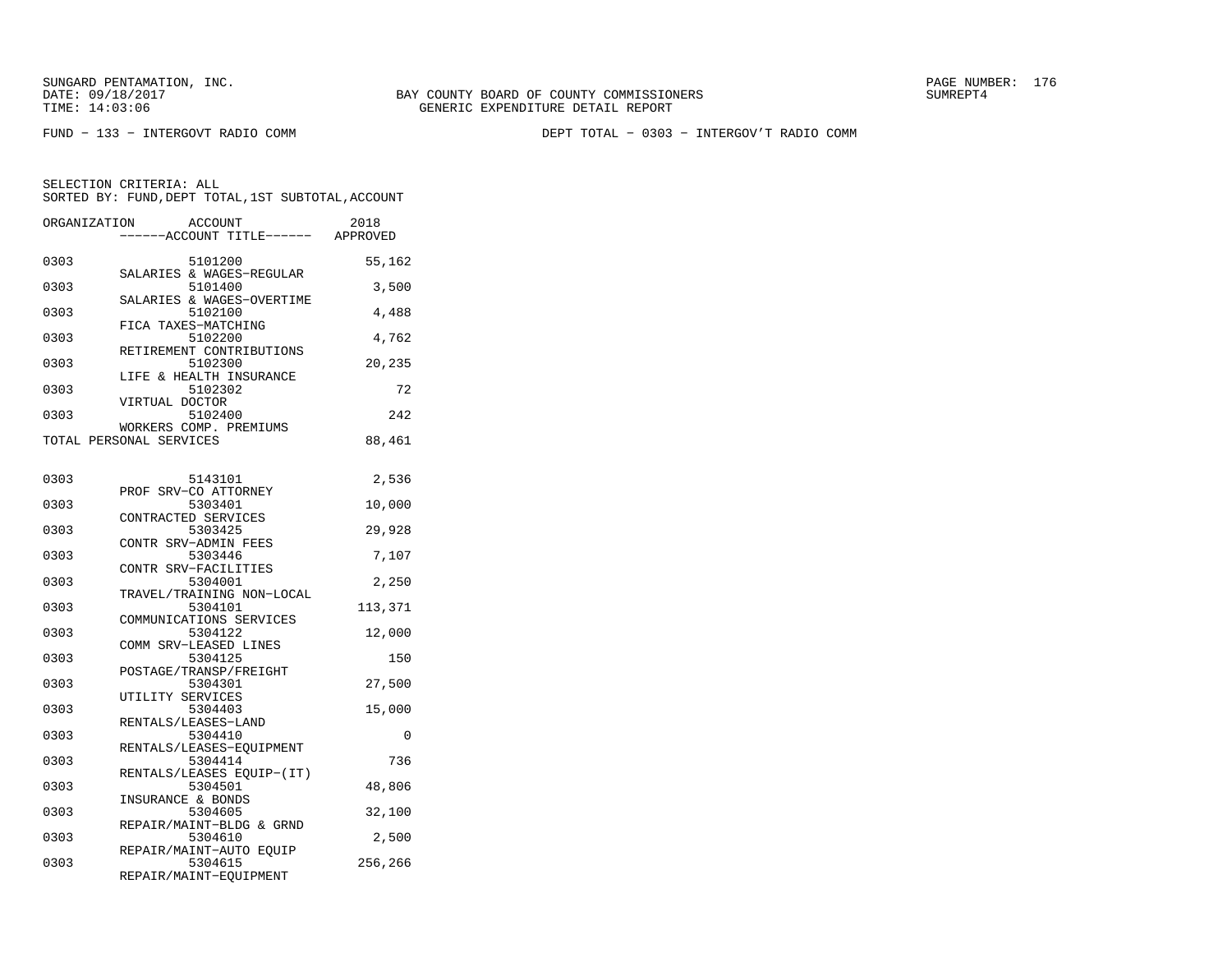FUND − 133 − INTERGOVT RADIO COMM DEPT TOTAL − 0303 − INTERGOV'T RADIO COMM

| ORGANIZATION       | ACCOUNT<br>--ACCOUNT TITLE------                    | 2018<br>APPROVED |
|--------------------|-----------------------------------------------------|------------------|
| 0303               | 5304902<br>FEES & COSTS-PURCHASING                  | 3,178            |
| 0303               | 5304908<br>FEES & COSTS-LICENSES                    | 0                |
| 0303               | 5304990<br>MISCELLANEOUS EXPENSES                   | $\Omega$         |
| 0303               | 5305101<br>OFFICE SUPPLIES                          | 500              |
| 0303               | 5305201<br>OPERATING SUPPLIES                       | 1,500            |
| 0303               | 5305205                                             | 3,000            |
| 0303               | OIL & LUBRICANTS<br>GAS,<br>5305220                 | 500              |
| 0303               | TOOL & SMALL IMPLEMENTS<br>5305402                  | 400              |
| 0303               | DUES & MEMBERSHIPS<br>5305406                       | 0                |
|                    | TRAINING & TUITION<br>TOTAL OPERATING EXPENSES      | 569,328          |
| 0303               | 5606401                                             | 4,500            |
| 0303               | EOUIPMENT<br>5606402                                | 2,000            |
| 0303               | EQUIP LESS THAN \$1000<br>5606450                   | 750              |
| 0303               | COMPUTER SOFTWARE<br>5606577                        | 11,751,254       |
|                    | CIP-800 MHZ PROJECT<br>TOTAL CAPITAL OUTLAY         | 11,758,504       |
|                    |                                                     |                  |
| 0303               | 5707105<br>PRINCIPAL-LOANS                          | 0                |
| 0303               | 5707205<br>INTEREST-LOANS                           | 0                |
| 0303               | 5707316<br>PAYING AGENT/TRUSTEE-FEES                | 0                |
| 0303               | 5707370<br>ARBITRAGE REBATE EXPENSE                 | 0                |
| TOTAL DEBT SERVICE |                                                     | $\Omega$         |
| 0303               | 5819101                                             | 1,248,746        |
| 0303               | TRNFS-GENERAL FUND<br>(001)<br>5905908              | 0                |
| 0303               | LOSS ON DISPOSAL<br>5905998<br>DEPRECIATION EXPENSE | 0                |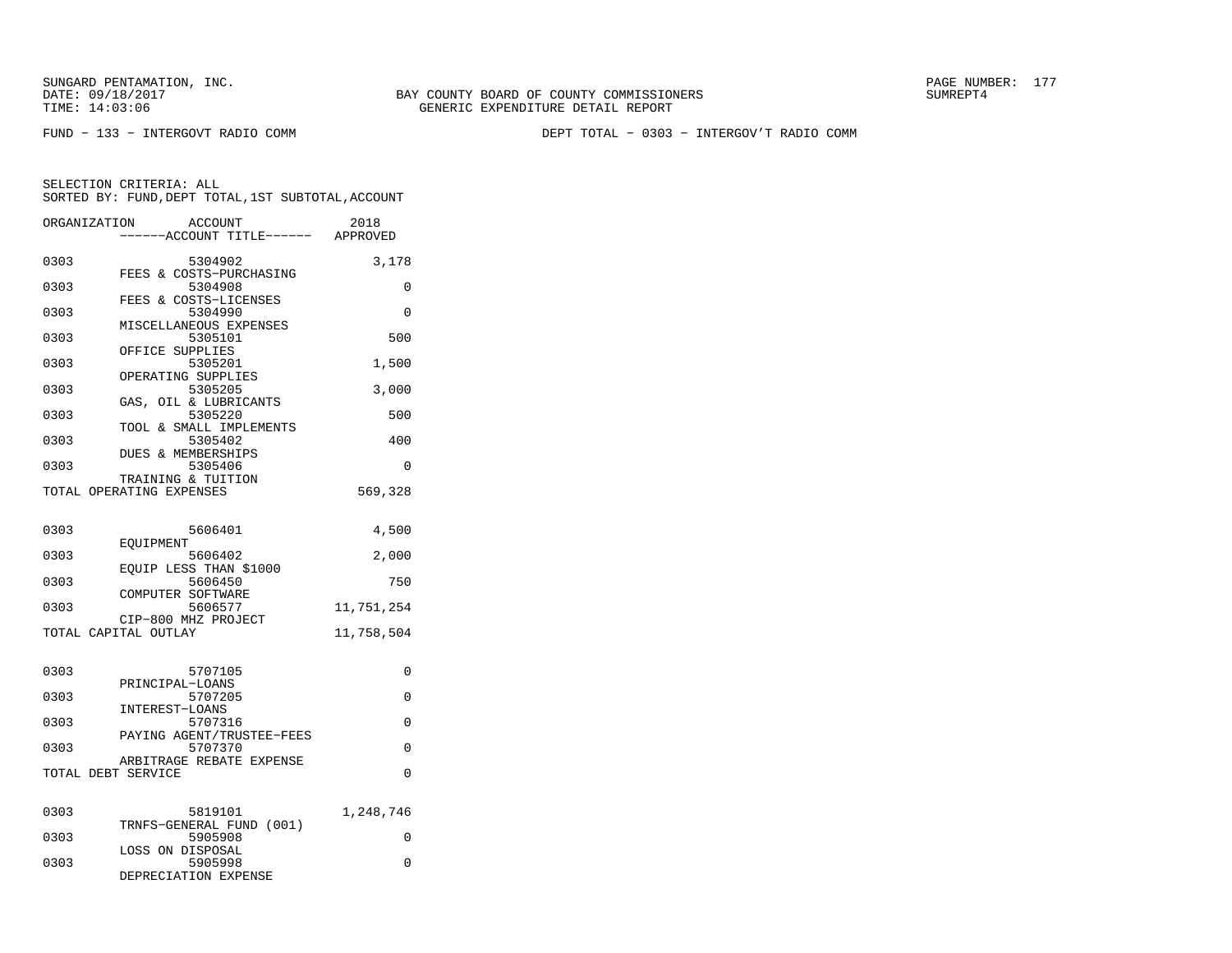FUND − 133 − INTERGOVT RADIO COMM DEPT TOTAL − 0303 − INTERGOV'T RADIO COMM

|      | ORGANIZATION                                         | ACCOUNT<br>------ACCOUNT TITLE------ | 2018<br>APPROVED |
|------|------------------------------------------------------|--------------------------------------|------------------|
| 0303 |                                                      | 5909920                              |                  |
| 0303 |                                                      | RESERVE-FUTURE CAP OUTLAY<br>5909999 | 362,906          |
|      | RESERVE-CASH FORWARD<br>TOTAL NON-OPERATING EXPENSES |                                      | 1,611,652        |
|      | TOTAL INTERGOV'T RADIO COMM                          |                                      | 14,027,945       |
|      | TOTAL INTERGOVT RADIO COMM                           |                                      | 14,027,945       |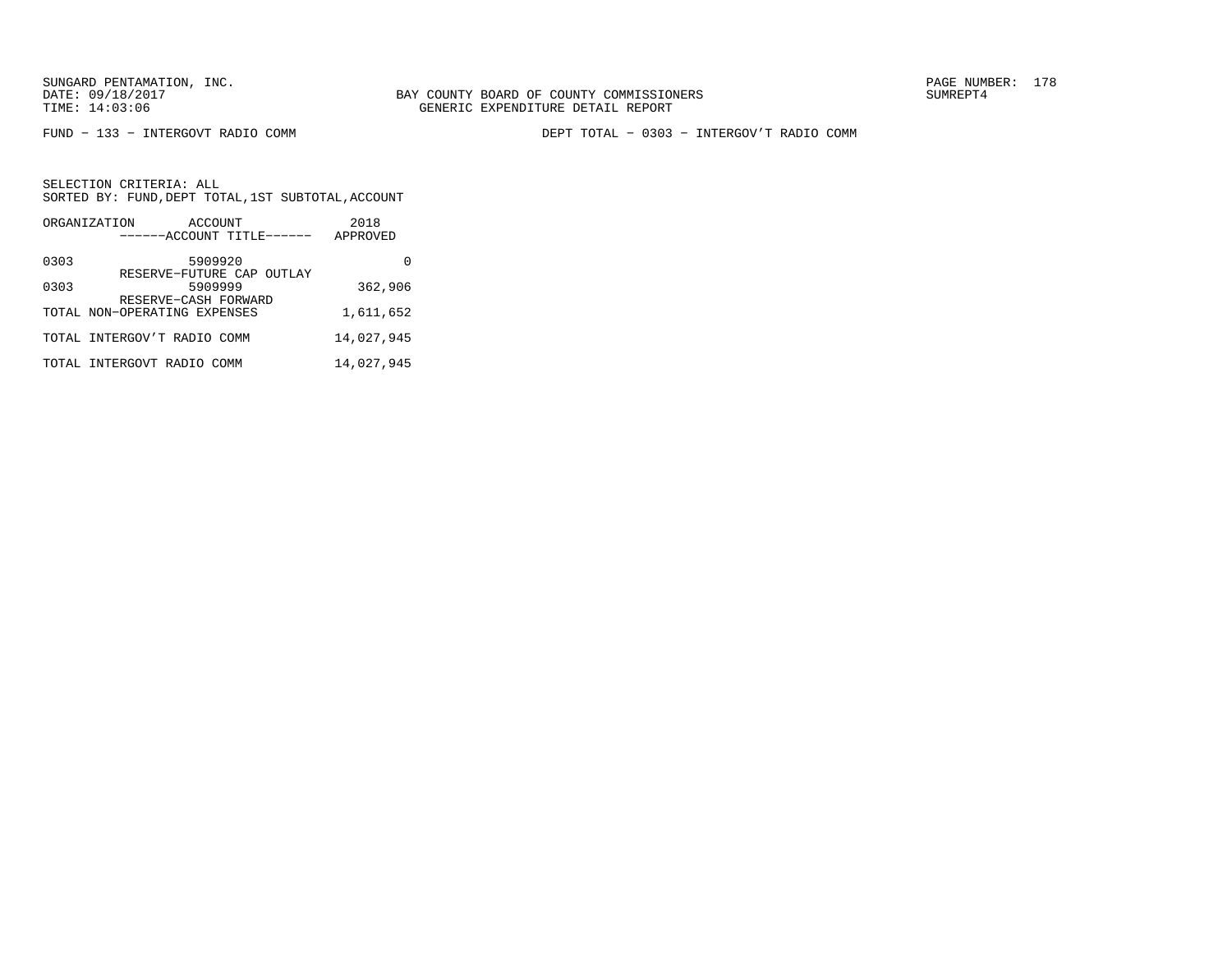FUND − 140 − DISTRICT MOSQUITO CONTROL DEPT TOTAL − 0315 − MOSQUITO CONTROL

| ORGANIZATION | ACCOUNT<br>----ACCOUNT TITLE------ APPROVED             | 2018     |
|--------------|---------------------------------------------------------|----------|
| 0315         | 5101200                                                 | 522,304  |
| 0315         | SALARIES & WAGES-REGULAR<br>5101400                     | 5,000    |
| 0315         | SALARIES & WAGES-OVERTIME<br>5102100                    | 40,339   |
| 0315         | FICA TAXES-MATCHING<br>5102200                          | 51,110   |
| 0315         | RETIREMENT CONTRIBUTIONS<br>5102202                     | $\Omega$ |
| 0315         | PENSION EXPENSE<br>5102300                              | 144,149  |
| 0315         | LIFE & HEALTH INSURANCE<br>5102302                      | 882      |
| 0315         | VIRTUAL DOCTOR<br>5102400                               | 44,730   |
| 0315         | WORKERS COMP. PREMIUMS<br>5102500                       | 0        |
|              | UNEMPLOYMENT COMPENSATION<br>TOTAL PERSONAL SERVICES    | 808,514  |
| 0315         | 5143101                                                 | 4,600    |
| 0315         | PROF<br>SRV-CO ATTORNEY<br>5303107                      | 185      |
| 0315         | SRV-SUBSTANCE TEST<br>PROF<br>5303110                   | 200      |
| 0315         | PROF SRV-BACKGROUND CHECK<br>5303401                    | 2,500    |
| 0315         | CONTRACTED SERVICES<br>5303408                          | 2,252    |
| 0315         | CONTR SRV-800 MHZ<br>5303422                            | 0        |
| 0315         | CONTR SRV-GIS<br>5303425                                | 53,231   |
| 0315         | CONTR<br>SRV-ADMIN FEES<br>5303446                      | 18,297   |
| 0315         | CONTR SRV-FACILITIES<br>5304001                         | 5,000    |
| 0315         | TRAVEL/TRAINING NON-LOCAL<br>5304101                    | 7,776    |
| 0315         | COMMUNICATIONS SERVICES<br>5304122                      | 0        |
| 0315         | COMM SRV-LEASED LINES<br>5304125                        | 125      |
| 0315         | POSTAGE/TRANSP/FREIGHT<br>5304301                       | 11,000   |
| 0315         | UTILITY SERVICES<br>5304410<br>RENTALS/LEASES-EOUIPMENT | 650      |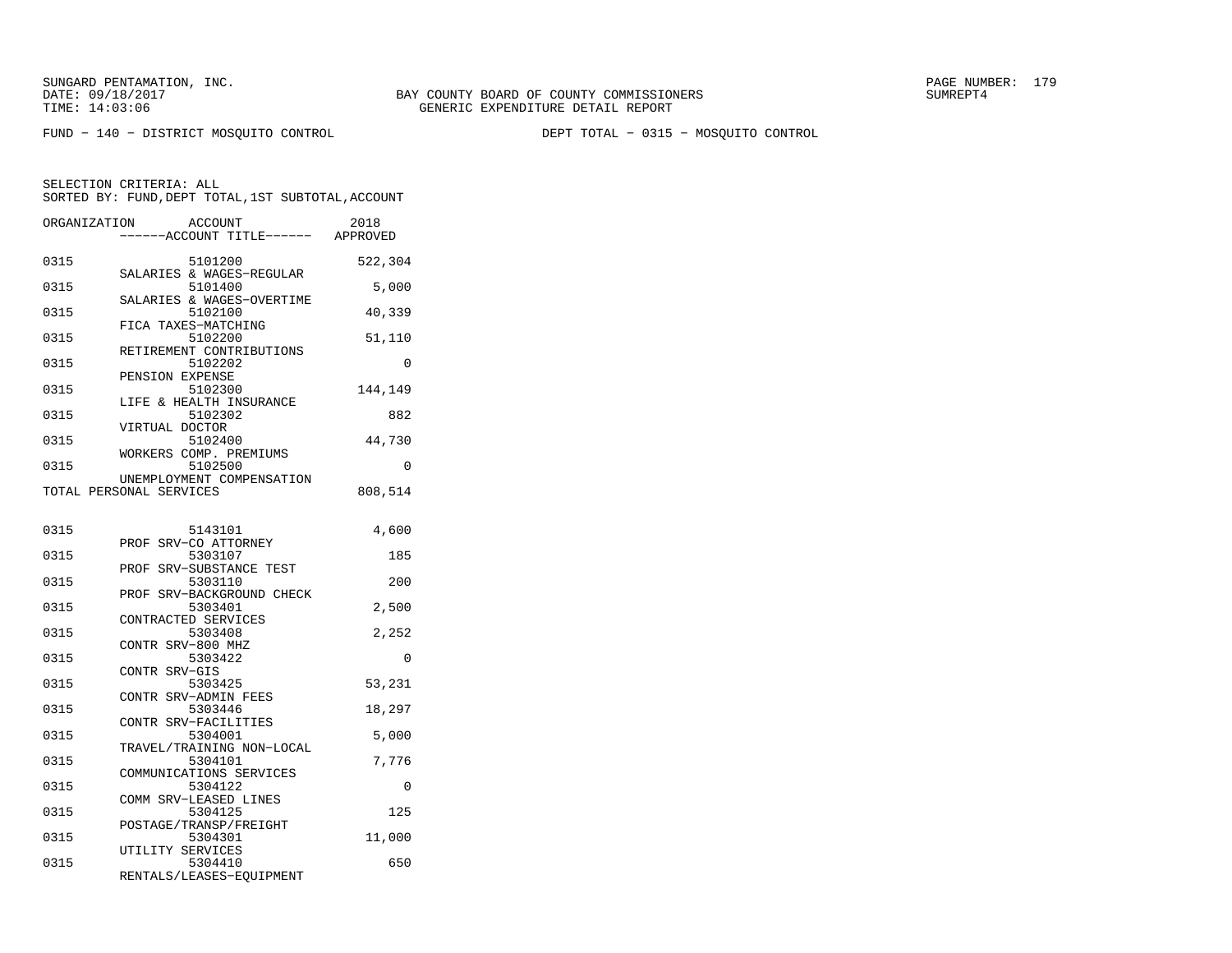FUND − 140 − DISTRICT MOSQUITO CONTROL DEPT TOTAL − 0315 − MOSQUITO CONTROL

SELECTION CRITERIA: ALLSORTED BY: FUND,DEPT TOTAL,1ST SUBTOTAL,ACCOUNT

|      | ORGANIZATION<br>ACCOUNT<br>------ACCOUNT TITLE------ APPROVED | 2018        |
|------|---------------------------------------------------------------|-------------|
| 0315 | 5304414                                                       | 3,807       |
| 0315 | RENTALS/LEASES EOUIP-(IT)<br>5304501<br>INSURANCE & BONDS     | 21,653      |
| 0315 | 5304605                                                       | 6,500       |
| 0315 | REPAIR/MAINT-BLDG & GRND<br>5304610                           | 10,000      |
| 0315 | REPAIR/MAINT-AUTO EQUIP<br>5304611                            | 0           |
| 0315 | REPAIR/MAINT-FLEET MAINT<br>5304615                           | 10,000      |
| 0315 | REPAIR/MAINT-EOUIPMENT<br>5304701                             | 0           |
| 0315 | PRINTING & BINDING<br>5304902                                 | 2,118       |
| 0315 | FEES & COSTS-PURCHASING<br>5304905                            | $\Omega$    |
| 0315 | FEES&COSTS-LGL ADV/ADVERT<br>5304922                          | 0           |
| 0315 | FEES & COSTS-PERMITS<br>5304990                               | $\Omega$    |
| 0315 | MISCELLANEOUS EXPENSES<br>5305101                             | 1,800       |
| 0315 | OFFICE SUPPLIES<br>5305201                                    | 7,000       |
| 0315 | OPERATING SUPPLIES<br>5305202                                 | 1,500       |
| 0315 | OPER SUPPLIES-JANITORIAL<br>5305203                           | 225,000     |
| 0315 | INSECTISIDES & PESTICIDES<br>5305205                          | 35,500      |
| 0315 | GAS, OIL & LUBRICANTS<br>5305210                              | 1,300       |
| 0315 | SAFETY GEAR & SUPPLIES<br>5305215                             | 5,300       |
| 0315 | CLOTHING & WEARING APPRL<br>5305220                           | 1,000       |
| 0315 | TOOL & SMALL IMPLEMENTS<br>5305401                            | 10,000      |
| 0315 | BOOKS/RESOURCE MATR/SUBSC<br>5305402                          | 2,070       |
| 0315 | <b>DUES &amp; MEMBERSHIPS</b><br>5305406                      | 2,000       |
|      | TRAINING & TUITION<br>TOTAL OPERATING EXPENSES                | 452,364     |
| 0315 | 5606301                                                       | $\mathbf 0$ |

IMPRV OTHER THAN BLDGS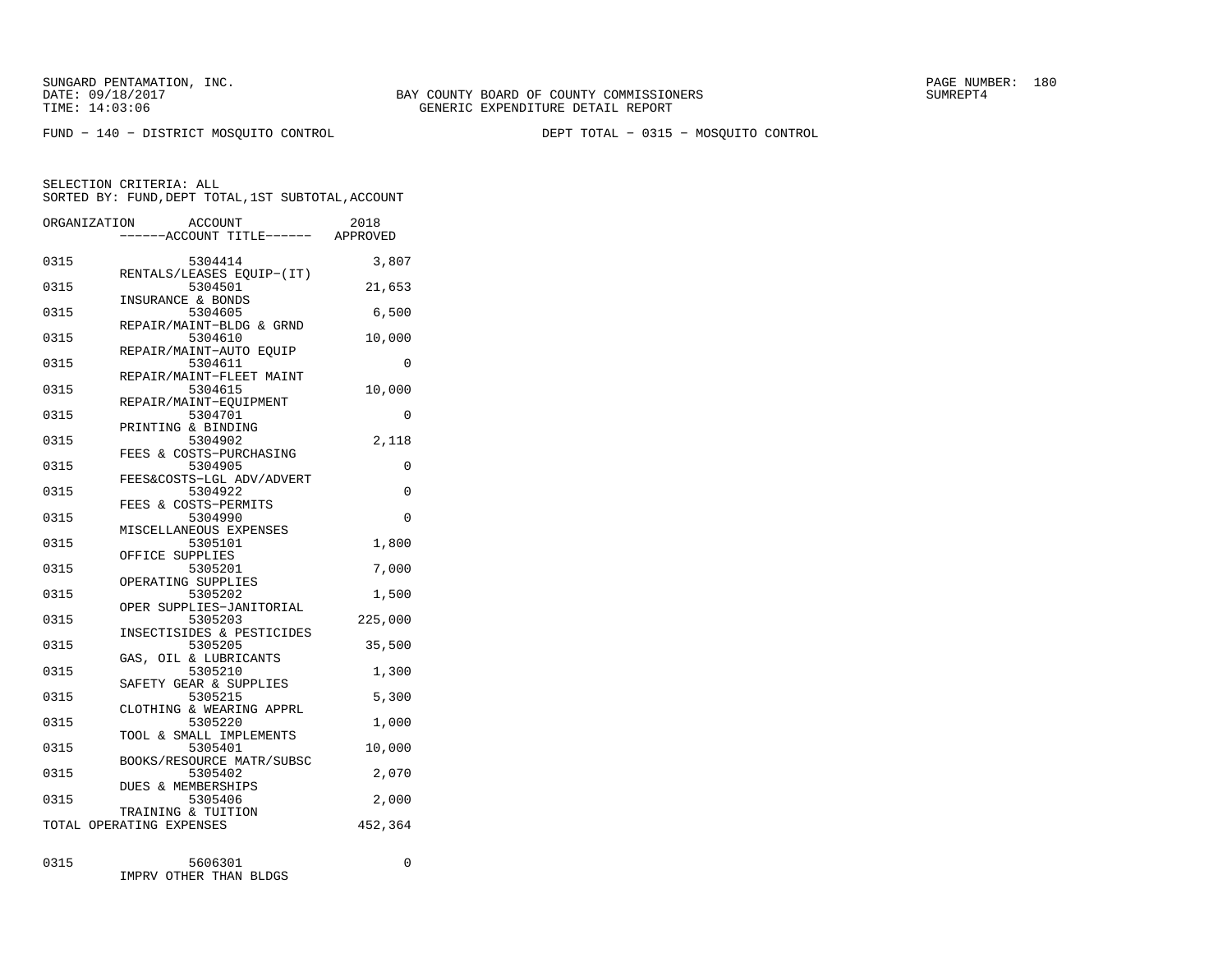FUND − 140 − DISTRICT MOSQUITO CONTROL DEPT TOTAL − 0315 − MOSQUITO CONTROL

|      | ORGANIZATION                 | ACCOUNT<br>----ACCOUNT TITLE------ APPROVED | 2018      |
|------|------------------------------|---------------------------------------------|-----------|
| 0315 |                              | 5606401                                     | $\Omega$  |
| 0315 | <b>EOUIPMENT</b>             | 5606402                                     | 2,000     |
| 0315 |                              | EQUIP LESS THAN \$1000<br>5606450           | 0         |
|      | TOTAL CAPITAL OUTLAY         | COMPUTER SOFTWARE                           | 2,000     |
|      |                              |                                             |           |
| 0315 |                              | 5808109                                     | 7,095     |
| 0315 |                              | AID-CRA LYNN HAVEN<br>5808110               | 0         |
| 0315 |                              | AID-CRA PIER PARK<br>5808190                | $\Omega$  |
| 0315 |                              | AID-CRA CEDAR GROVE<br>5808202              | $\Omega$  |
| 0315 |                              | AID-CRA SPRINGFIELD<br>5808204              | $\Omega$  |
| 0315 | AID-CRA PARKER               | 5808206                                     | 1,353     |
|      |                              | AID-CRA CALLAWAY                            |           |
| 0315 |                              | 5808207<br>AID-CRA PANAMA CITY / DIB        | 43,023    |
| 0315 |                              | 5808208<br>AID-CRA P.C./MILLVILLE           | 7.444     |
|      | TOTAL GRANTS & AIDS          |                                             | 58,915    |
| 0315 |                              | 5905998                                     | 0         |
| 0315 |                              | DEPRECIATION EXPENSE<br>5909910             |           |
|      |                              | RESERVE FOR CONTINGENCIES                   | 0         |
| 0315 |                              | 5909915<br>RESERVE FOR PAY ADJUSTMNT        | $\Omega$  |
| 0315 |                              | 5909999<br>RESERVE-CASH FORWARD             | $\Omega$  |
|      | TOTAL NON-OPERATING EXPENSES |                                             | $\Omega$  |
|      | TOTAL MOSQUITO CONTROL       |                                             | 1,321,793 |
|      |                              | TOTAL DISTRICT MOSQUITO CONTROL             | 1,321,793 |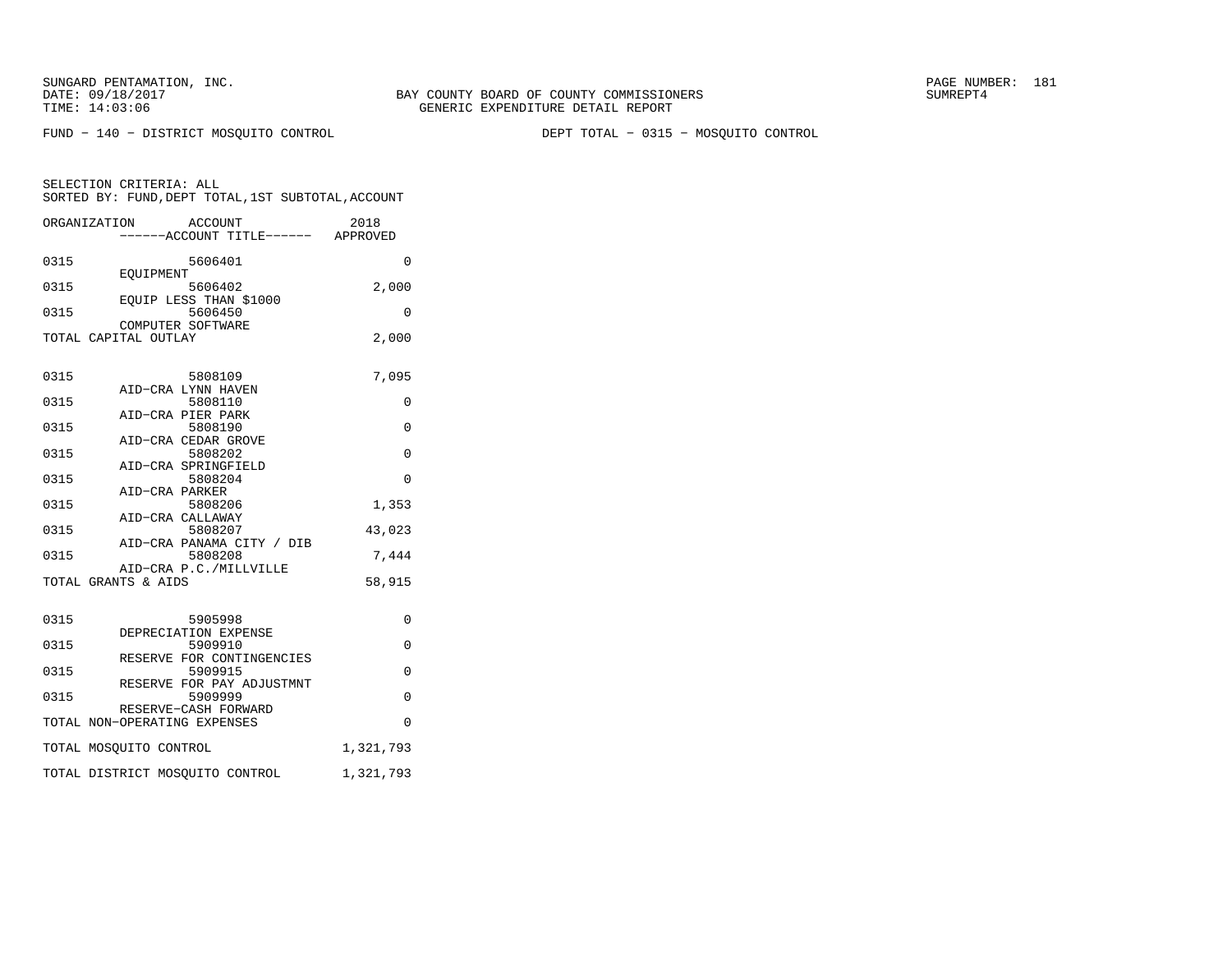FUND − 145 − MSTU−FIRE PROTECTION DEPT TOTAL − − TITLE NOT FOUND

|     | ORGANIZATION<br>ACCOUNT<br>------ACCOUNT TITLE------ | 2018<br>APPROVED |  |
|-----|------------------------------------------------------|------------------|--|
| 145 | 5606401                                              | O                |  |
|     | EOUIPMENT<br>TOTAL CAPITAL OUTLAY                    | O                |  |
| 145 | 5905998                                              | O                |  |
|     | DEPRECIATION EXPENSE<br>TOTAL NON-OPERATING EXPENSES | O                |  |
|     | TOTAL TITLE NOT FOUND                                |                  |  |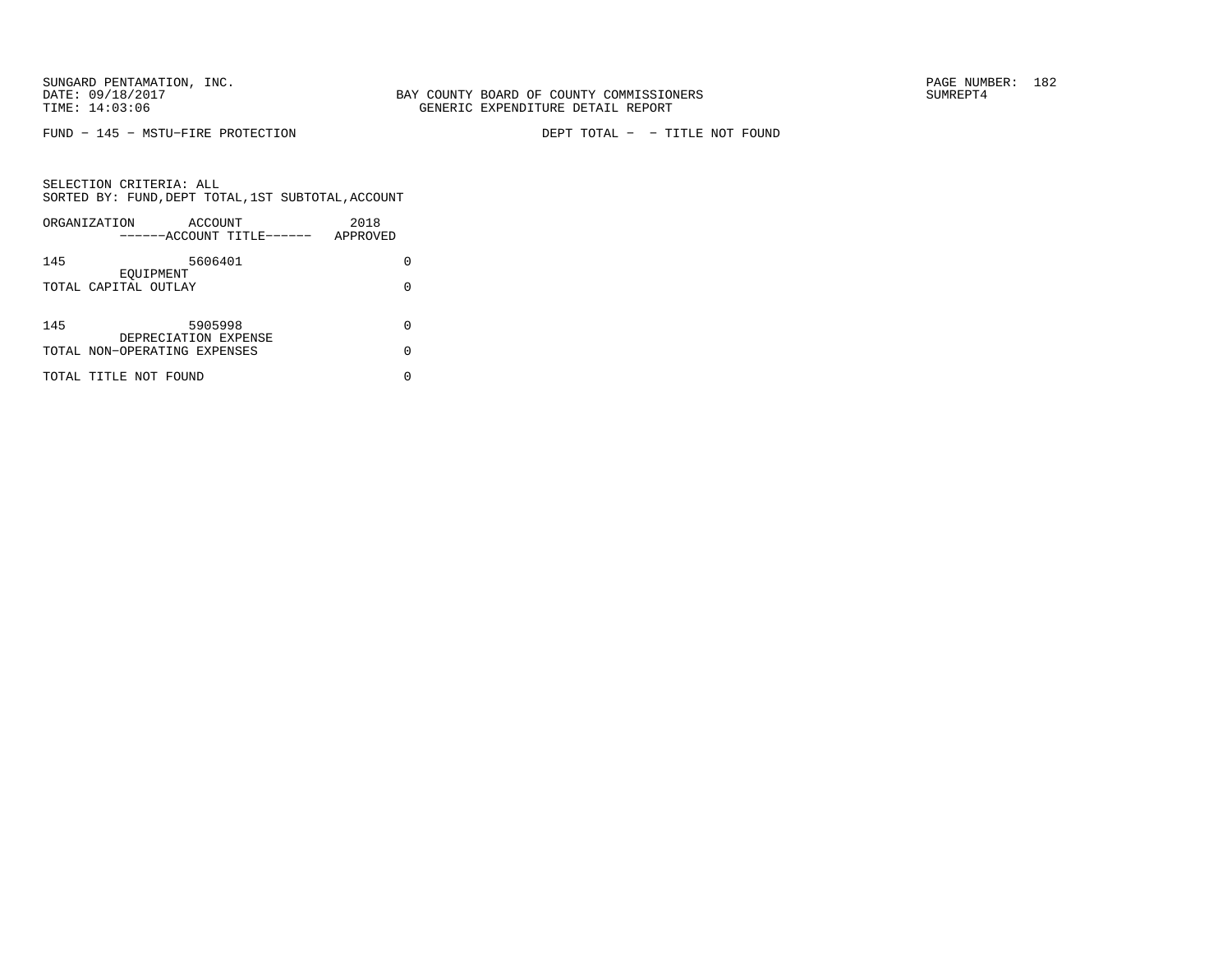FUND − 145 − MSTU−FIRE PROTECTION DEPT TOTAL − 0320 − FIRE SERVICES

| ORGANIZATION |                         | <b>ACCOUNT</b><br>---ACCOUNT TITLE------ APPROVED | 2018      |
|--------------|-------------------------|---------------------------------------------------|-----------|
| 0320         |                         | 5101200<br>SALARIES & WAGES-REGULAR               | 2,921,483 |
| 0320         |                         | 5101205<br>SALARIES & WAGES-DISASTER              | $\Omega$  |
| 0320         |                         | 5101400                                           | 600,000   |
| 0320         |                         | SALARIES & WAGES-OVERTIME<br>5101405              | 0         |
| 0320         | SALARIES-DISASTER O/T   | 5102100                                           | 269,393   |
| 0320         | FICA TAXES-MATCHING     | 5102200                                           | 829,557   |
| 0320         |                         | RETIREMENT CONTRIBUTIONS<br>5102300               | 828,670   |
| 0320         |                         | LIFE & HEALTH INSURANCE<br>5102302                | 4,551     |
| 0320         | VIRTUAL DOCTOR          | 5102400                                           | 154,143   |
| 0320         |                         | WORKERS COMP. PREMIUMS<br>5102500                 | $\Omega$  |
|              | TOTAL PERSONAL SERVICES | UNEMPLOYMENT COMPENSATION                         | 5,607,797 |
| 0320         |                         | 5143101                                           | 24,917    |
| 0320         | PROF                    | SRV-CO ATTORNEY<br>5143103                        | 0         |
| 0320         | PROF                    | SRV-LABOR ATTNY<br>5143105                        | 0         |
| 0320         | PROF                    | SRV-OTHER ATTNY<br>5303104                        | 0         |
|              | PROF                    | SRV-ENGINEERING                                   |           |
| 0320         | PROF                    | 5303106<br>SRV-PHYSICLS/MEDICAL                   | 30,000    |
| 0320         | PROF                    | 5303107<br>SRV-SUBSTANCE TEST                     | 10,000    |
| 0320         |                         | 5303110<br>PROF SRV-BACKGROUND CHECK              | 2,500     |
| 0320         | CONTRACTED SERVICES     | 5303401                                           | 0         |
| 0320         | CONTR SRV-JANITORIAL    | 5303410                                           | $\Omega$  |
| 0320         | CONTR SRV-ADMIN FEES    | 5303425                                           | 201,500   |
| 0320         | CONTR SRV-FACILITIES    | 5303446                                           | 669       |
| 0320         |                         | 5303458<br>CONTR SRV-CTY OF CALLAWAY              | 133,131   |
| 0320         | CONTR SRV-LYNN HAVEN    | 5303459                                           | 0         |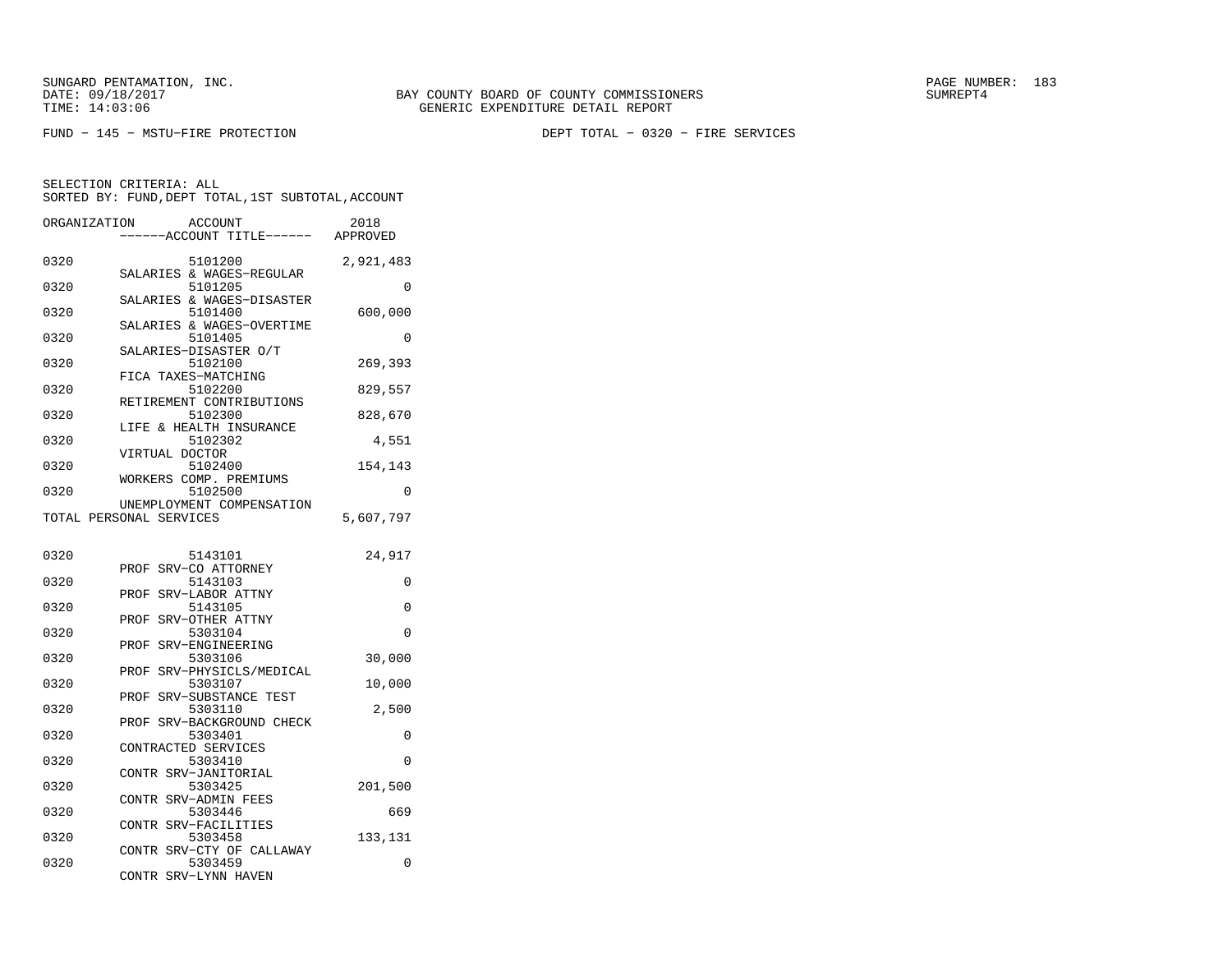FUND − 145 − MSTU−FIRE PROTECTION DEPT TOTAL − 0320 − FIRE SERVICES

| ORGANIZATION | <b>ACCOUNT</b>                       | 2018     |
|--------------|--------------------------------------|----------|
|              | ---ACCOUNT TITLE------ APPROVED      |          |
| 0320         | 5303461                              | 15,000   |
| 0320         | CONTR SRV-MEXICO BEACH<br>5303464    | 0        |
| 0320         | CONTR SRV-LAB<br>5303489             | $\Omega$ |
| 0320         | CONTR SRV-CITY OF SPRNGFL<br>5304001 | 5,500    |
| 0320         | TRAVEL/TRAINING NON-LOCAL<br>5304005 | 0        |
|              | TRAVEL-LOCAL                         |          |
| 0320         | 5304101                              | 16,008   |
| 0320         | COMMUNICATIONS SERVICES<br>5304125   | 500      |
| 0320         | POSTAGE/TRANSP/FREIGHT<br>5304301    | 1,000    |
|              | UTILITY SERVICES                     |          |
| 0320         | 5304410<br>RENTALS/LEASES-EQUIPMENT  | 5,000    |
| 0320         | 5304414                              | 5,805    |
| 0320         | RENTALS/LEASES EQUIP-(IT)<br>5304501 | 222,269  |
| 0320         | INSURANCE & BONDS<br>5304510         | 0        |
| 0320         | INSURANCE-PREMIUMS MSTU<br>5304601   | 0        |
|              | DISASTER RECOVERY/RESTOR             |          |
| 0320         | 5304604                              | $\Omega$ |
| 0320         | REPAIR/MAINT-BLD&GRD DEPT<br>5304605 | 5,000    |
|              | REPAIR/MAINT-BLDG & GRND             |          |
| 0320         | 5304610<br>REPAIR/MAINT-AUTO EOUIP   | 105,000  |
| 0320         | 5304611                              | 0        |
| 0320         | REPAIR/MAINT-FLEET MAINT<br>5304615  | 50,000   |
| 0320         | REPAIR/MAINT-EQUIPMENT               |          |
|              | 5304701<br>PRINTING & BINDING        | 300      |
| 0320         | 5304902                              | 12,711   |
| 0320         | FEES & COSTS-PURCHASING<br>5304905   | 300      |
| 0320         | FEES&COSTS-LGL ADV/ADVERT<br>5304922 | $\Omega$ |
| 0320         | FEES & COSTS-PERMITS<br>5304990      | 1,500    |
|              | MISCELLANEOUS EXPENSES               |          |
| 0320         | 5305101                              | 4,250    |
| 0320         | OFFICE SUPPLIES<br>5305201           | 10,000   |
|              | OPERATING SUPPLIES                   |          |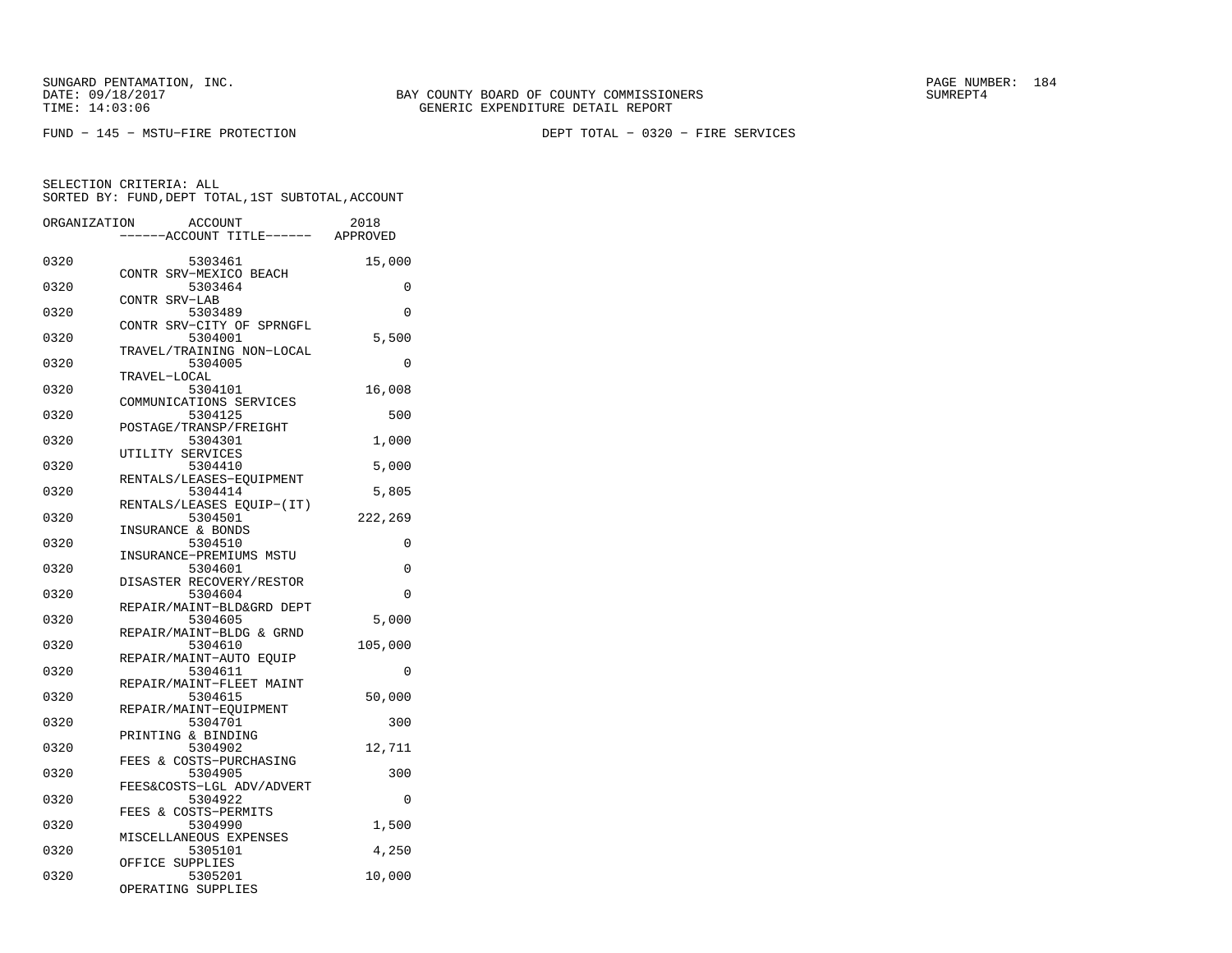FUND − 145 − MSTU−FIRE PROTECTION DEPT TOTAL − 0320 − FIRE SERVICES

SELECTION CRITERIA: ALLSORTED BY: FUND,DEPT TOTAL,1ST SUBTOTAL,ACCOUNT

|      | ORGANIZATION<br><b>ACCOUNT</b>       | 2018      |
|------|--------------------------------------|-----------|
|      | ----ACCOUNT TITLE------              | APPROVED  |
| 0320 | 5305205                              | 110,000   |
|      | GAS, OIL & LUBRICANTS                |           |
| 0320 | 5305208<br>OPERATING/PROMO EXPS      | 0         |
| 0320 | 5305210                              | 37,000    |
|      | SAFETY GEAR & SUPPLIES               |           |
| 0320 | 5305215                              | 25,285    |
|      | CLOTHING & WEARING APPRL             |           |
| 0320 | 5305220<br>TOOL & SMALL IMPLEMENTS   | 2,000     |
| 0320 | 5305401                              | 350       |
|      | BOOKS/RESOURCE MATR/SUBSC            |           |
| 0320 | 5305402<br>DUES & MEMBERSHIPS        | 2,500     |
| 0320 | 5305406                              | 30,000    |
|      | TRAINING & TUITION                   |           |
|      | TOTAL OPERATING EXPENSES             | 1,069,995 |
|      |                                      |           |
| 0320 | 5606101                              | $\Omega$  |
|      | LAND                                 |           |
| 0320 | 5606301                              | 0         |
| 0320 | IMPRV OTHER THAN BLDGS<br>5606401    | 25,000    |
|      | EOUIPMENT                            |           |
| 0320 | 5606402                              | 20,000    |
|      | EQUIP LESS THAN \$1000               |           |
| 0320 | 5606450<br>COMPUTER SOFTWARE         | 20,000    |
| 0320 | 5606545                              | 0         |
|      | CIP-WASTEWTR LINE EXT                |           |
|      | TOTAL CAPITAL OUTLAY                 | 65,000    |
|      |                                      |           |
| 0320 | 5707105                              | 545,152   |
|      | PRINCIPAL-LOANS                      |           |
| 0320 | 5707205<br>INTEREST-LOANS            | 228,757   |
| 0320 | 5707303                              | $\Omega$  |
|      | <b>BOND ISSUE COSTS</b>              |           |
| 0320 | 5707316                              | 0         |
| 0320 | PAYING AGENT/TRUSTEE-FEES<br>5707370 | $\Omega$  |
|      | ARBITRAGE REBATE EXPENSE             |           |
|      | TOTAL DEBT SERVICE                   | 773,909   |
|      |                                      |           |
| 0320 | 5808173                              | 0         |
|      |                                      |           |

GRANT−FIRE EMT/PARAMEDIC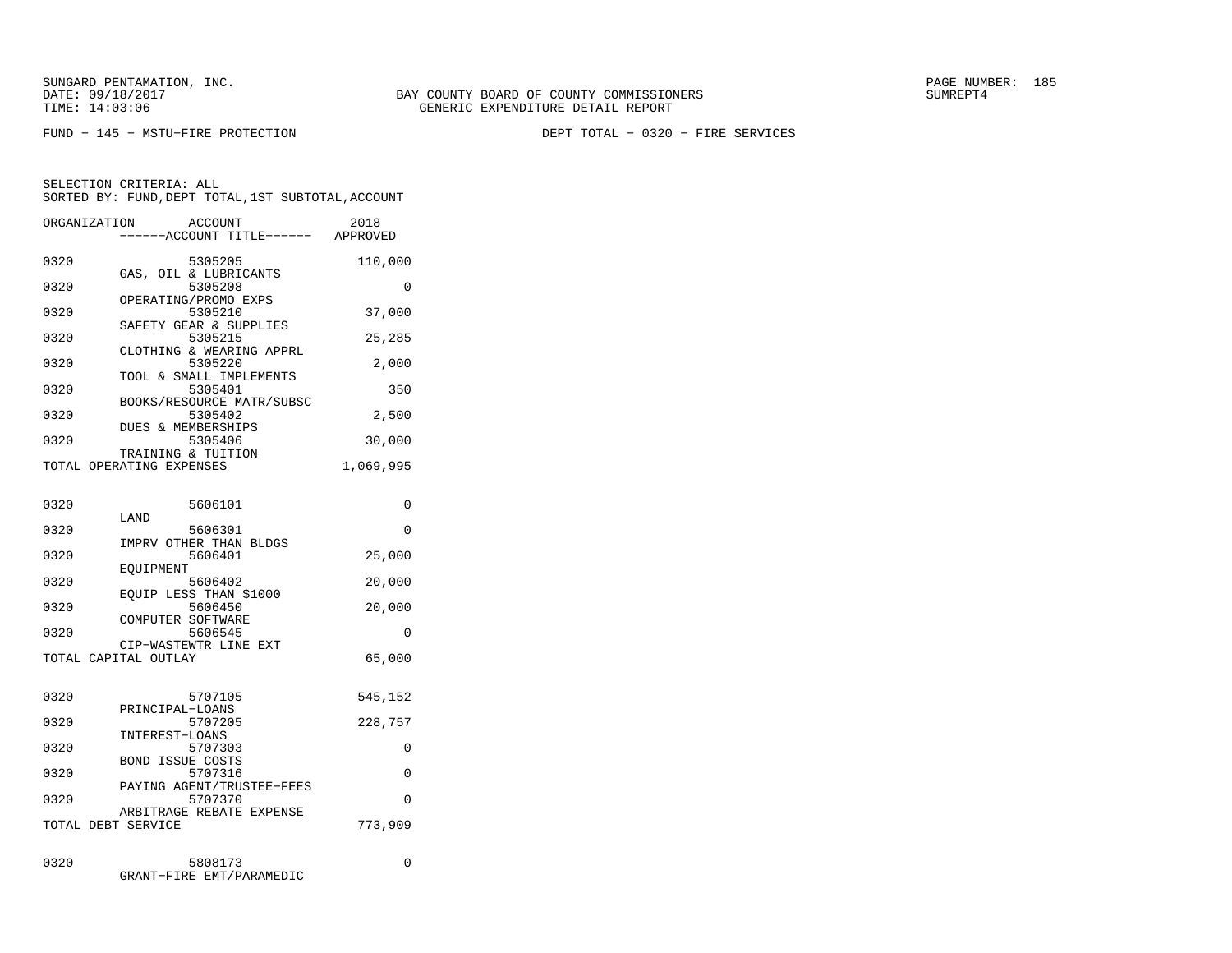FUND − 145 − MSTU−FIRE PROTECTION DEPT TOTAL − 0320 − FIRE SERVICES

| SELECTION CRITERIA: ALL |                                                    |
|-------------------------|----------------------------------------------------|
|                         | SORTED BY: FUND, DEPT TOTAL, 1ST SUBTOTAL, ACCOUNT |
|                         |                                                    |

| ORGANIZATION        | ACCOUNT<br>------ACCOUNT TITLE------ APPROVED       | 2018      |
|---------------------|-----------------------------------------------------|-----------|
| 0320                | 5808201                                             | $\Omega$  |
| TOTAL GRANTS & AIDS | AID-PRIVATE ORGANIZATIONS                           | $\Omega$  |
| 0320                | 5905908                                             | $\Omega$  |
| 0320                | LOSS ON DISPOSAL<br>5905998<br>DEPRECIATION EXPENSE | $\Omega$  |
| 0320                | 5909910<br>RESERVE FOR CONTINGENCIES                | $\Omega$  |
| 0320                | 5909913<br>RESERVE-IMPACT FEES                      | 60,000    |
| 0320                | 5909915<br>RESERVE FOR PAY ADJUSTMNT                | $\Omega$  |
| 0320                | 5909999<br>RESERVE-CASH FORWARD                     | 160,389   |
|                     | TOTAL NON-OPERATING EXPENSES                        | 220,389   |
| TOTAL FIRE SERVICES |                                                     | 7,737,090 |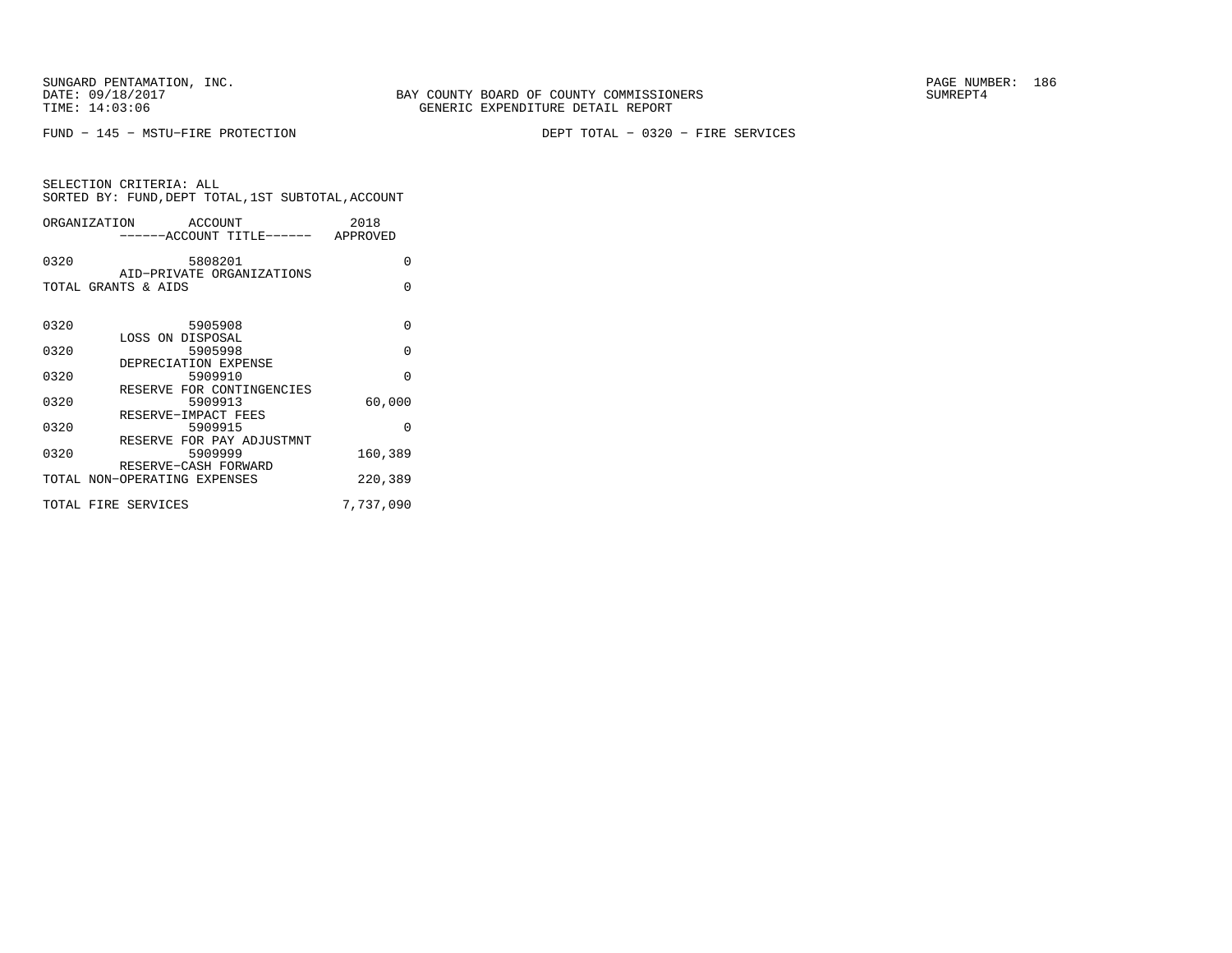BAY COUNTY BOARD OF COUNTY COMMISSIONERS TIME: 14:03:06 GENERIC EXPENDITURE DETAIL REPORT

FUND − 145 − MSTU−FIRE PROTECTION DEPT TOTAL − 0321 − THOMAS DRIVE FIRE DIST

| ORGANIZATION | ACCOUNT<br>---ACCOUNT TITLE------ APPROVED          | 2018     |
|--------------|-----------------------------------------------------|----------|
| 0321         | 5303401                                             | 2,400    |
| 0321         | CONTRACTED SERVICES<br>5303446                      | 11,708   |
| 0321         | CONTR SRV-FACILITIES<br>5304001                     | 0        |
| 0321         | TRAVEL/TRAINING NON-LOCAL<br>5304101                | 4,620    |
| 0321         | COMMUNICATIONS SERVICES<br>5304125                  | 0        |
| 0321         | POSTAGE/TRANSP/FREIGHT<br>5304301                   | 29,000   |
| 0321         | UTILITY SERVICES<br>5304410                         | 0        |
| 0321         | RENTALS/LEASES-EQUIPMENT<br>5304414                 | 2,375    |
| 0321         | RENTALS/LEASES EQUIP-(IT)<br>5304604                | 1,500    |
| 0321         | REPAIR/MAINT-BLD&GRD DEPT<br>5304605                | 58,100   |
| 0321         | REPAIR/MAINT-BLDG & GRND<br>5304610                 | 0        |
| 0321         | REPAIR/MAINT-AUTO EOUIP<br>5304611                  | 0        |
| 0321         | REPAIR/MAINT-FLEET MAINT<br>5304615                 | 0        |
| 0321         | REPAIR/MAINT-EQUIPMENT<br>5304902                   | $\Omega$ |
| 0321         | FEES & COSTS-PURCHASING<br>5304922                  | 85       |
| 0321         | FEES & COSTS-PERMITS<br>5305101                     | 750      |
| 0321         | OFFICE SUPPLIES<br>5305201                          | 2,300    |
| 0321         | OPERATING SUPPLIES<br>5305205                       | 0        |
| 0321         | GAS, OIL & LUBRICANTS<br>5305210                    | 0        |
| 0321         | SAFETY GEAR & SUPPLIES<br>5305220                   | 0        |
|              | TOOL & SMALL IMPLEMENTS<br>TOTAL OPERATING EXPENSES | 112,838  |
| 0321         | 5606301                                             | 0        |
| 0321         | IMPRV OTHER THAN BLDGS<br>5606401                   | $\Omega$ |
| 0321         | <b>EOUIPMENT</b><br>5606402                         | 750      |
|              | EOUIP LESS THAN \$1000<br>TOTAL CAPITAL OUTLAY      | 750      |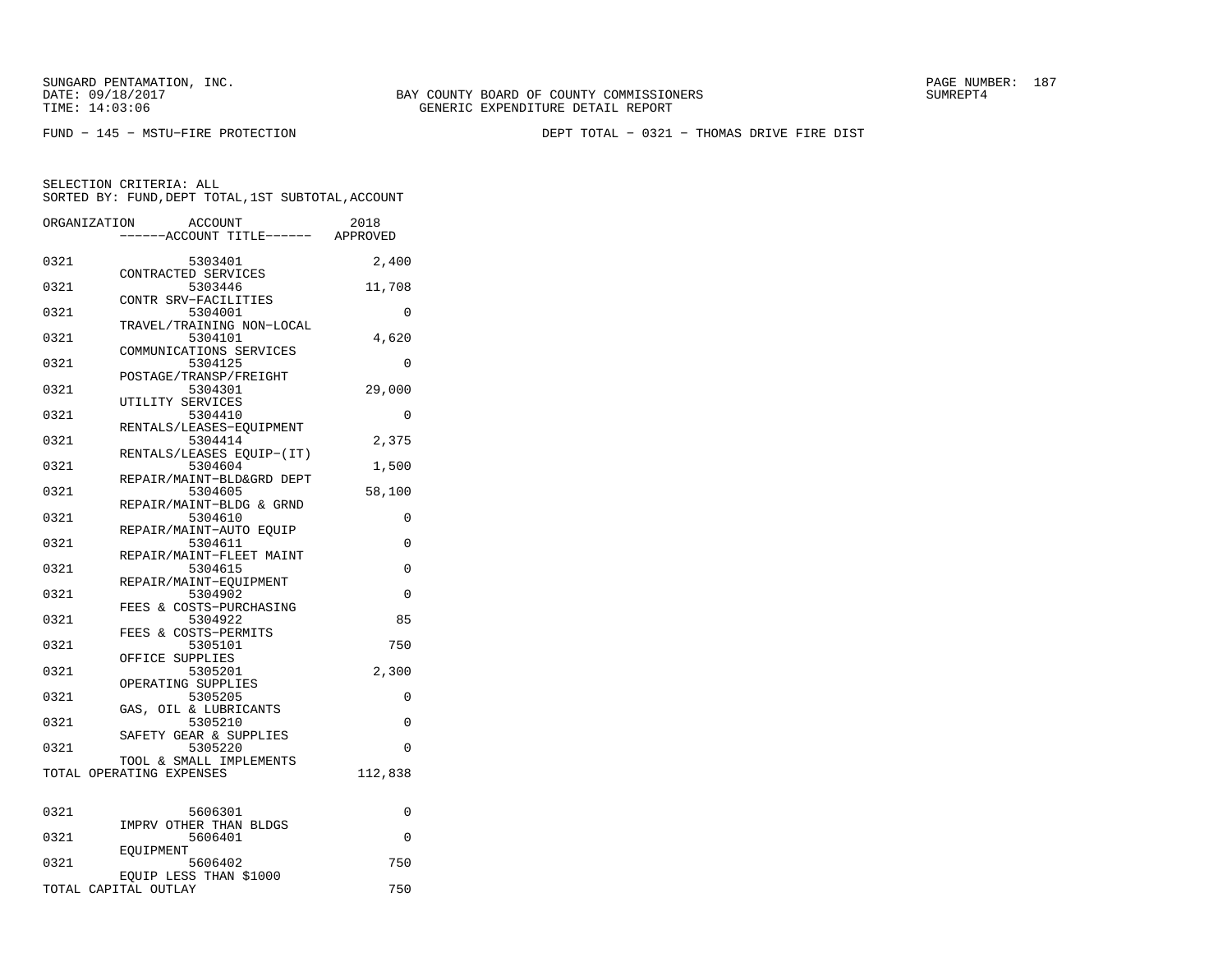FUND − 145 − MSTU−FIRE PROTECTION DEPT TOTAL − 0321 − THOMAS DRIVE FIRE DIST

| ORGANIZATION | ACCOUNT               | 2018     |
|--------------|-----------------------|----------|
|              | $---ACCOINT TITLE---$ | APPROVED |

| 0321 | 5808201                                                   |         |
|------|-----------------------------------------------------------|---------|
|      | AID-PRIVATE ORGANIZATIONS<br>TOTAL GRANTS & AIDS          |         |
| 0321 | 5909915                                                   | 10,000  |
|      | RESERVE FOR PAY ADJUSTMNT<br>TOTAL NON-OPERATING EXPENSES | 10,000  |
|      | TOTAL THOMAS DRIVE FIRE DIST                              | 123,588 |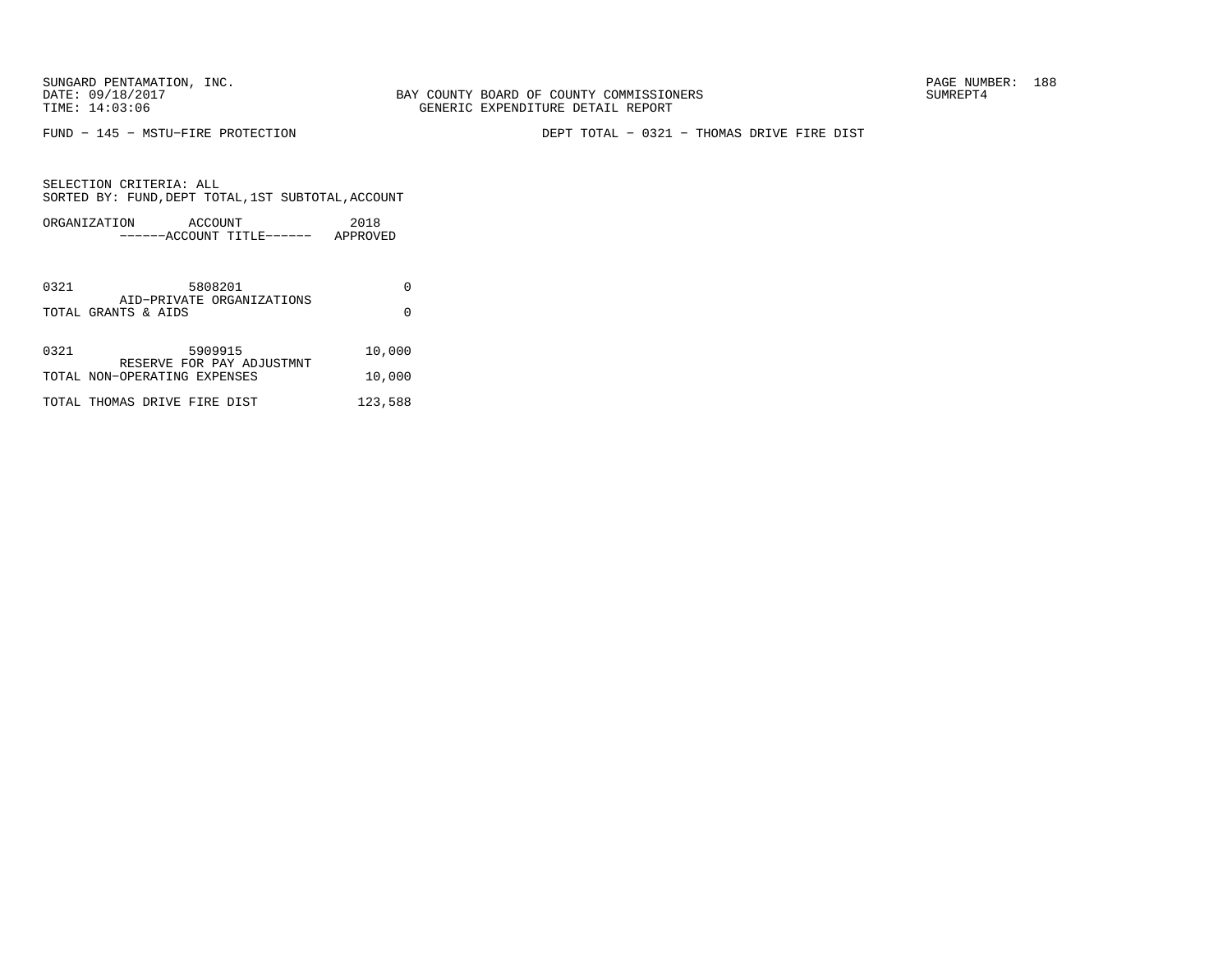FUND − 145 − MSTU−FIRE PROTECTION DEPT TOTAL − 0322 − WEST END FIRE DIST

|      | ORGANIZATION<br><b>ACCOUNT</b><br>----ACCOUNT TITLE------ APPROVED | 2018     |
|------|--------------------------------------------------------------------|----------|
| 0322 | 5303401                                                            | 2,400    |
| 0322 | CONTRACTED SERVICES<br>5303446                                     | 12,731   |
| 0322 | CONTR SRV-FACILITIES<br>5304101                                    | 1,920    |
| 0322 | COMMUNICATIONS SERVICES<br>5304301                                 | 17,000   |
| 0322 | UTILITY SERVICES<br>5304410                                        | 396      |
| 0322 | RENTALS/LEASES-EQUIPMENT<br>5304414                                | 1,055    |
| 0322 | RENTALS/LEASES EQUIP-(IT)<br>5304604                               | 0        |
| 0322 | REPAIR/MAINT-BLD&GRD DEPT<br>5304605                               | 53,392   |
| 0322 | REPAIR/MAINT-BLDG & GRND<br>5304610                                | 0        |
| 0322 | REPAIR/MAINT-AUTO EQUIP<br>5304611                                 | $\Omega$ |
| 0322 | REPAIR/MAINT-FLEET MAINT<br>5304615                                | 0        |
| 0322 | REPAIR/MAINT-EQUIPMENT<br>5304902                                  | 0        |
| 0322 | FEES & COSTS-PURCHASING<br>5304922                                 | 85       |
| 0322 | FEES & COSTS-PERMITS<br>5305101                                    | 500      |
| 0322 | OFFICE SUPPLIES<br>5305201                                         | 750      |
| 0322 | OPERATING SUPPLIES<br>5305205                                      | 0        |
|      | GAS, OIL & LUBRICANTS                                              |          |
| 0322 | 5305220<br>TOOL & SMALL IMPLEMENTS                                 | 0        |
|      | TOTAL OPERATING EXPENSES                                           | 90,229   |
| 0322 | 5606401                                                            | 0        |
| 0322 | EOUIPMENT<br>5606402                                               | 115      |
|      | EQUIP LESS THAN \$1000<br>TOTAL CAPITAL OUTLAY                     | 115      |
| 0322 | 5909910                                                            | 5,000    |
|      | RESERVE FOR CONTINGENCIES<br>TOTAL NON-OPERATING EXPENSES          | 5,000    |
|      |                                                                    |          |
|      | TOTAL WEST END FIRE DIST                                           | 95,344   |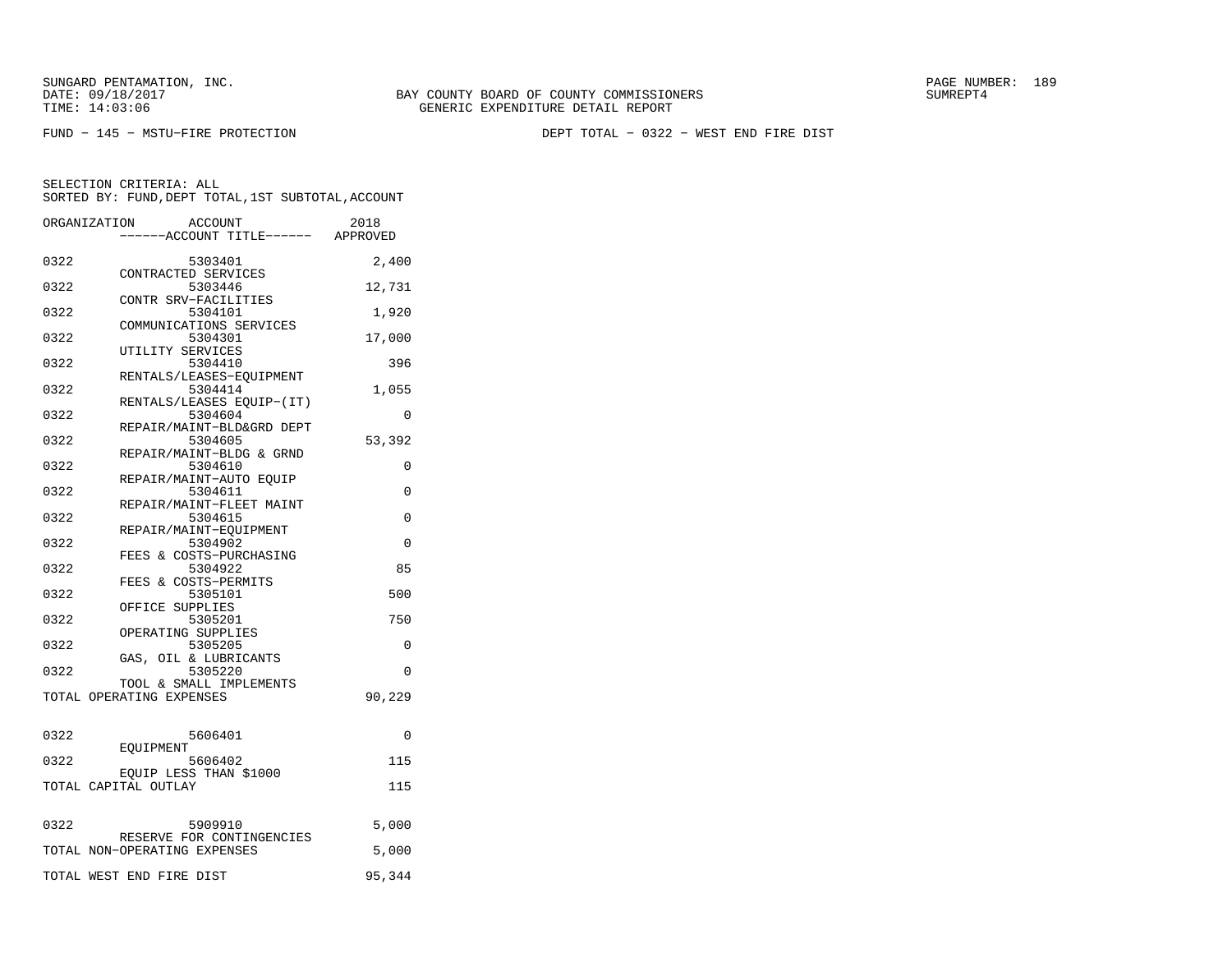FUND − 145 − MSTU−FIRE PROTECTION DEPT TOTAL − 0323 − WEST BAY/WOODVILLE FIRE

|      | ORGANIZATION<br>ACCOUNT<br>-----ACCOUNT TITLE------ APPROVED | 2018     |
|------|--------------------------------------------------------------|----------|
|      |                                                              |          |
| 0323 | 5304101                                                      | 1,680    |
| 0323 | COMMUNICATIONS SERVICES<br>5304125                           | $\Omega$ |
|      | POSTAGE/TRANSP/FREIGHT                                       |          |
| 0323 | 5304301                                                      | 4,000    |
|      | UTILITY SERVICES                                             |          |
| 0323 | 5304410                                                      | 420      |
|      | RENTALS/LEASES-EOUIPMENT                                     |          |
| 0323 | 5304604                                                      | 1,000    |
|      | REPAIR/MAINT-BLD&GRD DEPT                                    |          |
| 0323 | 5304605                                                      | 30,000   |
|      | REPAIR/MAINT-BLDG & GRND                                     |          |
| 0323 | 5304610                                                      | 0        |
| 0323 | REPAIR/MAINT-AUTO EOUIP<br>5304611                           | $\Omega$ |
|      | REPAIR/MAINT-FLEET MAINT                                     |          |
| 0323 | 5304615                                                      | $\Omega$ |
|      | REPAIR/MAINT-EOUIPMENT                                       |          |
| 0323 | 5304902                                                      | $\Omega$ |
|      | FEES & COSTS-PURCHASING                                      |          |
| 0323 | 5305101                                                      | 500      |
|      | OFFICE SUPPLIES                                              |          |
| 0323 | 5305201                                                      | 250      |
|      | OPERATING SUPPLIES                                           |          |
| 0323 | 5305202                                                      | $\Omega$ |
|      | OPER SUPPLIES-JANITORIAL                                     |          |
| 0323 | 5305205                                                      | $\Omega$ |
|      | GAS, OIL & LUBRICANTS                                        |          |
|      | TOTAL OPERATING EXPENSES                                     | 37,850   |
|      |                                                              |          |
| 0323 | 5606402                                                      | 0        |
|      | EQUIP LESS THAN \$1000                                       |          |
|      | TOTAL CAPITAL OUTLAY                                         | $\Omega$ |
|      |                                                              |          |
|      | TOTAL WEST BAY/WOODVILLE FIRE                                | 37,850   |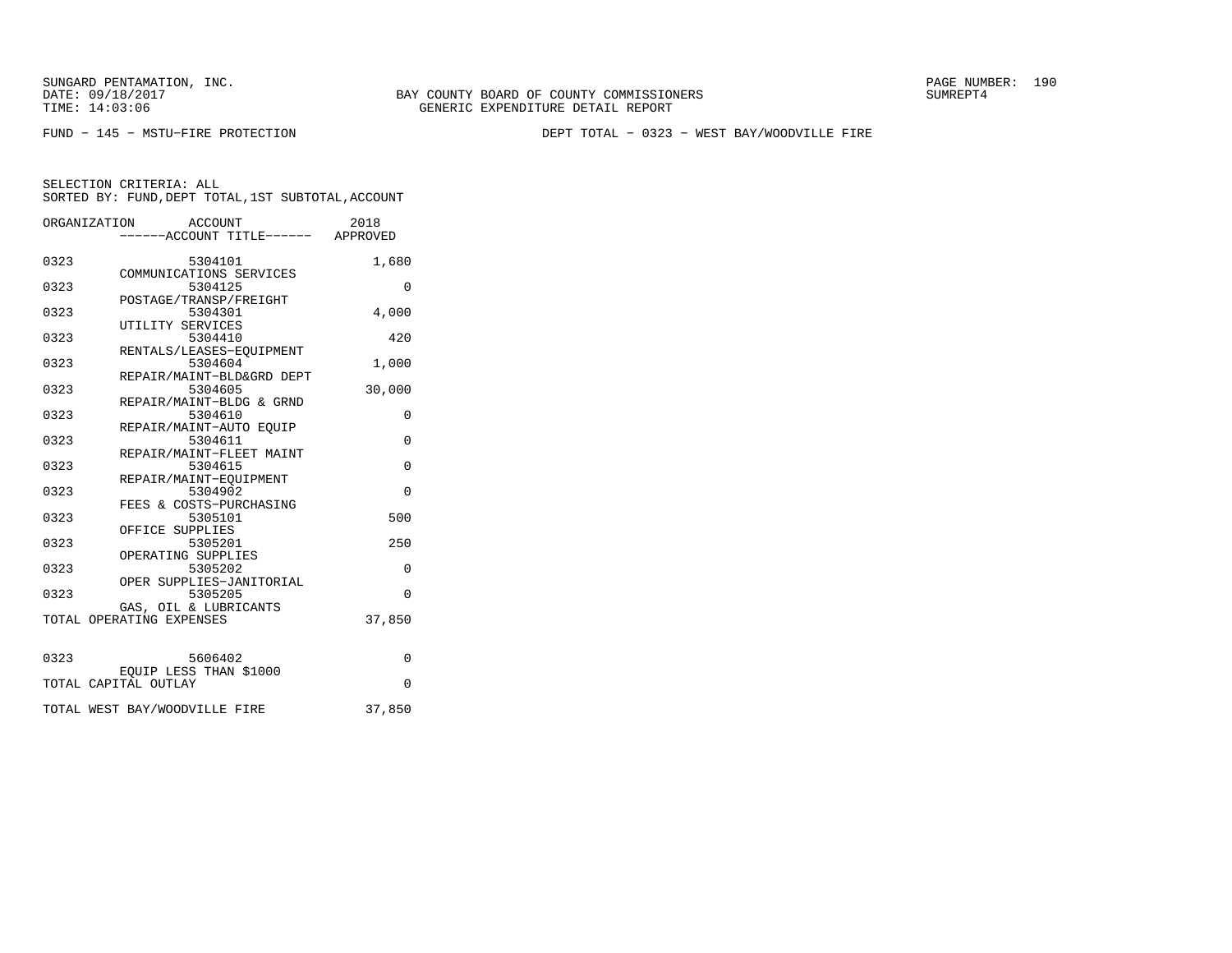BAY COUNTY BOARD OF COUNTY COMMISSIONERS TIME: 14:03:06 GENERIC EXPENDITURE DETAIL REPORT

FUND − 145 − MSTU−FIRE PROTECTION DEPT TOTAL − 0324 − NORTHWEST SIDE FIRE DIST

|      | ORGANIZATION<br>ACCOUNT<br>-----ACCOUNT TITLE------ APPROVED | 2018     |
|------|--------------------------------------------------------------|----------|
| 0324 | 5304101<br>COMMUNICATIONS SERVICES                           | 1,200    |
| 0324 | 5304301                                                      | 1,400    |
| 0324 | UTILITY SERVICES<br>5304410                                  | 0        |
| 0324 | RENTALS/LEASES-EOUIPMENT<br>5304604                          | $\Omega$ |
| 0324 | REPAIR/MAINT-BLD&GRD DEPT<br>5304605                         | 4,500    |
| 0324 | REPAIR/MAINT-BLDG & GRND<br>5304610                          | 0        |
| 0324 | REPAIR/MAINT-AUTO EOUIP<br>5304611                           | $\Omega$ |
| 0324 | REPAIR/MAINT-FLEET MAINT<br>5304615                          | $\Omega$ |
| 0324 | REPAIR/MAINT-EQUIPMENT<br>5304902                            | $\Omega$ |
| 0324 | FEES & COSTS-PURCHASING<br>5304990                           | $\Omega$ |
| 0324 | MISCELLANEOUS EXPENSES<br>5305101                            | $\Omega$ |
| 0324 | OFFICE SUPPLIES<br>5305201                                   | $\Omega$ |
| 0324 | OPERATING SUPPLIES<br>5305205                                | $\Omega$ |
|      | GAS, OIL & LUBRICANTS<br>TOTAL OPERATING EXPENSES            | 7,100    |
| 0324 | 5606401                                                      | $\Omega$ |
| 0324 | EOUIPMENT<br>5606402                                         | $\Omega$ |
|      | EQUIP LESS THAN \$1000<br>TOTAL CAPITAL OUTLAY               | $\Omega$ |
|      | TOTAL NORTHWEST SIDE FIRE DIST                               | 7,100    |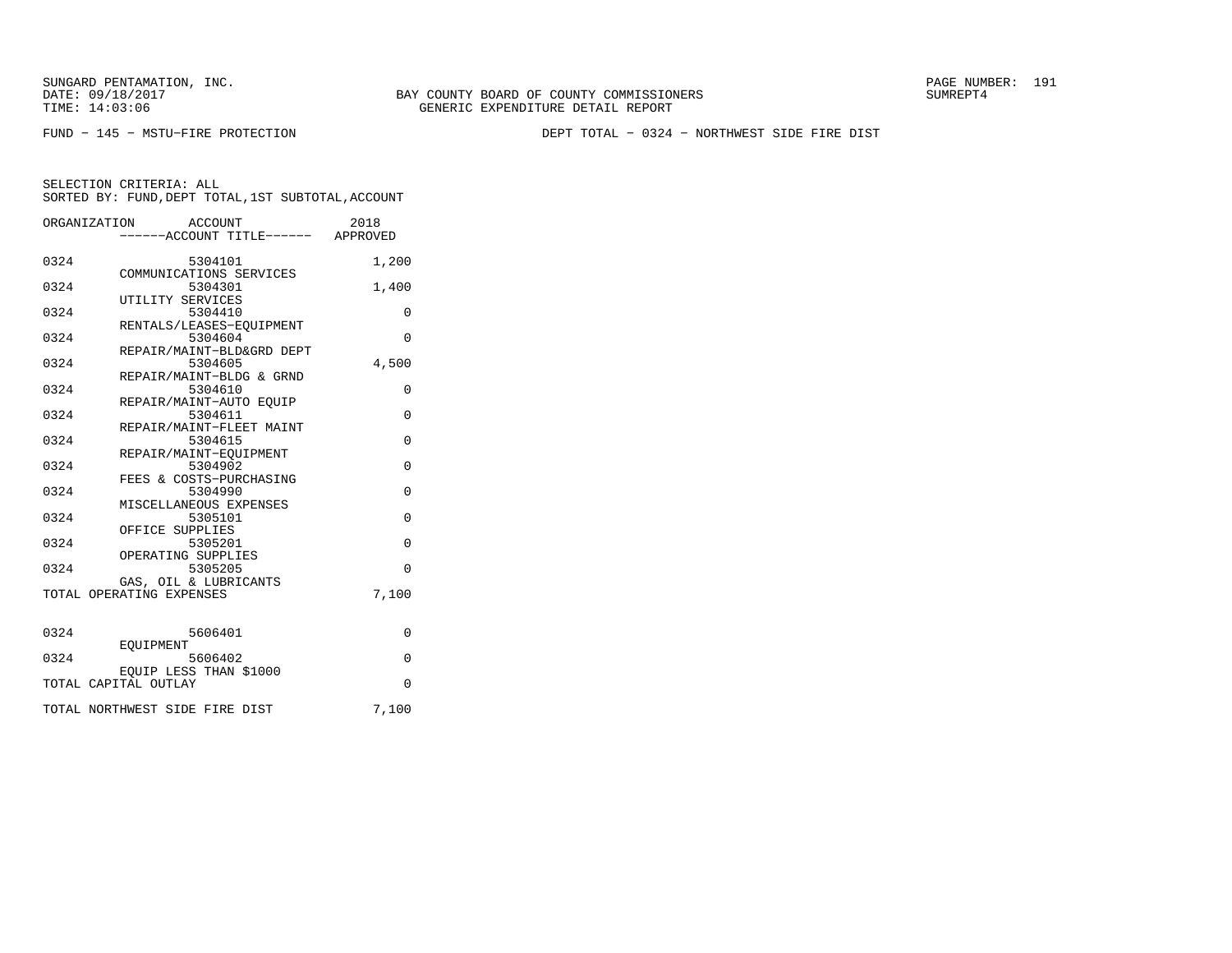FUND − 145 − MSTU−FIRE PROTECTION DEPT TOTAL − 0325 − SOUTHPORT FIRE DIST

|      | ORGANIZATION<br>ACCOUNT<br>----ACCOUNT TITLE------ APPROVED | 2018     |
|------|-------------------------------------------------------------|----------|
|      |                                                             |          |
| 0325 | 5303446                                                     | 160      |
|      | CONTR SRV-FACILITIES                                        |          |
| 0325 | 5304101                                                     | 1,860    |
|      | COMMUNICATIONS SERVICES                                     |          |
| 0325 | 5304301<br>UTILITY SERVICES                                 | 6,540    |
| 0325 | 5304410                                                     | $\Omega$ |
|      | RENTALS/LEASES-EQUIPMENT                                    |          |
| 0325 | 5304414                                                     | 1,788    |
|      | RENTALS/LEASES EOUIP-(IT)                                   |          |
| 0325 | 5304604                                                     | 1,500    |
|      | REPAIR/MAINT-BLD&GRD DEPT                                   |          |
| 0325 | 5304605                                                     | 2,500    |
| 0325 | REPAIR/MAINT-BLDG & GRND                                    |          |
|      | 5304610<br>REPAIR/MAINT-AUTO EQUIP                          | 0        |
| 0325 | 5304611                                                     | 0        |
|      | REPAIR/MAINT-FLEET MAINT                                    |          |
| 0325 | 5304615                                                     | 0        |
|      | REPAIR/MAINT-EOUIPMENT                                      |          |
| 0325 | 5304902                                                     | $\Omega$ |
|      | FEES & COSTS-PURCHASING                                     |          |
| 0325 | 5304922                                                     | 85       |
|      | FEES & COSTS-PERMITS                                        |          |
| 0325 | 5304990                                                     | $\Omega$ |
| 0325 | MISCELLANEOUS EXPENSES<br>5305101                           | 155      |
|      | OFFICE SUPPLIES                                             |          |
| 0325 | 5305201                                                     | 1,000    |
|      | OPERATING SUPPLIES                                          |          |
| 0325 | 5305205                                                     | 0        |
|      | GAS, OIL & LUBRICANTS                                       |          |
| 0325 | 5305210                                                     | 0        |
|      | SAFETY GEAR & SUPPLIES                                      |          |
|      | TOTAL OPERATING EXPENSES                                    | 15,588   |
| 0325 | 5606401                                                     | $\Omega$ |
|      | EOUIPMENT                                                   |          |
| 0325 | 5606402                                                     | 1,000    |
|      | EQUIP LESS THAN \$1000                                      |          |
|      | TOTAL CAPITAL OUTLAY                                        | 1,000    |
|      | TOTAL SOUTHPORT FIRE DIST                                   | 16,588   |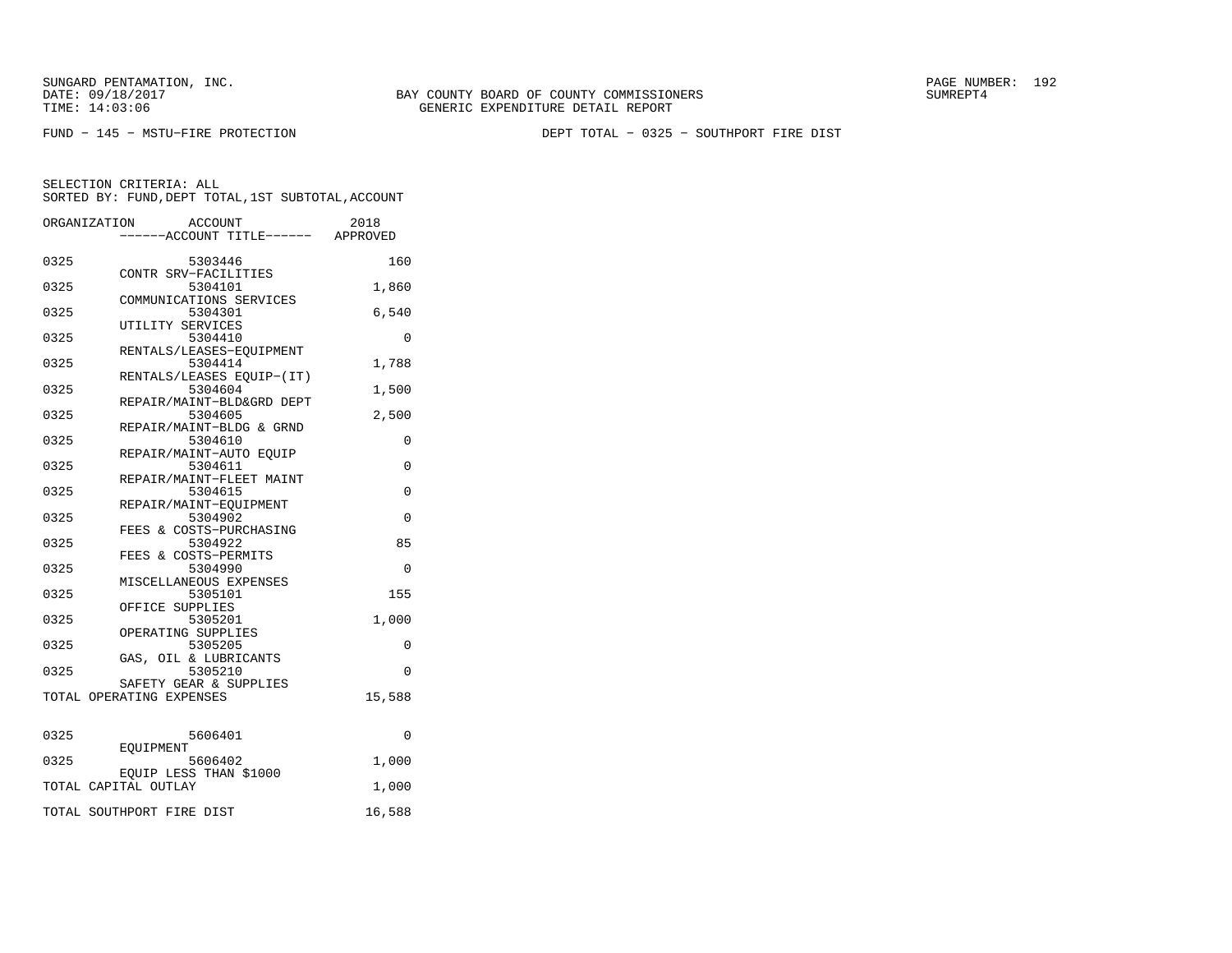BAY COUNTY BOARD OF COUNTY COMMISSIONERS TIME: 14:03:06 GENERIC EXPENDITURE DETAIL REPORT

FUND − 145 − MSTU−FIRE PROTECTION DEPT TOTAL − 0326 − SAND HILLS FIRE DIST

| ORGANIZATION | <b>ACCOUNT</b><br>---ACCOUNT TITLE------ APPROVED   | 2018     |
|--------------|-----------------------------------------------------|----------|
| 0326         | 5303446                                             | 8,860    |
| 0326         | CONTR SRV-FACILITIES<br>5303464                     | 0        |
| 0326         | CONTR SRV-LAB<br>5304101                            | 2,580    |
| 0326         | COMMUNICATIONS SERVICES<br>5304301                  | 40,000   |
| 0326         | UTILITY SERVICES<br>5304410                         | 396      |
| 0326         | RENTALS/LEASES-EQUIPMENT<br>5304414                 | 1,055    |
| 0326         | RENTALS/LEASES EQUIP-(IT)<br>5304604                | $\Omega$ |
| 0326         | REPAIR/MAINT-BLD&GRD DEPT<br>5304605                | 32,106   |
| 0326         | REPAIR/MAINT-BLDG & GRND<br>5304610                 | 0        |
| 0326         | REPAIR/MAINT-AUTO EQUIP<br>5304611                  | 0        |
| 0326         | REPAIR/MAINT-FLEET MAINT<br>5304615                 | 0        |
| 0326         | REPAIR/MAINT-EQUIPMENT<br>5304902                   | 0        |
| 0326         | FEES & COSTS-PURCHASING<br>5304922                  | 85       |
| 0326         | FEES & COSTS-PERMITS<br>5304990                     | 0        |
| 0326         | MISCELLANEOUS EXPENSES<br>5305101                   | 2,000    |
| 0326         | OFFICE SUPPLIES<br>5305201                          | 1,000    |
| 0326         | OPERATING SUPPLIES<br>5305202                       | 0        |
| 0326         | OPER SUPPLIES-JANITORIAL<br>5305205                 | 0        |
| 0326         | GAS, OIL & LUBRICANTS<br>5305215                    | $\Omega$ |
| 0326         | CLOTHING & WEARING APPRL<br>5305220                 | 0        |
|              | TOOL & SMALL IMPLEMENTS<br>TOTAL OPERATING EXPENSES | 88,082   |
| 0326         | 5606401                                             | 0        |
| 0326         | EOUIPMENT<br>5606402                                | 600      |
|              | EQUIP LESS THAN \$1000<br>TOTAL CAPITAL OUTLAY      | 600      |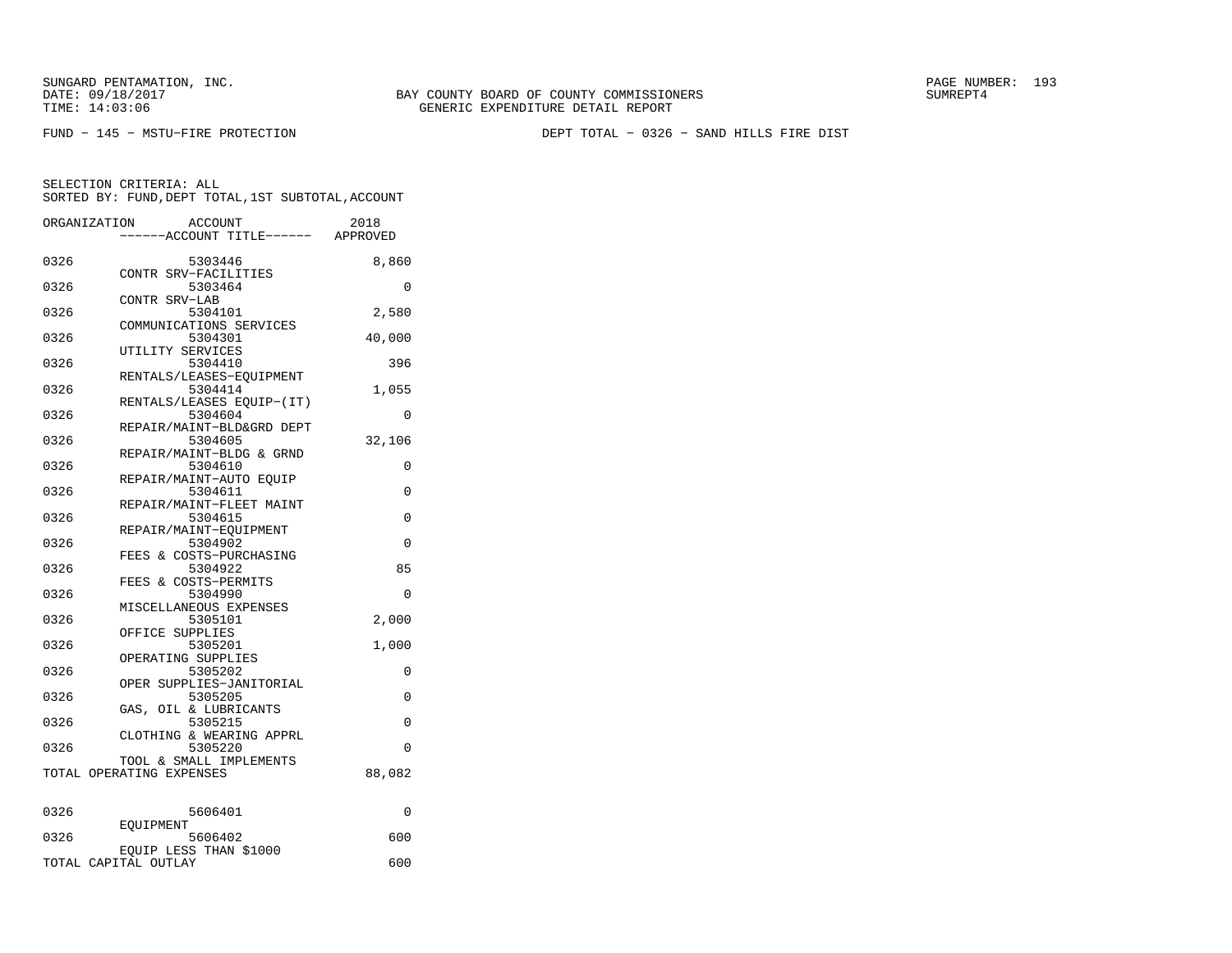FUND − 145 − MSTU−FIRE PROTECTION DEPT TOTAL − 0326 − SAND HILLS FIRE DIST

|      | ORGANIZATION<br>ACCOUNT<br>------ACCOUNT TITLE------ | 2018<br>APPROVED |
|------|------------------------------------------------------|------------------|
| 0326 | 5909910<br>RESERVE FOR CONTINGENCIES                 | 10,000           |
|      | TOTAL NON-OPERATING EXPENSES                         | 10,000           |
|      | TOTAL SAND HILLS FIRE DIST                           | 98,682           |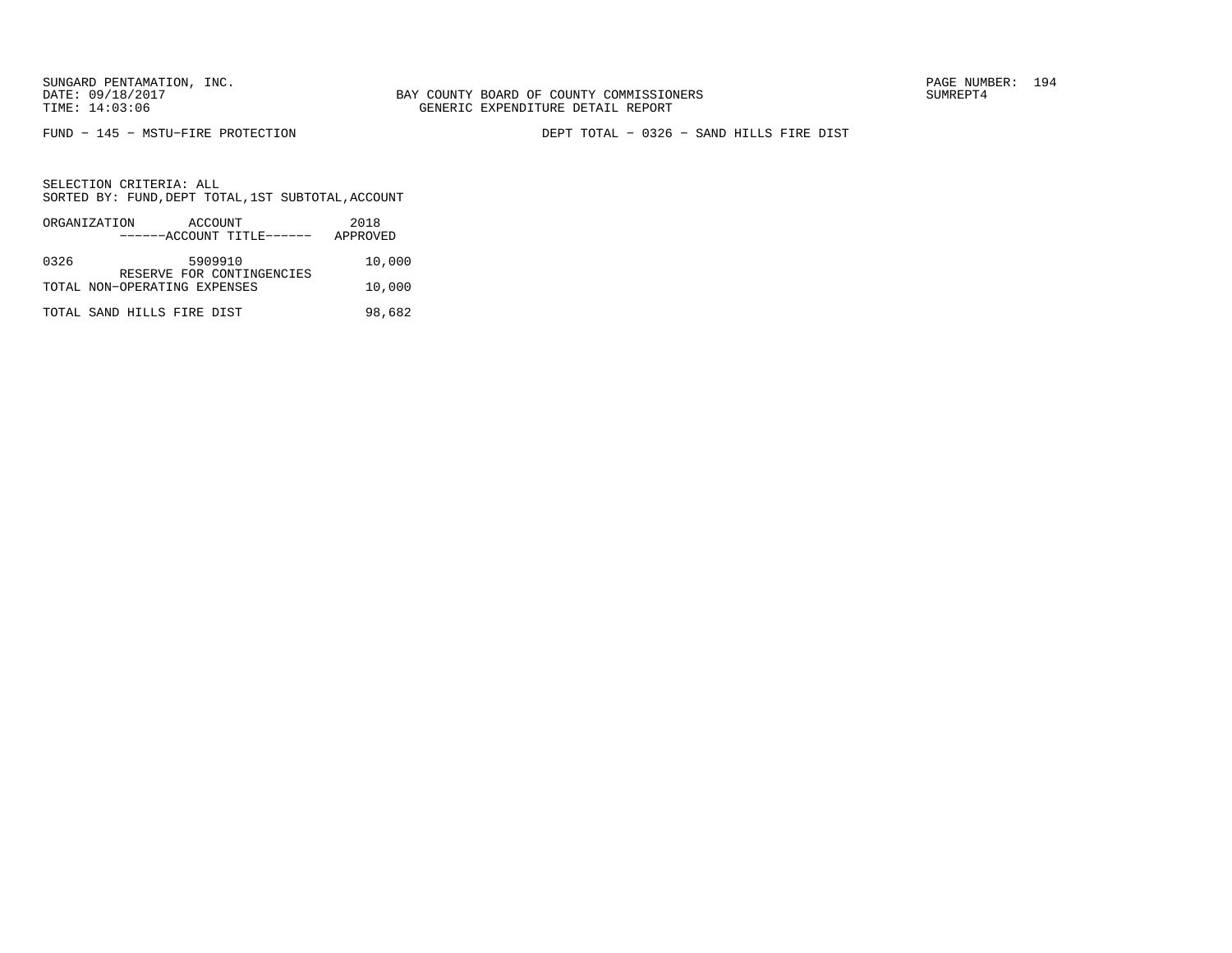BAY COUNTY BOARD OF COUNTY COMMISSIONERS TIME: 14:03:06 GENERIC EXPENDITURE DETAIL REPORT

FUND − 145 − MSTU−FIRE PROTECTION DEPT TOTAL − 0327 − GREEN HILLS FIRE DIST

|      | ORGANIZATION ACCOUNT                 | 2018           |
|------|--------------------------------------|----------------|
|      | ------ACCOUNT TITLE------ APPROVED   |                |
| 0327 | 5303464<br>CONTR SRV-LAB             | 366            |
| 0327 | 5304101<br>COMMUNICATIONS SERVICES   | 5.400          |
| 0327 | 5304301<br>UTILITY SERVICES          | 4,000          |
| 0327 | 5304410<br>RENTALS/LEASES-EQUIPMENT  | 79             |
| 0327 | 5304604<br>REPAIR/MAINT-BLD&GRD DEPT | 350            |
| 0327 | 5304605<br>REPAIR/MAINT-BLDG & GRND  | 0              |
| 0327 | 5304610<br>REPAIR/MAINT-AUTO EOUIP   | $\Omega$       |
| 0327 | 5304611<br>REPAIR/MAINT-FLEET MAINT  | $\Omega$       |
| 0327 | 5304615<br>REPAIR/MAINT-EOUIPMENT    | $\overline{0}$ |
| 0327 | 5304902<br>FEES & COSTS-PURCHASING   | $\Omega$       |
| 0327 | 5304922<br>FEES & COSTS-PERMITS      | 190            |
| 0327 | 5305101<br>OFFICE SUPPLIES           | 100            |
| 0327 | 5305201<br>OPERATING SUPPLIES        | 100            |
| 0327 | 5305205<br>GAS, OIL & LUBRICANTS     | 0              |
| 0327 | 5305220<br>TOOL & SMALL IMPLEMENTS   | $\Omega$       |
|      | TOTAL OPERATING EXPENSES             | 10,585         |
| 0327 | 5606402<br>EQUIP LESS THAN \$1000    | 0              |
|      | TOTAL CAPITAL OUTLAY                 | $\Omega$       |
|      | TOTAL GREEN HILLS FIRE DIST          | 10,585         |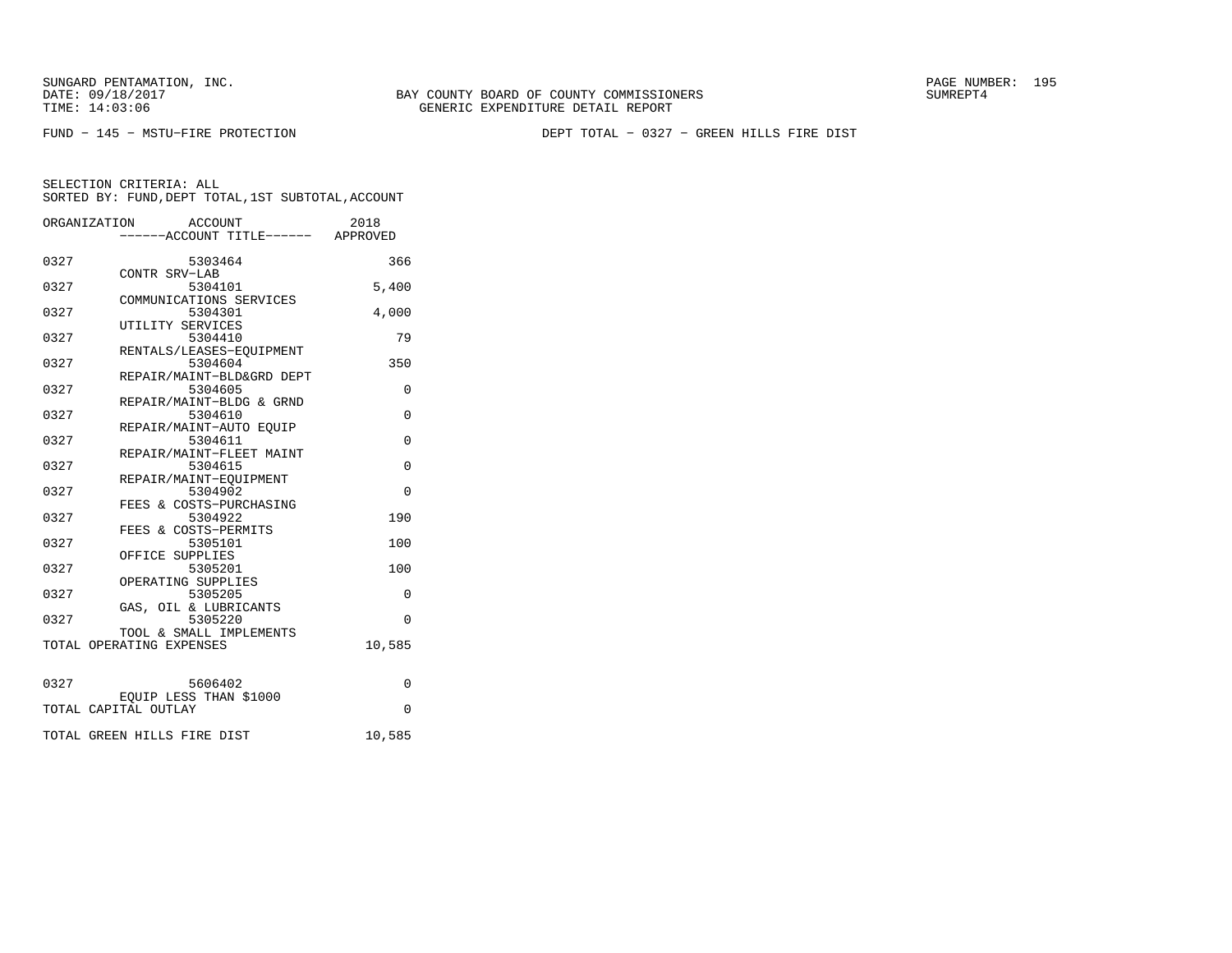BAY COUNTY BOARD OF COUNTY COMMISSIONERS TIME: 14:03:06 GENERIC EXPENDITURE DETAIL REPORT

FUND − 145 − MSTU−FIRE PROTECTION DEPT TOTAL − 0328 − BEAR CREEK/YOUNGSTOWN

| ORGANIZATION | <b>ACCOUNT</b>                       | 2018     |
|--------------|--------------------------------------|----------|
|              | ---ACCOUNT TITLE------ APPROVED      |          |
| 0328         | 5303401                              | $\Omega$ |
|              | CONTRACTED SERVICES                  |          |
| 0328         | 5303446                              | 13,274   |
| 0328         | CONTR SRV-FACILITIES<br>5303464      | 366      |
|              | CONTR SRV-LAB                        |          |
| 0328         | 5304101                              | 2,520    |
|              | COMMUNICATIONS SERVICES              |          |
| 0328         | 5304301                              | 26,400   |
| 0328         | UTILITY SERVICES<br>5304410          | 0        |
|              | RENTALS/LEASES-EOUIPMENT             |          |
| 0328         | 5304414                              | 2,028    |
|              | RENTALS/LEASES EOUIP-(IT)            |          |
| 0328         | 5304604                              | 0        |
|              | REPAIR/MAINT-BLD&GRD DEPT            |          |
| 0328         | 5304605<br>REPAIR/MAINT-BLDG & GRND  | 30,620   |
| 0328         | 5304610                              | $\Omega$ |
|              | REPAIR/MAINT-AUTO EQUIP              |          |
| 0328         | 5304611                              | $\Omega$ |
|              | REPAIR/MAINT-FLEET MAINT             |          |
| 0328         | 5304615                              | $\Omega$ |
| 0328         | REPAIR/MAINT-EQUIPMENT<br>5304902    | $\Omega$ |
|              | FEES & COSTS-PURCHASING              |          |
| 0328         | 5304922                              | 275      |
|              | FEES & COSTS-PERMITS                 |          |
| 0328         | 5304990                              | $\Omega$ |
|              | MISCELLANEOUS EXPENSES               | 500      |
| 0328         | 5305101<br>OFFICE SUPPLIES           |          |
| 0328         | 5305201                              | 500      |
|              | OPERATING SUPPLIES                   |          |
| 0328         | 5305205                              | 0        |
|              | GAS, OIL & LUBRICANTS                |          |
| 0328         | 5305220<br>TOOL & SMALL IMPLEMENTS   | 0        |
|              | TOTAL OPERATING EXPENSES             | 76,483   |
|              |                                      |          |
|              |                                      |          |
| 0328         | 5606401                              | 0        |
| 0328         | EOUIPMENT                            | 0        |
|              | 5606402<br>EOUIP LESS THAN \$1000    |          |
|              | TOTAL CAPITAL OUTLAY                 | 0        |
|              |                                      |          |
|              |                                      |          |
| 0328         | 5909910<br>RESERVE FOR CONTINGENCIES | 5,000    |
|              |                                      |          |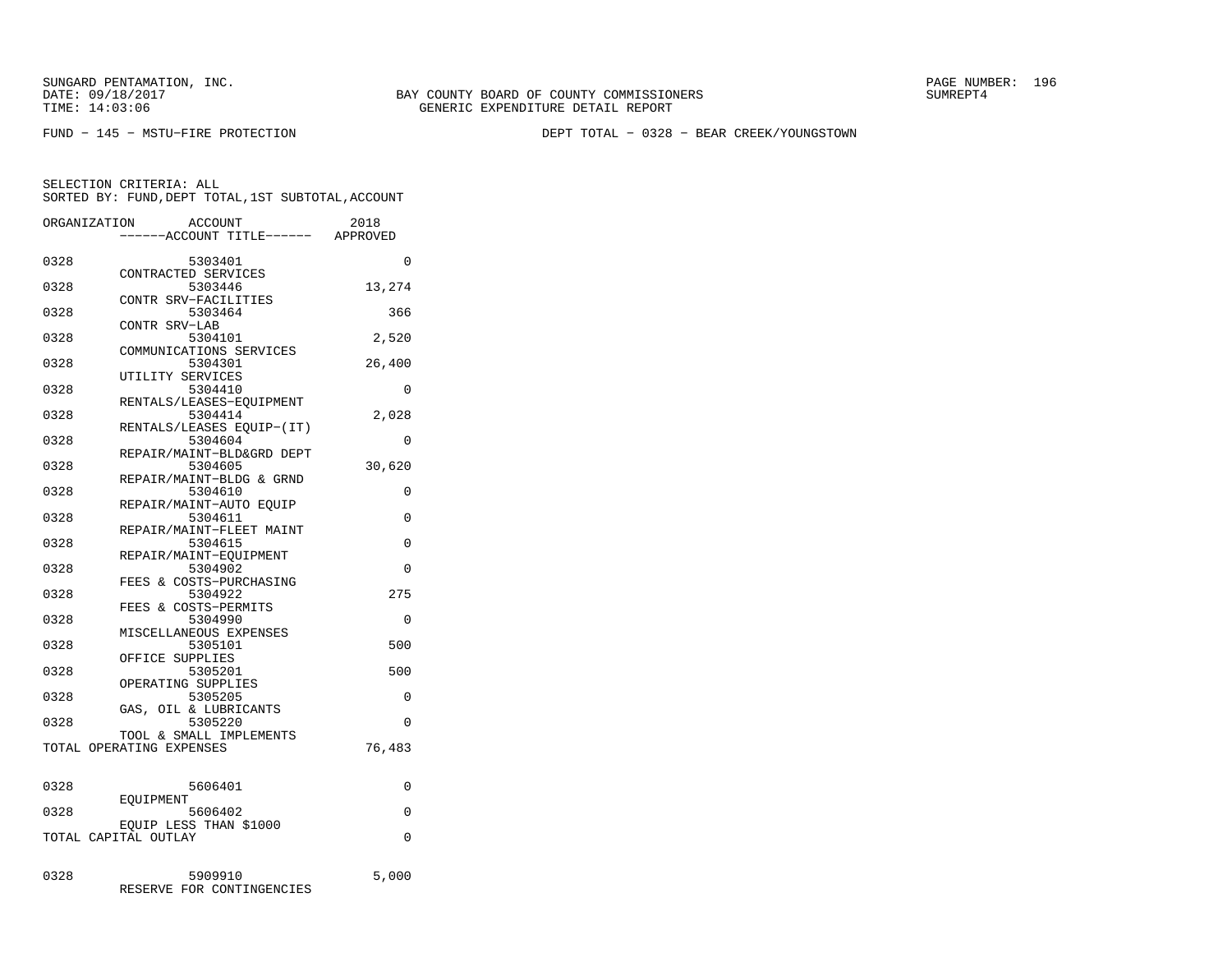BAY COUNTY BOARD OF COUNTY COMMISSIONERS TIME: 14:03:06 GENERIC EXPENDITURE DETAIL REPORT

FUND − 145 − MSTU−FIRE PROTECTION DEPT TOTAL − 0328 − BEAR CREEK/YOUNGSTOWN

SELECTION CRITERIA: ALLSORTED BY: FUND,DEPT TOTAL,1ST SUBTOTAL,ACCOUNT

| ORGANIZATION                 | ACCOUNT |                           | 2018     |
|------------------------------|---------|---------------------------|----------|
|                              |         | ------ACCOUNT TITLE------ | APPROVED |
| TOTAL NON-OPERATING EXPENSES |         |                           | 5,000    |

TOTAL BEAR CREEK/YOUNGSTOWN 81,483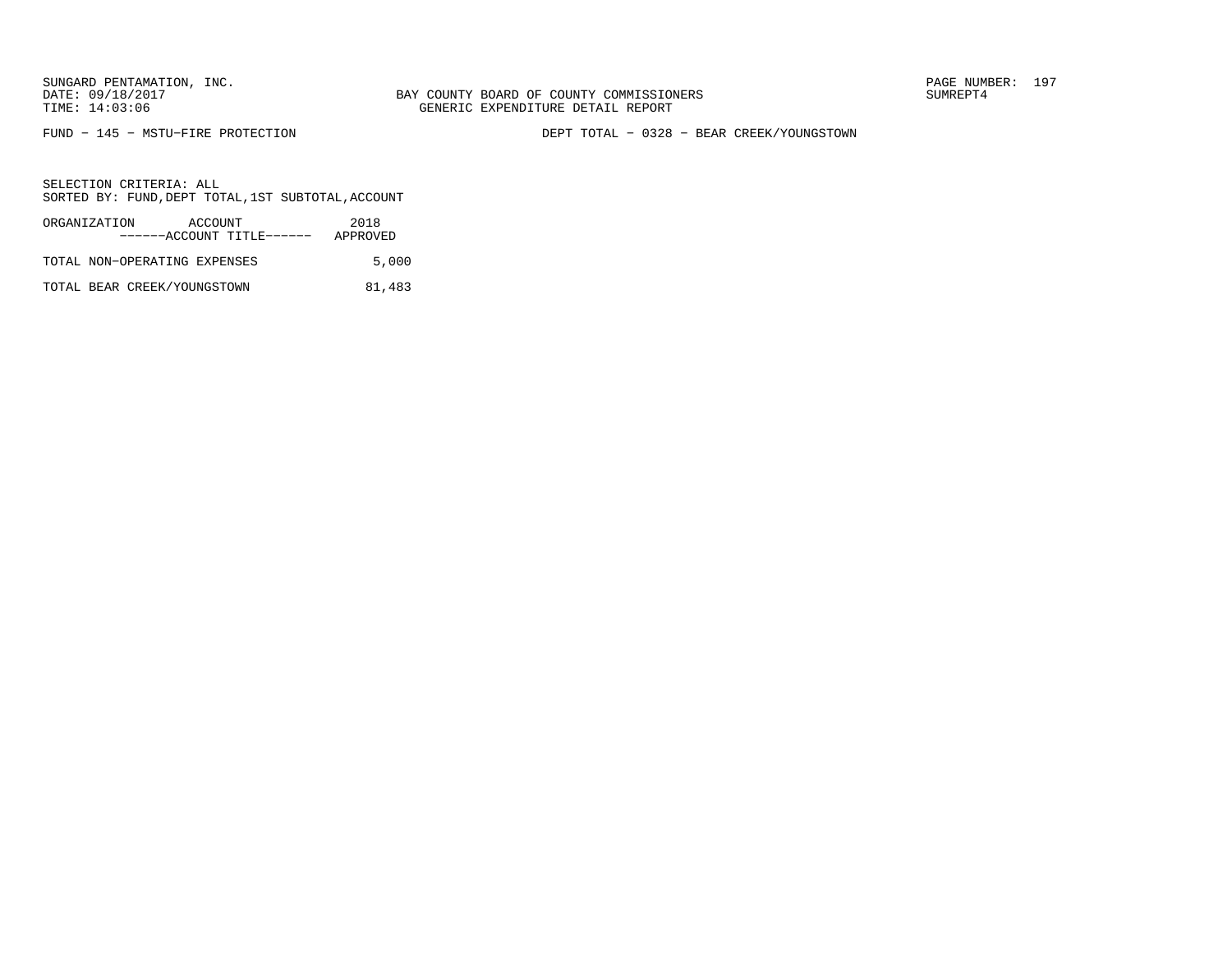BAY COUNTY BOARD OF COUNTY COMMISSIONERS TIME: 14:03:06 GENERIC EXPENDITURE DETAIL REPORT

FUND − 145 − MSTU−FIRE PROTECTION DEPT TOTAL − 0329 − BAYOU GEORGE FIRE DIST

|      | ACCOUNT<br>ORGANIZATION              | 2018        |
|------|--------------------------------------|-------------|
|      | ----ACCOUNT TITLE------ APPROVED     |             |
| 0329 | 5303464                              | 366         |
| 0329 | CONTR SRV-LAB<br>5304101             | 2,220       |
|      | COMMUNICATIONS SERVICES              |             |
| 0329 | 5304301                              | 5,700       |
| 0329 | UTILITY SERVICES<br>5304410          | 1,320       |
|      | RENTALS/LEASES-EQUIPMENT             |             |
| 0329 | 5304414                              | 1,415       |
| 0329 | RENTALS/LEASES EQUIP-(IT)<br>5304604 | 960         |
|      | REPAIR/MAINT-BLD&GRD DEPT            |             |
| 0329 | 5304605<br>REPAIR/MAINT-BLDG & GRND  | $\Omega$    |
| 0329 | 5304610                              | 0           |
|      | REPAIR/MAINT-AUTO EOUIP              |             |
| 0329 | 5304611<br>REPAIR/MAINT-FLEET MAINT  | $\mathbf 0$ |
| 0329 | 5304615                              | $\Omega$    |
|      | REPAIR/MAINT-EQUIPMENT               |             |
| 0329 | 5304902<br>FEES & COSTS-PURCHASING   | $\Omega$    |
| 0329 | 5304922                              | 275         |
|      | FEES & COSTS-PERMITS                 |             |
| 0329 | 5304990<br>MISCELLANEOUS EXPENSES    | 0           |
| 0329 | 5305101                              | 450         |
|      | OFFICE SUPPLIES                      |             |
| 0329 | 5305201<br>OPERATING SUPPLIES        | 1,200       |
| 0329 | 5305205                              | $\Omega$    |
|      | GAS, OIL & LUBRICANTS                |             |
|      | TOTAL OPERATING EXPENSES             | 13,906      |
|      |                                      |             |
| 0329 | 5606401                              | 0           |
| 0329 | EOUIPMENT<br>5606402                 | 250         |
|      | EQUIP LESS THAN \$1000               |             |
|      | TOTAL CAPITAL OUTLAY                 | 250         |
|      | TOTAL BAYOU GEORGE FIRE DIST         | 14,156      |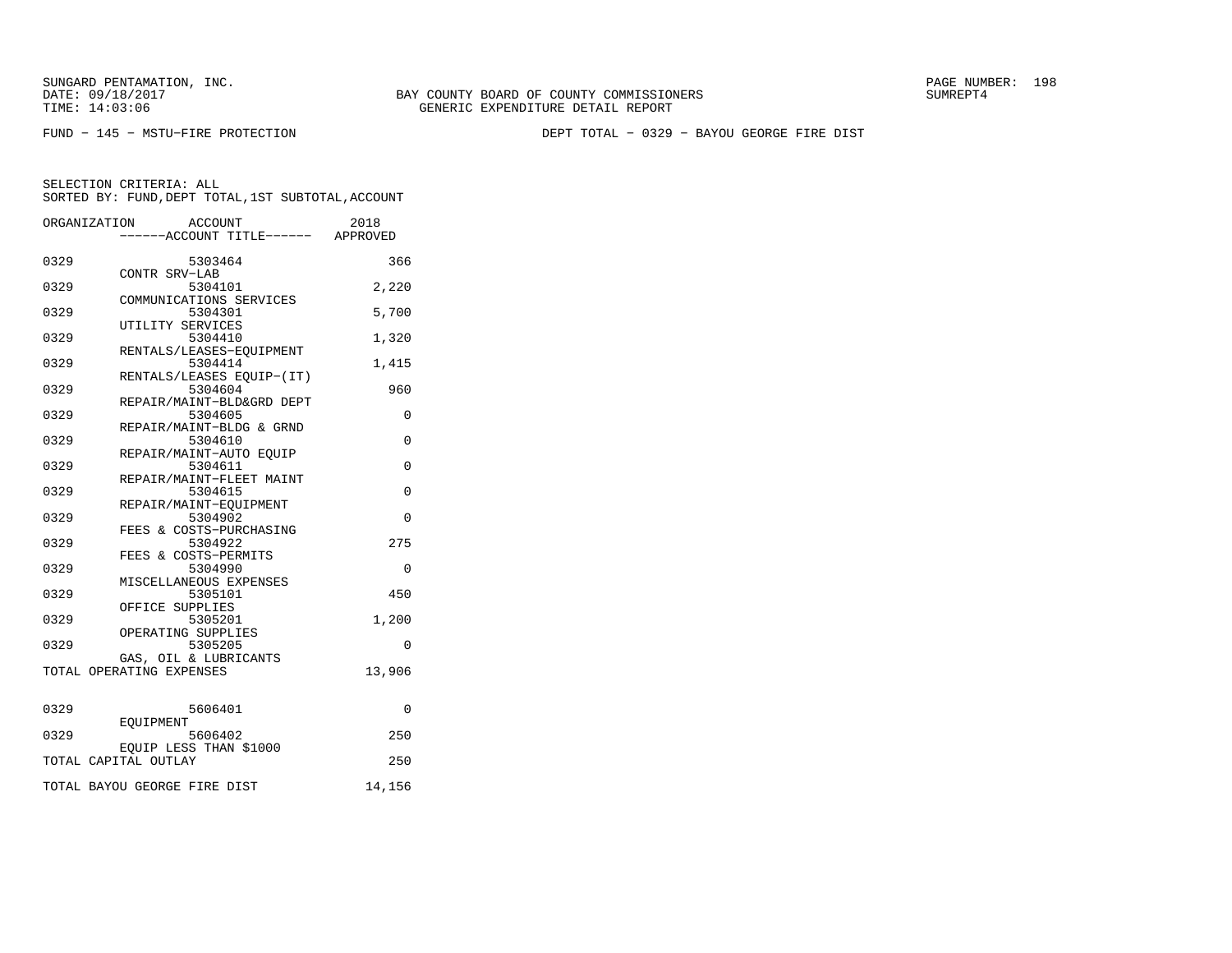BAY COUNTY BOARD OF COUNTY COMMISSIONERS TIME: 14:03:06 GENERIC EXPENDITURE DETAIL REPORT

FUND − 145 − MSTU−FIRE PROTECTION DEPT TOTAL − 0330 − HILAND PARK FIRE DIST

|      | ORGANIZATION<br>ACCOUNT<br>-----ACCOUNT TITLE------ APPROVED | 2018     |
|------|--------------------------------------------------------------|----------|
| 0330 | 5304101                                                      | 1,500    |
| 0330 | COMMUNICATIONS SERVICES<br>5304301                           | 6,000    |
| 0330 | UTILITY SERVICES<br>5304410                                  | 0        |
| 0330 | RENTALS/LEASES-EQUIPMENT<br>5304414                          | 288      |
| 0330 | RENTALS/LEASES EQUIP-(IT)<br>5304604                         | 2,400    |
| 0330 | REPAIR/MAINT-BLD&GRD DEPT<br>5304605                         | 0        |
| 0330 | REPAIR/MAINT-BLDG & GRND<br>5304610                          | 0        |
| 0330 | REPAIR/MAINT-AUTO EOUIP<br>5304611                           | $\Omega$ |
| 0330 | REPAIR/MAINT-FLEET MAINT<br>5304615                          | 0        |
| 0330 | REPAIR/MAINT-EOUIPMENT<br>5304902                            | $\Omega$ |
| 0330 | FEES & COSTS-PURCHASING<br>5304922<br>FEES & COSTS-PERMITS   | 85       |
| 0330 | 5304990<br>MISCELLANEOUS EXPENSES                            | $\Omega$ |
| 0330 | 5305101<br>OFFICE SUPPLIES                                   | 500      |
| 0330 | 5305201<br>OPERATING SUPPLIES                                | 1,200    |
| 0330 | 5305202<br>OPER SUPPLIES-JANITORIAL                          | 0        |
| 0330 | 5305205<br>GAS, OIL & LUBRICANTS                             | $\Omega$ |
| 0330 | 5305220<br>TOOL & SMALL IMPLEMENTS                           | 0        |
|      | TOTAL OPERATING EXPENSES                                     | 11,973   |
| 0330 | 5606401                                                      | 0        |
| 0330 | EOUIPMENT<br>5606402                                         | 500      |
|      | EQUIP LESS THAN \$1000<br>TOTAL CAPITAL OUTLAY               | 500      |
|      | TOTAL HILAND PARK FIRE DIST                                  | 12,473   |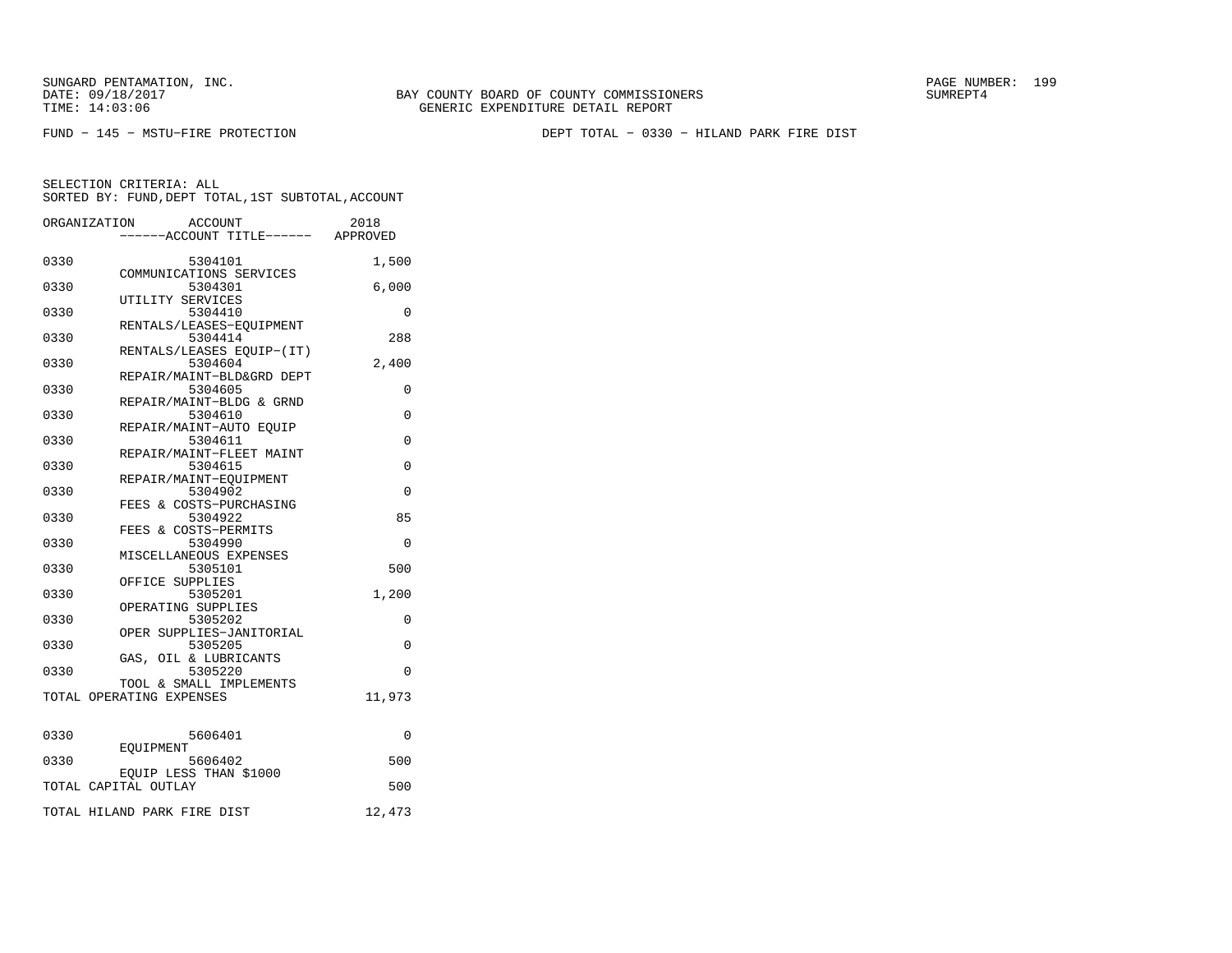SELECTION CRITERIA: ALL

FUND − 145 − MSTU−FIRE PROTECTION DEPT TOTAL − 0335 − CAPITAL IMPROVEMENTS

| ORGANIZATION             | ACCOUNT<br>------ACCOUNT TITLE------ | 2018<br>APPROVED |
|--------------------------|--------------------------------------|------------------|
| 0335                     | 5303104                              | O                |
|                          | PROF SRV-ENGINEERING                 |                  |
| 0335                     | 5303408                              | 34,079           |
|                          | CONTR SRV-800 MHZ                    |                  |
| 0335                     | 5304902                              | U                |
|                          | FEES & COSTS-PURCHASING              |                  |
| TOTAL OPERATING EXPENSES |                                      | 34,079           |
|                          |                                      |                  |
| 0335<br>- - - -          | 5606101                              | N                |

SORTED BY: FUND,DEPT TOTAL,1ST SUBTOTAL,ACCOUNT

|      | LAND                                                          |            |
|------|---------------------------------------------------------------|------------|
| 0335 | 5606201                                                       | $\Omega$   |
| 0335 | <b>BUILDINGS</b><br>5606401<br>EOUIPMENT                      | 815,000    |
| 0335 | 5606402                                                       | 0          |
| 0335 | EQUIP LESS THAN \$1000<br>5606501<br>CONSTRUCTION IN PROGRESS | 2,000,000  |
|      | TOTAL CAPITAL OUTLAY                                          | 2,815,000  |
|      |                                                               |            |
| 0335 | 5707105                                                       | $\Omega$   |
| 0335 | PRINCIPAL-LOANS<br>5707205                                    | $\Omega$   |
| 0335 | INTEREST-LOANS<br>5707303                                     | $\Omega$   |
|      | <b>BOND ISSUE COSTS</b><br>TOTAL DEBT SERVICE                 | $\Omega$   |
|      |                                                               |            |
| 0335 | 5909920<br>RESERVE-FUTURE CAP OUTLAY                          | $\Omega$   |
|      | TOTAL NON-OPERATING EXPENSES                                  | $\Omega$   |
|      | TOTAL CAPITAL IMPROVEMENTS                                    | 2,849,079  |
|      | TOTAL MSTU-FIRE PROTECTION                                    | 11,084,018 |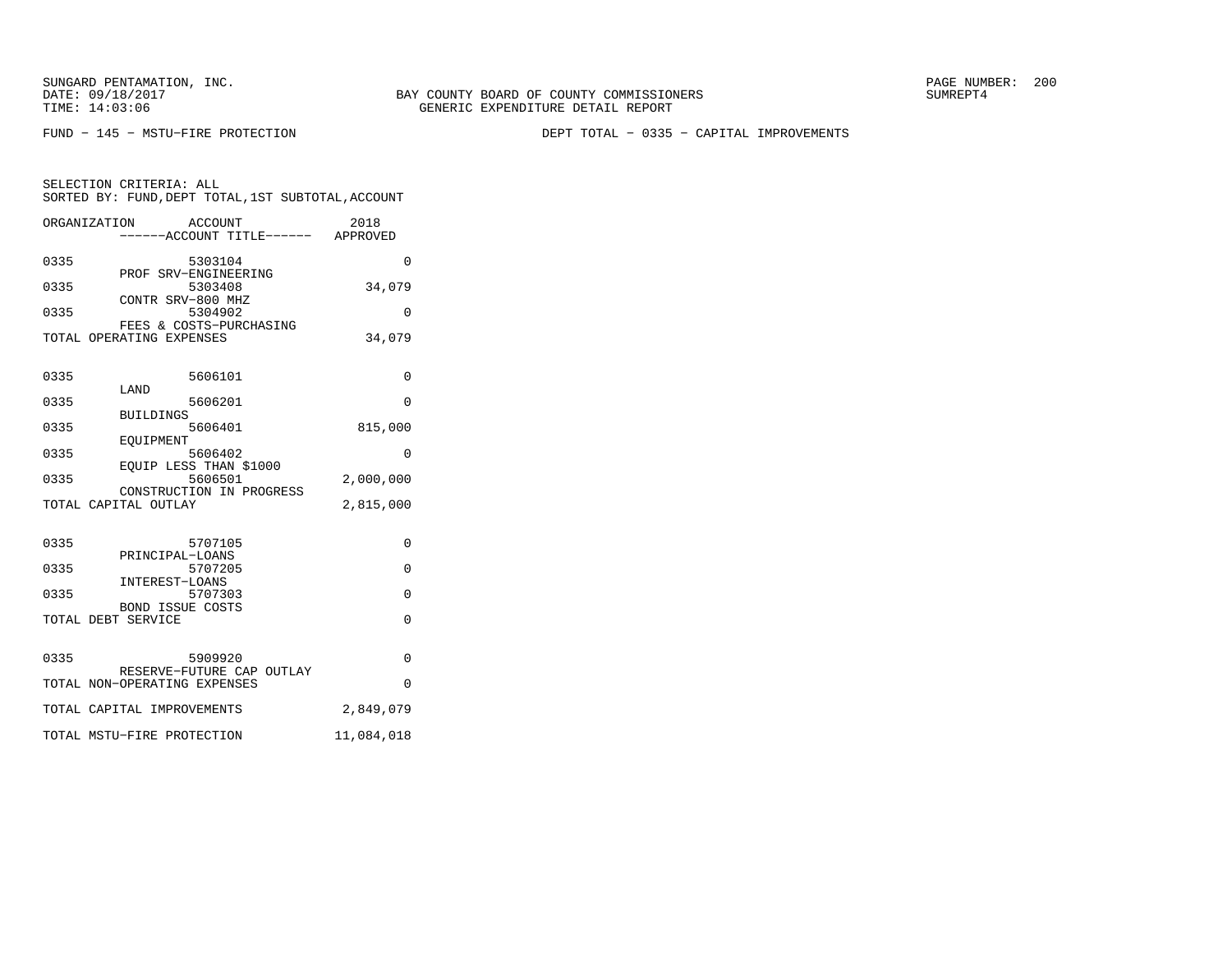FUND − 167 − MSBU FUND DEPT TOTAL − 0375 − MUNICP SRVC BENEFIT UNIT

| SELECTION CRITERIA: ALL                            |  |  |
|----------------------------------------------------|--|--|
| SORTED BY: FUND, DEPT TOTAL, 1ST SUBTOTAL, ACCOUNT |  |  |
|                                                    |  |  |

| ORGANIZATION                   | ACCOUNT                             | ----ACCOUNT TITLE------ APPROVED | 2018     |
|--------------------------------|-------------------------------------|----------------------------------|----------|
| 0375                           | 5303104                             |                                  | 0        |
| 0375                           | PROF SRV-ENGINEERING<br>5304125     |                                  | 0        |
| 0375                           | POSTAGE/TRANSP/FREIGHT<br>5304615   |                                  | 11,300   |
| 0375                           | REPAIR/MAINT-EQUIPMENT<br>5304905   |                                  | 0        |
| 0375                           | 5304909                             | FEES&COSTS-LGL ADV/ADVERT        | 0        |
| TOTAL OPERATING EXPENSES       |                                     | FEES & COSTS-COURT FILING        | 11,300   |
| 0375                           | 5606303                             |                                  | 1,500    |
| 0375                           | STREET LIGHTING<br>5606306          |                                  | 0        |
| 0375                           | IMPRV-PEDESTRIAN ACCESS<br>5606574  |                                  | 0        |
| 0375                           | CIP-BAYSIDE DREDGING<br>5616303     |                                  | $\Omega$ |
| TOTAL CAPITAL OUTLAY           | DREDGING PROJECTS                   |                                  | 1,500    |
| 0375                           | 5707105                             |                                  | 34,000   |
| 0375                           | PRINCIPAL-LOANS<br>5707205          |                                  | 8,206    |
| 0375                           | INTEREST-LOANS<br>5707303           |                                  | 0        |
| TOTAL DEBT SERVICE             | BOND ISSUE COSTS                    |                                  | 42,206   |
| 0375                           | 5819101                             |                                  | 0        |
| 0375                           | TRNFS-GENERAL FUND (001)<br>5909920 |                                  | 9,757    |
| TOTAL NON-OPERATING EXPENSES   |                                     | RESERVE-FUTURE CAP OUTLAY        | 9,757    |
| TOTAL MUNICP SRVC BENEFIT UNIT |                                     |                                  | 64,763   |
| TOTAL MSBU FUND                |                                     |                                  | 64,763   |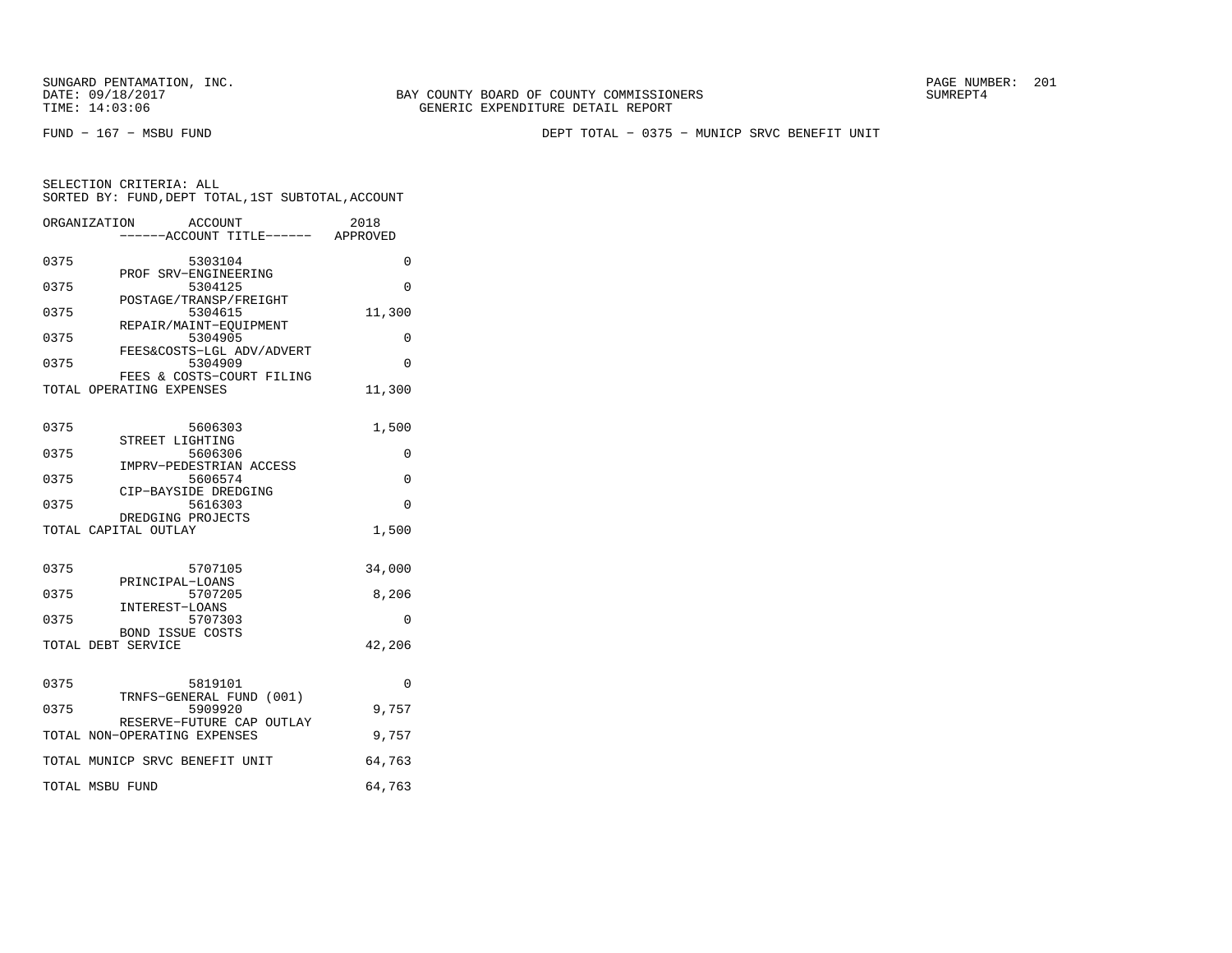FUND − 195 − UTILITY REG AUTHORITY DEPT TOTAL − 0350 − UTILITY REG AUTHORITY

|      | ORGANIZATION ACCOUNT                 | 2018     |
|------|--------------------------------------|----------|
|      | -----ACCOUNT TITLE------ APPROVED    |          |
|      |                                      |          |
| 0350 | 5143101<br>PROF SRV-CO ATTORNEY      | $\Omega$ |
| 0350 | 5143105                              | $\Omega$ |
|      | PROF SRV-OTHER ATTNY                 |          |
| 0350 | 5303401                              | $\Omega$ |
|      | CONTRACTED SERVICES                  |          |
| 0350 | 5304001                              | $\Omega$ |
| 0350 | TRAVEL/TRAINING NON-LOCAL<br>5304125 | $\Omega$ |
|      | POSTAGE/TRANSP/FREIGHT               |          |
| 0350 | 5304905                              | $\Omega$ |
|      | FEES&COSTS-LGL ADV/ADVERT            |          |
|      | TOTAL OPERATING EXPENSES             | $\Omega$ |
|      |                                      |          |
| 0350 | 5810010                              | $\Omega$ |
|      | CONTRIBUTION-OTHER GOVT              |          |
|      | TOTAL GRANTS & AIDS                  | $\Omega$ |
|      |                                      |          |
|      |                                      |          |
| 0350 | 5909999                              | $\Omega$ |
|      | RESERVE-CASH FORWARD                 |          |
|      | TOTAL NON-OPERATING EXPENSES         | $\Omega$ |
|      | TOTAL UTILITY REG AUTHORITY          | $\Omega$ |
|      |                                      |          |
|      | TOTAL UTILITY REG AUTHORITY          | $\Omega$ |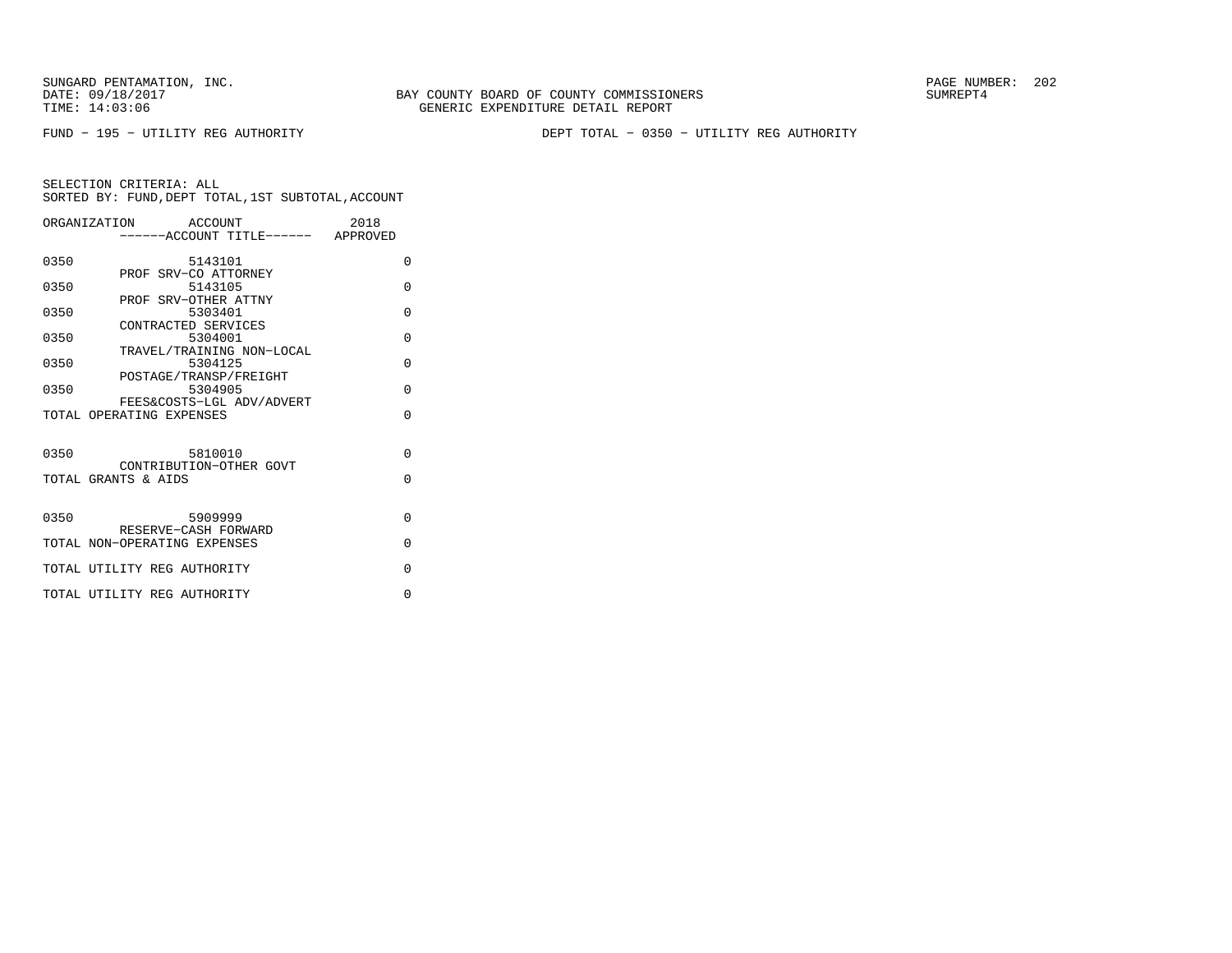FUND − 302 − WATER SYSTEM 2000 BND PRJ DEPT TOTAL − 0307 − WATER SYS PROJ 2000 BONDS

|      | ORGANIZATION<br>ACCOUNT<br>------ACCOUNT TITLE------ APPROVED | 2018     |
|------|---------------------------------------------------------------|----------|
| 0307 | 5606322                                                       | O        |
| 0307 | IMPRV-15MGD PLANT EXPANS.<br>5606543                          | O        |
| 0307 | CIP-SE TANK/BOOSTER PUMP<br>5606573                           | $\cap$   |
|      | CIP-HATHAWAY BRDG WTRLN<br>TOTAL CAPITAL OUTLAY               | U        |
|      |                                                               |          |
| 0307 | 5909910                                                       | $\cap$   |
| 0307 | RESERVE FOR CONTINGENCIES<br>5909999                          | $\Omega$ |
|      | RESERVE-CASH FORWARD<br>TOTAL NON-OPERATING EXPENSES          | $\Omega$ |
|      | TOTAL WATER SYS PROJ 2000 BONDS                               | U        |
|      | TOTAL WATER SYSTEM 2000 BND PRJ                               | ∩        |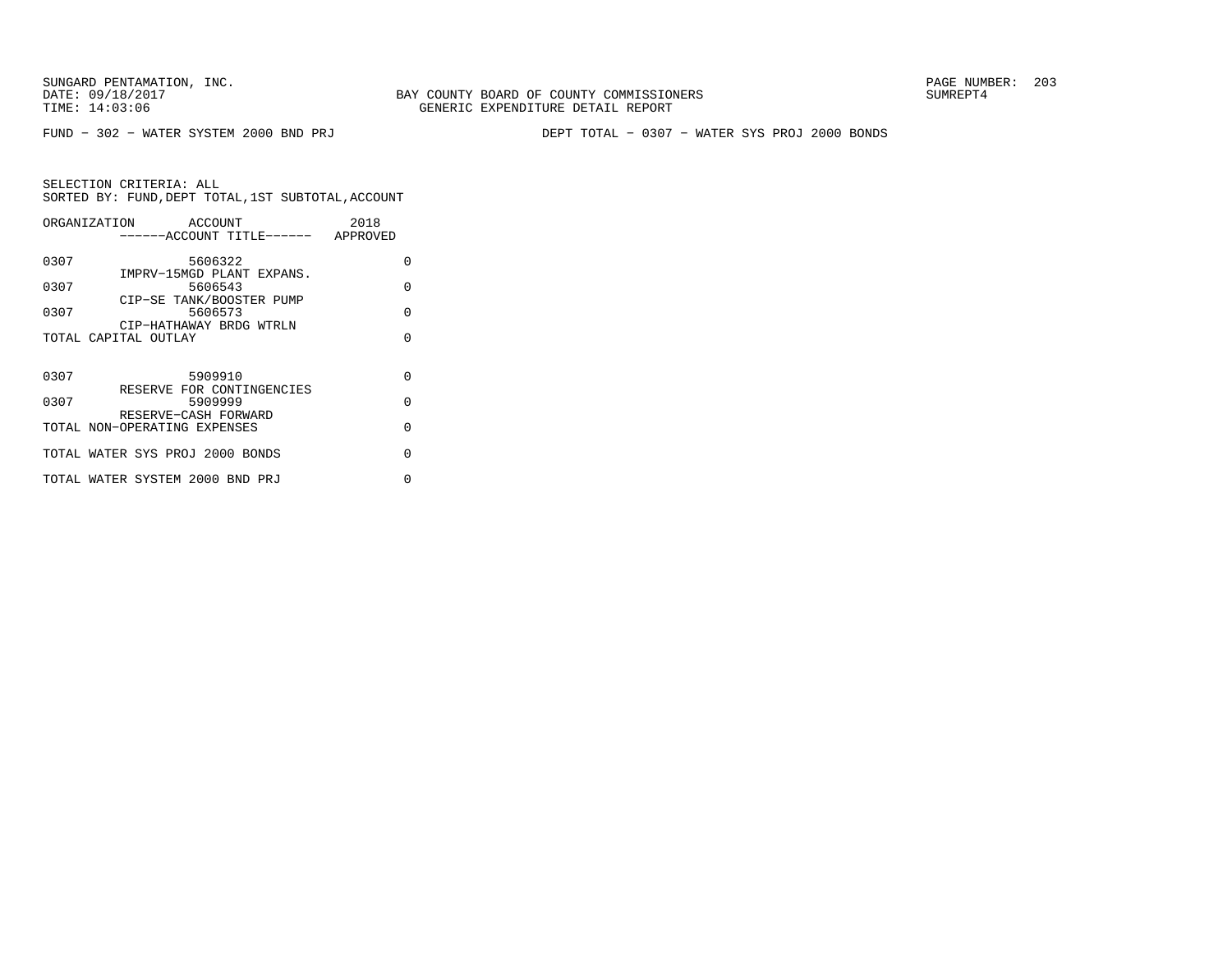FUND − 303 − SALES TX REV BONDS 2002 DEPT TOTAL − 0308 − 2002 SALES TX REV BND PRJ

|      | ORGANIZATION ACCOUNT<br>------ACCOUNT TITLE------ APPROVED | 2018               |
|------|------------------------------------------------------------|--------------------|
| 0308 | 5606201<br><b>BUILDINGS</b>                                | 0                  |
| 0308 | 5606206<br>BLDG-ST ATTNY & PUB DEFND                       | $\Omega$           |
| 0308 | 5606519<br>CIP-JUDICIAL FACILITY                           | $\Omega$           |
|      | TOTAL CAPITAL OUTLAY                                       | $\Omega$           |
| 0308 | 5707370<br>ARBITRAGE REBATE EXPENSE<br>TOTAL DEBT SERVICE  | $\Omega$<br>$\cap$ |
| 0308 | 5819101<br>TRNFS-GENERAL FUND (001)                        | $\Omega$           |
| 0308 | 5819102<br>TRNFS-MSTU FIRE (145)                           | $\Omega$           |
|      | TOTAL NON-OPERATING EXPENSES                               | $\Omega$           |
|      | TOTAL 2002 SALES TX REV BND PRJ                            | $\Omega$           |
|      | TOTAL SALES TX REV BONDS 2002                              | $\Omega$           |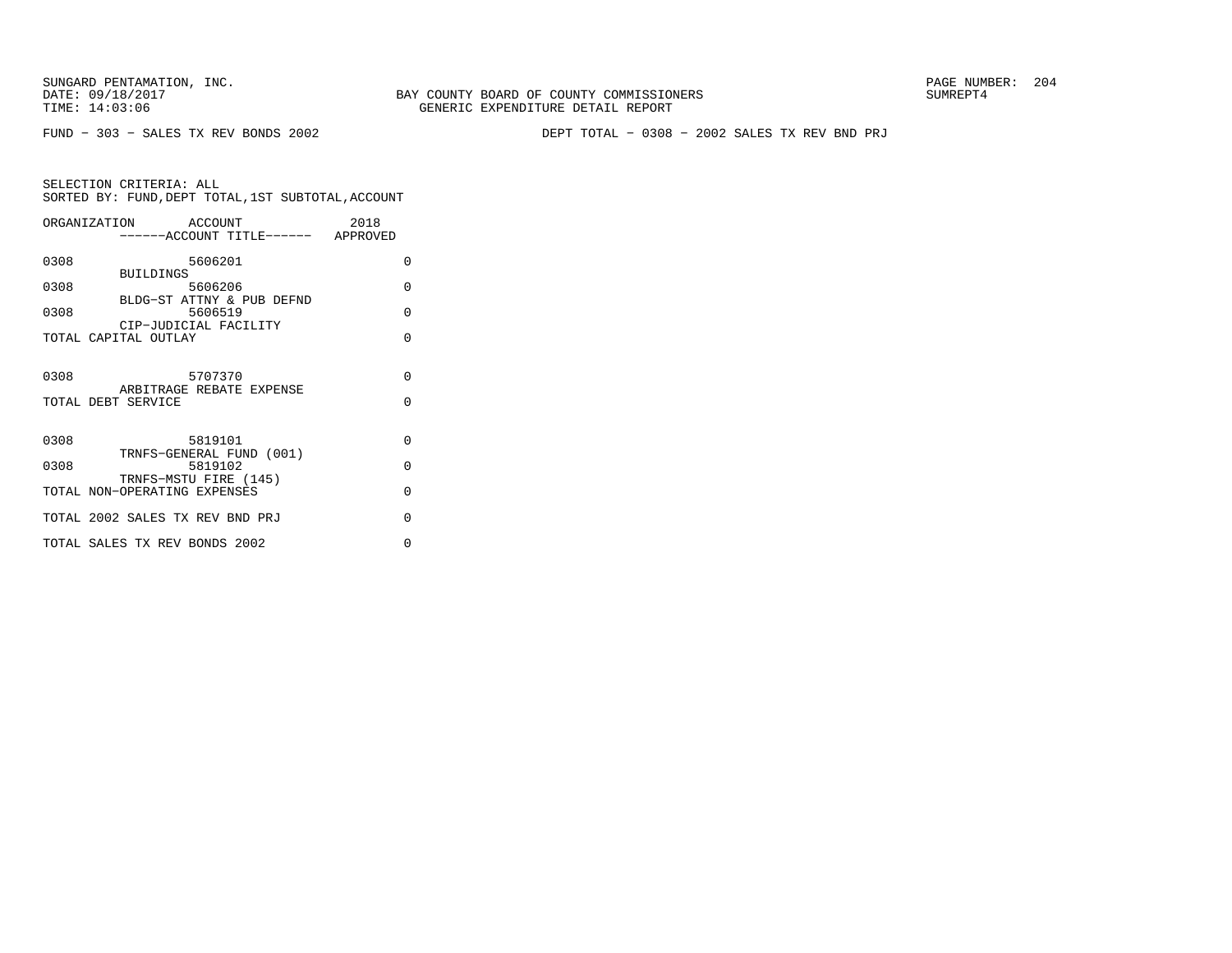FUND − 304 − JAIL 2006 BOND PROJ DEPT TOTAL − 0302 − JAIL CONSTRUCTION PRJ

| ORGANIZATION ACCOUNT                                                   | 2018<br>-----ACCOUNT TITLE------ APPROVED |  |
|------------------------------------------------------------------------|-------------------------------------------|--|
| 0302<br>5304905<br>FEES&COSTS-LGL ADV/ADVERT                           | $\Omega$                                  |  |
| TOTAL OPERATING EXPENSES                                               | $\Omega$                                  |  |
| 5606100<br>0302<br>LAND                                                | $\Omega$                                  |  |
| 0302<br>5606101<br>LAND                                                | $\Omega$                                  |  |
| 0302<br>5606521<br>$CIP$ - $JAIL$                                      | $\Omega$                                  |  |
| TOTAL CAPITAL OUTLAY                                                   | $\Omega$                                  |  |
| 0302<br>5707303                                                        | $\Omega$                                  |  |
| <b>BOND ISSUE COSTS</b><br>5707370<br>0302<br>ARBITRAGE REBATE EXPENSE | $\Omega$                                  |  |
| TOTAL DEBT SERVICE                                                     | $\Omega$                                  |  |
| 0302<br>5909999<br>RESERVE-CASH FORWARD                                | $\Omega$                                  |  |
| TOTAL NON-OPERATING EXPENSES                                           | $\Omega$                                  |  |
| TOTAL JAIL CONSTRUCTION PRJ                                            | $\Omega$                                  |  |
| TOTAL JAIL 2006 BOND PROJ                                              | $\Omega$                                  |  |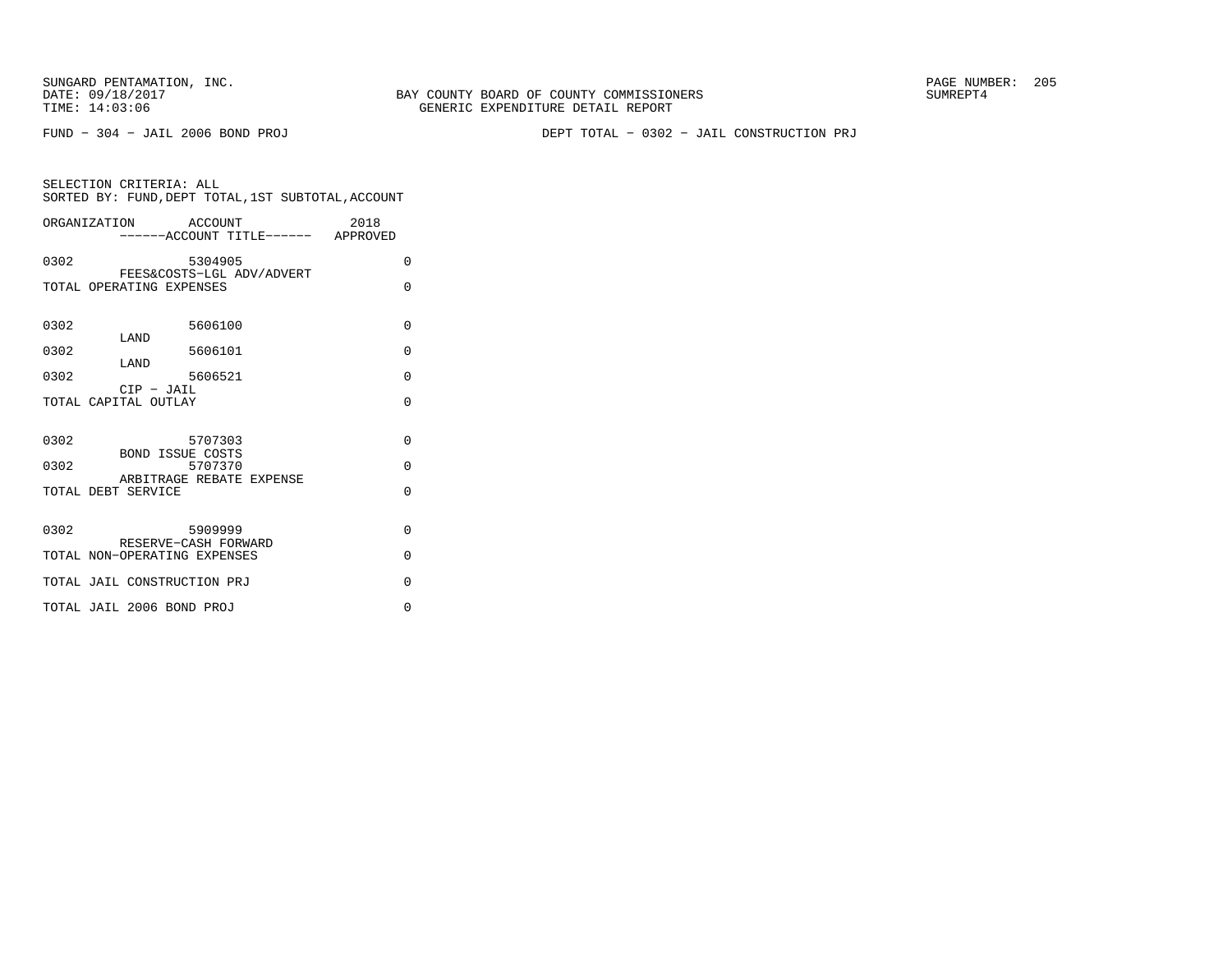BAY COUNTY BOARD OF COUNTY COMMISSIONERS TIME: 14:03:06 GENERIC EXPENDITURE DETAIL REPORT

FUND − 305 − CAPITAL IMPRV BONDS 2007 DEPT TOTAL − 0304 − CAPITAL IMPRV PROJECTS

| ORGANIZATION ACCOUNT                                           |                                                                | -----ACCOUNT TITLE------ APPROVED | 2018 |                      |
|----------------------------------------------------------------|----------------------------------------------------------------|-----------------------------------|------|----------------------|
| 0304                                                           | 5606318                                                        |                                   |      | 0                    |
| 0304                                                           | IMPRV-COUNTY PIER<br>5606516<br>CIP-BCC ADMIN BLDG             |                                   |      | $\Omega$             |
| TOTAL CAPITAL OUTLAY                                           |                                                                |                                   |      | $\Omega$             |
| 0304                                                           | 5707300                                                        |                                   |      | $\Omega$             |
| 0304                                                           | OTHER DEBT SERVICE COSTS<br>5707303                            |                                   |      | $\Omega$             |
| 0304                                                           | <b>BOND ISSUE COSTS</b><br>5707370<br>ARBITRAGE REBATE EXPENSE |                                   |      | $\Omega$             |
| TOTAL DEBT SERVICE                                             |                                                                |                                   |      | $\Omega$             |
| 0304                                                           | 5819101                                                        |                                   |      | $\Omega$             |
| 0304                                                           | TRNFS-GENERAL FUND (001)<br>5819103<br>TRNSF-TRANSP. (101)     |                                   |      | $\Omega$             |
| 0304                                                           | 5819105<br>TRNSF-STORMWATER (115)                              |                                   |      | $\Omega$             |
| 0304                                                           | 5819110<br>TRNSF-INSURANCE (506)                               |                                   |      | $\Omega$             |
| 0304                                                           | 5909999<br>RESERVE-CASH FORWARD                                |                                   |      | $\Omega$             |
| TOTAL NON-OPERATING EXPENSES                                   |                                                                |                                   |      | $\Omega$             |
| TOTAL CAPITAL IMPRV PROJECTS<br>TOTAL CAPITAL IMPRV BONDS 2007 |                                                                |                                   |      | $\Omega$<br>$\Omega$ |
|                                                                |                                                                |                                   |      |                      |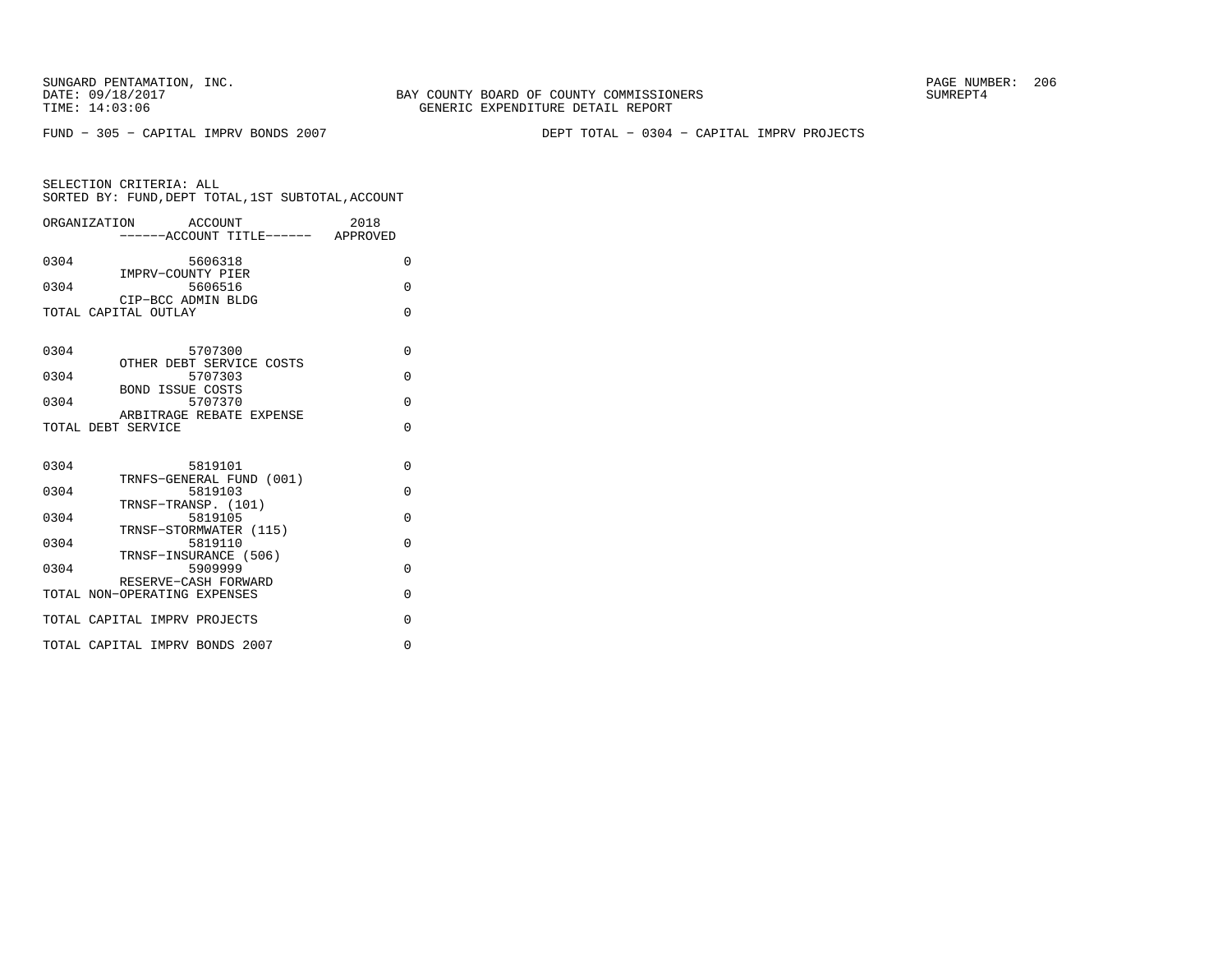SUNGARD PENTAMATION, INC.<br>
DATE: 09/18/2017<br>
DATE: 09/18/2017<br>
SUMREPT4

BAY COUNTY BOARD OF COUNTY COMMISSIONERS TIME: 14:03:06 GENERIC EXPENDITURE DETAIL REPORT

FUND − 401 − WATER SYSTEM REVENUE FUND DEPT TOTAL − 0405 − WATER PLANT OPERATIONS

SELECTION CRITERIA: ALL

| SORTED BY: FUND, DEPT TOTAL, IST SUBTOTAL, ACCOUNT |                                      |                  |
|----------------------------------------------------|--------------------------------------|------------------|
| ORGANIZATION                                       | ACCOUNT<br>------ACCOUNT TITLE------ | 2018<br>APPROVED |

| 0405 | 5101200                              | 1,269,009 |
|------|--------------------------------------|-----------|
|      | SALARIES & WAGES-REGULAR             |           |
| 0405 | 5101205<br>SALARIES & WAGES-DISASTER | 0         |
| 0405 | 5101400                              | 129,566   |
|      | SALARIES & WAGES-OVERTIME            |           |
| 0405 | 5101405                              | 0         |
|      | SALARIES-DISASTER O/T                |           |
| 0405 | 5102100                              | 106,991   |
|      | FICA TAXES-MATCHING                  |           |
| 0405 | 5102200                              | 113,536   |
|      | RETIREMENT CONTRIBUTIONS             |           |
| 0405 | 5102202                              | 0         |
|      | PENSION EXPENSE                      |           |
| 0405 | 5102300                              | 328,686   |
|      | & HEALTH INSURANCE<br>LIFE           |           |
| 0405 | 5102302<br>VIRTUAL DOCTOR            | 1,692     |
| 0405 | 5102400                              | 138,308   |
|      | WORKERS COMP. PREMIUMS               |           |
| 0405 | 5102500                              | 0         |
|      | UNEMPLOYMENT COMPENSATION            |           |
|      | TOTAL PERSONAL SERVICES              | 2,087,788 |
|      |                                      |           |
|      |                                      |           |
|      |                                      |           |
| 0405 | 5143101                              | 79,300    |
|      | SRV-CO ATTORNEY<br>PROF              |           |
| 0405 | 5143105                              | 40,000    |
|      | SRV-OTHER ATTNY<br>PROF              |           |
| 0405 | 5143110                              | 10,000    |
|      | SRV-LITIGATION<br>PROF               |           |
| 0405 | 5303104                              | 100,000   |
|      | SRV-ENGINEERING<br>PROF              |           |
| 0405 | 5303106<br>PROF                      | 1,200     |
| 0405 | SRV-PHYSICLS/MEDICAL<br>5303107      | 1,200     |
|      | SRV-SUBSTANCE TEST<br>PROF           |           |
| 0405 | 5303108                              | 0         |
|      | SRV-RATE STUDY<br>PROF               |           |
| 0405 | 5303110                              | 500       |
|      | SRV-BACKGROUND CHECK<br>PROF         |           |
| 0405 | 5303401                              | 369,080   |
|      | CONTRACTED SERVICES                  |           |
| 0405 | 5303408                              | 2,552     |
|      | CONTR SRV-800 MHZ                    |           |
| 0405 | 5303410                              | $\Omega$  |
|      | CONTR SRV-JANITORIAL                 |           |
| 0405 | 5303422<br>SRV-GIS<br>CONTR          | 0         |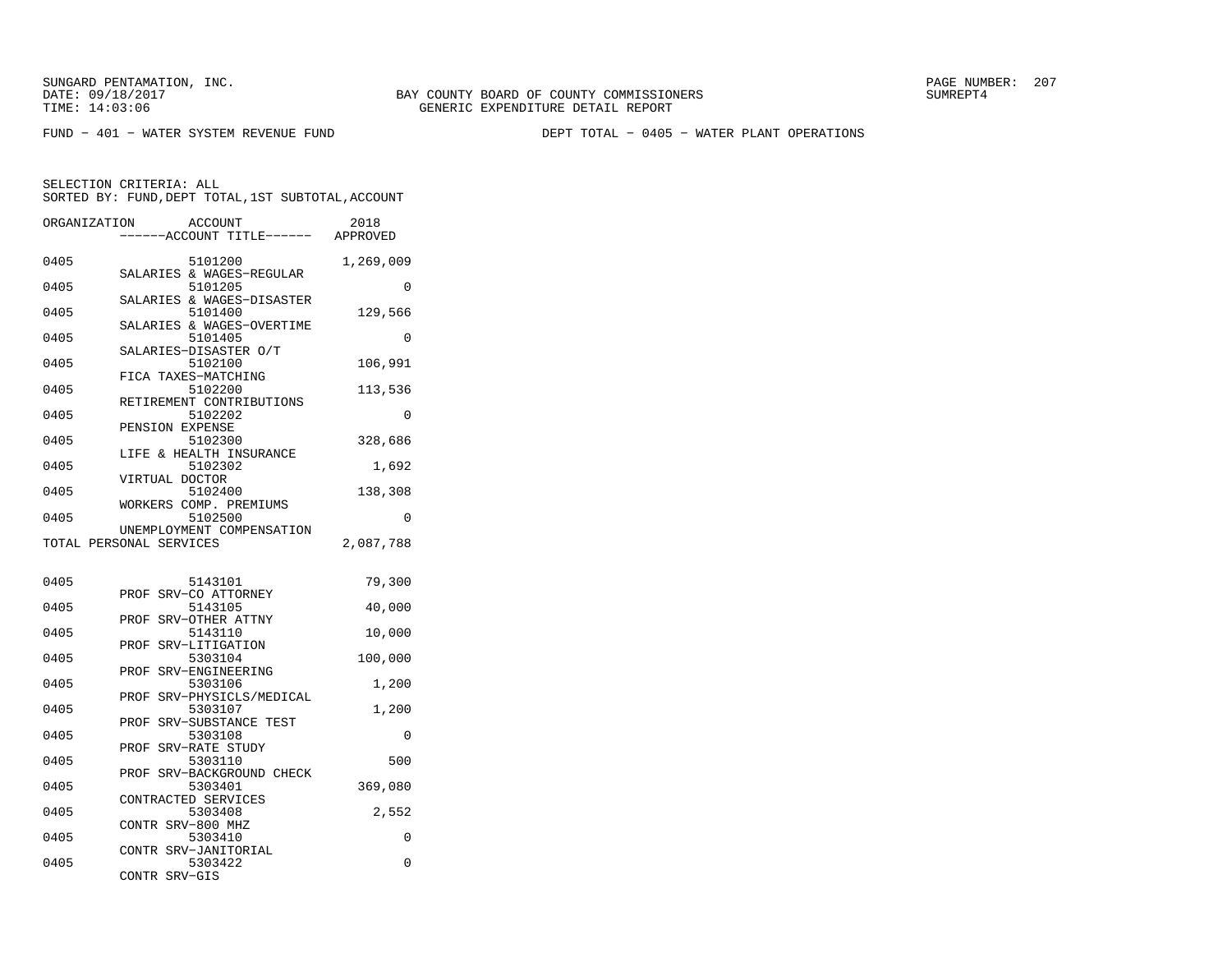FUND − 401 − WATER SYSTEM REVENUE FUND DEPT TOTAL − 0405 − WATER PLANT OPERATIONS

SELECTION CRITERIA: ALL

|              | SORTED BY: FUND, DEPT TOTAL, 1ST SUBTOTAL, ACCOUNT |           |
|--------------|----------------------------------------------------|-----------|
| ORGANIZATION | ACCOUNT<br>----ACCOUNT TITLE------ APPROVED        | 2018      |
| 0405         | 5303425                                            | 447,047   |
| 0405         | CONTR SRV-ADMIN FEES<br>5303426                    | 326,777   |
| 0405         | CONTR SRV-UTIL ADMIN FEES<br>5303446               | 12,134    |
| 0405         | CONTR SRV-FACILITIES<br>5303464                    | 33,825    |
| 0405         | CONTR SRV-LAB<br>5304001                           | 12,000    |
| 0405         | TRAVEL/TRAINING NON-LOCAL<br>5304005               | $\Omega$  |
| 0405         | TRAVEL-LOCAL<br>5304101                            | 11,880    |
| 0405         | COMMUNICATIONS SERVICES<br>5304125                 | 1,500     |
| 0405         | POSTAGE/TRANSP/FREIGHT<br>5304301                  | 1,758,725 |
| 0405         | UTILITY SERVICES<br>5304403                        | $\Omega$  |
| 0405         | RENTALS/LEASES-LAND<br>5304405                     | 1,200     |
| 0405         | RENTALS/LEASES-BUILDINGS<br>5304410                | 31,626    |
| 0405         | RENTALS/LEASES-EQUIPMENT<br>5304414                | 4,514     |
| 0405         | RENTALS/LEASES EQUIP-(IT)<br>5304501               | 417,304   |
| 0405         | INSURANCE & BONDS<br>5304604                       | 49,800    |
| 0405         | REPAIR/MAINT-BLD&GRD DEPT<br>5304605               | 3,000     |
| 0405         | REPAIR/MAINT-BLDG & GRND<br>5304610                | 23,750    |
| 0405         | REPAIR/MAINT-AUTO EQUIP<br>5304611                 | 0         |
| 0405         | REPAIR/MAINT-FLEET MAINT<br>5304612                | 0         |
| 0405         | REPAIR/MAINT-AWT<br>5304615                        | 650,000   |
| 0405         | REPAIR/MAINT-EOUIPMENT<br>5304701                  | 500       |
| 0405         | PRINTING & BINDING<br>5304902                      | 55,080    |
| 0405         | FEES & COSTS-PURCHASING<br>5304905                 | 500       |
| 0405         | FEES&COSTS-LGL ADV/ADVERT<br>5304922               | 22,225    |
| 0405         | FEES & COSTS-PERMITS<br>5304984                    | 0         |
|              | <b>BAD DEBT</b>                                    |           |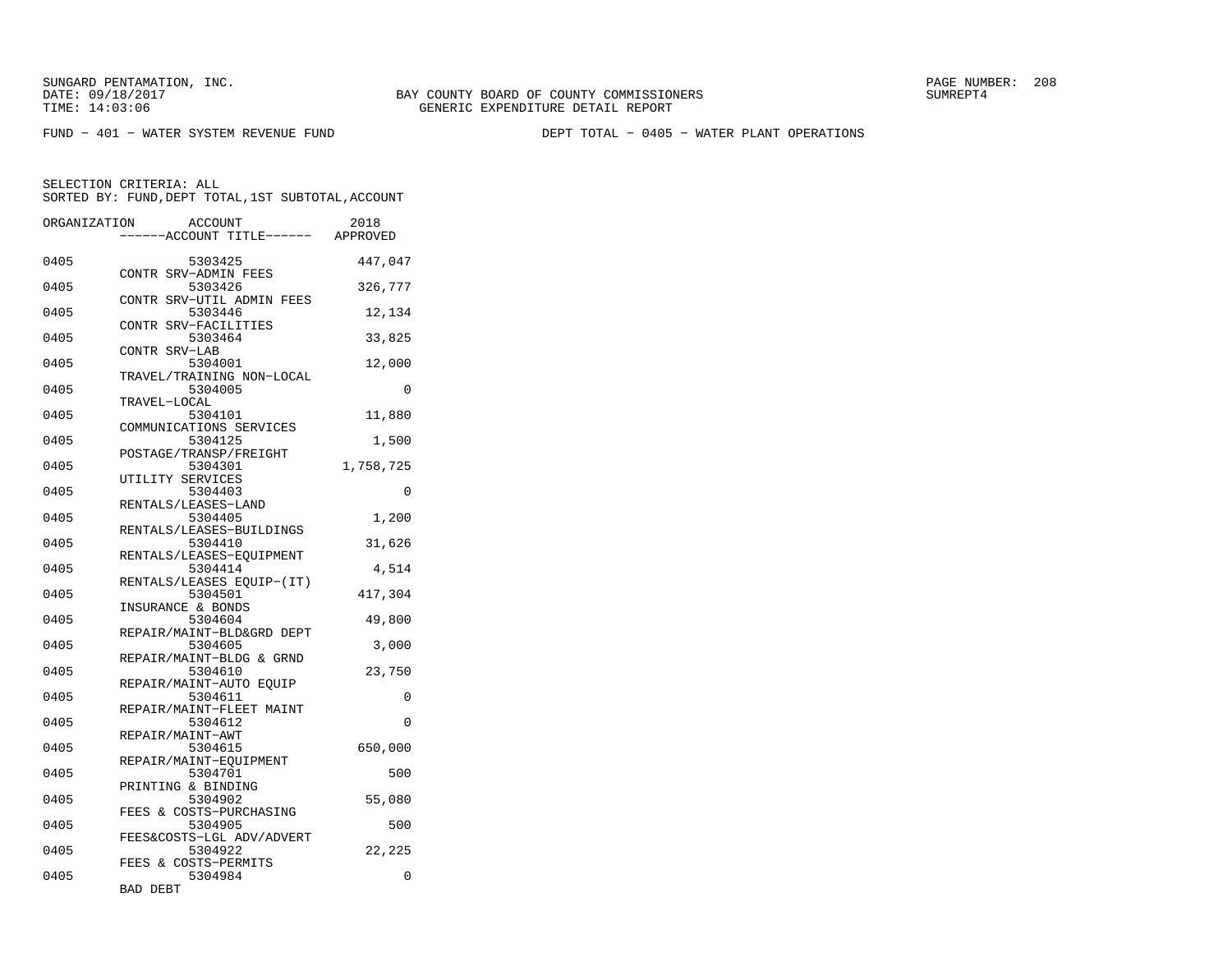SUNGARD PENTAMATION, INC.<br>
DATE: 09/18/2017<br>
DATE: 09/18/2017<br>
SUMREPT4

FUND − 401 − WATER SYSTEM REVENUE FUND DEPT TOTAL − 0405 − WATER PLANT OPERATIONS

SELECTION CRITERIA: ALLSORTED BY: FUND,DEPT TOTAL,1ST SUBTOTAL,ACCOUNT

|      | ORGANIZATION<br>ACCOUNT<br>-----ACCOUNT TITLE------ APPROVED | 2018      |
|------|--------------------------------------------------------------|-----------|
| 0405 | 5304990                                                      | 500       |
| 0405 | MISCELLANEOUS EXPENSES<br>5305101                            | 2,750     |
| 0405 | OFFICE SUPPLIES<br>5305201                                   | 22,225    |
| 0405 | OPERATING SUPPLIES<br>5305202                                | 4,275     |
| 0405 | OPER SUPPLIES-JANITORIAL<br>5305204                          | 1,527,770 |
| 0405 | OPER.<br>SUPPLIES-CHEMICALS<br>5305205                       | 123,250   |
| 0405 | GAS, OIL & LUBRICANTS<br>5305210                             | 15,550    |
| 0405 | SAFETY GEAR & SUPPLIES<br>5305215                            | 16,000    |
| 0405 | CLOTHING & WEARING APPRL<br>5305220                          | 9,900     |
| 0405 | TOOL & SMALL IMPLEMENTS<br>5305240                           | 9,500     |
| 0405 | OPER SUPPLIES-LAB<br>5305401                                 | 1,600     |
| 0405 | BOOKS/RESOURCE MATR/SUBSC<br>5305402                         | 3,600     |
| 0405 | DUES & MEMBERSHIPS<br>5305406                                | 13,705    |
|      | TRAINING & TUITION<br>TOTAL OPERATING EXPENSES               | 6,217,844 |
| 0405 | 5606101                                                      | 0         |
| 0405 | LAND<br>5606201                                              | 0         |
| 0405 | <b>BUILDINGS</b><br>5606216                                  | 0         |
| 0405 | BLDG-IMPROVEMENTS<br>5606401                                 | 239,760   |
| 0405 | EQUIPMENT<br>5606402                                         | 32,500    |
| 0405 | EQUIP LESS THAN \$1000<br>5606450                            | 8,690     |
| 0405 | COMPUTER SOFTWARE<br>5606542                                 | 0         |
| 0405 | ALT WATER SUPPLY PROJ<br>5606601                             | 0         |
|      | IMPACT FEE PROJECTS<br>TOTAL CAPITAL OUTLAY                  | 280,950   |
| 0405 | 5808104                                                      | 209,991   |

AID−PANAMA CITY BEACH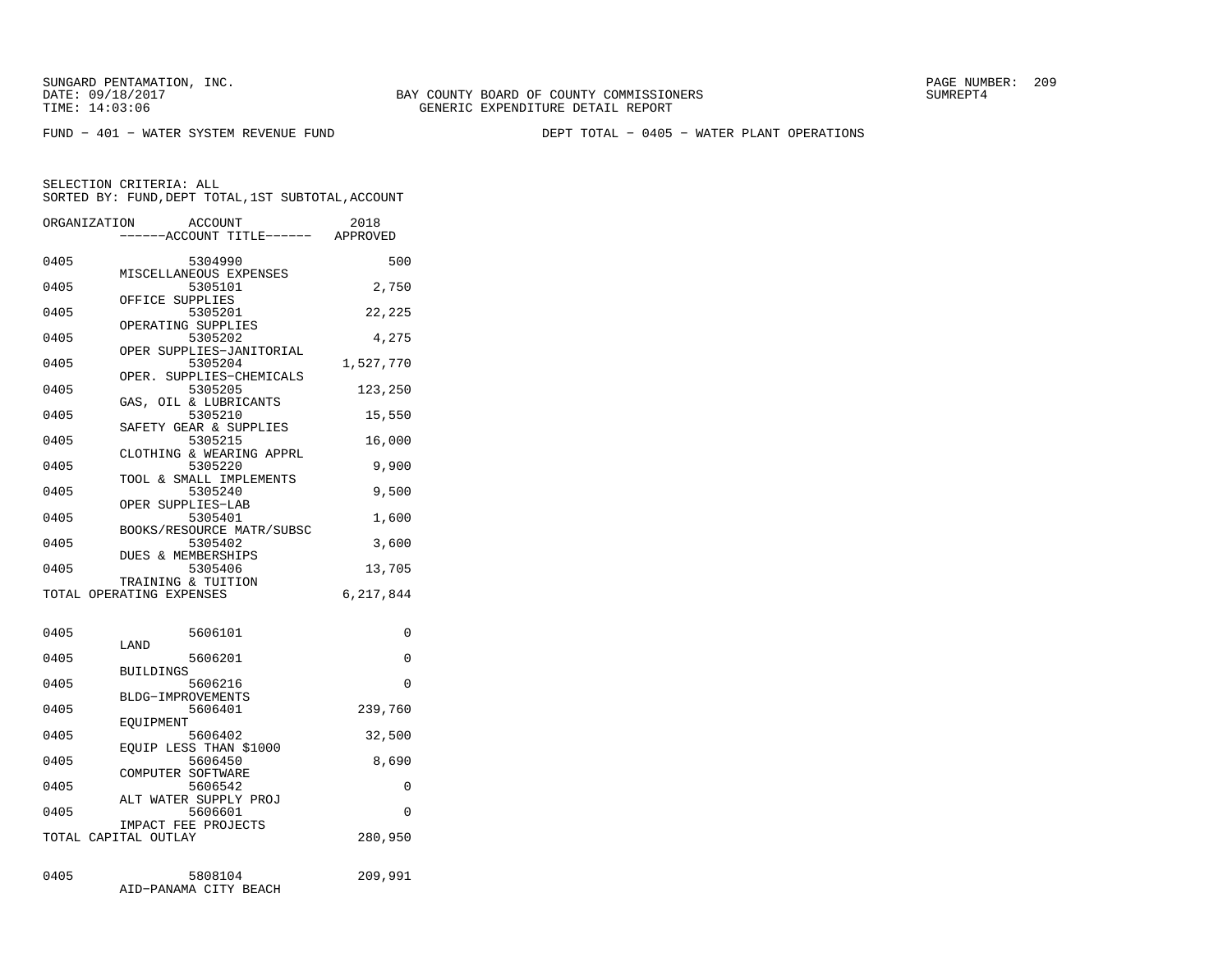BAY COUNTY BOARD OF COUNTY COMMISSIONERS TIME: 14:03:06 GENERIC EXPENDITURE DETAIL REPORT

FUND − 401 − WATER SYSTEM REVENUE FUND DEPT TOTAL − 0405 − WATER PLANT OPERATIONS

|      | ORGANIZATION ACCOUNT<br>------ACCOUNT TITLE------ APPROVED                                                                                                  | 2018                                 |
|------|-------------------------------------------------------------------------------------------------------------------------------------------------------------|--------------------------------------|
|      | TOTAL GRANTS & AIDS                                                                                                                                         | 209,991                              |
| 0405 | 5819112                                                                                                                                                     | O                                    |
| 0405 | 5819117                                                                                                                                                     | 0                                    |
| 0405 | 5819145                                                                                                                                                     | O                                    |
| 0405 | 5905908                                                                                                                                                     | O                                    |
| 0405 | LOSS ON DISPOSAL<br>5905998                                                                                                                                 | $\Omega$                             |
| 0405 | DEPRECIATION EXPENSE<br>5909902                                                                                                                             | $\Omega$                             |
| 0405 | REFUNDS-WATER IMPACT FEES<br>5909910                                                                                                                        | 5,000                                |
| 0405 | RESERVE FOR CONTINGENCIES<br>5909913                                                                                                                        | O                                    |
| 0405 | RESERVE-IMPACT FEES<br>5909915                                                                                                                              | $\Omega$                             |
|      | RESERVE FOR PAY ADJUSTMNT                                                                                                                                   |                                      |
|      | RESERVE-CASH FORWARD                                                                                                                                        |                                      |
|      |                                                                                                                                                             |                                      |
| 0405 | TRNFS-RETAIL WATER (420)<br>TRNSF-WTR SYS 2000 BND PJ<br>TRNSF-WATER IMPACT FEES<br>5909999<br>TOTAL NON-OPERATING EXPENSES<br>TOTAL WATER PLANT OPERATIONS | 8,072,895<br>8,077,895<br>16,874,468 |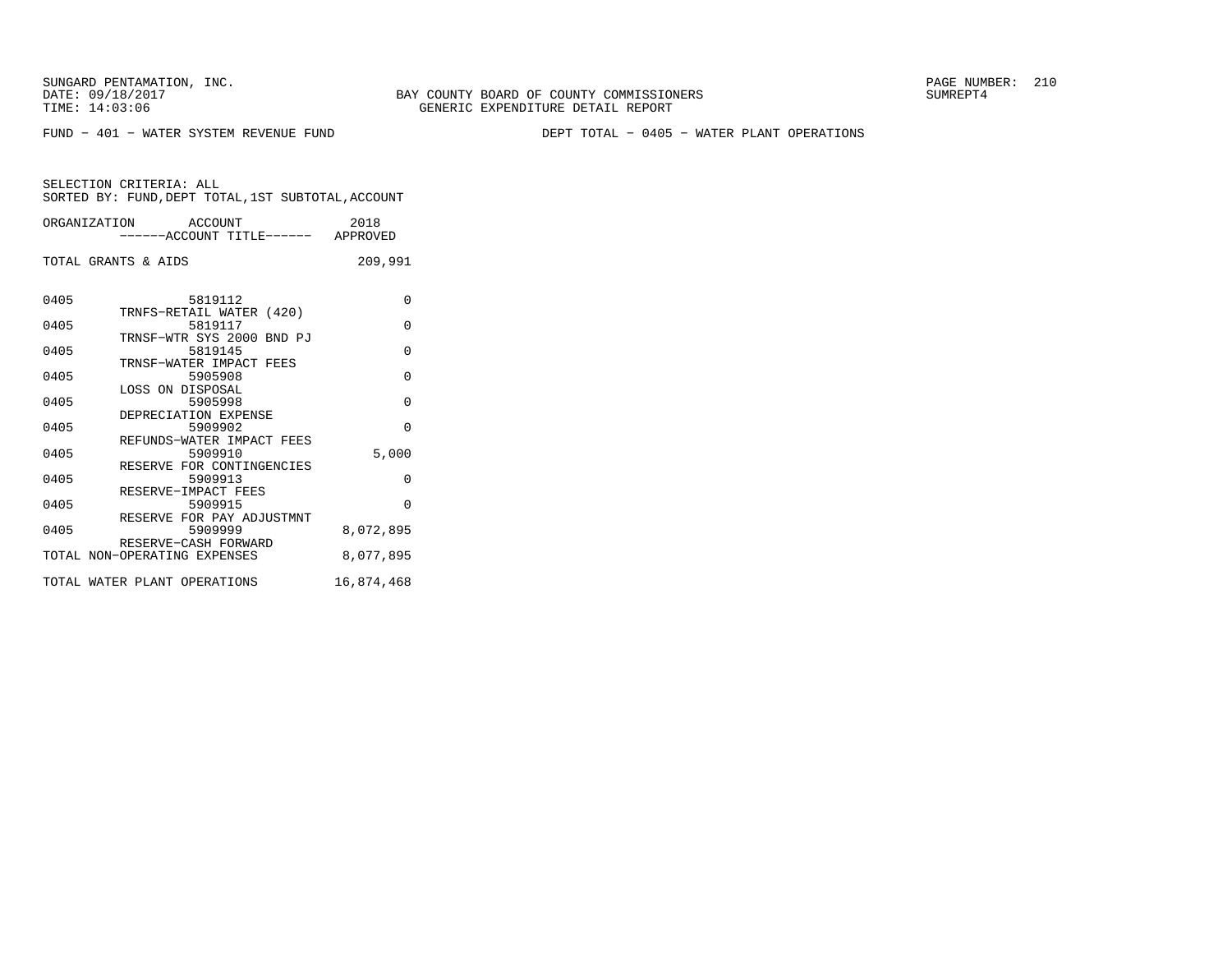FUND − 401 − WATER SYSTEM REVENUE FUND DEPT TOTAL − 0408 − WATER SYS RENEWAL & REPLC

| ORGANIZATION | ACCOUNT<br>---ACCOUNT TITLE------ APPROVED                    | 2018      |
|--------------|---------------------------------------------------------------|-----------|
| 0408         | 5143110                                                       | 0         |
| 0408         | PROF SRV-LITIGATION<br>5304125                                | 0         |
| 0408         | POSTAGE/TRANSP/FREIGHT<br>5304605                             | 0         |
| 0408         | REPAIR/MAINT-BLDG & GRND<br>5304905                           | 0         |
| 0408         | FEES&COSTS-LGL ADV/ADVERT<br>5305201                          | 0         |
| 0408         | OPERATING SUPPLIES<br>5394930                                 | 0         |
|              | COGS-POSTAGE<br>TOTAL OPERATING EXPENSES                      | 0         |
|              |                                                               |           |
| 0408         | 5606215                                                       | 0         |
| 0408         | BLDG-EOUIP BLDG IMPROVE.<br>5606301                           | 1,900,000 |
| 0408         | IMPRV OTHER THAN BLDGS<br>5606325                             | 0         |
| 0408         | IMPRV-FRANKFORD PUMP STN<br>5606369                           | 0         |
| 0408         | IMPRV-ELEVATED TANK/231<br>5606382                            | 0         |
| 0408         | IMPRV-WILLIAMS BAYOU PUMP<br>5606383                          | 0         |
| 0408         | IMP-STRG RSVR&HIGH SVSPMP<br>5606390                          | 2,099,000 |
|              | IMPRV-WATER FACILITIES                                        |           |
| 0408         | 5606393<br>IMPRV-FILTER TROUGHS                               | 0         |
| 0408         | 5606401<br>EQUIPMENT                                          | 0         |
| 0408         | 5606534<br>CIP-EMERGENCY REPAIRS                              | 0         |
| 0408         | 5606537<br>CIP-RPLC/UPGRD LIME SILO                           | 0         |
| 0408         | 5606542<br>ALT WATER SUPPLY PROJ                              | 0         |
| 0408         | 5606546                                                       | 0         |
| 0408         | CIP-NW TRANSM MAIN PHS I<br>5606549                           | 0         |
| 0408         | CIP-FILTER IMPRV<br>5606556                                   | 0         |
| 0408         | CIP-WTR TRTMT GENERATOR<br>5606557                            | 0         |
| 0408         | CIP-N BAY BOOSTER PUMP<br>5606558<br>CIP-DEER PT DAM CATHODIC | 0         |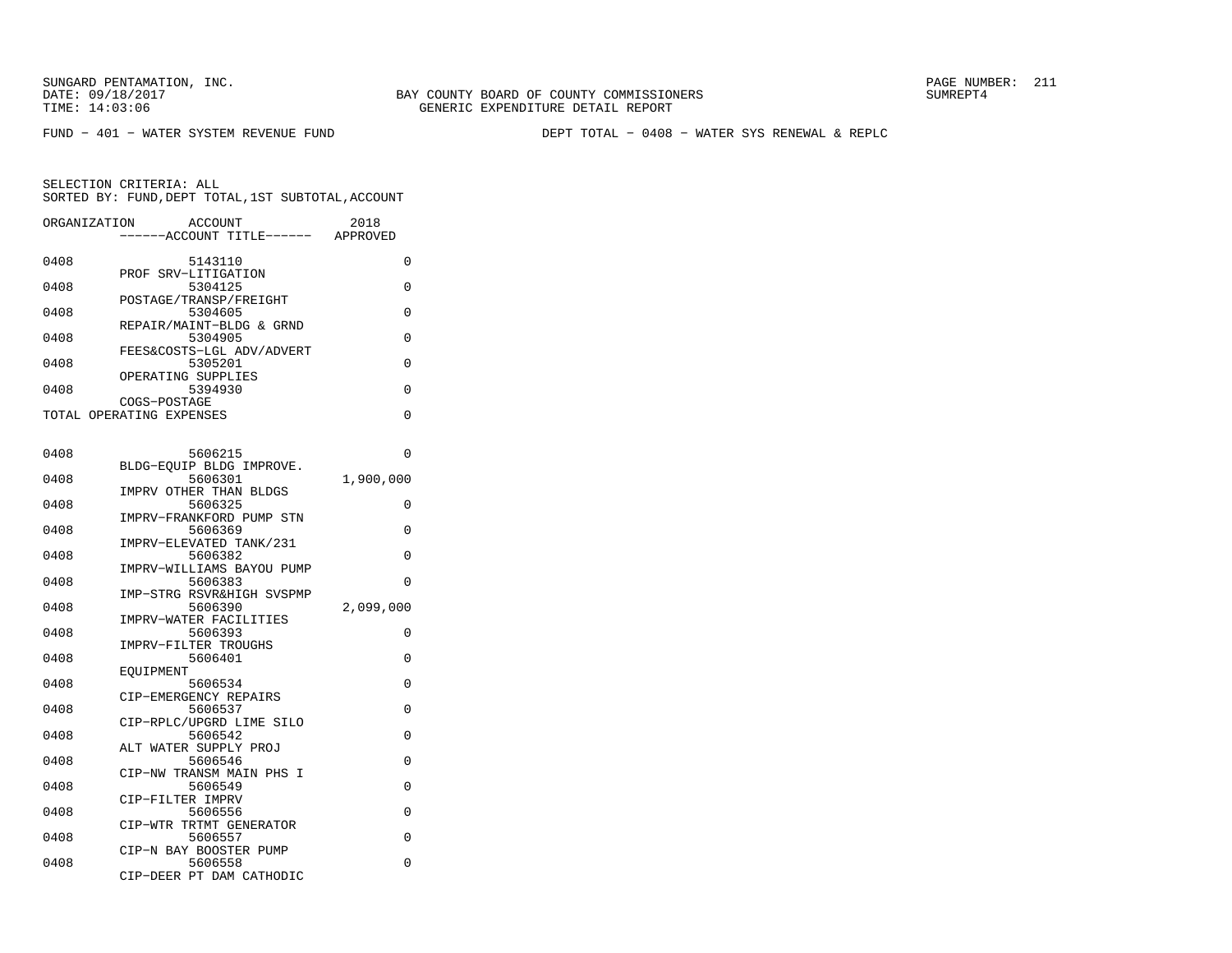FUND − 401 − WATER SYSTEM REVENUE FUND DEPT TOTAL − 0408 − WATER SYS RENEWAL & REPLC

|      | ORGANIZATION<br>ACCOUNT<br>-----ACCOUNT TITLE------       | 2018<br>APPROVED |
|------|-----------------------------------------------------------|------------------|
| 0408 | 5606572                                                   | O                |
| 0408 | CIP-WTRLINE EXT/CO RD 390<br>5606573                      | 600,000          |
| 0408 | CIP-HATHAWAY BRDG WTRLN<br>5606578                        | 0                |
| 0408 | CIP-N BAY WWT/REUSE<br>5606579                            | $\Omega$         |
|      | CIP-RECYCLE POND REHAB<br>TOTAL CAPITAL OUTLAY            | 4,599,000        |
|      |                                                           |                  |
| 0408 | 5909910                                                   | O                |
|      | RESERVE FOR CONTINGENCIES<br>TOTAL NON-OPERATING EXPENSES | $\Omega$         |
|      | TOTAL WATER SYS RENEWAL & REPLC                           | 4,599,000        |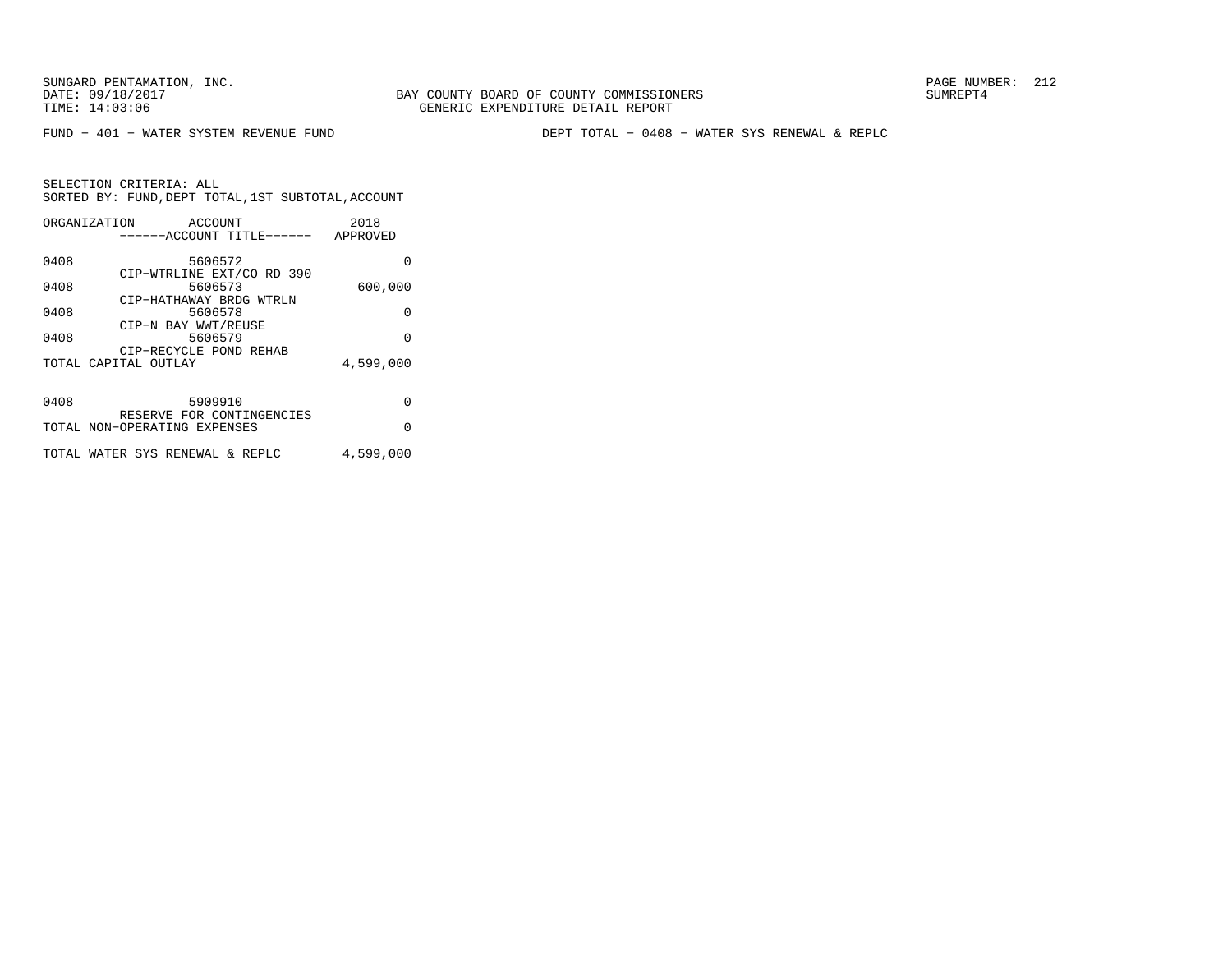FUND − 401 − WATER SYSTEM REVENUE FUND DEPT TOTAL − 0409 − WATER SYS INTEREST & SINK

| ORGANIZATION ACCOUNT |                                    | 2018       |
|----------------------|------------------------------------|------------|
|                      | ------ACCOUNT TITLE------ APPROVED |            |
|                      |                                    |            |
| 0409                 | 5707105                            | $\Omega$   |
|                      | PRINCIPAL-LOANS                    |            |
| 0409                 | 5707115<br>PRINCIPAL-REV BONDS     | 2,495,000  |
| 0409                 | 5707201                            | $\Omega$   |
|                      | INTEREST EXPENSE                   |            |
| 0409                 | 5707205                            | $\Omega$   |
|                      | INTEREST-LOANS                     |            |
| 0409                 | 5707215                            | 2,011,055  |
|                      | INTEREST-REV BONDS                 |            |
| 0409                 | 5707303                            | $\Omega$   |
|                      | <b>BOND ISSUE COSTS</b>            |            |
| 0409                 | 5707316                            | $\Omega$   |
|                      | PAYING AGENT/TRUSTEE-FEES          |            |
| 0409                 | 5707370                            | $\Omega$   |
|                      | ARBITRAGE REBATE EXPENSE           |            |
|                      | TOTAL DEBT SERVICE                 | 4,506,055  |
|                      | TOTAL WATER SYS INTEREST & SINK    | 4,506,055  |
|                      |                                    |            |
|                      | TOTAL WATER SYSTEM REVENUE FUND    | 25,979,523 |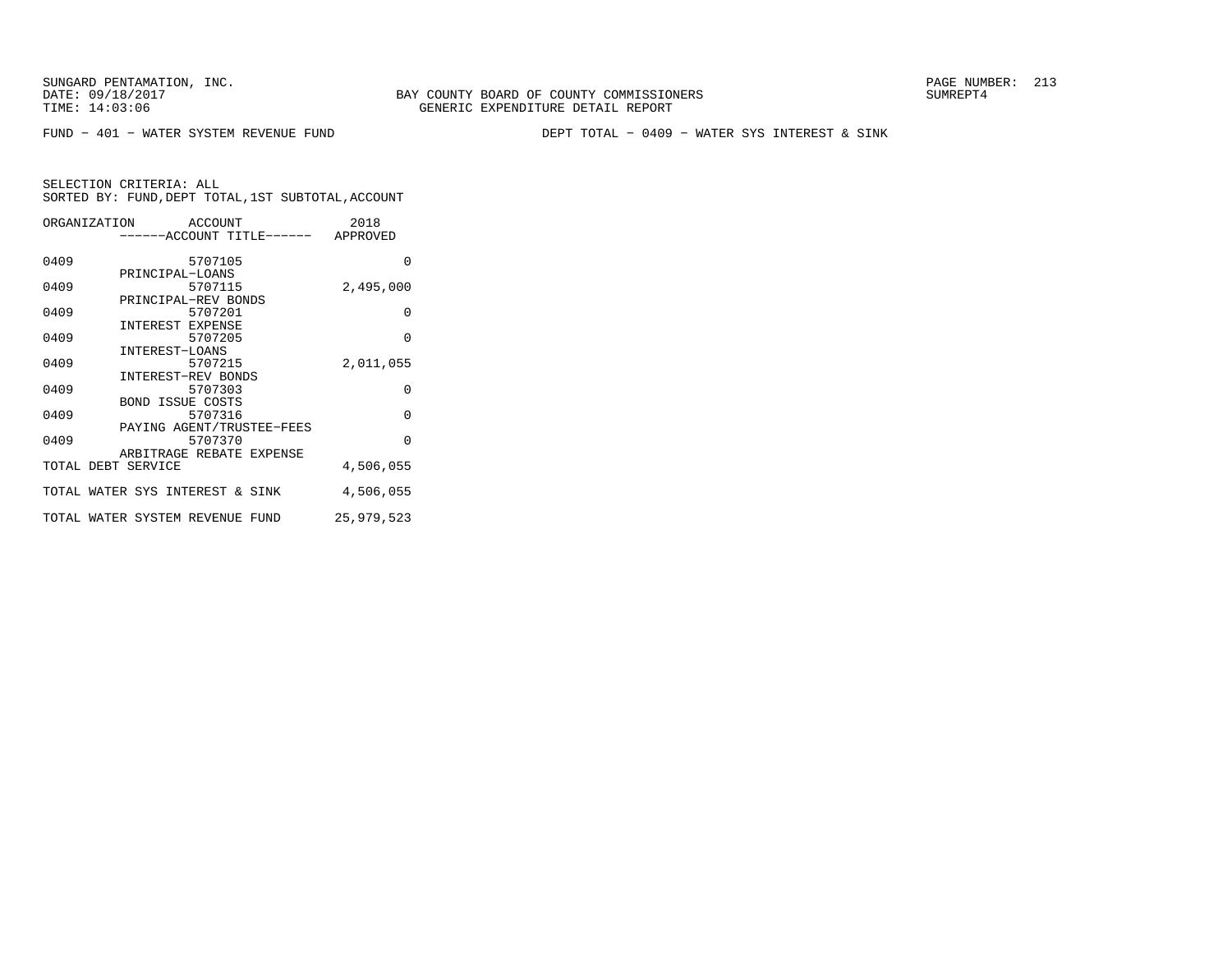FUND − 420 − RETAIL WATER & WASTEWATER DEPT TOTAL − − TITLE NOT FOUND

| ORGANIZATION | ACCOUNT<br>------ACCOUNT TITLE------          | 2018<br>APPROVED |
|--------------|-----------------------------------------------|------------------|
| 420          | 5304984                                       |                  |
| 420          | BAD DEBT<br>5304988                           |                  |
|              | UB PMT OVER/SHORT<br>TOTAL OPERATING EXPENSES |                  |
|              | TOTAL TITLE NOT FOUND                         |                  |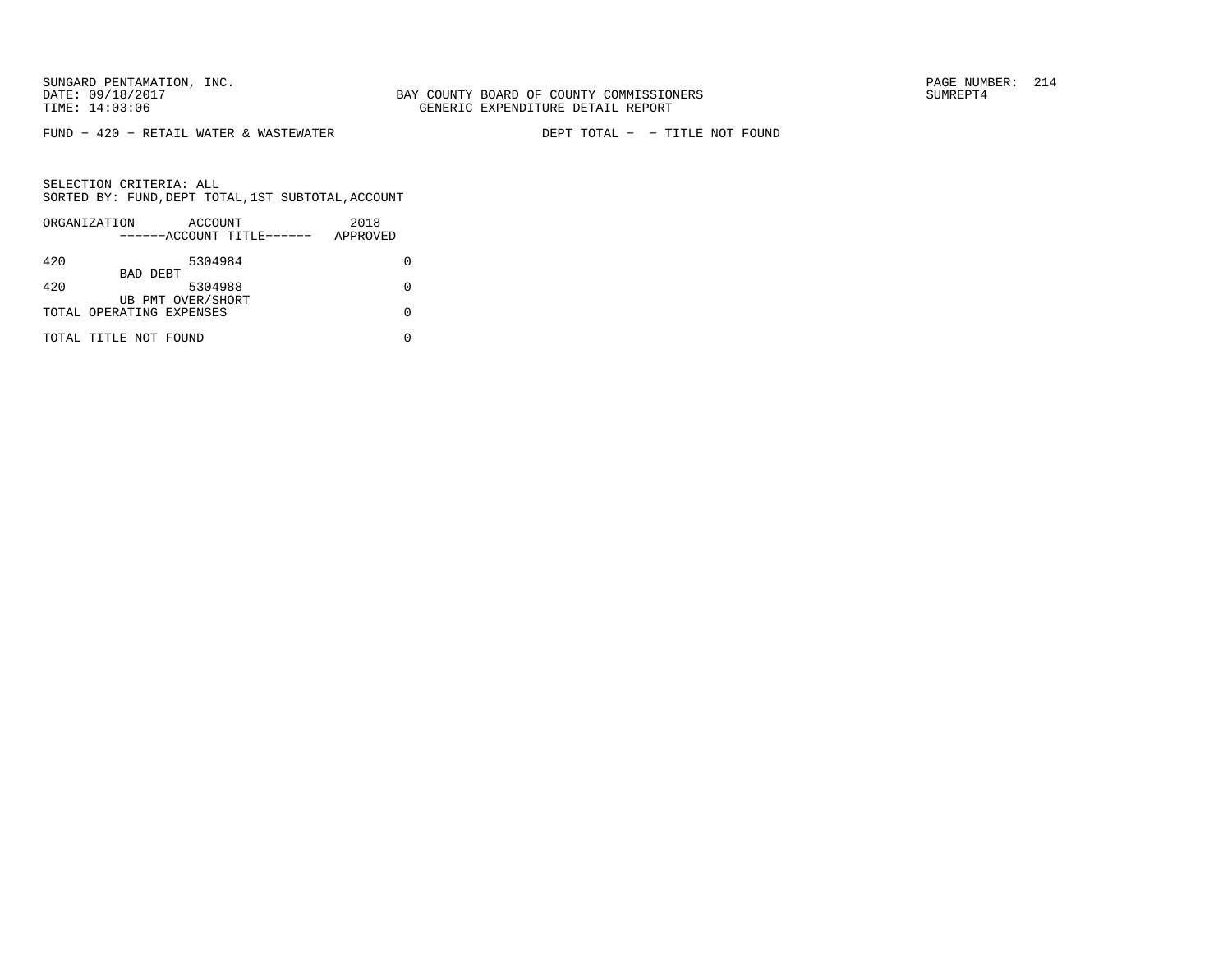FUND − 420 − RETAIL WATER & WASTEWATER DEPT TOTAL − 0430 − RETAIL WASTEWATER

| ORGANIZATION | <b>ACCOUNT</b>                          | 2018      |
|--------------|-----------------------------------------|-----------|
|              | ---ACCOUNT TITLE------                  | APPROVED  |
| 0430         | 5101200                                 | 1,414,722 |
| 0430         | SALARIES & WAGES-REGULAR<br>5101205     | 0         |
| 0430         | SALARIES & WAGES-DISASTER<br>5101400    | 149,064   |
| 0430         | SALARIES & WAGES-OVERTIME<br>5101405    | 0         |
| 0430         | SALARIES-DISASTER O/T<br>5102100        | 119,630   |
| 0430         | FICA TAXES-MATCHING<br>5102200          | 126,948   |
| 0430         | RETIREMENT CONTRIBUTIONS<br>5102202     | $\Omega$  |
|              | PENSION EXPENSE                         |           |
| 0430         | 5102300<br>LIFE & HEALTH INSURANCE      | 306,806   |
| 0430         | 5102302<br>VIRTUAL DOCTOR               | 2,088     |
| 0430         | 5102400<br>WORKERS COMP. PREMIUMS       | 72,644    |
| 0430         | 5102500<br>UNEMPLOYMENT COMPENSATION    | 0         |
|              | TOTAL PERSONAL SERVICES                 | 2,191,902 |
|              |                                         |           |
| 0430         | 5143101<br>SRV-CO ATTORNEY<br>PROF      | 20,741    |
| 0430         | 5143105<br>PROF<br>SRV-OTHER ATTNY      | 0         |
| 0430         | 5143110                                 | 0         |
| 0430         | PROF<br>SRV-LITIGATION<br>5303104       | 160,000   |
| 0430         | SRV-ENGINEERING<br>PROF<br>5303106      | 600       |
| 0430         | SRV-PHYSICLS/MEDICAL<br>PROF<br>5303107 | 700       |
| 0430         | SRV-SUBSTANCE TEST<br>PROF<br>5303108   | 50,000    |
| 0430         | SRV-RATE STUDY<br>PROF<br>5303110       | 600       |
|              | SRV-BACKGROUND CHECK<br>PROF            |           |
| 0430         | 5303125<br>SRV-ENG/PERMITTING<br>PROF   | 10,000    |
| 0430         | 5303401<br>CONTRACTED SERVICES          | 57,400    |
| 0430         | 5303403<br>CONTR SRV-BANK CHRG POOL     | $\Omega$  |
| 0430         | 5303408<br><b>CONTR</b><br>SRV-800 MHZ  | 1,201     |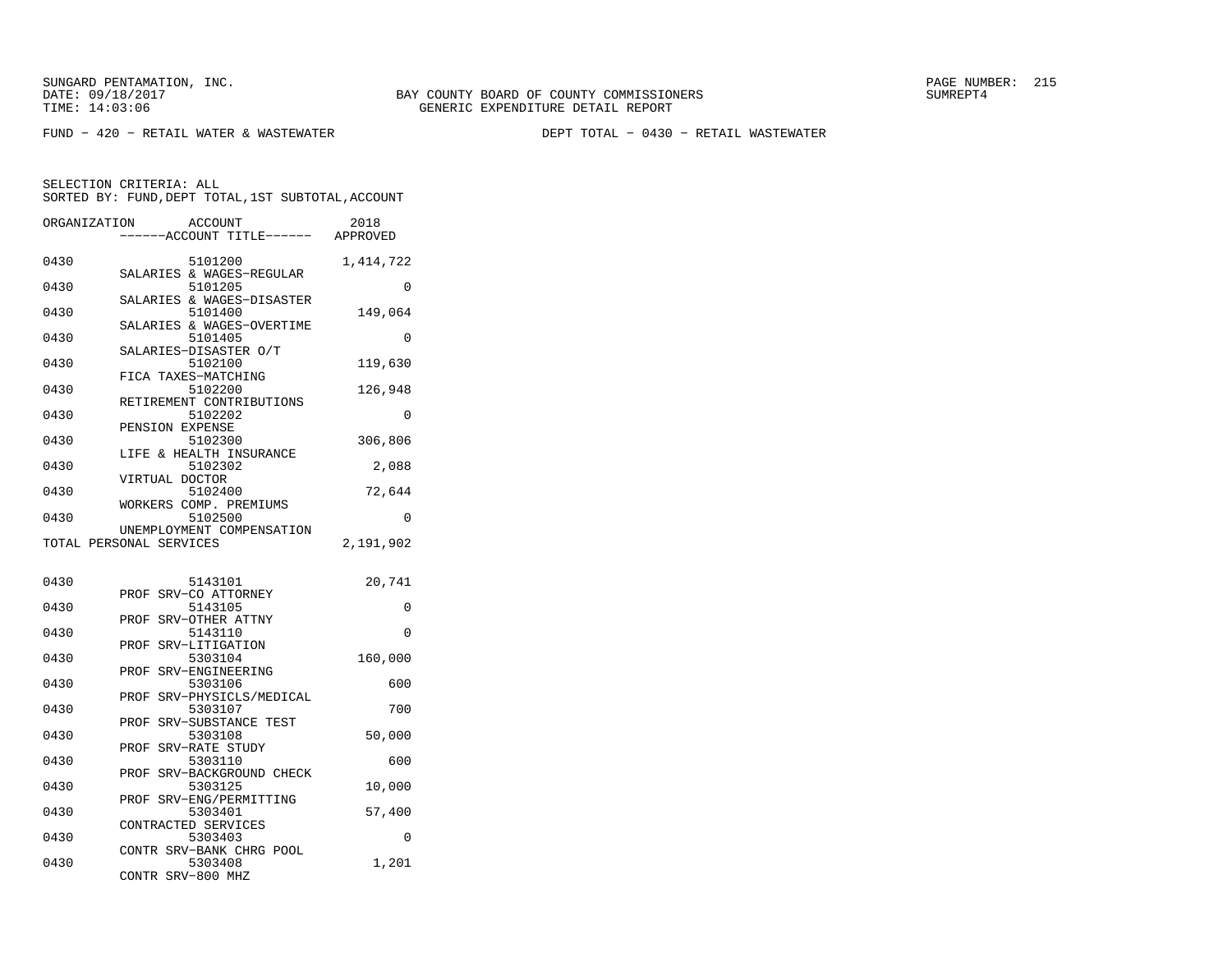FUND − 420 − RETAIL WATER & WASTEWATER DEPT TOTAL − 0430 − RETAIL WASTEWATER

| ORGANIZATION |       | <b>ACCOUNT</b>                      | 2018     |
|--------------|-------|-------------------------------------|----------|
|              |       | ---ACCOUNT TITLE------              | APPROVED |
| 0430         |       | 5303410                             | 0        |
|              |       | CONTR SRV-JANITORIAL                |          |
| 0430         |       | 5303422                             | $\Omega$ |
|              |       | CONTR SRV-GIS                       |          |
| 0430         |       | 5303425                             | 151,005  |
|              |       | CONTR SRV-ADMIN FEES                |          |
| 0430         |       | 5303426                             | 339,571  |
| 0430         | CONTR | SRV-UTIL ADMIN FEES<br>5303446      |          |
|              |       | CONTR SRV-FACILITIES                | 1,012    |
| 0430         |       | 5303464                             | 13,380   |
|              |       | CONTR SRV-LAB                       |          |
| 0430         |       | 5304001                             | 5,500    |
|              |       | TRAVEL/TRAINING NON-LOCAL           |          |
| 0430         |       | 5304101                             | 5,076    |
|              |       | COMMUNICATIONS SERVICES             |          |
| 0430         |       | 5304125                             | 250      |
|              |       | POSTAGE/TRANSP/FREIGHT              |          |
| 0430         |       | 5304301                             | 174,504  |
|              |       | UTILITY SERVICES                    |          |
| 0430         |       | 5304403                             | 0        |
|              |       | RENTALS/LEASES-LAND                 |          |
| 0430         |       | 5304405<br>RENTALS/LEASES-BUILDINGS | 0        |
| 0430         |       | 5304410                             | 1,514    |
|              |       | RENTALS/LEASES-EQUIPMENT            |          |
| 0430         |       | 5304414                             | 1,916    |
|              |       | RENTALS/LEASES EQUIP-(IT)           |          |
| 0430         |       | 5304420                             | 0        |
|              |       | RENTALS/LEASES-LAGOON               |          |
| 0430         |       | 5304501                             | 85,921   |
|              |       | INSURANCE & BONDS                   |          |
| 0430         |       | 5304604                             | 4,000    |
|              |       | REPAIR/MAINT-BLD&GRD DEPT           |          |
| 0430         |       | 5304605                             | 4,500    |
|              |       | REPAIR/MAINT-BLDG & GRND            |          |
| 0430         |       | 5304610<br>REPAIR/MAINT-AUTO EQUIP  | 42,000   |
| 0430         |       | 5304611                             | 0        |
|              |       | REPAIR/MAINT-FLEET MAINT            |          |
| 0430         |       | 5304615                             | 130,000  |
|              |       | REPAIR/MAINT-EQUIPMENT              |          |
| 0430         |       | 5304650                             | 0        |
|              |       | RIVERCAMP - O & M                   |          |
| 0430         |       | 5304655                             | 0        |
|              |       | LAKE MERIAL - O & M                 |          |
| 0430         |       | 5304701                             | 150      |
|              |       | PRINTING & BINDING                  |          |
| 0430         |       | 5304902<br>FEES & COSTS-PURCHASING  | 8,474    |
|              |       |                                     |          |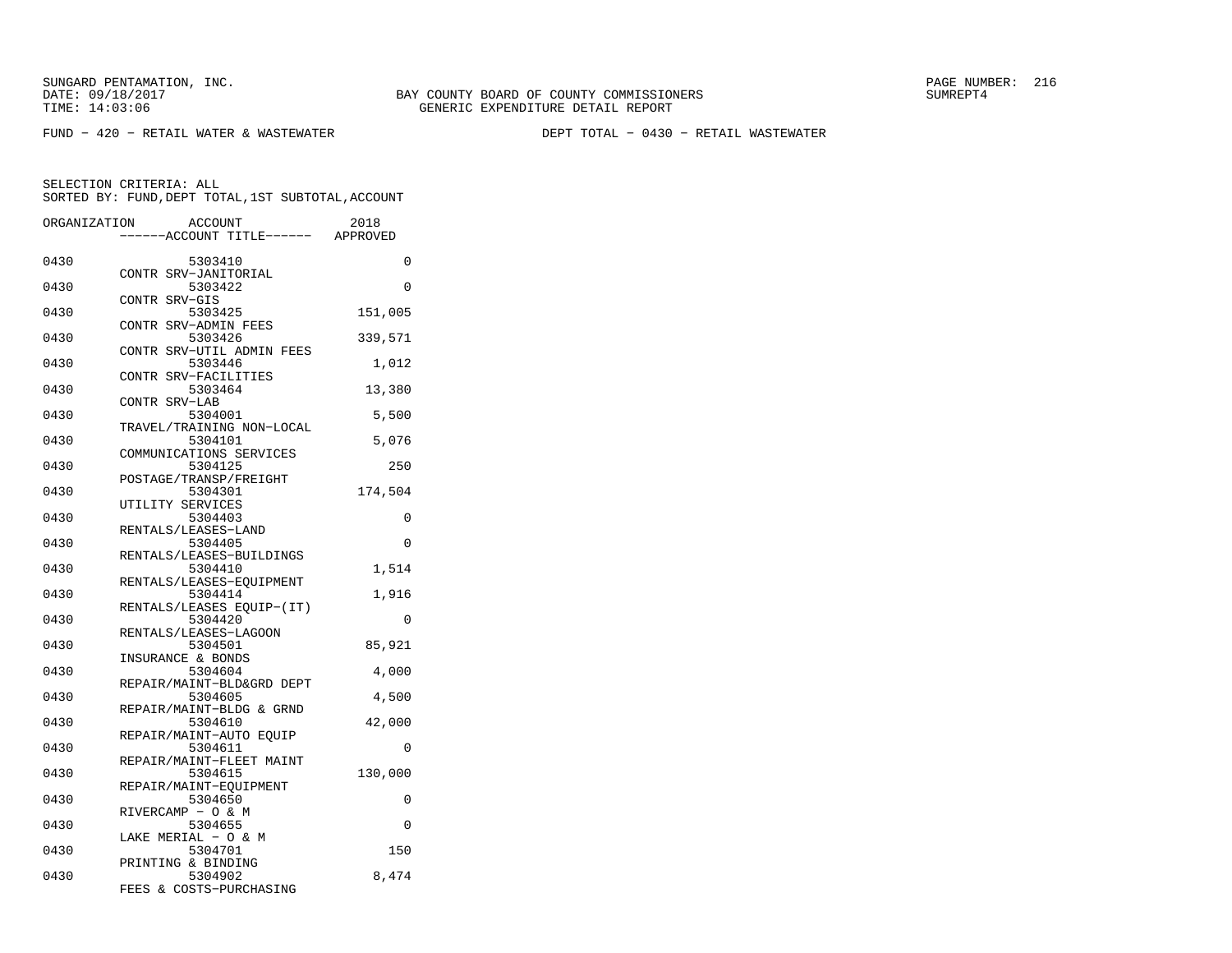FUND − 420 − RETAIL WATER & WASTEWATER DEPT TOTAL − 0430 − RETAIL WASTEWATER

| ORGANIZATION | ACCOUNT<br>---ACCOUNT TITLE------ APPROVED | 2018     |
|--------------|--------------------------------------------|----------|
|              |                                            |          |
| 0430         | 5304905                                    | 250      |
| 0430         | FEES&COSTS-LGL ADV/ADVERT<br>5304909       | 0        |
|              | FEES & COSTS-COURT FILING                  |          |
| 0430         | 5304922                                    | 6,000    |
|              | FEES & COSTS-PERMITS                       |          |
| 0430         | 5304984                                    | $\Omega$ |
|              | <b>BAD DEBT</b>                            |          |
| 0430         | 5304990                                    | 150      |
|              | MISCELLANEOUS EXPENSES                     |          |
| 0430         | 5305101                                    | 500      |
|              | OFFICE SUPPLIES                            |          |
| 0430         | 5305201                                    | 10,000   |
|              | OPERATING SUPPLIES                         |          |
| 0430         | 5305202                                    | 1,000    |
| 0430         | OPER SUPPLIES-JANITORIAL                   |          |
|              | 5305204<br>OPER.<br>SUPPLIES-CHEMICALS     | 25,000   |
| 0430         | 5305205                                    | 25,000   |
|              | GAS, OIL & LUBRICANTS                      |          |
| 0430         | 5305210                                    | 9,500    |
|              | SAFETY GEAR & SUPPLIES                     |          |
| 0430         | 5305215                                    | 10,000   |
|              | CLOTHING & WEARING APPRL                   |          |
| 0430         | 5305220                                    | 6,100    |
|              | TOOL & SMALL IMPLEMENTS                    |          |
| 0430         | 5305240                                    | 4,000    |
|              | OPER SUPPLIES-LAB                          |          |
| 0430         | 5305401                                    | 500      |
|              | BOOKS/RESOURCE MATR/SUBSC                  |          |
| 0430         | 5305402                                    | 400      |
|              | DUES & MEMBERSHIPS                         |          |
| 0430         | 5305406<br>TRAINING & TUITION              | 4,865    |
| 0430         | 5354905                                    | 0        |
|              | COGS-SEWER                                 |          |
| 0430         | 5354940                                    | 552,886  |
|              | COGS-O & M/RETAIL                          |          |
| 0430         | 5354941                                    | 687,214  |
|              | COGS-O & M/TYNDALL                         |          |
| 0430         | 5354942                                    | 229,017  |
|              | COGS-O & M/MEXICO BEACH                    |          |
| 0430         | 5354945                                    | 28,301   |
|              | COGS-REUSE WATER                           |          |
| 0430         | 5354950                                    | 440,659  |
|              | COGS-DEBT/RETAIL                           |          |
| 0430         | 5354951                                    | 328,151  |
| 0430         | COGS-DEBT/TYNDALL<br>5354952               | 247,942  |
|              | COGS-DEBT/MEXICO BEACH                     |          |
|              |                                            |          |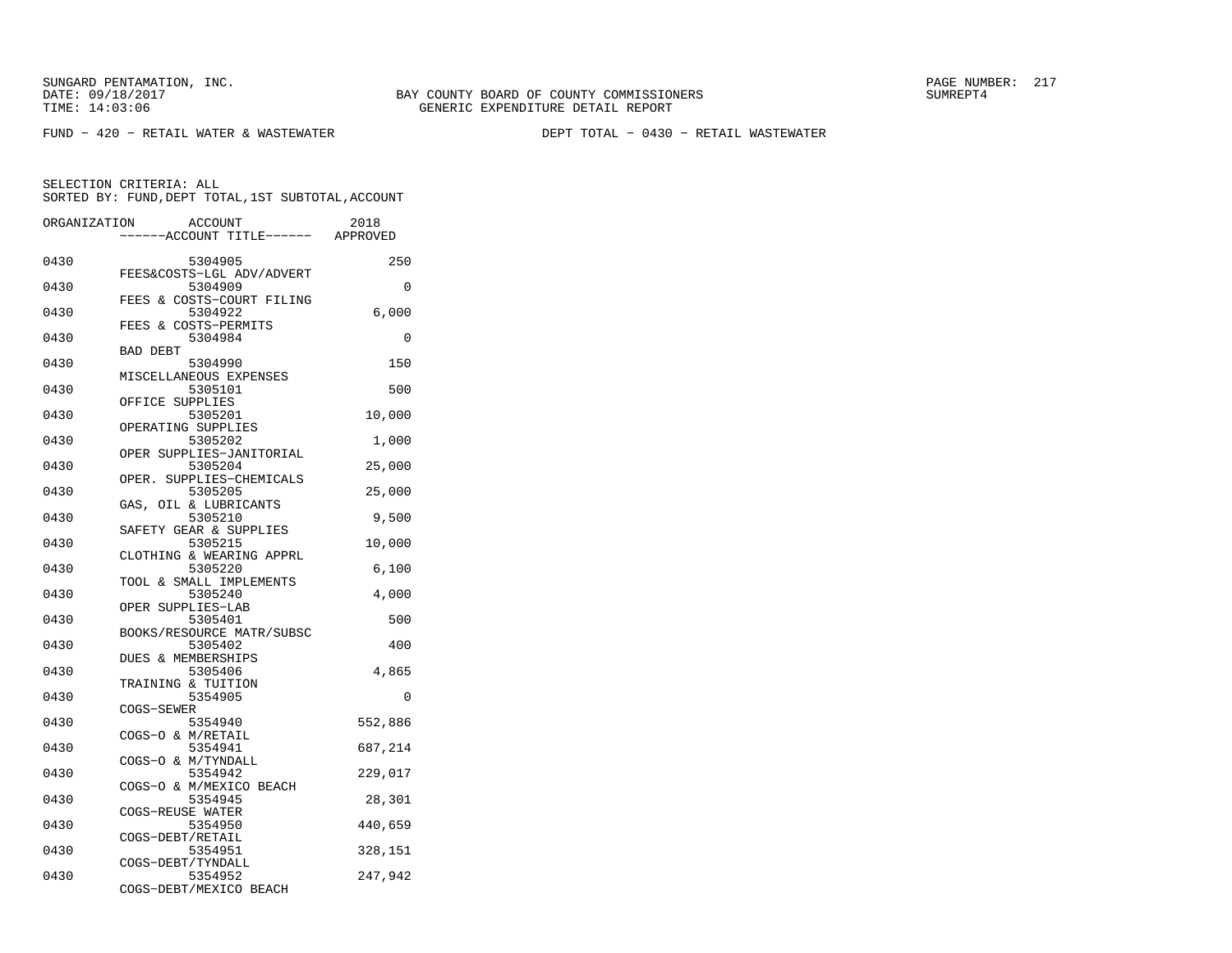FUND − 420 − RETAIL WATER & WASTEWATER DEPT TOTAL − 0430 − RETAIL WASTEWATER

| ORGANIZATION             |                  | ACCOUNT<br>---ACCOUNT TITLE------ APPROVED | 2018      |
|--------------------------|------------------|--------------------------------------------|-----------|
| 0430                     |                  | 5354960<br>COGS-R & R/RETAIL               | 55,590    |
| 0430                     |                  | 5354961                                    | 61,457    |
| 0430                     |                  | COGS-R & R/TYNDALL<br>5354962              | 23,008    |
| 0430                     |                  | COGS-R & R/MEXICO BEACH<br>5354970         | 66,099    |
| 0430                     | COGS-RATE/RETAIL | 5354971                                    | 49,223    |
| 0430                     |                  | COGS-RATE/TYNDALL<br>5354972               | 37,191    |
| 0430                     |                  | COGS-RATE/MEXICO BEACH<br>5354980          | 0         |
| 0430                     |                  | COGS-BOND RSV/RETAIL<br>5355001            | 0         |
| TOTAL OPERATING EXPENSES |                  | GCEC WASTEWATER CAPACITY                   | 4,180,018 |
| 0430                     |                  | 5606101                                    | 0         |
| 0430                     | LAND             | 5606301                                    | $\Omega$  |
| 0430                     |                  | IMPRV OTHER THAN BLDGS<br>5606352          | 0         |
| 0430                     |                  | IMP-WASTEWATER VALVES<br>5606401           | 276,500   |
| 0430                     | EOUIPMENT        | 5606402                                    | 12,700    |
| 0430                     |                  | EQUIP LESS THAN \$1000<br>5606450          | 9,750     |
| 0430                     |                  | COMPUTER SOFTWARE<br>5606540               | 0         |
| 0430                     |                  | CIP-TAFB SILVER FLAG PROJ<br>5606545       | 0         |
| 0430                     |                  | CIP-WASTEWTR LINE EXT<br>5606551           | 0         |
|                          | CIP-LIFT STATION |                                            |           |
| 0430                     |                  | 5606555<br>CIP-WATER LINE EXTENSION        | 0         |
| 0430                     |                  | 5606578<br>CIP-N BAY WWT/REUSE             | $\Omega$  |
| 0430                     |                  | 5606601<br>IMPACT FEE PROJECTS             | 625,000   |
| TOTAL CAPITAL OUTLAY     |                  |                                            | 923,950   |
| 0430                     |                  | 5707105                                    | 117,546   |
| 0430                     | PRINCIPAL-LOANS  | 5707115<br>PRINCIPAL-REV BONDS             | 402,000   |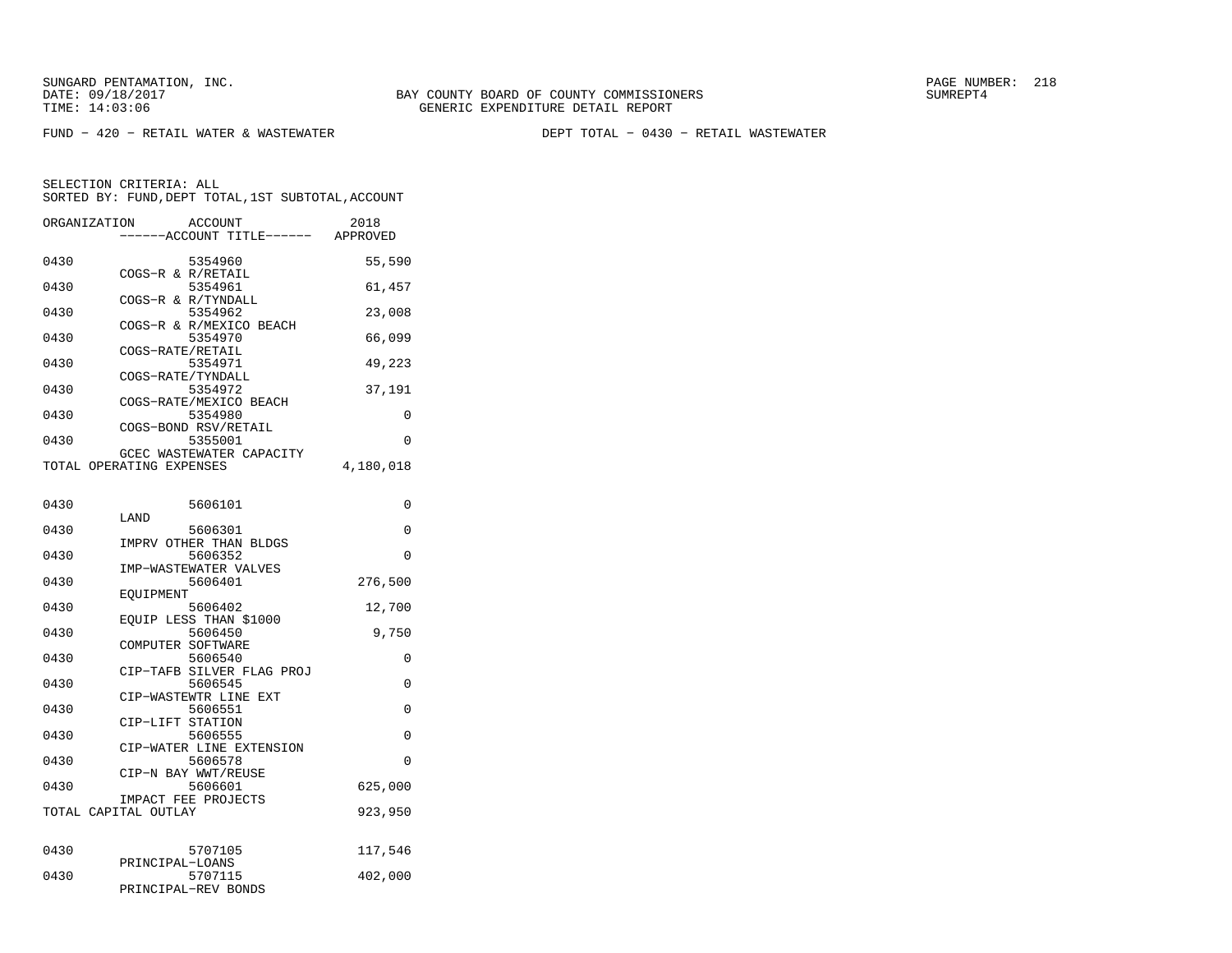FUND − 420 − RETAIL WATER & WASTEWATER DEPT TOTAL − 0430 − RETAIL WASTEWATER

|      | ORGANIZATION<br>ACCOUNT            | 2018       |
|------|------------------------------------|------------|
|      | ------ACCOUNT TITLE------ APPROVED |            |
|      |                                    |            |
| 0430 | 5707205                            | 22,763     |
|      | INTEREST-LOANS                     |            |
| 0430 | 5707215                            | 733,830    |
| 0430 | INTEREST-REV BONDS<br>5707303      | 0          |
|      | <b>BOND ISSUE COSTS</b>            |            |
| 0430 | 5707316                            | $\Omega$   |
|      | PAYING AGENT/TRUSTEE-FEES          |            |
|      | TOTAL DEBT SERVICE                 | 1,276,139  |
|      |                                    |            |
|      |                                    |            |
| 0430 | 5808123                            | $\Omega$   |
|      | GRANT-DIVERT EXC WWTR              |            |
|      | TOTAL GRANTS & AIDS                | $\Omega$   |
|      |                                    |            |
| 0430 | 5819114                            | $\Omega$   |
|      | TRNSF-JT VENT/AWT (412)            |            |
| 0430 | 5905998                            | $\Omega$   |
|      | DEPRECIATION EXPENSE               |            |
| 0430 | 5909903                            | $\Omega$   |
|      | REFUNDS-SEWER IMPACT FEES          |            |
| 0430 | 5909910                            | 656,500    |
|      | RESERVE FOR CONTINGENCIES          |            |
| 0430 | 5909912                            | 0          |
|      | RESERVE-RENWL/REPLACEMENT          |            |
| 0430 | 5909913<br>RESERVE-IMPACT FEES     | $\Omega$   |
| 0430 | 5909915                            | $\Omega$   |
|      | RESERVE FOR PAY ADJUSTMNT          |            |
| 0430 | 5909999                            | 2,611,983  |
|      | RESERVE-CASH FORWARD               |            |
|      | TOTAL NON-OPERATING EXPENSES       | 3,268,483  |
|      |                                    |            |
|      | TOTAL RETAIL WASTEWATER            | 11,840,492 |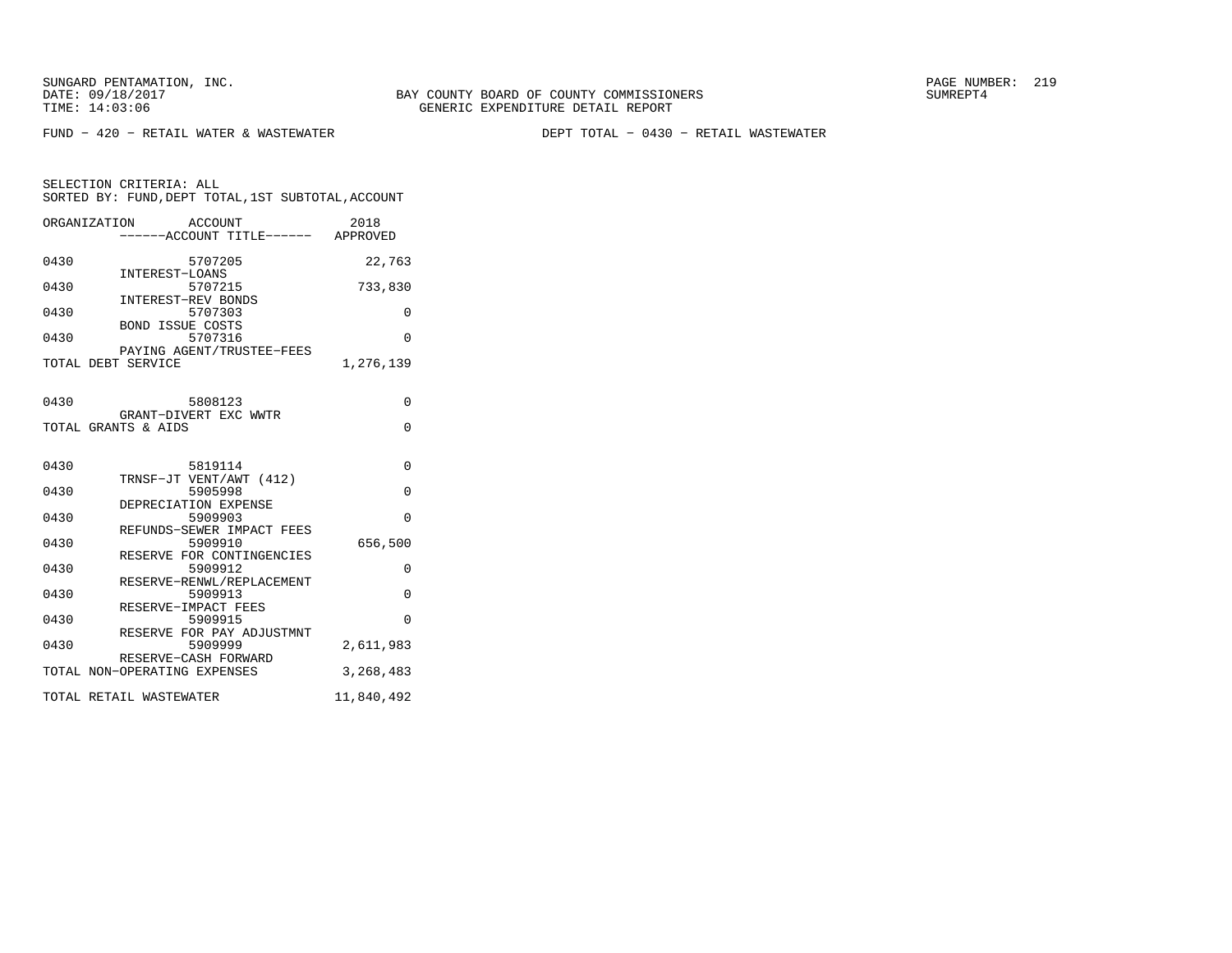FUND − 420 − RETAIL WATER & WASTEWATER DEPT TOTAL − 0445 − RETAIL WATER

| ORGANIZATION | <b>ACCOUNT</b><br>---ACCOUNT TITLE------ APPROVED | 2018     |
|--------------|---------------------------------------------------|----------|
| 0445         | 5101200                                           | 448,048  |
| 0445         | SALARIES & WAGES-REGULAR<br>5101205               | 0        |
| 0445         | SALARIES & WAGES-DISASTER<br>5101400              | 49,285   |
| 0445         | SALARIES & WAGES-OVERTIME<br>5101405              | 0        |
| 0445         | SALARIES-DISASTER O/T<br>5102100                  | 38,046   |
| 0445         | FICA TAXES-MATCHING<br>5102200                    | 40,374   |
| 0445         | RETIREMENT CONTRIBUTIONS<br>5102300               | 117,306  |
| 0445         | LIFE & HEALTH INSURANCE<br>5102302                | 720      |
| 0445         | VIRTUAL DOCTOR<br>5102400                         | 46,577   |
|              | WORKERS COMP. PREMIUMS<br>TOTAL PERSONAL SERVICES | 740,356  |
| 0445         | 5143101                                           | 7,618    |
| 0445         | SRV-CO ATTORNEY<br>PROF<br>5143105                | 2,400    |
| 0445         | PROF<br>SRV-OTHER ATTNY<br>5303104                | 75,000   |
| 0445         | SRV-ENGINEERING<br>PROF<br>5303106                | 500      |
| 0445         | PROF<br>SRV-PHYSICLS/MEDICAL<br>5303107           | 500      |
| 0445         | SRV-SUBSTANCE TEST<br>PROF<br>5303108             | 50,000   |
| 0445         | SRV-RATE STUDY<br>PROF<br>5303110                 | 500      |
| 0445         | SRV-BACKGROUND CHECK<br>PROF<br>5303125           | 2,000    |
|              | SRV-ENG/PERMITTING<br>PROF                        |          |
| 0445         | 5303401<br>CONTRACTED SERVICES                    | 3,540    |
| 0445         | 5303403<br>CONTR SRV-BANK CHRG POOL               | $\Omega$ |
| 0445         | 5303408<br>CONTR SRV-800 MHZ                      | 1,351    |
| 0445         | 5303410<br>SRV-JANITORIAL<br>CONTR                | 0        |
| 0445         | 5303422<br>CONTR SRV-GIS                          | $\Omega$ |
| 0445         | 5303425<br>CONTR<br>SRV-ADMIN FEES                | 63,644   |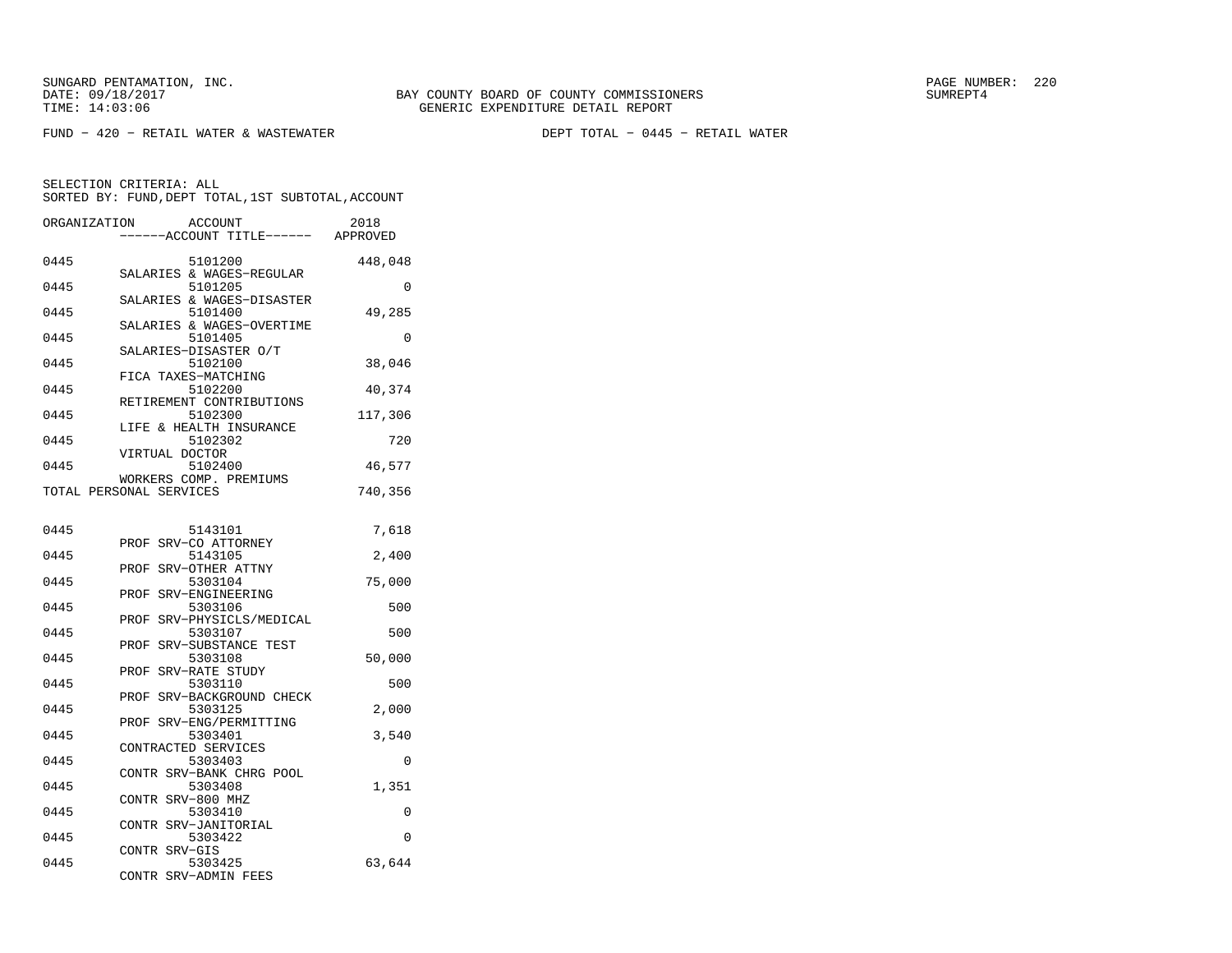FUND − 420 − RETAIL WATER & WASTEWATER DEPT TOTAL − 0445 − RETAIL WATER

| ORGANIZATION | <b>ACCOUNT</b>                       | 2018     |
|--------------|--------------------------------------|----------|
|              | ---ACCOUNT TITLE------               | APPROVED |
| 0445         | 5303426                              | 415,407  |
| 0445         | CONTR SRV-UTIL ADMIN FEES<br>5303446 | 669      |
| 0445         | CONTR SRV-FACILITIES<br>5303464      | 18,945   |
| 0445         | CONTR SRV-LAB<br>5304001             | 2,450    |
| 0445         | TRAVEL/TRAINING NON-LOCAL<br>5304101 | 2,112    |
| 0445         | COMMUNICATIONS SERVICES<br>5304125   | 1,500    |
| 0445         | POSTAGE/TRANSP/FREIGHT<br>5304301    | 60,700   |
| 0445         | UTILITY SERVICES<br>5304410          | 3,500    |
| 0445         | RENTALS/LEASES-EQUIPMENT<br>5304414  | 1,263    |
| 0445         | RENTALS/LEASES EQUIP-(IT)<br>5304501 | 13,735   |
| 0445         | INSURANCE & BONDS<br>5304604         | 1,200    |
| 0445         | REPAIR/MAINT-BLD&GRD DEPT<br>5304605 | 0        |
| 0445         | REPAIR/MAINT-BLDG & GRND<br>5304610  | 6,500    |
| 0445         | REPAIR/MAINT-AUTO EQUIP<br>5304611   | $\Omega$ |
| 0445         | REPAIR/MAINT-FLEET MAINT<br>5304615  | 91,450   |
| 0445         | REPAIR/MAINT-EQUIPMENT               |          |
|              | 5304701<br>PRINTING & BINDING        | 450      |
| 0445         | 5304902<br>FEES & COSTS-PURCHASING   | 16,418   |
| 0445         | 5304905<br>FEES&COSTS-LGL ADV/ADVERT | 500      |
| 0445         | 5304922<br>FEES & COSTS-PERMITS      | 500      |
| 0445         | 5304984<br><b>BAD DEBT</b>           | 0        |
| 0445         | 5304988<br>UB PMT OVER/SHORT         | $\Omega$ |
| 0445         | 5304990<br>MISCELLANEOUS EXPENSES    | 900      |
| 0445         | 5305101<br>OFFICE SUPPLIES           | 1,000    |
| 0445         | 5305201<br>OPERATING SUPPLIES        | 11,250   |
| 0445         | 5305202<br>OPER SUPPLIES-JANITORIAL  | 650      |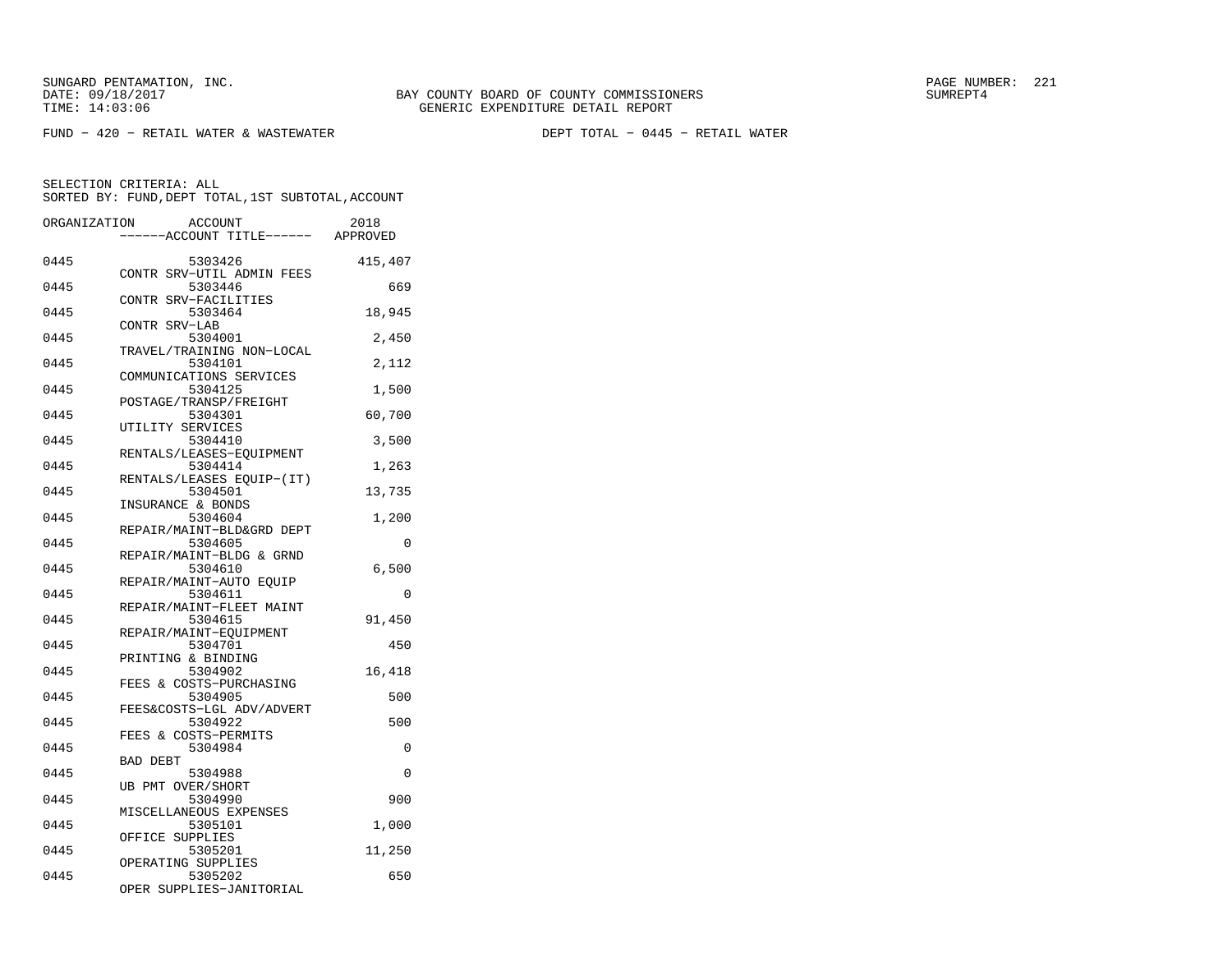FUND − 420 − RETAIL WATER & WASTEWATER DEPT TOTAL − 0445 − RETAIL WATER

| ORGANIZATION | <b>ACCOUNT</b><br>----ACCOUNT TITLE------ APPROVED            | 2018      |
|--------------|---------------------------------------------------------------|-----------|
| 0445         | 5305204<br>OPER. SUPPLIES-CHEMICALS                           | 900       |
| 0445         | 5305205<br>GAS, OIL & LUBRICANTS                              | 10,315    |
| 0445         | 5305210                                                       | 7,375     |
| 0445         | SAFETY GEAR & SUPPLIES<br>5305215<br>CLOTHING & WEARING APPRL | 4,400     |
| 0445         | 5305220                                                       | 6,150     |
| 0445         | TOOL & SMALL IMPLEMENTS<br>5305240                            | 450       |
| 0445         | OPER SUPPLIES-LAB<br>5305401                                  | 650       |
| 0445         | BOOKS/RESOURCE MATR/SUBSC<br>5305402                          | 900       |
| 0445         | DUES & MEMBERSHIPS<br>5305406                                 | 1,785     |
| 0445         | TRAINING & TUITION<br>5334910                                 | 960,000   |
|              | COGS-WATER<br>TOTAL OPERATING EXPENSES                        | 1,851,077 |
| 0445         | 5606101                                                       | 0         |
| 0445         | LAND<br>5606401                                               | 11,960    |
| 0445         | EQUIPMENT<br>5606402                                          | 62,360    |
| 0445         | EOUIP LESS THAN \$1000<br>5606450                             | 1,600     |
| 0445         | COMPUTER SOFTWARE<br>5606539                                  | 0         |
| 0445         | CIP-TAFB AFRL WATER PROJ<br>5606540                           | 0         |
| 0445         | CIP-TAFB SILVER FLAG PROJ<br>5606555                          | 0         |
| 0445         | CIP-WATER LINE EXTENSION<br>5606557                           | 0         |
| 0445         | CIP-N BAY BOOSTER PUMP<br>5606565                             | 0         |
| 0445         | CIP-WTRLINE EXT/ST RD 77<br>5606580                           | 400,000   |
| 0445         | CIP-METER RPLCMT PROJ<br>5606601                              | 0         |
| 0445         | IMPACT FEE PROJECTS<br>5616301                                | 0         |
|              | IMPRV ROADS & BRIDGES<br>TOTAL CAPITAL OUTLAY                 | 475,920   |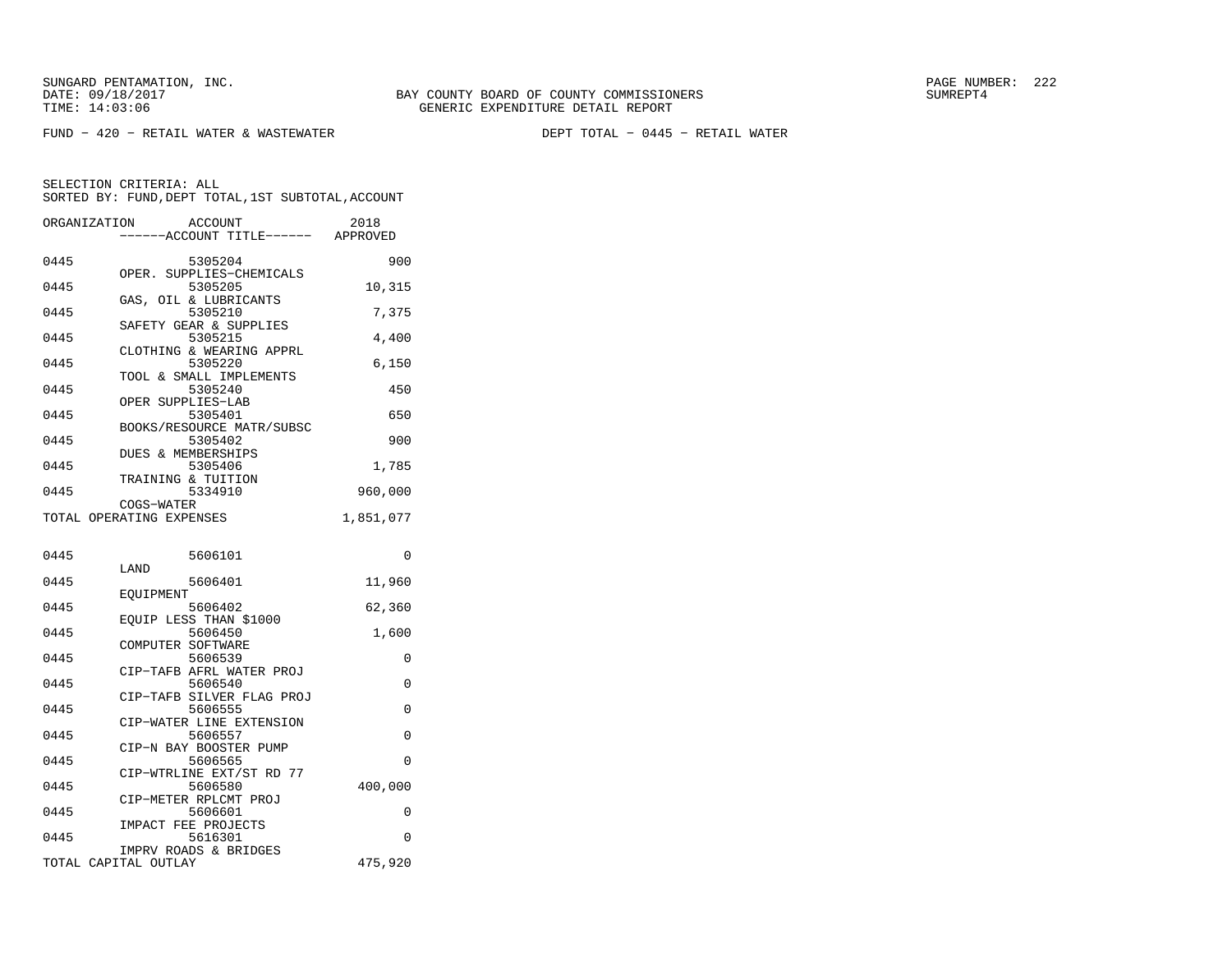FUND − 420 − RETAIL WATER & WASTEWATER DEPT TOTAL − 0445 − RETAIL WATER

| ORGANIZATION | ACCOUNT                            | 2018      |
|--------------|------------------------------------|-----------|
|              | ------ACCOUNT TITLE------ APPROVED |           |
|              |                                    |           |
| 0445         | 5707115                            | 255,896   |
|              | PRINCIPAL-REV BONDS                |           |
| 0445         | 5707205                            | $\Omega$  |
|              | INTEREST-LOANS                     |           |
| 0445         | 5707215                            | 372,649   |
| 0445         | INTEREST-REV BONDS<br>5707303      | $\Omega$  |
|              | <b>BOND ISSUE COSTS</b>            |           |
| 0445         | 5707370                            | $\Omega$  |
|              | ARBITRAGE REBATE EXPENSE           |           |
|              | TOTAL DEBT SERVICE                 | 628,545   |
|              |                                    |           |
|              |                                    |           |
| 0445         | 5819111                            | $\Omega$  |
|              | TRNFS-WATER SYS (401)              |           |
| 0445         | 5905998                            | $\Omega$  |
|              | DEPRECIATION EXPENSE               |           |
| 0445         | 5909902                            | $\Omega$  |
|              | REFUNDS-WATER IMPACT FEES          |           |
| 0445         | 5909910                            | $\Omega$  |
|              | RESERVE FOR CONTINGENCIES          |           |
| 0445         | 5909912                            | 0         |
|              | RESERVE-RENWL/REPLACEMENT          |           |
| 0445         | 5909913                            | $\Omega$  |
|              | RESERVE-IMPACT FEES                |           |
| 0445         | 5909915                            | $\Omega$  |
|              | RESERVE FOR PAY ADJUSTMNT          |           |
| 0445         | 5909920                            | 450,000   |
|              | RESERVE-FUTURE CAP OUTLAY          |           |
| 0445         | 5909999                            | 0         |
|              | RESERVE-CASH FORWARD               |           |
|              | TOTAL NON-OPERATING EXPENSES       | 450,000   |
|              | TOTAL RETAIL WATER                 |           |
|              |                                    | 4,145,898 |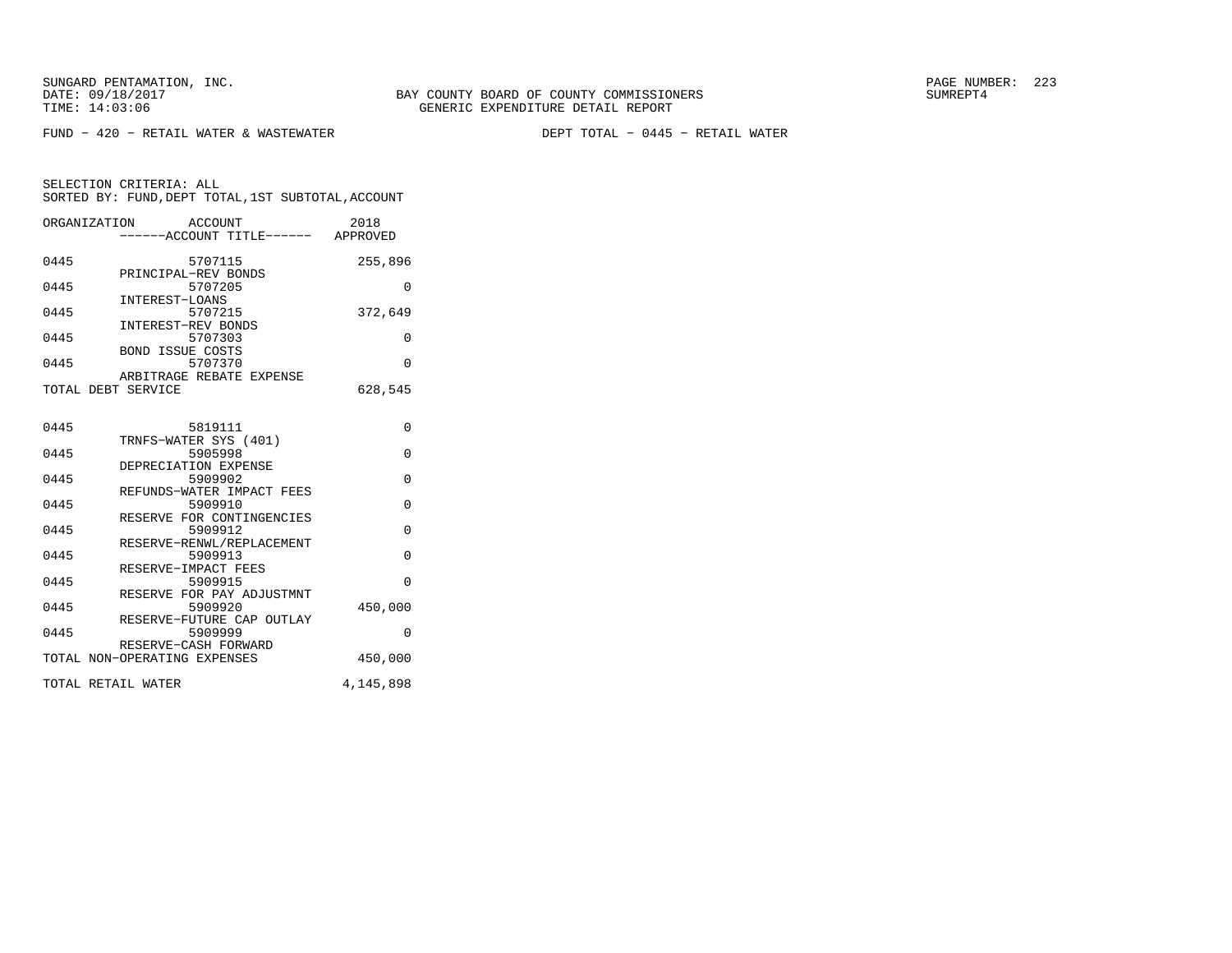FUND − 420 − RETAIL WATER & WASTEWATER DEPT TOTAL − 0447 − RIVER CAMPS

| ORGANIZATION | <b>ACCOUNT</b><br>--ACCOUNT TITLE------        | 2018<br>APPROVED |
|--------------|------------------------------------------------|------------------|
| 0447         | 5143101                                        | 0                |
| 0447         | SRV-CO ATTORNEY<br>PROF<br>5303104             | 0                |
| 0447         | PROF SRV-ENGINEERING<br>5303125                | 0                |
| 0447         | PROF SRV-ENG/PERMITTING<br>5303401             | $\Omega$         |
| 0447         | CONTRACTED SERVICES<br>5303425                 | 0                |
| 0447         | CONTR SRV-ADMIN FEES<br>5303464                | 0                |
| 0447         | CONTR SRV-LAB<br>5304101                       | 0                |
| 0447         | COMMUNICATIONS SERVICES<br>5304125             | 0                |
| 0447         | POSTAGE/TRANSP/FREIGHT<br>5304301              | 0                |
| 0447         | UTILITY SERVICES<br>5304501                    | 0                |
|              | INSURANCE & BONDS                              |                  |
| 0447         | 5304604<br>REPAIR/MAINT-BLD&GRD DEPT           | 0                |
| 0447         | 5304610<br>REPAIR/MAINT-AUTO EOUIP             | $\Omega$         |
| 0447         | 5304615<br>REPAIR/MAINT-EQUIPMENT              | 0                |
| 0447         | 5304902<br>FEES & COSTS-PURCHASING             | 0                |
| 0447         | 5304909<br>FEES & COSTS-COURT FILING           | 0                |
| 0447         | 5304990<br>MISCELLANEOUS EXPENSES              | 0                |
| 0447         | 5305201<br>OPERATING SUPPLIES                  | 0                |
| 0447         | 5305202<br>OPER SUPPLIES-JANITORIAL            | 0                |
| 0447         | 5305204<br>SUPPLIES-CHEMICALS<br>OPER.         | 0                |
| 0447         | 5305205<br>OIL & LUBRICANTS<br>GAS.            | 0                |
| 0447         | 5305210<br>SAFETY GEAR & SUPPLIES              | 0                |
| 0447         | 5305220                                        | 0                |
| 0447         | TOOL & SMALL IMPLEMENTS<br>5305240             | $\Omega$         |
| 0447         | OPER SUPPLIES-LAB<br>5305402                   | 0                |
|              | DUES & MEMBERSHIPS<br>TOTAL OPERATING EXPENSES | 0                |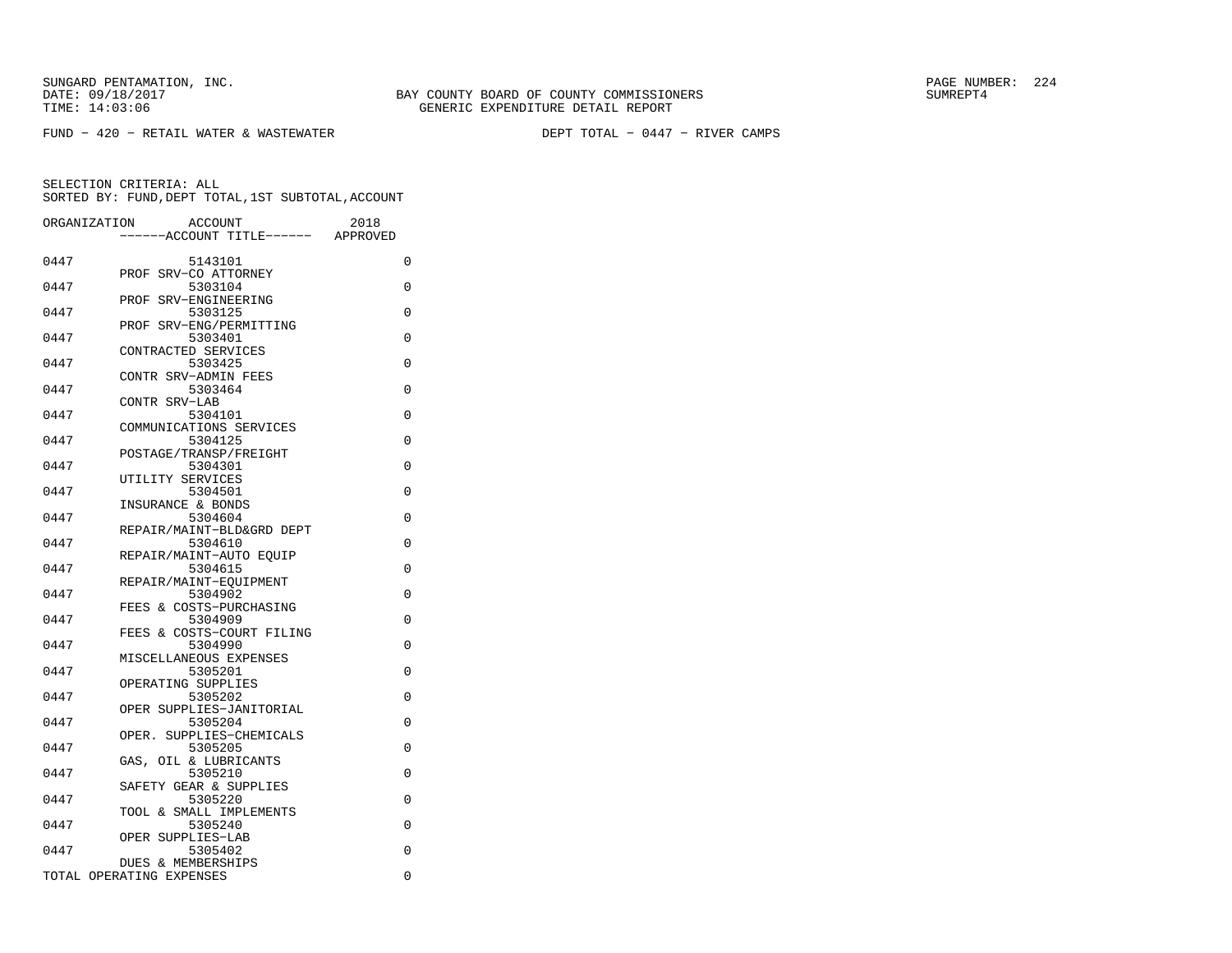FUND − 420 − RETAIL WATER & WASTEWATER DEPT TOTAL − 0447 − RIVER CAMPS

| ORGANIZATION      |                              | ACCOUNT                   | 2018     |
|-------------------|------------------------------|---------------------------|----------|
|                   |                              | ------ACCOUNT TITLE------ | APPROVED |
|                   |                              |                           |          |
| 0447              |                              | 5606401                   | U        |
|                   | EOUIPMENT                    |                           |          |
| 0447              |                              | 5606402                   | $\Omega$ |
|                   | EOUIP LESS THAN \$1000       |                           |          |
|                   | TOTAL CAPITAL OUTLAY         |                           | U        |
|                   |                              |                           |          |
| 0447              |                              | 5909902                   | $\Omega$ |
|                   |                              | REFUNDS-WATER IMPACT FEES |          |
| 0447              |                              | 5909903                   | $\Omega$ |
|                   |                              | REFUNDS-SEWER IMPACT FEES |          |
| 0447              |                              | 5909910                   | $\Omega$ |
|                   |                              | RESERVE FOR CONTINGENCIES |          |
|                   | TOTAL NON-OPERATING EXPENSES |                           | $\cap$   |
| TOTAL RIVER CAMPS |                              |                           | U        |
|                   |                              |                           |          |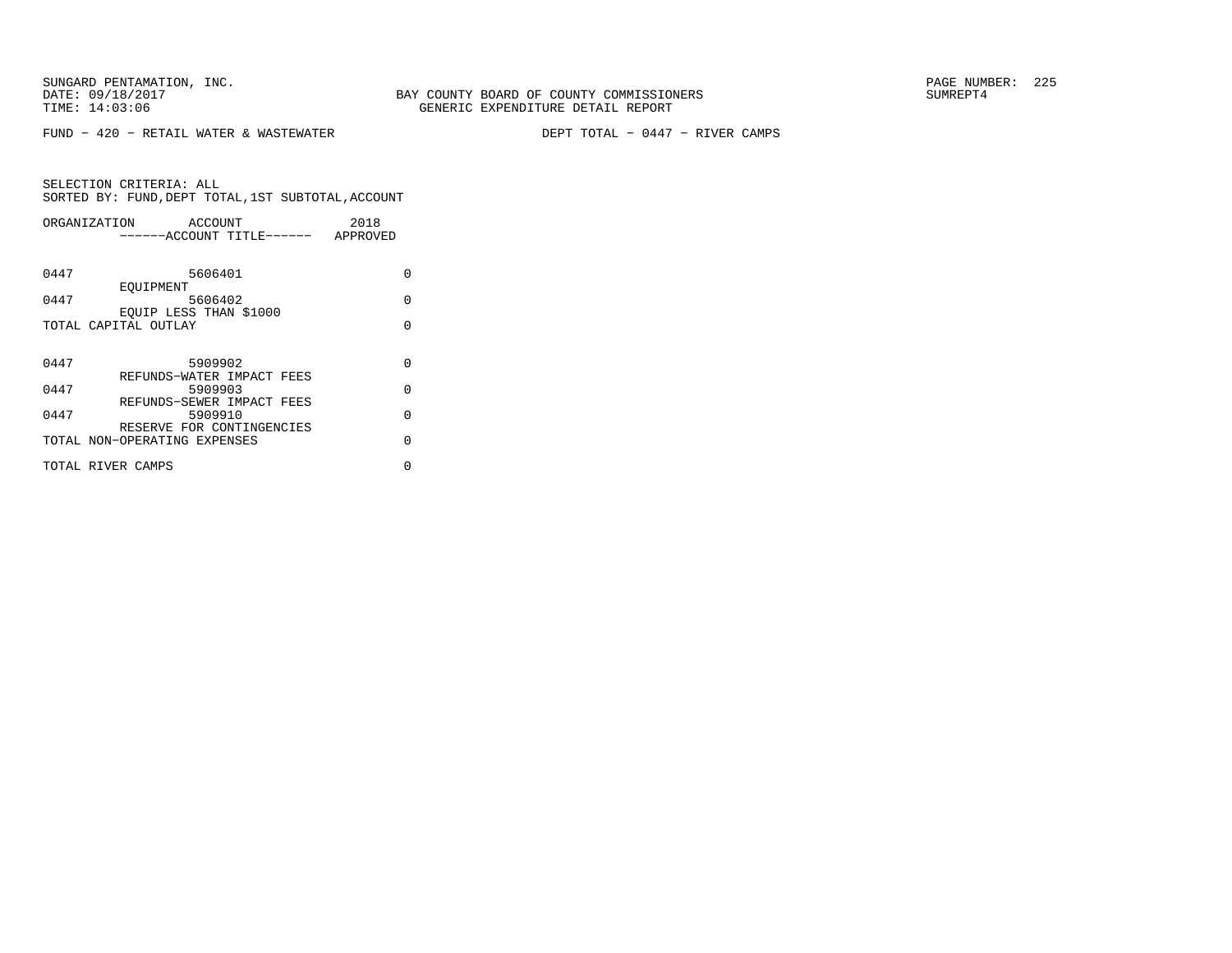FUND − 420 − RETAIL WATER & WASTEWATER DEPT TOTAL − 0448 − LAKE MERIAL

|      | ORGANIZATION ACCOUNT<br>-----ACCOUNT TITLE------ APPROVED | 2018       |
|------|-----------------------------------------------------------|------------|
| 0448 | 5303401                                                   | $\Omega$   |
| 0448 | CONTRACTED SERVICES<br>5303464                            | $\Omega$   |
| 0448 | CONTR SRV-LAB<br>5304301                                  | $\Omega$   |
| 0448 | UTILITY SERVICES<br>5304615                               | $\Omega$   |
| 0448 | REPAIR/MAINT-EOUIPMENT<br>5304990                         | $\Omega$   |
| 0448 | MISCELLANEOUS EXPENSES<br>5305201                         | $\Omega$   |
| 0448 | OPERATING SUPPLIES<br>5305204<br>OPER. SUPPLIES-CHEMICALS | $\Omega$   |
|      | TOTAL OPERATING EXPENSES                                  | $\Omega$   |
| 0448 | 5909902                                                   | $\Omega$   |
| 0448 | REFUNDS-WATER IMPACT FEES<br>5909903                      | $\Omega$   |
| 0448 | REFUNDS-SEWER IMPACT FEES<br>5909910                      | $\Omega$   |
|      | RESERVE FOR CONTINGENCIES<br>TOTAL NON-OPERATING EXPENSES | $\Omega$   |
|      | TOTAL LAKE MERIAL                                         | $\Omega$   |
|      | TOTAL RETAIL WATER & WASTEWATER                           | 15,986,390 |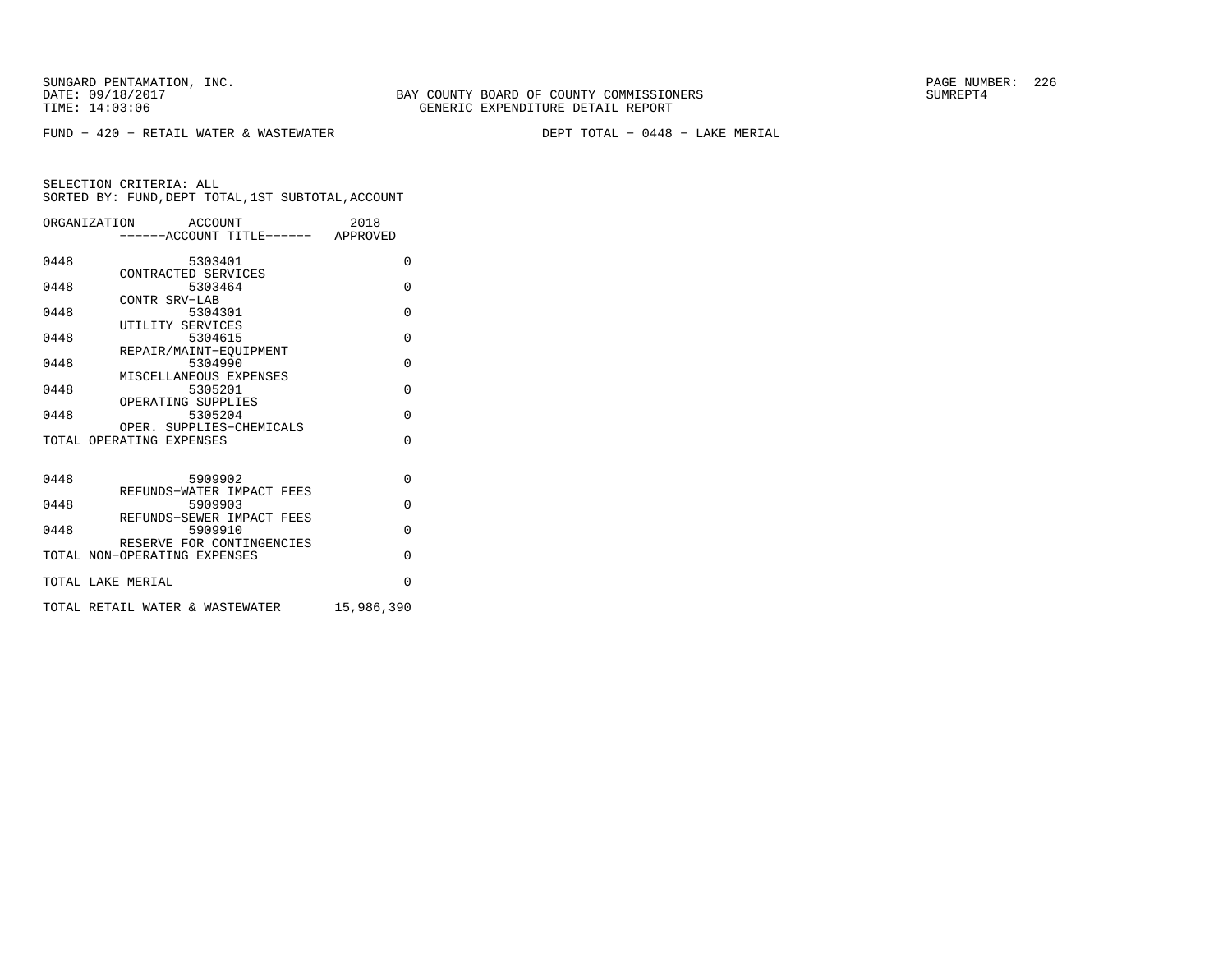FUND − 425 − INDUSTRIAL WASTEWATER DEPT TOTAL − 0480 − INDUSTRIAL WSTWTR OPERATN

| ORGANIZATION | 2018<br><b>ACCOUNT</b><br>--ACCOUNT TITLE------<br>APPROVED |          |
|--------------|-------------------------------------------------------------|----------|
| 0480         | 5101200                                                     | 0        |
| 0480         | SALARIES & WAGES-REGULAR<br>5101400                         | 0        |
|              | SALARIES & WAGES-OVERTIME                                   |          |
| 0480         | 5102100<br>FICA TAXES-MATCHING                              | 0        |
| 0480         | 5102200                                                     | 0        |
| 0480         | RETIREMENT CONTRIBUTIONS<br>5102300                         | 0        |
| 0480         | LIFE & HEALTH INSURANCE<br>5102400                          | 0        |
|              | WORKERS COMP. PREMIUMS                                      |          |
|              | TOTAL PERSONAL SERVICES                                     | 0        |
|              |                                                             |          |
| 0480         | 5143101<br>SRV-CO ATTORNEY<br>PROF                          | 0        |
| 0480         | 5143105                                                     | 0        |
| 0480         | SRV-OTHER ATTNY<br>PROF<br>5303104                          | 0        |
|              | SRV-ENGINEERING<br>PROF                                     |          |
| 0480         | 5303106                                                     | 0        |
| 0480         | PROF SRV-PHYSICLS/MEDICAL<br>5303107                        | 0        |
|              | PROF SRV-SUBSTANCE TEST                                     |          |
| 0480         | 5303110<br>PROF SRV-BACKGROUND CHECK                        | 0        |
| 0480         | 5303401                                                     | 0        |
|              | CONTRACTED SERVICES                                         |          |
| 0480         | 5303408<br>CONTR SRV-800 MHZ                                | 0        |
| 0480         | 5303410                                                     | 0        |
| 0480         | CONTR SRV-JANITORIAL<br>5303416                             | $\Omega$ |
|              | CONTR SRV-LAGOON DREDGING                                   |          |
| 0480         | 5303422<br>CONTR SRV-GIS                                    | 0        |
| 0480         | 5303425                                                     | 0        |
|              | CONTR SRV-ADMIN FEES<br>5303426                             |          |
| 0480         | CONTR SRV-UTIL ADMIN FEES                                   | 0        |
| 0480         | 5303446                                                     | 0        |
| 0480         | CONTR SRV-FACILITIES<br>5303448                             | 0        |
|              | CONTR SRV-RETAIL STAFF                                      |          |
| 0480         | 5303464<br>CONTR SRV-LAB                                    | 0        |
| 0480         | 5304001                                                     | 0        |
|              | TRAVEL/TRAINING NON-LOCAL                                   |          |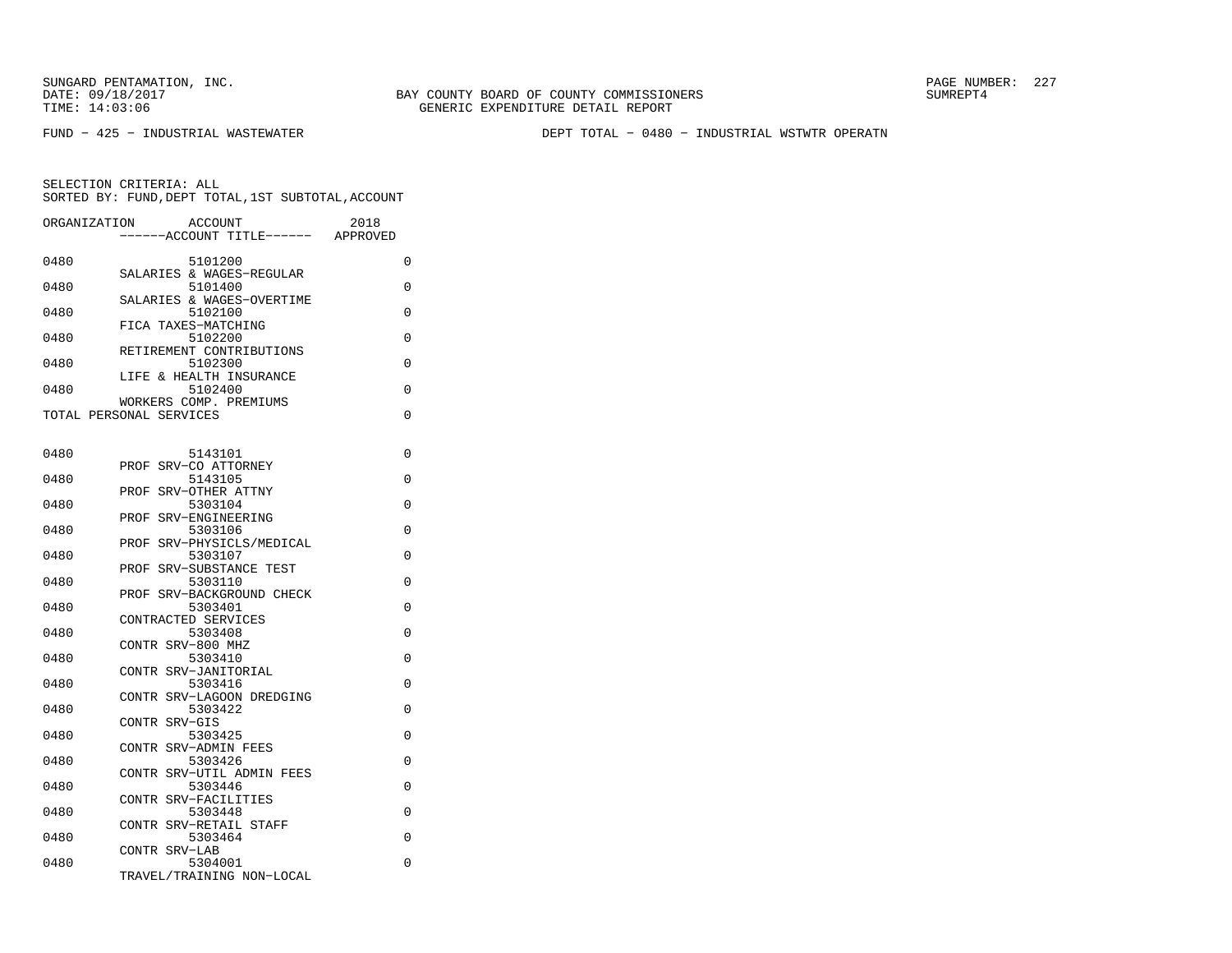FUND − 425 − INDUSTRIAL WASTEWATER DEPT TOTAL − 0480 − INDUSTRIAL WSTWTR OPERATN

| ORGANIZATION | <b>ACCOUNT</b><br>---ACCOUNT TITLE------ | 2018<br>APPROVED |
|--------------|------------------------------------------|------------------|
| 0480         | 5304005                                  | 0                |
|              | TRAVEL-LOCAL                             |                  |
| 0480         | 5304101<br>COMMUNICATIONS SERVICES       | 0                |
| 0480         | 5304125                                  | 0                |
|              | POSTAGE/TRANSP/FREIGHT                   |                  |
| 0480         | 5304301<br>UTILITY SERVICES              | 0                |
| 0480         | 5304410                                  | $\Omega$         |
|              | RENTALS/LEASES-EQUIPMENT                 |                  |
| 0480         | 5304420<br>RENTALS/LEASES-LAGOON         | 0                |
| 0480         | 5304501                                  | 0                |
|              | INSURANCE & BONDS                        |                  |
| 0480         | 5304604                                  | 0                |
| 0480         | REPAIR/MAINT-BLD&GRD DEPT<br>5304605     | 0                |
|              | REPAIR/MAINT-BLDG & GRND                 |                  |
| 0480         | 5304610                                  | 0                |
|              | REPAIR/MAINT-AUTO EOUIP                  |                  |
| 0480         | 5304611                                  | 0                |
| 0480         | REPAIR/MAINT-FLEET MAINT<br>5304615      | 0                |
|              | REPAIR/MAINT-EOUIPMENT                   |                  |
| 0480         | 5304625                                  | 0                |
|              | REPAIR/MAINT-LAGOON                      |                  |
| 0480         | 5304626<br>REPAIR/MAINT-MILL PMP STA     | 0                |
| 0480         | 5304701                                  | 0                |
|              | PRINTING & BINDING                       |                  |
| 0480         | 5304902                                  | 0                |
|              | FEES & COSTS-PURCHASING                  | 0                |
| 0480         | 5304905<br>FEES&COSTS-LGL ADV/ADVERT     |                  |
| 0480         | 5304911                                  | 0                |
|              | FEES & COSTS-FINES                       |                  |
| 0480         | 5304922                                  | 0                |
| 0480         | FEES & COSTS-PERMITS<br>5304990          | $\Omega$         |
|              | MISCELLANEOUS EXPENSES                   |                  |
| 0480         | 5305101                                  | 0                |
|              | OFFICE SUPPLIES                          |                  |
| 0480         | 5305201<br>OPERATING SUPPLIES            | 0                |
| 0480         | 5305202                                  | 0                |
|              | OPER SUPPLIES-JANITORIAL                 |                  |
| 0480         | 5305204                                  | 0                |
| 0480         | SUPPLIES-CHEMICALS<br>OPER.<br>5305205   | $\Omega$         |
|              | GAS,<br>OIL & LUBRICANTS                 |                  |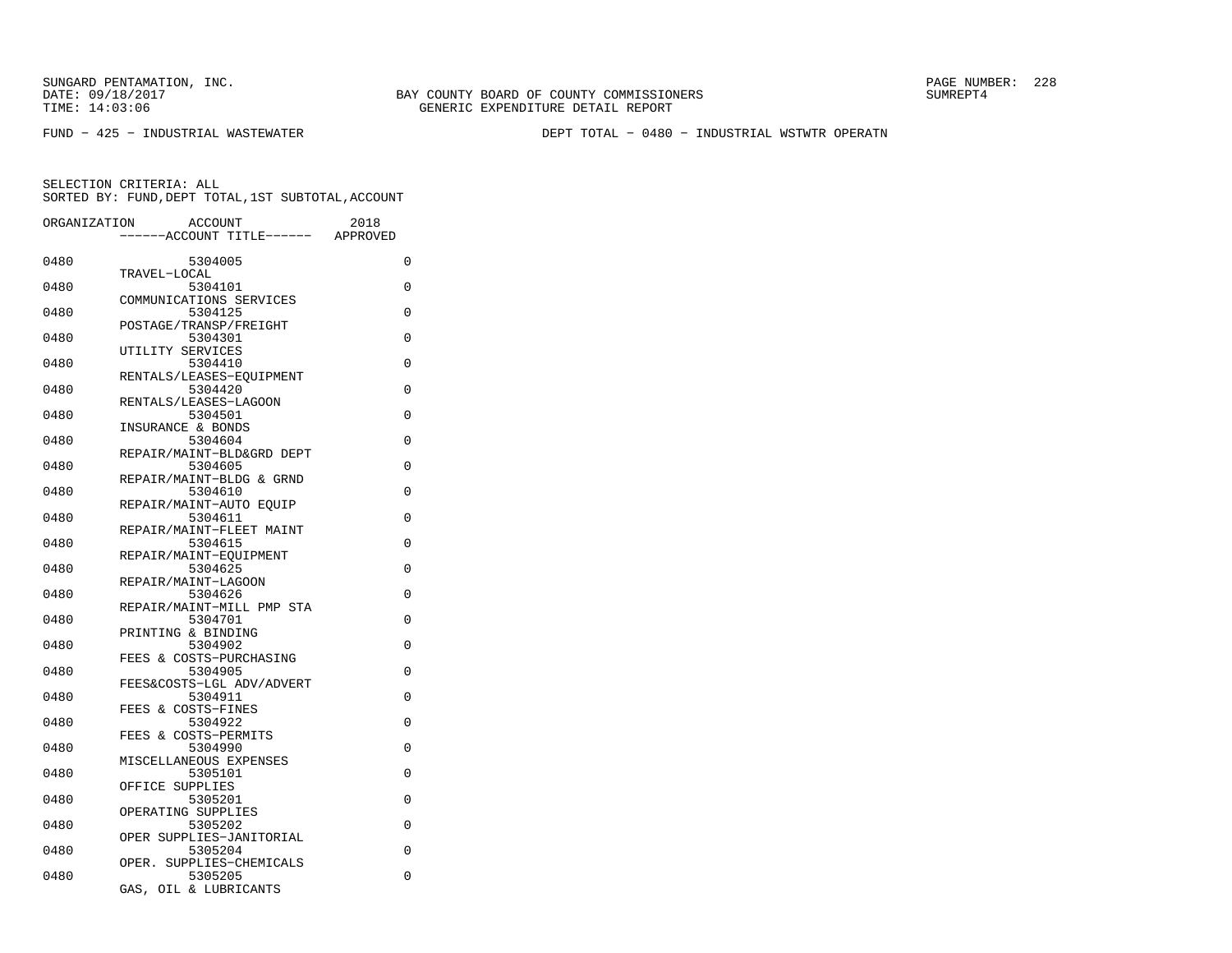SUNGARD PENTAMATION, INC.<br>
DATE: 09/18/2017<br>
DATE: 09/18/2017<br>
SUMREPT4

BAY COUNTY BOARD OF COUNTY COMMISSIONERS TIME: 14:03:06 GENERIC EXPENDITURE DETAIL REPORT

FUND − 425 − INDUSTRIAL WASTEWATER DEPT TOTAL − 0480 − INDUSTRIAL WSTWTR OPERATN

| ORGANIZATION | ACCOUNT<br>------ACCOUNT TITLE------ APPROVED        | 2018        |
|--------------|------------------------------------------------------|-------------|
| 0480         | 5305210<br>SAFETY GEAR & SUPPLIES                    | 0           |
| 0480         | 5305215<br>CLOTHING & WEARING APPRL                  | $\Omega$    |
| 0480         | 5305220<br>TOOL & SMALL IMPLEMENTS                   | 0           |
| 0480         | 5305240<br>OPER SUPPLIES-LAB                         | $\Omega$    |
| 0480         | 5305401<br>BOOKS/RESOURCE MATR/SUBSC                 | $\Omega$    |
| 0480         | 5305402<br>DUES & MEMBERSHIPS                        | $\Omega$    |
| 0480         | 5305406<br>TRAINING & TUITION                        | $\Omega$    |
|              | TOTAL OPERATING EXPENSES                             | $\Omega$    |
| 0480         | 5606401                                              | $\Omega$    |
| 0480         | EOUIPMENT<br>5606402                                 | $\Omega$    |
|              | EOUIP LESS THAN \$1000<br>TOTAL CAPITAL OUTLAY       | $\Omega$    |
| 0480         | 5819111                                              | $\Omega$    |
| 0480         | TRNFS-WATER SYS (401)<br>5905908                     | $\Omega$    |
| 0480         | LOSS ON DISPOSAL<br>5905998                          | 0           |
| 0480         | DEPRECIATION EXPENSE<br>5909910                      | $\mathbf 0$ |
| 0480         | RESERVE FOR CONTINGENCIES<br>5909915                 | $\Omega$    |
| 0480         | RESERVE FOR PAY ADJUSTMNT<br>5909999                 | 0           |
|              | RESERVE-CASH FORWARD<br>TOTAL NON-OPERATING EXPENSES | 0           |
|              | TOTAL INDUSTRIAL WSTWTR OPERATN                      | 0           |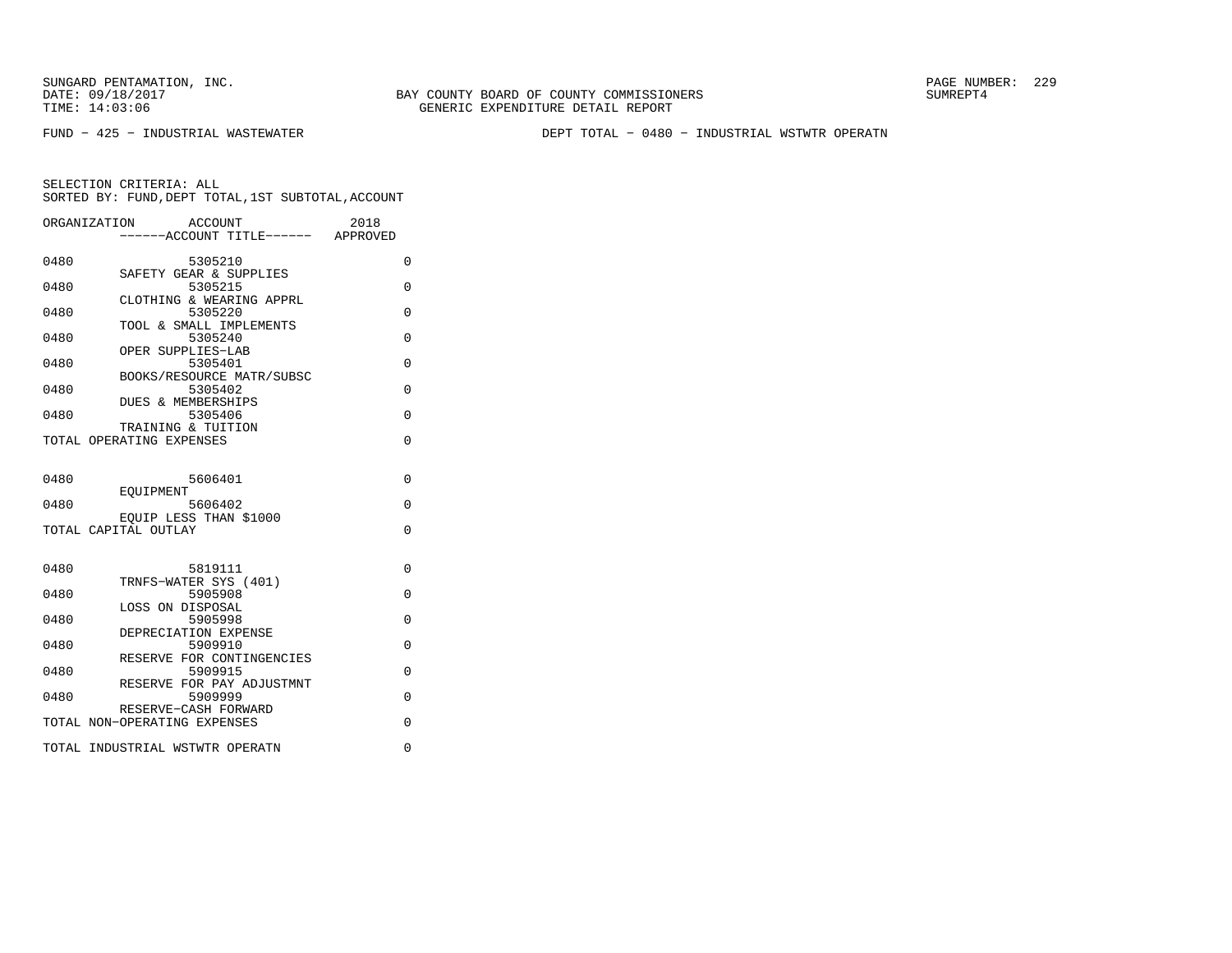FUND − 425 − INDUSTRIAL WASTEWATER DEPT TOTAL − 0490 − MILITARY POINT

|      | ORGANIZATION<br>ACCOUNT                            | 2018     |
|------|----------------------------------------------------|----------|
|      | -----ACCOUNT TITLE------ APPROVED                  |          |
| 0490 | 5304605                                            | $\Omega$ |
| 0490 | REPAIR/MAINT-BLDG & GRND<br>5304615                | $\Omega$ |
|      | REPAIR/MAINT-EOUIPMENT<br>TOTAL OPERATING EXPENSES | $\Omega$ |
|      |                                                    |          |
| 0490 | 5606307                                            | $\Omega$ |
| 0490 | IMPRV-LAGOON CELL #1<br>5606323                    | $\Omega$ |
| 0490 | IMPRV-MPS WWTR PUMP INTAK<br>5606341               | $\Omega$ |
| 0490 | IMPRV-BERM EROSION PREV<br>5606401                 | $\Omega$ |
|      | EOUIPMENT                                          |          |
|      | TOTAL CAPITAL OUTLAY                               | $\Omega$ |
|      | TOTAL MILITARY POINT                               | $\Omega$ |
|      | TOTAL INDUSTRIAL WASTEWATER                        | U        |
|      |                                                    |          |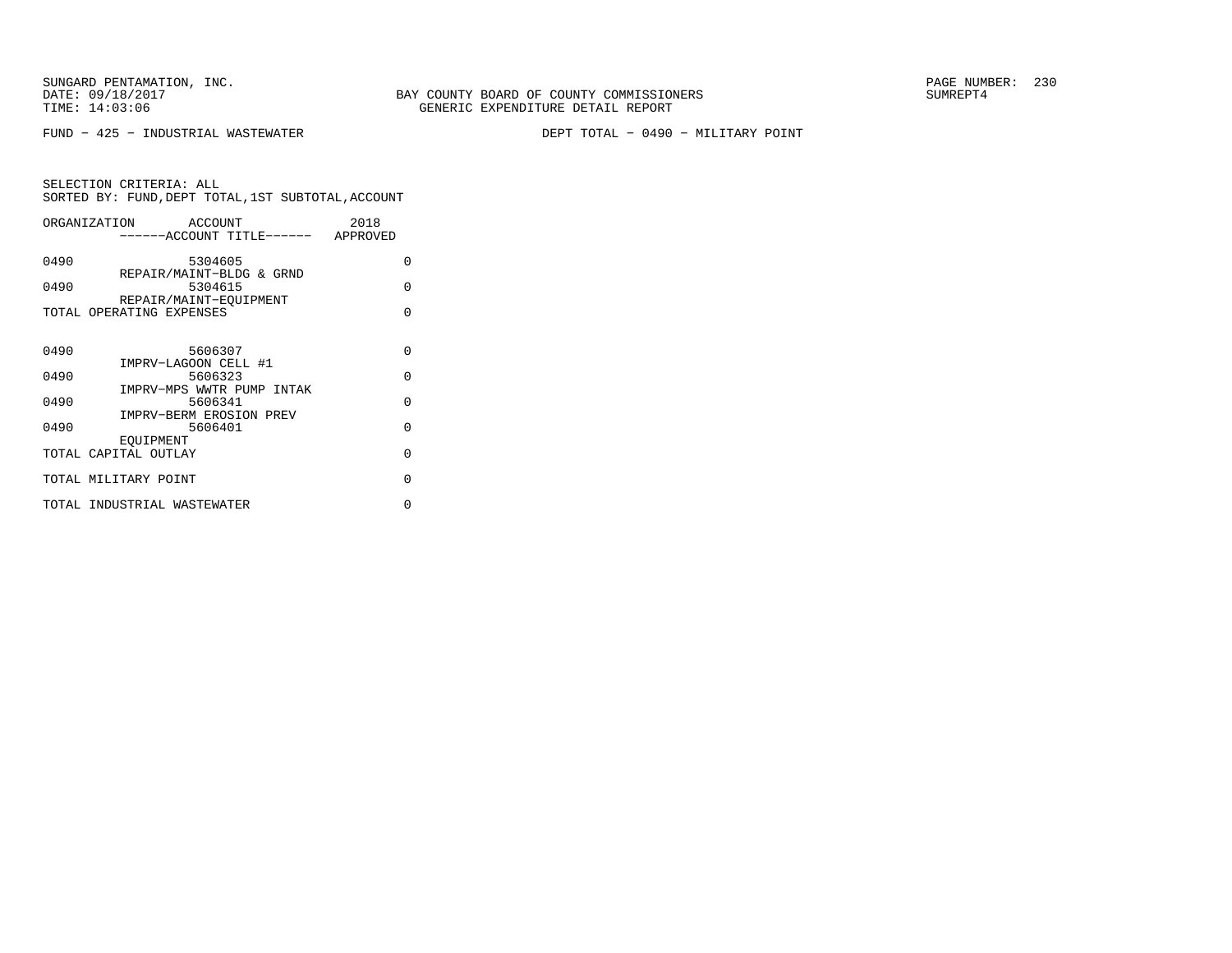FUND − 430 − SOLID WASTE FUND DEPT TOTAL − 0501 − LANDFILL

| ORGANIZATION | <b>ACCOUNT</b><br>--ACCOUNT TITLE------           | 2018<br>APPROVED |
|--------------|---------------------------------------------------|------------------|
| 0501         | 5101200                                           | 570,735          |
| 0501         | SALARIES & WAGES-REGULAR<br>5101205               | 0                |
| 0501         | SALARIES & WAGES-DISASTER<br>5101400              | 40,000           |
| 0501         | SALARIES & WAGES-OVERTIME<br>5101405              | $\Omega$         |
| 0501         | SALARIES-DISASTER O/T<br>5102100                  | 46,721           |
| 0501         | FICA TAXES-MATCHING<br>5102200                    | 52,071           |
| 0501         | RETIREMENT CONTRIBUTIONS<br>5102300               | 143,849          |
| 0501         | & HEALTH INSURANCE<br>LIFE<br>5102302             | 936              |
| 0501         | VIRTUAL DOCTOR<br>5102400                         | 61,433           |
|              | WORKERS COMP. PREMIUMS<br>TOTAL PERSONAL SERVICES | 915,745          |
| 0501         | 5143101                                           | 7,503            |
| 0501         | SRV-CO ATTORNEY<br>PROF<br>5143105                | 0                |
| 0501         | SRV-OTHER ATTNY<br>PROF<br>5303104                | 30,000           |
| 0501         | PROF SRV-ENGINEERING<br>5303106                   | 300              |
| 0501         | SRV-PHYSICLS/MEDICAL<br>PROF<br>5303107           | 560              |
| 0501         | SRV-SUBSTANCE TEST<br>PROF<br>5303110             | 35               |
| 0501         | SRV-BACKGROUND CHECK<br>PROF<br>5303401           | 414,625          |
| 0501         | CONTRACTED SERVICES<br>5303403                    | 9,000            |
| 0501         | CONTR SRV-BANK CHRG POOL<br>5303408               | 3,453            |
| 0501         | SRV-800 MHZ<br><b>CONTR</b><br>5303410            | 0                |
| 0501         | CONTR SRV-JANITORIAL<br>5303425                   | 69,857           |
| 0501         | CONTR SRV-ADMIN FEES<br>5303446                   | 6,301            |
|              | SRV-FACILITIES<br>CONTR                           |                  |
| 0501         | 5303464<br>CONTR SRV-LAB                          | 21,000           |
| 0501         | 5304001<br>TRAVEL/TRAINING NON-LOCAL              | 2,500            |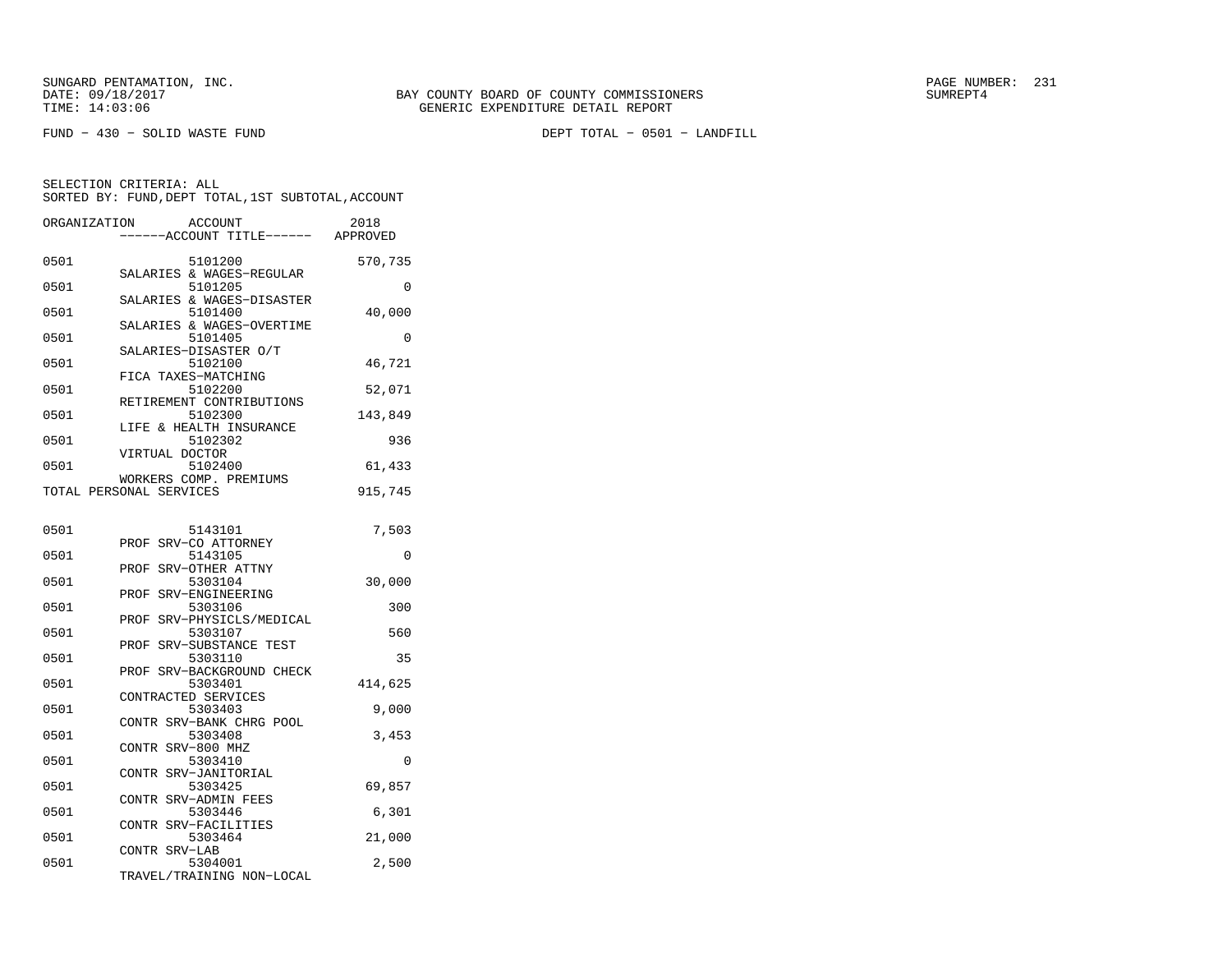FUND − 430 − SOLID WASTE FUND DEPT TOTAL − 0501 − LANDFILL

| ORGANIZATION | <b>ACCOUNT</b>                       | 2018    |
|--------------|--------------------------------------|---------|
|              | ----ACCOUNT TITLE------ APPROVED     |         |
| 0501         | 5304101                              | 6,516   |
| 0501         | COMMUNICATIONS SERVICES<br>5304122   | 3,500   |
| 0501         | COMM SRV-LEASED LINES<br>5304125     | 800     |
| 0501         | POSTAGE/TRANSP/FREIGHT<br>5304301    | 16,000  |
| 0501         | UTILITY SERVICES<br>5304410          | 21,140  |
| 0501         | RENTALS/LEASES-EQUIPMENT<br>5304414  | 5,020   |
| 0501         | RENTALS/LEASES EQUIP-(IT)<br>5304501 | 33,686  |
| 0501         | INSURANCE & BONDS<br>5304604         | 35,000  |
| 0501         | REPAIR/MAINT-BLD&GRD DEPT<br>5304605 | 11,325  |
| 0501         | REPAIR/MAINT-BLDG & GRND<br>5304610  |         |
|              | REPAIR/MAINT-AUTO EQUIP              | 30,000  |
| 0501         | 5304611<br>REPAIR/MAINT-FLEET MAINT  | 0       |
| 0501         | 5304615<br>REPAIR/MAINT-EQUIPMENT    | 180,000 |
| 0501         | 5304701<br>PRINTING & BINDING        | 500     |
| 0501         | 5304902<br>FEES & COSTS-PURCHASING   | 3,708   |
| 0501         | 5304905<br>FEES&COSTS-LGL ADV/ADVERT | 1,200   |
| 0501         | 5304922<br>FEES & COSTS-PERMITS      | 570     |
| 0501         | 5304990<br>MISCELLANEOUS EXPENSES    | 0       |
| 0501         | 5305101<br>OFFICE SUPPLIES           | 1,000   |
| 0501         | 5305201                              | 20,000  |
| 0501         | OPERATING SUPPLIES<br>5305202        | 1,000   |
| 0501         | OPER SUPPLIES-JANITORIAL<br>5305205  | 140,000 |
| 0501         | GAS, OIL & LUBRICANTS<br>5305210     | 1,500   |
| 0501         | SAFETY GEAR & SUPPLIES<br>5305215    | 10,000  |
| 0501         | CLOTHING & WEARING APPRL<br>5305220  | 5,000   |
| 0501         | TOOL & SMALL IMPLEMENTS<br>5305401   | 0       |
|              | BOOKS/RESOURCE MATR/SUBSC            |         |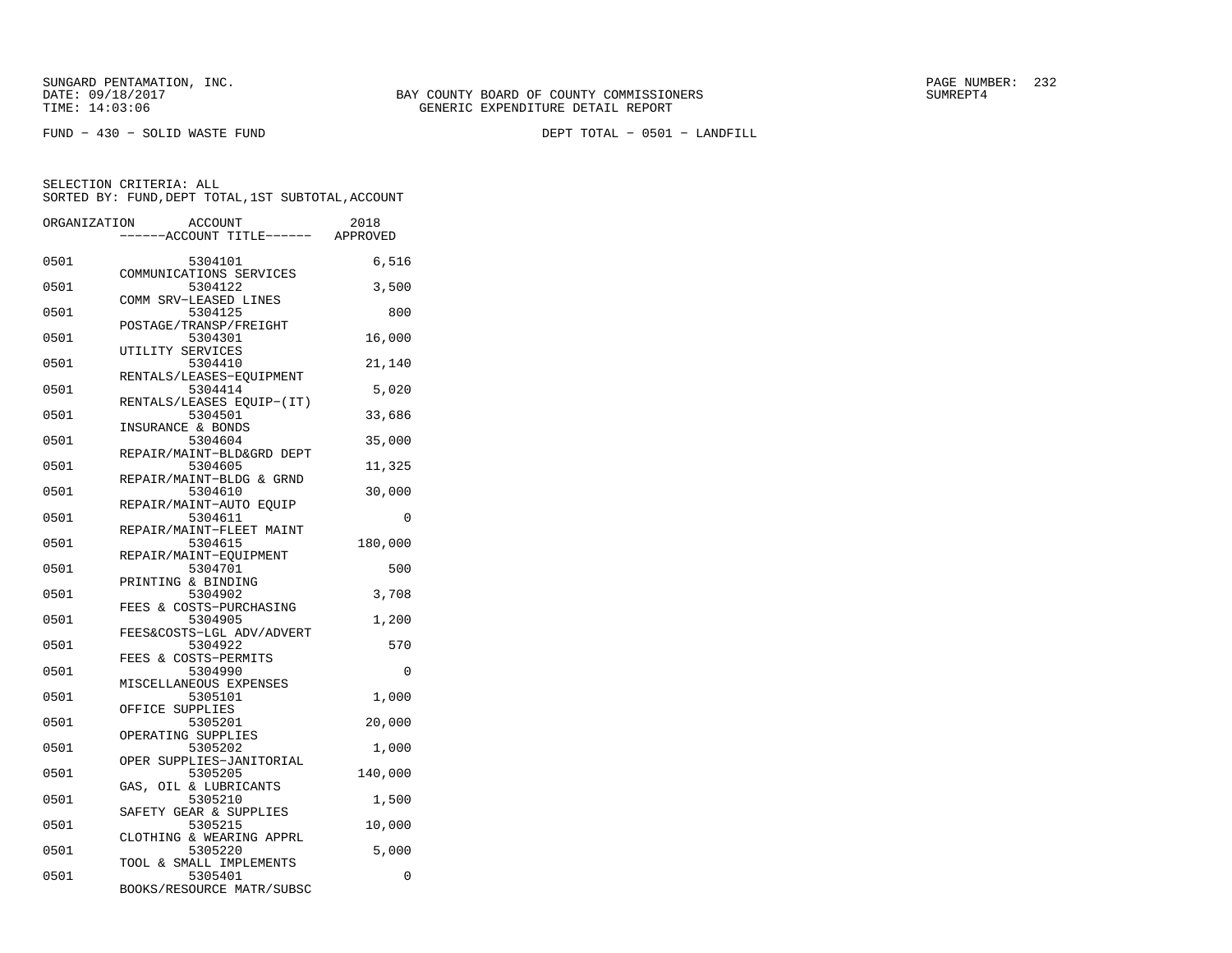FUND − 430 − SOLID WASTE FUND DEPT TOTAL − 0501 − LANDFILL

SELECTION CRITERIA: ALL SORTED BY: FUND,DEPT TOTAL,1ST SUBTOTAL,ACCOUNTORGANIZATION ACCOUNT 2018

|              | URGANIZAIIUN<br>AULUUN 1<br>------ACCOUNT TITLE------ APPROVED | 40 T O          |
|--------------|----------------------------------------------------------------|-----------------|
| 0501         | 5305402                                                        | 500             |
| 0501         | <b>DUES &amp; MEMBERSHIPS</b><br>5305406<br>TRAINING & TUITION | 3,000           |
|              | TOTAL OPERATING EXPENSES                                       | 1,096,099       |
| 0501<br>0501 | 5606401<br>EOUIPMENT<br>5606402                                | 35,000<br>2,600 |
|              | EQUIP LESS THAN \$1000<br>TOTAL CAPITAL OUTLAY                 | 37,600          |
|              |                                                                |                 |
| 0501         | 5740010<br>SPECIAL EVENTS-HAYRIDE                              | 0               |
|              | TOTAL SPECIAL EVENTS                                           | $\Omega$        |
| 0501         | 5905998<br>DEPRECIATION EXPENSE                                | $\Omega$        |
| 0501         | 5909910<br>RESERVE FOR CONTINGENCIES                           | 2,500           |
| 0501         | 5909915<br>RESERVE FOR PAY ADJUSTMNT                           | $\Omega$        |
|              | TOTAL NON-OPERATING EXPENSES                                   | 2,500           |
|              | TOTAL LANDFILL                                                 | 2,051,944       |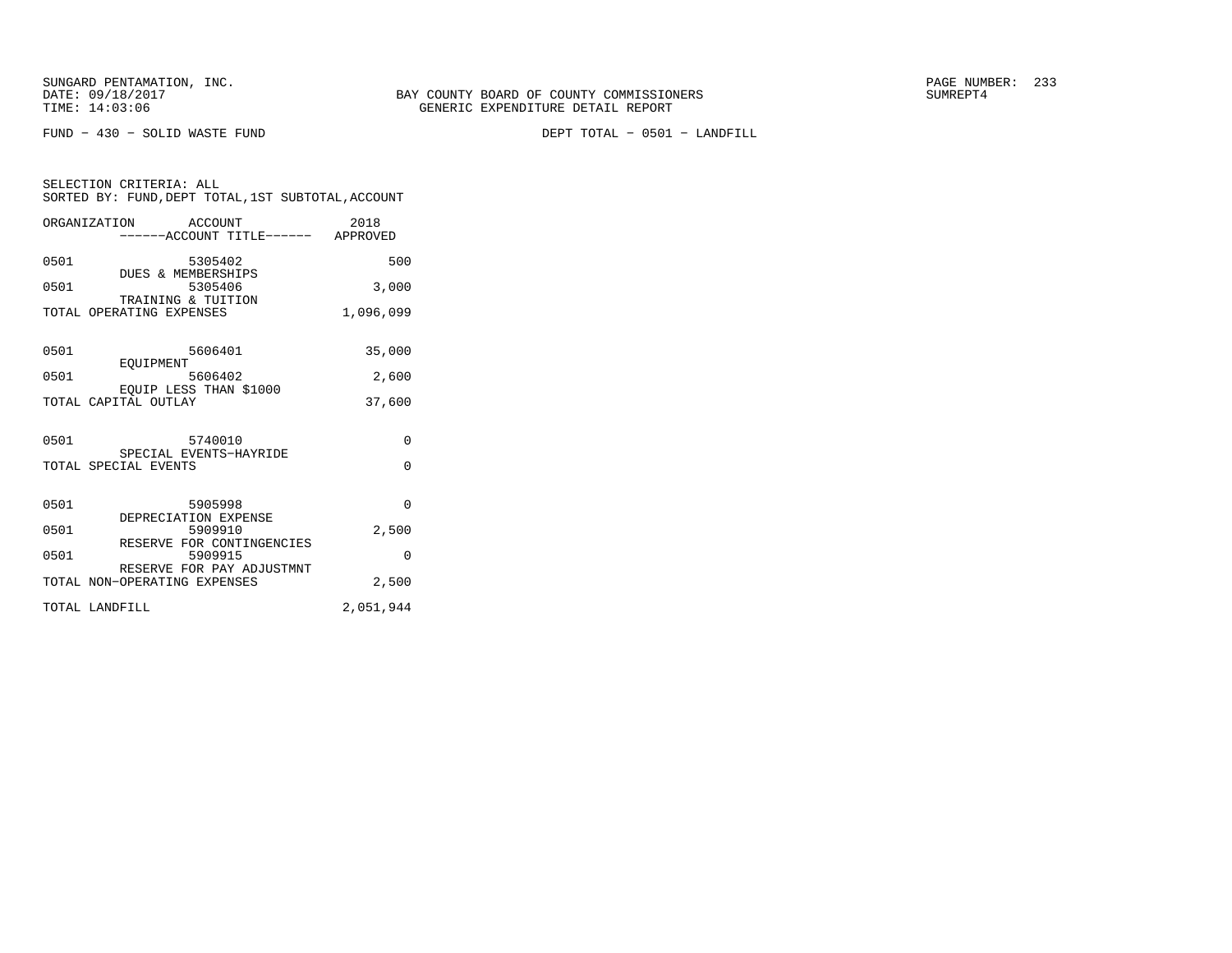BAY COUNTY BOARD OF COUNTY COMMISSIONERS TIME: 14:03:06 GENERIC EXPENDITURE DETAIL REPORT

FUND − 430 − SOLID WASTE FUND DEPT TOTAL − 0502 − LANDFILL/CARE COST ESCROW

|      | ORGANIZATION<br>ACCOUNT         | 2018     |
|------|---------------------------------|----------|
|      | ------ACCOUNT TITLE------       | APPROVED |
| 0502 | 5606310                         |          |
|      | LT CARE-MAJETTE                 |          |
| 0502 | 5606311                         | U        |
|      | POSTCLOSURE-STEELFIELD          |          |
| 0502 | 5606320                         |          |
|      | CLOSURE - STEELFIELD            |          |
|      | TOTAL CAPITAL OUTLAY            | U        |
|      | TOTAL LANDFILL/CARE COST ESCROW |          |
|      |                                 |          |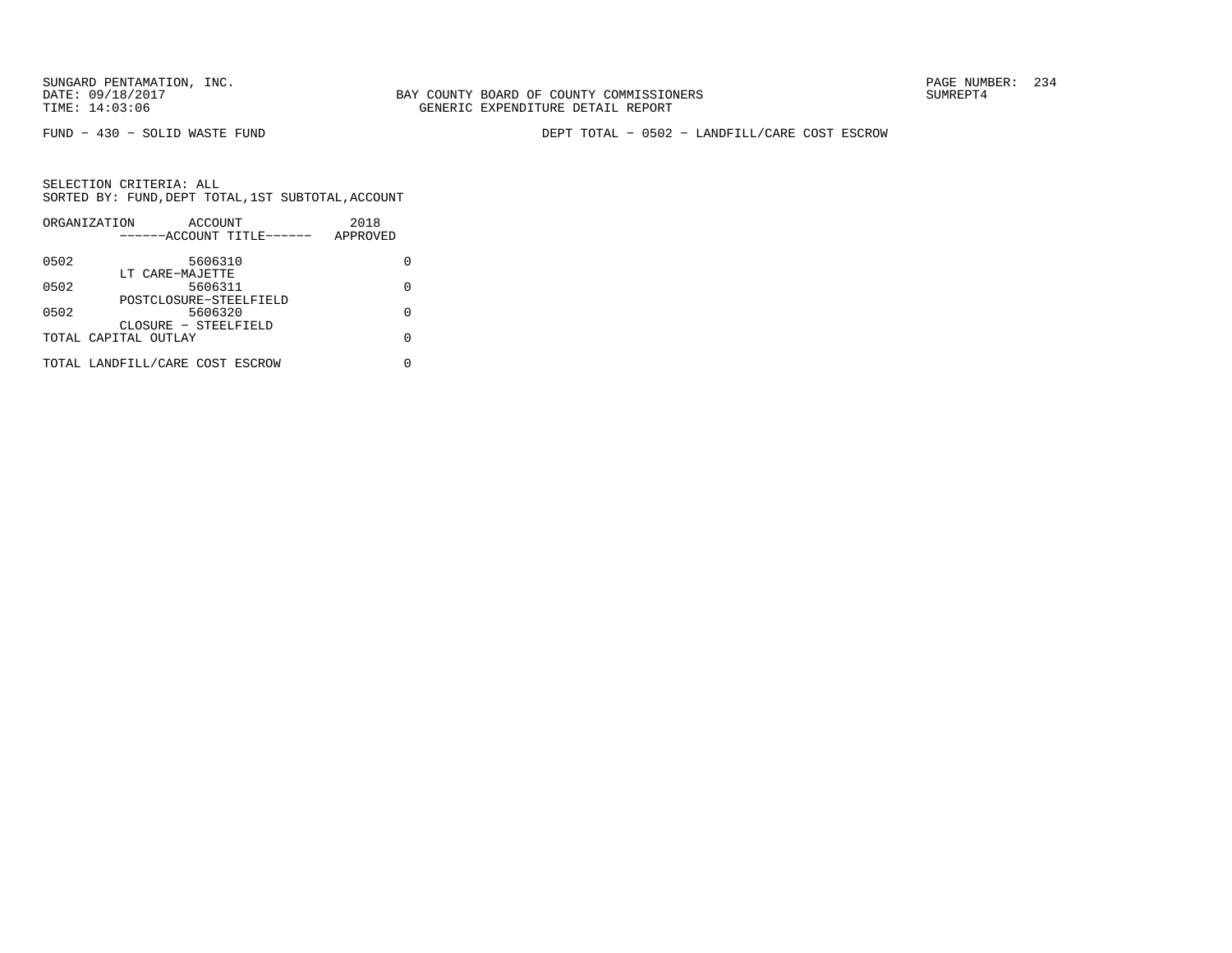BAY COUNTY BOARD OF COUNTY COMMISSIONERS TIME: 14:03:06 GENERIC EXPENDITURE DETAIL REPORT

FUND − 430 − SOLID WASTE FUND DEPT TOTAL − 0503 − LONGTERM CARE/MAJETTE

|      | ORGANIZATION<br>ACCOUNT<br>----ACCOUNT TITLE------ APPROVED | 2018     |
|------|-------------------------------------------------------------|----------|
|      |                                                             |          |
| 0503 | 5143101                                                     | 198      |
| 0503 | PROF SRV-CO ATTORNEY<br>5303104                             | 0        |
|      | PROF SRV-ENGINEERING                                        |          |
| 0503 | 5303110                                                     | $\Omega$ |
|      | PROF SRV-BACKGROUND CHECK                                   |          |
| 0503 | 5303425                                                     | 16,979   |
|      | CONTR SRV-ADMIN FEES                                        |          |
| 0503 | 5303464                                                     | 10,000   |
|      | CONTR SRV-LAB                                               |          |
| 0503 | 5304125                                                     | 0        |
|      | POSTAGE/TRANSP/FREIGHT                                      |          |
| 0503 | 5304410<br>RENTALS/LEASES-EQUIPMENT                         | 0        |
| 0503 | 5304604                                                     | 0        |
|      | REPAIR/MAINT-BLD&GRD DEPT                                   |          |
| 0503 | 5304605                                                     | $\Omega$ |
|      | REPAIR/MAINT-BLDG & GRND                                    |          |
| 0503 | 5304630                                                     | $\Omega$ |
|      | REPAIR/MAINT-MAJ S CAP                                      |          |
| 0503 | 5304902                                                     | 0        |
|      | FEES & COSTS-PURCHASING                                     |          |
| 0503 | 5304990                                                     | 0        |
| 0503 | MISCELLANEOUS EXPENSES<br>5305201                           | $\Omega$ |
|      | OPERATING SUPPLIES                                          |          |
|      | TOTAL OPERATING EXPENSES                                    | 27,177   |
|      |                                                             |          |
| 0503 | 5606401                                                     | 13,500   |
| 0503 | EOUIPMENT<br>5606402                                        | $\Omega$ |
|      | EQUIP LESS THAN \$1000                                      |          |
| 0503 | 5606514                                                     | $\Omega$ |
|      | CIP-MAT RCVY & BAIL WRAP                                    |          |
| 0503 | 5606576                                                     | $\Omega$ |
|      | CIP-MAJETTE IRON/BEN REMD                                   |          |
|      | TOTAL CAPITAL OUTLAY                                        | 13,500   |
| 0503 | 5909910                                                     | 0        |
|      | RESERVE FOR CONTINGENCIES                                   |          |
|      | TOTAL NON-OPERATING EXPENSES                                | $\Omega$ |
|      | TOTAL LONGTERM CARE/MAJETTE                                 | 40,677   |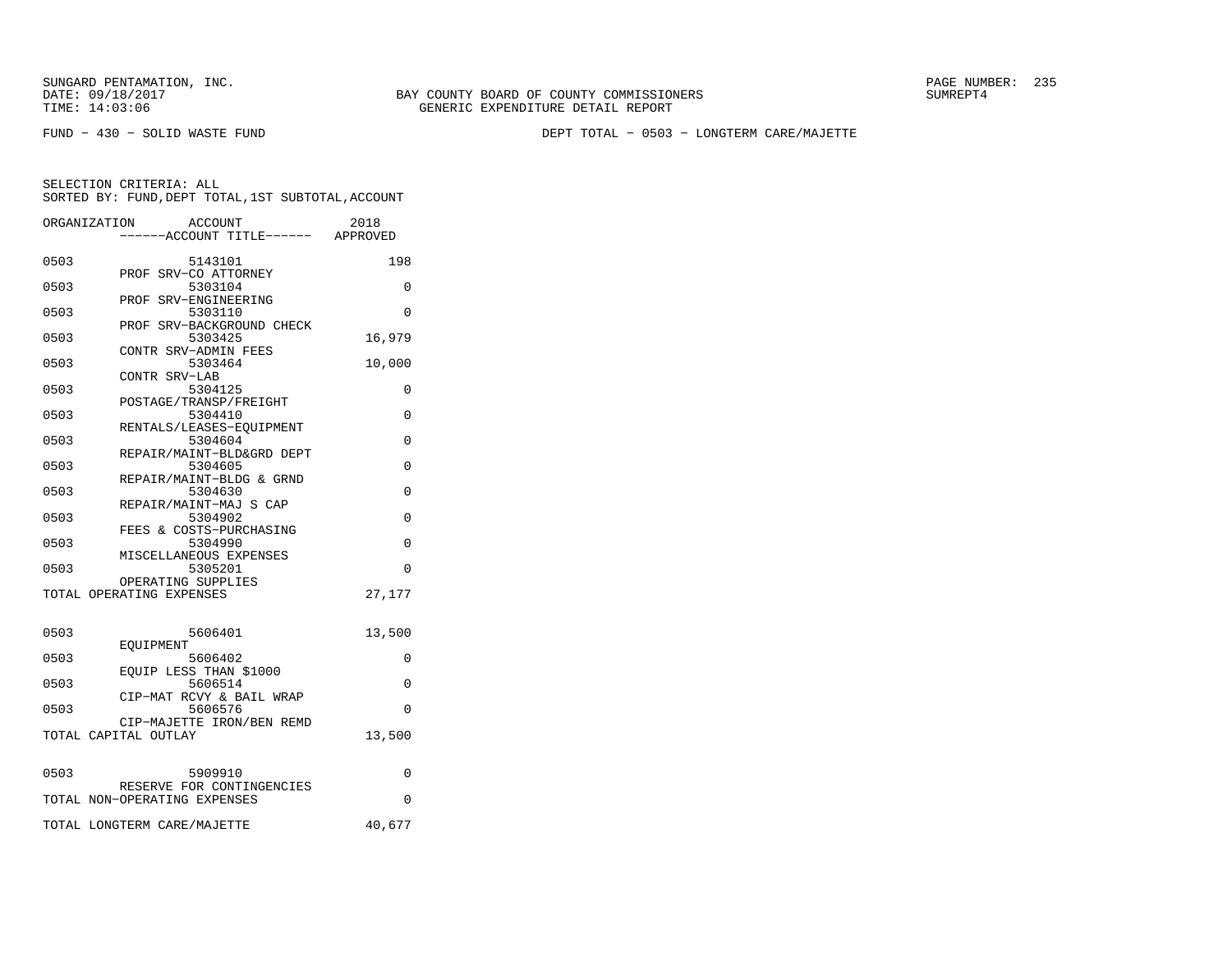FUND − 430 − SOLID WASTE FUND DEPT TOTAL − 0505 − WASTE TO ENERGY OPERATION

| ORGANIZATION            |                   | <b>ACCOUNT</b><br>--ACCOUNT TITLE------ | 2018<br>APPROVED |
|-------------------------|-------------------|-----------------------------------------|------------------|
| 0505                    |                   | 5101200                                 | 49,983           |
| 0505                    |                   | SALARIES & WAGES-REGULAR<br>5101400     | 3,000            |
| 0505                    |                   | SALARIES & WAGES-OVERTIME<br>5101405    | 0                |
| 0505                    |                   | SALARIES-DISASTER O/T<br>5102100        | 4,053            |
| 0505                    |                   | FICA TAXES-MATCHING<br>5102200          | 4,301            |
| 0505                    |                   | RETIREMENT CONTRIBUTIONS<br>5102300     | 24,832           |
| 0505                    |                   | LIFE & HEALTH INSURANCE<br>5102302      | 144              |
| 0505                    | VIRTUAL DOCTOR    | 5102400                                 | 4,094            |
| TOTAL PERSONAL SERVICES |                   | WORKERS COMP. PREMIUMS                  | 90,407           |
|                         |                   |                                         |                  |
| 0505                    | PROF              | 5143101<br>SRV-CO ATTORNEY              | 33,594           |
| 0505                    | PROF              | 5143105                                 | 0                |
| 0505                    |                   | SRV-OTHER ATTNY<br>5303104              | 25,000           |
| 0505                    | PROF              | SRV-ENGINEERING<br>5303106              | 0                |
| 0505                    |                   | PROF SRV-PHYSICLS/MEDICAL<br>5303107    | $\Omega$         |
| 0505                    | PROF              | SRV-SUBSTANCE TEST<br>5303110           | $\Omega$         |
| 0505                    | PROF              | SRV-BACKGROUND CHECK<br>5303401         | 320,000          |
| 0505                    |                   | CONTRACTED SERVICES<br>5303403          | 20,000           |
| 0505                    |                   | CONTR SRV-BANK CHRG POOL<br>5303408     | 150              |
| 0505                    | CONTR SRV-800 MHZ | 5303410                                 | 0                |
| 0505                    | CONTR             | SRV-JANITORIAL<br>5303425               | 188,540          |
|                         |                   | CONTR SRV-ADMIN FEES                    |                  |
| 0505                    |                   | 5303426<br>CONTR SRV-UTIL ADMIN FEES    | 0                |
| 0505                    | CONTR             | 5303446<br>SRV-FACILITIES               | $\Omega$         |
| 0505                    | CONTR SRV-LAB     | 5303464                                 | 1,635            |
| 0505                    | CONTR             | 5303470<br>SRV-EN GEN                   | 4,105,112        |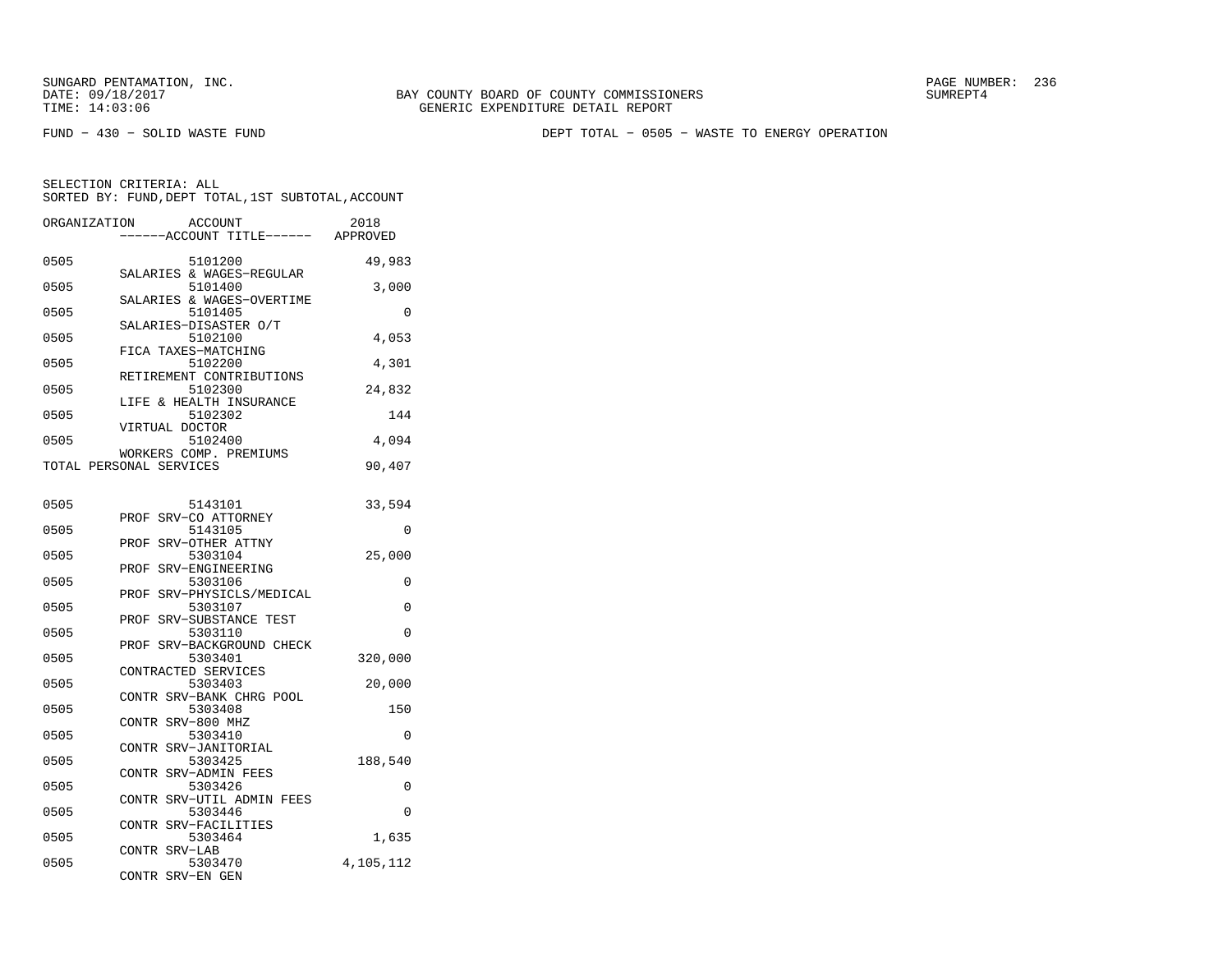FUND − 430 − SOLID WASTE FUND DEPT TOTAL − 0505 − WASTE TO ENERGY OPERATION

| ORGANIZATION | <b>ACCOUNT</b>                              | 2018      |
|--------------|---------------------------------------------|-----------|
|              | ---ACCOUNT TITLE------                      | APPROVED  |
| 0505         | 5303471                                     | 0         |
| 0505         | CONTR SRV-MONTENAY REIMB<br>5303472         | 0         |
| 0505         | SRV-MONTENAY MGT<br><b>CONTR</b><br>5303473 | 0         |
|              | CONTR SRV-GULF POWER TRNS                   |           |
| 0505         | 5303474<br>CONTR SRV-MONTENAY SCH MN        | $\Omega$  |
| 0505         | 5303475<br>CONTR SRV-MONTENAY BONUS         | 0         |
| 0505         | 5304001                                     | 6,500     |
| 0505         | TRAVEL/TRAINING NON-LOCAL<br>5304101        | 3,588     |
| 0505         | COMMUNICATIONS SERVICES<br>5304125          | 3,500     |
|              | POSTAGE/TRANSP/FREIGHT                      |           |
| 0505         | 5304301<br>UTILITY SERVICES                 | 962,000   |
| 0505         | 5304405                                     | 0         |
| 0505         | RENTALS/LEASES-BUILDINGS<br>5304410         | 89,400    |
| 0505         | RENTALS/LEASES-EQUIPMENT<br>5304414         | 3,600     |
|              | RENTALS/LEASES EQUIP-(IT)                   |           |
| 0505         | 5304501<br>INSURANCE & BONDS                | 1,117,936 |
| 0505         | 5304602<br>REPAIR/MAINT-FIRE DAMAGE         | 0         |
| 0505         | 5304604                                     | 4,000     |
| 0505         | REPAIR/MAINT-BLD&GRD DEPT<br>5304605        | 80,000    |
| 0505         | REPAIR/MAINT-BLDG & GRND<br>5304610         | 17,500    |
|              | REPAIR/MAINT-AUTO EQUIP                     |           |
| 0505         | 5304611<br>REPAIR/MAINT-FLEET MAINT         | 0         |
| 0505         | 5304615<br>REPAIR/MAINT-EQUIPMENT           | 1,845,000 |
| 0505         | 5304701                                     | 0         |
| 0505         | PRINTING & BINDING<br>5304902               | 70,437    |
| 0505         | FEES & COSTS-PURCHASING<br>5304905          | 2,200     |
|              | FEES&COSTS-LGL ADV/ADVERT                   |           |
| 0505         | 5304922<br>FEES & COSTS-PERMITS             | 12,350    |
| 0505         | 5304984                                     | 0         |
| 0505         | <b>BAD DEBT</b><br>5304990                  | 100       |
|              | MISCELLANEOUS EXPENSES                      |           |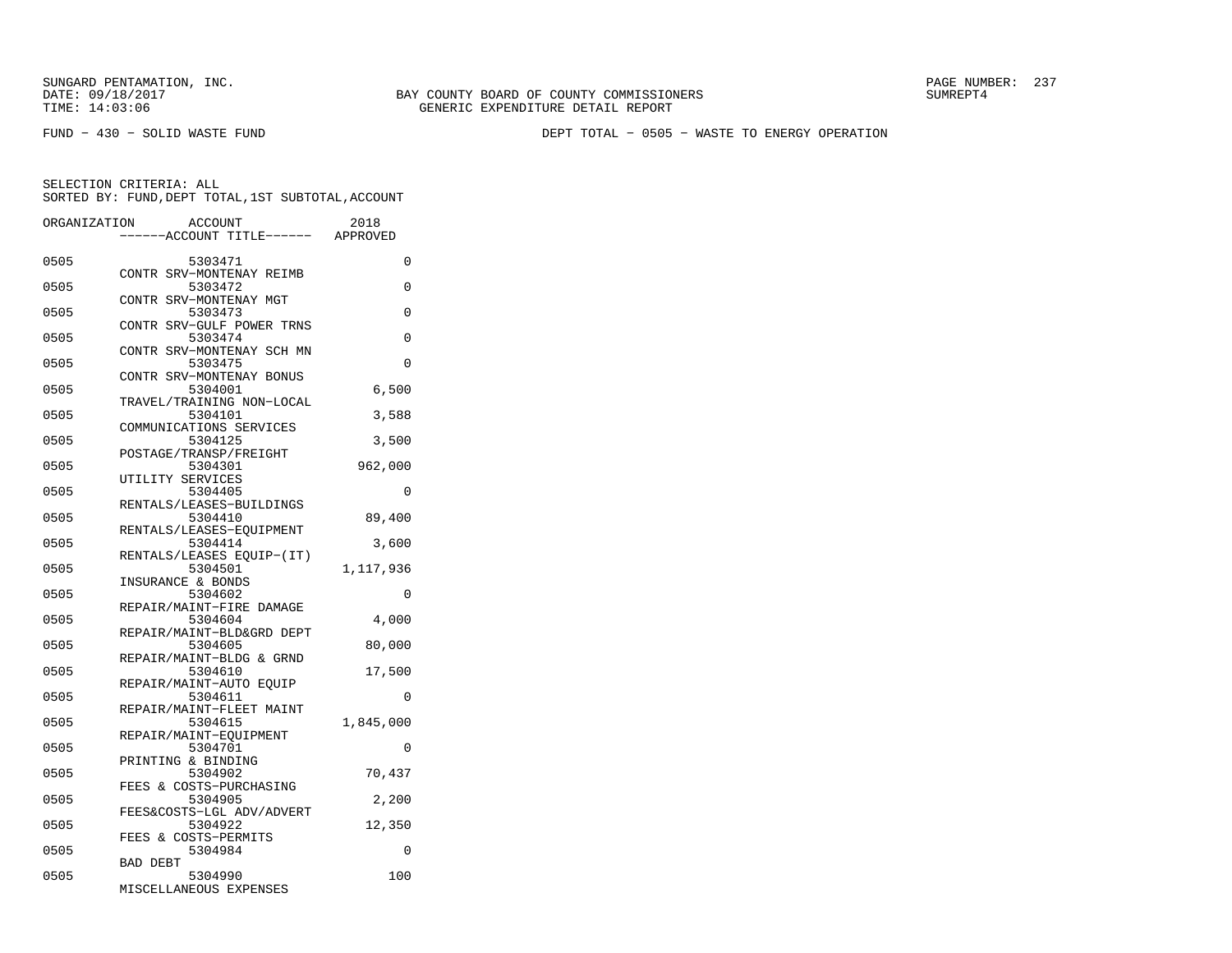FUND − 430 − SOLID WASTE FUND DEPT TOTAL − 0505 − WASTE TO ENERGY OPERATION

| ORGANIZATION       | <b>ACCOUNT</b><br>---ACCOUNT TITLE------ APPROVED | 2018      |
|--------------------|---------------------------------------------------|-----------|
| 0505               | 5305101                                           | 9,000     |
| 0505               | OFFICE SUPPLIES<br>5305201                        | 175,000   |
| 0505               | OPERATING SUPPLIES<br>5305202                     | 5,500     |
| 0505               | OPER SUPPLIES-JANITORIAL<br>5305204               | 314,000   |
| 0505               | OPER. SUPPLIES-CHEMICALS<br>5305205               | 200,000   |
| 0505               | GAS, OIL & LUBRICANTS<br>5305210                  | 25,000    |
| 0505               | SAFETY GEAR & SUPPLIES<br>5305215                 | 28,500    |
| 0505               | CLOTHING & WEARING APPRL<br>5305220               | 11,500    |
| 0505               | TOOL & SMALL IMPLEMENTS<br>5305401                | 500       |
| 0505               | BOOKS/RESOURCE MATR/SUBSC<br>5305402              | 200       |
| 0505               | DUES & MEMBERSHIPS<br>5305406                     | 14,000    |
|                    | TRAINING & TUITION<br>TOTAL OPERATING EXPENSES    | 9,695,342 |
|                    |                                                   |           |
| 0505               | 5606314<br>IMPRV-NETWORK CONNECT                  | 0         |
| 0505               | 5606401<br>EOUIPMENT                              | 50,000    |
| 0505               | 5606402<br>EOUIP LESS THAN \$1000                 | 3,000     |
| 0505               | 5606450<br>COMPUTER SOFTWARE                      | 15,370    |
|                    | TOTAL CAPITAL OUTLAY                              | 68,370    |
| 0505               | 5707115                                           | 2,230,000 |
|                    | PRINCIPAL-REV BONDS                               |           |
| 0505               | 5707215<br>INTEREST-REV BONDS                     | 404,812   |
| 0505               | 5707303<br><b>BOND ISSUE COSTS</b>                | 0         |
| 0505               | 5707316<br>PAYING AGENT/TRUSTEE-FEES              | 1,700     |
| 0505               | 5707370<br>ARBITRAGE REBATE EXPENSE               | $\Omega$  |
| TOTAL DEBT SERVICE |                                                   | 2,636,512 |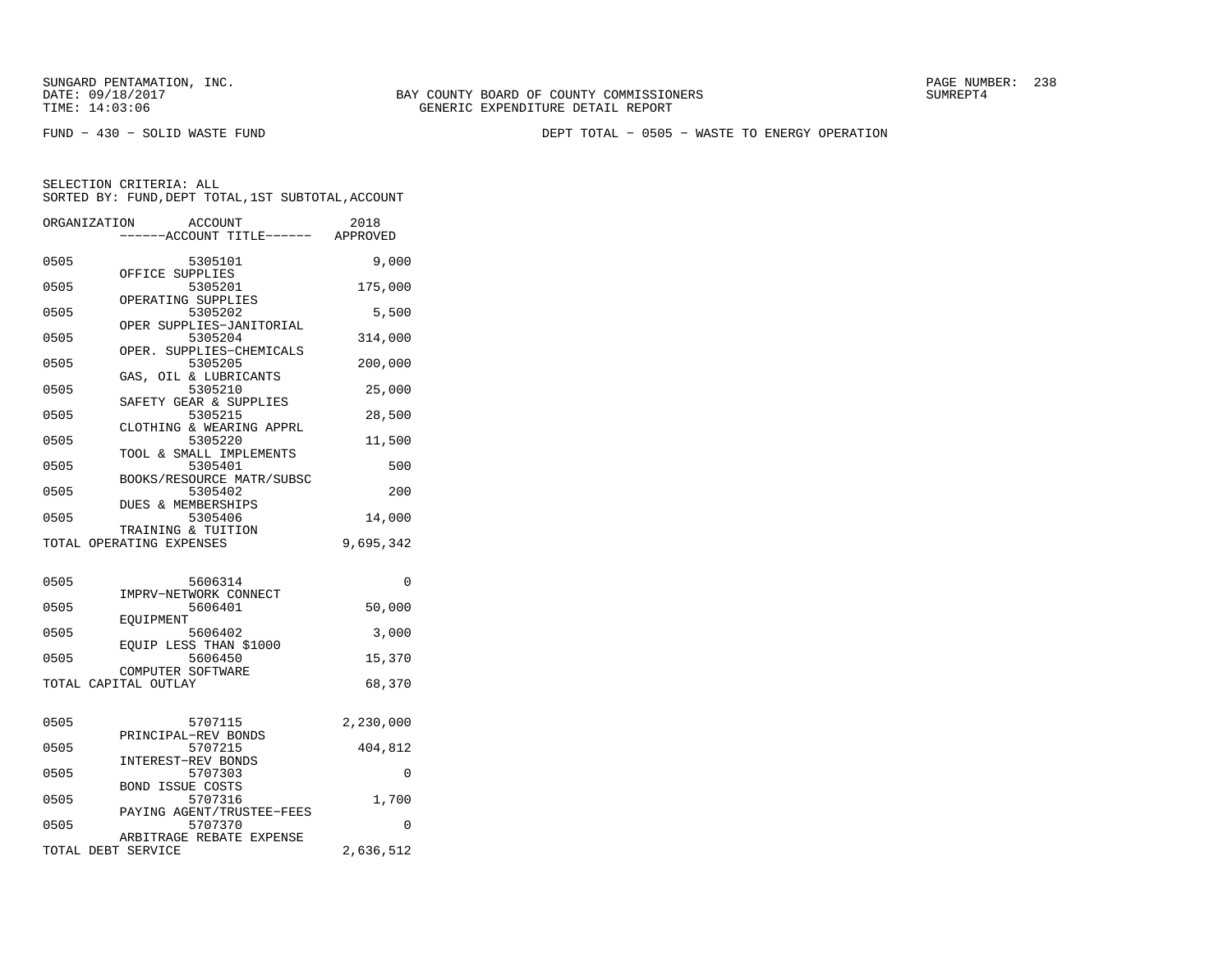BAY COUNTY BOARD OF COUNTY COMMISSIONERS TIME: 14:03:06 GENERIC EXPENDITURE DETAIL REPORT

FUND − 430 − SOLID WASTE FUND DEPT TOTAL − 0505 − WASTE TO ENERGY OPERATION

| ORGANIZATION | ACCOUNT                         | 2018       |
|--------------|---------------------------------|------------|
|              | ------ACCOUNT TITLE------       | APPROVED   |
|              |                                 |            |
| 0505         | 5819112                         | O          |
|              | TRNFS-RETAIL WATER (420)        |            |
| 0505         | 5905908                         | $\Omega$   |
|              | LOSS ON DISPOSAL                |            |
| 0505         | 5905998                         | $\Omega$   |
|              | DEPRECIATION EXPENSE            |            |
| 0505         | 5909910                         | $\Omega$   |
|              | RESERVE FOR CONTINGENCIES       |            |
| 0505         | 5909915                         | $\Omega$   |
|              | RESERVE FOR PAY ADJUSTMNT       |            |
| 0505         | 5909999                         | $\Omega$   |
|              | RESERVE-CASH FORWARD            |            |
|              | TOTAL NON-OPERATING EXPENSES    | $\Omega$   |
|              |                                 |            |
|              | TOTAL WASTE TO ENERGY OPERATION | 12,490,631 |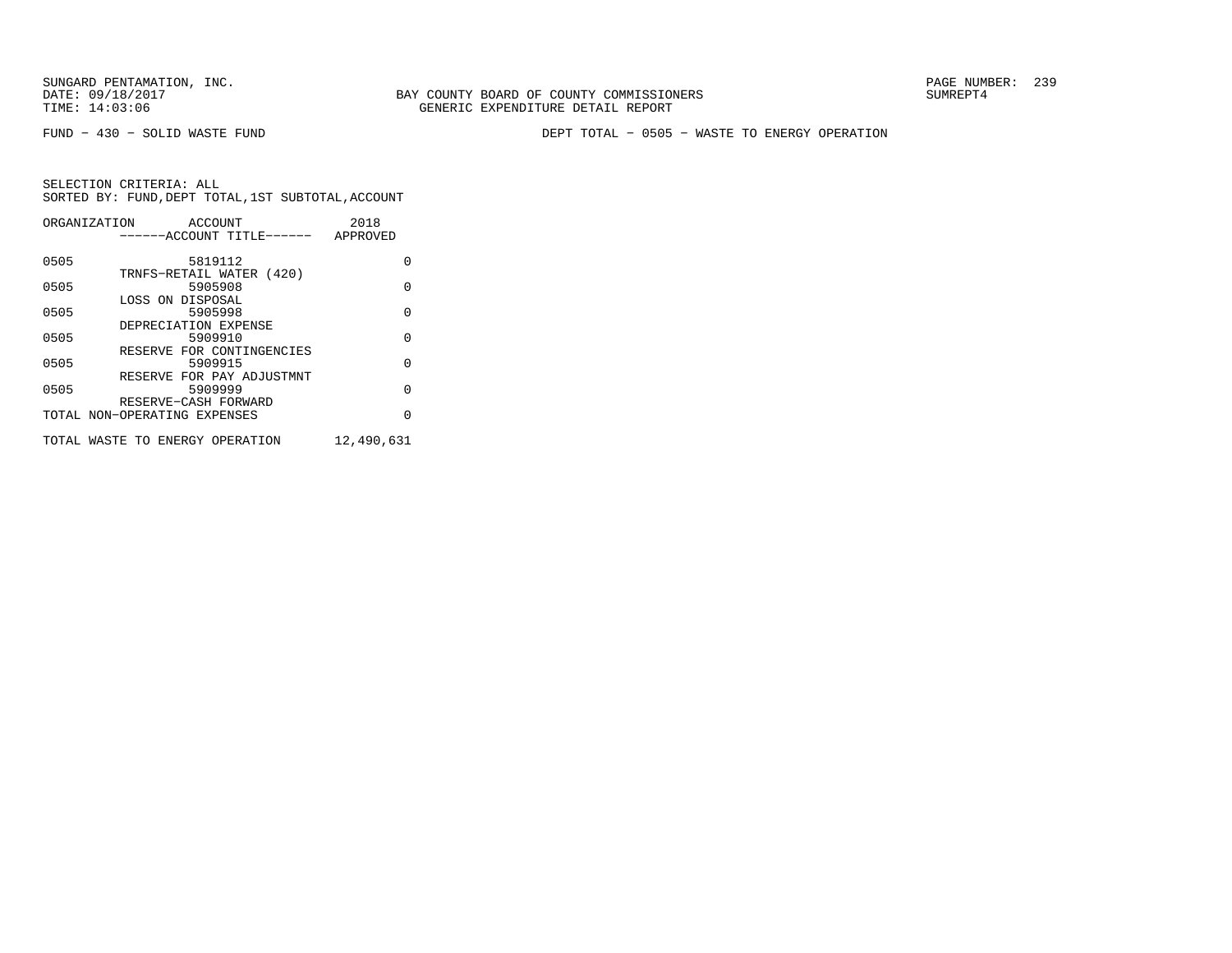FUND − 430 − SOLID WASTE FUND DEPT TOTAL − 0506 − SOLID WASTE ADMINISTRATIN

| ORGANIZATION | <b>ACCOUNT</b><br>----ACCOUNT TITLE------ APPROVED           | 2018     |
|--------------|--------------------------------------------------------------|----------|
| 0506         | 5101200                                                      | 285,591  |
| 0506         | SALARIES & WAGES-REGULAR<br>5101400                          | 1,350    |
| 0506         | SALARIES & WAGES-OVERTIME<br>5101405                         | 0        |
| 0506         | SALARIES-DISASTER O/T<br>5102100                             | 21,951   |
| 0506         | FICA TAXES-MATCHING<br>5102200                               | 38,837   |
| 0506         | RETIREMENT CONTRIBUTIONS<br>5102300                          | 60,578   |
| 0506         | LIFE & HEALTH INSURANCE<br>5102302                           | 360      |
| 0506         | VIRTUAL DOCTOR<br>5102400                                    | 8,298    |
| 0506         | WORKERS COMP. PREMIUMS<br>5102500                            | 0        |
|              | UNEMPLOYMENT COMPENSATION<br>TOTAL PERSONAL SERVICES         | 416,965  |
| 0506         | 5143101                                                      | 2,416    |
| 0506         | PROF<br>SRV-CO ATTORNEY<br>5143105                           | 0        |
| 0506         | SRV-OTHER ATTNY<br>PROF<br>5303104                           | 0        |
| 0506         | PROF SRV-ENGINEERING<br>5303106                              | 100      |
| 0506         | SRV-PHYSICLS/MEDICAL<br>PROF<br>5303107                      | 111      |
| 0506         | SRV-SUBSTANCE TEST<br>PROF<br>5303110                        | 67       |
| 0506         | SRV-BACKGROUND CHECK<br>PROF<br>5303401                      | 0        |
| 0506         | CONTRACTED SERVICES<br>5303408                               | 300      |
| 0506         | CONTR SRV-800 MHZ<br>5303410                                 | 0        |
| 0506         | SRV-JANITORIAL<br><b>CONTR</b><br>5303422                    | 0        |
| 0506         | CONTR SRV-GIS<br>5303425                                     | 33,171   |
| 0506         | CONTR SRV-ADMIN FEES<br>5303426                              | $\Omega$ |
| 0506         | CONTR SRV-UTIL ADMIN FEES<br>5303446                         | 10,217   |
| 0506         | CONTR SRV-FACILITIES<br>5304001<br>TRAVEL/TRAINING NON-LOCAL | 2,500    |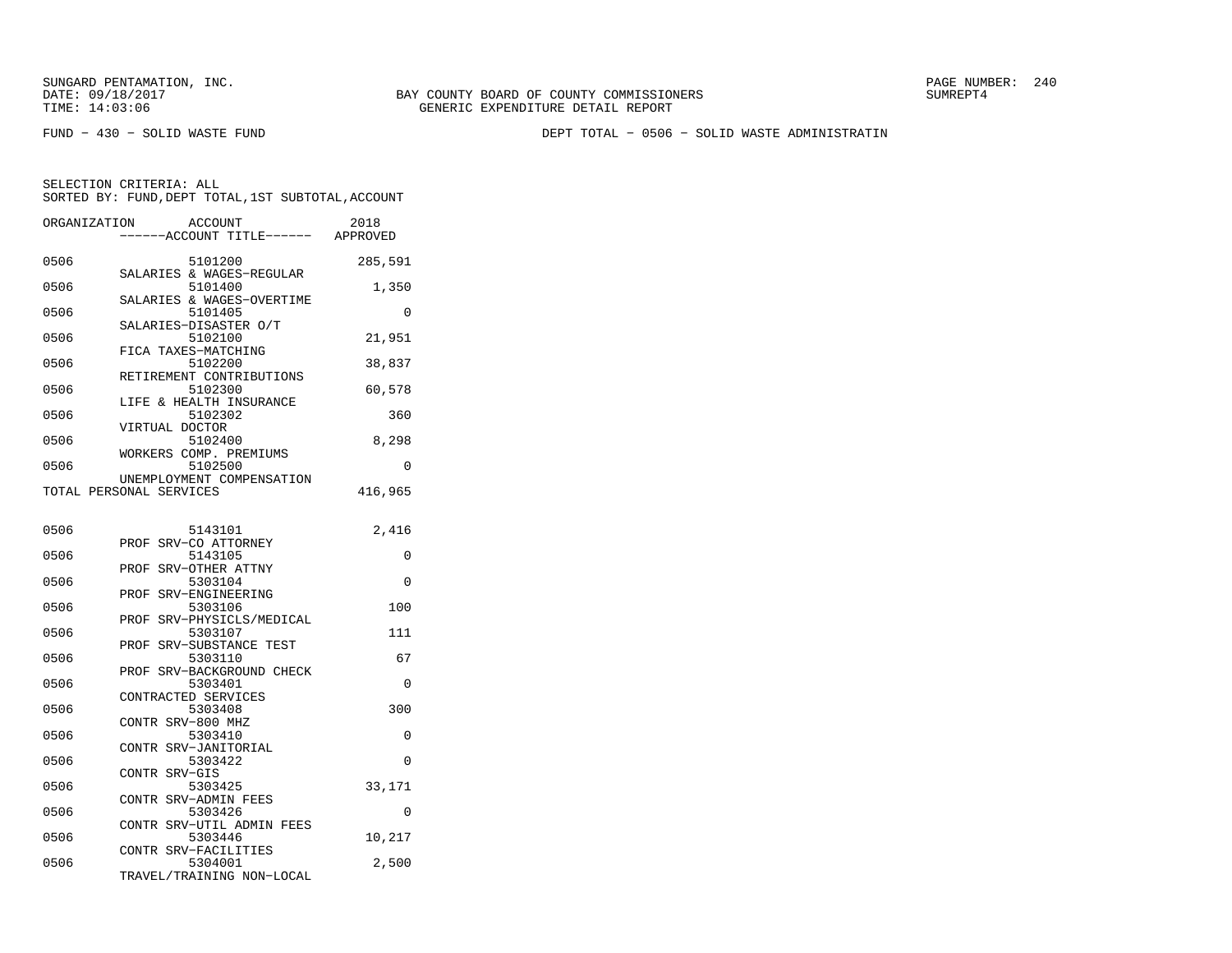FUND − 430 − SOLID WASTE FUND DEPT TOTAL − 0506 − SOLID WASTE ADMINISTRATIN

| ORGANIZATION | <b>ACCOUNT</b><br>---ACCOUNT TITLE------ APPROVED | 2018     |
|--------------|---------------------------------------------------|----------|
|              |                                                   |          |
| 0506         | 5304101                                           | 5,040    |
|              | COMMUNICATIONS SERVICES                           |          |
| 0506         | 5304125<br>POSTAGE/TRANSP/FREIGHT                 | 2,000    |
| 0506         | 5304301                                           | 6,500    |
|              | UTILITY SERVICES                                  |          |
| 0506         | 5304405                                           | 0        |
|              | RENTALS/LEASES-BUILDINGS                          |          |
| 0506         | 5304410                                           | 5,600    |
|              | RENTALS/LEASES-EQUIPMENT                          |          |
| 0506         | 5304414                                           | 5,258    |
|              | RENTALS/LEASES EOUIP-(IT)                         |          |
| 0506         | 5304501                                           | 34,661   |
| 0506         | INSURANCE & BONDS<br>5304604                      | $\Omega$ |
|              | REPAIR/MAINT-BLD&GRD DEPT                         |          |
| 0506         | 5304605                                           | 11,325   |
|              | REPAIR/MAINT-BLDG & GRND                          |          |
| 0506         | 5304610                                           | 1,200    |
|              | REPAIR/MAINT-AUTO EOUIP                           |          |
| 0506         | 5304611                                           | 0        |
|              | REPAIR/MAINT-FLEET MAINT                          |          |
| 0506         | 5304615                                           | 1,200    |
|              | REPAIR/MAINT-EQUIPMENT                            |          |
| 0506         | 5304701                                           | 0        |
|              | PRINTING & BINDING                                |          |
| 0506         | 5304902<br>FEES & COSTS-PURCHASING                | 530      |
| 0506         | 5304905                                           | 0        |
|              | FEES&COSTS-LGL ADV/ADVERT                         |          |
| 0506         | 5304909                                           | 0        |
|              | FEES & COSTS-COURT FILING                         |          |
| 0506         | 5304990                                           | $\Omega$ |
|              | MISCELLANEOUS EXPENSES                            |          |
| 0506         | 5305101                                           | 1,500    |
|              | OFFICE SUPPLIES                                   |          |
| 0506         | 5305201                                           | 400      |
| 0506         | OPERATING SUPPLIES<br>5305202                     | 400      |
|              | OPER SUPPLIES-JANITORIAL                          |          |
| 0506         | 5305205                                           | 1,000    |
|              | GAS, OIL & LUBRICANTS                             |          |
| 0506         | 5305210                                           | 250      |
|              | SAFETY GEAR & SUPPLIES                            |          |
| 0506         | 5305215                                           | 1,000    |
|              | CLOTHING & WEARING APPRL                          |          |
| 0506         | 5305401                                           | 70       |
|              | BOOKS/RESOURCE MATR/SUBSC                         |          |
| 0506         | 5305402<br>DUES & MEMBERSHIPS                     | 379      |
|              |                                                   |          |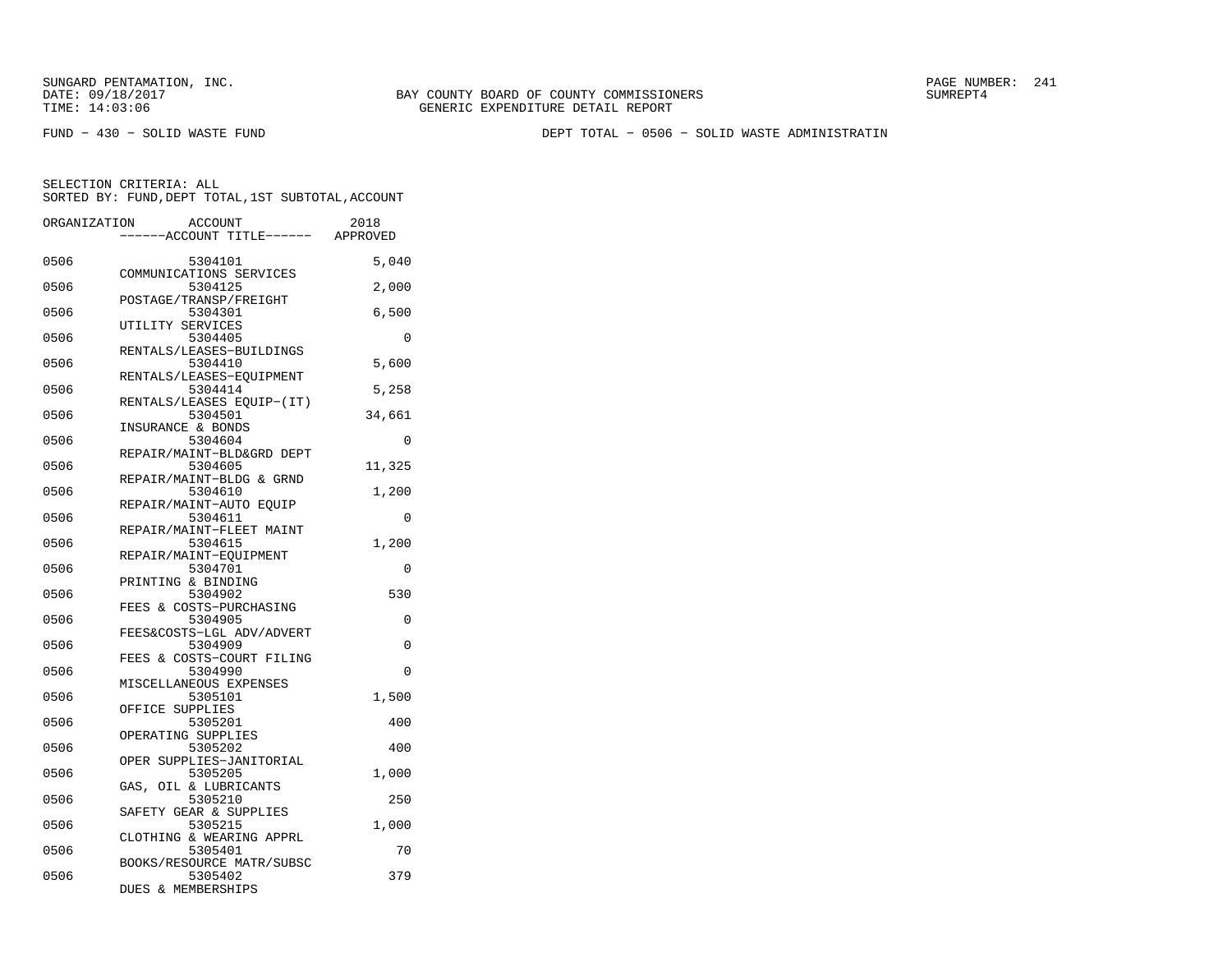FUND − 430 − SOLID WASTE FUND DEPT TOTAL − 0506 − SOLID WASTE ADMINISTRATIN

|                          | ORGANIZATION ACCOUNT<br>-----ACCOUNT TITLE------ APPROVED | 2018     |
|--------------------------|-----------------------------------------------------------|----------|
| 0506                     | 5305406<br>TRAINING & TUITION                             | 2,000    |
| TOTAL OPERATING EXPENSES |                                                           | 129,195  |
| 0506                     | 5606401                                                   | 25,000   |
| 0506                     | EOUIPMENT<br>5606402<br>EOUIP LESS THAN \$1000            | $\Omega$ |
| 0506                     | 5606450<br>COMPUTER SOFTWARE                              | 1,600    |
| TOTAL CAPITAL OUTLAY     |                                                           | 26,600   |
| 0506                     | 5819111                                                   | $\Omega$ |
| 0506                     | TRNFS-WATER SYS (401)<br>5905998<br>DEPRECIATION EXPENSE  | $\Omega$ |
| 0506                     | 5909901<br>OTHER NON-OPERATING EXPS                       | $\Omega$ |
| 0506                     | 5909910<br>RESERVE FOR CONTINGENCIES                      | 2,500    |
| 0506                     | 5909915<br>RESERVE FOR PAY ADJUSTMNT                      | $\Omega$ |
|                          | TOTAL NON-OPERATING EXPENSES                              | 2,500    |
|                          | TOTAL SOLID WASTE ADMINISTRATIN                           | 575,260  |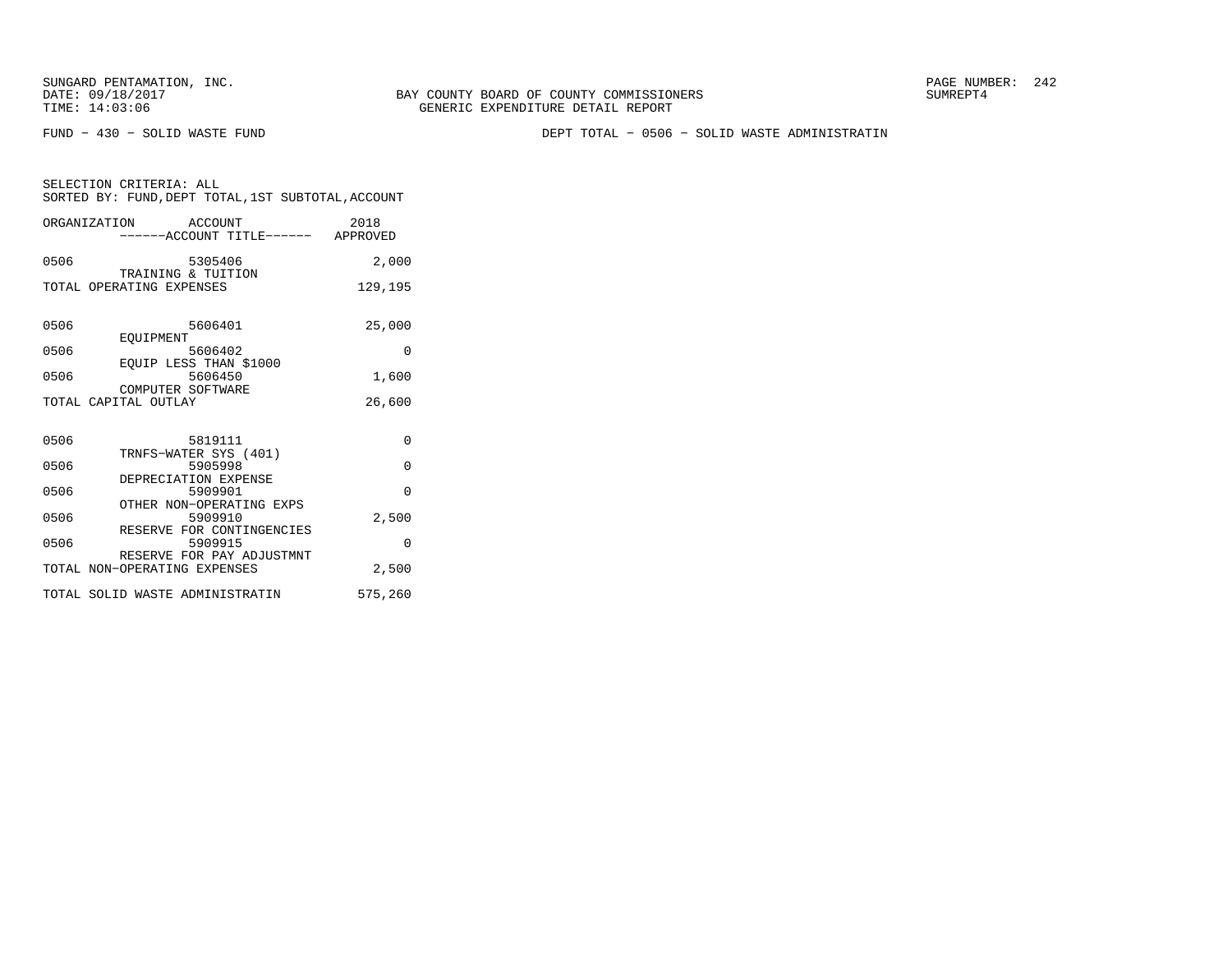BAY COUNTY BOARD OF COUNTY COMMISSIONERS TIME: 14:03:06 GENERIC EXPENDITURE DETAIL REPORT

FUND − 430 − SOLID WASTE FUND DEPT TOTAL − 0507 − L/T CARE/STEELFLD CLOSURE

|      | ORGANIZATION ACCOUNT<br>-----ACCOUNT TITLE------ APPROVED | 2018     |
|------|-----------------------------------------------------------|----------|
| 0507 | 5143101                                                   | 271      |
| 0507 | PROF SRV-CO ATTORNEY<br>5303104                           | $\Omega$ |
| 0507 | PROF SRV-ENGINEERING<br>5303107                           | $\Omega$ |
| 0507 | PROF SRV-SUBSTANCE TEST<br>5303425                        | 17,311   |
| 0507 | CONTR SRV-ADMIN FEES<br>5304604                           | 20,000   |
| 0507 | REPAIR/MAINT-BLD&GRD DEPT<br>5304605                      | $\Omega$ |
| 0507 | REPAIR/MAINT-BLDG & GRND<br>5304615                       | $\Omega$ |
| 0507 | REPAIR/MAINT-EOUIPMENT<br>5304902                         | 3,177    |
|      | FEES & COSTS-PURCHASING<br>TOTAL OPERATING EXPENSES       | 40,759   |
|      |                                                           |          |
| 0507 | 5606401                                                   | 14,000   |
| 0507 | EOUIPMENT<br>5606575                                      | $\Omega$ |
|      | CIP-STEELFLD IRON REMED<br>TOTAL CAPITAL OUTLAY           | 14,000   |
|      |                                                           |          |
| 0507 | 5909910<br>RESERVE FOR CONTINGENCIES                      | $\Omega$ |
|      | TOTAL NON-OPERATING EXPENSES                              | $\Omega$ |
|      | TOTAL L/T CARE/STEELFLD CLOSURE                           | 54,759   |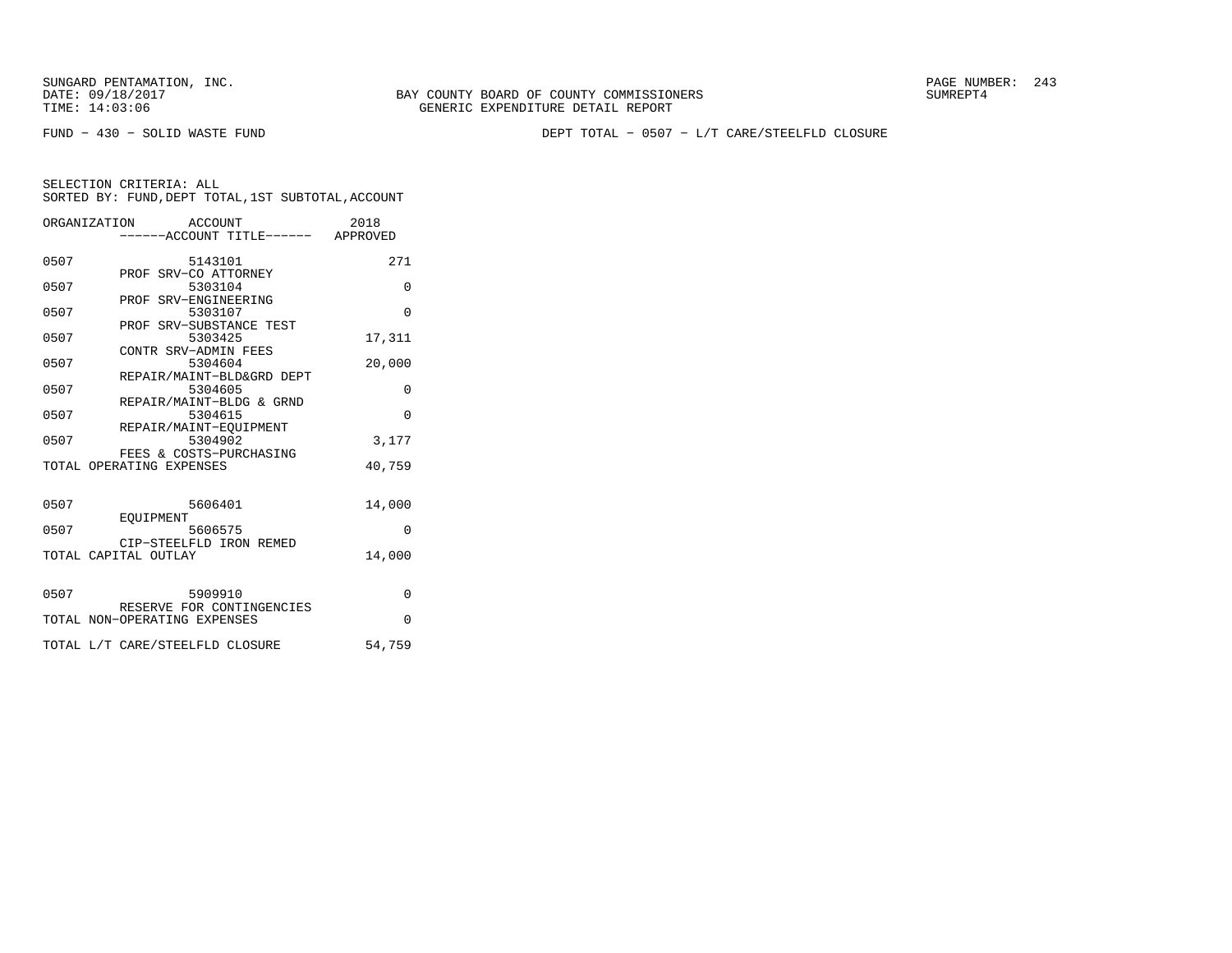FUND − 430 − SOLID WASTE FUND DEPT TOTAL − 0508 − HAZARDOUS WST ENVIRN COMP

| ORGANIZATION | <b>ACCOUNT</b>                                       | 2018     |
|--------------|------------------------------------------------------|----------|
|              | ---ACCOUNT TITLE------ APPROVED                      |          |
| 0508         | 5101200                                              | 88,470   |
| 0508         | SALARIES & WAGES-REGULAR<br>5101400                  | 2,000    |
| 0508         | SALARIES & WAGES-OVERTIME<br>5102100                 | 6,921    |
| 0508         | FICA TAXES-MATCHING<br>5102200                       | 7.344    |
| 0508         | RETIREMENT CONTRIBUTIONS<br>5102300                  | 5,917    |
| 0508         | LIFE & HEALTH INSURANCE<br>5102302                   | 72       |
| 0508         | VIRTUAL DOCTOR<br>5102400                            | 1,994    |
| 0508         | WORKERS COMP. PREMIUMS<br>5102500                    | 0        |
|              | UNEMPLOYMENT COMPENSATION<br>TOTAL PERSONAL SERVICES | 112,718  |
|              |                                                      |          |
| 0508         | 5143101<br>PROF SRV-CO ATTORNEY                      | 823      |
| 0508         | 5303106<br>PROF SRV-PHYSICLS/MEDICAL                 | 38       |
| 0508         | 5303107<br>PROF SRV-SUBSTANCE TEST                   | 38       |
| 0508         | 5303110                                              | 50       |
| 0508         | PROF SRV-BACKGROUND CHECK<br>5303401                 | 30,000   |
| 0508         | CONTRACTED SERVICES<br>5303408                       | 300      |
| 0508         | CONTR SRV-800 MHZ<br>5303425                         | 22,258   |
| 0508         | CONTR SRV-ADMIN FEES<br>5303430                      | $\Omega$ |
| 0508         | CONTR SRV-ADVERTISING<br>5303446                     | 144      |
| 0508         | CONTR SRV-FACILITIES<br>5303476                      | $\Omega$ |
| 0508         | CONTR SRV-WASTE TIRE RMVL<br>5304001                 | 3,500    |
| 0508         | TRAVEL/TRAINING NON-LOCAL<br>5304101                 | 2,028    |
| 0508         | COMMUNICATIONS SERVICES<br>5304410                   | 0        |
| 0508         | RENTALS/LEASES-EOUIPMENT<br>5304501                  | 7,941    |
| 0508         | INSURANCE & BONDS<br>5304604                         | 0        |
|              | REPAIR/MAINT-BLD&GRD DEPT                            |          |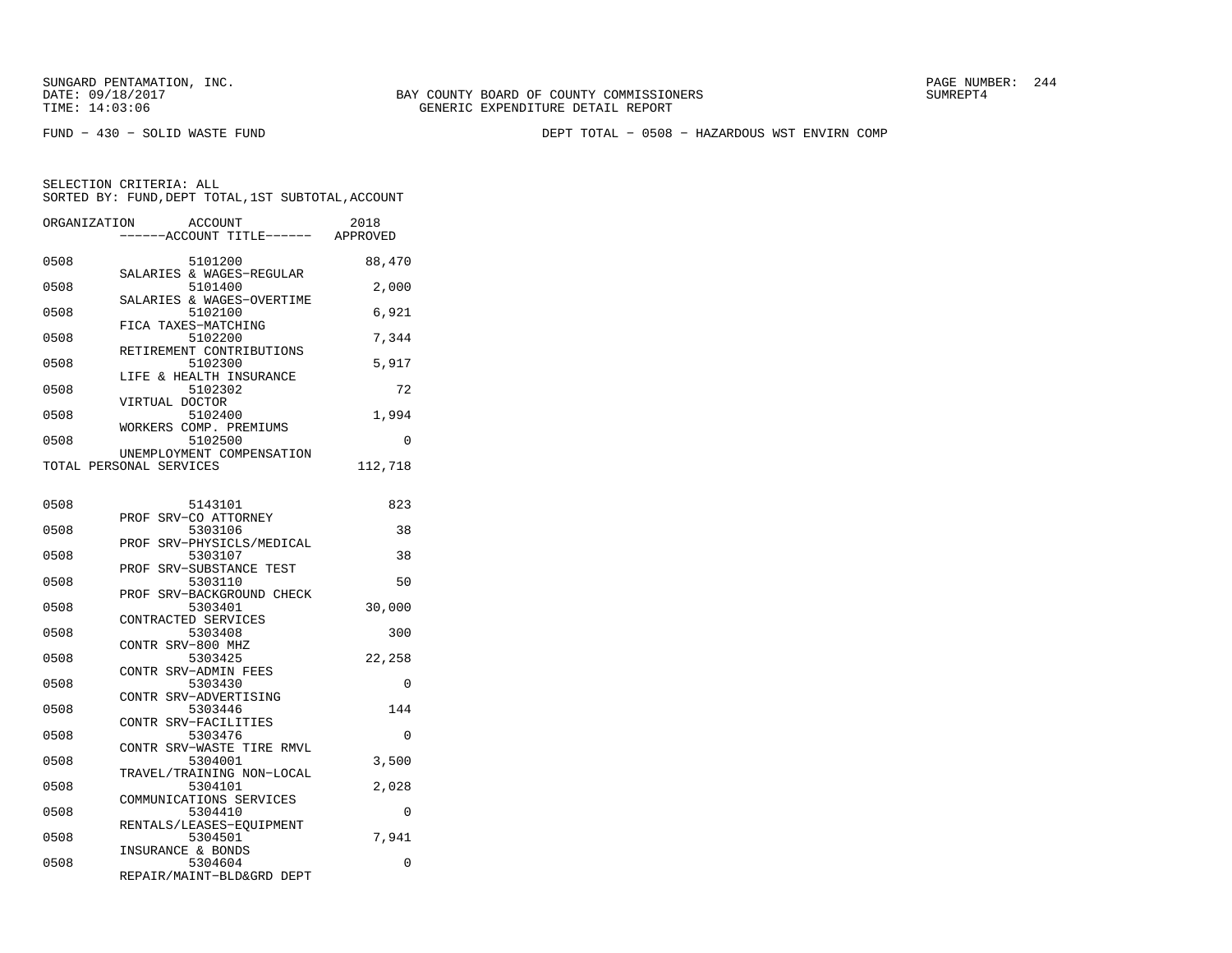FUND − 430 − SOLID WASTE FUND DEPT TOTAL − 0508 − HAZARDOUS WST ENVIRN COMP

| ORGANIZATION | <b>ACCOUNT</b><br>--ACCOUNT TITLE------ APPROVED               | 2018     |
|--------------|----------------------------------------------------------------|----------|
| 0508         | 5304605                                                        | 10,000   |
| 0508         | REPAIR/MAINT-BLDG & GRND<br>5304610<br>REPAIR/MAINT-AUTO EOUIP | 5,000    |
| 0508         | 5304611<br>REPAIR/MAINT-FLEET MAINT                            | 0        |
| 0508         | 5304615<br>REPAIR/MAINT-EOUIPMENT                              | 10,000   |
| 0508         | 5304701<br>PRINTING & BINDING                                  | 2,500    |
| 0508         | 5304902<br>FEES & COSTS-PURCHASING                             | 0        |
| 0508         | 5304905<br>FEES&COSTS-LGL ADV/ADVERT                           | $\Omega$ |
| 0508         | 5304990<br>MISCELLANEOUS EXPENSES                              | 0        |
| 0508         | 5305101<br>OFFICE SUPPLIES                                     | 500      |
| 0508         | 5305201<br>OPERATING SUPPLIES                                  | 600      |
| 0508         | 5305205<br>GAS, OIL & LUBRICANTS                               | 12,000   |
| 0508         | 5305210<br>SAFETY GEAR & SUPPLIES                              | 250      |
| 0508         | 5305215<br>CLOTHING & WEARING APPRL                            | 1,000    |
| 0508         | 5305220<br>TOOL & SMALL IMPLEMENTS                             | 250      |
| 0508         | 5305401<br>BOOKS/RESOURCE MATR/SUBSC                           | 172      |
| 0508         | 5305402<br>DUES & MEMBERSHIPS                                  | 375      |
| 0508         | 5305406<br>TRAINING & TUITION                                  | 500      |
|              | TOTAL OPERATING EXPENSES                                       | 110,267  |
| 0508         | 5606401                                                        | 5,000    |
| 0508         | EOUIPMENT<br>5606402                                           | 2,000    |
| 0508         | EQUIP LESS THAN \$1000<br>5606450                              | 6,200    |
|              | COMPUTER SOFTWARE<br>TOTAL CAPITAL OUTLAY                      | 13,200   |
| 0508         | 5905998                                                        | 0        |
| 0508         | DEPRECIATION EXPENSE<br>5909915<br>RESERVE FOR PAY ADJUSTMNT   | 0        |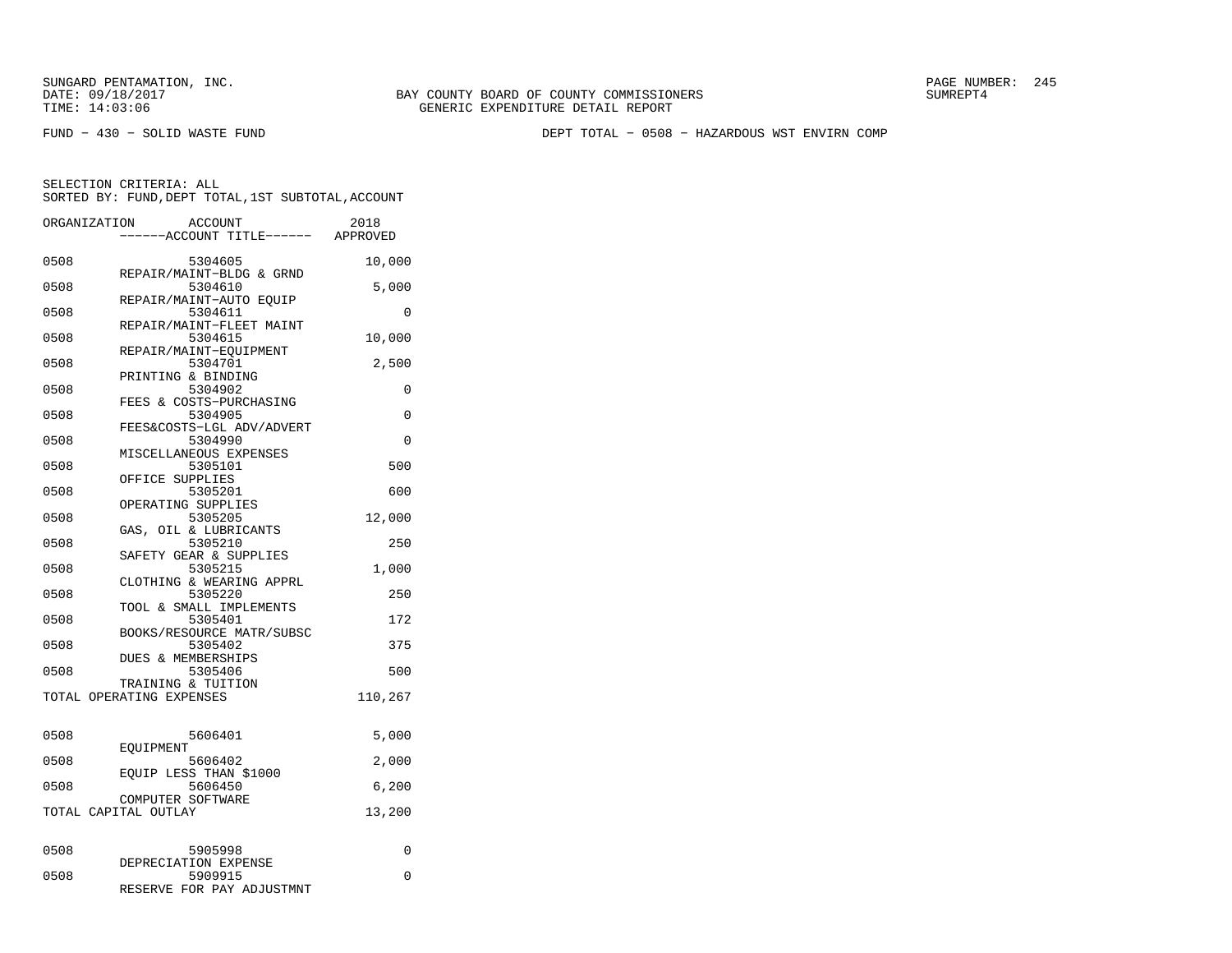FUND − 430 − SOLID WASTE FUND DEPT TOTAL − 0508 − HAZARDOUS WST ENVIRN COMP

SELECTION CRITERIA: ALLSORTED BY: FUND,DEPT TOTAL,1ST SUBTOTAL,ACCOUNT

| ORGANIZATION                 | ACCOUNT |                           | 2018     |  |
|------------------------------|---------|---------------------------|----------|--|
|                              |         | ------ACCOUNT TITLE------ | APPROVED |  |
| TOTAL NON-OPERATING EXPENSES |         |                           |          |  |
|                              |         |                           |          |  |

TOTAL HAZARDOUS WST ENVIRN COMP 236,185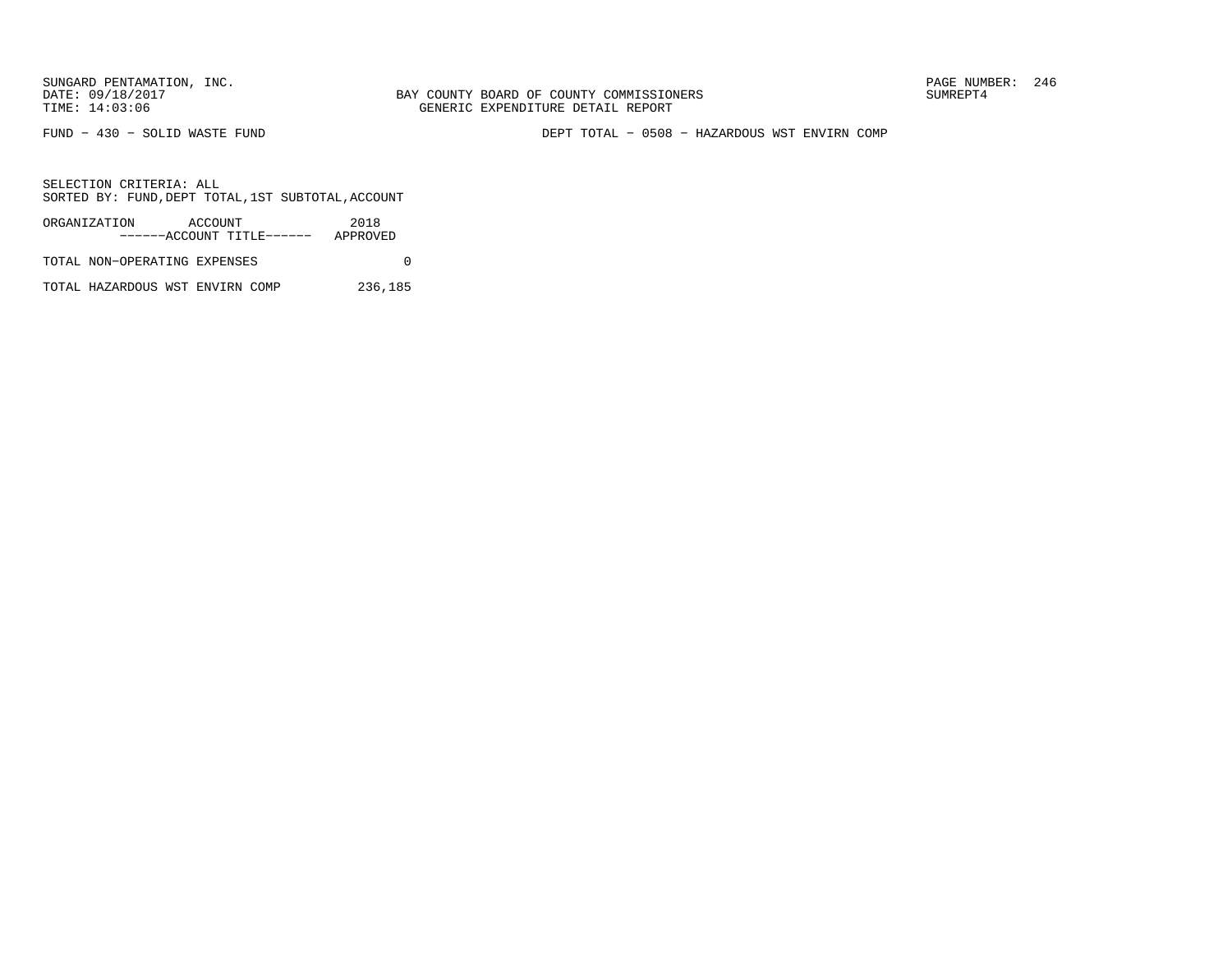BAY COUNTY BOARD OF COUNTY COMMISSIONERS TIME: 14:03:06 GENERIC EXPENDITURE DETAIL REPORT

FUND − 430 − SOLID WASTE FUND DEPT TOTAL − 0510 − WASTE RECYCLING PROGRAM

| ORGANIZATION | <b>ACCOUNT</b><br>----ACCOUNT TITLE------         | 2018<br>APPROVED |
|--------------|---------------------------------------------------|------------------|
| 0510         | 5101200                                           | 0                |
| 0510         | SALARIES & WAGES-REGULAR<br>5101400               | 0                |
| 0510         | SALARIES & WAGES-OVERTIME<br>5102100              | 0                |
| 0510         | FICA TAXES-MATCHING<br>5102200                    | 0                |
| 0510         | RETIREMENT CONTRIBUTIONS<br>5102300               | 0                |
| 0510         | LIFE & HEALTH INSURANCE<br>5102302                | 0                |
| 0510         | VIRTUAL DOCTOR<br>5102400                         | 0                |
|              | WORKERS COMP. PREMIUMS<br>TOTAL PERSONAL SERVICES | 0                |
|              |                                                   |                  |
| 0510         | 5143101<br>PROF SRV-CO ATTORNEY                   | 0                |
| 0510         | 5303106<br>SRV-PHYSICLS/MEDICAL<br>PROF           | 0                |
| 0510         | 5303107<br>PROF SRV-SUBSTANCE TEST                | $\Omega$         |
| 0510         | 5303110                                           | 0                |
| 0510         | PROF SRV-BACKGROUND CHECK<br>5303401              | 0                |
| 0510         | CONTRACTED SERVICES<br>5303408                    | 0                |
| 0510         | CONTR SRV-800 MHZ<br>5303425                      | 0                |
| 0510         | CONTR SRV-ADMIN FEES<br>5303430                   | 0                |
| 0510         | CONTR SRV-ADVERTISING<br>5303476                  | 0                |
| 0510         | CONTR SRV-WASTE TIRE RMVL<br>5304001              | 0                |
| 0510         | TRAVEL/TRAINING NON-LOCAL<br>5304101              | 0                |
| 0510         | COMMUNICATIONS SERVICES<br>5304125                | 0                |
|              | POSTAGE/TRANSP/FREIGHT                            | 0                |
| 0510         | 5304501<br>INSURANCE & BONDS                      |                  |
| 0510         | 5304604<br>REPAIR/MAINT-BLD&GRD DEPT              | 0                |
| 0510         | 5304605<br>REPAIR/MAINT-BLDG & GRND               | 0                |
| 0510         | 5304610<br>REPAIR/MAINT-AUTO EQUIP                | 0                |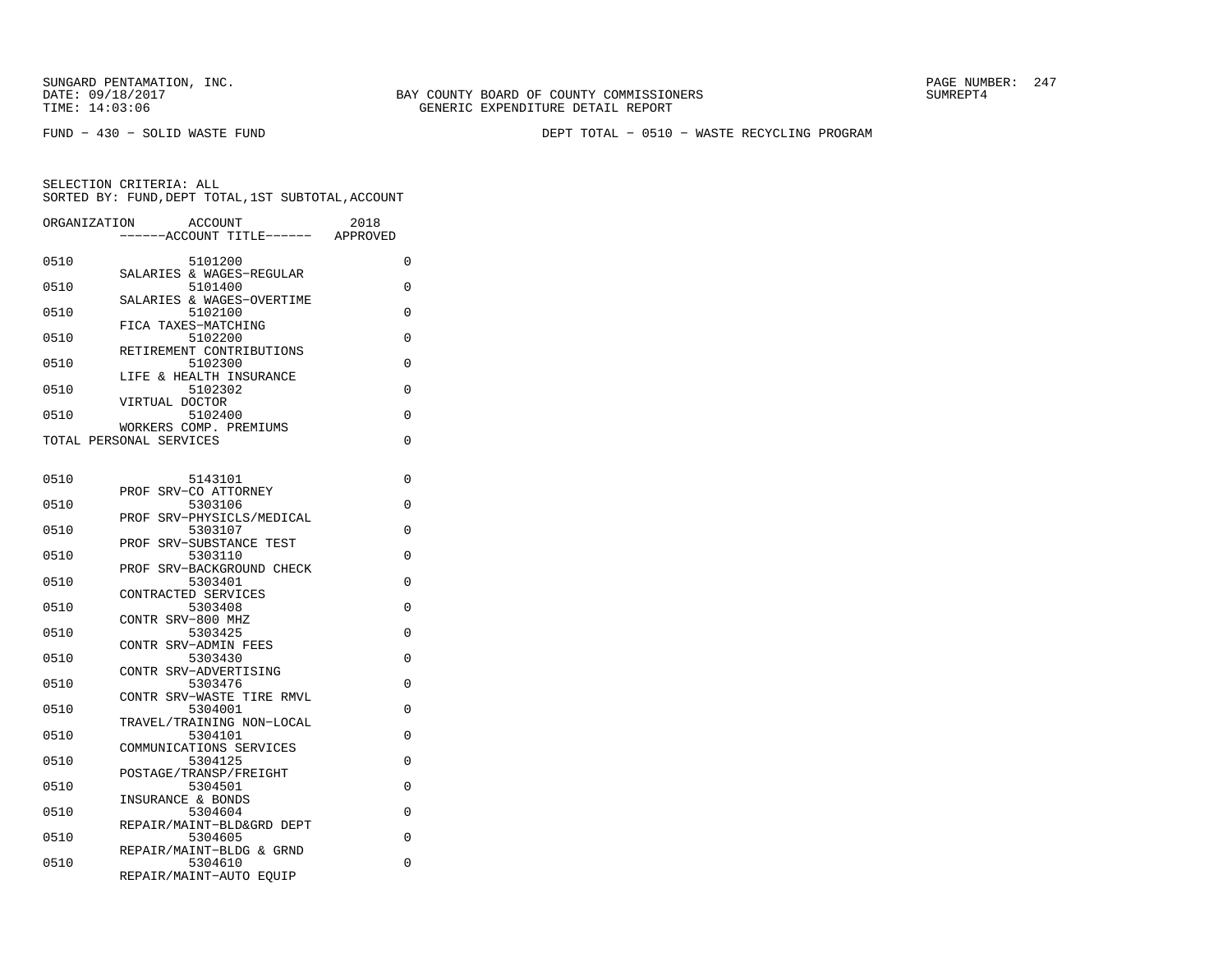FUND − 430 − SOLID WASTE FUND DEPT TOTAL − 0510 − WASTE RECYCLING PROGRAM

|      | ORGANIZATION<br><b>ACCOUNT</b><br>----ACCOUNT TITLE------ | 2018<br>APPROVED |
|------|-----------------------------------------------------------|------------------|
| 0510 | 5304611                                                   | 0                |
| 0510 | REPAIR/MAINT-FLEET MAINT<br>5304615                       | $\Omega$         |
|      | REPAIR/MAINT-EOUIPMENT                                    |                  |
| 0510 | 5304701<br>PRINTING & BINDING                             | $\Omega$         |
| 0510 | 5304902                                                   | 0                |
| 0510 | FEES & COSTS-PURCHASING<br>5304905                        | 0                |
|      | FEES&COSTS-LGL ADV/ADVERT                                 |                  |
| 0510 | 5304990<br>MISCELLANEOUS EXPENSES                         | 0                |
| 0510 | 5305101                                                   | 0                |
| 0510 | OFFICE SUPPLIES<br>5305201                                | 0                |
|      | OPERATING SUPPLIES                                        |                  |
| 0510 | 5305205<br>OIL & LUBRICANTS<br>GAS,                       | $\Omega$         |
| 0510 | 5305210                                                   | $\Omega$         |
| 0510 | SAFETY GEAR & SUPPLIES<br>5305215                         | $\Omega$         |
|      | CLOTHING & WEARING APPRL                                  |                  |
| 0510 | 5305401                                                   | 0                |
| 0510 | BOOKS/RESOURCE MATR/SUBSC<br>5305406                      | 0                |
|      | TRAINING & TUITION                                        |                  |
|      | TOTAL OPERATING EXPENSES                                  | $\Omega$         |
|      |                                                           |                  |
| 0510 | 5606401<br>EOUIPMENT                                      | $\Omega$         |
| 0510 | 5606402                                                   | $\Omega$         |
|      | EOUIP LESS THAN \$1000<br>TOTAL CAPITAL OUTLAY            | $\Omega$         |
|      |                                                           |                  |
| 0510 | 5808114                                                   | 0                |
|      | GRANT-RECYCLE/SM OTY GENR                                 |                  |
|      | TOTAL GRANTS & AIDS                                       | 0                |
|      |                                                           |                  |
| 0510 | 5905908                                                   | 0                |
| 0510 | LOSS ON DISPOSAL<br>5905998                               | 0                |
|      | DEPRECIATION EXPENSE                                      |                  |
| 0510 | 5909910<br>RESERVE FOR CONTINGENCIES                      | 0                |
| 0510 | 5909915                                                   | 0                |
|      | RESERVE FOR PAY ADJUSTMNT<br>TOTAL NON-OPERATING EXPENSES | 0                |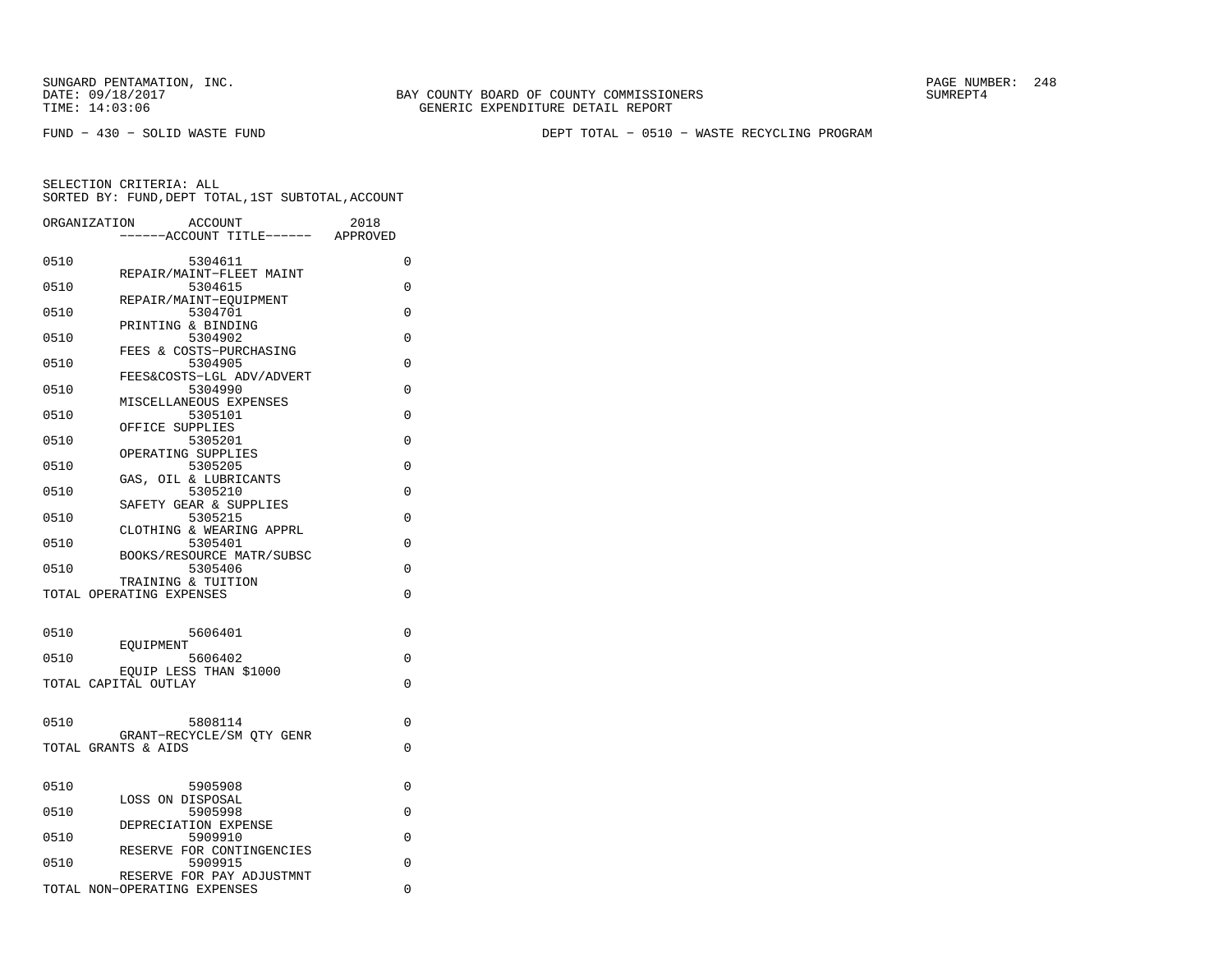SUNGARD PENTAMATION, INC.<br>
DATE: 09/18/2017<br>
DATE: 09/18/2017<br>
SUMREPT4

BAY COUNTY BOARD OF COUNTY COMMISSIONERS TIME: 14:03:06 GENERIC EXPENDITURE DETAIL REPORT

FUND − 430 − SOLID WASTE FUND DEPT TOTAL − 0510 − WASTE RECYCLING PROGRAM

SELECTION CRITERIA: ALLSORTED BY: FUND,DEPT TOTAL,1ST SUBTOTAL,ACCOUNT

| ORGANIZATION | ACCOUNT |                           | 2018     |
|--------------|---------|---------------------------|----------|
|              |         | ------ACCOUNT TITLE------ | APPROVED |

TOTAL WASTE RECYCLING PROGRAM 0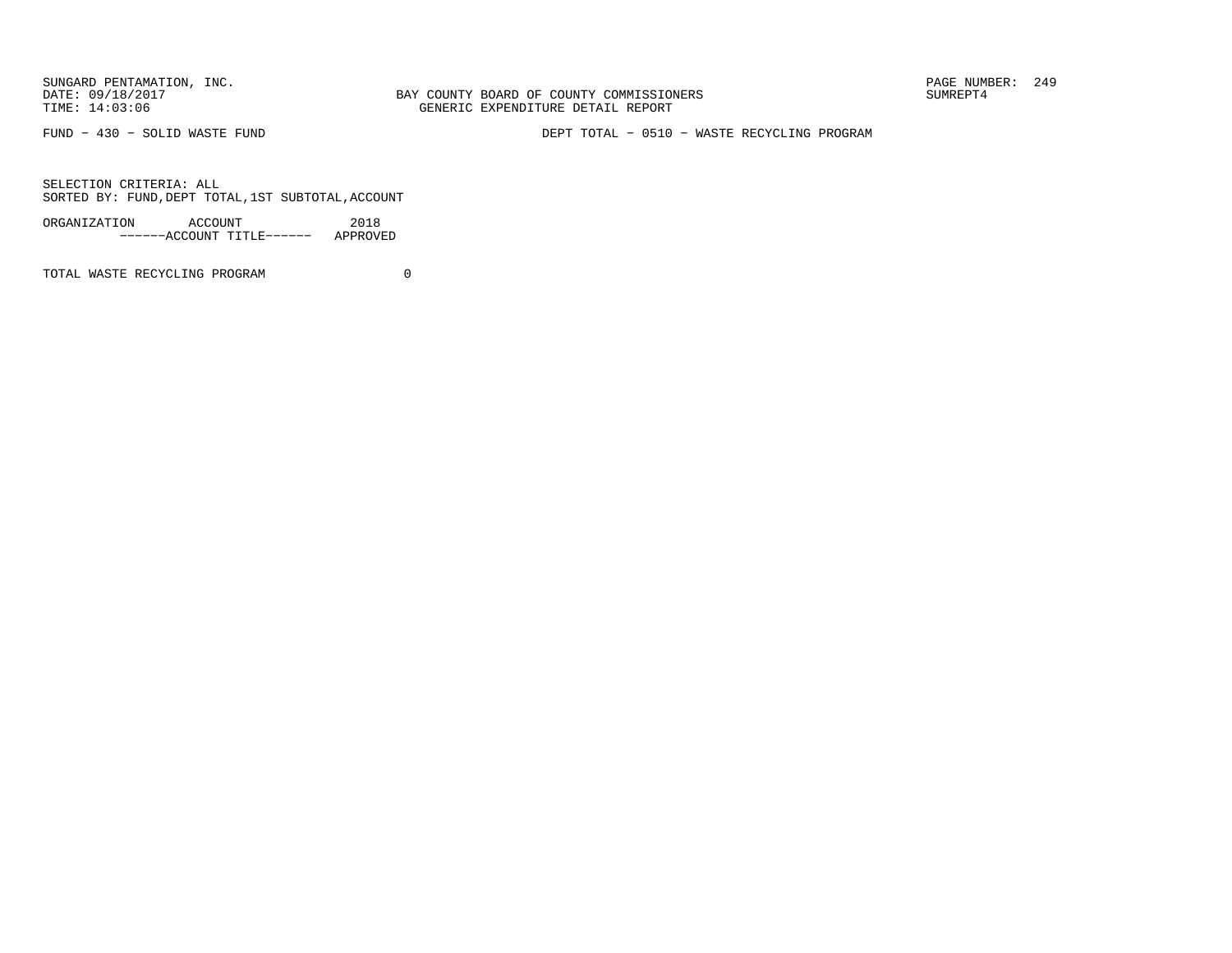BAY COUNTY BOARD OF COUNTY COMMISSIONERS TIME: 14:03:06 GENERIC EXPENDITURE DETAIL REPORT

FUND − 430 − SOLID WASTE FUND DEPT TOTAL − 0515 − CAPITAL IMPROVEMENTS PROJ

| ORGANIZATION             |                  | <b>ACCOUNT</b>                       | 2018     |
|--------------------------|------------------|--------------------------------------|----------|
|                          |                  | -----ACCOUNT TITLE------ APPROVED    |          |
| 0515                     |                  | 5304125                              | 0        |
|                          |                  | POSTAGE/TRANSP/FREIGHT               |          |
| 0515                     |                  | 5304605                              | 0        |
| 0515                     |                  | REPAIR/MAINT-BLDG & GRND<br>5304610  | $\Omega$ |
|                          |                  | REPAIR/MAINT-AUTO EOUIP              |          |
| TOTAL OPERATING EXPENSES |                  |                                      | $\Omega$ |
|                          |                  |                                      |          |
| 0515                     |                  | 5606101                              | 0        |
|                          | LAND             |                                      |          |
| 0515                     |                  | 5606201                              | 0        |
|                          | <b>BUILDINGS</b> |                                      |          |
| 0515                     |                  | 5606215<br>BLDG-EQUIP BLDG IMPROVE.  | $\Omega$ |
| 0515                     |                  | 5606332                              | $\Omega$ |
|                          |                  | IMPRV-LANDFILL                       |          |
| 0515                     |                  | 5606339                              | 0        |
| 0515                     |                  | IMP-STEELFLD EXPNSN CLS 5<br>5606365 | $\Omega$ |
|                          |                  | IMPRV-TRASH OFFLOAD RAMP             |          |
| 0515                     |                  | 5606366                              | 0        |
|                          |                  | IMPRV-TRNSFR STATION MODI            |          |
| 0515                     |                  | 5606380                              | 0        |
| 0515                     |                  | IMP-DSGN STEELFLD EXPANSN<br>5606401 | $\Omega$ |
|                          | EOUIPMENT        |                                      |          |
| 0515                     |                  | 5606402                              | $\Omega$ |
|                          |                  | EOUIP LESS THAN \$1000               |          |
| 0515                     |                  | 5606450<br>COMPUTER SOFTWARE         | $\Omega$ |
| 0515                     |                  | 5606504                              | $\Omega$ |
|                          |                  | CIP-ASH MGT BUILDING                 |          |
| 0515                     |                  | 5606505                              | 0        |
| 0515                     |                  | CIP-SCRUBBER DSGN/CONSTRC<br>5606506 | 0        |
|                          |                  | CIP-CONSTRUCTION MGT SVCS            |          |
| 0515                     |                  | 5606507                              | $\Omega$ |
|                          |                  | CIP-CLS CELL A.A/3C RNCAP            |          |
| 0515                     |                  | 5606510                              | 0        |
| 0515                     |                  | CIP-TRASH CELL<br>5606511            | $\Omega$ |
|                          |                  | CIP-CLS CELL AA & B                  |          |
| 0515                     |                  | 5606514                              | $\Omega$ |
|                          |                  | CIP-MAT RCVY & BAIL WRAP             |          |
| TOTAL CAPITAL OUTLAY     |                  |                                      | $\Omega$ |
|                          |                  |                                      |          |
| 0515                     |                  | 5909910                              | 0        |
|                          |                  | RESERVE FOR CONTINGENCIES            |          |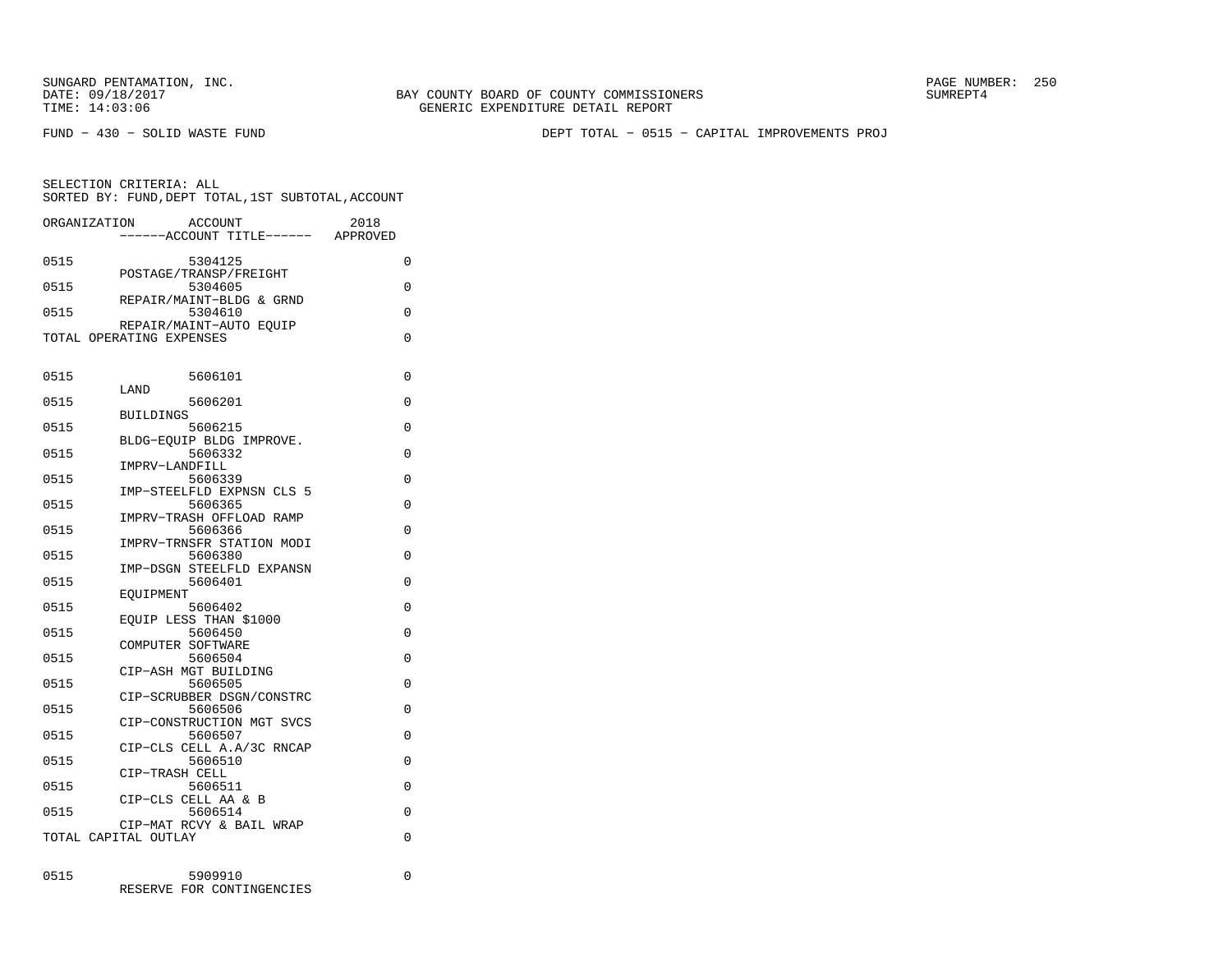FUND − 430 − SOLID WASTE FUND DEPT TOTAL − 0515 − CAPITAL IMPROVEMENTS PROJ

|      | ORGANIZATION<br>ACCOUNT<br>------ACCOUNT TITLE------ | 2018<br>APPROVED |
|------|------------------------------------------------------|------------------|
| 0515 | 5909999                                              | 185,478          |
|      | RESERVE-CASH FORWARD<br>TOTAL NON-OPERATING EXPENSES | 185,478          |
|      | TOTAL CAPITAL IMPROVEMENTS PROJ                      | 185,478          |
|      | TOTAL SOLID WASTE FUND                               | 15,634,934       |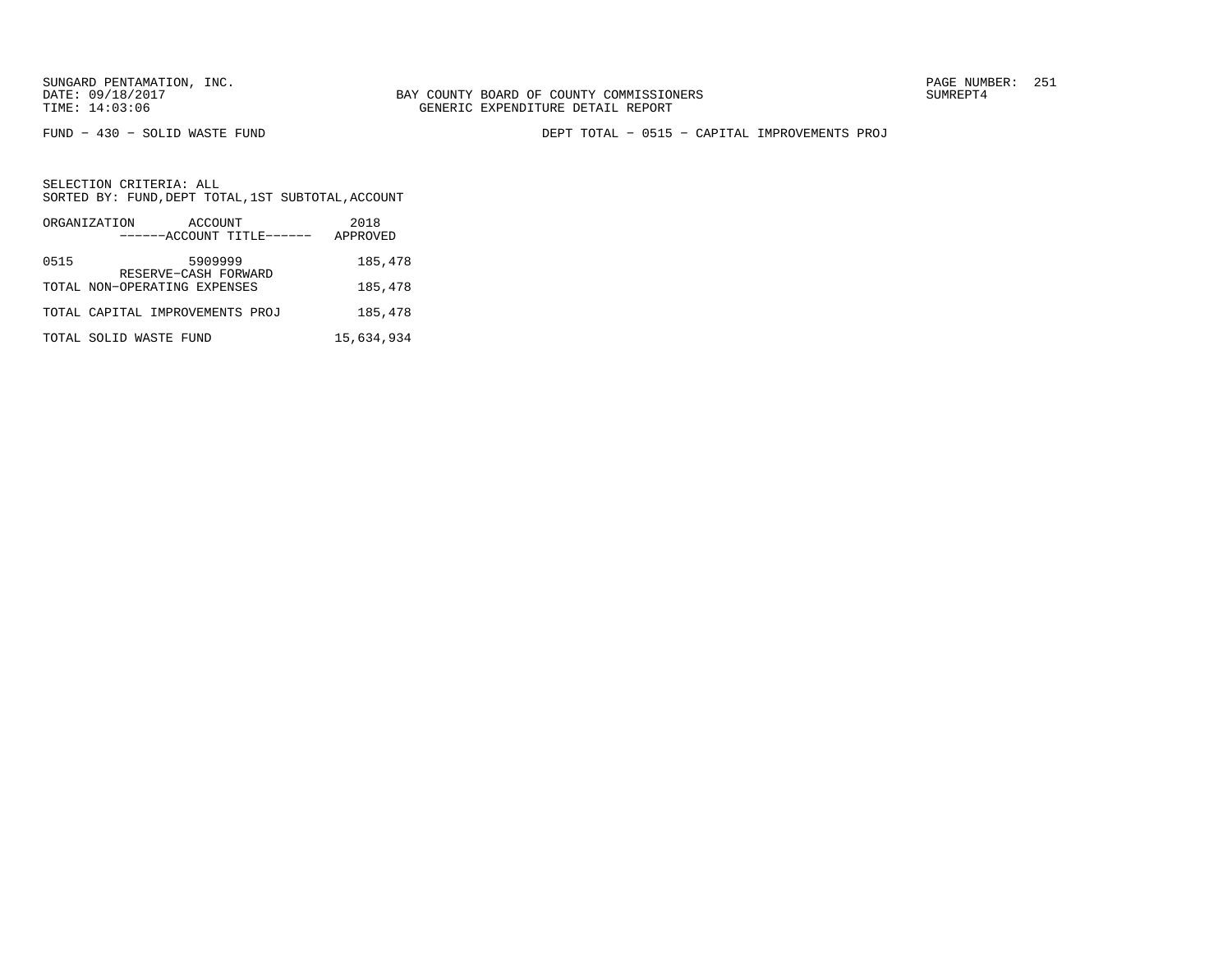FUND − 440 − BUILDERS SERVICES DEPT TOTAL − − TITLE NOT FOUND

|     | ORGANIZATION                 | ACCOUNT          | ------ACCOUNT TITLE------ | 2018<br>APPROVED |  |
|-----|------------------------------|------------------|---------------------------|------------------|--|
|     |                              |                  |                           |                  |  |
| 440 |                              | 5905908          |                           |                  |  |
|     |                              | LOSS ON DISPOSAL |                           |                  |  |
|     | TOTAL NON-OPERATING EXPENSES |                  |                           |                  |  |
|     | TOTAL TITLE NOT FOUND        |                  |                           |                  |  |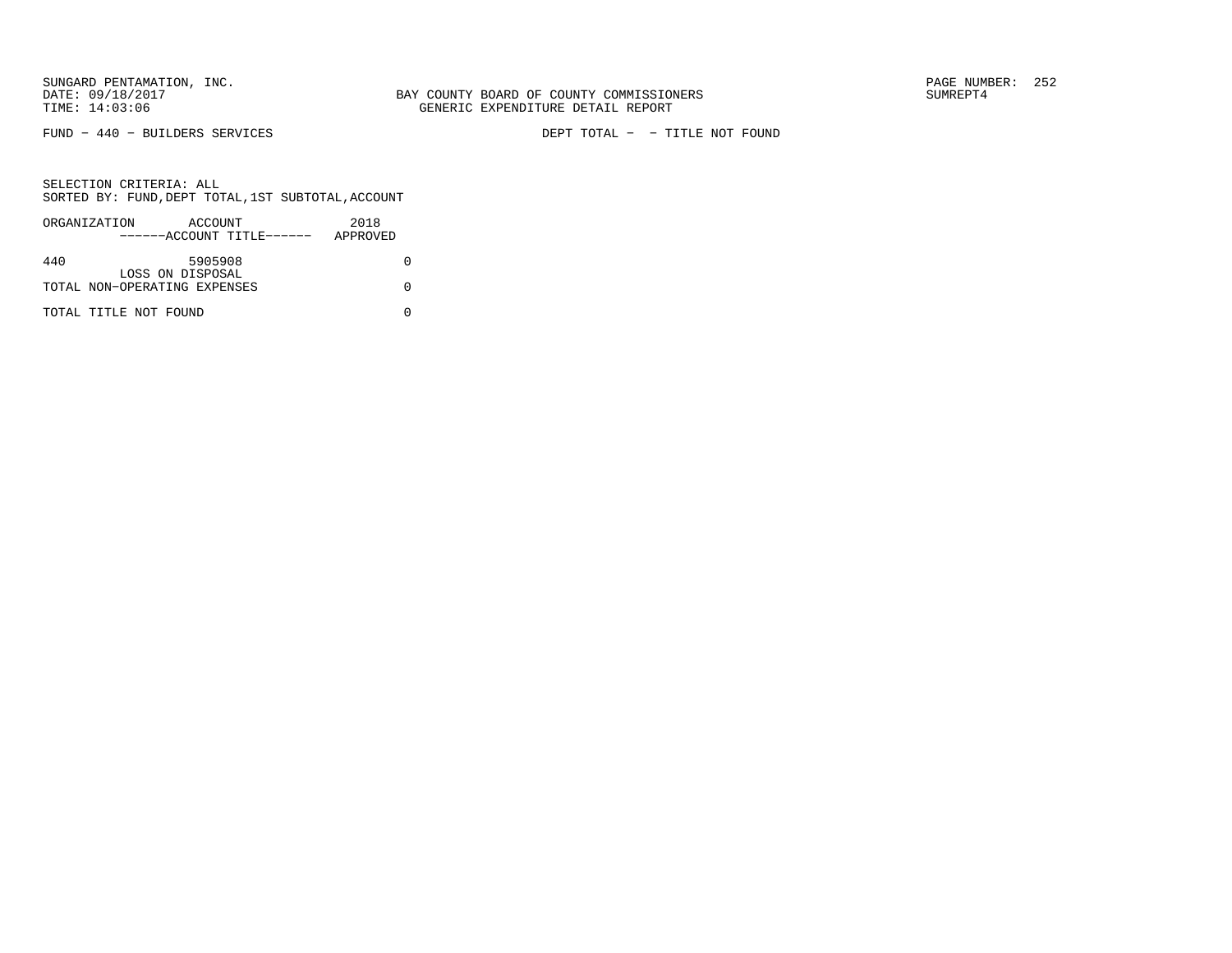FUND − 440 − BUILDERS SERVICES DEPT TOTAL − 0470 − BUILDING INSPECTION

| ORGANIZATION | <b>ACCOUNT</b><br>----ACCOUNT TITLE------            | 2018<br>APPROVED |
|--------------|------------------------------------------------------|------------------|
| 0470         | 5101200                                              | 1,025,146        |
| 0470         | SALARIES & WAGES-REGULAR<br>5101400                  | 2,060            |
| 0470         | SALARIES & WAGES-OVERTIME<br>5102100                 | 78,581           |
| 0470         | FICA TAXES-MATCHING<br>5102200                       | 98,982           |
| 0470         | RETIREMENT CONTRIBUTIONS<br>5102202                  | $\Omega$         |
| 0470         | PENSION EXPENSE<br>5102300                           | 213,746          |
| 0470         | & HEALTH INSURANCE<br>LIFE<br>5102302                | 1,253            |
| 0470         | VIRTUAL DOCTOR<br>5102400                            | 35,153           |
| 0470         | WORKERS COMP. PREMIUMS<br>5102500                    | 33,550           |
|              | UNEMPLOYMENT COMPENSATION<br>TOTAL PERSONAL SERVICES | 1,488,471        |
| 0470         | 5143101                                              | 6,421            |
| 0470         | PROF SRV-CO ATTORNEY<br>5303106                      | 0                |
| 0470         | SRV-PHYSICLS/MEDICAL<br>PROF<br>5303107              | 100              |
|              | SRV-SUBSTANCE TEST<br>PROF                           |                  |
| 0470         | 5303110<br>SRV-BACKGROUND CHECK<br>PROF              | 100              |
| 0470         | 5303401<br>CONTRACTED SERVICES                       | 1,752            |
| 0470         | 5303403<br>CONTR SRV-BANK CHRG POOL                  | 15,000           |
| 0470         | 5303408<br>CONTR<br>SRV-800 MHZ                      | 901              |
| 0470         | 5303410<br>CONTR SRV-JANITORIAL                      | $\Omega$         |
| 0470         | 5303425<br>CONTR SRV-ADMIN FEES                      | 68,990           |
| 0470         | 5303446<br>CONTR SRV-FACILITIES                      | 69,712           |
| 0470         | 5303487<br>CONTR SRV-RAZING BLDGS                    | $\Omega$         |
| 0470         | 5304001<br>TRAVEL/TRAINING NON-LOCAL                 | 8,500            |
| 0470         | 5304005<br>TRAVEL-LOCAL                              | $\Omega$         |
| 0470         | 5304101<br>COMMUNICATIONS SERVICES                   | 19,236           |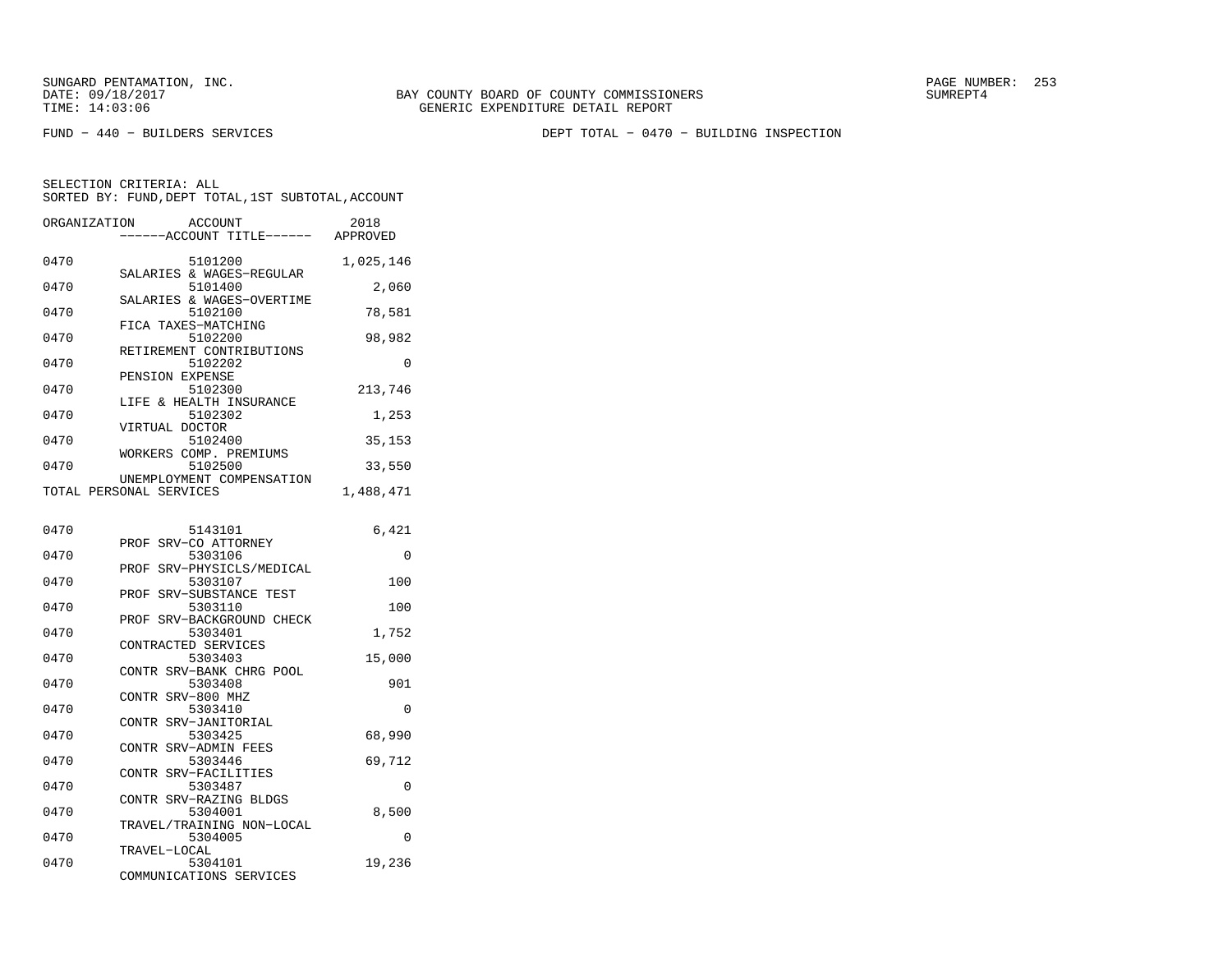FUND − 440 − BUILDERS SERVICES DEPT TOTAL − 0470 − BUILDING INSPECTION

| ORGANIZATION | <b>ACCOUNT</b>                       | 2018     |
|--------------|--------------------------------------|----------|
|              | ---ACCOUNT TITLE------ APPROVED      |          |
| 0470         | 5304122                              | 0        |
| 0470         | COMM SRV-LEASED LINES<br>5304125     | 500      |
|              | POSTAGE/TRANSP/FREIGHT               |          |
| 0470         | 5304301                              | $\Omega$ |
|              | UTILITY SERVICES                     |          |
| 0470         | 5304410<br>RENTALS/LEASES-EQUIPMENT  | 1,000    |
| 0470         | 5304414                              | 12,495   |
|              | RENTALS/LEASES EQUIP-(IT)            |          |
| 0470         | 5304501                              | 25,382   |
| 0470         | INSURANCE & BONDS<br>5304604         | $\Omega$ |
|              | REPAIR/MAINT-BLD&GRD DEPT            |          |
| 0470         | 5304605                              | $\Omega$ |
|              | REPAIR/MAINT-BLDG & GRND             |          |
| 0470         | 5304610<br>REPAIR/MAINT-AUTO EOUIP   | 8,500    |
| 0470         | 5304611                              | 0        |
|              | REPAIR/MAINT-FLEET MAINT             |          |
| 0470         | 5304615                              | 1,000    |
|              | REPAIR/MAINT-EQUIPMENT               |          |
| 0470         | 5304701<br>PRINTING & BINDING        | 800      |
| 0470         | 5304902                              | 2,648    |
|              | FEES & COSTS-PURCHASING              |          |
| 0470         | 5304905                              | 3,000    |
| 0470         | FEES&COSTS-LGL ADV/ADVERT            | 0        |
|              | 5304909<br>FEES & COSTS-COURT FILING |          |
| 0470         | 5304919                              | 0        |
|              | FEES & COSTS-BLDG TESTS              |          |
| 0470         | 5304990                              | 0        |
| 0470         | MISCELLANEOUS EXPENSES<br>5305101    | 3,000    |
|              | OFFICE SUPPLIES                      |          |
| 0470         | 5305201                              | 800      |
|              | OPERATING SUPPLIES                   |          |
| 0470         | 5305202                              | $\Omega$ |
| 0470         | OPER SUPPLIES-JANITORIAL<br>5305205  | 15,000   |
|              | GAS, OIL & LUBRICANTS                |          |
| 0470         | 5305210                              | 0        |
|              | SAFETY GEAR & SUPPLIES               |          |
| 0470         | 5305215<br>CLOTHING & WEARING APPRL  | 2,500    |
| 0470         | 5305220                              | 1,000    |
|              | TOOL & SMALL IMPLEMENTS              |          |
| 0470         | 5305401                              | 2,000    |
|              | BOOKS/RESOURCE MATR/SUBSC            |          |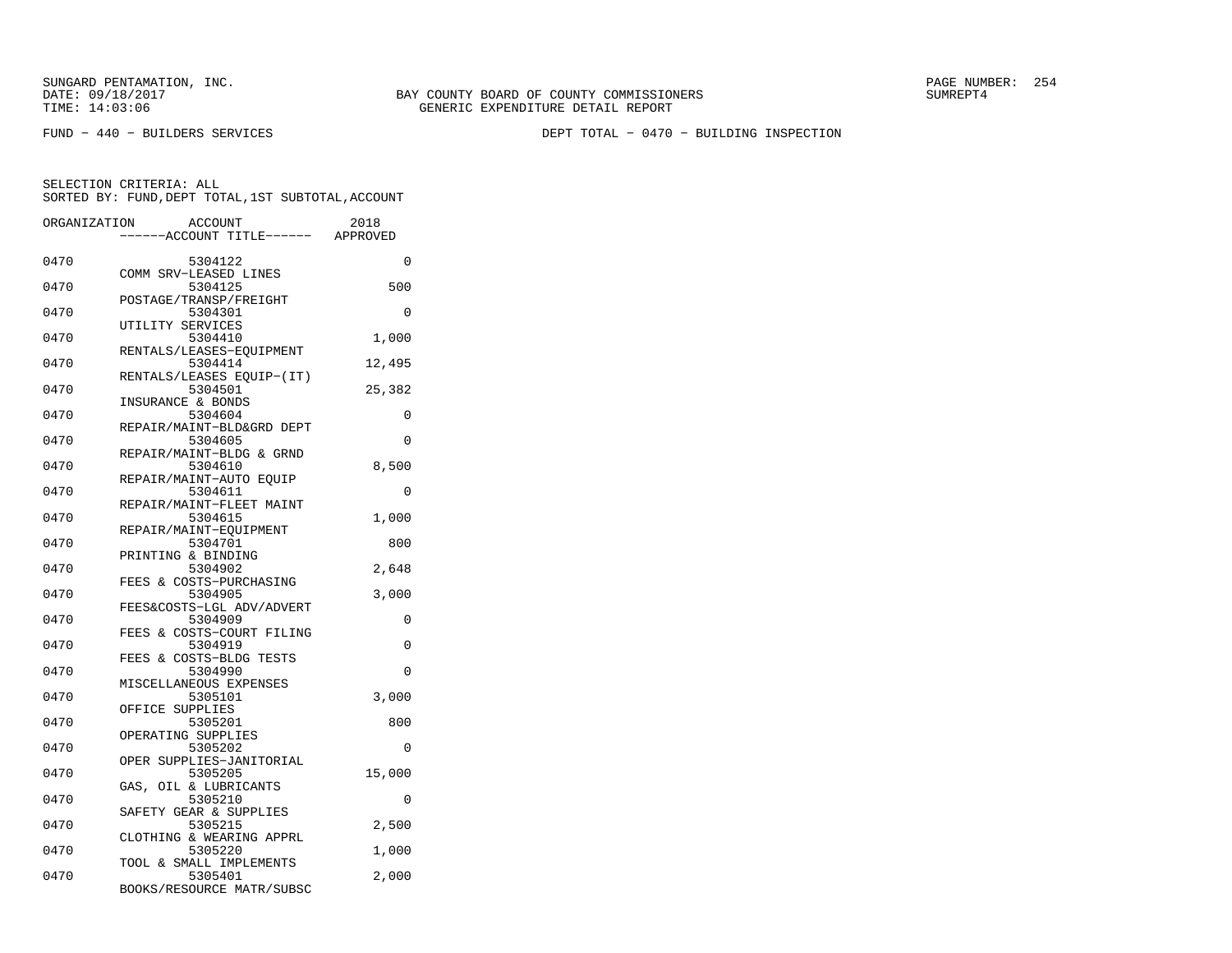FUND − 440 − BUILDERS SERVICES DEPT TOTAL − 0470 − BUILDING INSPECTION

SELECTION CRITERIA: ALL SORTED BY: FUND,DEPT TOTAL,1ST SUBTOTAL,ACCOUNTORGANIZATION ACCOUNT 2018

| URGANIZATION ACCOUNT<br>-----ACCOUNT TITLE------ APPROVED | 20 T R         |
|-----------------------------------------------------------|----------------|
| 0470<br>5305402                                           | 1,800          |
| DUES & MEMBERSHIPS<br>5305406<br>0470                     | 4,500          |
| TRAINING & TUITION<br>TOTAL OPERATING EXPENSES            | 276,637        |
| 0470<br>5606401                                           | 0              |
| EOUIPMENT                                                 |                |
| 0470<br>5606402<br>EQUIP LESS THAN \$1000                 | 3,500          |
| 0470<br>5606450<br>COMPUTER SOFTWARE                      | 16,000         |
| TOTAL CAPITAL OUTLAY                                      | 19,500         |
| 0470<br>5819101                                           | $\Omega$       |
| TRNFS-GENERAL FUND (001)<br>0470<br>5819102               | $\overline{0}$ |
| TRNFS-MSTU FIRE (145)<br>0470<br>5905908                  | $\mathbf 0$    |
| LOSS ON DISPOSAL                                          |                |
| 5905998<br>0470<br>DEPRECIATION EXPENSE                   | $\mathbf 0$    |
| 0470<br>5909907<br>REFUNDS-BUILDING PERMITS               | $\Omega$       |
| 0470<br>5909910                                           | 4,873          |
| RESERVE FOR CONTINGENCIES<br>5909915<br>0470              | 0              |
| RESERVE FOR PAY ADJUSTMNT<br>0470<br>5909999              | 2,663,869      |
| RESERVE-CASH FORWARD<br>TOTAL NON-OPERATING EXPENSES      | 2,668,742      |
| TOTAL BUILDING INSPECTION                                 | 4,453,350      |
| TOTAL BUILDERS SERVICES                                   | 4, 453, 350    |
|                                                           |                |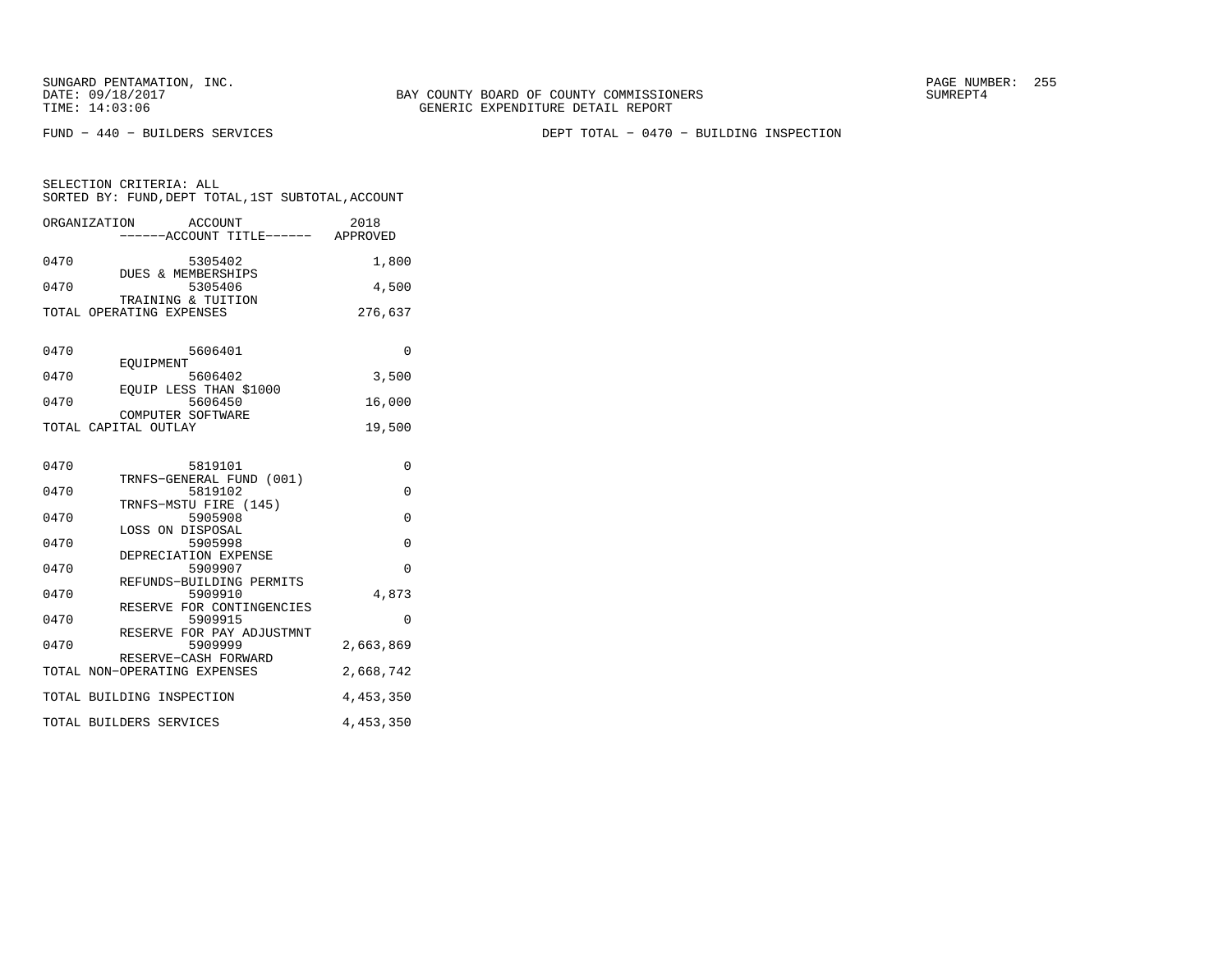FUND − 450 − EMERG MEDICAL SVCS DEPT TOTAL − − TITLE NOT FOUND

|     | ORGANIZATION                 | ACCOUNT              | ------ACCOUNT TITLE------ | 2018<br>APPROVED |  |
|-----|------------------------------|----------------------|---------------------------|------------------|--|
|     |                              |                      |                           |                  |  |
| 450 |                              | 5905998              |                           |                  |  |
|     | TOTAL NON-OPERATING EXPENSES | DEPRECIATION EXPENSE |                           |                  |  |
|     |                              |                      |                           |                  |  |
|     | TOTAL TITLE NOT FOUND        |                      |                           |                  |  |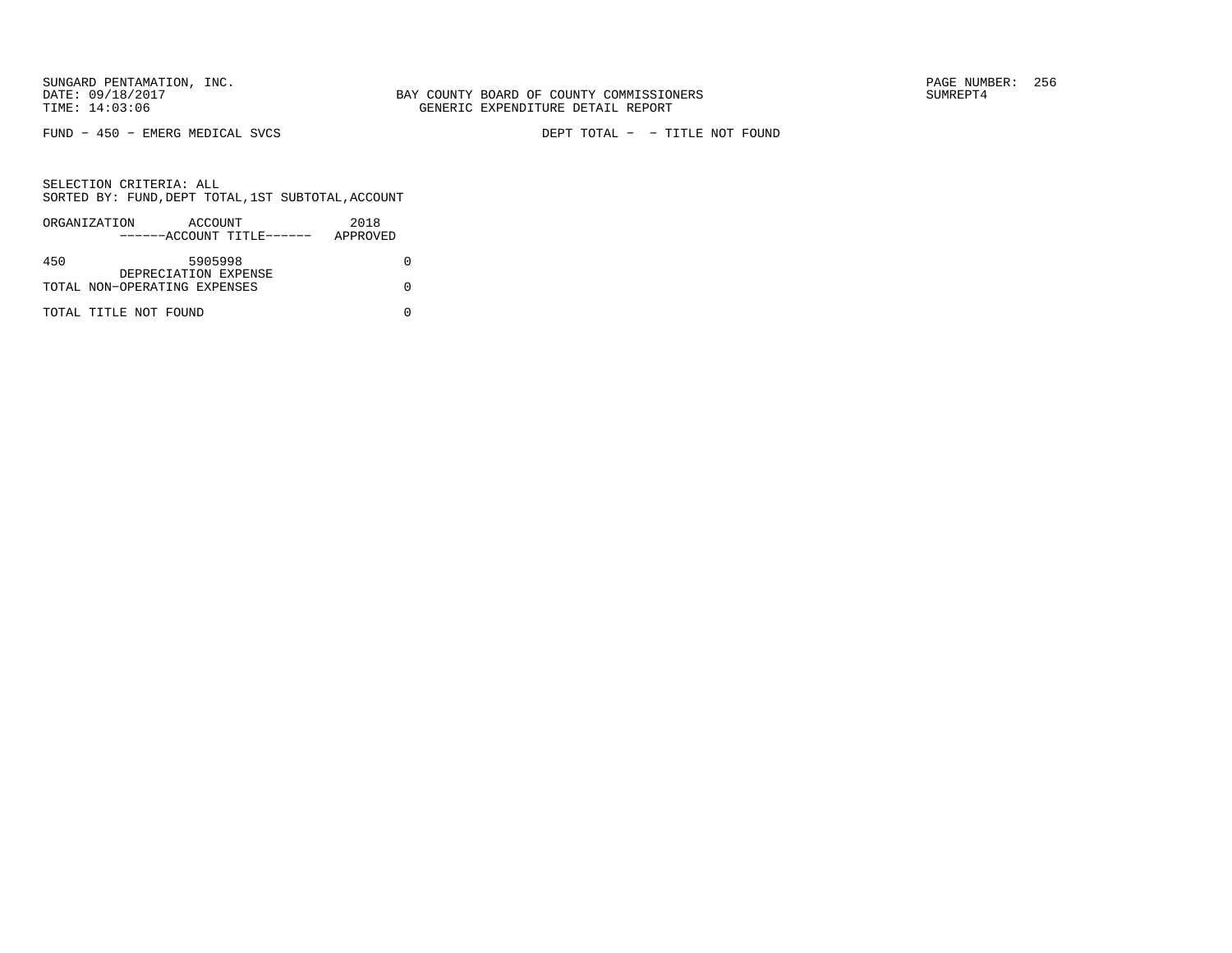FUND − 450 − EMERG MEDICAL SVCS DEPT TOTAL − 0527 − EMS

| ORGANIZATION | ACCOUNT                                           | 2018      |
|--------------|---------------------------------------------------|-----------|
|              | ---ACCOUNT TITLE------                            | APPROVED  |
| 0527         | 5101200<br>SALARIES & WAGES-REGULAR               | 2,591,939 |
| 0527         | 5101205                                           | 0         |
| 0527         | SALARIES & WAGES-DISASTER<br>5101400              | 1,484,394 |
| 0527         | SALARIES & WAGES-OVERTIME<br>5101405              | 0         |
| 0527         | SALARIES-DISASTER O/T<br>5102100                  | 311,839   |
| 0527         | FICA TAXES-MATCHING<br>5102200                    | 880,826   |
| 0527         | RETIREMENT CONTRIBUTIONS<br>5102202               | $\Omega$  |
| 0527         | PENSION EXPENSE<br>5102300                        | 667,495   |
| 0527         | LIFE & HEALTH INSURANCE<br>5102302                | 4,176     |
| 0527         | VIRTUAL DOCTOR<br>5102400                         | 255,575   |
|              | WORKERS COMP. PREMIUMS<br>TOTAL PERSONAL SERVICES | 6,196,244 |
| 0527         |                                                   |           |
|              | 5143101<br>SRV-CO ATTORNEY<br>PROF                | 28,347    |
| 0527         | 5303106<br>PROF SRV-PHYSICLS/MEDICAL              | 5,200     |
| 0527         | 5303107<br>PROF<br>SRV-SUBSTANCE TEST             | 3,300     |
| 0527         | 5303110<br>PROF SRV-BACKGROUND CHECK              | 1,134     |
| 0527         | 5303401<br>CONTRACTED SERVICES                    | 519,800   |
| 0527         | 5303403<br>CONTR SRV-BANK CHRG POOL               | 6,000     |
| 0527         | 5303408<br>CONTR SRV-800 MHZ                      | 15,763    |
| 0527         | 5303425<br>CONTR SRV-ADMIN FEES                   | 239,114   |
| 0527         | 5303446<br>CONTR SRV-FACILITIES                   | 8,563     |
| 0527         | 5304001                                           | 5,000     |
| 0527         | TRAVEL/TRAINING NON-LOCAL<br>5304101              | 25,872    |
| 0527         | COMMUNICATIONS SERVICES<br>5304122                | 0         |
| 0527         | COMM SRV-LEASED LINES<br>5304125                  | 900       |
|              | POSTAGE/TRANSP/FREIGHT                            |           |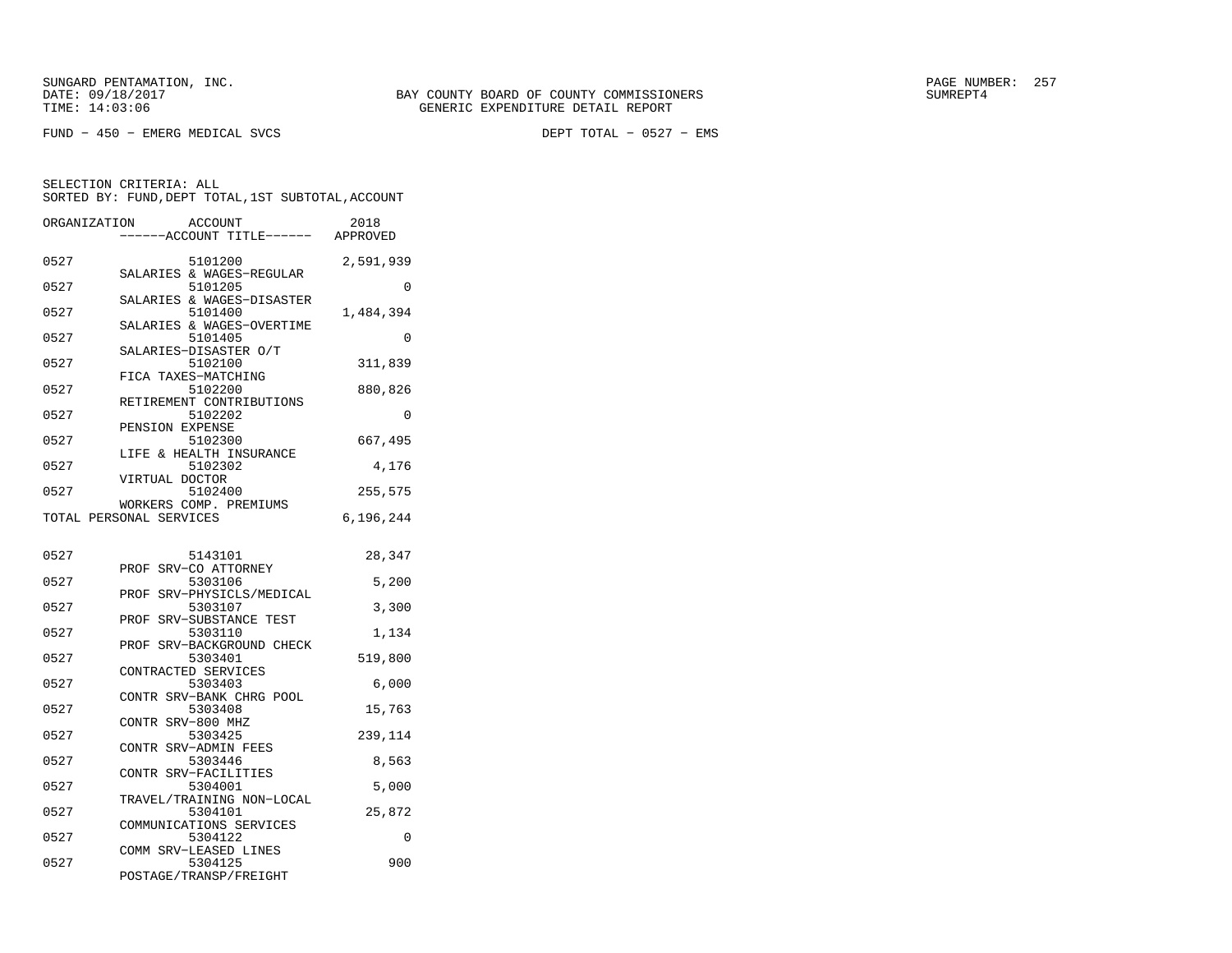FUND − 450 − EMERG MEDICAL SVCS DEPT TOTAL − 0527 − EMS

| ORGANIZATION | ACCOUNT<br>----ACCOUNT TITLE------ APPROVED                          | 2018     |
|--------------|----------------------------------------------------------------------|----------|
| 0527         | 5304301                                                              | 10,000   |
| 0527         | UTILITY SERVICES<br>5304405                                          | 25,000   |
| 0527         | RENTALS/LEASES-BUILDINGS<br>5304410                                  | 21,000   |
| 0527         | RENTALS/LEASES-EOUIPMENT<br>5304414                                  | 5,691    |
| 0527         | RENTALS/LEASES EQUIP-(IT)<br>5304501                                 | 182,430  |
| 0527         | INSURANCE & BONDS<br>5304604                                         | 0        |
| 0527         | REPAIR/MAINT-BLD&GRD DEPT<br>5304605                                 | 68,050   |
| 0527         | REPAIR/MAINT-BLDG & GRND<br>5304610                                  | 374,400  |
| 0527         | REPAIR/MAINT-AUTO EQUIP<br>5304615                                   | 50,000   |
| 0527         | REPAIR/MAINT-EOUIPMENT<br>5304701                                    | 3,000    |
| 0527         | PRINTING & BINDING<br>5304902                                        | 11,651   |
| 0527         | FEES & COSTS-PURCHASING<br>5304905                                   | 600      |
| 0527         | FEES&COSTS-LGL ADV/ADVERT<br>5304922                                 | 500      |
| 0527         | FEES & COSTS-PERMITS<br>5304990                                      | 2,100    |
| 0527         | MISCELLANEOUS EXPENSES<br>5305101                                    | 15,000   |
| 0527         | OFFICE SUPPLIES<br>5305201                                           | 354,293  |
| 0527         | OPERATING SUPPLIES<br>5305202                                        | 5,000    |
| 0527         | OPER SUPPLIES-JANITORIAL<br>5305205                                  | 251,815  |
| 0527         | GAS, OIL & LUBRICANTS<br>5305208                                     | $\Omega$ |
| 0527         | OPERATING/PROMO EXPS<br>5305210                                      | 20,000   |
| 0527         | SAFETY GEAR & SUPPLIES<br>5305215                                    | 89,060   |
| 0527         | CLOTHING & WEARING APPRL<br>5305220                                  | 750      |
| 0527         | TOOL & SMALL IMPLEMENTS<br>5305224                                   | $\Omega$ |
| 0527         | EMPLOYEE DEVELOPMENT<br>5305401                                      | 1,810    |
| 0527         | BOOKS/RESOURCE MATR/SUBSC<br>5305402<br><b>DUES</b><br>& MEMBERSHIPS | 1,600    |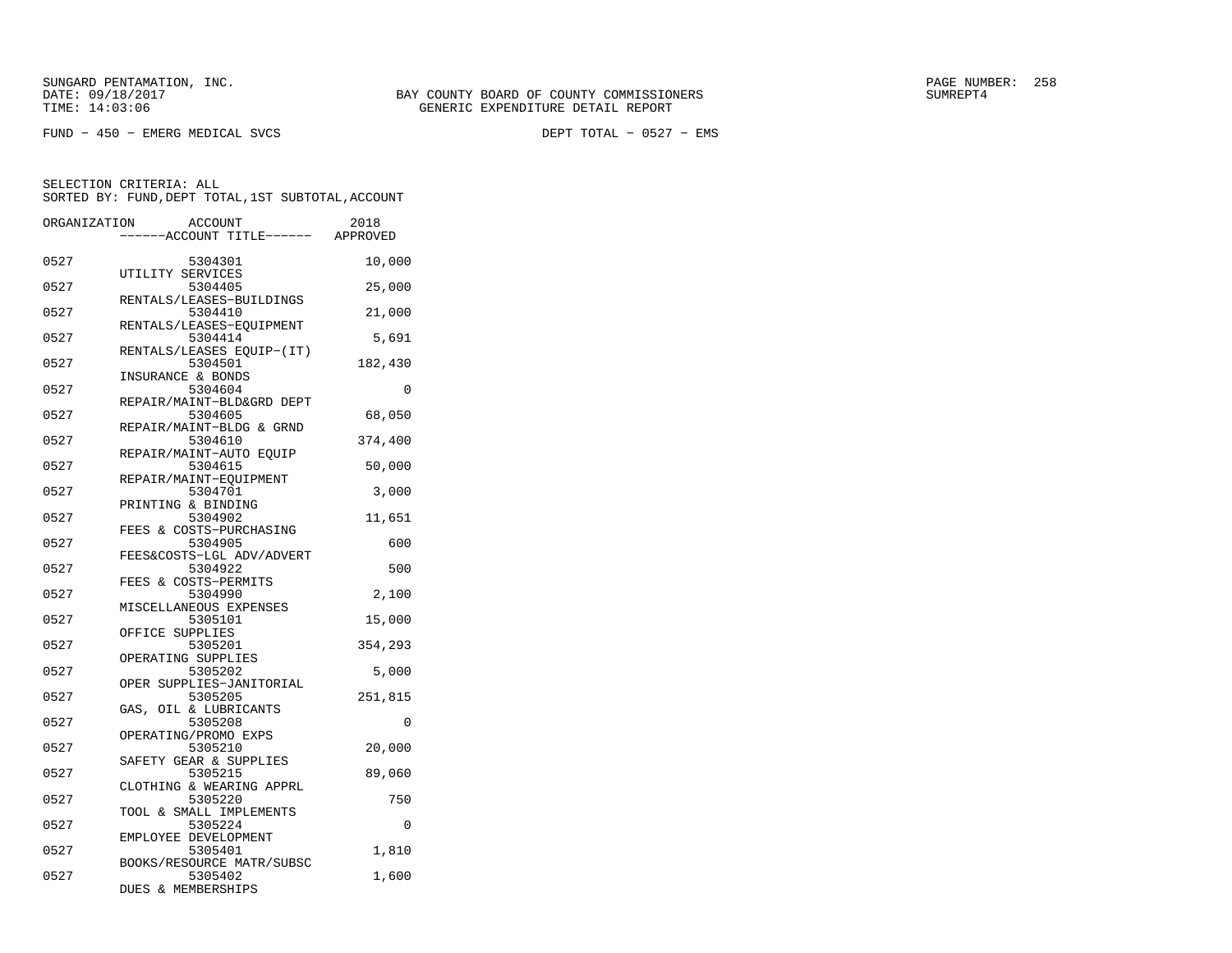SELECTION CRITERIA: ALL

FUND − 450 − EMERG MEDICAL SVCS DEPT TOTAL − 0527 − EMS

|                                            | ------ACCOUNT TITLE------                                                                                                                  | APPROVED                                 |
|--------------------------------------------|--------------------------------------------------------------------------------------------------------------------------------------------|------------------------------------------|
| 0527                                       | 5305406<br>TRAINING & TUITION                                                                                                              | 34,735                                   |
|                                            | TOTAL OPERATING EXPENSES                                                                                                                   | 2,387,478                                |
| 0527<br>0527                               | 5606314<br>IMPRV-NETWORK CONNECT<br>5606401<br>EOUIPMENT                                                                                   | 0<br>1,600,000                           |
| 0527                                       | 5606402<br>EOUIP LESS THAN \$1000                                                                                                          | 15,000                                   |
| 0527                                       | 5606450<br>COMPUTER SOFTWARE                                                                                                               | 1,000                                    |
|                                            | TOTAL CAPITAL OUTLAY                                                                                                                       | 1,616,000                                |
| 0527<br>0527<br>0527<br>TOTAL DEBT SERVICE | 5707105<br>PRINCIPAL-LOANS<br>5707205<br>INTEREST-LOANS<br>5707303<br><b>BOND ISSUE COSTS</b>                                              | 230,000<br>66,264<br>$\Omega$<br>296,264 |
| 0527                                       | 5808173                                                                                                                                    | $\Omega$                                 |
| TOTAL GRANTS & AIDS                        | GRANT-FIRE EMT/PARAMEDIC                                                                                                                   | $\Omega$                                 |
| 0527<br>0527<br>0527                       | 5905998<br>DEPRECIATION EXPENSE<br>5909910<br>RESERVE FOR CONTINGENCIES<br>5909999<br>RESERVE-CASH FORWARD<br>TOTAL NON-OPERATING EXPENSES | $\Omega$<br>$\Omega$<br>0<br>$\Omega$    |
| TOTAL EMS                                  |                                                                                                                                            | 10,495,986                               |
|                                            | TOTAL EMERG MEDICAL SVCS                                                                                                                   | 10,495,986                               |
|                                            |                                                                                                                                            |                                          |

 SORTED BY: FUND,DEPT TOTAL,1ST SUBTOTAL,ACCOUNTORGANIZATION ACCOUNT 2018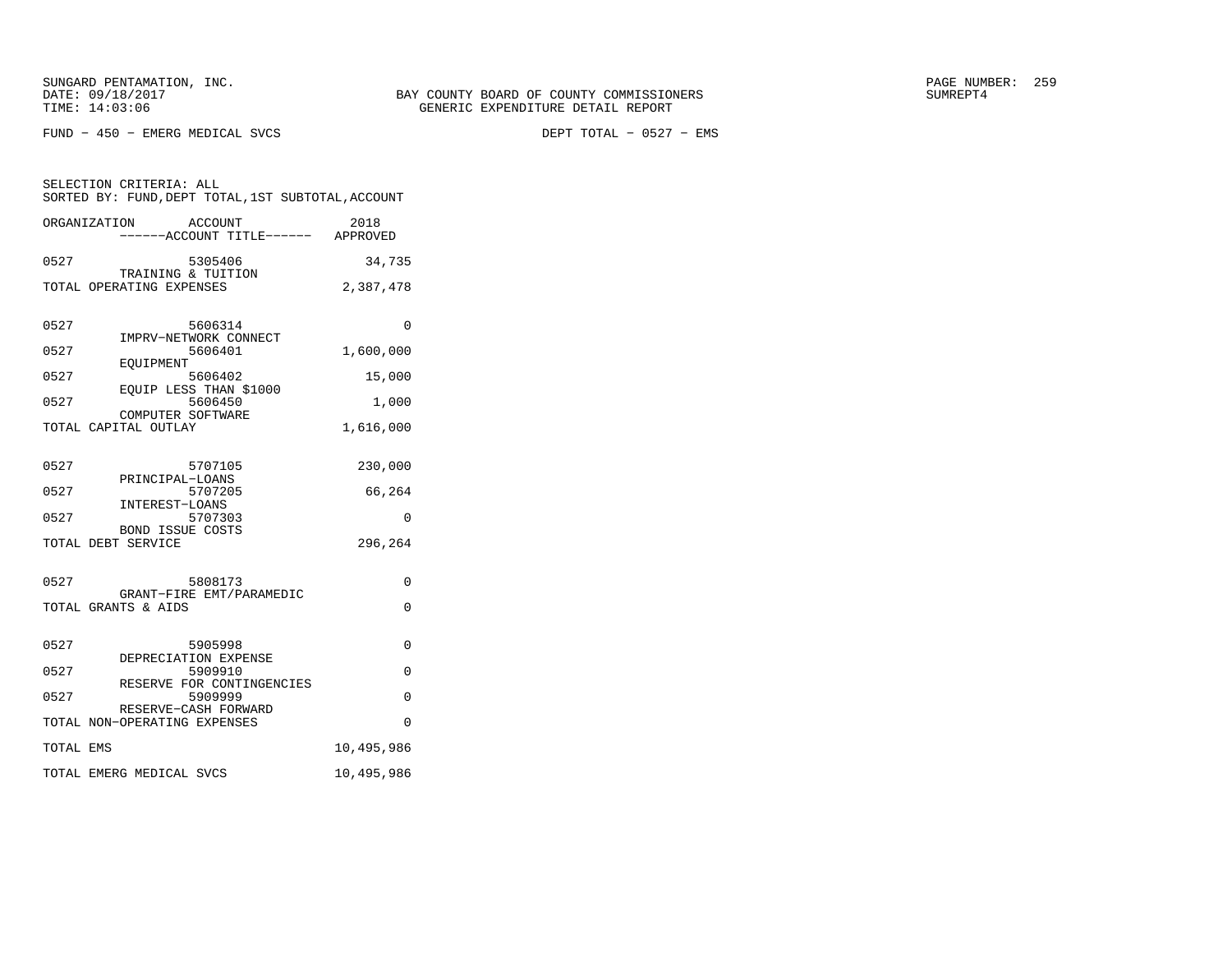FUND − 501 − INTERNAL SERVICE FUND DEPT TOTAL − 0520 − FLEET MAINTENANCE

| ORGANIZATION | <b>ACCOUNT</b><br>----ACCOUNT TITLE------         | 2018<br>APPROVED |
|--------------|---------------------------------------------------|------------------|
| 0520         | 5101200                                           | 0                |
| 0520         | SALARIES & WAGES-REGULAR<br>5101205               | 0                |
| 0520         | SALARIES & WAGES-DISASTER<br>5101400              | 0                |
| 0520         | SALARIES & WAGES-OVERTIME<br>5101405              | 0                |
| 0520         | SALARIES-DISASTER O/T<br>5102100                  | 0                |
| 0520         | FICA TAXES-MATCHING<br>5102200                    | 0                |
| 0520         | RETIREMENT CONTRIBUTIONS<br>5102300               | 0                |
| 0520         | LIFE & HEALTH INSURANCE<br>5102400                | 0                |
|              | WORKERS COMP. PREMIUMS<br>TOTAL PERSONAL SERVICES | 0                |
|              |                                                   |                  |
| 0520         | 5303106<br>SRV-PHYSICLS/MEDICAL<br>PROF           | 0                |
| 0520         | 5303107<br>PROF SRV-SUBSTANCE TEST                | $\Omega$         |
| 0520         | 5303110<br>PROF SRV-BACKGROUND CHECK              | 0                |
| 0520         | 5303401<br>CONTRACTED SERVICES                    | 0                |
| 0520         | 5303408                                           | 0                |
| 0520         | CONTR SRV-800 MHZ<br>5303425                      | 0                |
| 0520         | CONTR SRV-ADMIN FEES<br>5303446                   | 0                |
| 0520         | CONTR SRV-FACILITIES<br>5304001                   | 0                |
| 0520         | TRAVEL/TRAINING NON-LOCAL<br>5304005              | 0                |
| 0520         | TRAVEL-LOCAL<br>5304101                           | 0                |
| 0520         | COMMUNICATIONS SERVICES<br>5304125                | 0                |
| 0520         | POSTAGE/TRANSP/FREIGHT<br>5304301                 | 0                |
| 0520         | UTILITY SERVICES<br>5304410                       | 0                |
| 0520         | RENTALS/LEASES-EOUIPMENT<br>5304501               | 0                |
| 0520         | INSURANCE & BONDS<br>5304605                      | 0                |
|              | REPAIR/MAINT-BLDG & GRND                          |                  |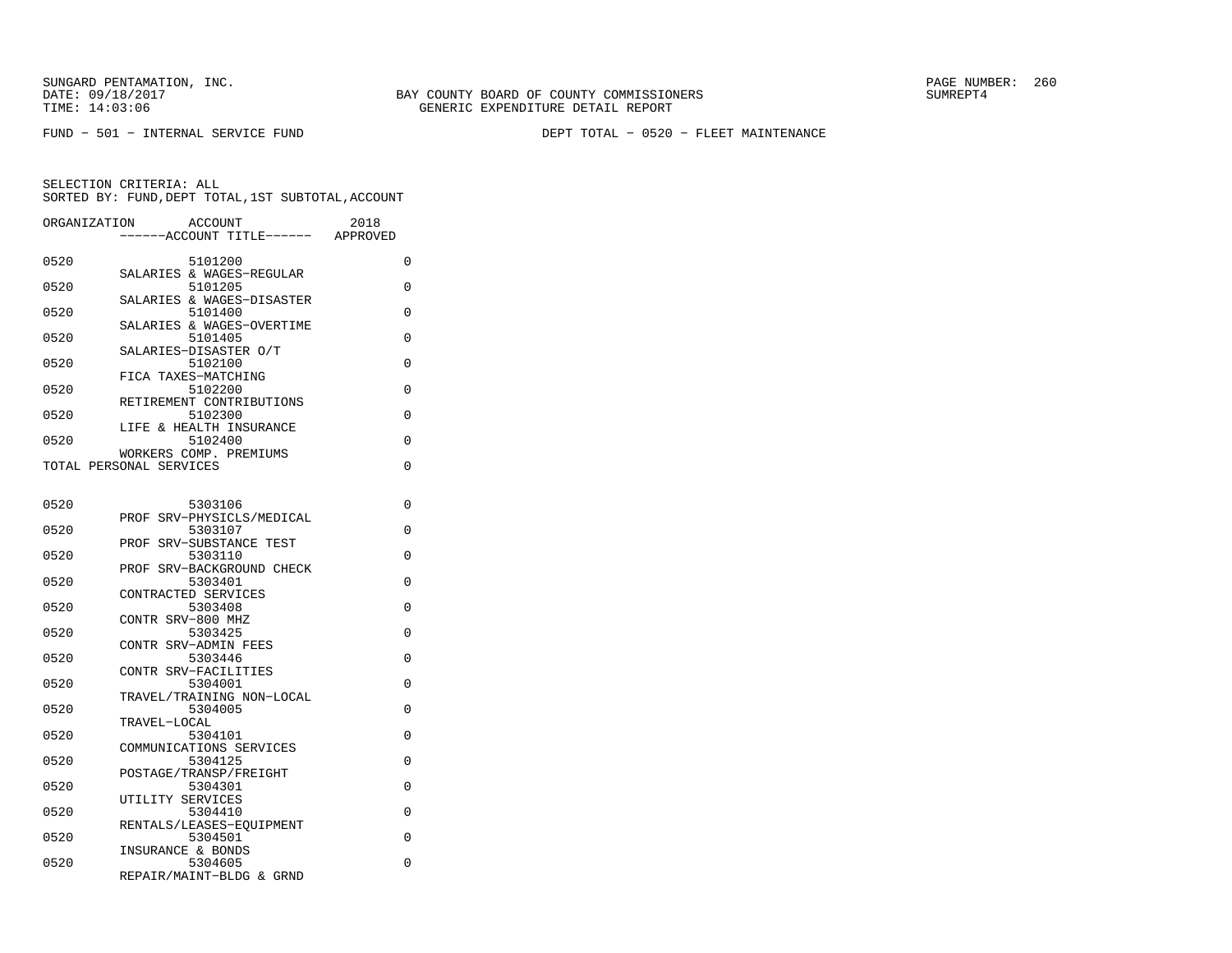FUND − 501 − INTERNAL SERVICE FUND DEPT TOTAL − 0520 − FLEET MAINTENANCE

| ORGANIZATION | <b>ACCOUNT</b>                       | 2018     |
|--------------|--------------------------------------|----------|
|              | ---ACCOUNT TITLE------               | APPROVED |
| 0520         | 5304610                              | 0        |
|              | REPAIR/MAINT-AUTO EQUIP              |          |
| 0520         | 5304611<br>REPAIR/MAINT-FLEET MAINT  | $\Omega$ |
| 0520         | 5304612                              | $\Omega$ |
|              | REPAIR/MAINT-AWT                     |          |
| 0520         | 5304615                              | 0        |
| 0520         | REPAIR/MAINT-EOUIPMENT<br>5304902    | 0        |
|              | FEES & COSTS-PURCHASING              |          |
| 0520         | 5304905                              | 0        |
|              | FEES&COSTS-LGL ADV/ADVERT            |          |
| 0520         | 5304990<br>MISCELLANEOUS EXPENSES    | 0        |
| 0520         | 5305101                              | 0        |
|              | OFFICE SUPPLIES                      |          |
| 0520         | 5305201                              | $\Omega$ |
|              | OPERATING SUPPLIES                   |          |
| 0520         | 5305202<br>OPER SUPPLIES-JANITORIAL  | $\Omega$ |
| 0520         | 5305205                              | $\Omega$ |
|              | OIL & LUBRICANTS<br>GAS,             |          |
| 0520         | 5305210                              | 0        |
| 0520         | SAFETY GEAR & SUPPLIES               | 0        |
|              | 5305215<br>CLOTHING & WEARING APPRL  |          |
| 0520         | 5305220                              | $\Omega$ |
|              | TOOL & SMALL IMPLEMENTS              |          |
| 0520         | 5305401                              | 0        |
| 0520         | BOOKS/RESOURCE MATR/SUBSC<br>5305402 | 0        |
|              | <b>DUES &amp; MEMBERSHIPS</b>        |          |
| 0520         | 5305406                              | 0        |
|              | TRAINING & TUITION                   |          |
|              | TOTAL OPERATING EXPENSES             | 0        |
|              |                                      |          |
| 0520         | 5606401                              | 0        |
|              | EOUIPMENT                            |          |
| 0520         | 5606402<br>EOUIP LESS THAN \$1000    | $\Omega$ |
| 0520         | 5606450                              | 0        |
|              | COMPUTER SOFTWARE                    |          |
|              | TOTAL CAPITAL OUTLAY                 | 0        |
|              |                                      |          |
| 0520         | 5909910                              | 0        |
|              | RESERVE FOR CONTINGENCIES            |          |
| 0520         | 5909915                              | 0        |
|              | RESERVE FOR PAY ADJUSTMNT            |          |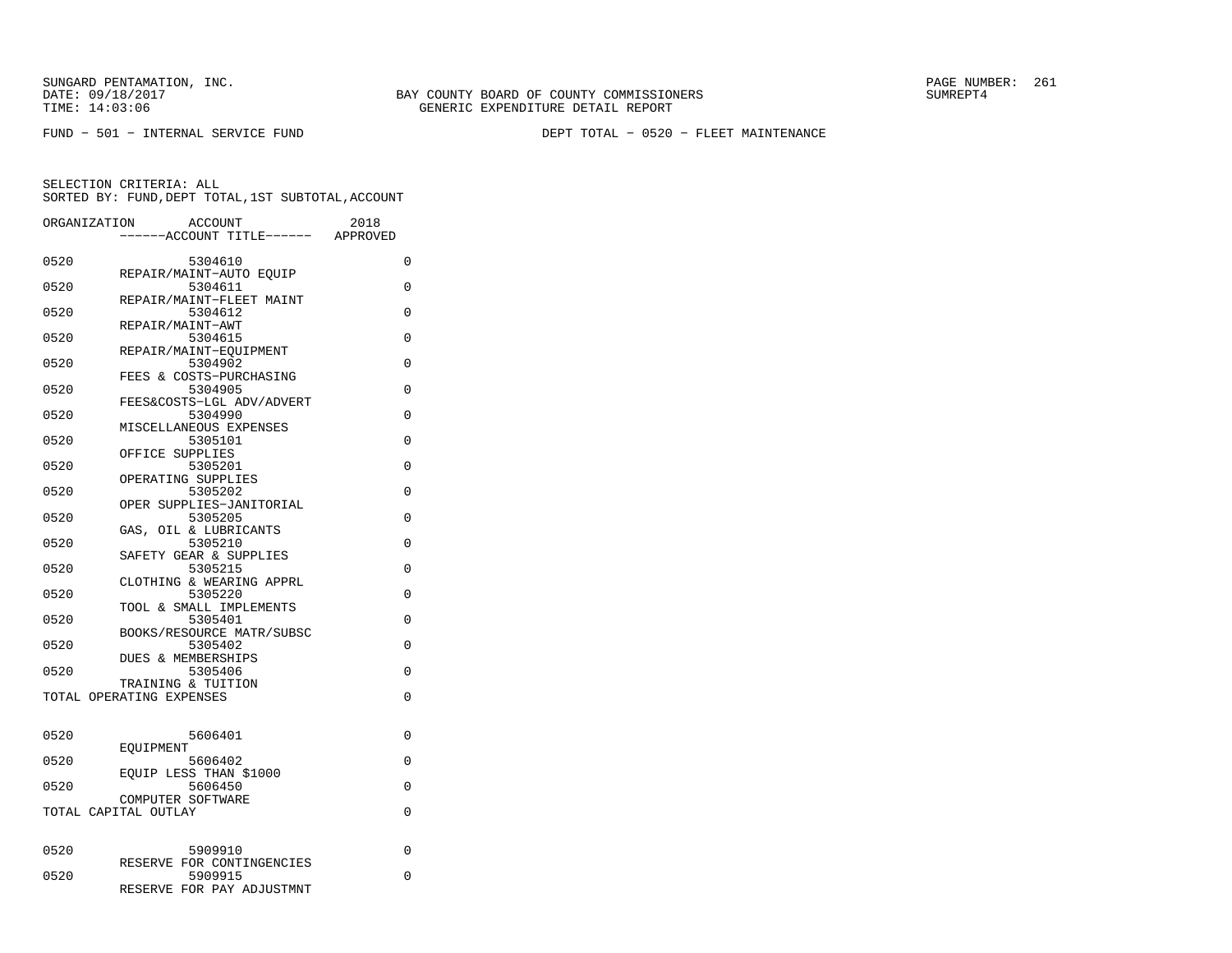FUND − 501 − INTERNAL SERVICE FUND DEPT TOTAL − 0520 − FLEET MAINTENANCE

SELECTION CRITERIA: ALLSORTED BY: FUND,DEPT TOTAL,1ST SUBTOTAL,ACCOUNT

| ORGANIZATION                 | ACCOUNT |                           | 2018     |  |
|------------------------------|---------|---------------------------|----------|--|
|                              |         | ------ACCOUNT TITLE------ | APPROVED |  |
| TOTAL NON-OPERATING EXPENSES |         |                           |          |  |

TOTAL FLEET MAINTENANCE 0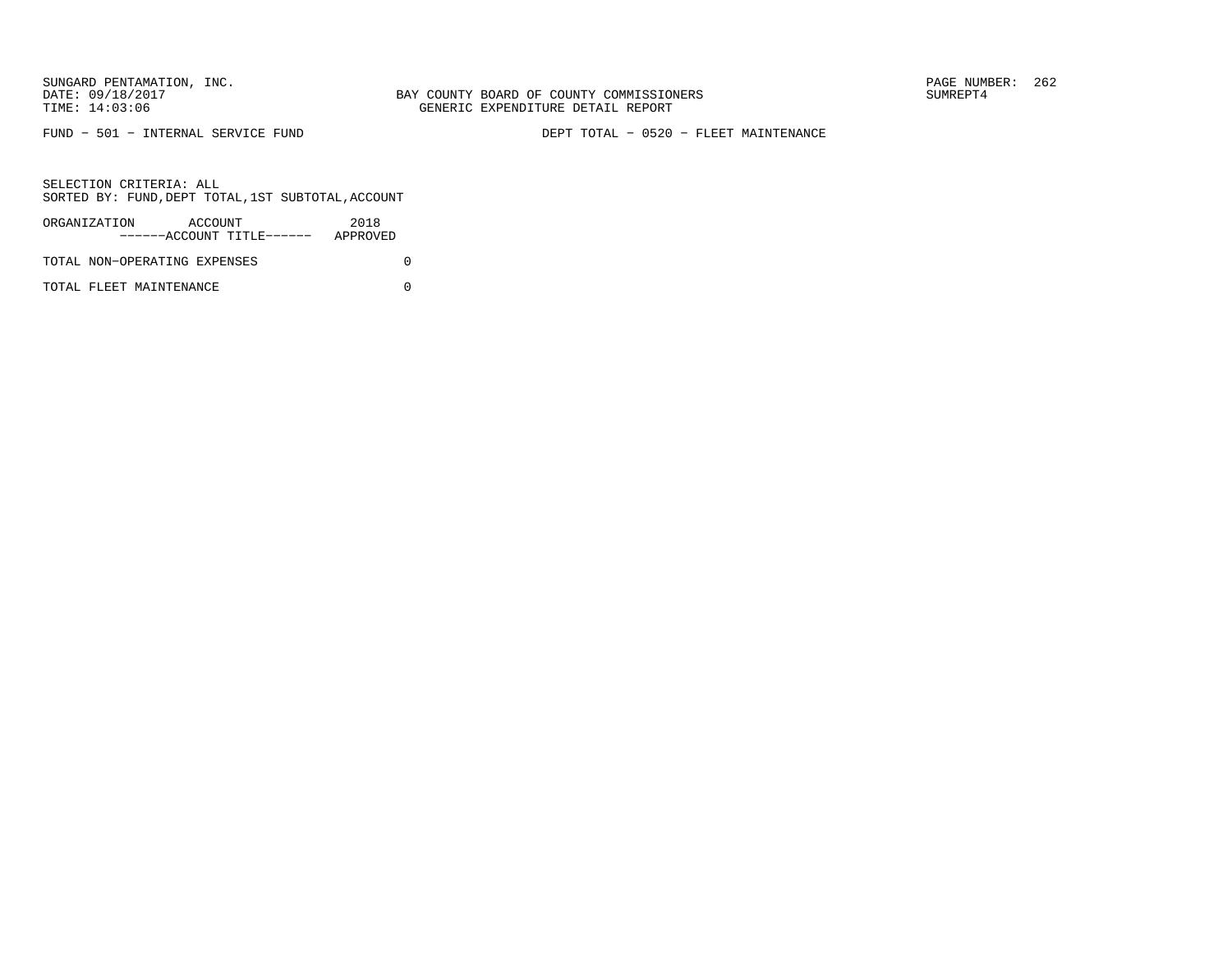FUND − 501 − INTERNAL SERVICE FUND DEPT TOTAL − 0522 − FACILITIES MAINTENANCE

| ORGANIZATION | ACCOUNT                              | ---ACCOUNT TITLE------ APPROVED | 2018     |
|--------------|--------------------------------------|---------------------------------|----------|
|              |                                      |                                 |          |
| 0522         | 5101200                              |                                 | 642,709  |
|              | SALARIES & WAGES-REGULAR             |                                 |          |
| 0522         | 5101205                              |                                 | $\Omega$ |
| 0522         | SALARIES & WAGES-DISASTER<br>5101400 |                                 | 4,000    |
|              | SALARIES & WAGES-OVERTIME            |                                 |          |
| 0522         | 5101405                              |                                 | 0        |
|              | SALARIES-DISASTER O/T                |                                 |          |
| 0522         | 5102100                              |                                 | 49,473   |
|              | FICA TAXES-MATCHING                  |                                 |          |
| 0522         | 5102200                              |                                 | 52,528   |
|              | RETIREMENT CONTRIBUTIONS             |                                 |          |
| 0522         | 5102202<br>PENSION EXPENSE           |                                 | $\Omega$ |
| 0522         | 5102300                              |                                 | 145,868  |
|              | LIFE & HEALTH INSURANCE              |                                 |          |
| 0522         | 5102302                              |                                 | 936      |
|              | VIRTUAL DOCTOR                       |                                 |          |
| 0522         | 5102400                              |                                 | 29,408   |
|              | WORKERS COMP. PREMIUMS               |                                 |          |
| 0522         | 5102500                              |                                 | 0        |
|              | UNEMPLOYMENT COMPENSATION            |                                 |          |
|              | TOTAL PERSONAL SERVICES              |                                 | 924,922  |
|              |                                      |                                 |          |
| 0522         | 5303106                              |                                 | 400      |
|              | PROF SRV-PHYSICLS/MEDICAL            |                                 |          |
| 0522         | 5303107                              |                                 | 120      |
|              | PROF                                 | SRV-SUBSTANCE TEST              |          |
| 0522         | 5303110                              |                                 | 50       |
|              | PROF                                 | SRV-BACKGROUND CHECK            |          |
| 0522         | 5303401                              |                                 | 53,511   |
|              | CONTRACTED SERVICES                  |                                 |          |
| 0522         | 5303408<br>CONTR SRV-800 MHZ         |                                 | 2,103    |
| 0522         | 5303425                              |                                 | 0        |
|              | CONTR SRV-ADMIN FEES                 |                                 |          |
| 0522         | 5303446                              |                                 | 0        |
|              | CONTR SRV-FACILITIES                 |                                 |          |
| 0522         | 5304001                              |                                 | 2,500    |
|              | TRAVEL/TRAINING NON-LOCAL            |                                 |          |
| 0522         | 5304005                              |                                 | $\Omega$ |
|              | TRAVEL-LOCAL                         |                                 |          |
| 0522         | 5304101<br>COMMUNICATIONS SERVICES   |                                 | 7,392    |
| 0522         | 5304125                              |                                 | 10,000   |
|              | POSTAGE/TRANSP/FREIGHT               |                                 |          |
| 0522         | 5304301                              |                                 | 450,000  |
|              | UTILITY SERVICES                     |                                 |          |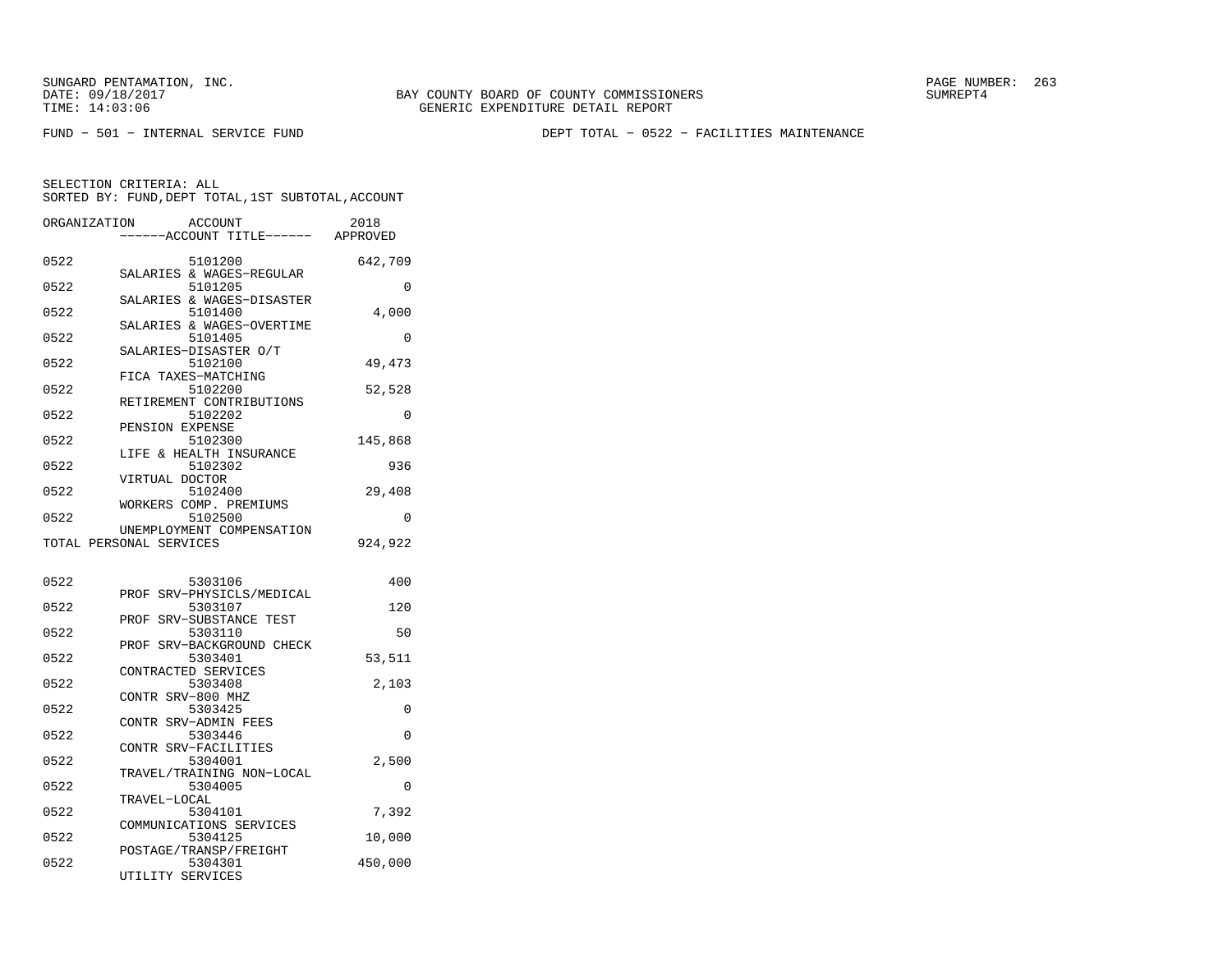FUND − 501 − INTERNAL SERVICE FUND DEPT TOTAL − 0522 − FACILITIES MAINTENANCE

|      | ORGANIZATION<br>ACCOUNT<br>---ACCOUNT TITLE------ APPROVED   | 2018     |
|------|--------------------------------------------------------------|----------|
| 0522 | 5304410                                                      | 3,120    |
| 0522 | RENTALS/LEASES-EQUIPMENT<br>5304414                          | 5,787    |
| 0522 | RENTALS/LEASES EQUIP-(IT)<br>5304501                         | 19,606   |
| 0522 | INSURANCE & BONDS<br>5304604                                 | 0        |
| 0522 | REPAIR/MAINT-BLD&GRD DEPT<br>5304605                         | 110,825  |
| 0522 | REPAIR/MAINT-BLDG & GRND<br>5304606                          | 175,000  |
| 0522 | REPAIR/MAINT-OTHER BLDGS<br>5304610                          | 6,500    |
| 0522 | REPAIR/MAINT-AUTO EOUIP<br>5304611                           | 0        |
| 0522 | REPAIR/MAINT-FLEET MAINT<br>5304612                          | $\Omega$ |
| 0522 | REPAIR/MAINT-AWT<br>5304615                                  | 5,000    |
| 0522 | REPAIR/MAINT-EQUIPMENT<br>5304902<br>FEES & COSTS-PURCHASING | 9,533    |
| 0522 | 5304905<br>FEES&COSTS-LGL ADV/ADVERT                         | 75       |
| 0522 | 5304990<br>MISCELLANEOUS EXPENSES                            | 50       |
| 0522 | 5305101                                                      | 1,500    |
| 0522 | OFFICE SUPPLIES<br>5305201<br>OPERATING SUPPLIES             | 8,500    |
| 0522 | 5305202<br>OPER SUPPLIES-JANITORIAL                          | 20,620   |
| 0522 | 5305205<br>GAS, OIL & LUBRICANTS                             | 13,000   |
| 0522 | 5305210<br>SAFETY GEAR & SUPPLIES                            | 1,500    |
| 0522 | 5305215<br>CLOTHING & WEARING APPRL                          | 5,460    |
| 0522 | 5305220<br>TOOL & SMALL IMPLEMENTS                           | 6,500    |
| 0522 | 5305401<br>BOOKS/RESOURCE MATR/SUBSC                         | 400      |
| 0522 | 5305402<br><b>DUES &amp; MEMBERSHIPS</b>                     | $\Omega$ |
| 0522 | 5305406<br>TRAINING & TUITION                                | 12,000   |
|      | TOTAL OPERATING EXPENSES                                     | 931,052  |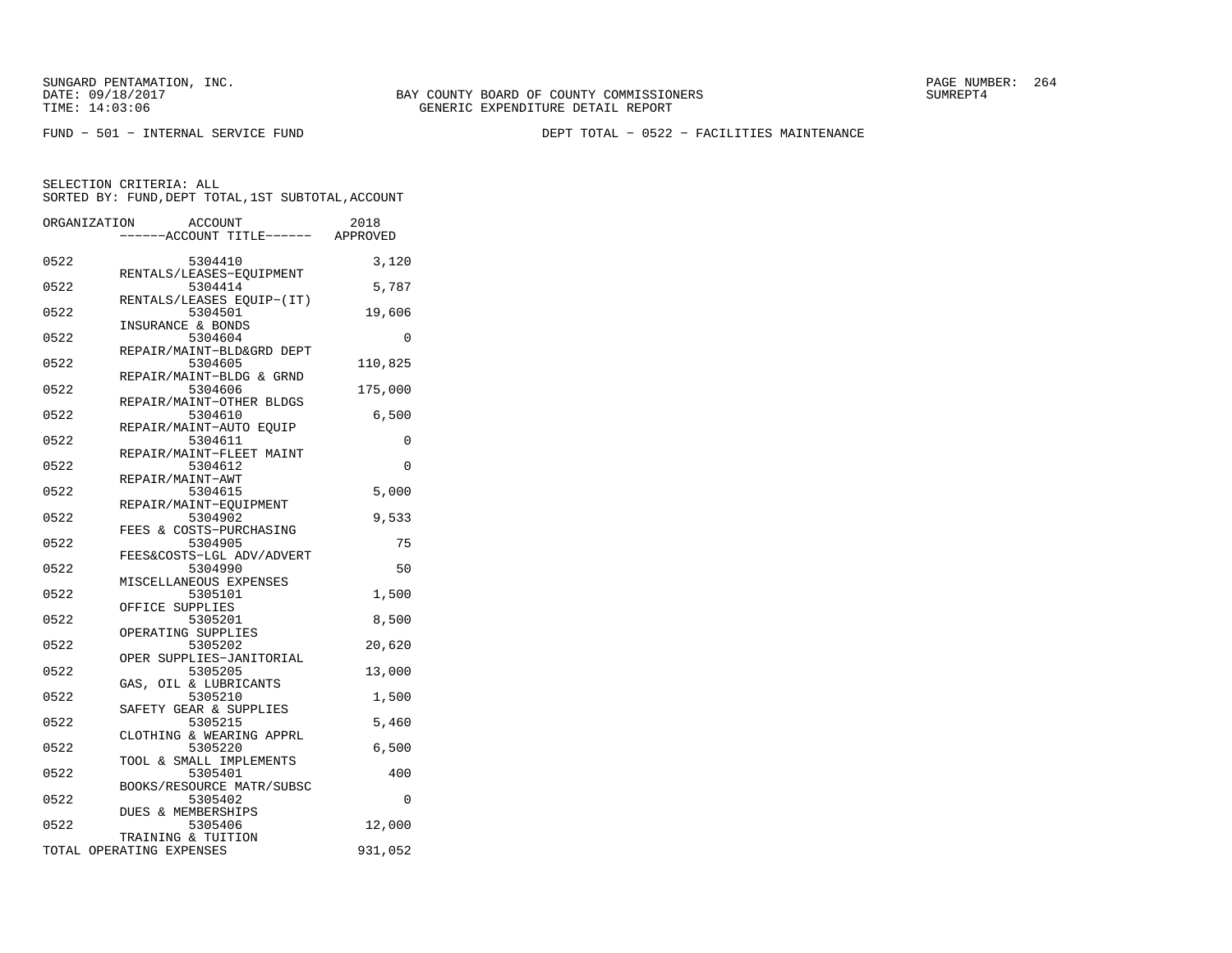FUND − 501 − INTERNAL SERVICE FUND DEPT TOTAL − 0522 − FACILITIES MAINTENANCE

SELECTION CRITERIA: ALLSORTED BY: FUND,DEPT TOTAL,1ST SUBTOTAL,ACCOUNT

|      | ORGANIZATION ACCOUNT                      | ------ACCOUNT TITLE------ APPROVED   | 2018     |
|------|-------------------------------------------|--------------------------------------|----------|
| 0522 |                                           | 5606401                              | 1,500    |
| 0522 | EOUIPMENT                                 | 5606402                              | 1,800    |
| 0522 |                                           | EOUIP LESS THAN \$1000<br>5606450    | 6,050    |
|      | COMPUTER SOFTWARE<br>TOTAL CAPITAL OUTLAY |                                      | 9,350    |
|      |                                           |                                      |          |
| 0522 |                                           | 5819101                              | $\Omega$ |
| 0522 |                                           | TRNFS-GENERAL FUND (001)<br>5819120  | $\Omega$ |
| 0522 |                                           | TRNSF-BUILDERS SVC (440)<br>5905998  | $\Omega$ |
| 0522 |                                           | DEPRECIATION EXPENSE<br>5909910      | 130,101  |
| 0522 |                                           | RESERVE FOR CONTINGENCIES<br>5909915 | $\Omega$ |
|      | TOTAL NON-OPERATING EXPENSES              | RESERVE FOR PAY ADJUSTMNT            | 130,101  |

TOTAL FACILITIES MAINTENANCE 1,995,425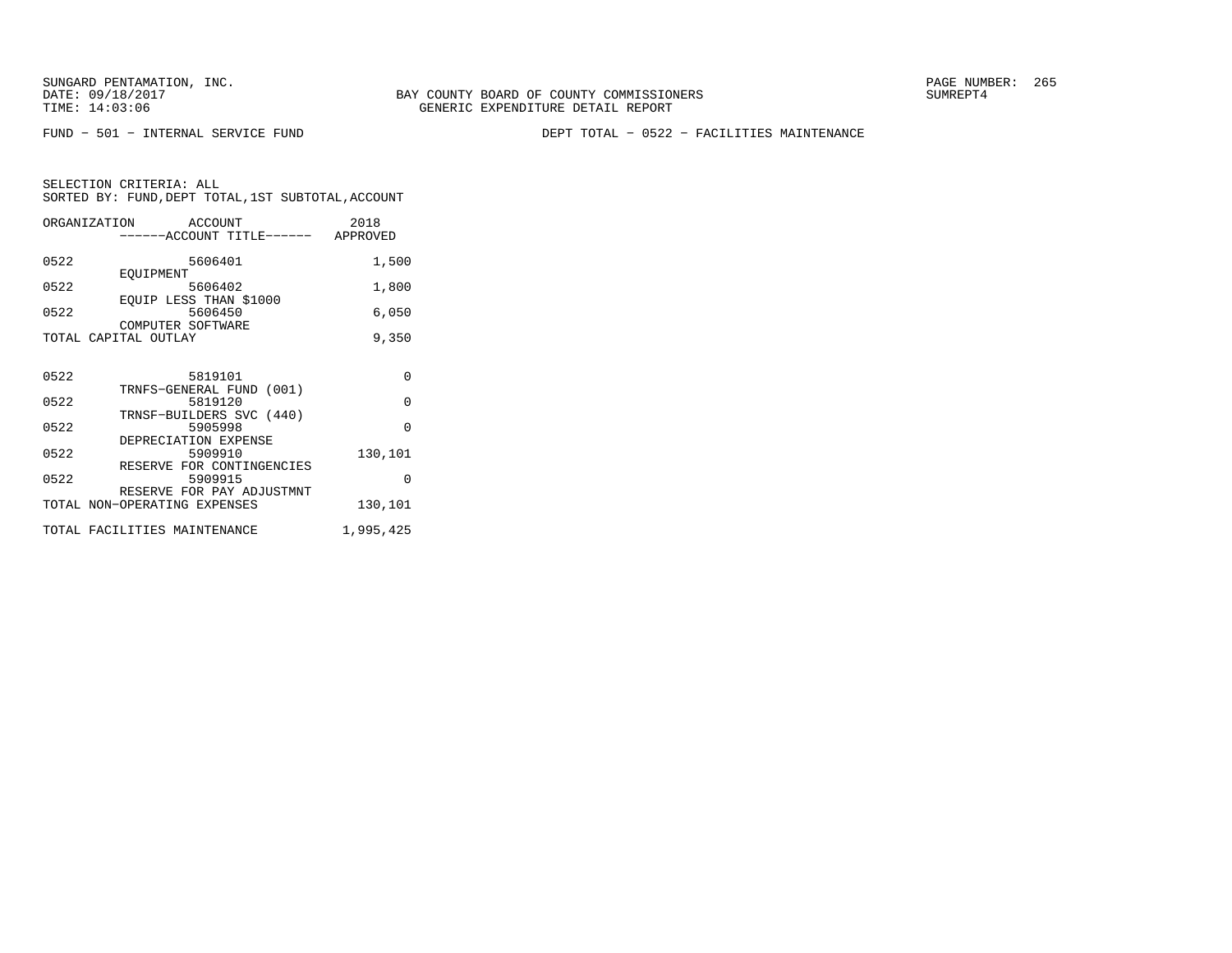FUND − 501 − INTERNAL SERVICE FUND DEPT TOTAL − 0525 − CENTRAL PURCHASING

| ACCOUNT<br>ORGANIZATION<br>---ACCOUNT TITLE------ APPROVED             | 2018     |
|------------------------------------------------------------------------|----------|
| 0525<br>5101200<br>SALARIES & WAGES-REGULAR                            | 255,277  |
| 0525<br>5101400                                                        | 500      |
| SALARIES & WAGES-OVERTIME<br>0525<br>5102100                           | 19,567   |
| FICA TAXES-MATCHING<br>0525<br>5102200                                 | 34,877   |
| RETIREMENT CONTRIBUTIONS<br>0525<br>5102300                            | 43,597   |
| LIFE & HEALTH INSURANCE<br>0525<br>5102302                             | 288      |
| VIRTUAL DOCTOR<br>0525<br>5102400                                      | 1,098    |
| WORKERS COMP. PREMIUMS<br>0525<br>5102500                              | 0        |
| UNEMPLOYMENT COMPENSATION<br>TOTAL PERSONAL SERVICES                   | 355,204  |
|                                                                        |          |
| 0525<br>5303107<br>PROF SRV-SUBSTANCE TEST                             | 0        |
| 0525<br>5303110<br>SRV-BACKGROUND CHECK<br>PROF                        | 0        |
| 0525<br>5303401<br>CONTRACTED SERVICES                                 | 1,098    |
| 0525<br>5303425<br>CONTR SRV-ADMIN FEES                                | 0        |
| 0525<br>5303446<br>CONTR SRV-FACILITIES                                | 35,546   |
| 0525<br>5304001<br>TRAVEL/TRAINING NON-LOCAL                           | 4,450    |
| 0525<br>5304101<br>COMMUNICATIONS SERVICES                             | 1,464    |
| 0525<br>5304125<br>POSTAGE/TRANSP/FREIGHT                              | 300      |
| 0525<br>5304301<br>UTILITY SERVICES                                    | 0        |
| 0525<br>5304410                                                        | 213      |
| RENTALS/LEASES-EOUIPMENT<br>0525<br>5304414                            | 3,965    |
| RENTALS/LEASES EOUIP-(IT)<br>0525<br>5304501                           | 13,956   |
| INSURANCE & BONDS<br>0525<br>5304605                                   | 15,770   |
| REPAIR/MAINT-BLDG & GRND<br>0525<br>5304610                            | 0        |
| REPAIR/MAINT-AUTO EQUIP<br>0525<br>5304611<br>REPAIR/MAINT-FLEET MAINT | $\Omega$ |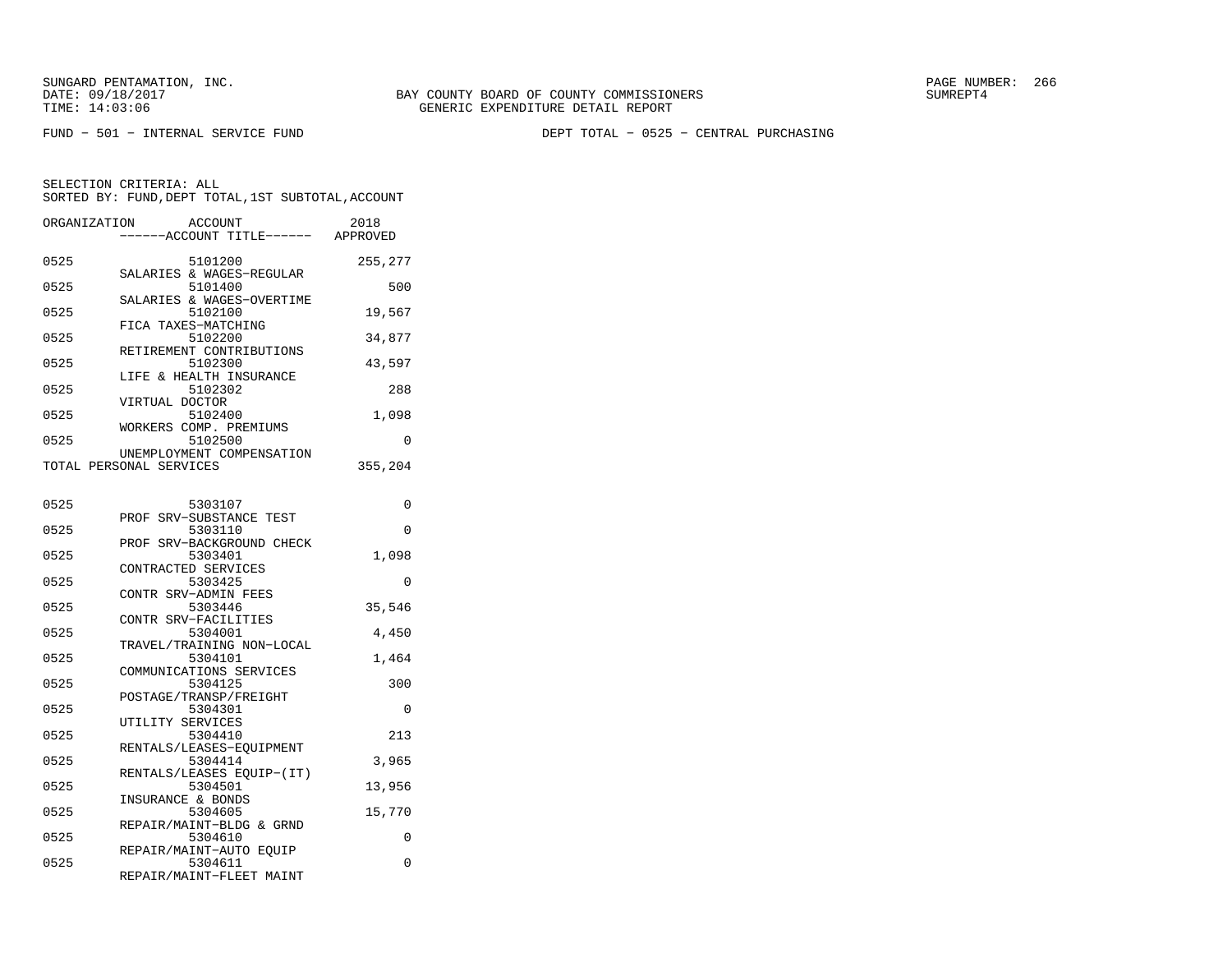FUND − 501 − INTERNAL SERVICE FUND DEPT TOTAL − 0525 − CENTRAL PURCHASING

| ORGANIZATION             |                   | <b>ACCOUNT</b><br>---ACCOUNT TITLE------ APPROVED | 2018      |
|--------------------------|-------------------|---------------------------------------------------|-----------|
| 0525                     |                   | 5304612                                           | 0         |
|                          | REPAIR/MAINT-AWT  |                                                   |           |
| 0525                     |                   | 5304615<br>REPAIR/MAINT-EQUIPMENT                 | $\Omega$  |
| 0525                     |                   | 5304701                                           | $\Omega$  |
| 0525                     |                   | PRINTING & BINDING<br>5304905                     | 475       |
|                          |                   | FEES&COSTS-LGL ADV/ADVERT                         |           |
| 0525                     |                   | 5304922                                           | $\Omega$  |
| 0525                     |                   | FEES & COSTS-PERMITS<br>5304990                   | 0         |
|                          |                   | MISCELLANEOUS EXPENSES                            |           |
| 0525                     | OFFICE SUPPLIES   | 5305101                                           | 650       |
| 0525                     |                   | 5305201                                           | 1,750     |
|                          |                   | OPERATING SUPPLIES                                |           |
| 0525                     |                   | 5305202<br>OPER SUPPLIES-JANITORIAL               | 0         |
| 0525                     |                   | 5305205                                           | $\Omega$  |
|                          |                   | GAS, OIL & LUBRICANTS                             |           |
| 0525                     |                   | 5305210<br>SAFETY GEAR & SUPPLIES                 | 0         |
| 0525                     |                   | 5305215                                           | $\Omega$  |
| 0525                     |                   | CLOTHING & WEARING APPRL<br>5305401               | 100       |
|                          |                   | BOOKS/RESOURCE MATR/SUBSC                         |           |
| 0525                     |                   | 5305402                                           | 1,120     |
| 0525                     |                   | <b>DUES &amp; MEMBERSHIPS</b><br>5305406          | 1,020     |
|                          |                   | TRAINING & TUITION                                |           |
| 0525                     |                   | 5394915                                           | 0         |
| 0525                     | COGS-PARTS        | 5394920                                           | 2,200,576 |
|                          | COGS-GAS          |                                                   |           |
| 0525                     | COGS-OFFICE       | 5394925                                           | $\Omega$  |
| 0525                     |                   | 5394930                                           | $\Omega$  |
|                          | COGS-POSTAGE      |                                                   |           |
| TOTAL OPERATING EXPENSES |                   |                                                   | 2,282,453 |
|                          |                   |                                                   |           |
| 0525                     |                   | 5606301                                           | 0         |
| 0525                     |                   | IMPRV OTHER THAN BLDGS<br>5606401                 | 0         |
|                          | EOUIPMENT         |                                                   |           |
| 0525                     |                   | 5606402<br>EQUIP LESS THAN \$1000                 | 0         |
| 0525                     |                   | 5606450                                           | 0         |
|                          | COMPUTER SOFTWARE |                                                   |           |
| TOTAL CAPITAL OUTLAY     |                   |                                                   | 0         |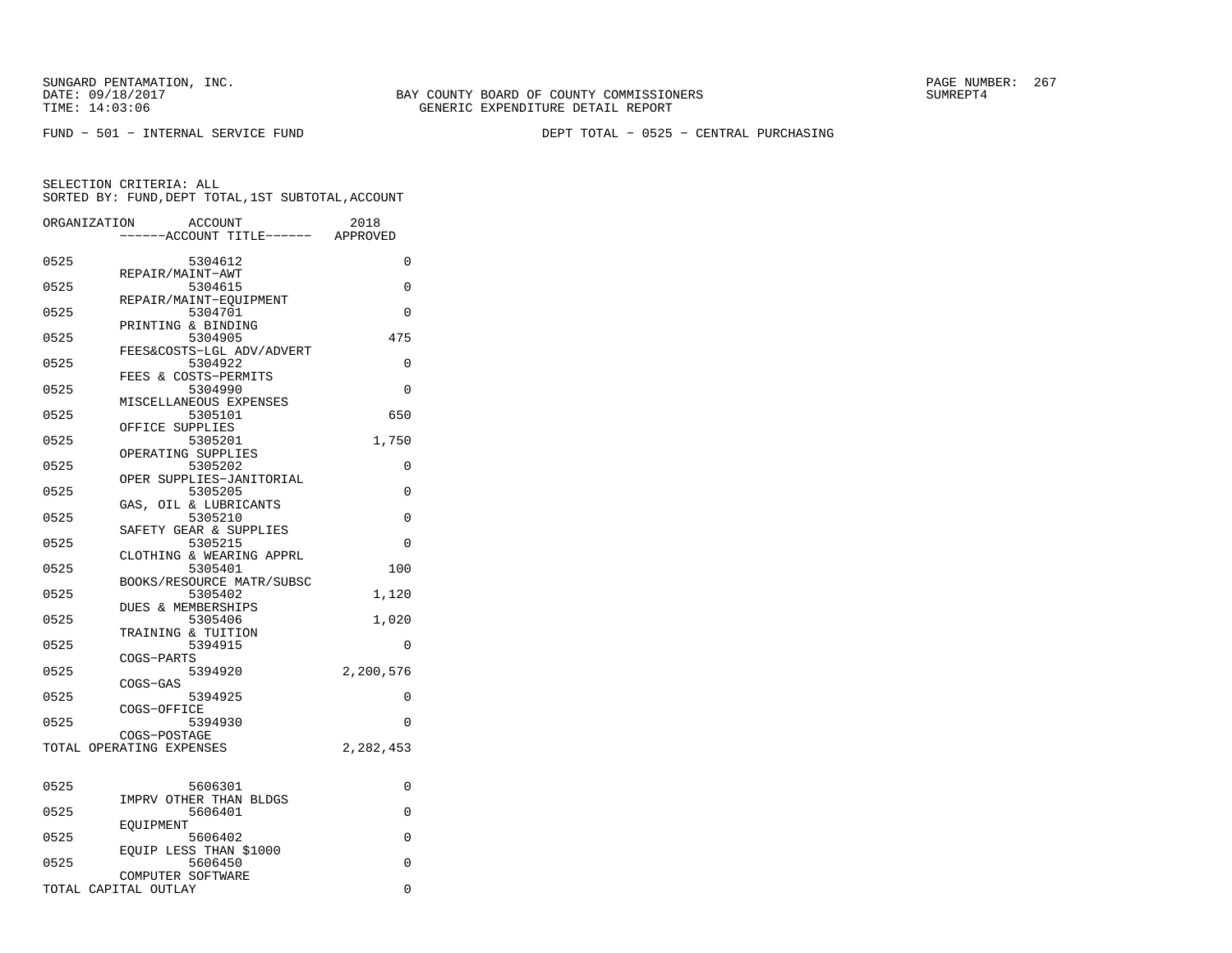FUND − 501 − INTERNAL SERVICE FUND DEPT TOTAL − 0525 − CENTRAL PURCHASING

| ORGANIZATION | ACCOUNT                   | 2018     |  |
|--------------|---------------------------|----------|--|
|              | ------ACCOUNT TITLE------ | APPROVED |  |
|              |                           |          |  |
|              |                           |          |  |
|              |                           |          |  |
| 0525         | 5819101                   |          |  |
|              | TRNFS-GENERAL FUND (001)  |          |  |

| 0525 | TIMILD GENERATI LOMD (AATI)<br>5819127               | U         |
|------|------------------------------------------------------|-----------|
| 0525 | TRNSF-UTIL ADMIN (510)<br>5905908                    | U         |
| 0525 | LOSS ON DISPOSAL<br>5905998                          | O         |
| 0525 | DEPRECIATION EXPENSE<br>5909910                      | 125,000   |
| 0525 | RESERVE FOR CONTINGENCIES<br>5909915                 | 0         |
| 0525 | RESERVE FOR PAY ADJUSTMNT<br>5909999                 | 0         |
|      | RESERVE-CASH FORWARD<br>TOTAL NON-OPERATING EXPENSES | 125,000   |
|      | TOTAL CENTRAL PURCHASING                             | 2,762,657 |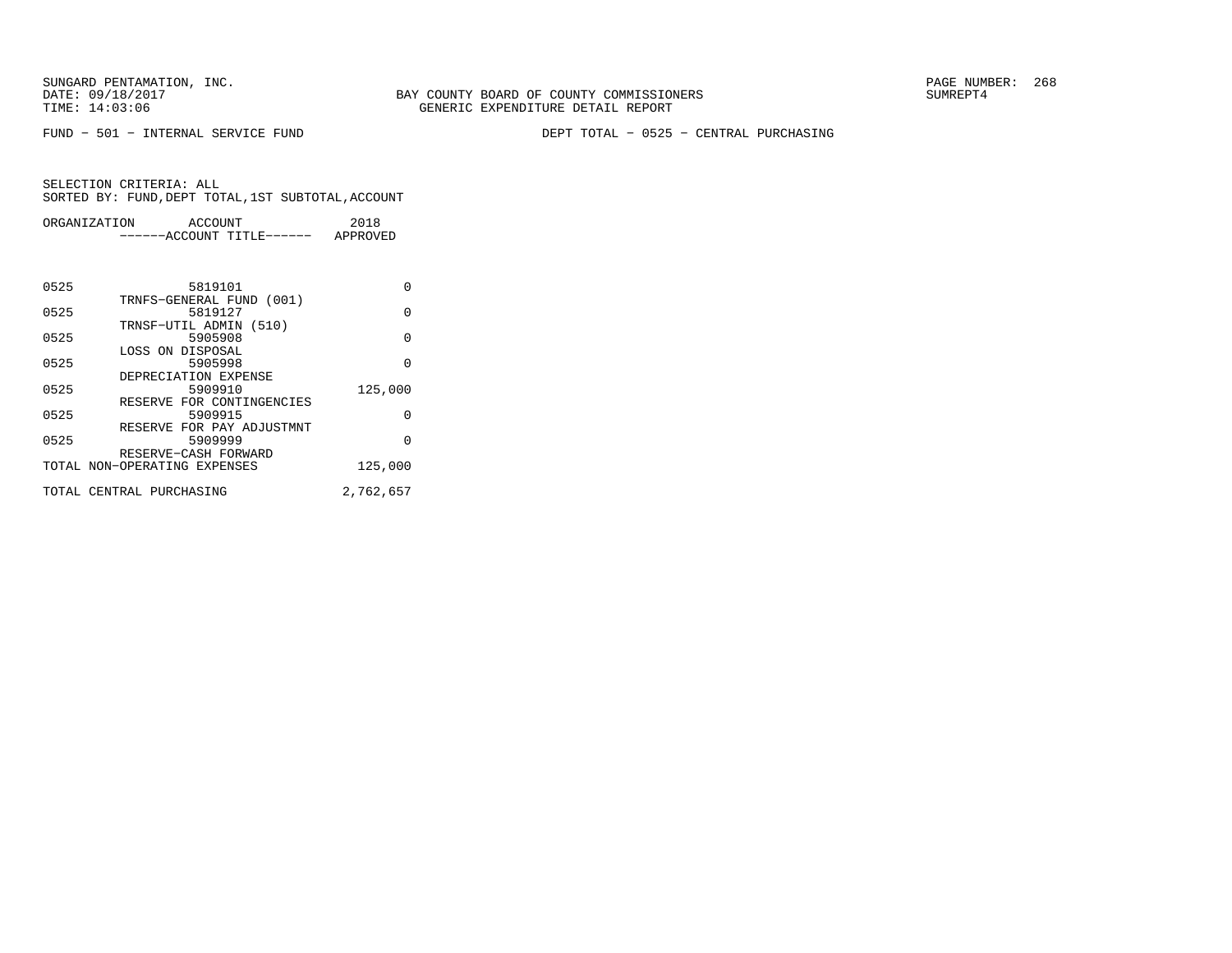FUND − 501 − INTERNAL SERVICE FUND DEPT TOTAL − 0526 − LABORATORY SERVICES

| ORGANIZATION | ACCOUNT<br>--ACCOUNT TITLE------                  | 2018<br>APPROVED |
|--------------|---------------------------------------------------|------------------|
| 0526         | 5101200                                           | 0                |
| 0526         | SALARIES & WAGES-REGULAR<br>5101400               | 0                |
| 0526         | SALARIES & WAGES-OVERTIME<br>5102100              | 0                |
| 0526         | FICA TAXES-MATCHING<br>5102200                    | 0                |
| 0526         | RETIREMENT CONTRIBUTIONS<br>5102300               | 0                |
| 0526         | LIFE & HEALTH INSURANCE<br>5102400                | 0                |
|              | WORKERS COMP. PREMIUMS<br>TOTAL PERSONAL SERVICES | 0                |
|              |                                                   |                  |
| 0526         | 5303106                                           | 0                |
| 0526         | SRV-PHYSICLS/MEDICAL<br>PROF<br>5303107           | 0                |
| 0526         | PROF SRV-SUBSTANCE TEST<br>5303110                | 0                |
| 0526         | PROF SRV-BACKGROUND CHECK<br>5303401              | 0                |
| 0526         | CONTRACTED SERVICES<br>5303410                    | 0                |
| 0526         | CONTR SRV-JANITORIAL<br>5303425                   | 0                |
| 0526         | CONTR SRV-ADMIN FEES<br>5303464                   | $\Omega$         |
| 0526         | CONTR SRV-LAB<br>5304001                          | 0                |
|              | TRAVEL/TRAINING NON-LOCAL                         |                  |
| 0526         | 5304005<br>TRAVEL-LOCAL                           | 0                |
| 0526         | 5304101<br>COMMUNICATIONS SERVICES                | 0                |
| 0526         | 5304125<br>POSTAGE/TRANSP/FREIGHT                 | 0                |
| 0526         | 5304130<br>POSTAGE-LAB SAMPLES                    | 0                |
| 0526         | 5304301<br>UTILITY SERVICES                       | 0                |
| 0526         | 5304501                                           | 0                |
| 0526         | INSURANCE & BONDS<br>5304605                      | 0                |
| 0526         | REPAIR/MAINT-BLDG & GRND<br>5304610               | 0                |
| 0526         | REPAIR/MAINT-AUTO EQUIP<br>5304611                | 0                |
|              | REPAIR/MAINT-FLEET MAINT                          |                  |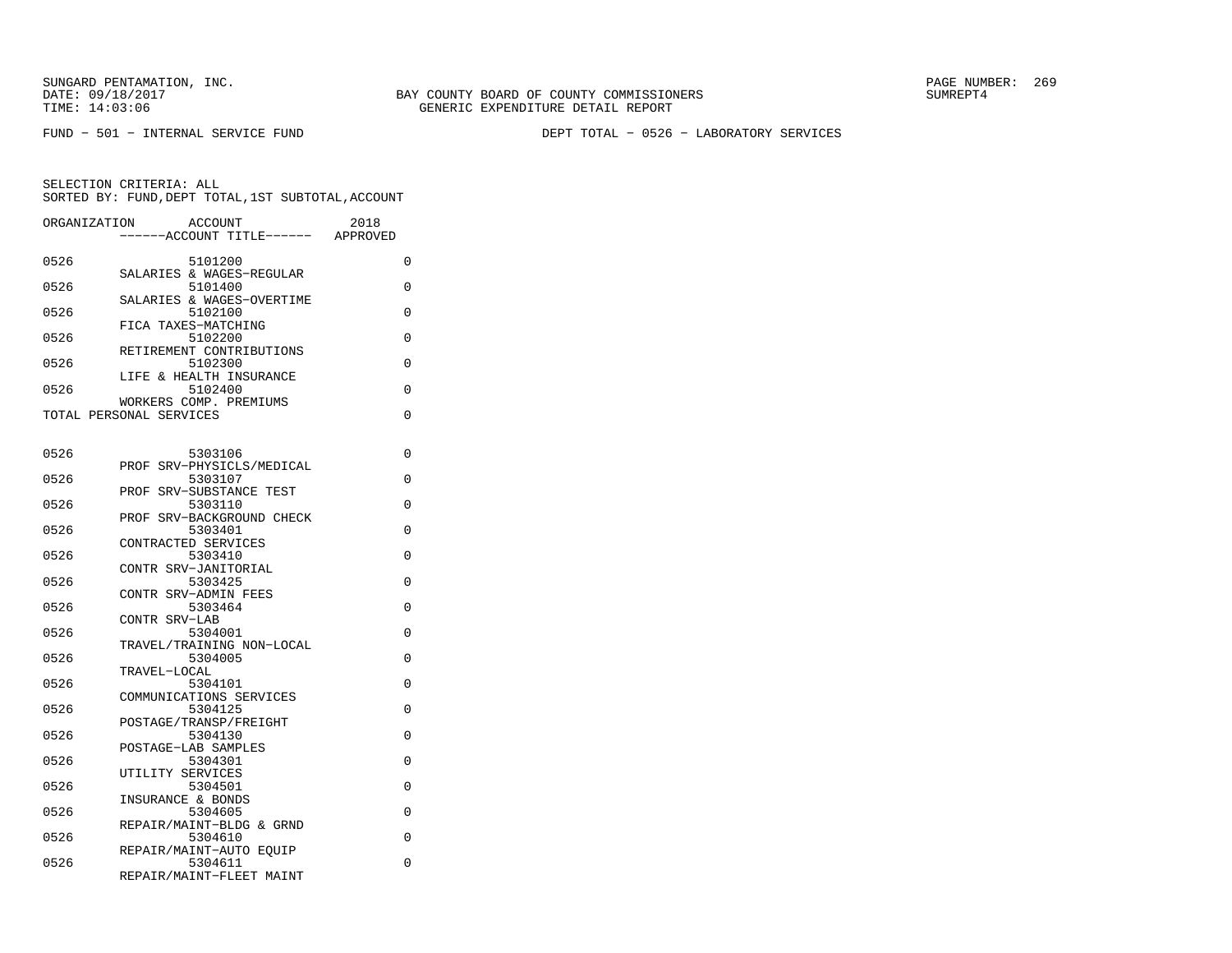FUND − 501 − INTERNAL SERVICE FUND DEPT TOTAL − 0526 − LABORATORY SERVICES

|      | ORGANIZATION<br>ACCOUNT<br>----ACCOUNT TITLE------ APPROVED     | 2018      |
|------|-----------------------------------------------------------------|-----------|
| 0526 | 5304615                                                         | 0         |
| 0526 | REPAIR/MAINT-EOUIPMENT<br>5304902                               | $\Omega$  |
| 0526 | FEES & COSTS-PURCHASING<br>5304905<br>FEES&COSTS-LGL ADV/ADVERT | 0         |
| 0526 | 5304990<br>MISCELLANEOUS EXPENSES                               | 0         |
| 0526 | 5305101<br>OFFICE SUPPLIES                                      | 0         |
| 0526 | 5305201<br>OPERATING SUPPLIES                                   | 0         |
| 0526 | 5305202<br>OPER SUPPLIES-JANITORIAL                             | 0         |
| 0526 | 5305205<br>GAS, OIL & LUBRICANTS                                | 0         |
| 0526 | 5305210<br>SAFETY GEAR & SUPPLIES                               | $\Omega$  |
| 0526 | 5305215<br>CLOTHING & WEARING APPRL                             | 0         |
| 0526 | 5305220<br>TOOL & SMALL IMPLEMENTS                              | $\Omega$  |
| 0526 | 5305240<br>OPER SUPPLIES-LAB                                    | $\Omega$  |
| 0526 | 5305401<br>BOOKS/RESOURCE MATR/SUBSC                            | $\Omega$  |
| 0526 | 5305402<br>DUES & MEMBERSHIPS                                   | $\Omega$  |
| 0526 | 5305406<br>TRAINING & TUITION                                   | $\Omega$  |
|      | TOTAL OPERATING EXPENSES                                        | 0         |
| 0526 | 5606401                                                         | $\Omega$  |
| 0526 | EOUIPMENT<br>5606402                                            | $\Omega$  |
|      | EOUIP LESS THAN \$1000<br>TOTAL CAPITAL OUTLAY                  | $\Omega$  |
| 0526 | 5909910                                                         | $\Omega$  |
| 0526 | RESERVE FOR CONTINGENCIES<br>5909915                            | $\Omega$  |
|      | RESERVE FOR PAY ADJUSTMNT<br>TOTAL NON-OPERATING EXPENSES       | 0         |
|      | TOTAL LABORATORY SERVICES                                       | 0         |
|      | TOTAL INTERNAL SERVICE FUND                                     | 4,758,082 |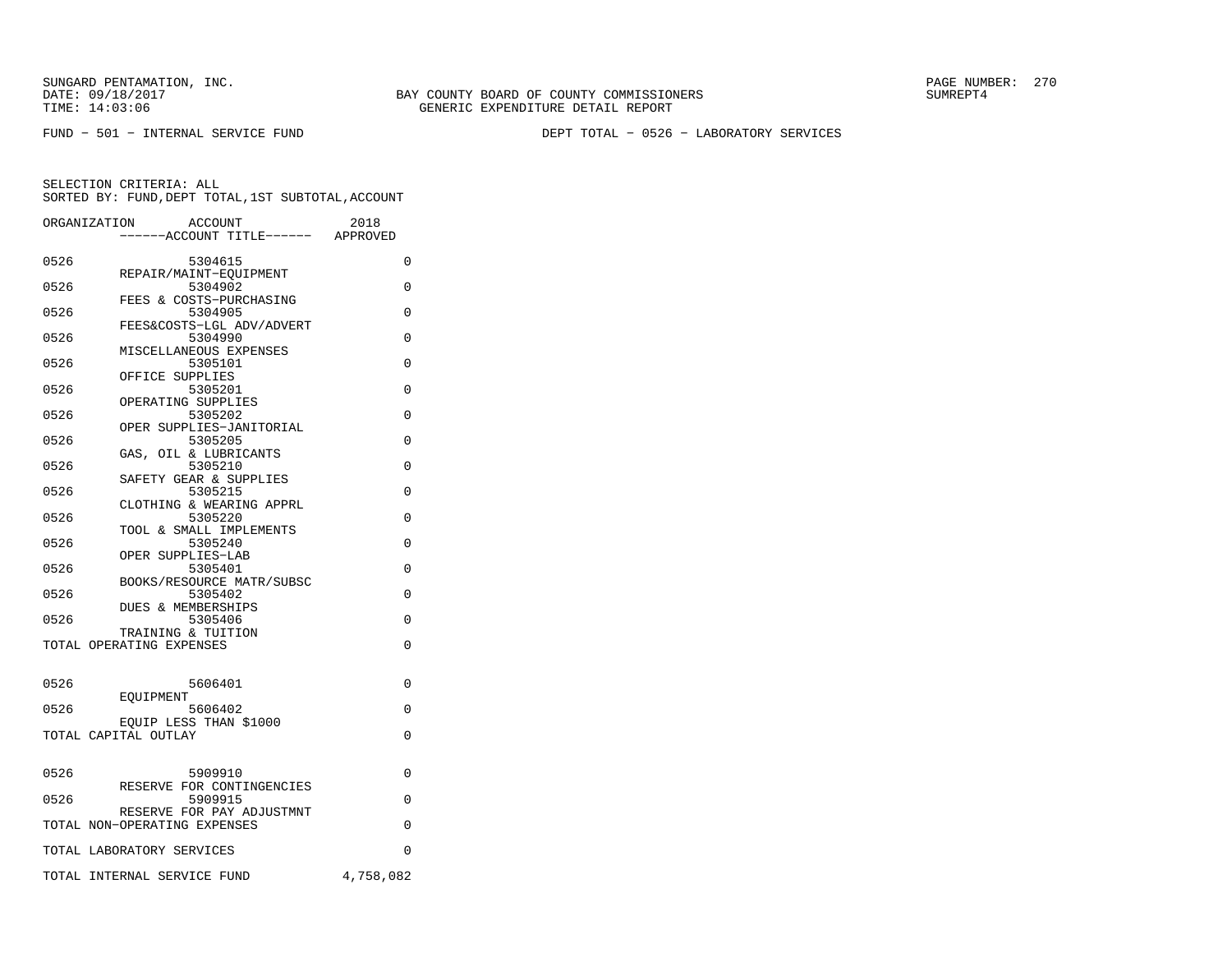FUND − 505 − WORKERS COMPENSATION DEPT TOTAL − − TITLE NOT FOUND

|     | ORGANIZATION                 | ACCOUNT                   |  | 2018     |  |
|-----|------------------------------|---------------------------|--|----------|--|
|     |                              | ------ACCOUNT TITLE------ |  | APPROVED |  |
|     |                              |                           |  |          |  |
| 505 |                              | 5819107                   |  |          |  |
|     |                              | TRNSF-WORKERS COMP (505)  |  |          |  |
|     | TOTAL NON-OPERATING EXPENSES |                           |  |          |  |
|     |                              |                           |  |          |  |
|     | TOTAL TITLE NOT FOUND        |                           |  |          |  |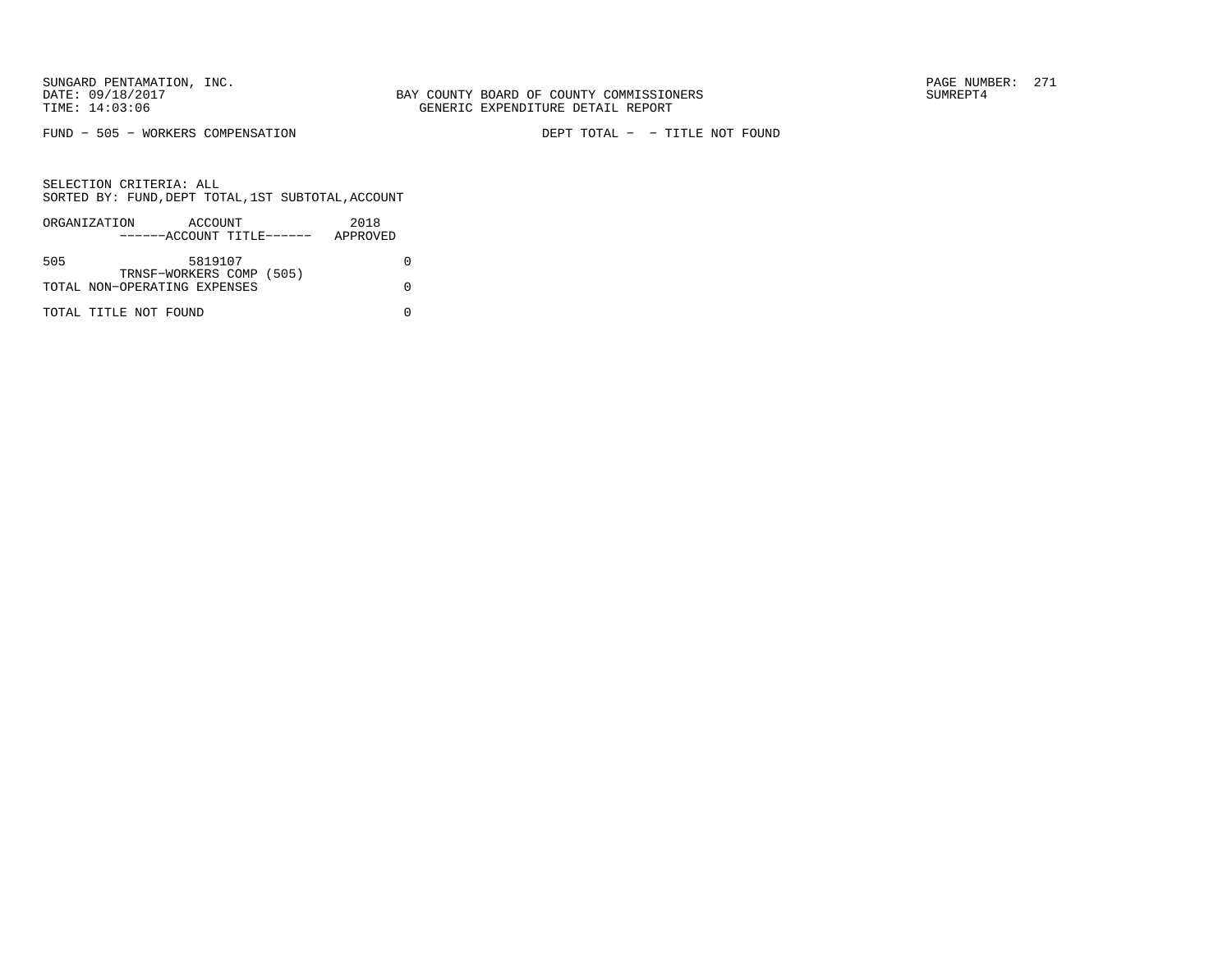BAY COUNTY BOARD OF COUNTY COMMISSIONERS TIME: 14:03:06 GENERIC EXPENDITURE DETAIL REPORT

FUND − 505 − WORKERS COMPENSATION DEPT TOTAL − 0530 − WORKERS COMPENSATION

| ORGANIZATION | ACCOUNT<br>---ACCOUNT TITLE------                    | 2018<br>APPROVED |
|--------------|------------------------------------------------------|------------------|
| 0530         | 5101200<br>SALARIES & WAGES-REGULAR                  | 158,267          |
| 0530         | 5101400                                              | 1,000            |
| 0530         | SALARIES & WAGES-OVERTIME<br>5102100                 | 12,184           |
| 0530         | FICA TAXES-MATCHING<br>5102200                       | 19,412           |
| 0530         | RETIREMENT CONTRIBUTIONS<br>5102202                  | 0                |
| 0530         | PENSION EXPENSE<br>5102300                           | 34,722           |
| 0530         | LIFE & HEALTH INSURANCE<br>5102302                   | 180              |
| 0530         | VIRTUAL DOCTOR<br>5102400                            | 682              |
| 0530         | WORKERS COMP. PREMIUMS<br>5102500                    | 0                |
|              | UNEMPLOYMENT COMPENSATION<br>TOTAL PERSONAL SERVICES | 226,447          |
| 0530         | 5143105                                              | 0                |
| 0530         | SRV-OTHER ATTNY<br>PROF<br>5303106                   | 0                |
| 0530         | SRV-PHYSICLS/MEDICAL<br>PROF<br>5303107              | 40               |
| 0530         | SRV-SUBSTANCE TEST<br>PROF<br>5303110                | 80               |
| 0530         | SRV-BACKGROUND CHECK<br>PROF<br>5303401              | 40,042           |
| 0530         | CONTRACTED SERVICES<br>5303410                       | 0                |
| 0530         | CONTR SRV-JANITORIAL<br>5303425                      | 0                |
| 0530         | CONTR SRV-ADMIN FEES<br>5303446                      | 12,849           |
| 0530         | CONTR SRV-FACILITIES                                 |                  |
|              | 5304001<br>TRAVEL/TRAINING NON-LOCAL                 | 3,500            |
| 0530         | 5304101<br>COMMUNICATIONS SERVICES                   | 1,104            |
| 0530         | 5304125<br>POSTAGE/TRANSP/FREIGHT                    | 250              |
| 0530         | 5304301<br>UTILITY SERVICES                          | 0                |
| 0530         | 5304405<br>RENTALS/LEASES-BUILDINGS                  | 0                |
| 0530         | 5304410<br>RENTALS/LEASES-EOUIPMENT                  | 1,000            |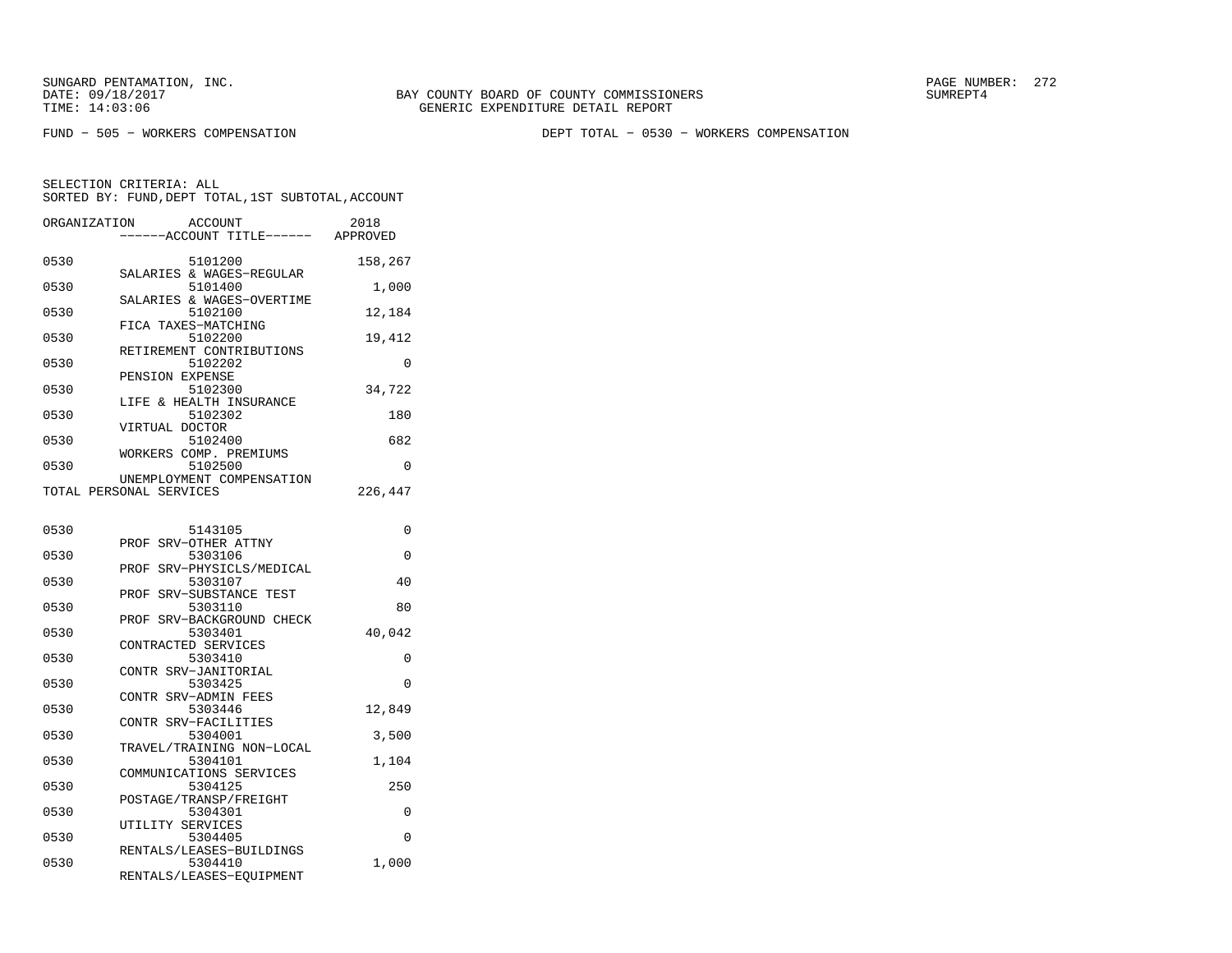TIME: 14:03:06 GENERIC EXPENDITURE DETAIL REPORT

BAY COUNTY BOARD OF COUNTY COMMISSIONERS

FUND − 505 − WORKERS COMPENSATION DEPT TOTAL − 0530 − WORKERS COMPENSATION

|      | ORGANIZATION<br><b>ACCOUNT</b><br>---ACCOUNT TITLE------ | 2018<br>APPROVED |
|------|----------------------------------------------------------|------------------|
|      |                                                          |                  |
| 0530 | 5304414<br>RENTALS/LEASES EQUIP-(IT)                     | 1,700            |
| 0530 | 5304501                                                  | 10,247           |
| 0530 | INSURANCE & BONDS<br>5304503                             | 35,000           |
| 0530 | STATE SELF INS ASSESSMENT<br>5304504                     | 632,500          |
| 0530 | WORKERS COMP CLAIMS<br>5304512                           | 195,500          |
| 0530 | INSURANCE-PREM-W/C EXCESS<br>5304605                     | 0                |
| 0530 | REPAIR/MAINT-BLDG & GRND<br>5304610                      | 1,000            |
| 0530 | REPAIR/MAINT-AUTO EOUIP<br>5304615                       | 0                |
| 0530 | REPAIR/MAINT-EQUIPMENT<br>5304701                        | 0                |
| 0530 | PRINTING & BINDING<br>5304902                            | 2,648            |
| 0530 | FEES & COSTS-PURCHASING<br>5304905                       | $\Omega$         |
| 0530 | FEES&COSTS-LGL ADV/ADVERT<br>5304990                     | 200              |
| 0530 | MISCELLANEOUS EXPENSES<br>5305101                        | 1,200            |
| 0530 | OFFICE SUPPLIES<br>5305201                               | 1,500            |
| 0530 | OPERATING SUPPLIES<br>5305202                            | 0                |
| 0530 | OPER SUPPLIES-JANITORIAL<br>5305210                      | 2,500            |
| 0530 | SAFETY GEAR & SUPPLIES<br>5305215                        | 750              |
|      | CLOTHING & WEARING APPRL                                 |                  |
| 0530 | 5305226<br>EMPLOYEE INCENTIVE                            | 45,000           |
| 0530 | 5305401<br>BOOKS/RESOURCE MATR/SUBSC                     | 1,800            |
| 0530 | 5305402<br>DUES & MEMBERSHIPS                            | 1,000            |
| 0530 | 5305406<br>TRAINING & TUITION                            | 3,500            |
|      | TOTAL OPERATING EXPENSES                                 | 994,910          |
| 0530 | 5606401                                                  | 4,000            |
| 0530 | EOUIPMENT<br>5606402                                     | 2,000            |
|      | EQUIP LESS THAN \$1000                                   |                  |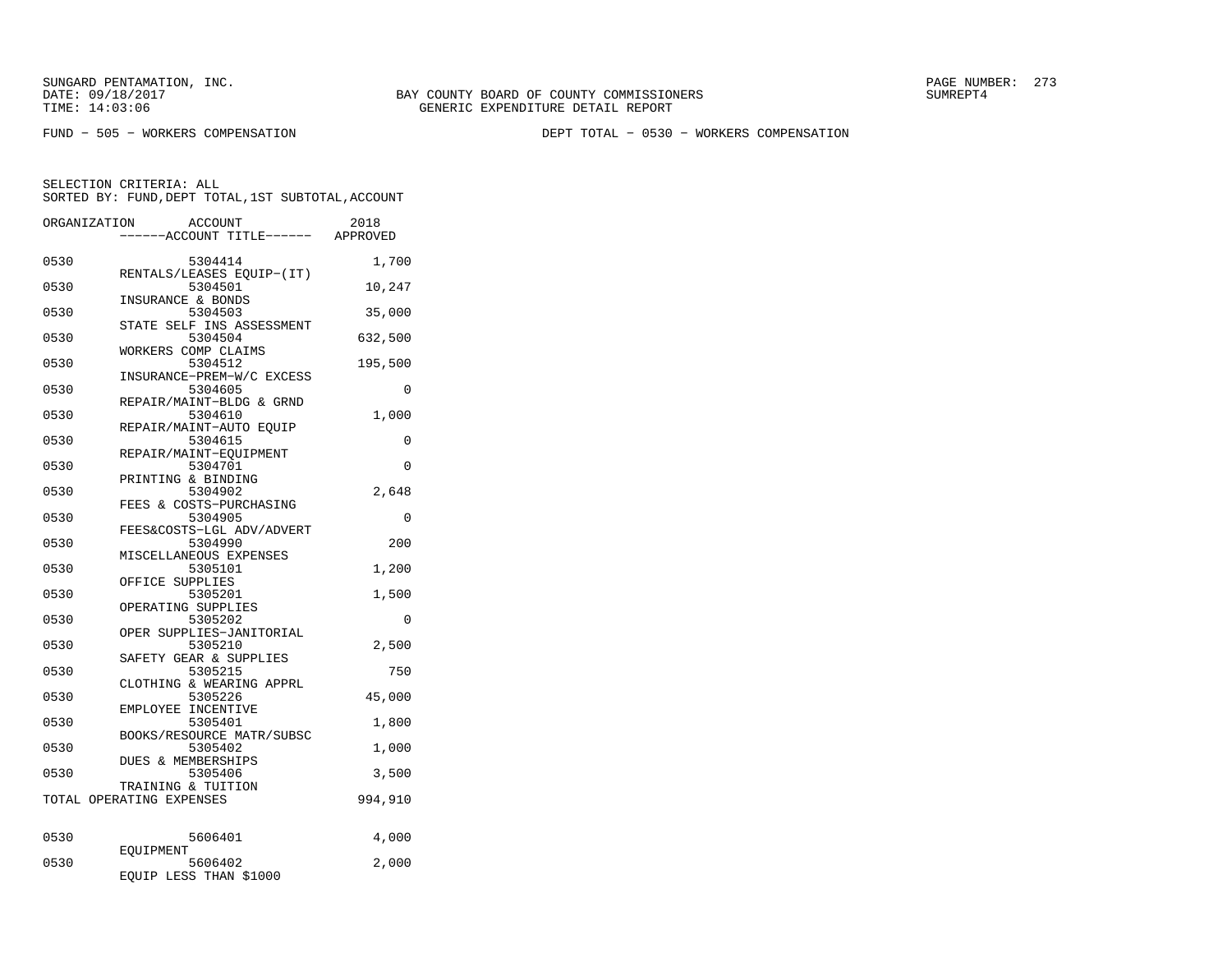FUND − 505 − WORKERS COMPENSATION DEPT TOTAL − 0530 − WORKERS COMPENSATION

| SELECTION CRITERIA: ALL                            |  |
|----------------------------------------------------|--|
| SORTED BY: FUND, DEPT TOTAL, 1ST SUBTOTAL, ACCOUNT |  |

| ORGANIZATION ACCOUNT<br>------ACCOUNT TITLE------ APPROVED           | 2018      |
|----------------------------------------------------------------------|-----------|
| 0530<br>5606450<br>COMPUTER SOFTWARE                                 | $\Omega$  |
| TOTAL CAPITAL OUTLAY                                                 | 6,000     |
| 0530<br>5819101                                                      | $\Omega$  |
| TRNFS-GENERAL FUND (001)<br>0530<br>5905998                          | $\Omega$  |
| DEPRECIATION EXPENSE<br>0530<br>5909910<br>RESERVE FOR CONTINGENCIES | 228,835   |
| 0530<br>5909915<br>RESERVE FOR PAY ADJUSTMNT                         | $\Omega$  |
| 0530<br>5909999<br>RESERVE-CASH FORWARD                              | $\Omega$  |
| TOTAL NON-OPERATING EXPENSES                                         | 228,835   |
| TOTAL WORKERS COMPENSATION                                           | 1,456,192 |
| TOTAL WORKERS COMPENSATION                                           | 1,456,192 |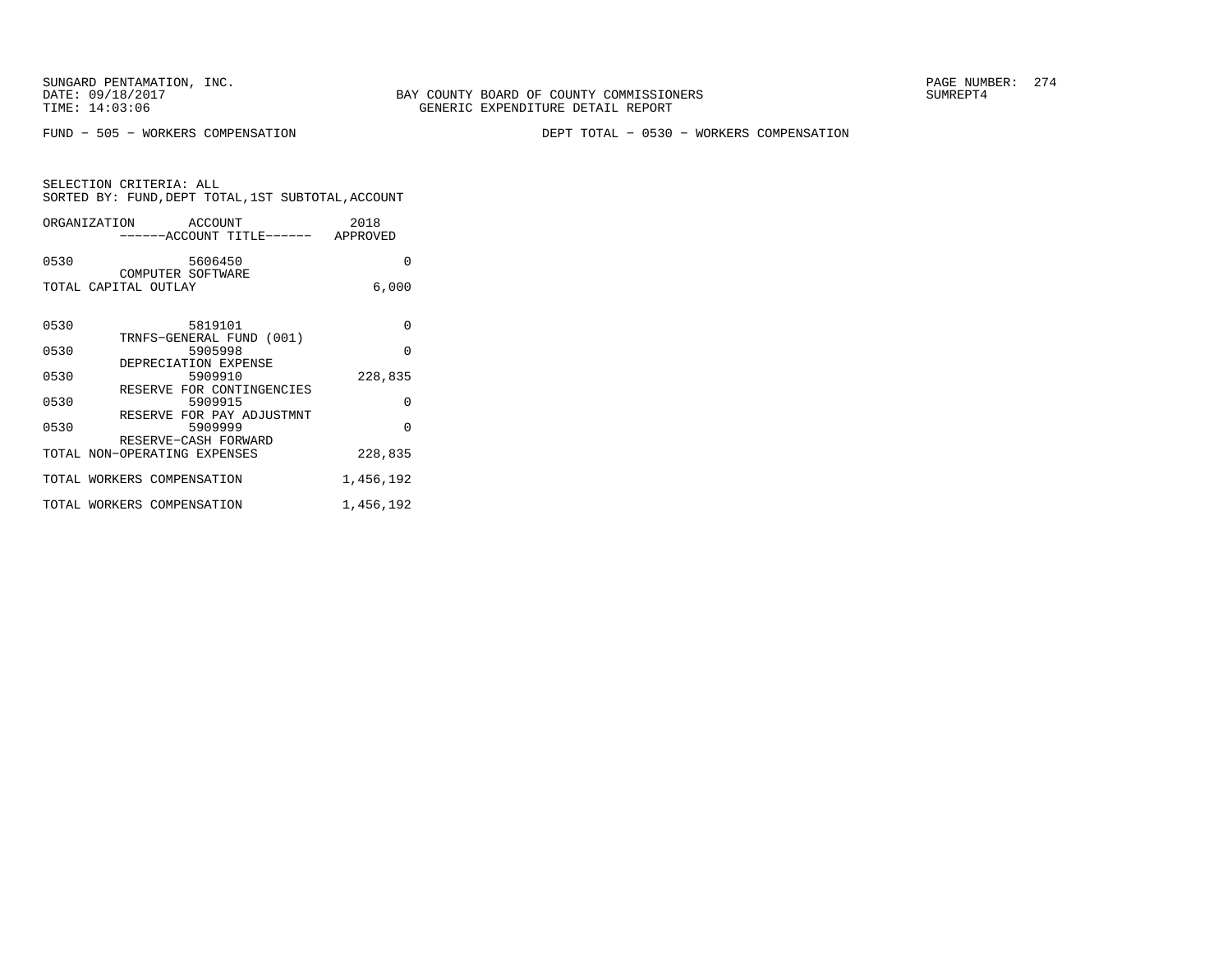FUND − 506 − INSURANCE FUND DEPT TOTAL − − TITLE NOT FOUND

|     | ORGANIZATION                 | ACCOUNT               |                           | 2018     |  |
|-----|------------------------------|-----------------------|---------------------------|----------|--|
|     |                              |                       | ------ACCOUNT TITLE------ | APPROVED |  |
|     |                              |                       |                           |          |  |
| 506 |                              | 5819110               |                           |          |  |
|     |                              | TRNSF-INSURANCE (506) |                           |          |  |
|     | TOTAL NON-OPERATING EXPENSES |                       |                           |          |  |
|     |                              |                       |                           |          |  |
|     | TOTAL TITLE NOT FOUND        |                       |                           |          |  |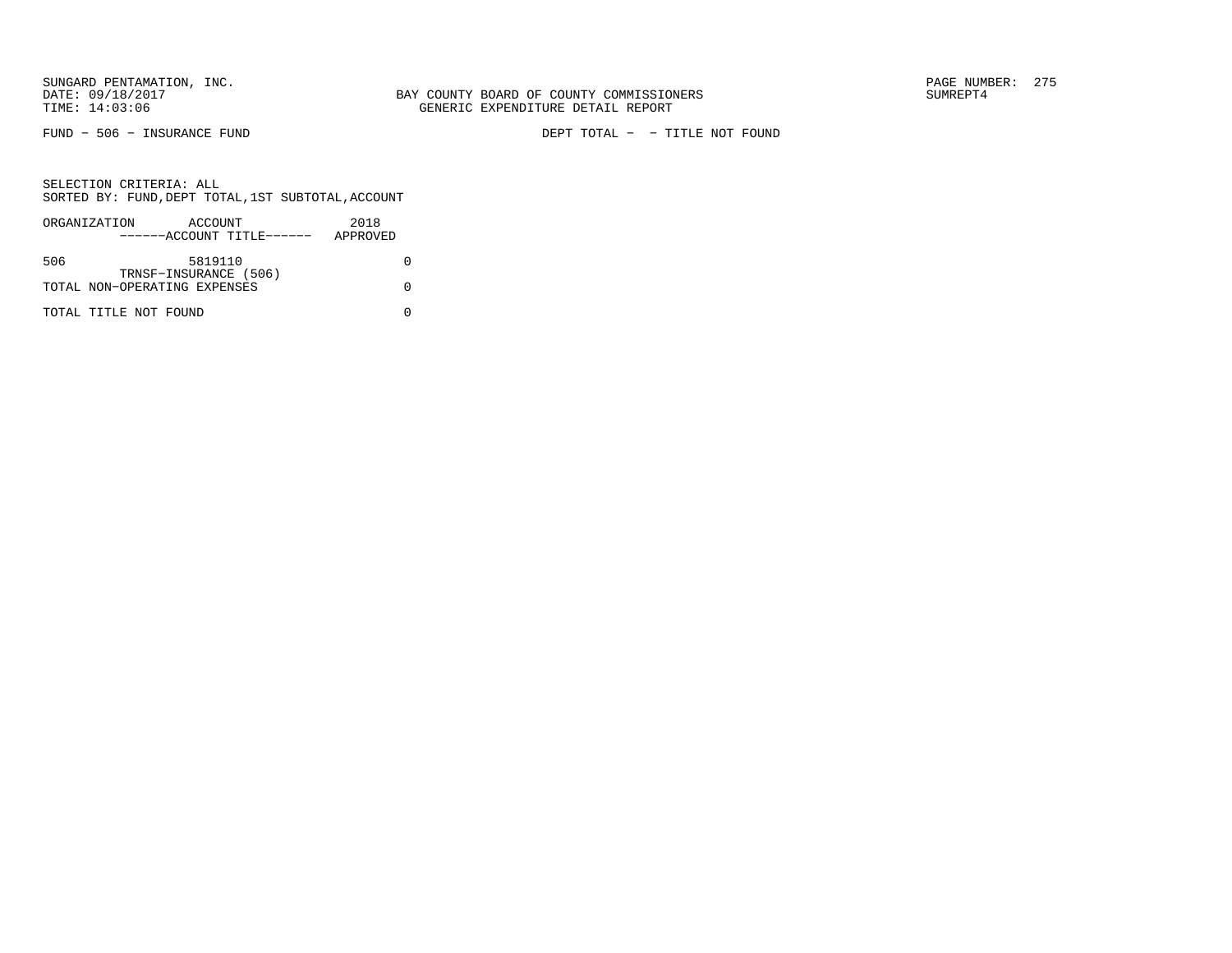FUND − 506 − INSURANCE FUND DEPT TOTAL − 0536 − INSURANCE

| ORGANIZATION | ACCOUNT<br>---ACCOUNT TITLE------                    | 2018<br>APPROVED |
|--------------|------------------------------------------------------|------------------|
| 0536         | 5101200<br>SALARIES & WAGES-REGULAR                  | 105,084          |
| 0536         | 5101400                                              | 4,000            |
| 0536         | SALARIES & WAGES-OVERTIME<br>5102100                 | 8,345            |
| 0536         | FICA TAXES-MATCHING<br>5102200                       | 15,338           |
| 0536         | RETIREMENT CONTRIBUTIONS<br>5102202                  | 0                |
| 0536         | PENSION EXPENSE<br>5102300                           | 2,958            |
| 0536         | LIFE & HEALTH INSURANCE<br>5102302                   | 36               |
| 0536         | VIRTUAL DOCTOR<br>5102400                            | 458              |
| 0536         | WORKERS COMP. PREMIUMS<br>5102500                    | 0                |
|              | UNEMPLOYMENT COMPENSATION<br>TOTAL PERSONAL SERVICES | 136,219          |
| 0536         | 5143105                                              | 0                |
| 0536         | PROF<br>SRV-OTHER ATTNY<br>5303106                   | 0                |
| 0536         | SRV-PHYSICLS/MEDICAL<br>PROF<br>5303107              | $\Omega$         |
| 0536         | PROF SRV-SUBSTANCE TEST<br>5303401                   | 37,042           |
| 0536         | CONTRACTED SERVICES<br>5303410                       | $\Omega$         |
| 0536         | CONTR SRV-JANITORIAL<br>5303425                      | 0                |
| 0536         | CONTR SRV-ADMIN FEES<br>5303446                      | 11,875           |
| 0536         | CONTR SRV-FACILITIES<br>5304001                      | 0                |
| 0536         | TRAVEL/TRAINING NON-LOCAL<br>5304101                 | 1,128            |
| 0536         | COMMUNICATIONS SERVICES<br>5304125                   | 250              |
| 0536         | POSTAGE/TRANSP/FREIGHT<br>5304301                    | $\Omega$         |
| 0536         | UTILITY SERVICES<br>5304410                          | 1,000            |
| 0536         | RENTALS/LEASES-EOUIPMENT<br>5304414                  | 1,820            |
| 0536         | RENTALS/LEASES EOUIP-(IT)<br>5304501                 | 0                |
|              | INSURANCE & BONDS                                    |                  |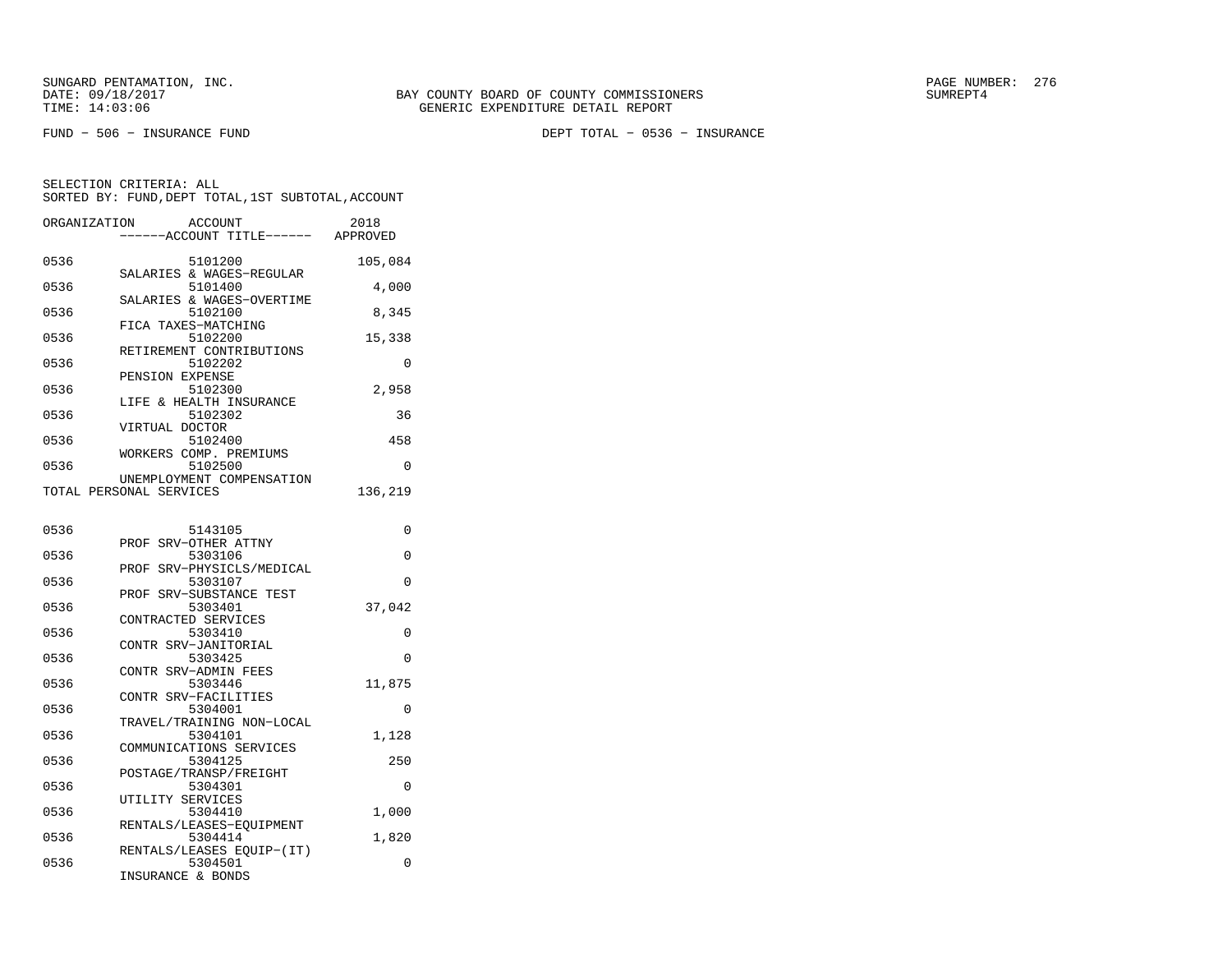FUND − 506 − INSURANCE FUND DEPT TOTAL − 0536 − INSURANCE

| ORGANIZATION | <b>ACCOUNT</b><br>---ACCOUNT TITLE------                  | 2018<br>APPROVED |
|--------------|-----------------------------------------------------------|------------------|
| 0536         | 5304504                                                   | 0                |
| 0536         | WORKERS COMP CLAIMS<br>5304510<br>INSURANCE-PREMIUMS MSTU | 178,400          |
| 0536         | 5304511<br>INSURANCE-PREMIUMS EMS                         | 136,400          |
| 0536         | 5304515<br>INSURANCE-COMMRCL FLEET                        | 98,900           |
| 0536         | 5304520<br>INSURANCE-COM FIRE&PERILS                      | 2,216,533        |
| 0536         | 5304525<br>INSURANCE-BOILER & MACH                        | 21,947           |
| 0536         | 5304530<br>INSURANCE-ENVIR/POLLUTION                      | 132,000          |
| 0536         | 5304535<br>INSURANCE-FACT                                 | 385,000          |
| 0536         | 5304536<br>INSURANCE-GEN LIAB DOM WS                      | 20,350           |
| 0536         | 5304540<br>INSURANCE-UNINSURED LOSS                       | 50,000           |
| 0536         | 5304605<br>REPAIR/MAINT-BLDG & GRND                       | $\Omega$         |
| 0536         | 5304610<br>REPAIR/MAINT-AUTO EQUIP                        | 1,000            |
| 0536         | 5304611<br>REPAIR/MAINT-FLEET MAINT                       | $\Omega$         |
| 0536         | 5304615<br>REPAIR/MAINT-EQUIPMENT                         | 100              |
| 0536         | 5304902<br>FEES & COSTS-PURCHASING                        | 1,589            |
| 0536         | 5304905<br>FEES&COSTS-LGL ADV/ADVERT                      | 0                |
| 0536         | 5304990<br>MISCELLANEOUS EXPENSES                         | 100              |
| 0536         | 5305101<br>OFFICE SUPPLIES                                | 1,200            |
| 0536         | 5305201<br>OPERATING SUPPLIES                             | 0                |
| 0536         | 5305202<br>OPER SUPPLIES-JANITORIAL                       | 0                |
| 0536         | 5305205<br>GAS, OIL & LUBRICANTS                          | 300              |
| 0536         | 5305210<br>SAFETY GEAR & SUPPLIES                         | 0                |
| 0536         | 5305215<br>CLOTHING & WEARING APPRL                       | 0                |
| 0536         | 5305226<br>EMPLOYEE INCENTIVE                             | $\Omega$         |
| 0536         | 5305401<br>BOOKS/RESOURCE MATR/SUBSC                      | 0                |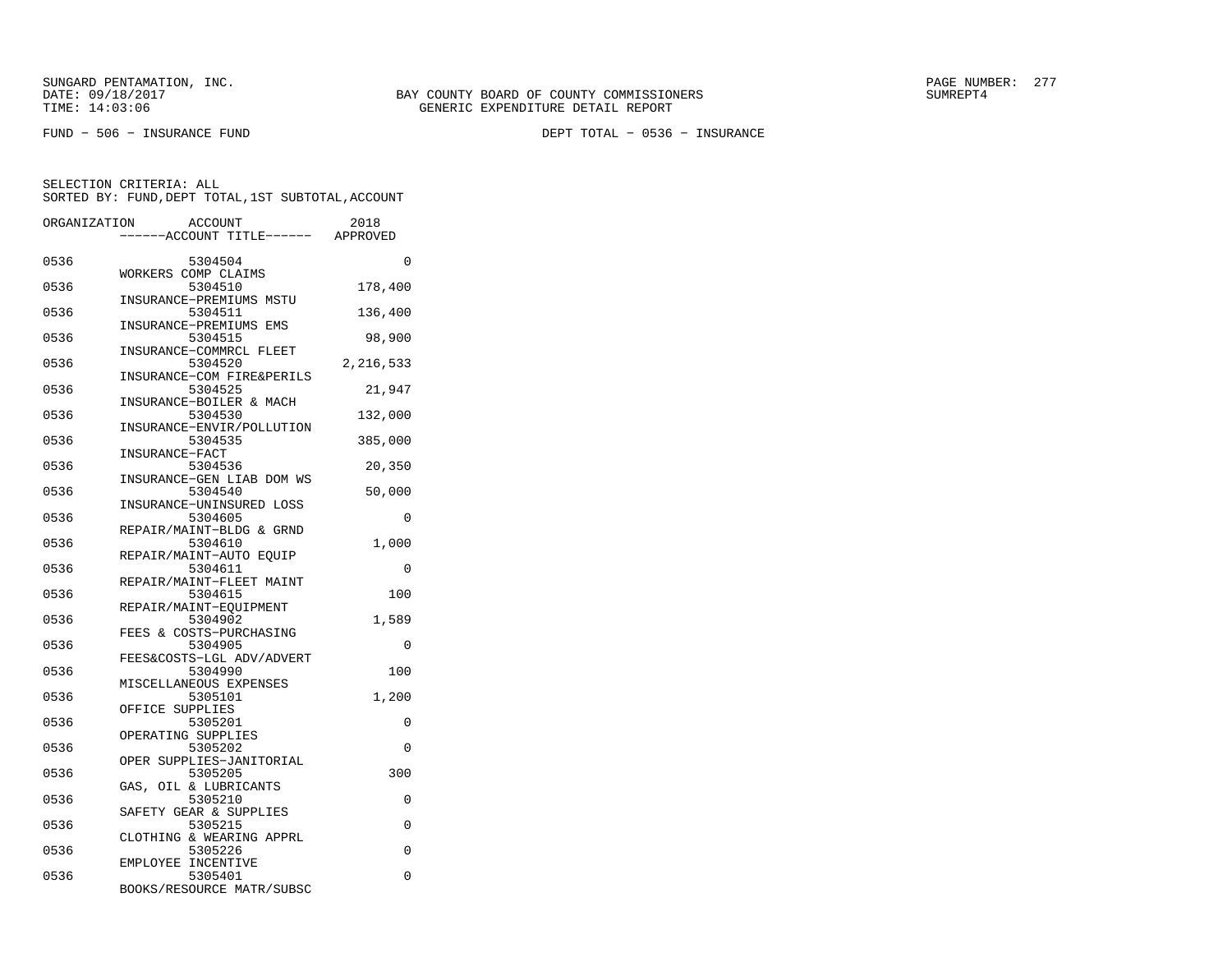FUND − 506 − INSURANCE FUND DEPT TOTAL − 0536 − INSURANCE

| SELECTION CRITERIA: ALL |  |  |                                                    |  |
|-------------------------|--|--|----------------------------------------------------|--|
|                         |  |  | SORTED BY: FUND, DEPT TOTAL, 1ST SUBTOTAL, ACCOUNT |  |

|      | ORGANIZATION ACCOUNT                      | -----ACCOUNT TITLE------ APPROVED    | 2018      |
|------|-------------------------------------------|--------------------------------------|-----------|
| 0536 | DUES & MEMBERSHIPS                        | 5305402                              | $\Omega$  |
| 0536 | TRAINING & TUITION                        | 5305406                              | 3,000     |
|      | TOTAL OPERATING EXPENSES                  |                                      | 3,299,934 |
| 0536 |                                           | 5606401                              | 0         |
| 0536 | EOUIPMENT                                 | 5606402                              | $\Omega$  |
| 0536 | EQUIP LESS THAN \$1000                    | 5606450                              | $\Omega$  |
|      | COMPUTER SOFTWARE<br>TOTAL CAPITAL OUTLAY |                                      | $\Omega$  |
| 0536 |                                           | 5905998                              | $\Omega$  |
| 0536 | DEPRECIATION EXPENSE                      | 5909910                              | 11,173    |
| 0536 |                                           | RESERVE FOR CONTINGENCIES<br>5909915 | $\Omega$  |
|      | TOTAL NON-OPERATING EXPENSES              | RESERVE FOR PAY ADJUSTMNT            | 11,173    |
|      | TOTAL INSURANCE                           |                                      | 3,447,326 |
|      | TOTAL INSURANCE FUND                      |                                      | 3,447,326 |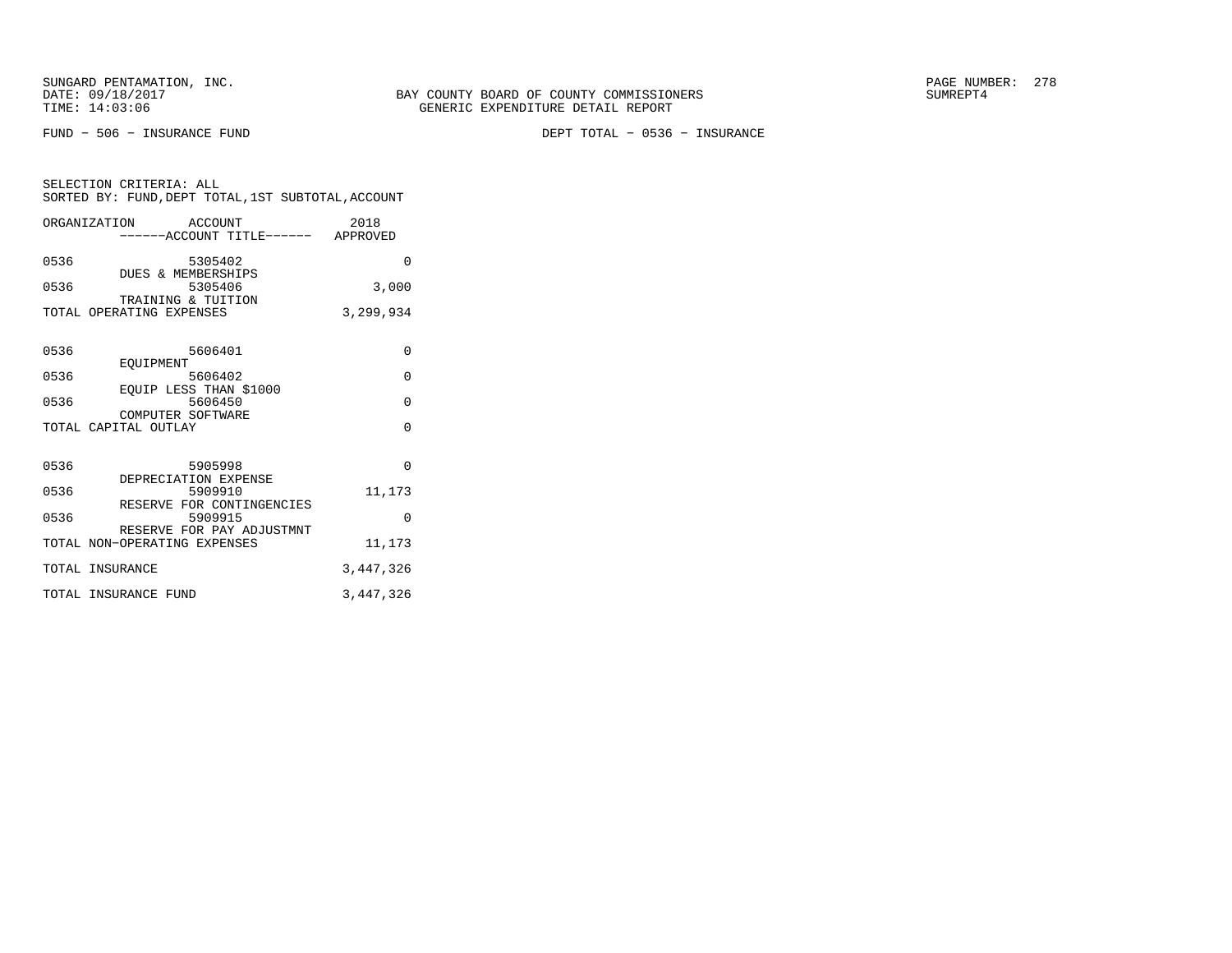FUND − 510 − UTILITIES DEPT TOTAL − 0524 − UTILITY ADMIN

| ORGANIZATION | <b>ACCOUNT</b>                     | 2018      |
|--------------|------------------------------------|-----------|
|              | ------ACCOUNT TITLE------ APPROVED |           |
|              |                                    |           |
| 0524         | 5101200                            | 728,643   |
|              | SALARIES & WAGES-REGULAR           |           |
| 0524         | 5101400                            | 5,000     |
|              | SALARIES & WAGES-OVERTIME          |           |
| 0524         | 5102100                            | 56,124    |
|              | FICA TAXES-MATCHING                |           |
| 0524         | 5102200                            | 73,863    |
|              | RETIREMENT CONTRIBUTIONS           |           |
| 0524         | 5102202                            | 0         |
|              | PENSION EXPENSE                    |           |
| 0524         | 5102300                            | 121,264   |
|              | LIFE & HEALTH INSURANCE            |           |
| 0524         | 5102302                            | 972       |
|              | VIRTUAL DOCTOR                     |           |
| 0524         | 5102400                            | 17,063    |
|              | WORKERS COMP. PREMIUMS             |           |
| 0524         | 5102500                            | 6,000     |
|              | UNEMPLOYMENT COMPENSATION          |           |
|              | TOTAL PERSONAL SERVICES            | 1,008,929 |
|              |                                    |           |
|              |                                    |           |
| 0524         | 5143101                            | 0         |
|              | PROF SRV-CO ATTORNEY               |           |
| 0524         | 5303106                            | $\Omega$  |
|              | PROF SRV-PHYSICLS/MEDICAL          |           |
| 0524         | 5303107                            | 200       |
|              | SRV-SUBSTANCE TEST<br>PROF         |           |
| 0524         | 5303110                            | 200       |
|              | SRV-BACKGROUND CHECK<br>PROF       |           |
| 0524         | 5303401                            | 33,900    |
|              | CONTRACTED SERVICES                |           |
| 0524         | 5303403                            | 61,800    |
|              | CONTR SRV-BANK CHRG POOL           |           |
| 0524         | 5303408                            | 450       |
|              | CONTR SRV-800 MHZ                  |           |
| 0524         | 5303410                            | 0         |
|              | CONTR SRV-JANITORIAL               |           |
| 0524         | 5303425                            | $\Omega$  |
|              | CONTR SRV-ADMIN FEES               |           |
| 0524         | 5303446                            | 13,206    |
|              | CONTR SRV-FACILITIES               |           |
| 0524         | 5303464                            | 85,000    |
|              | CONTR SRV-LAB                      |           |
| 0524         | 5304001                            | 6,750     |
|              | TRAVEL/TRAINING NON-LOCAL          |           |
| 0524         | 5304005                            | 100       |
|              | TRAVEL-LOCAL                       |           |
| 0524         | 5304101                            | 11,052    |
|              | COMMUNICATIONS SERVICES            |           |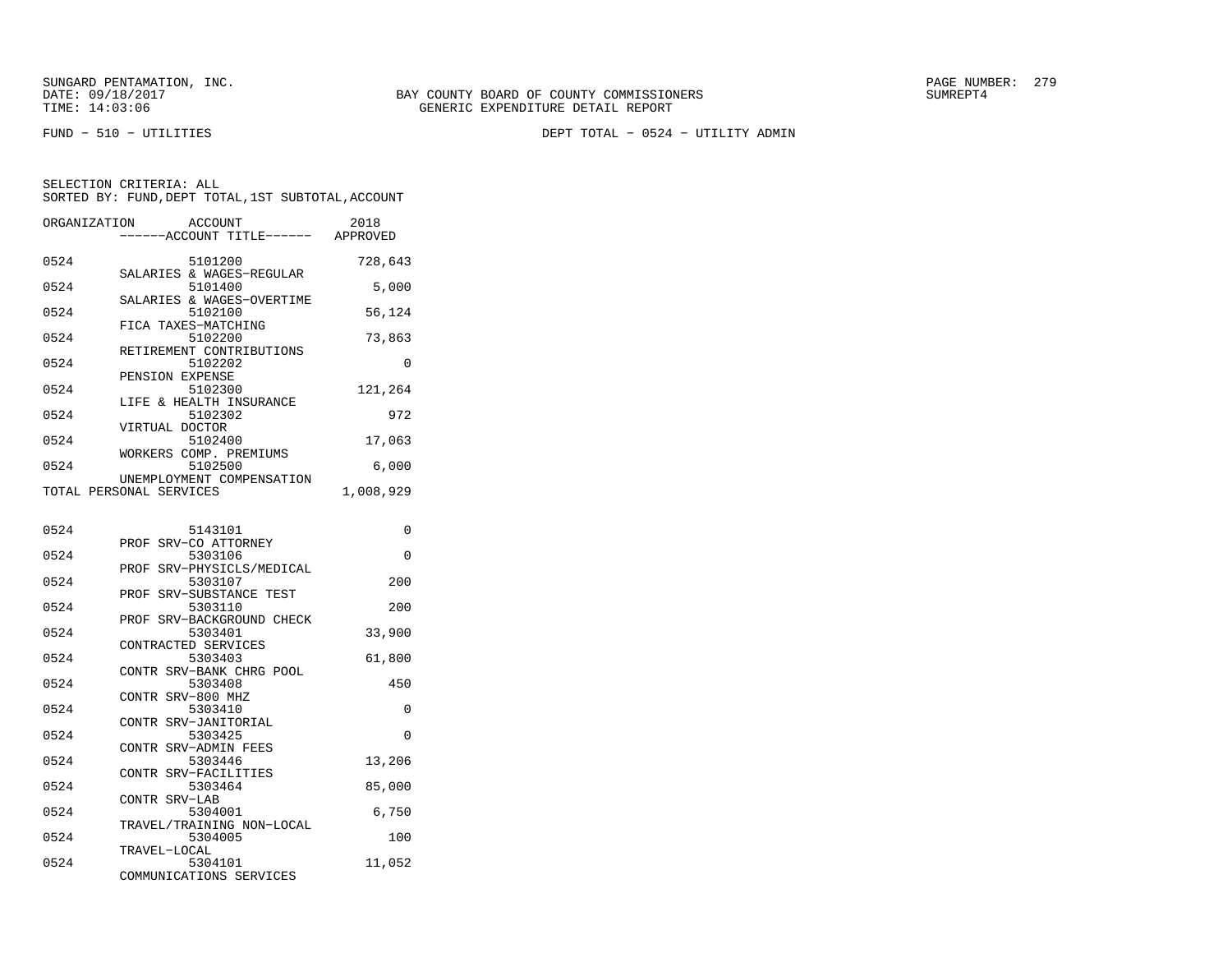FUND − 510 − UTILITIES DEPT TOTAL − 0524 − UTILITY ADMIN

| ORGANIZATION | <b>ACCOUNT</b><br>---ACCOUNT TITLE------ APPROVED | 2018     |
|--------------|---------------------------------------------------|----------|
|              |                                                   |          |
| 0524         | 5304125<br>POSTAGE/TRANSP/FREIGHT                 | 45,250   |
| 0524         | 5304130<br>POSTAGE-LAB SAMPLES                    | 36,000   |
| 0524         | 5304301                                           | 21,600   |
| 0524         | UTILITY SERVICES<br>5304405                       | 0        |
| 0524         | RENTALS/LEASES-BUILDINGS<br>5304410               | 800      |
| 0524         | RENTALS/LEASES-EQUIPMENT<br>5304414               | 16,113   |
| 0524         | RENTALS/LEASES EQUIP-(IT)<br>5304501              | 24,426   |
| 0524         | INSURANCE & BONDS<br>5304604                      | 79,000   |
| 0524         | REPAIR/MAINT-BLD&GRD DEPT<br>5304605              | 9,175    |
| 0524         | REPAIR/MAINT-BLDG & GRND<br>5304610               | 1,500    |
| 0524         | REPAIR/MAINT-AUTO EQUIP<br>5304611                | $\Omega$ |
| 0524         | REPAIR/MAINT-FLEET MAINT<br>5304615               | 11,000   |
| 0524         | REPAIR/MAINT-EQUIPMENT<br>5304701                 | 14,850   |
| 0524         | PRINTING & BINDING<br>5304902                     | 3,708    |
| 0524         | FEES & COSTS-PURCHASING<br>5304905                | 600      |
| 0524         | FEES&COSTS-LGL ADV/ADVERT<br>5304922              | 6,000    |
| 0524         | FEES & COSTS-PERMITS<br>5304990                   | 0        |
| 0524         | MISCELLANEOUS EXPENSES<br>5305101                 | 12,000   |
| 0524         | OFFICE SUPPLIES<br>5305201                        | 3,100    |
| 0524         | OPERATING SUPPLIES<br>5305202                     | 600      |
| 0524         | OPER SUPPLIES-JANITORIAL<br>5305205               | 8,000    |
|              | GAS, OIL & LUBRICANTS                             |          |
| 0524         | 5305210<br>SAFETY GEAR & SUPPLIES                 | 350      |
| 0524         | 5305215<br>CLOTHING & WEARING APPRL               | 1,100    |
| 0524         | 5305220<br>TOOL & SMALL IMPLEMENTS                | 300      |
| 0524         | 5305240<br>OPER SUPPLIES-LAB                      | 35,000   |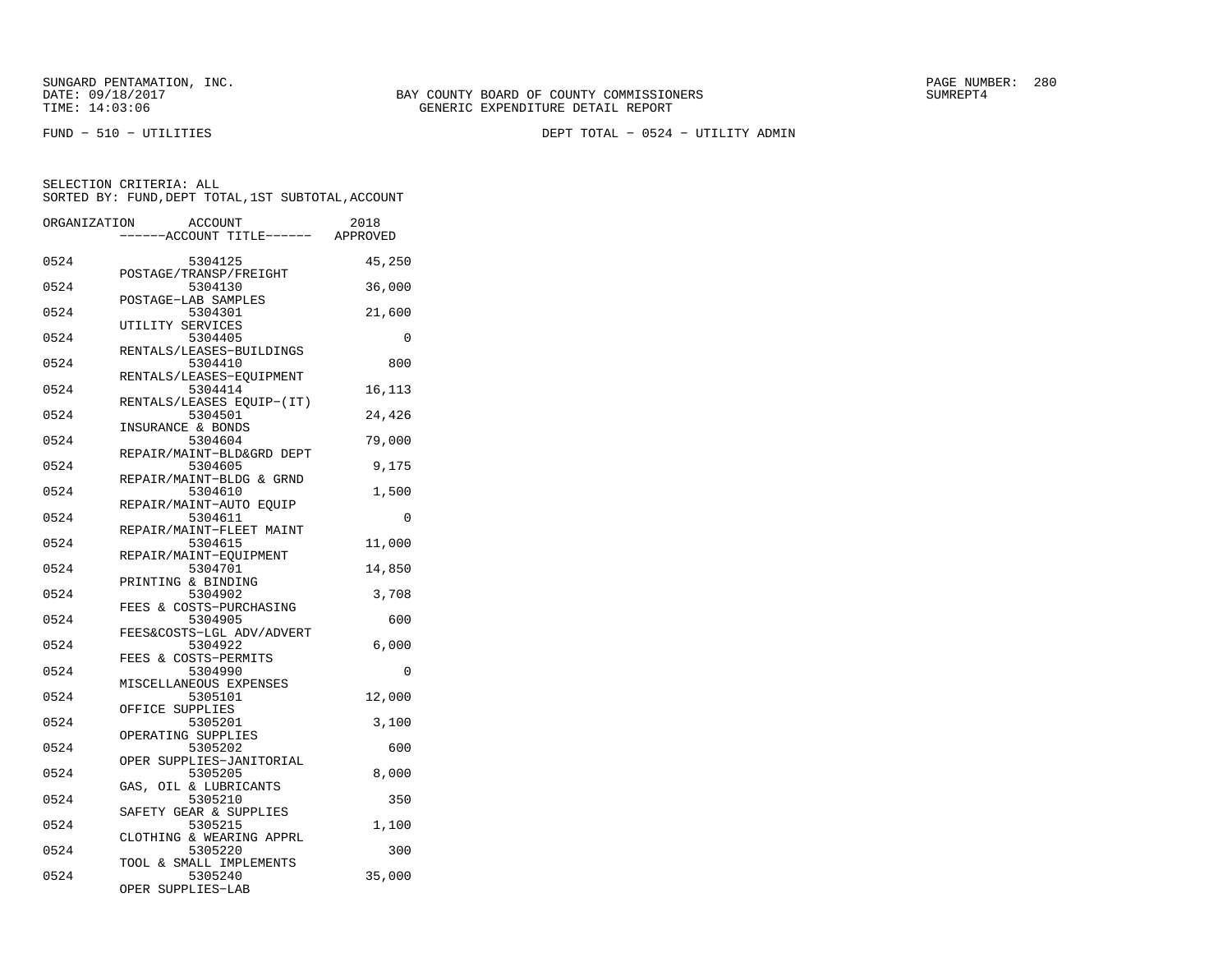FUND − 510 − UTILITIES DEPT TOTAL − 0524 − UTILITY ADMIN

|      | ORGANIZATION<br>ACCOUNT<br>------ACCOUNT TITLE------ APPROVED     | 2018      |
|------|-------------------------------------------------------------------|-----------|
| 0524 | 5305401                                                           | 1,000     |
| 0524 | BOOKS/RESOURCE MATR/SUBSC<br>5305402<br>DUES & MEMBERSHIPS        | 4,110     |
| 0524 | 5305406<br>TRAINING & TUITION                                     | 8,000     |
|      | TOTAL OPERATING EXPENSES                                          | 556,240   |
| 0524 | 5606401                                                           | 7,500     |
| 0524 | EOUIPMENT<br>5606402                                              | 3,000     |
| 0524 | EOUIP LESS THAN \$1000<br>5606450                                 | 19,950    |
|      | COMPUTER SOFTWARE<br>TOTAL CAPITAL OUTLAY                         | 30,450    |
| 0524 | 5905998                                                           | $\Omega$  |
| 0524 | DEPRECIATION EXPENSE<br>5909910                                   | 6,361     |
| 0524 | RESERVE FOR CONTINGENCIES<br>5909915<br>RESERVE FOR PAY ADJUSTMNT | $\Omega$  |
| 0524 | 5909999<br>RESERVE-CASH FORWARD                                   | $\Omega$  |
|      | TOTAL NON-OPERATING EXPENSES                                      | 6,361     |
|      | TOTAL UTILITY ADMIN                                               | 1,601,980 |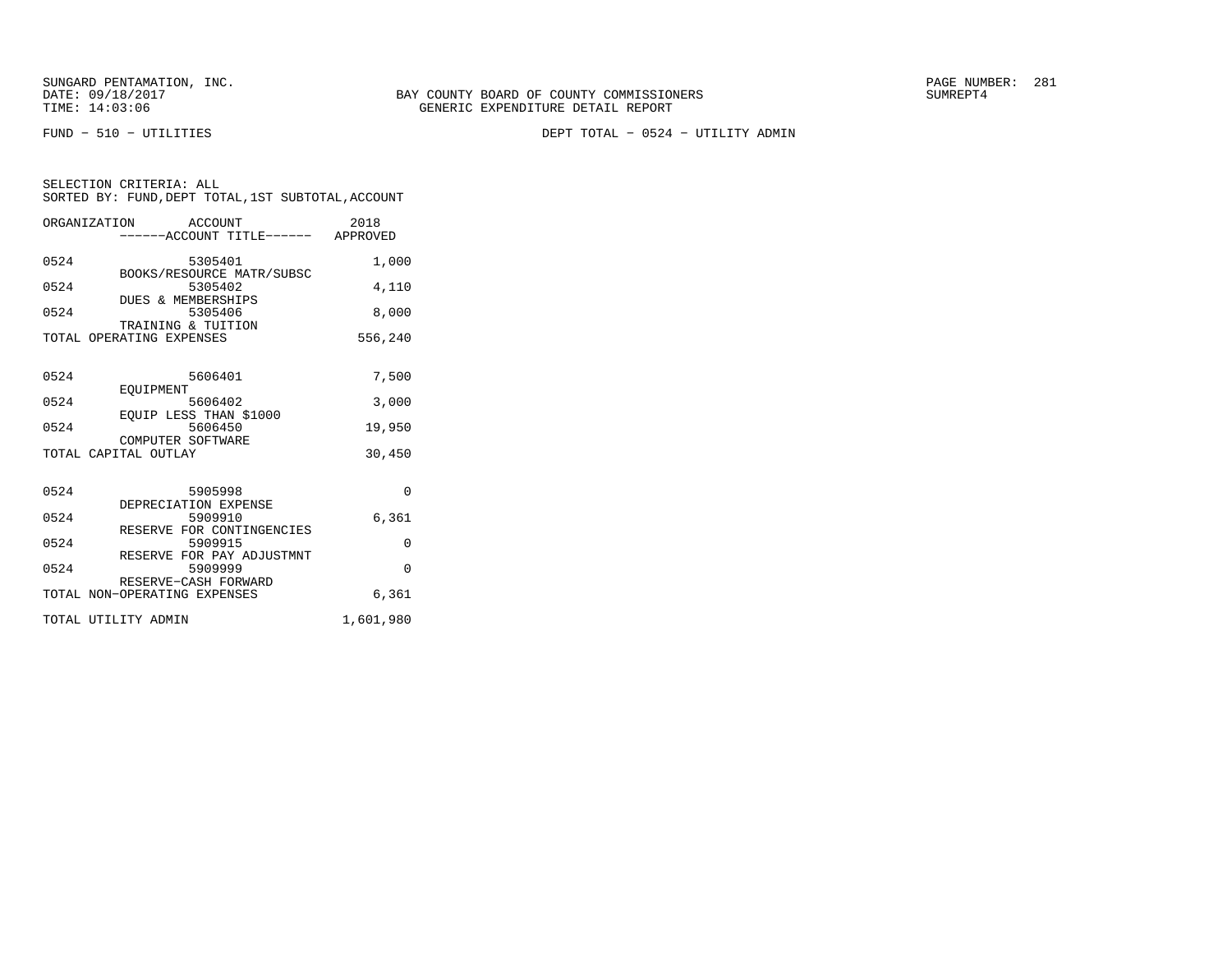FUND − 510 − UTILITIES DEPT TOTAL − 0528 − LABORATORY SERVICES

| ORGANIZATION | <b>ACCOUNT</b>                  |                           | 2018     |          |
|--------------|---------------------------------|---------------------------|----------|----------|
|              |                                 | ---ACCOUNT TITLE------    | APPROVED |          |
| 0528         | 5303425                         |                           |          | $\Omega$ |
| 0528         | CONTR SRV-ADMIN FEES<br>5303446 |                           |          | 0        |
| 0528         | CONTR SRV-FACILITIES<br>5303464 |                           |          | 0        |
| 0528         | CONTR SRV-LAB<br>5304001        |                           |          | 0        |
|              |                                 | TRAVEL/TRAINING NON-LOCAL |          |          |
| 0528         | 5304101                         | COMMUNICATIONS SERVICES   |          | $\Omega$ |
| 0528         | 5304125                         | POSTAGE/TRANSP/FREIGHT    |          | $\Omega$ |
| 0528         | 5304130                         |                           |          | 0        |
| 0528         | POSTAGE-LAB SAMPLES<br>5304301  |                           |          | 0        |
| 0528         | UTILITY SERVICES<br>5304410     |                           |          | 0        |
| 0528         | 5304501                         | RENTALS/LEASES-EOUIPMENT  |          | 0        |
|              | INSURANCE & BONDS               |                           |          |          |
| 0528         | 5304604                         | REPAIR/MAINT-BLD&GRD DEPT |          | 0        |
| 0528         | 5304605                         | REPAIR/MAINT-BLDG & GRND  |          | $\Omega$ |
| 0528         | 5304615                         |                           |          | 0        |
| 0528         | 5304902                         | REPAIR/MAINT-EQUIPMENT    |          | 0        |
| 0528         | 5304905                         | FEES & COSTS-PURCHASING   |          | 0        |
|              |                                 | FEES&COSTS-LGL ADV/ADVERT |          |          |
| 0528         | 5304922<br>FEES & COSTS-PERMITS |                           |          | 0        |
| 0528         | 5304989<br>FARE BOX OVER/UNDER  |                           |          | 0        |
| 0528         | 5305101<br>OFFICE SUPPLIES      |                           |          | $\Omega$ |
| 0528         | 5305201                         |                           |          | 0        |
| 0528         | OPERATING SUPPLIES<br>5305202   |                           |          | 0        |
| 0528         | 5305205                         | OPER SUPPLIES-JANITORIAL  |          | 0        |
|              |                                 | GAS, OIL & LUBRICANTS     |          |          |
| 0528         | 5305210                         | SAFETY GEAR & SUPPLIES    |          | 0        |
| 0528         | 5305215                         | CLOTHING & WEARING APPRL  |          | 0        |
| 0528         | 5305240                         |                           |          | 0        |
| 0528         | OPER SUPPLIES-LAB<br>5305402    |                           |          | 0        |
|              | DUES & MEMBERSHIPS              |                           |          |          |